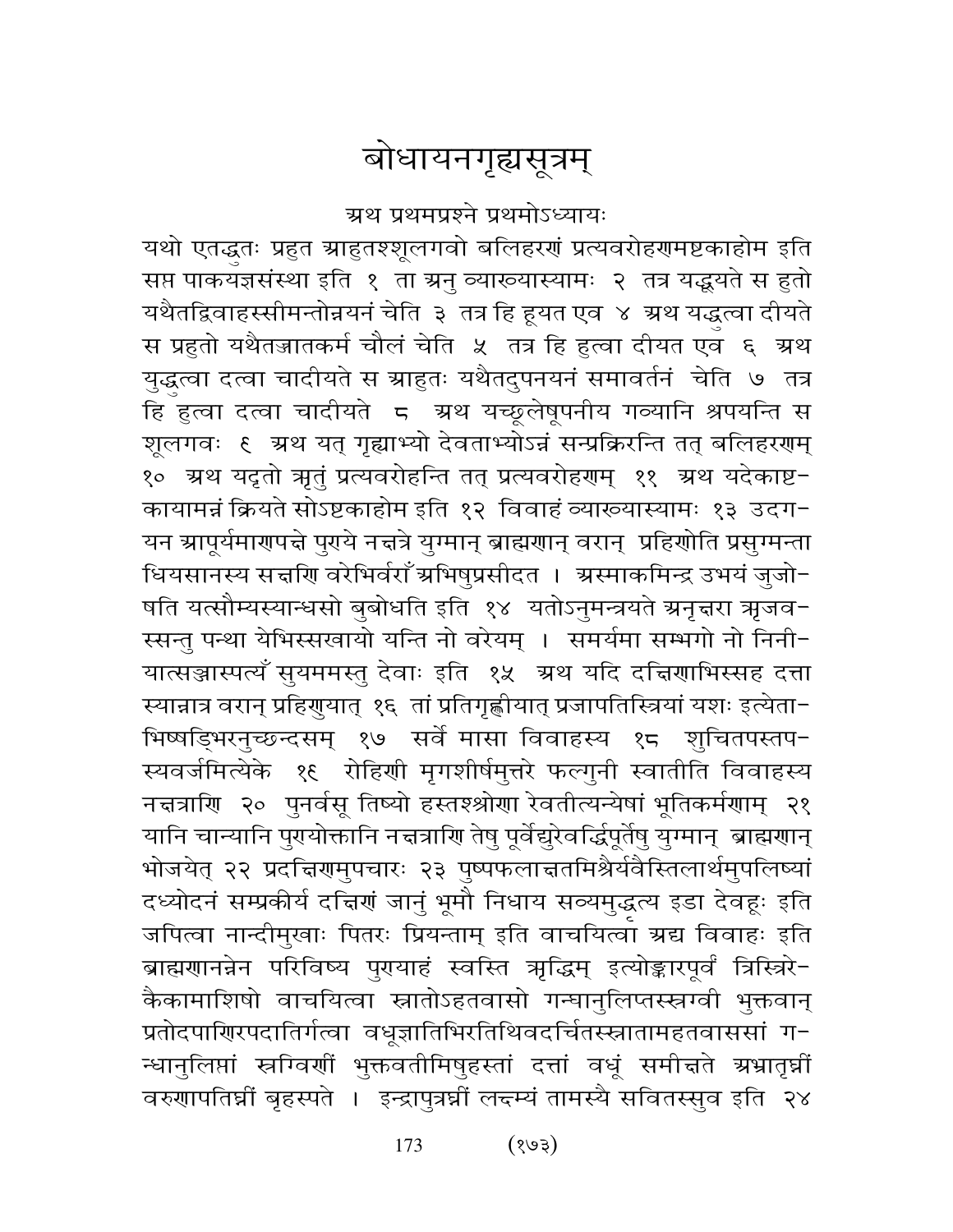तयेद्त्यमाणो जपति ग्रघोरचनुरपतिघ्रचेधि शिवा पतिभ्यस्सुमनास्सुवर्चाः । जीवसूर्देवकामा स्योना शं नो भव द्विपदे शं चतुष्पदे इति २५ अथैनामन्तरेग भ्रुमुखे दर्भेग्ग सम्मार्ष्टि इदमहं या त्वयि पतिघ्नचलन्दिमस्तां निर्दिशामि इति २६ दर्भं निरस्याप उपस्पृश्याथैनां दच्चिणे हस्ते गृह्णाति मित्रोऽसि इति २७ ग्रथैनां देवयजनमुदानयति एकमिषे विष्णुस्त्वाऽन्वेतु । द्वे ऊर्जे विष्णु− स्त्वाऽन्वेतु । त्रीणि ब्रताय विष्णुस्त्वाऽन्वेतु । चत्वारि मायोभवाय वि− ष्णुस्त्वाऽन्वेतु । पञ्च पशुभ्यो विष्णुस्त्वाऽन्वेतु । षडायस्पोंषाय वि-सप्तभ्यो होत्राभ्यो विष्णुस्त्वाऽन्वेतु इति २८ सप्तमं ष्णस्त्वाऽन्वेत् । पदमुपसङ्गृह्य जपति सखायस्सप्तपदा उभूम संख्यं ते गमेयं सरूयात्ते मा योषं सरूयान्मे मा योष्ठाः इति

इति बोधायनीयगृह्यसूत्रे प्रथमप्रश्ने प्रथमोऽध्यायः

ग्रथ प्रथमप्रश्ने द्वितीयोऽध्यायः

ग्रावेद्यार्घ्यं कुर्यात् १ मध्येऽगारस्योदीचीनप्रतिषेवणा एरका उपस्तृणाति २ तास्वहतानि बहुगुणान्युत्तरदशानि वासांस्यास्तीर्य तेष्वृत्विजः प्राइखा उपविशन्ति ३ उत्तरपूर्वे देशेऽगारस्य प्राक्कलान् दर्भान् संस्तीर्य तेष्वर्ध्य-द्रव्याणि संसादयति ४ यावन्त ऋत्विजस्तावन्ति कांस्यानि पात्राणि सापि-धानानि तावतः कूर्चान् ५ द्वावन्यौ परिग्रहणीयौ कूर्चौ ६ दधि मधु घृतमापः पयो वस्त्रयुगानि कुराडलयुगानि ७ यस्यै गोः पयश्चमसः स्त्रगलङ्करर्णीयं चेति 5 पवित्रे कृत्वा तूष्णीं संस्कृताभिरद्भिरुत्तानानि पात्राणि कृत्वा प्रोद्यय कूर्चे कांस्यं निधाय तिरःपवित्रं मध्वानयति १ दधि पयो वा द्वितीयं स द्विवृत् १० घृतं तृतीयं स त्रिवृत् ११ यदि्द्रतीयं तच्चतुर्थं स चतुर्वृत् १२ ग्रापः पञ्चमीस्स पाङ्कः १३ वर्षीयसा तेजोमयेनापिधाय नानापुरुषा ग्रर्घ्यद्रव्याराया-ददते अन्वगनुसंबजता १४ कूर्चः इति कूर्चं प्राह १५ तत् सुकूर्चः इतीतरः प्रतिगृह्णाति १६ तं प्रदच्चिणं पर्यस्योदगावृत्त उपविशति १७ पुरस्ताद्वंन प्रत्यञ्चमुपोहते राष्ट्रभृदस्याचार्यासन्दी मा त्वद्योषम् इति १८ त्र्रथास्मा उदपात्रमादाय कूर्चाभ्यां परिगृह्य पाद्या ग्राप इति प्राह १६ ता स्रभिमन्त्रयते ग्र्यापः पादावनेजानीर्द्विषन्तं नाशयन्तु मे । अस्मिन् कुले ब्रह्मवर्चस्यसानि इति २० दत्तिरां पादं पूर्वं ब्राह्मरााय प्रसारयति । स्वयं शूद्राय २१ स्त्री प्रचाळयति पुमानभिषिञ्चति । विपरीतमित्येके २२ नियमात् पत्नीयजमानौ

> $(\text{var})$ 174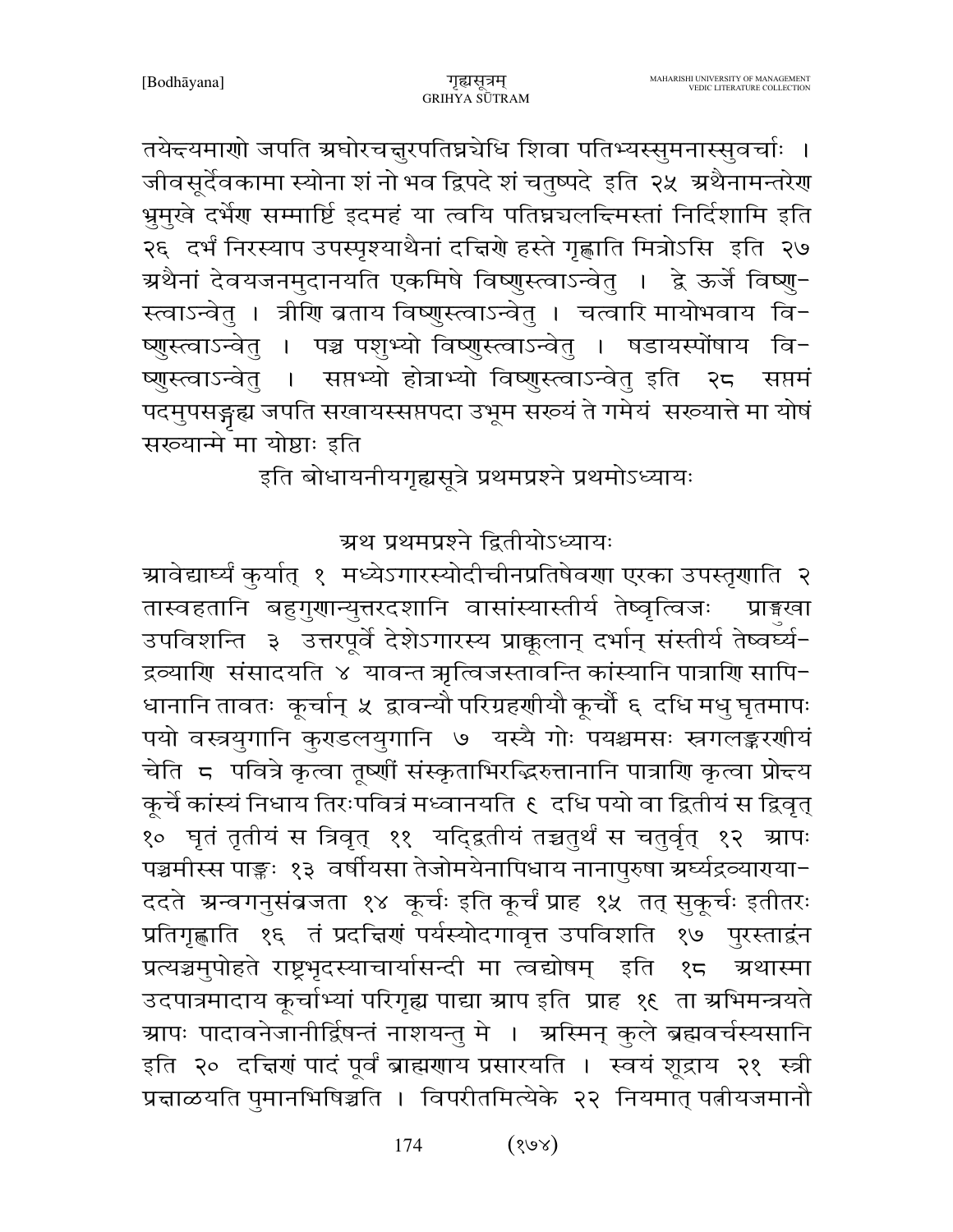जङ्घ्रे धाव-यतः २३ अवनेक्तुः पाणी सम्मृशति मयि महो मयि भगो मयि भर्गो मयि यशः इति २४ अथाप उपस्पृश्य मयीन्द्रियं वीर्यम् इत्युरःप्रत्यात्मानं प्रत्यभिमृशते २५ अपो ब्रीहिभिर्यवैर्वा समुदायुत्य तथैव कूर्चाभ्यां परिगृह्या-र्हणीया आप इति प्राह २६ ता अभिमन्त्रये आम आगाद्वचेसा यशमा संसूज पयसा तेजसा च । तं मा प्रियं प्रजानां कुर्वधिपतिं पशूनाम् इति २७ एक-देशमञ्जलाबानीयमानमनुमन्त्रये विराजोऽसि विराजो दोहमशीय । मम पद्याय विराज इति २८ अतिशिष्टाः पराचीर्निनीयमाना अनुमन्त्रये समुद्रं वः प्रहिणोम्य चिताः स्वा योनिमपि गच्छत । अच्छिद्रः प्रजया भूयासं मा परासोचि मत्पयः इति २६ अ्रथ तथैव कूर्चाभ्यां परिगृह्योपस्तरणीया स्राप इति प्राह ३० ता पिबति स्रमृतोपस्तरगमसि इति ३१ त्रिराचमेत् त्रिः परिमृजेत् । द्विरत्येके ३२ ग्राचान्तायापावृत्ताय तथैव कूर्चाभ्यां परिगृह्यार्घ्य इति प्राह मधुपर्क इति वा ३३ मधुपर्कं प्रोक्तमनुमन्त्रयते त्रय्यै विद्यायै यशोऽसि यशसो यशोऽसि ब्रह्मणो दीप्तिरसि । तं मा प्रियं प्रजानां कुर्वधिपतिं पशूनाम् इति ३४) तमुभाभ्यां हस्ताभ्यां प्रतिगृह्णाति देवस्य त्वा सर्वितुः प्रसवेऽश्विनोर्बाहुभ्यां पूष्णो हस्ताभ्यां प्रतिगृह्णामि इति ३५ तस्मिंश्चित् किञ्चिदापतितं स्यात्तदङ्गष्ठेन च महानाम्व्या चोपसङ्गद्येमां दिशं निरस्यति नेष्टावृद्धिं कृन्तामि या ते घोरा तनूः । तया तमाविश योस्मान् द्वेष्टि यं च वयं द्विष्मः इति ३६ अथाप उपस्पृश्य सर्वाभिरङ्गलीभिस्समुदायुत्य प्राश्नाति यन्मधुनो मधव्यं परम-मन्नाद्यं वीर्यम् । तेनाह मधुनो मधव्येन परमेणान्नाद्येन वीर्येण परमोऽन्नादो मधव्योऽसानि इति ३७ त्रिः प्राश्य त्रिरनुपिबेच्छेषं च कुर्यात् ३८ य स्रात्मनः श्रेयांसमिच्छेत्तस्मै शेषं दद्यादिति ३६ ग्राचान्तायापावृत्ताय तथैव कूर्चाभ्यां परिगृह्यापिधानीया स्राप इति प्राह ४० ताः पिबति स्रमृतापिधानमसि इति ४१ त्रिराचामेत् त्रिः परिमृजेत् । द्विरित्येके ४२ स्राचान्तायापावृत्ताय गौरिति गां प्राह ४३ तामनुमन्त्रयते गौरस्यपहतपाप्माऽप पाप्मानं नुद मम चामुष्य च इत्युपवेत्तुर्नाम गृह्णाति ४४ नाना महत्विंग्भ्यो गाः प्राह ४५ एकां होतृकेभ्यः ४६ सर्वेभ्यो वैकामविभवत्वात् ४७ यः प्राह तस्मा उपाकरो-त्येकदेशं वपाय जुहोति स्रग्निः प्रथमः प्राश्नातु स हि वेद यथा हविः । शिवा <mark>ग्रस्माभ्यमोप</mark>धीः कृणोतु विश्वचर्षणिः इति ४८ एकदेशमुपहरति तत् प्राश्नाति ग्रग्निः प्रथमः प्राश्नातु स हि वेद यथा हविः । अरिष्टमस्माकं कृणोत्वसौ ब्राह्मणो ब्राह्मणेषु इति । ग्रथ यदुत्स्त्रन्दयन् भवति तामनुमन्त्रयते गौर्धेनुभव्या

> $(xe)$ 175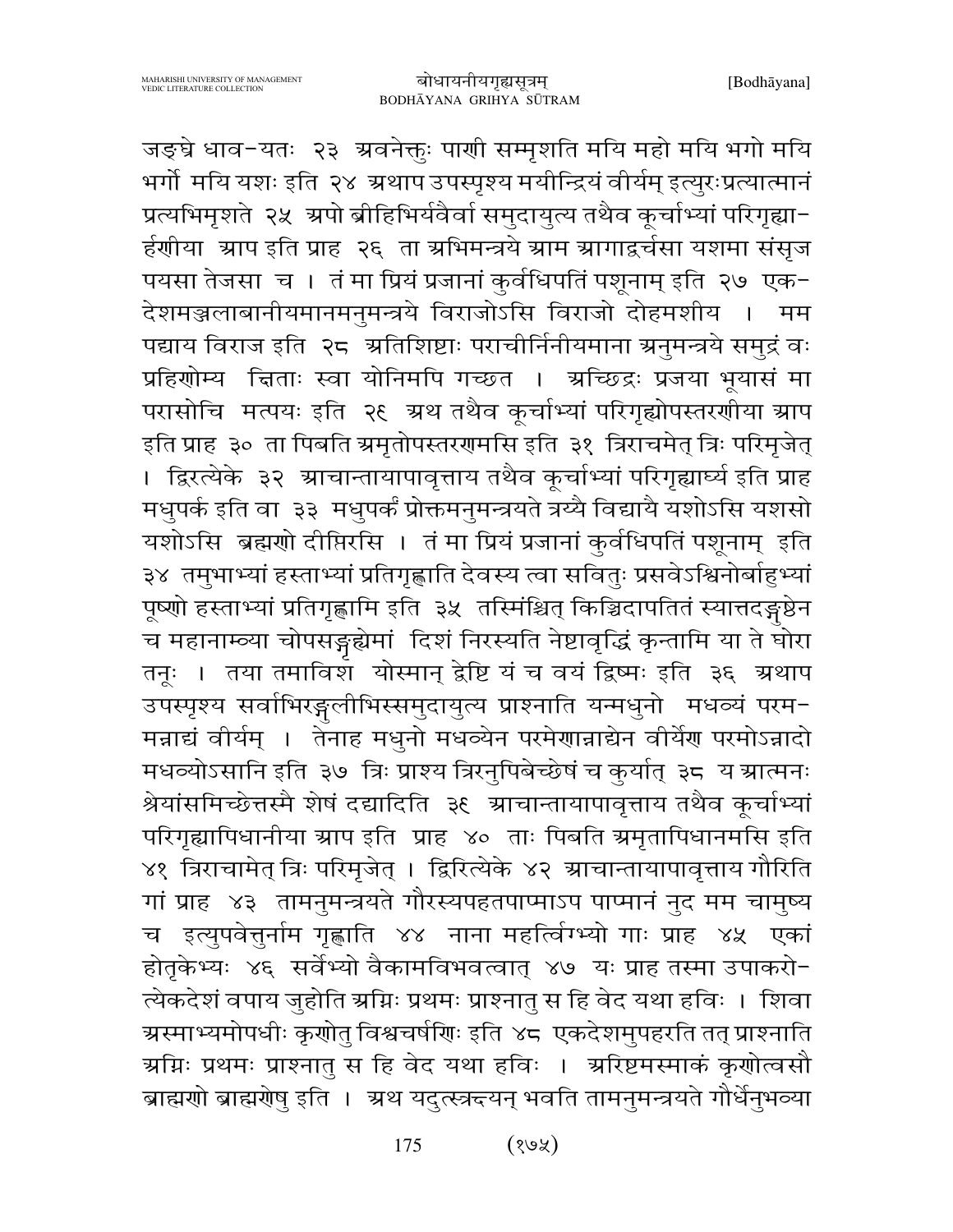माता रुद्राणां दुहिता वसूनां स्वसाऽऽदित्यानाममृतस्य नाभिः । प्रणुवोचं चिकितुषे जनाय मा गामनागामदितिं वधिष्ट । पिबतूदकं तृणान्यत्त । ग्रोमुत्सृजत इति ५० तस्यामुत्सृष्टायां मेषमजं वाऽऽलभते ५१ ग्रारएयेन वा मांसेन ५२ न त्वेवामांसोऽर्घ्यस्स्यात् ५३ अशक्तौ पिष्टान्नं संसिद्धचेत् ५४ सिद्धे भूतम् इति प्राह ५५ तत् सुभूतम् इति इतरः प्रत्याह ५६ तदभिमन्त्रयते भूतं सुभूतं सा विराट्र तन्मा चायि तन्मेऽशीय तन्म ऊर्जं वा ञ्चों कल्पयत इति *५*७ चतुरो नानागोत्रान् ब्राह्मणान् भोजयतेत्येव ब्रूयात् *५*८ तेषु भुक्तवत्स्वन्नमस्मा उपहरति ४६ तत्प्राश्नाति विराडसि विराडन्नं विरा− ड़िवाराजो मयि धेहि इति ६० भुक्तवद्यो वस्त्रयुगानि कुराडलयुगानि यस्यै गोः पयश्चमसः स्नगलङ्करणीयमिति च दद्यात् । एकधनं षष्ठौहीं दम्यावित्येके ६१ प्राङ्गधुपर्कादलङ्करणमेके समामनन्ति ६२ महयेदृत्विजमाचार्य चात्मानं वा एष महयति यस्समृत्विजमाचार्यं च महयत्येवमेवंबता वा स्रात्यन्ति-कास्स्युः पतितोऽननूचान इति निमित्तानि ६३ वरशेऽग्न्याधेयप्रभृतिषु चैषा-मृत्विजं स्मरेत् ६४ तथैते ग्रध्यां ऋत्विक् श्वशुरः पितृव्यो मातुल ग्राचार्यो राजा वा स्नातकः प्रियो वरोऽतिथिरिति ६५ संवत्सरपर्यागतेभ्य एतेभ्य एवं कुर्यात् विवाहे वराय ६६ ग्रथत्विंग्भ्यः कर्माण कर्माण ददाति ६७ इति बोधायनीयगृह्यसूत्रे प्रथमप्रश्ने द्वितीयोऽध्यायः

ग्रथ प्रथमप्रश्ने तृतीयोऽध्यायः

ग्र्रथ शुचौ समे देशे ग्रग्न्यायतनदेशं शकलेन त्रिः प्राचीनमुल्लिखेत् त्रिरुदीचीनम् १ अ्थाद्धिरभ्युन्त्य शकलं निरस्याप उपस्पृश्य याज्ञिकात्का-ष्ठादग्निं मथित्वा श्रोत्रियागाराद्वाऽऽहृत्य व्याहृतिभिर्निरुप्योपसमाधायोपदि-ष्ठते २ जुष्टो दमूना ग्रतिथिदुर्गेण इमं नो यज्ञमुपया हि विद्रान् । विश्वा ग्र्य्रप्रेऽभियुजो विहत्य शत्रूयतामाभरा भोजनानि इति ३ अथैनं प्रदाचिरणमग्नि परिसमूह्य पर्यृत्त्य परिस्तीर्य प्रागग्रैर्दर्भैरम्निं परिस्तृणाति ४ अपि वोदगग्राः पश्चाच्च पुरस्ताच्च भवन्ति ५ दचिरणानुत्तरानुत्तरानधरान्यदि प्रागुदगग्राः ६ उत्तरेणामिं प्रगग्रान् दर्भान् संस्तीर्य तेषु द्वन्द्वं न्यच्चि पात्राणि संसादयति देवसंयुक्तान्येकैकशः पितृसंयुक्तानि सकृदेव मनुष्यसंयुक्तानि ७ यत्सह सर्वाणि मानुषाणि इत्येतस्माद्ब्राह्मणात् 5 पवित्रे कृत्वा तूष्णीं संस्कृ-ताभिरद्धिरुत्तानानि पात्राणि कृत्वा प्रोन्दय विस्त्रस्येध्मं त्रिस्सर्वाभिः प्रोन्नति

> $(36)$ 176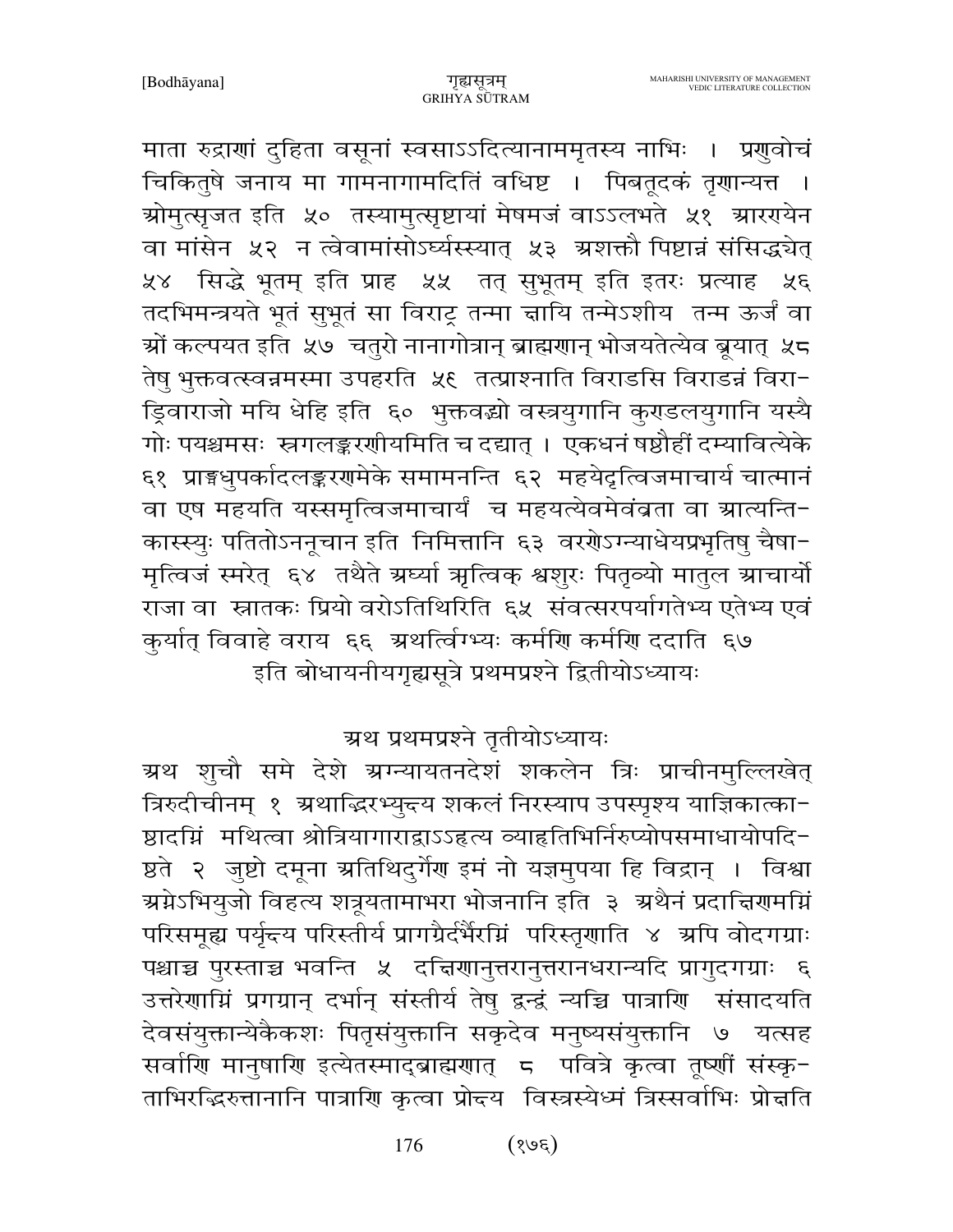€ दर्भेषु दचिरणतो ब्राह्मण उपविशति उतरत उदपात्रम् १० अ्रथ तिरःप− वित्रमाज्यस्थाल्यामाज्यं निरुप्योदीचोऽङ्गाराऽन्निरूह्य यन्तान्कृत्वा तेष्वधि-श्रित्याभिद्योतनेनाभिद्योत्य द्वे दर्भाग्रे प्रच्छिद्य प्रत्ताळ्य प्रत्यस्य पुनरभिद्योत्य त्रिः पर्यम्रिकृत्वा वर्त्म कुर्वन्नुदगुद्वास्य प्रत्यूह्याङ्गारान् बर्हिरास्तीर्य अथैनदुदी− चीनाग्राभ्यां पवित्राभ्यां पुनराहारं त्रिरुत्पूय विस्त्रस्य पवित्रेऽद्धिस्संस्पृ-श्याम्रावनुप्रहरति ११ अथ दर्वी निष्टप्य दर्भैरसंमृज्याद्धिस्संस्पृश्य पुनर्निष्टप्य प्रोन्चय निधाय दर्मानद्धिस्संस्पृश्याम्रावनुप्रहराति १२ अथ शम्याः परिधाति स्वादिरी दर्वी तेजस्कामस्यौदुम्बर्यन्नाद्यकामस्य पालाशी ब्रह्मवर्चसकामस्य इति १३ अ्थ हैकेषां विज्ञायते निर्ऋातगृहिता वै दवीं यद्दव्या जुहुया− न्निर्भृत्याऽस्य यज्ञ ग्राहयेत्तस्मात्स्त्रुवेर्णैव होतव्यम् इति १४ पालाशेन स्त्रुवेर्ग्रेत्यात्रेयः १५ खादिरेर्ग्रेत्याङ्गिरसः १६ ताम्रायसेनेत्याथर्वग्रः १७ कार्ष्णायसेनाभिचरन्निति सार्वत्रिकम् १८ अन्यो वाऽस्यैतावत्कृत्वाऽऽगमनं काङ्केत् १६ अपरेणाग्निमुदीचीनप्रतिषेवणामेरकां साधिवासामास्तीर्य तस्यां प्राञ्चावुपविशत उत्तरतः पतिर्दचिणा पत्नी २० अ्थान्वारब्धायां प्रदच्चिणमग्नि परिषिञ्चति २१ अदितेऽनुमन्यस्व इति दच्चिणतः प्राचीनम् २२ अनुमतेऽनुम-न्यस्व इति पश्चादुदीचीनम् २३ सरस्वतेऽनुमन्यस्व इत्युत्तरतः प्राचीनम् २४ देव सवितः प्रसुव इति समन्तं प्रदच्चिणं समन्तमेव वा तृष्णीम् २५ ग्रथेभ्यमभ्यज्य परिसमिधं शिनष्टि स्वाहाकारेणाभ्याधायाघारावाधारयति २६ प्रजापतये स्वाहा इति मनसोत्तरे परिधिसन्धौ संस्पृश्याद्दर्णया सन्ततम् २७ इन्द्राय स्वाहा इत्युपांशु दचिरो परिधिसन्धौ संस्पृश्याद्दराया सन्ततम् २८ ग्रथाज्यभागौ जुहोति २९ ग्रग्नये स्वाहा इत्युत्तरार्धपूर्वार्धे ३० सोमाय स्वाहा इति दच्चिणार्धपूर्वार्धे ३१ अथाग्निमुखं जुहोति ३२ युक्तो वह जातवेदः पुरस्तादग्ने विद्धि कर्म क्रियमाणं यथेदम् । त्वं भिषग्भेषजस्यासि कर्ता त्वया गा ग्रश्वान् पुरुषान् सनेमि स्वाहा ३३ चतस्र ग्राशाः प्रचरन्त्वग्नय इमं नो यज्ञं नयतु प्रजानन् । घृतं पिबन्नजरं सुवीरं ब्रह्म समिद्भवत्याहुतीनां स्वाहा ३४ स्रा नो भद्राः क्रतवो यन्तु विश्वतोऽदब्धासो स्रपरीतास उद्धिदः । देवा नो यथा सदमिद्वधे सन्न प्रायुवो रचितारो दिवे दिवे स्वाहा ३५ विरूपाच मा विबांधिष्ठा मा विबाध विबाधिथाः । निर्म्भत्यै त्वा पुत्रमाहुस्स नः मर्माणि धारय स्वाहा ३६ विरूपाचमहं यजे निजङ्घं शबळोदरम् । यो माऽयं परिबाधते श्रियै पुष्टचै च नित्यदा तस्मै स्वाहा ३७ या तिरश्ची

> $(vv)$ 177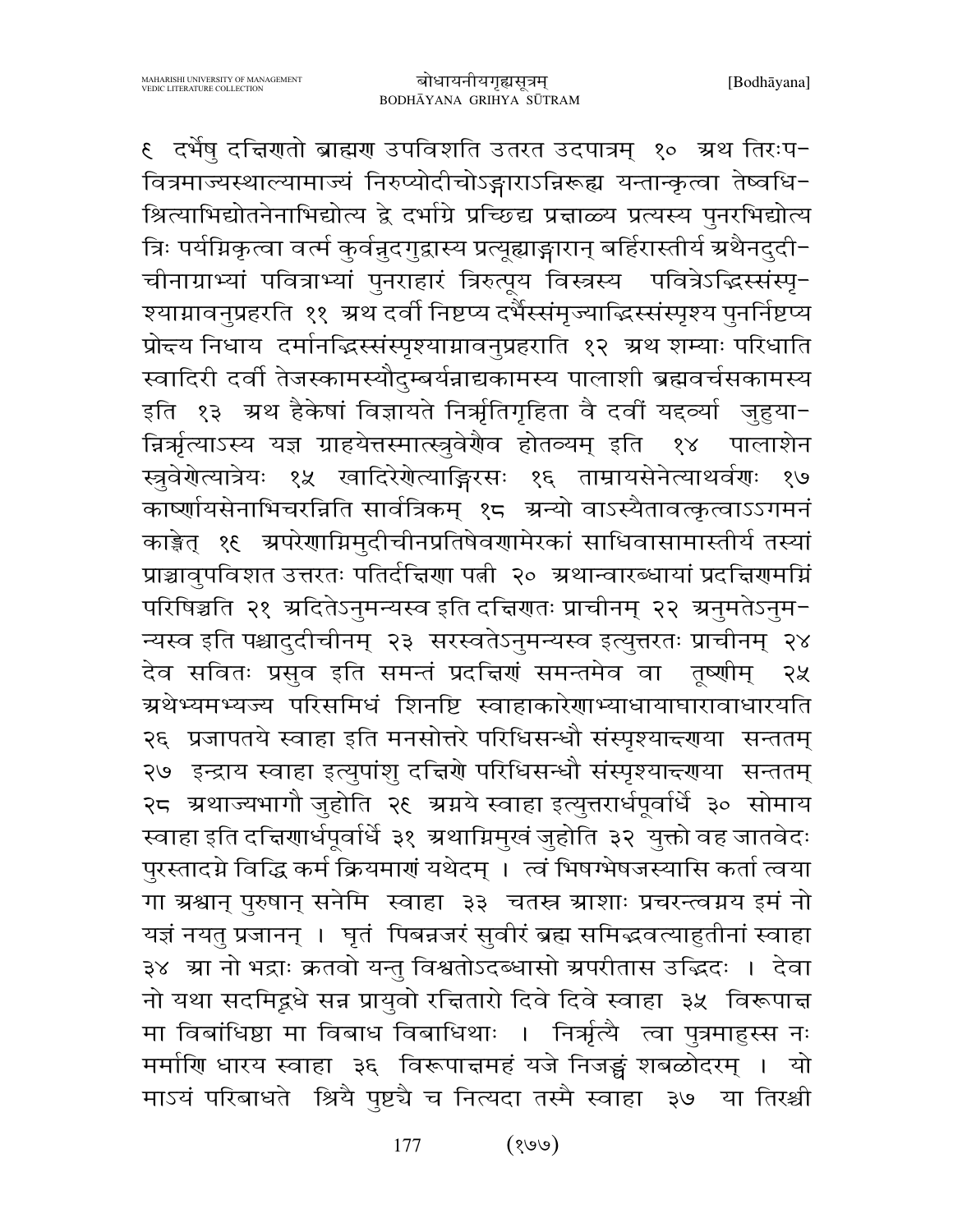निपद्यसेऽहं विघरणी इति । तां त्वा घृतस्य धारयाऽग्नौ संराधिर्नी यजे स्वाहा ३८ संराधिन्यै देव्यै स्वाहा । प्रसाधिन्यै देन्यै स्वाहा । भूस्स्वाहा । भुवस्स्वाहा । सुवस्स्वाहा भूर्भुवस्सुवस्स्वाहा इत्येतावत् सर्वदर्वीहोमानामेष कल्पः 35

इति बोधायनीयगृह्यसूत्रे प्रथमप्रश्ने तृतीयोध्यायः

ग्रथ प्रथमप्रश्ने चतुर्थोऽध्यायः

ग्रथास्या उपोत्थाय दचिरणेन हस्तेन दचिरणमंसं प्रतिबाहुमन्ववहृत्य हृदय− देशमभिमृशति--मम हृदये हृदयं ते ग्रस्तु मम चित्ते चित्तमस्तु ते । मम वाजमेकमनाः शृगु मामेवानुबता सहचर्या मया भव इति १ अथास्यै दत्तिग्रे कर्णें जपति २ मां ते मनः प्रविशतु मां चत्तुर्मामु ते भगः मयि सर्वाणि भूतानि मयि प्रज्ञानमस्तु ते ३ मधुगे मध्वगाहे जिह्वा मे मधुवादिनी । मुखे मे सारघं मधु दत्सु संवननं कृतम् ४ चाक्रवाकं संवननं यन्नदीभ्य उदाहृतम् । यद्वित्तौ देवगन्धर्वौ तेन संवनिनौ स्वः ५ स्पृशामि तेऽहमङ्गानि वायुरापश्च मा मरः । मां चैव पश्य सूर्यं च मा चान्येषु मनः कृथाः ६ सोमः प्रथमो विविदे गन्धर्वो विविद उत्तरः । तृतीयो ग्रमिष्टे पतिस्तुरीयस्ते मनुष्यजाः ७ सोमोऽददद्ग्धर्वाय गन्धर्वोऽददग्रये । रयिं च पुत्रांश्चादादग्निर्मह्यमथो इमाम् ८ सरस्वति प्रेदमव सुभगे वाजिनीवति । तां त्वा विश्वस्य भूतस्य प्रगायामस्यग्रतः इति ६ अथास्यै दचिरणेन नीचा हस्तेन दचिरणमुत्तानं हस्तं साङ्गष्ठमभीव लोमानि गृह्णाति गृभ्णामि ते सुप्रजास्त्वाय हस्तं मया पत्या जरदॅष्टिर्यथाऽसः । भगोग्रर्यमा सविता पुरन्धिर्मह्यं त्वाऽदुर्गार्हपत्याय देवाः इति १० अथैनां प्रदत्तिरामग्निं पर्यारायति--परित्वाऽग्ने पुरं वयं विप्रं सहस्य धीमहि । धृषद्वर्णं दिवेदिवे भेत्तारं भङ्गरावतः इति ११ अथ तथोपवि-श्यान्वारब्धायामुपयमनीर्जुहोति १२ अग्ने शर्ध महते सौभगाय तव द्युम्नान्युत्त− मानि सन्तु । सञ्जास्पत्यं सुयममाकृणुष्व शत्रूयतामभितिष्ठा महांसि स्वाहा १३ सोमाय जनिविदे स्वाहा १४ गन्धर्वाय जनिविदे स्वाहा १५ ग्रग्नये जनिविदे स्वाहा १६ कन्यला पितृभ्यो यती पतिलोकमव दीन्नामदास्थ स्वाहा १७ प्रेतो मुञ्चाति नामुतस्सुबद्धाममुतस्करत् । यथेयमिन्द्रमीढ्व-स्सुपुत्रा सुभगा सती स्वाहा १८ इमां त्वमिन्द्र मीढ्वस्सुपुत्रां सुभगां कुरु । दशास्यां पुत्रानाधेहि पतिमेकादशं स्वाहा १९ अग्निरैतु प्रथमो देवतानां

> $(362)$ 178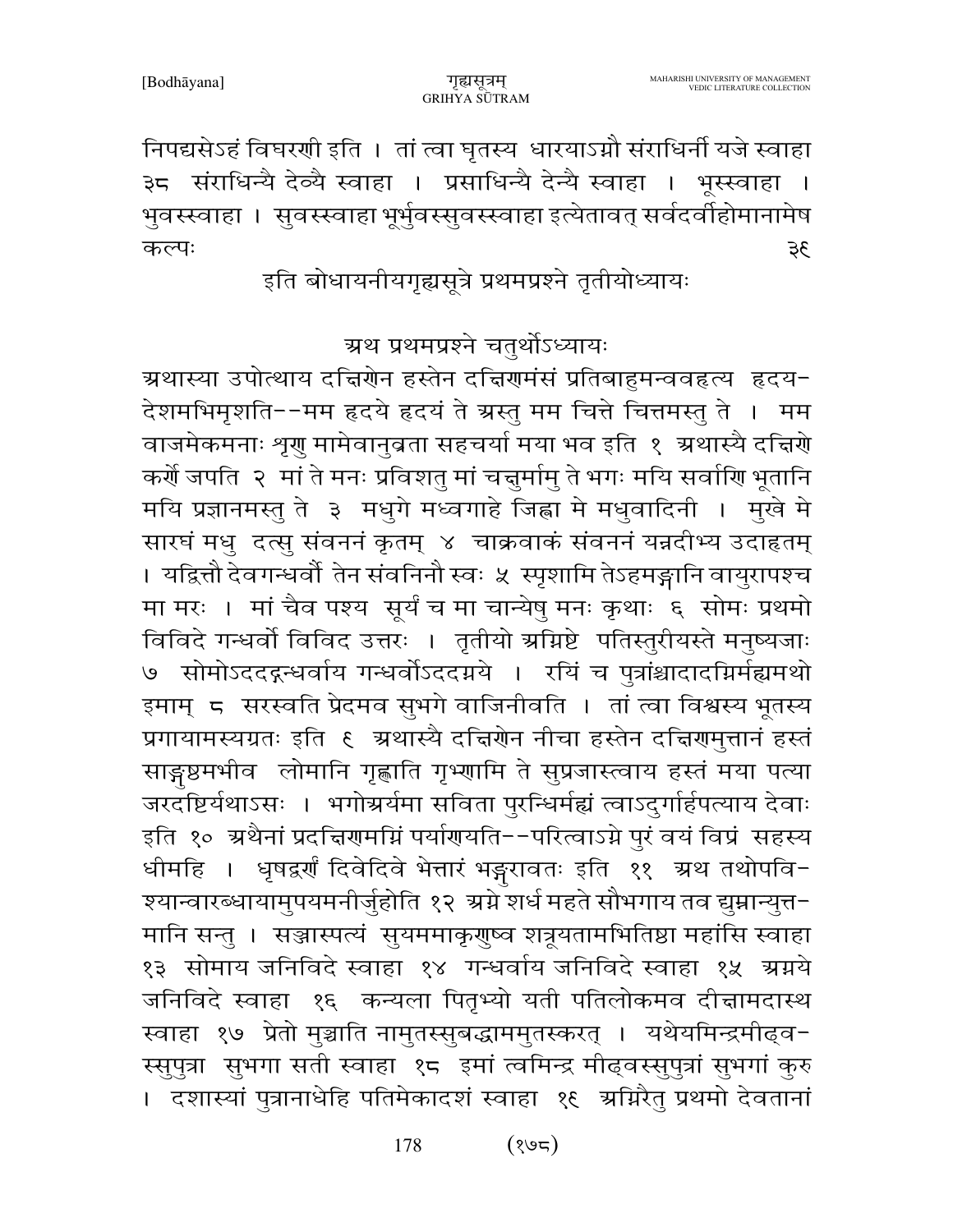सोऽस्यै प्रजां मुञ्चतु मृत्युपाशात् । तदयं स्त्री पौत्रमघं न रोदात् स्वाहा २० इमामग्निस्त्रायतां गार्हपत्यः प्रजामस्यै नयतु दीर्घमायुः । ऋशून्योपस्था जीव− तामस्तु माता पौत्रमानन्दमभिप्रबुध्यतामियं स्वाहा २१ मा ते गृहे निशि घोष उत्थादन्यत्र त्वद्रुदत्यस्संविशन्तु । मा त्वं विकेश्युर स्रावधिष्ठा जीवपत्री पतिलोके विराज पश्यन्ती प्रजां सुमनस्यमानां स्वाहा २२ अप्रजस्तां पौत्रमृत्युं पाप्मानमुत वाऽघम् । शीर्ष्णस्स्नजमिवोन्मुच्य द्विषद्धः प्रतिमुञ्चामि पाशं स्वाहा इति २३ अथैनामुत्थाप्योत्तरेणाग्निं दच्चिणेन पदाऽश्मानमास्थापयति ग्रातिष्ठेममश्मानमश्मेव त्वं स्थिरा भव । अभितिष्ठ पृतन्यतस्सहस्व पृतना− यतः इति २४ अथास्या ग्रञ्जलावुपस्तीर्य तस्यास्सोदर्यो द्विर्लाजानावपति २४ तानभिधार्य जुहोति -- इयं नार्युपब्रूतेऽग्नौ लाजानावपन्ती । दीर्घायुस्स्तु मे पतिर्जीवातु शरदश्शतं स्वाहा २६ अथैनां प्रदत्तिरामग्निं पर्यारायति--तुभ्यमग्ने पर्यवहन् सूर्यं वहतुना सह । पुनः पतिभ्यो जायां दा ग्रग्ने प्रजया सह इति २७ तथाऽऽस्थापयति तथा जुहोति २८ अथैनां पुनः प्रदच्चिरामग्निं पर्याणयति--पुनः पत्नीमग्निरदादायुषा सह वर्चसा । दीर्घायुरस्या यः पतिस्स एत् शरदश्शतम् इति २६ तथैवास्थापयति तथैव जुहोति ३० अथैनां पुन-रेव पर्याणयति -- विश्वा उत त्वया वयं धारा उदन्या इव । ग्रातिगाहेमहि द्विषः इति ३१ स्रथ तथोपविश्यान्वरब्धायां जयानभ्यातानात्राष्ट्रभृत इति हुत्वा ग्रथामात्यहोमान् जुहोति ३२ अथ प्राजापत्यात् जुहोति−−प्रजापते न त्वदेतान्यन्यः इति ३३ ग्रथ सौविष्टकृतं जुहोति यदस्य कर्मणोऽत्यरीरिचं यद्वा न्यूनमिहाकरम् । अग्निस्तत्स्विष्टकृद्विद्वान् सर्व स्विष्टं सुहुतं करोतु मे । अग्नये स्विष्टकृते सुहुतहुत स्राहुतीनां कामानां समर्धयित्रे स्वाहा इति ३४ ग्रथ स्त्रवेण परिधीननक्ति ३५ अथ परिस्तरात्समुल्लिप्याज्यस्थाल्यां प्रस्तरवत् बर्हिरक्त्वा तृगं प्रच्छाद्याग्नावनुप्रहरति ३६ अथ शम्या अपोह्य तथैव परिषिञ्चति । अ्चनमंस्थाः प्रासावीः इति मन्त्रान्तान् सन्नमयति ३७ ग्रथ प्रणोताद्यो दिशो व्युन्नीय ब्रह्मणे वरं ददामीति गां ब्राह्मणेभ्यः ३८ एष ग्राघारबान् दर्वाहोमः ३६ ग्रथापरः--परिसमूह्य पर्युन्दय परिस्तीर्याज्यं विलाप्योत्पूय स्त्रुक् स्त्रुवं निष्टप्य सम्मृज्य स्त्रुचि चतुर्गृहीतं गृहीत्वा सर्वान् मन्त्रान् समनुद्रुत्य सकृदेवाहुतिं जुहोति ४० ग्रग्निस्स्विष्टकृद्वितीयः ४१ द्विर्जुहोति द्विर्निमार्ष्टि द्विः प्राश्नात्युत्सृप्याचामति निर्लेढीत्येष श्राम्निहोत्रिकः ४२ अथापरः--परिसमूह्य पर्युन्त्य परिस्तीर्य प्राकृतेन हविषा यावदाम्ना-

> 179  $(3e)$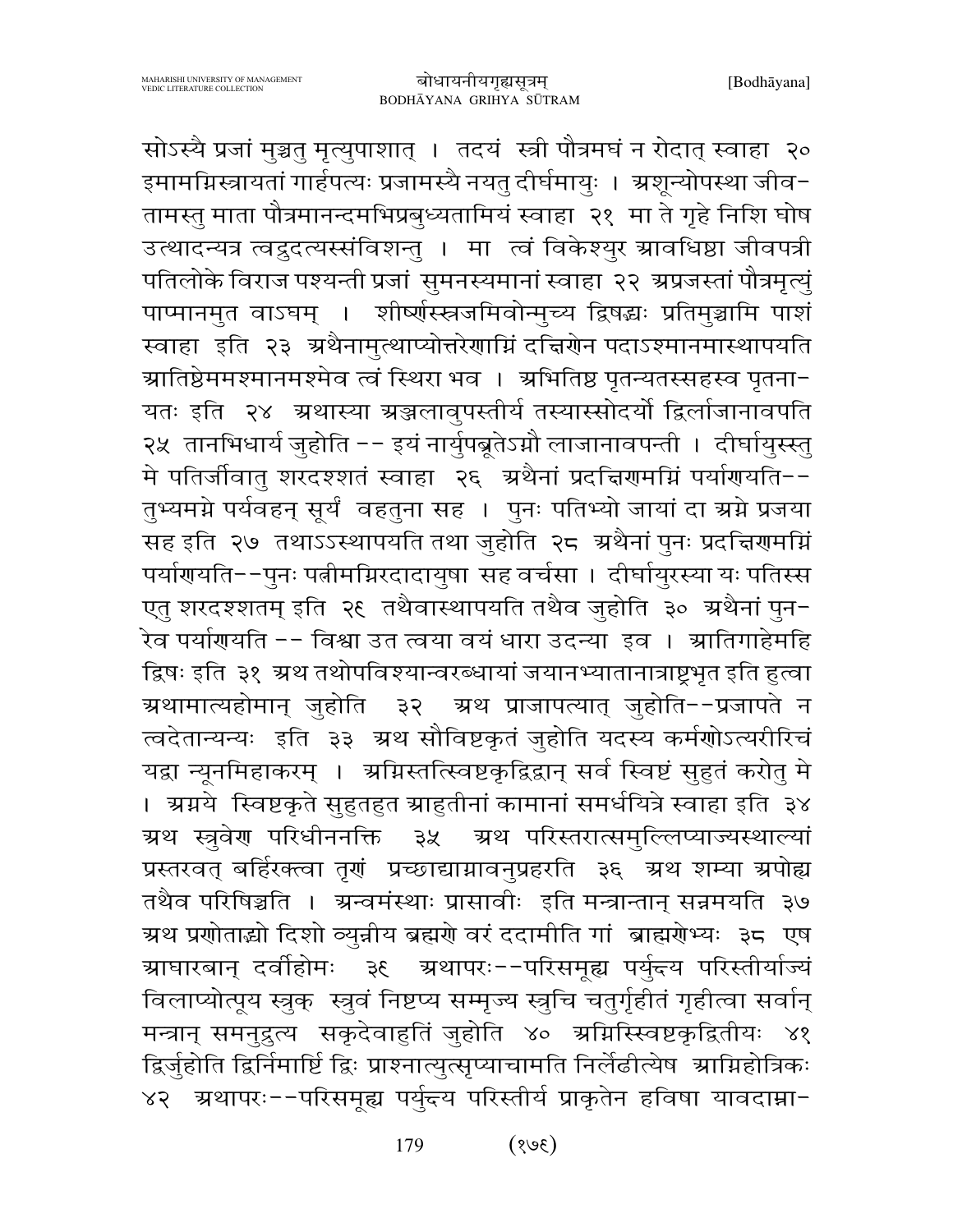तमाहुतीर्जुहोत्येष ह्यपूर्वः ४३ तत्रोदाहरन्ति स्राघारं प्रकृतिं प्राह दर्वाहोमस्य बादरिः । स्रामिहोत्रिकं तथाऽऽत्रेयः काशकृत्स्नस्त्वपूर्वताम् इति इति बोधायनीये गृह्यसूत्रे प्रथमप्रश्ने चतुर्थोऽध्यायः

#### ग्रथ प्रथमप्रश्ने पञ्चमोऽध्यायः

तां न मिथस्संसादयेदनादेशात् १ अनुनयन्त्येतमग्निम् २ अथैनां पितुरङ्का-दुद्रहति गुरोर्वा−−ये वध्वश्चन्द्रं वहतुं य<del>द्</del>मा यन्ति जना<sup>≚ं</sup>ग्रनु । पुनस्ता− न्यज्ञिकीया देवा नयन्तु यत स्रागताः इति ३ ग्रथैनां दच्चिणे हस्ते गृहीत्वा स्वरथमारोप्य स्वान् गृहानानयति पूषा त्वेतो नयतु हस्तगृह्याश्विनौ त्वा प्रवहतां रथेन । गृहान् गच्छ गृहपत्नी यथाऽसो वशिनी त्वं विदथमावदासि इति ४ पन्थानमनुमन्त्रयते--सु गं पन्थानमारुज्ञमरिष्टं स्वस्तिवाहनम् । यस्मिन् वीरो न रिष्यत्यन्येषां विन्दते वसु इति ५ श्रोषधिवनस्पतयो नद्यो वनान्यनुमन्त्रयते--या स्रोषधयो या वनस्पतयो या नद्यो यानि धन्वानि ये वना । ते त्वा वधु प्रजावतीं प्रत्वे मुञ्चन्त्वंहसः इति ६ ग्रथ जायामानीय स्वान् गृहान् प्रपादयति--भद्रान् गृहान् सुमनमः प्रपद्येऽवीरध्नी वीरवत-स्सवीरान् । इरां वहतो घृतमुज्ञमाणास्तेष्वहं सुमनास्संविशानि इति ७ ग्रथैनामानडहे चर्मरायुपवेशयति−−इह गावः प्रजायध्वमिहाश्वा इह पूरुषाः । इहो सहस्रदचिरणो रायप्सोषो निषीदतु इति ८ अत्राभ्याममात्यास्स्तोक्मा− गयारोपयन्ते ग्रथ वाचं यच्छतः स्रा नज्ञत्राणामदयात्  $\mathcal{E}$  $80$ ग्रथाहोरात्रयोस्सन्धिमनुमन्त्रयते--नीललोहिते भवतः कृत्यासक्तिर्व्यज्यते । एधन्तेऽस्या ज्ञातयः पतिर्बन्धेषु बध्यताम् इति ११ अथोदितेषु नच्चत्रेषूपनि-ष्क्रम्य ध्रुवमरुन्धर्ती च दर्शयति १२ ध्रुवोऽसि ध्रुवचितिर्ध्रवमसि ध्रुवत-स्स्थितम् । त्वं नचत्राणां मेथ्यसि स मा पाहि पृतन्यतः इति ध्रुवम् १३ सप्त ऋषयः प्रथमां कृत्तिकानामरुन्धतीं यद्ध्रुवतां ह निन्युः । षट्कृत्तिका मुरूययोगं वहन्तीयमस्माकमेधत्वष्टम्यरुन्धती इत्यरुन्धतीम् १४ ग्रथ विवा-हस्यारुन्धत्युपस्थानात् कृत्वा बतमुपैति--ग्रग्ने बतपते उपयमनं बतं चरिष्यामि तच्छकेयं तन्मे राध्यताम् । वायो ब्रतपत ग्रादित्य ब्रतपते ब्रतानां ब्रतपते उपयननं बतं चरिष्यामि तच्छकेयं तन्मे राध्यताम् इति १५ उभौ जायापती बतचारिणौ ब्रह्मचारिणौ भवतोऽधश्शयाते १६ तयोश्श्याम− न्तरेणोदुम्बरदरहो गन्धानुलिप्तो वाससा सूत्रेण वा परिवीतस्तिष्ठत्यापक्व-

> $(35)$ 180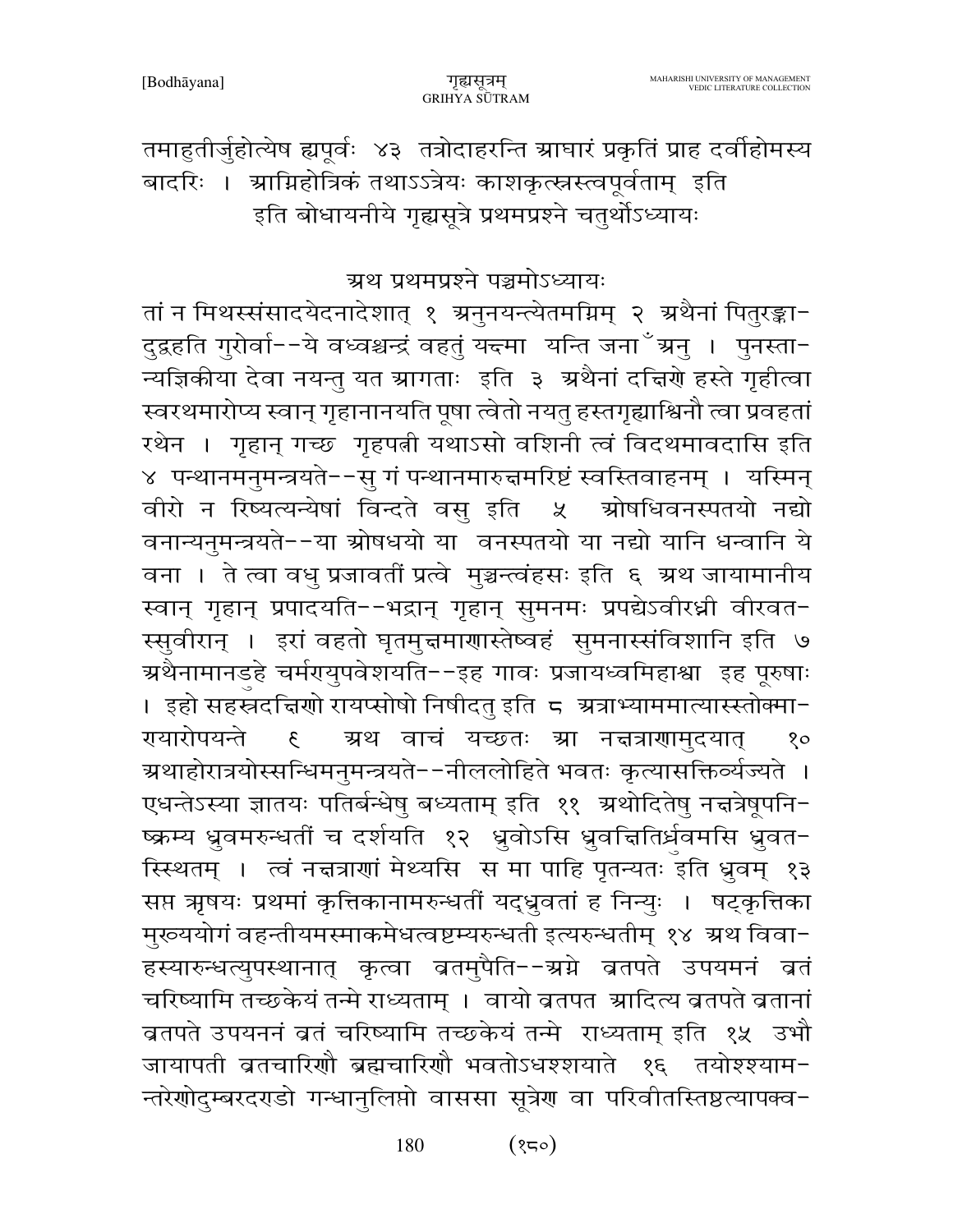ग्रथैतं चरुं श्रपयित्वाऽभिधार्योदञ्चमुद्रास्य प्रतिष्ठितमभिघारयति ७ परिधा− नप्रभृत्याग्निमुखात् कृत्वा पक्वाजुहोति ८ स एवमेव सर्वेषां स्थालीपाकानां चरुकल्पः १ यस्त्वा हृदा कीरिणा मन्यमानः इति पुरोनुवाक्यामनूच्य यस्मै त्वं सुकृते जातवेदः इति याज्यया जुहोति १० अ्थाज्याहुतीरुपजुहोति ११ ग्र्म्रमे प्रायश्चित्ते त्वं देवानां प्रायश्चित्तिरसि ब्राह्मगस्त्वा नाथकामः प्रपद्ये याऽस्यां पतिघ्नी तनूः प्रजाघ्नी पशुघ्नी लन्दिमघ्नी जारघ्नीमस्यै तां कृणोमि स्वाहा १२ वायो प्रायश्चित्ते त्वं देवानां प्रायश्चित्तिरसि ब्राह्मणस्त्वा नाथकामः प्रपद्ये याऽस्यां पतिघ्री तनूः प्रजाघ्री पशुघ्री लन्दिमघ्री जारघ्रीमस्यै तां कृणोमि स्वाहा १३ ग्रादित्य प्रायश्चिते त्वं देवानां प्रायश्चित्तिरसि ब्राह्मगस्त्वा नाथकामः प्रपद्ये

बोधायनीयगृह्यसूत्रम् BODHĀYANA GRIHYA SŪTRAM होमात् १७ चतुर्थ्यां निशायां हुते पक्वहोमे व्रतं विसृज्य दराडमुत्थापयति-ऊर्जः पृथिव्या ग्रध्युत्थितोऽसि वनस्पते शतवल्शो विरोह । त्वया व-यमिषमूर्ज वदन्तो रायस्पोषेर समिषा मदेम इति १८ अथैनं वध्वै प्रयच्छति --प्रजया त्वा संसृजामि मासरेण सुरामिव इति १६ तं वधूः प्रतिगृह्णाति-

-प्रजावती भूयासम् इति २० अथैनं वराय प्रयच्छति--प्रजया त्वा पशुभि-

स्संसृजामि मासरेण सुरामिव इति २१ तं वरः प्रतिगृह्णाति--प्रजावान्

पशुमान् भूयासम् इति २२ अथैनं स्थूणादेशे निधायान्तिकेन प्रतिपद्यते २३

प्रसिद्धमुपसंवेशनम् २४ श्वोभूते दराडमादाय पुरायाहं वाचयित्वाऽप्स्

विसर्जयति २५ अथ देवयजनोल्लेखनप्रभृत्याग्निमुत्वात् कृत्वा पक्वा-

जुहोति--ग्रग्निर्मूर्धा भुवः इति द्वाभ्याम् २६ स्विष्टकृत्प्रभृति सिद्धमाधेनु-

वरप्रदानात् २७ स एष पार्वणो भवति २८ अथास्तमित स्रादित्येऽन्यो-

न्यमलङ्कत्योपरिशय्यां शयाते २६ अथ वधूमभिमन्त्रयते--सुमङ्गलीरियं

वधूरिमां समेत पश्यत । सौभाग्यमस्यै दत्वायाथास्तं विपरेतन इति ३०

ग्रथैनां सर्वसुरभिगन्धया मालया युनक्ति -- सं ना मनस्सं हृदयानि सं

्<br>इति बोधायनीये गृह्यसूत्रे प्रथमप्रश्ने पञ्चमोऽध्यायः

ग्रथ प्रथमप्रश्ने षष्ठोऽध्यायः

ग्रानयन्त्येतमग्निम् १ ग्रथ देवयजनोल्लेखनप्रभृत्याप्रणीताभ्यः कृत्वा पद्या−

मोदनं पायसं वा याचति २ तमभ्युन्त्याग्नावधिश्रयतिं ३ स्राज्यं निर्वपति

४ अथाज्यमधिश्रयति ५ उभयं पर्यम्नि कृत्वा मेत्तरां स्त्रुवं च संमार्ष्टि ६

नाऽभि सं तनत्यजः । सं त्वा कामस्य याक्रेणे युञ्जत्यविमोचनाय इति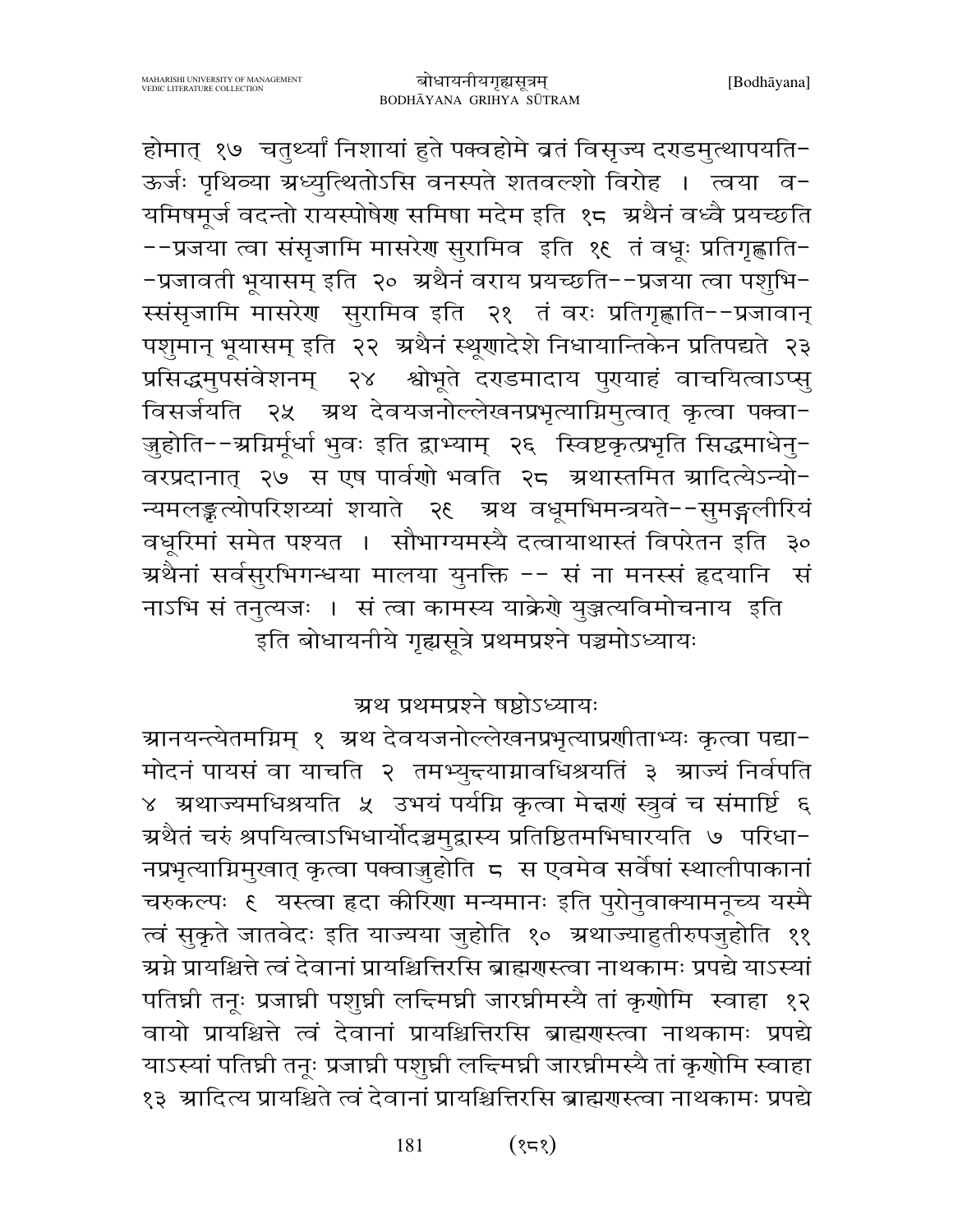याऽस्यां पतिघ्री तनूः प्रजाघ्री पशुघ्री लन्दिमघ्री जारघ्रीमस्यै तां कृणोमि स्वाहा १४ प्रजापते प्रायश्चित्ते त्वं देवानां प्रायश्चित्तिरसि ब्राह्मगस्त्वा नाथकामः प्रपद्ये याऽस्यां पतिघ्नी तनूः प्रजाघ्नी पशुघ्नी लन्दिमघ्नी जारघ्नीमस्यै तां कृणोमि स्वाहा इति १५ पक्वादेव स्विष्टवतीभ्यां सौविष्टकृतम् १६ लाजैरितरत्र १७ हव्यवाहमभिमातिषाहं रच्चोहर्णं पृतनासु जिष्णुम् । ज्योतिष्मन्तं दीद्यतं पुरन्धिमग्निं स्विष्टकृतमाहुवेमोम् । स्विष्टमग्ने ग्रभि तत् पृणाहि विश्वादेव पृतना ग्रभिष्य । उरुं नः पन्थां प्रदिशन् विभाहि ज्योतिष्मद्धेह्यजरं न ग्रायुस्स्वाहा इति १८ जयप्रभृति सिद्धमाधेनुवरप्रदानात् १९ ग्रथाज्यशेषेण हिरंगयमन्तर्धाय मूर्ध्नि संस्नावं जुहोतिभूस्स्वाहा भुवस्स्वाहा सुवस्स्वाहा भूर्भुवस्सुवस्स्वाहा इति २० अथैनां प्रदत्तिरामग्निं पर्यारायति अर्यम्णो अग्निं परियन्तु चिप्रं प्रतीचन्तां श्वश्रुवो देवराश्च इति २१ अथ श्रीमन्तमगारं सम्मृष्टोपलिप्तं गन्धवन्तं पुष्पवन्तं धूपवन्तं दीपवन्तं तल्पवन्तं साधिवासं दिच्च सर्पिस्सूत्रेन्धनप्रद्योतितमुदकुम्भादर्शोच्छिरसं प्रपाद्य तस्मिन्नेनां संवेश्य तस्या ग्रन्तिके जपति २२ उदीष्वातो विश्वावसो नमसेडामहे त्वा । ग्रन्यामिच्छ प्रफर्व्यं संजायां पत्या सृज । उदीष्वांतः पतिवती ह्येषा विश्वावसुं नमसा गीर्भिरीड्टे । अन्यामिच्छ पितृषदं व्यक्तां स ते भागो जनुषा तस्य विद्धि इति २३ अथैनामुपसंवेशयति प्रजापतिस्स्त्रियां यशः इत्येतया २४ अथास्यास-तोकोतिं विवृणोति प्रजायै त्वा इति २५ सा यद्यश्रु कुर्यात्तामनुमन्त्रयते जीवां रुदन्ती विमयन्तो ग्रध्वरे दीर्घामनुप्रसितिं दीधियुर्नरः । वामं पितृभ्यो य इदं समेरिरे मयः पतिभ्यो जनयः परिष्वजे इति २६ इति बोधायनीये गृह्यसूत्रे प्रथमप्रश्ने षष्ठोऽध्यायः

ग्रथ प्रथमप्रश्ने सप्तमोऽध्यायः

ब्राह्मणेन ब्राह्मरायामुत्पन्नः प्रागुपनयनाज्जात इत्यभिधीयते १ उपनीतमात्रो ब्रतानुचारी वेदानां किञ्चिदधीत्य ब्राह्मणः २ एकां शाखामधीत्य श्रोत्रियः ३ ग्रङ्गाध्याय्यनूचानः ४ कल्पाध्यायी ऋषिकल्पः ५ सूत्रप्रवचनाध्यायी भ्रूणः चतुर्वेदादृषिः ७ ग्रत ऊर्ध्वं देवः ८ ग्रथ यदि कामयेत श्रोत्रियं  $\mathcal{E}$ जनयेयमित्याऽरुन्धत्युपस्थानात्कृत्वा त्रिरात्रमत्तारलवणाशिनावधश्शायिनौ ब्रह्मचारिणावासाते १ अहतानां च वाससां परिधानं सायं प्रातश्चालङ्कर-गामिषुप्रतोदयोश्च धारगमग्निपरिचर्या च १० चतुर्थ्यां पक्वहोम उपसंवेशनं

> $($ १८२) 182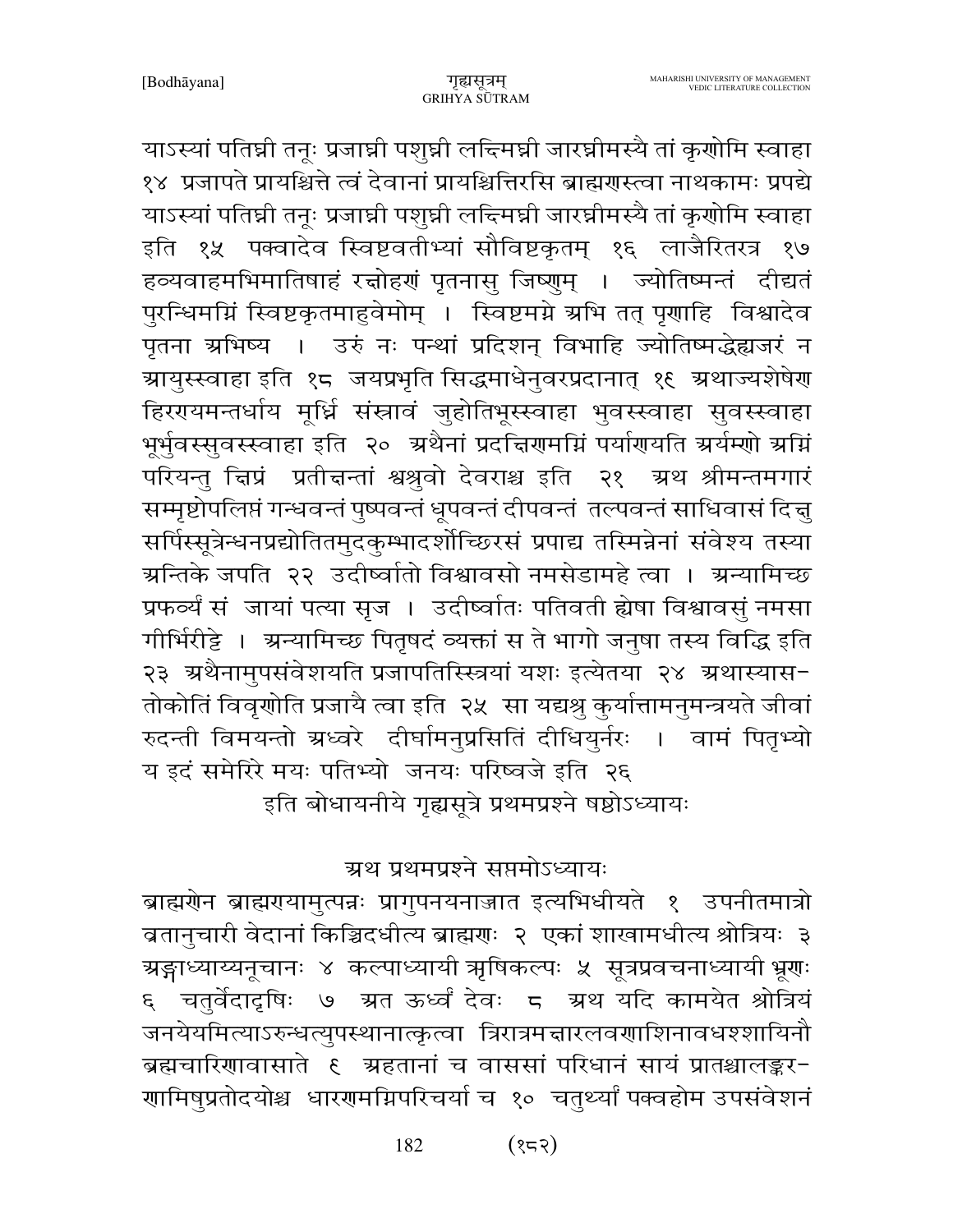च ११ अथ यदि कामयेतानृचानं जनयेयमिति द्वादशरात्रमेतद्वतं चरेत् १२ ब्रतान्ते पक्वहोम उपसंवेशनं च १३ अ्थ यदि कामयेत ऋषिकल्पं जनयेय-मिति मासमेतद्वतं चरेत् १४ वतान्ते पक्वहोम उपसंवेशनं च १५ अथ यदि कामयेत भ्रूणं जनयेयमिति चतुरो मासानेतद्व्रतं चरेत् १६ वतान्ते पक्वहोम उपसंवेशनं च १७ अ्थ यदि कामयेत अृषिं जनयेयमिति षरमासानेतद्वतं चरेत् १८ वतान्ते पक्वहोम उपसंवेशनं च १९ अथ यदि कामयेत देवं जनयेयमिति संवत्सरमेतद्व्रतं चरेत् २० व्रतान्ते पक्वहोम उपसंवेशनं च २१ अथ यदैषा मलवद्वासास्स्यात्--नैनया सह संवदेत न सहासीत नास्या ग्रन्नमद्याद्भ्रह्महत्यायै ह्योषा वर्णं प्रतिमुच्यास्तेऽथो स्वल्वा-हुरभ्यञ्जनं वाव स्त्रिया ग्रन्नमभ्यञ्जनमेव न प्रतिगृह्यं काममन्यत् इति २२ नैनामुपेयात् २३ नारराये २४ न पराचीम् २५ न स्नाति २६ नाभ्यङ्के २७ न प्रलिखते २८ नाङ्के २६ न दतो धावते ३० न नखानि निकृन्तते ३१ न कृराति ३२ न रज़ुं सृजति ३३ न पर्रोन पिबति ३४ न खर्वेरा पिबति ३५ तस्यै खर्वस्त्रिस्रो रात्रीर्वतं चरेदञ्जलिना वा पिबेदखर्वेण वा पात्रेण प्रजायै गोपीथाय इति ब्राह्मणम् ३६ चतुर्थ्यां स्नातायां निशायाम-लङ्कत्य शयनेऽभिमन्त्रयते विष्णुर्योनिं कल्पयतु त्वष्टा रूपाणि पिंशतु ग्रासिञ्चतु प्रजापतिर्धाता गर्भं दधातु ते ३७ यथाऽग्निगर्भा पृथिवी द्यौर्यथेन्द्रेण गर्भिणी । वायुर्यथा दिशां गर्भ एवं गर्भं दधातु ते ३८ गर्भं धेहि सिनीवालि गर्भं धेहि सरस्वति । गर्भं धेहि ग्रश्चिनौ देवावाघत्तां पुष्करस्रजा ३६ हिररयये श्ररणी यं निर्मन्थतो ग्रश्चिना । तंते गर्भं दधाम्यहं दशमे मासि सूतवे ४० नेजमेष परापत सपुत्रः पुनरापत । अस्यै मे पुत्रकामायै गर्भमाधेहि यः पुमान् इति ४१ अथैनां परिष्वजति--अमूहमस्मि सा त्वं द्यौरहं पृथिवी त्वं रेतोऽहं रेतोभृत्त्वं मनोऽहमस्मि वाक्त्वं सामाहमस्मि ऋक्त्वं तावेहि सम्भवाव सह रेतो दधावहै पुंसे पुत्राय वेत्तवै रायस्पोषाय सुप्रजास्त्वाय सुवीर्याय इति ४२ स्रात्मानं प्रत्यभिमृशतै--स्रहं गर्भमदधामोषधीष्वहं विश्वेषु भुवनेष्वन्तः । <mark>ग्रहं प्रजा ग्रजनयन्पितृ</mark>णामहं जनिभ्यो ग्रपरीषु पुत्रान् इति ४३ ग्रथैनामुपैति--तां पूपञ्छिवतमोमरयस्व यस्यां बीजं मनुष्या वपन्ति । या न ऊरू उशती विस्नयातै यस्यामुशन्तः प्रहरेम शेफम् इति ४४ स एवमेव चतुर्थीप्रभृत्याषोडशीमुत्तरामुत्तरां युग्मामुपैति ४५ प्रजानिश्श्रेयसमृतुगम-नमित्याचार्याः ४६ सर्वागयुपगमनानि मन्त्रवन्ति भवन्तीति बोधायनः ४७

> $(55)$ 183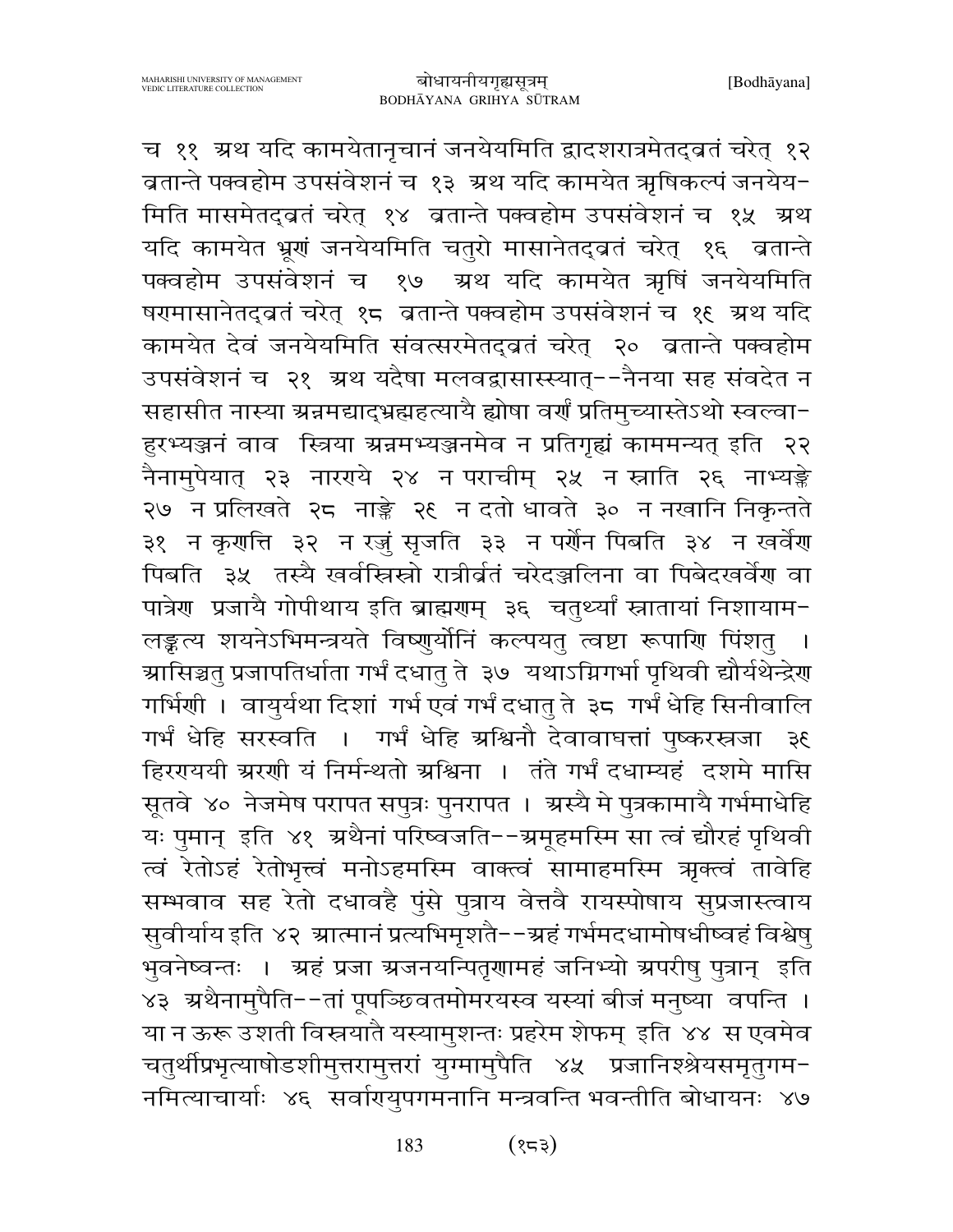यच्चादौ यच्चर्ताविति शालिकिः ४८ इति बोधायनीयगृह्यसूत्रे प्रथमप्रश्ने सप्तमोऽध्यायः

ग्रथ प्रथमप्रश्ने ग्रष्टमोऽध्यायः

म्रथाभ्यां पञ्चमेऽहनि नापितकर्म कुर्वन्ति १ नापिताय पयोदनं दत्वा ग्रामा− त्प्राचीं वोदीचीं वा दिशमुपनिष्क्रम्य यत्रैकमुदुम्बरमूलं पश्यन्ति तं प्रदत्तिणं परिसमूह्य प्रदच्चिणं गन्धैरनुलिम्पन् जयति--यथा त्वं वनस्पत ऊर्जा ग्रभ्युत्थितो वनस्पते । शतवलूशो विरोहस्येवमहं पुत्रैश्च पशुभिश्च सहस्र− वल्शा वि वयं रुहेम इति २ सुमनोभिः प्रच्छादयति--यथा त्वं वनस्पते फलवानस्येवमहं पुत्रैश्च पशुभिश्च फलवान् भवानि इति ३ ग्रत्रैव त्रिवृताऽन्नेन बलिमुपहरति ४ मन्त्रं चोदाहरन्ति--ऊर्जस्वान् पयस्वान् पयसा पिन्वमा-नोऽस्मान् वनस्पते पयसाऽभ्याववृत्स्व इति ५ अन्नं संस्कृत्य ब्राह्मणान् सम्पूज्याशिषो वाचयित्वा जानुदघ्नमुदकमवतीर्य प्राचीनदशेनाहतेन वाससा मत्स्यान् गृह्णतो ब्रह्मचारिणं पृच्छतो ब्रह्मचारिन् किं पश्यसि इति ६ स पृष्टः प्रतिब्रूयात् पुत्रांश्च पशूंश्च इति ७ अथैतान् मन्स्यानुदुम्बरमूले बकानां बलिमुपहरति दीर्घायुत्वाय वर्चसे इति 5 अत्रैव निर्माल्यानि परिभुक्तानि वासांसि प्रतिसरांश्च प्रतिमुच्योदुम्बरशाखायां संसृज्य ६ अथावगा− ह्यान्योन्यस्य पृष्ठे धावयित्वोदकान्तं प्रति यौति -- प्रतियुतो वरुगस्य पाशः प्रत्यस्तो वरुगस्य पाशः इति १० ग्रन्योन्यमलङ्कत्य रक्तानि वासांसि परिधा-याहतेन वाससा वेति ११ यानेन पद्धां वा गृहं गत्वा प्रज्ञाळितपादावप ग्राचम्य वाग्यतौ शयनमारभेते १२ श्वोभूते वैश्वदेवेन प्रतिपद्यते १३ मासिश्राद्धेन चापरपद्मे १४

इति बोधायनीये गृह्यसूत्रे प्रथमप्रश्ने ग्रष्टमोऽध्यायः

ग्रथ प्रथमप्रश्ने नवमोऽध्यायः

विज्ञाते गर्भे तिप्ये पुंसवनम् १ ब्राह्मणानन्नेन परिविष्य पुरायाहं स्वस्ति भूद्धिमिति वाचयित्वा २ अथ देवयजनोल्लेखनप्रभृत्याऽग्निमुखात् कृत्वा पक्वाज़ुहोति प्रजापते तन्वं मे जुषस्व त्वष्टर्देवेभिस्सहसाम इन्द्र । विश्वे-र्देवैरातिभिस्संरराणः पुंसां बहूना मातरस्स्याम स्वाहा इति ३ अथाज्या-हुतीरुपजुहोति--गर्भो ग्रस्योषधीनां गर्भो वनस्पतीनाम् इति तिसृभिरनु-

> $(84)$ 184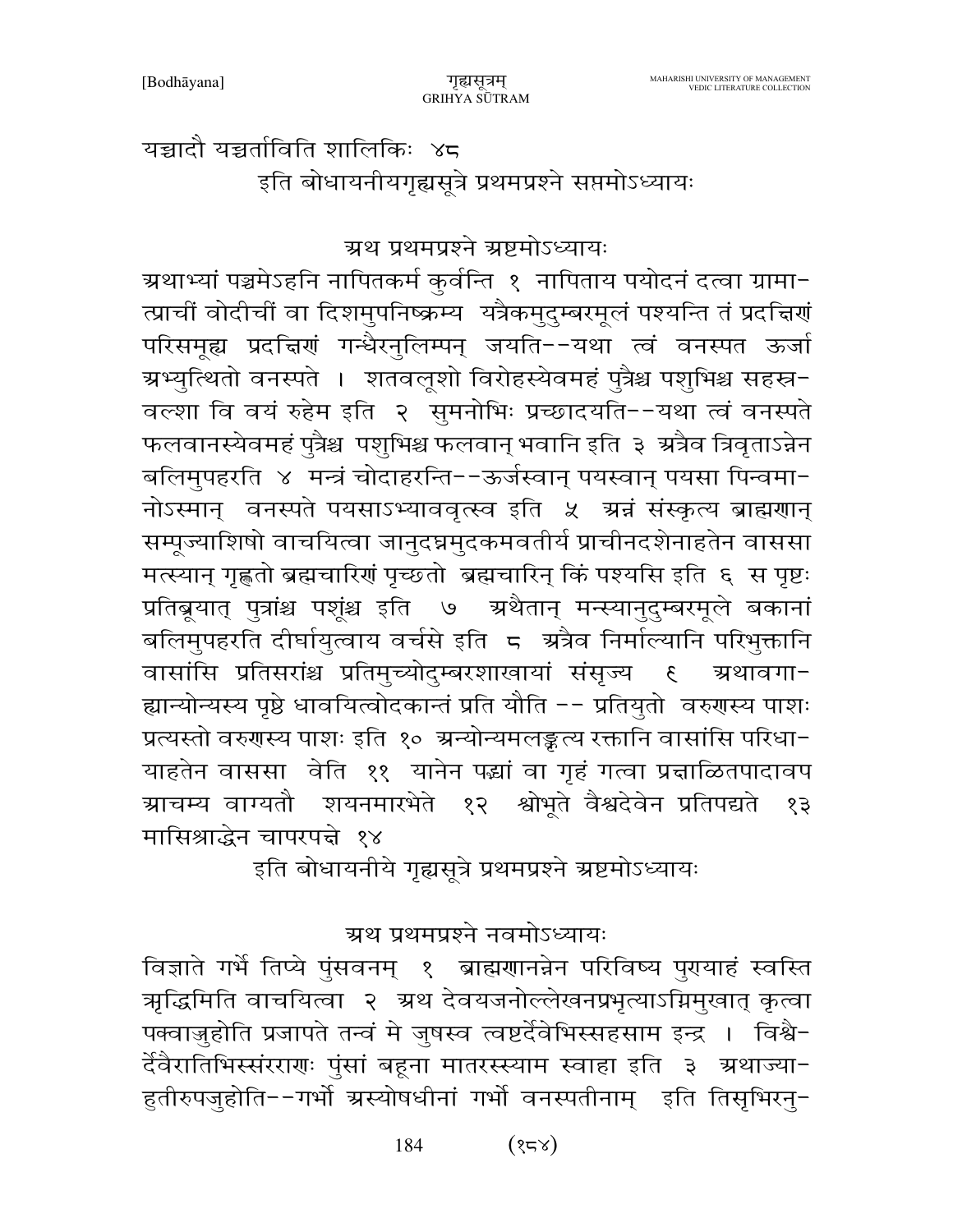$(32)$ 185

यथैतद्धते बलिहरणम् १ विष्णवे बलिरष्टमे मासि पूर्वपत्तस्य सप्तम्यां द्वादश्यां रोहिरायां श्रोणायां वा २ ब्राह्मणानन्नेन परिविष्य पुरायाहं स्वस्ति ऋद्धिमिति वाचयित्वा ३ अथ देवयजनोल्लेखनप्रभृत्या प्रणीताभ्यः कृत्वा उपोत्थायाग्रेणाग्निं दैवतमावाहयति स्रों भूः पुरुषमावाहयामि स्रों भुवः पुरुषमावाहयामि स्रों सुवः पुरुषमावाहयामि स्रों भूर्भुवस्सुवः पुरुषमावा-हयामि इत्यावाह्य ४ परिधानप्रभृत्याऽग्निमुखात्कृत्वा दैवतमर्चयति ५ स्रापो

प्रथमप्रश्ने एकादशोऽध्यायः

इति बोधायनीये गृह्यसूत्रे प्रथमप्रश्ने दशमोऽध्यायः

प्रथमगर्भायाश्चतुर्थे मासि सीमन्तोन्नयनम् १ ब्राह्मणानन्नेन परिविष्य पुगयाहं स्वस्ति ऋद्धिमिति वाचयित्वा २ अ्थ देवयजनोल्लेखनप्रभृत्याऽग्निमुखा-त्कृत्वा पक्वाज्जुहोति ३ धाता ददातु नः इति पुरोनुवाक्यामनूच्य धाता प्रजाया उत राय ईशे इति याज्यया जुहोति ४ अ्थाज्याहुतीरुपजुहोति--धाता ददात् नो रयिं प्राचीम् इत्यान्तादनुवाकस्य स्विष्टकृत्प्रभृति  $\chi$ सिद्धमाधेनुवरप्रदानात् ६ अथास्यास्त्रेराया शलल्या त्रिभिर्दर्भपुञ्जीलैरुदुम्ब-रप्रसूनैर्यवप्रसूनैरिति केशान् विभजन् सीमन्तमुन्नयति राकामहम् यास्ते राके इति द्वाभ्याम् ७ ग्रथास्यै यवप्रसूनान्याबध्नाति यवोसि यवयास्मद्द्वेषो संशास्ति गायतमिति १० तावेतां गाथां गायतः सोम एव नो राजेत्याहु-र्ब्राह्मणीः प्रजाः । विवृत्तचक्रा स्रासीनास्तीरेणासौ तव इति ११ यस्यै नद्या− स्तीरे संश्रिता वसन्ति तस्यै नाम गृह्णाति १२ अष्टमे मासि विष्णव ग्राहुतीर्जुहोति विष्णोर्नुकम् इत्येतेन सूक्तेन १३ विष्णवे बलिमुपहरति १४ वैष्णवो ह्येष मासो विज्ञायते १५ विष्णुर्हि गर्भस्य देवता १६ इति हुतो व्याख्यातः १७

इति बोधायनीये गृह्यसूत्रे प्रथमप्रश्ने नवमोऽध्यायः

ग्रथ प्रथमप्रश्ने दशमोऽध्यायः

च्छन्दसम् ४ स्विष्टकृत्प्रभृति सिद्धमाधेनुवरप्रदानात् ५ ग्रथास्या ग्राज्य-शेषमास्ये प्रच्योतयति--ग्रस्मे देवासो वपुषे चिकित्सत इति चतसृभि-रनुच्छन्दसम् ६

BODHĀYANA GRIHYA SŪTRAM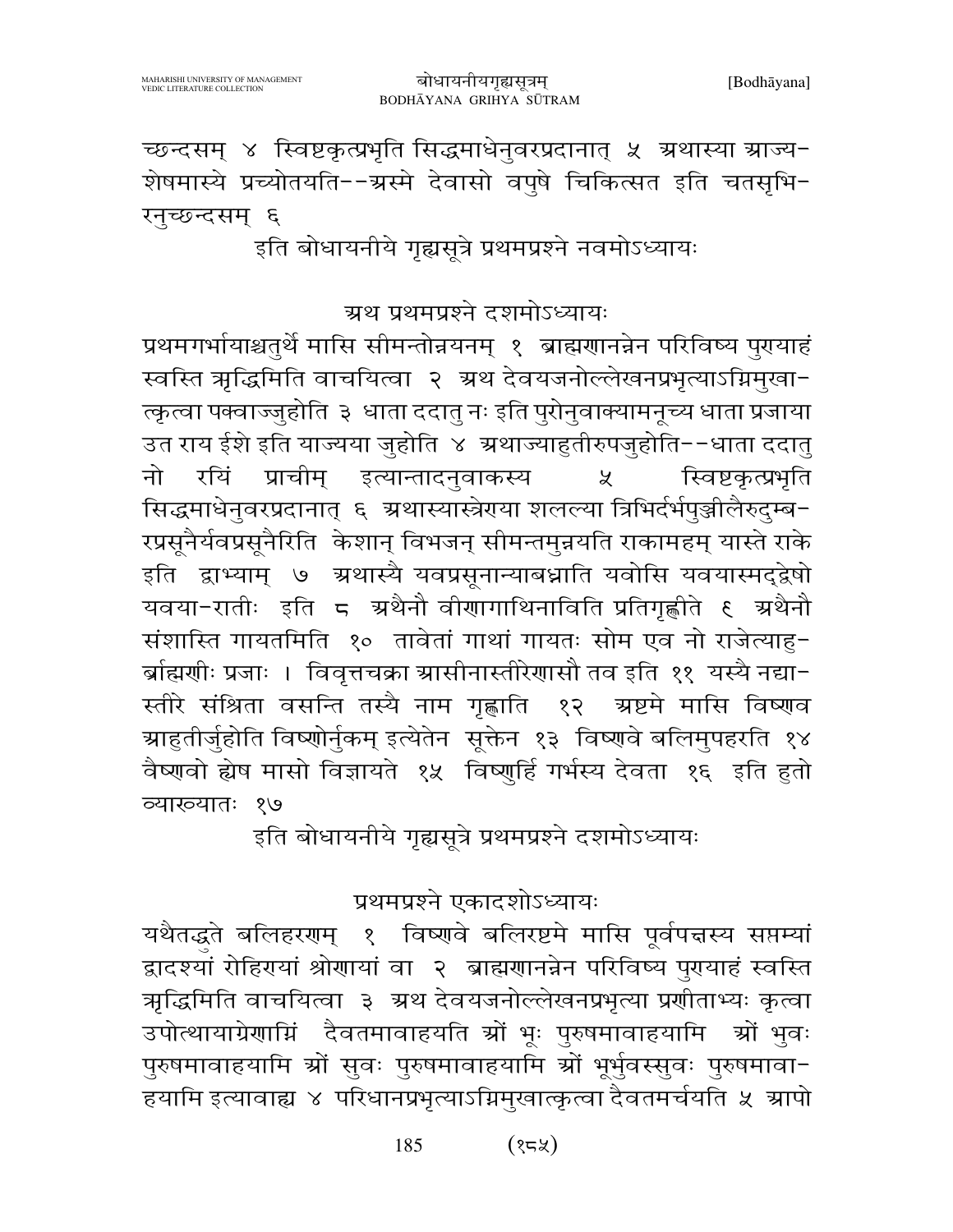हिष्ठा मयोभुवः इति तिसृभिः हिररयवर्णाश्शुचयः पावकाः इति चतसृभिः पवमानस्सुवर्जनः इत्येतेनानुवाकेन मार्जयित्वा ६ ग्रथाद्धिस्तर्पयति केशवं तर्पयामि नारायणं माघवं गोविन्दं विष्णुं मधुसूदनं त्रिविक्रमं वामनं श्रीधरं हषीकेशं पद्मनाभं दामोदरं तर्पयामि इति ७ एतैरेव नामधेयैर्गन्धपुष्प-धूपदीपैः ग्रमुष्मै नमोऽमुष्मै नमः इत्यभ्यर्च्य ८ ग्रथ विष्णव ग्राहुतीर्जुहोति विष्णोर्नु कम् तदस्य प्रियम् प्रतद्विष्णुः परो मात्रया विचक्रमे त्रिर्देवः इति ६ जयप्रभृति सिद्धमाधेनुवरप्रदानात् १० ग्रथ गुडपायसं घृतमिश्रमन्नं निवेदय-ति ग्रमुष्मै स्वाहा नमोऽमुष्मै स्वाहा नमः इति द्वादशभिर्यथालिङ्गम् ११ वैष्णवीभिः ऋग्यजुस्सामाथर्वभिस्स्तोत्रैस्स्तुतिभिस्स्तुवन्ति १२ व्याहृतीभिः पुरुषमुद्रासयामीत्युद्रास्यान्नशेषं पत्नीं प्राशयेन् १३ पुमानस्यै जायत इति विज्ञायते १४

इति बोधायनीयगृह्यसूत्रे प्रथमप्रश्ने एकादशोऽध्यायः

यथो एतत् । स्रावेद्यार्घ्यं कुर्यात् । स्रथ शुचौ समे देशे । स्रथास्या उपोत्थाय । तां न मिथस्संसादयेत् । म्रानयन्त्येतमग्निम् । ब्राह्मणेन ब्राह्मरायामुत्पन्नः । स्रथाभ्यां पञ्चमेऽहनि । विज्ञाते गर्भे । प्रथमगर्भायाश्चतुर्थे मासि । यथैतद्धते बलिहरणम् ११ यथैतद्धते बलिहरणम् । प्रथमगर्भा-याश्चतुर्थे मासि । विज्ञाते गर्भे । अ्रथाभ्यां पञ्चमेऽहनि । ब्राह्मणेन ब्राह्मरायामुत्पन्नः । स्रानयन्त्येतमग्निम् । तां न मिथस्संसादयेत् । स्रथास्या उपोत्थाय । अथ शुचौ समे देशे । आवेद्यार्घ्यं कुर्यात् । यथो एतत् ११ इति बोधायनीयगृह्यसूत्रे प्रथमः प्रश्नः समाप्तः

ग्रथ द्वितीयप्रश्ने प्रथमोऽध्यायः

ग्रथ प्रहुतः १ जातं कुमारमभिमन्त्रयते−−ग्रद्धस्सम्भूतः इत्येतेनानुवाकेन २ ग्रथैनं स्नपयति--द्वेत्रियै त्वा निर्ऋत्यै त्वा इति षड्भिरनुच्छन्दसम् ३ अथैनं स्वोपस्थं म्रादधाति--ग्रङ्गादङ्गात्सम्भवसि हृदयादधिजायसे । म्रात्मा वै पुत्रनामासि संजीव शरदश्शतम् इति ४ अथैनं मूर्ध्न्यभिजिघ्रति--अश्मा भव परशुर्भव हिररयमस्तृतं भव । पशूनां त्वा हिङ्कारेणाभिजिघ्राम्यसौ इति नचत्रनामधेयेन ५ अथास्य दचिरणे कर्णे जपति अग्निरायुष्मान् इति पञ्चभिः पर्यायैः ६ अथैनं दधिमधुघृतमिति समुदायुत्य हिररयोन प्राशयति--प्राणो

> $(325)$ 186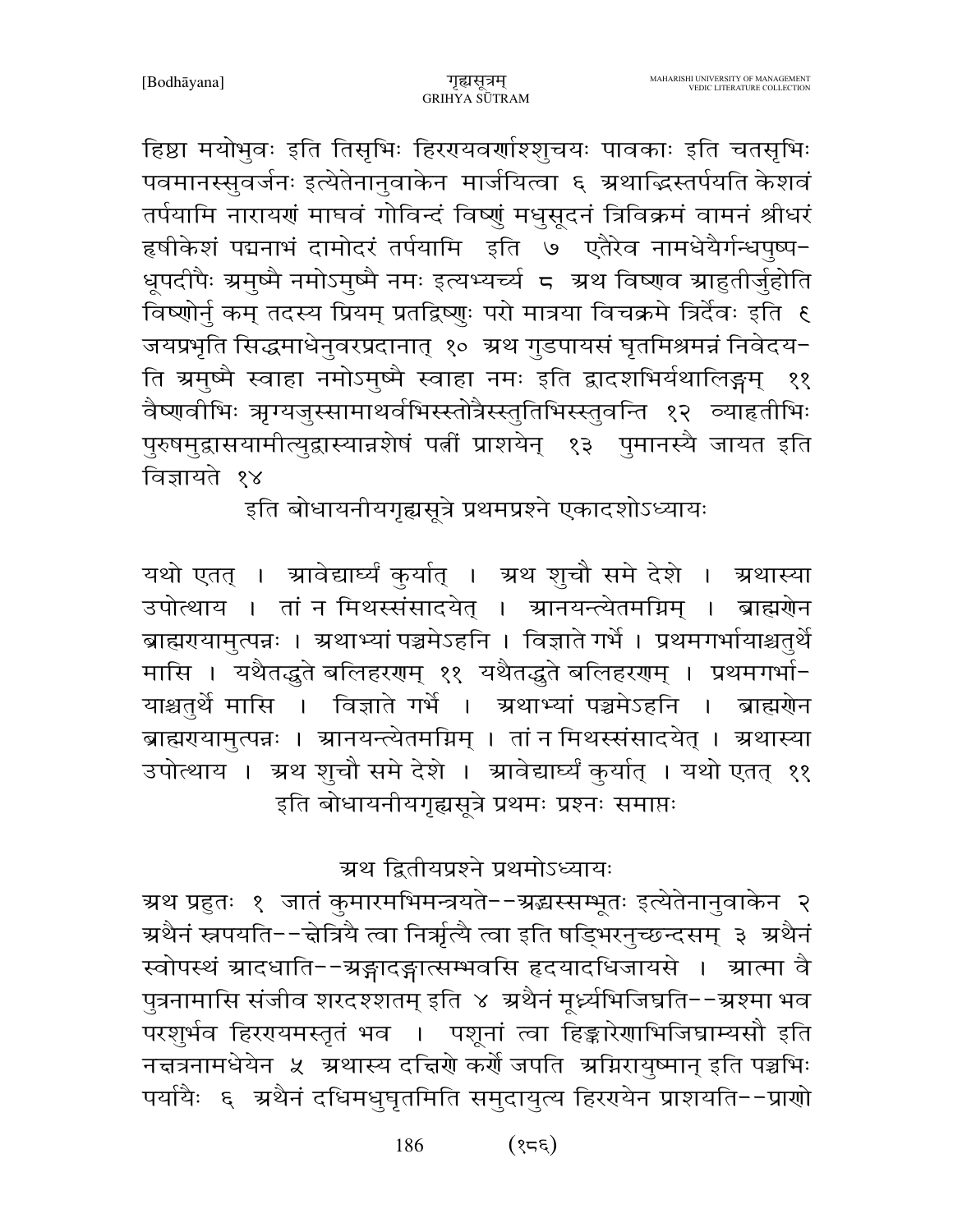रचति विश्वमेजत् इत्येतेनानुवाकेन प्रत्यृचम् ७ अतिशिष्टं गोपदे निनयति व्याहतीभिः ८ अथैनं मातुरुपस्थ स्रादधाति--सीद त्वं मातुरस्या उपस्थे इति चतसृभिस्सहंसाभिः ६ स्तनमभिमन्त्रयते--यस्ते स्तनश्शशयो यो मयोभूर्येन विश्वा पुष्यसि वार्याण । यो रत्नधा वसुविद्यस्सुदत्रस्सरस्वति तमिह धातवेकः इति १० धयन्तमनुमन्त्रयते--द्यौस्ते पृष्ठं रचतु वायुरूरू ग्रश्चिनौ च स्तनं धयन्तं सविताऽभिरत्तत् । ग्रावाससः परिघानाद्बहस्प− तिर्विश्वेदेवा ग्रभिरत्तन्तु पश्चात् इति ११ ग्रथास्योदकुम्भमुच्छिरसि निर्दधाति--स्रापस्सुप्तेषु जाग्रत रच्चांसि नीरितो नुदध्वम् इति १२ ऋथ देवयजनो-ल्लेखनप्रभृत्याम्रिमुखात् कृत्वा पक्वाज़ुहोति--हरिं हरन्तमनुयन्ति देवाः इति पुरोऽनुवाक्यामनूच्य मा छिदो मृत्यो मा वधीः इति याज्यया जुहोति १३ ग्रथाज्याहुतीरुपजुहोति−−सद्यश्चकमानाय इत्यान्तादनुवाकस्य १४ स्विष्ट− कृत्प्रभृति सिद्धमाधेनुवरप्रदानात् १५ अथानोयुगं रथयुगं वा स्नाप्याच्छा-द्यालंकृत्य अग्रेणाग्निमुद्धत्य तस्याग्रेणाश्वत्थपर्णेषु हुतशेषं निदधाति--नम म्राव्याधिनीभ्यः इति १६ अथास्तमित स्रादित्ये गौरसर्षपान् फलीकरण− मिश्रान् ग्रञ्जलिना जुहोति--कृणुष्व पाजः प्रसितिं न पृथ्वीम् इत्येतेनानुवाकेन प्रत्यृचम् १७ ग्रथौदनम् तिलसक्तर्भिघृतेनेति समुदायुत्य गोष्ठेऽश्वत्थपर्योषु हुतशेषं निदधाति--ग्रघोराय महाघोराय नमो नमः इति १८ अथातिशिष्टं सर्वा दिशस्सम्प्रकिरन्ति--ग्रावेशिना व्यश्रुमुखी कुतूहलिन्येकस्तनी जृम्भर्णी स्तम्भनी मोहनी च । कृष्णा विशाखा विमला ब्रह्मरात्री भ्रातृव्यसङ्खचेषु पतन्त्यमोघाः । ताभ्यो वै मातृभ्यो नमो नमः इति १९ स एवमेव फली-करणहोमप्रभृति सायंप्रातर्दशरात्रं करोति २० नानुत्थितायां सूतिकायां भोज्यान्नता २१ दशम्यामुत्थानम् २२ दशम्यां द्वादश्यां वा नामकरगम् २३ प्राजापत्येन सूक्तेन हुत्वा ब्राह्मणानन्नेन परिविष्य पुगयाहं स्वस्ति ऋद्धिमिति वाचयन्नामास्मै दधाति २४ द्व्यज्ञरं चतुरज्ञरं षडज्ञरमष्टाज्ञरं वा २५ घोषवदाद्यन्तरन्तस्थं दीर्घाभिनिष्ठानान्तम् २६ अपि वा यस्मिन् स्वित्यु-पसर्गस्स्यात्तद्धि प्रतिष्ठितमिति विज्ञायते २७ ऋष्यगूकं देवतागूकं वा २८ यथैवैषां पूर्वपुरुषाणां नामानि स्युः २६ अ्ययाद्मरं कुमार्याः ३० अमुष्मै स्वस्तीति ३१

इति बोधायनीयगृह्यसूत्रे द्वितीयप्रश्ने प्रथमोऽध्यायः

187  $(84)$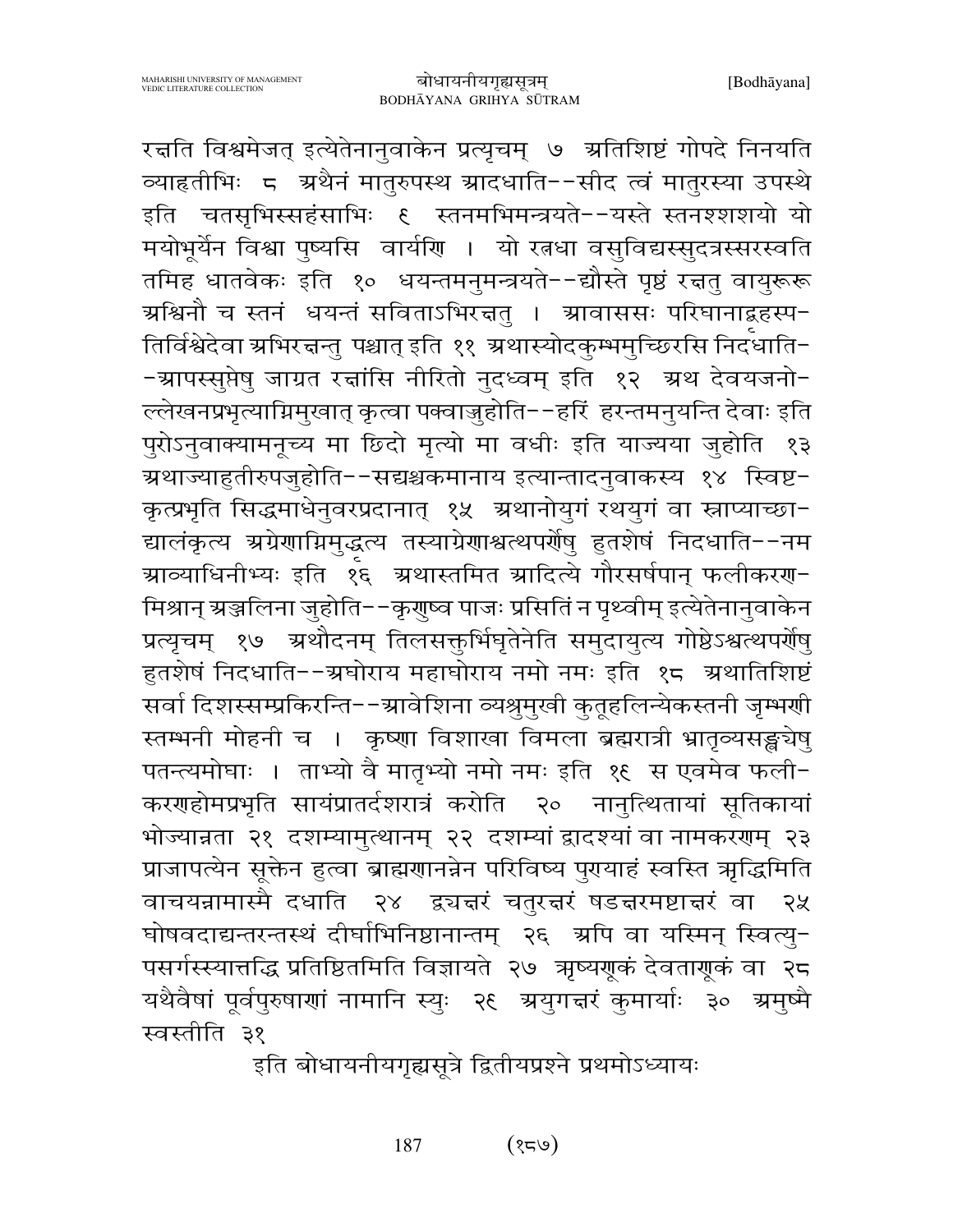#### ग्रथ द्वितीयप्रश्ने द्वितीयोऽध्यायः

चतुर्थे मास्युपनिष्क्रमरणम् १ ब्राह्मरणनन्नेन परिविष्य पुरायाहं स्वस्तित्रृद्धि-मिति वाचयित्वा २ अथ देवयजनोल्लेखनप्रभृत्याग्निमुखात् कृत्वा स्वस्त्या-त्रेयं होति ३ स्वस्ति नो मिमीतामश्विना भगस्स्वस्ति देव्यदितिरनर्णवः । स्वस्ति पूषा ग्रसुरो दधातु नः स्वास्ति द्यावापृथिवी सुकेतुना ४ स्वस्तये वायुमुपब्रवामहै सोमं स्वास्ति भुवनस्य यस्पतिः । बृहस्पतिं सर्वगर्गं स्वस्तये स्वस्तय ग्राचित्यासो भवन्तु नः ५ विश्वे देवा नो ग्रद्या स्वस्तये वैश्वानरो वसुरग्निस्स्वस्तये । देवा ग्रवन्त्वृभवः स्वस्तये स्वस्ति नो रुद्रः पात्वंहसः ६) स्वस्ति मित्राववरुणा स्वस्ति पथ्ये रेवति । स्वस्ति न इन्द्रश्चाग्निश्च स्वस्ति नो ग्रदिते कृधि ७ स्वति पन्थामनुचरेम सूर्याचन्द्रमसाविव । पुनर्ददताऽघ्नता जानता संगमेमहि ८ स्वस्त्ययनं तार्च्यमरिष्टनेमिं महद्भूतं वायसं देवतानाम् । असुरघ्नीमिन्द्रसखं समत्सु बृहद्यशो नावमिवारुहेम ६ अंहोमुचमाङ्गिरसं गयं च स्वस्त्यात्रेयं मनसा च तार्च्यम् । प्रयतपाशिश्शरणं प्रपद्य स्वस्ति संबाधेष्वभयं नो ग्रस्तु १० स्वस्ति न इन्द्रो वृद्धश्रवास्स्वस्ति नः पूषा विश्व-वेदाः । स्वस्ति नस्तान्त्यों ग्ररिष्टनेमिस्स्वस्ति नो बृहस्पतिर्दधातु इत्यष्टाभिर-नुच्छन्दसम् ११ जयप्रभृति सिद्धमाधेनुवरप्रदानात् १२ ग्रथोपनिष्क्रम्य बाह्यानि चित्रियारपथभ्यर्च्य त्रिवृताऽन्नेन ब्राह्मगान् सम्पूज्याशिषो वाचयित्वा प्रदत्तिशीकृत्य स्वान् गृहानानयति १३

इति बोधायनीये गृह्यसूत्रे द्वितीयप्रश्ने द्वितीयोऽध्यायः

# ग्रथ द्वितीयप्रश्ने तृतीयोऽध्यायः

षष्ठे मास्यन्नप्राशनम् १ ब्राह्मणानन्नेन परिविष्य पुरायाहं स्वस्ति ऋद्धिमिति वाचयित्वा २ अथ देवयजनोल्लेखनप्रभृत्याग्निमुखात् कृत्वा स्रन्नसूक्तेन जु-होति-ग्रहमस्मि प्रथमजा ऋृतस्य इत्यष्टाभिरनुच्छन्दसम् ३ जयप्रभृति सिद्धमाधेनुवरप्रदानात् ४ अथौदनं दध्ना मधुना घृतेनाद्धिरिति समुदायुत्य हिररयेनौषधस्य कुमारं प्राशयति--या जाता स्रोषधयः इति षड्भिरनु-च्छन्दसम् ५ भूर्भुवस्सुवरपां त्वौषधीनां रसं प्राशयामि शिवास्त स्राप ग्रोषधयस्सन्त्वसौ इति सर्वास्वनुषजति ६

इति बोधायनीयगृह्यसूत्रे द्वितीयप्रश्ने तृतीयोऽध्यायः

188  $(322)$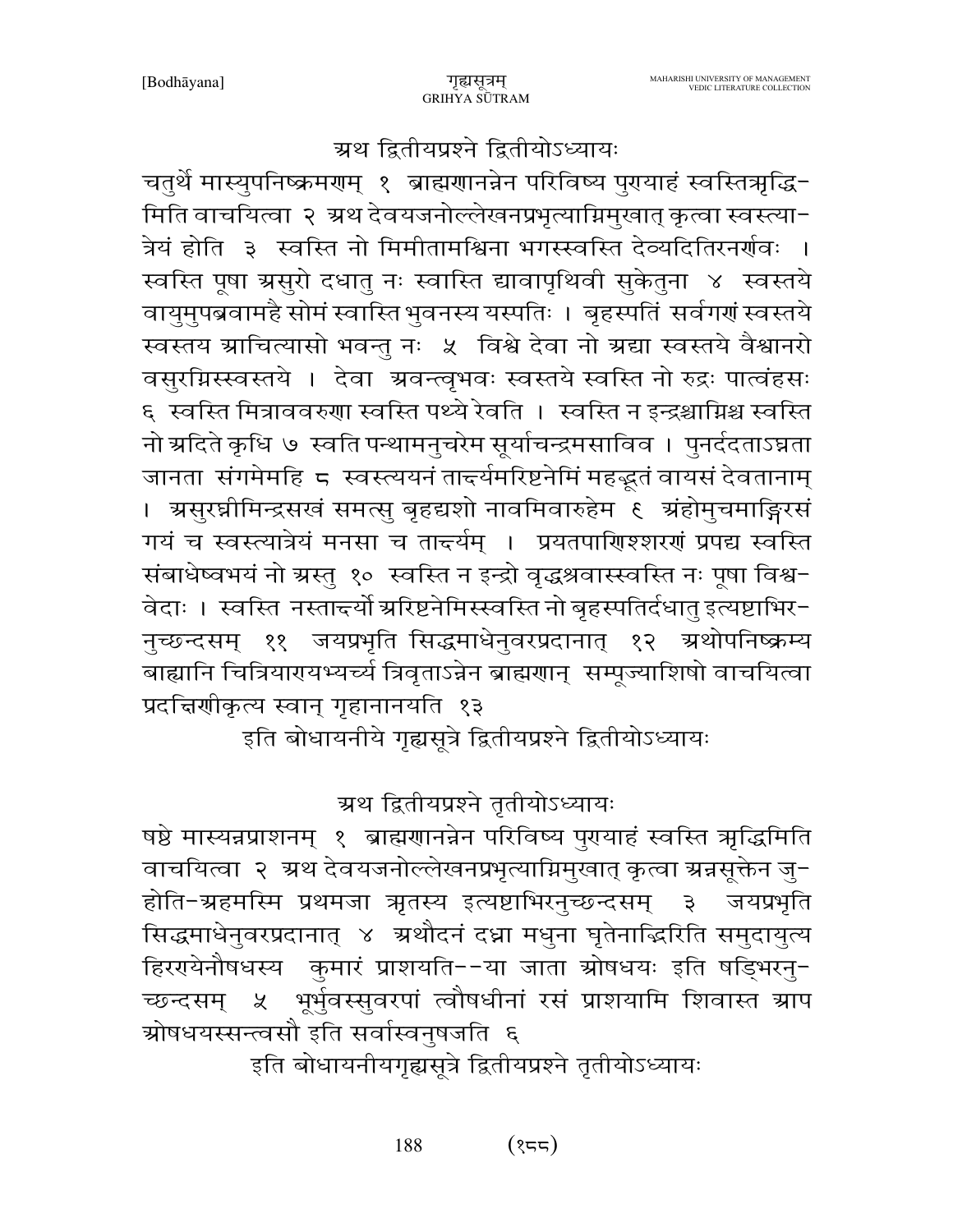ग्रथ द्वितीयप्रश्ने चतुर्थोध्यायः

संवत्सरे चूडाकर्म त्रिषु वा संवत्सरेषु १ ब्राह्मणानन्नेन परिविष्य पुरायाहं स्वस्ति ऋद्धिमिति वाचयित्वा २ अथ देवयजनोल्लेखनप्रभृत्याग्निमुखा-क्कृत्वा पक्वाजुहोति--ये केशिनः । इति पुरोनुवाक्यामनूच्य नतें ब्रह्मणः । इति याज्यया जुहोति ३ ग्रथाज्याहुतीरुपजुहोति--ग्रारोह प्रोष्ठं विषहस्व शत्रून् । इत्यान्तादनुवाकस्य ४ स्विष्टकृत्प्रभृति सिद्धमाधेनुवरप्रदानात् ५ अथाग्रेणाग्निमुदुम्बरपर्रोषु हुतशेषं निदधाति--नमो हिररयबाहवे इति ६ अपरेणाग्निमुभयीरपस्संनिषिञ्चति ७ उष्णासु शीता स्रानयति--उष्णेन वायवुदकेनेह्यदितिः केशान् वपतु । इति ८ ताभिरस्य शिर उनत्ति--ग्राप उन्दन्तु जीवसे दीर्घायुत्वाय वर्चसे । इति € ऊर्ध्वाग्रं बर्हिरनूछूयति− -स्रोषधे त्रायस्वैनम् । इति १० त्तूरमभिमन्त्रयते--ज्योक्च सूर्यं दृशे इति ११ अथैनं निर्यञ्चं निदधाति--स्वधिते मैनं हिंसीः इति १२ अथास्य केशान्वपति--येनावपत्सविता चूरेण । इति १३ प्रवपतोऽनुमन्त्रयते--मा ते केशाननगाद्वर्च एतत् इति १४ अथैनान् समुच्चित्य दर्भस्तम्बे निदधाति --तेभ्यो निधानं बहुधा व्यैच्छन् । इति १५ ग्रथैनमुष्णोदकेनाप्लावयति --बलं ते बाहवोस्सविता दधात् इति १६ अथैनमेकशिखस्त्रिशिखः पञ्चशिखो वा यथैवैषां कुलधर्मस्स्यात् १७ यथर्षि शिखां निदधातीत्येके १८ अथैनं स्नाप्याच्छाद्यालङ्कत्य त्रिवृताऽन्नेन ब्राह्माणान् सम्पूज्याशिषो वाच− यति १६ इति प्रहतो व्याख्यातः २०

इति बोधायनीयगृह्यसूत्रे द्वितीयप्रश्ने चतुर्थोऽध्यायः

# ग्रथ द्वितीयप्रश्ने पञ्चमोऽध्यायः

ग्रथाहुतः १ गर्भाष्टमेषु ब्राह्मणमुपनयीत गर्भैकादशेषु राजन्यं गभद्रादशेषु वैश्यम् २ स्राषोडशात् ब्राह्मणस्यानात्यय इति ३ एवमेवेतरयोः द्वाविंश-तिश्च चतुर्विंशतिश्च ४ ग्रथापि काम्यानि भवन्ति--सप्तमे ब्रह्मवर्चसका-ममष्टम ग्रायुष्कामं नवमे तेजस्कामं दशमेऽन्नाद्यकाममेकादश इन्द्रियकामं द्वादशे पशुकामं त्रयोदशे मेधाकामं चतुर्दशे पुष्टिकामं पञ्चदशे भ्रातृव्यवन्तं षोडशे सर्वकाममिति ५ वसन्ते ब्राह्मणुमुपनयीत ग्रीष्मे राजन्यं शरदि वैश्यं वर्षासु रथकारमिति । सर्वानेव वा वसन्ते ६ ब्राह्मणानन्नेन परिविष्य पुरायाहं स्वस्ति ऋद्धिमिति वाचयित्वा कुमारं भोजयित्वा तस्य चौलवत्तूष्णीं

> $(358)$ 189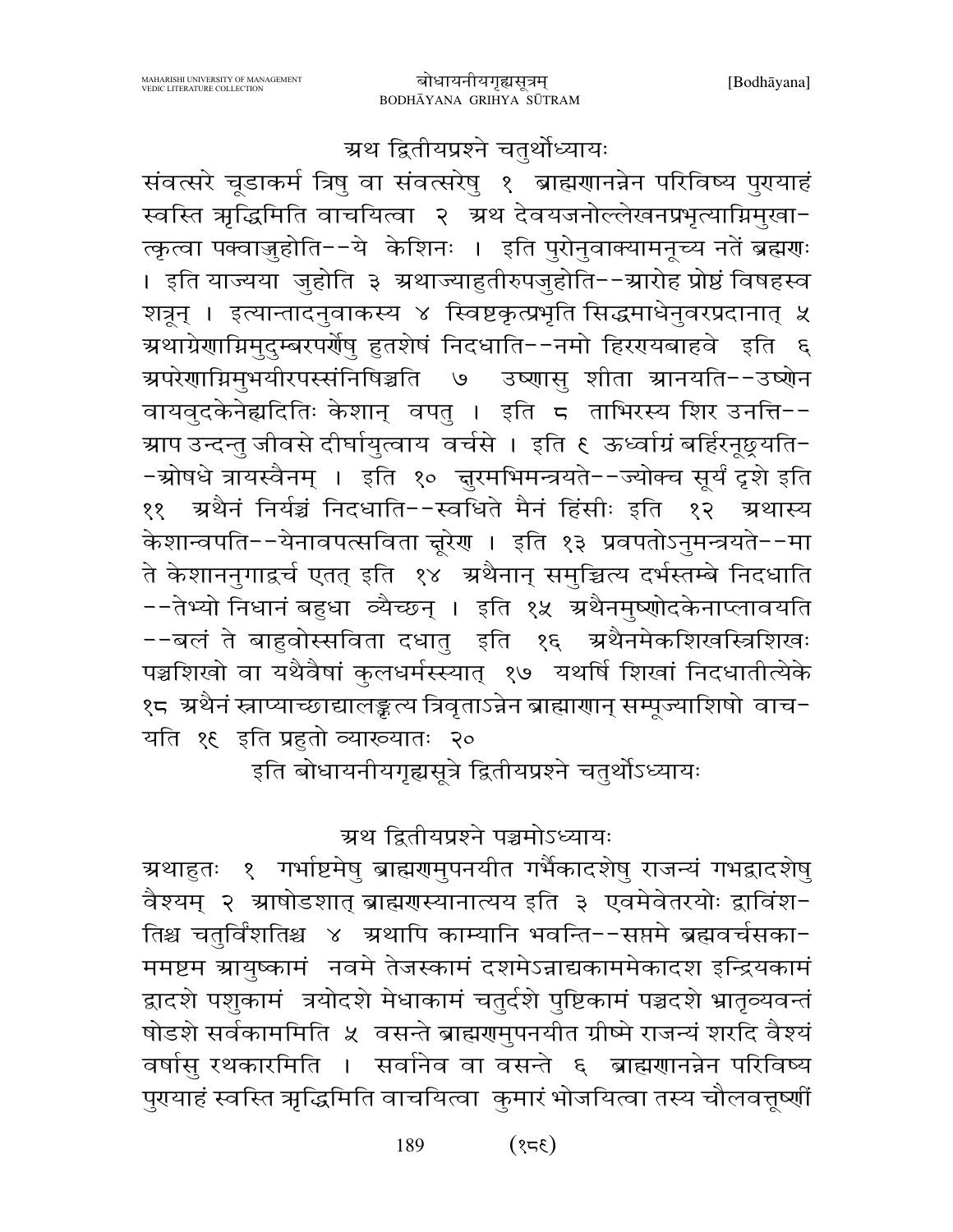केशानोष्य स्नातं शुचिवाससं बद्धशिखं यज्ञोपवीतं प्रतिमुञ्चन् वाचयति--यज्ञोपवीतं परमं पवित्रं प्रजापतेर्यत्सहजं पुरस्तात् । श्रायुष्यमग्रियं प्रतिमुञ्च शूभ्रं यज्ञोपवीतं बलमस्तु तेजः इति ७ यज्ञोपवीतिनमप स्राचमय्याथ देवयजनमुदानयति ८ ग्रथ देवयजनोल्लेखनप्रभृत्याग्निमुखात् कृत्वा पाला− शीं समिधमाज्येनाक्त्वाऽभ्याधापयन् वाचयति स्रायुर्दा देव जरसं गृणानो घृतप्रतीको घृतपृष्ठो स्रग्ने । घृतं पिबन्नमृतं चारु गव्यं पितेव पुत्रं जरसे नयेमं स्वाहा इति १ अथैनमुत्थाप्योत्तरेणाग्निं दचिरणेन पदा अश्मानमास्थापयति-ग्रातिष्ठेममश्मानमश्मेव त्वं स्थिरो भव । अभितिष्ठ पृतन्यतस्सहस्व पृतना− यतः इति १० अथैनं तिष्ये वासस्सद्यः कृत्तोतं परिधापयन् वाचयति या ग्रकृन्तन्नवयन् या ग्रतन्वत याश्च देवीरन्तानभितोऽददन्त । तास्त्वदेवीर्जरसा संव्ययन्त्वायुष्मानिदं परिधत्स्व वासः इति ११ परिहितमनुमन्त्रयते परिधत्त धत्त वाससैनं शतायुषं कृगुहि दीर्घमायुः । बृहस्पतिः प्रायच्छद्वास एतत्सो-माय राज्ञे परिधातवा उ । जरां गच्छासी परिधत्स्व वासो भवा कृष्टीना-मभिशस्तिपावा । शतं च जीव शरदस्सुवर्चा रायश्च पोषमुप संव्ययस्व । परीदं वासो ग्रधि धास्खस्तयेऽभूरापीनामभिशस्तिपावा । शतं च जीव शरदः पुरूचीर्वसूनि चार्यो विभजासि जीवन् इति १२ अथैनं मौञ्जीं मेखलां त्रिवृतां त्रिः प्रदत्तिर्णं परिव्ययन् वाचयतिमौञ्जी ब्राह्मणस्य । ज्यामौर्बी राजन्यस्य । ग्र्यावीसूत्रं वैश्यस्य । सर्वेषामेव वा मौञ्जीम् । इयं दुरुक्तात्परिबाधमाना शर्म वरूथं पुनती न स्रागात् । प्राणापानाभ्यां वलमाभरन्ती प्रिया देवानां सूभगा मेखलेयम् इति १३ परिवीतामनुमन्त्रयते चितस्य गौप्त्री तपसः परस्पीघ्नती रत्नस्सहमाना ग्ररातीः । सा नस्समन्तमन् परीहि भद्रया भर्तारस्ते मेखले मा रिषाम इति १४ ग्रन्थिं करोति प्राणानां ग्रन्थिरसि स मा बिस्त्रंसः इति नाभिदेशे १५ अथास्मा अजिनं प्रतिमुञ्चन् वाचयति कृष्णाजिनं ब्राह्मणस्य । रौरवं राजन्यस्य । वस्ताजिनं वैश्यस्य । सर्वेषां वा कृष्णाजिनम् । मित्रस्य चत्तुर्धरुणं बलीयस्तेजो यशस्वि स्थविरं समिद्धम् । अनाहनस्यं वसनं जरिष्णु परीदं वाज्यजिनं दधेऽहम् इति १६ अथास्मै दर्गडं प्रयच्छति पालाशं बैल्वं वा ब्राह्मगस्य । नैयग्रोधं स्कन्धजमवाङ्गं रौहीतकं वा राजन्यस्य । वादरमौदुम्बरं वा वैश्यस्य । सर्वेषां वा वार्न्नम् १७ सोमोसि सोमपं मा कुरु इति पालाशम् १८ ब्रह्मवर्चसमसि ब्रह्मवर्चसाय त्वा इति बैल्वम् १६ ग्रोजोस्योजो मयि धेहि इति नैयग्रोधम् २० बलमसि बलं मयि

> 190  $(03)$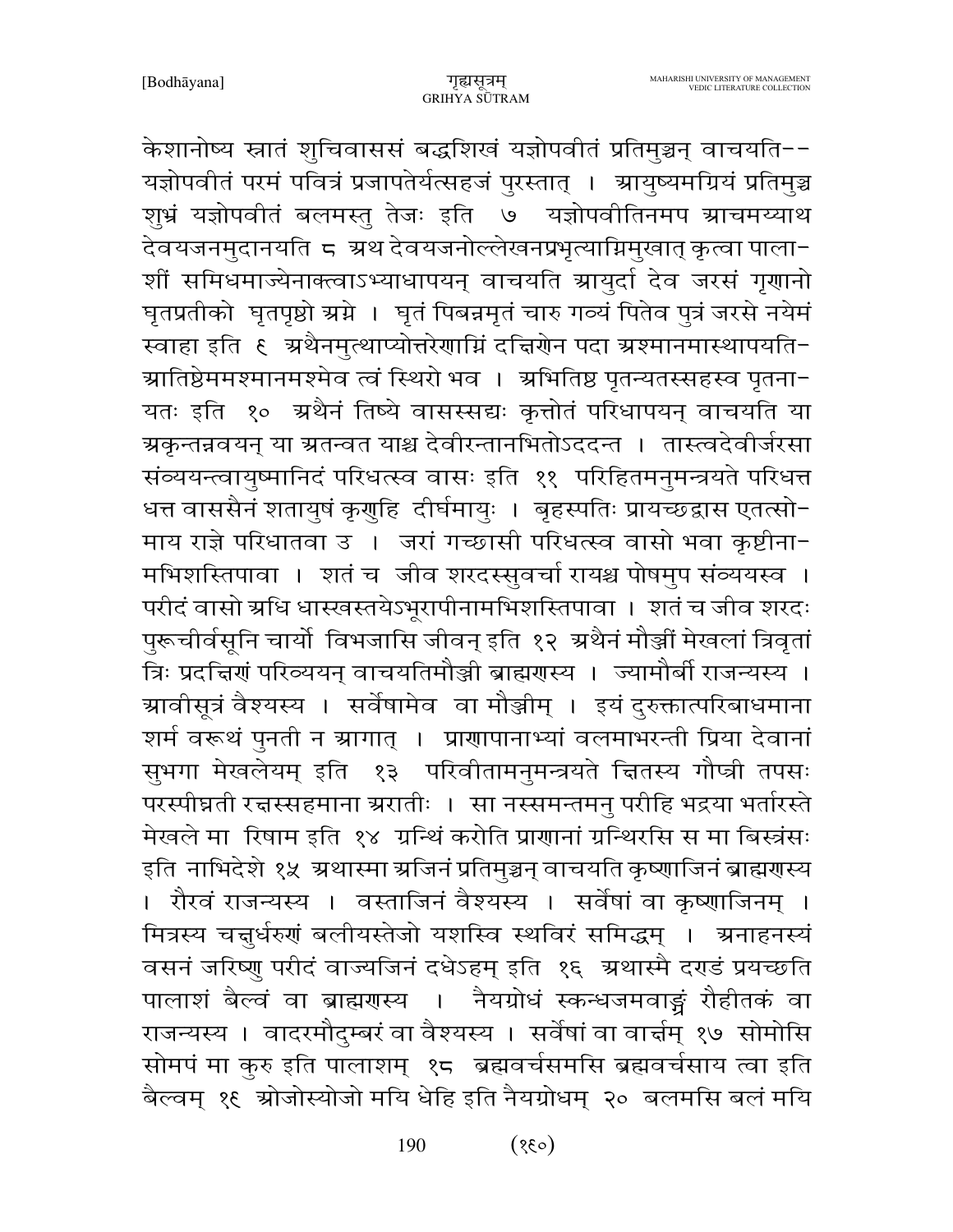धेहि इति रौहीतकम् २१ पुष्टिरसि पुष्टिं मयि धेहि इति बादरम् २२ ऊर्गस्यूर्जं मयि धेहि इत्यौदुम्बरम् २३ ग्रहं वृत्तस्य रेरिवा । कीर्तिः पृष्ठं गिरेरिव । ऊर्ध्वपवित्रो वाजिनीव स्वमृतमस्मि । द्रविणं सवर्चसम् इति वार्चम् २४ कोनामास्यसौ नामास्मि इति शाठ्यायनकम् २५ अथैनं दत्तिरो हस्ते गह्णाति यस्मिन् भूतं च भव्यं च सर्वे लोकास्समाहिताः । तेन गृह्णामि त्वामहं मह्यं गृह्णामि त्वामहं प्रजापतिना त्वा मह्यं गृह्णाम्यसौ इति २६ अथैनं देवताभ्यः परिददाति देवेभ्यस्त्वा परिददामि विश्वदेवेभ्यस्त्वा परिददामि विश्वेभ्यस्त्वा देवेभ्यः परिददामि सर्वेभ्यस्त्वा देवेभ्यः परिददामि सर्वाभ्यस्त्वा देवताभ्यः परिददाम्यसौ इति २७ अथैनमुपनयति देवस्य त्वा सवितुः प्रसवेऽश्विनो-र्बाहुभ्यां पूष्णो हृस्ताभ्यामुपनयेऽसौ इति २८ अथ कुमारः पक्वाजुहोति--यश्छन्दसामृषभो विश्वरूपश्छन्दोभ्योऽध्यमृतात्स-म्बभूव । समेन्द्रो मेधया स्पृणोत्वमृतस्य देव धारणो भूयासं स्वाहा इति २९ अथाज्याहुतीरुपजुहोति चेत्रिये त्वा निर्भात्यै त्वा इति षड्भिरनुच्छन्दसम् ६० एवमेव ब्रह्मसूक्तेन हुत्वा ब्रह्मजज्ञानम् इति षड्भिः ३१ स्विष्टकृत्प्रभृति सिद्धमाधेनुवरप्रदानात् ३२ अग्रेणाम्निं पलाशपर्णेषु हुतशेषं निदधाति नमो अस्तु नीलमी वाय इति ३३ अत्र सावित्रिव्रतम् ३४ अथ पालाशीश्चतस्रस्समिधं आर्द्रास्सपलाशा-स्सप्रारोहाः प्रादेशमात्रीरपरिशुष्काग्रा घृतान्वक्ता ग्रभ्याधापयन् वाचयति याज्ञिकानां वा वृत्ताणां ग्रन्यतमस्य ३५ अग्ने ब्रतपते सावित्रं ब्रतं चरिष्यामि तच्छकेयं तन्मे राध्यतां स्वाहा ३६ वायो ब्रतपत स्रादित्य ब्रतमते ब्रतानां ब्रतपते सावित्रं बतं चरिष्यामि तच्छकेयं तन्मे राध्यतां स्वाहा इति ३७ अपरेणाग्निमुदगग्रं कूर्चं निधाय तस्मिन् प्राइख आचार्य उपविशति--राष्ट्रभृदस्याचार्यासन्दी मा त्वद्योषम् इति ३८ तस्याग्रेण कुमारो दर्भेषु प्रत्यङ्गख उपविश्य पादावन्वारभ्याहसावित्रीं भो ग्रनुब्रूहि इति ३६ तस्मा ग्रन्वाहोमिति प्रतिपद्यते तत्सवितुर्वरेरायम् इत्येतां पच्छोऽर्धर्चशस्ततस्समस्तां व्याहृतीर्वि-हताः पादादिष्वन्तेषु वा तथाऽर्धर्चयोरुत्तमां कृत्स्नायामिति ४० ग्रथ कुमारः पक्वादुपादाय प्राश्नाति शरीरं मे विचर्षणम् । जिह्वा मे मधुमत्तमा । कर्णाभ्यां भूरि विश्रुवम् । ब्रह्मणः कोशोऽसे मेधया पिहितः । श्रुतं मे गोपाय इति ४१ अथ हैके प्रक्सावित्र्याः प्राश्नाति ब्रह्म वा ग्रज्ञमिति वदन्तः ४२ तदु तथा न कुर्यान्नानुक्तायां सावित्र्यां प्राश्नीयादित्यनूक्तायामनूक्तायां सावित्र्यां प्राश्नीयादिति शाठ्यायनकम् ४३ अथाप उपस्पृश्य ज्योतिष्म-

> 191  $(838)$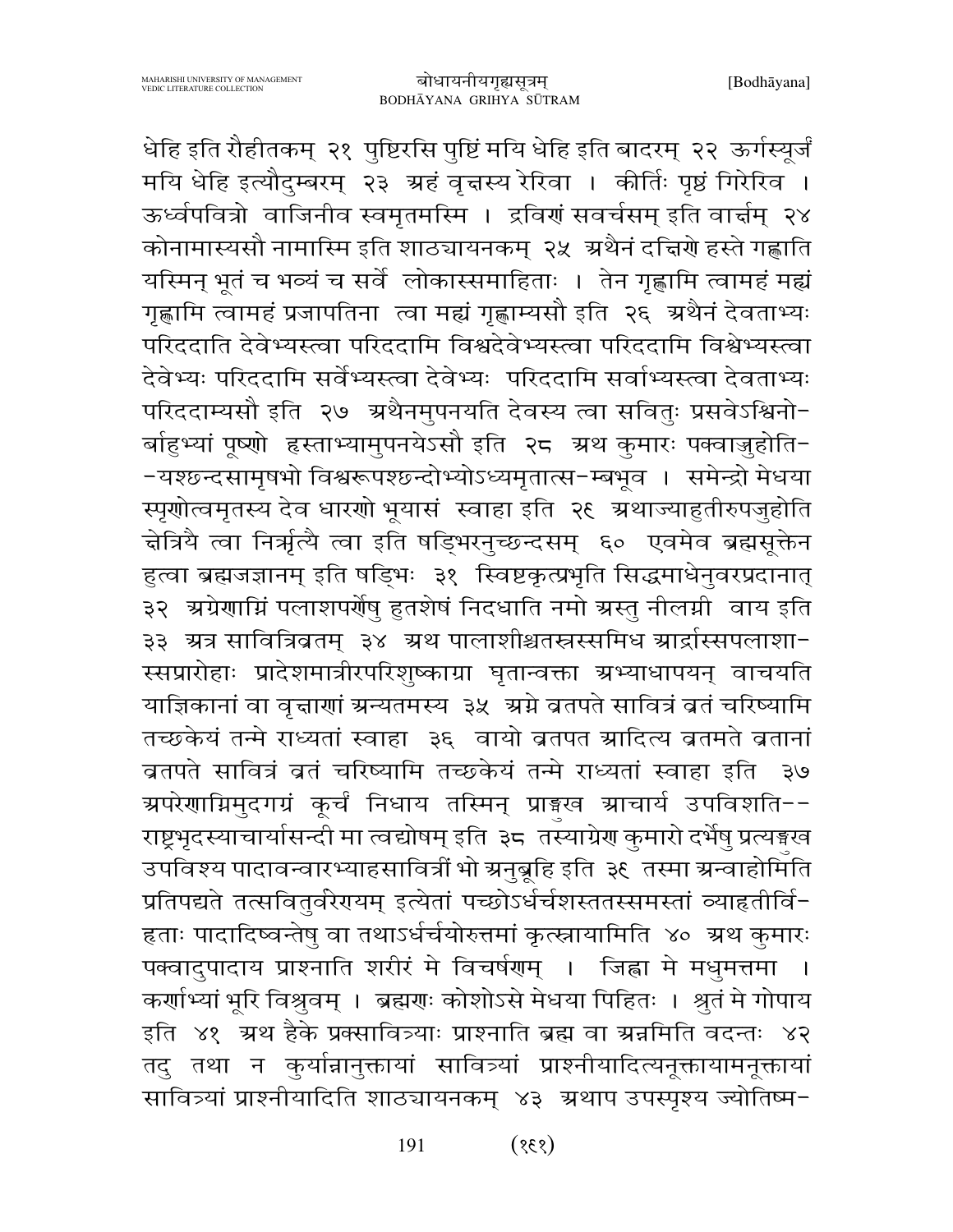त्याऽऽदित्यमुपतिष्ठते उद्वयं तमसस्परि इति ४४ अथैनं संशास्ति ब्रह्म-चार्यस्यपोशान कर्म कुरु मा दिवा सुषुप्थाः समिध स्राधेहि भैद्माचर्यं चर सदाऽररयात् समिध ग्राहरोदकुम्भं चाहराचार्याधीनो भव वेदमधीष्व इति ४५ स एवमेवैतत् सर्वं करोति ४६ अथास्मा अरिक्तं पात्रं प्रयच्छन्नाह मातरमेवाग्रे भिन्नस्व इति ४७ स मातरमेवाग्रे भिन्नेत ४८ भवति भिन्नां देहीति ब्राह्मणो भिन्नेत ४६ भिन्नां भवति देहीति राजन्यः ५० देहि भिन्नां भवतीति वैश्यः ५१ तत्समाहत्याचार्याय प्राह भैज्ञमिदम् इति ५२ तत् सुभैज्ञम् इतीतरः प्रतिगृह्णाति ५३ उत्तरेणामिं द्वे स्त्रीप्रतिकृती कृत्य गन्धैर्माल्येन चासङ्कृत्य त्रिवृताऽन्नेन ब्राह्मणान् सम्पूज्याशिषो वाचयित्वा श्रद्धामेधे प्रियेतामिति ५४ त्र्यहमेतमग्निं धारयन्ति ज्ञारलवरण्वर्जमधश्शय्या च ५५ एतस्मिन्नेवाग्नौ व्याहृतीभिस्सायंप्रातस्समिधोऽभ्यादध्यात् ५६ एवमन्यस्मिन्नपि सदा ५७ ग्रथैनं प्रदत्तिरामग्निं परिसमूहति जुषस्व नस्समिधमग्ने ग्रद्यशोचा बृहद्यजनं धूममृरावन् । उदश्पृश दिव्यं सा नु स्तूपैरसं रश्मिभिस्ततनस्सूर्यस्य इति ्<br>५८ अथैनं प्रदत्तिरामग्निं परिषिञ्चति स्रदितेऽनुमन्यस्व इति दत्तिरातः प्राचीनम् । अनुमतेऽनुमन्मस्व इति पश्चादुदीचीनम् । सरस्वतेऽनुमन्यस्व इत्युत्तरतः प्राचीनम् । देवसवितः प्रसुव इति समन्तं प्रदद्मिणम् । समन्तमेव वा तृष्णीम् ५६ तस्मिन् व्याहृतीभिस्सायं प्रातस्समिधोऽभ्यादधाति भूस्स्वाहा भुवस्वाहा सुवस्स्वाहा भूर्भुवस्सुवस्स्वाहा इति ६० तथैव परिसमूह्य तथैव परिषिञ्चति ग्रन्वमंस्थाः प्रासावीः इति मन्वान्तान् सन्नमयति ६१ अथैन-मुपतिष्ठते यत्ते स्रग्ने तेजः इति तिसृभिः मयि मेधां मयि प्रजामिति तिसृभिः षोढा विहितो वै पुरुषः । इत्येतस्माद्ब्राह्मणात् ६२ अथ तिसृषु व्युष्टा-स्वेतमग्निमादाय तां दिशं यन्ति यत्रास्य पलाशस्स्पष्टो भवति ६३ तं प्रदत्तिर्गं परिसमूहति सुश्रवस्सुश्रवसं मा कुरु यथा त्वं सुश्रवस्सुश्रवा ग्रस्येवमहं सुश्रवस्सुश्रवा भूयासं यथा त्वं सुश्रवस्सुश्रवो देवानां निधिगोपोस्येवमहं ब्राह्मणानां ब्रह्मणो निधिगोपो भूयासमिति ६४ तस्याग्रेण उत्तरेण वाऽग्नि-मुपसमाधाय सम्परिस्तीर्याऽथाबत्यप्रायश्चित्ते जुहोति यन्म स्रात्मनो मिन्दाऽभूत् पुनरग्निश्चन्नुरदात् । इति द्वाभ्याम् ६५ ग्रथं पालाशीश्चतस्रसमिध ग्रार्द्रास्सपलाशाः सप्रारोहाः प्रादेशमात्रीरपरिशुष्काग्रा घृतान्वक्ता ग्रभ्याधा− पयन्वाचयति याज्ञिकानां वा वृत्ताणामन्यतमस्य ६६ अग्ने ब्रतपते सावित्रं ब्रतमचारिषं तदशकं तन्मे राधि स्वाहा ६७ वायो ब्रतपत म्रादित्य ब्रतपते

> 192  $(535)$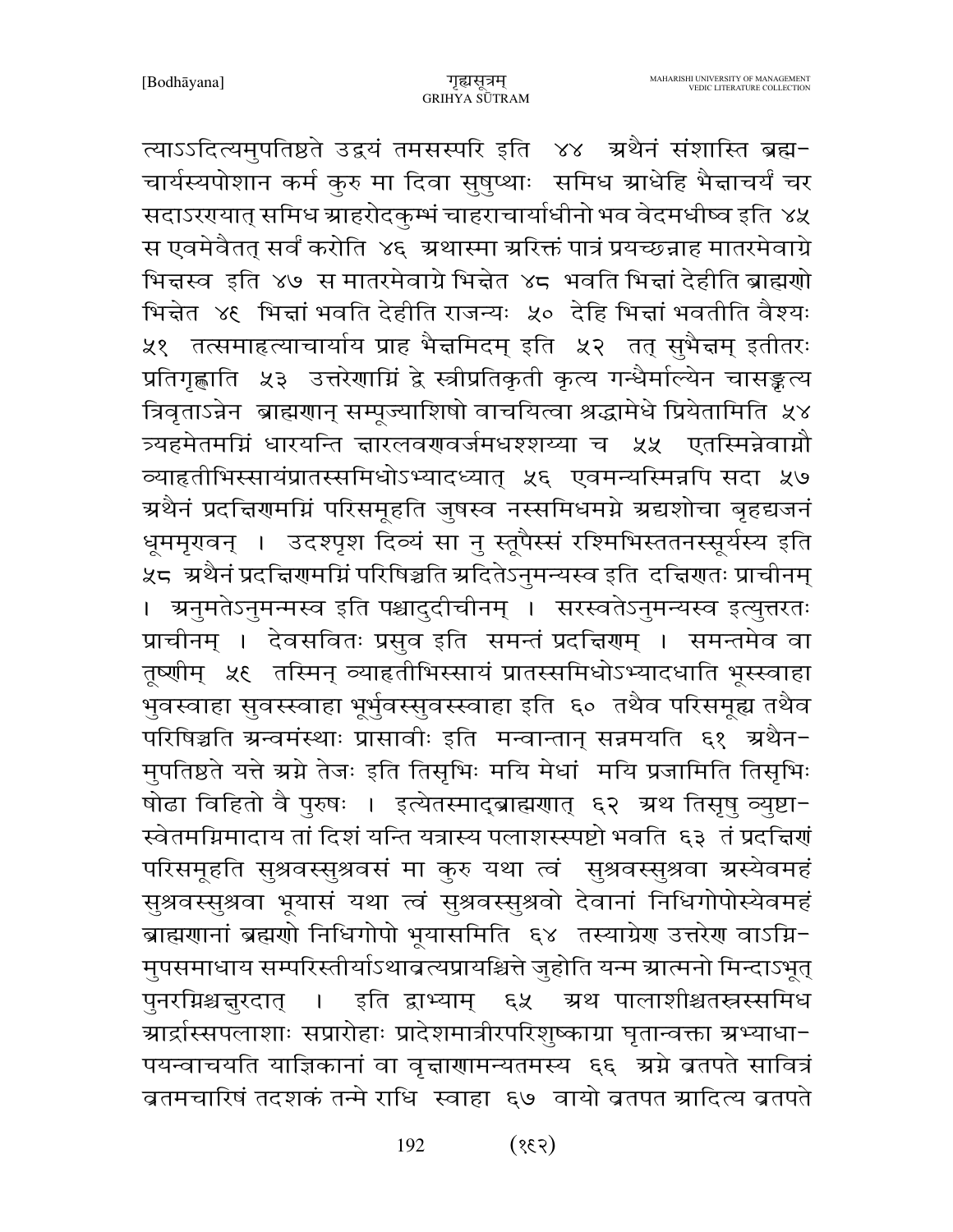बतानां बतपते सावित्रं बतमचारिषं तदशकं तन्मे राधि स्वाहा इति ६८ तथैव सुश्रवसमभ्यर्च्य त्रिवृताऽन्नेन ब्राह्मणान् सम्पूज्याशिषो वाचयित्वा ६९ अत्रैके दराडमजिनं मेखलां वासश्चातिसृजन्ति ७० ग्रन्यान्यादायास्य वास ग्रादत्ते यस्य ते प्रथमबास्यं हरामस्तं त्वा विश्वे ग्रनुमदनतु देवाः । तं त्वा भ्रातरस्सुहृदो वर्धमानमनुजायन्तां बहवस्सुजातमिति ७१ ग्रथाधोनाभ्युपरि जान्वाच्छाद्य दराडमजिनं मेखलां च धारयन् श्राद्धसूतकमैथुनमधुमांसानि वर्जयन् भैज्ञाहा-रोऽधश्शायी चाचार्यस्य गृहानेतीति विज्ञायते स्राचार्यो वै ब्रह्मेति ७२ इति बोधायनीयगृह्यसूत्रे द्वितीयप्रश्ने पञ्चमोऽध्यायः

ग्रथ द्वितीयप्रश्ने षष्ठोऽध्यायः

वेदमधीत्य स्नात्यन्नित्युक्तं समावर्तनम् १ मन्त्रब्राह्मणं वेद इत्याचत्तते २ मन्त्रब्राह्मणयोर्वेदनामधेयम् ३ मन्त्रब्राह्मणे यज्ञस्य प्रमाणम् ४ मन्त्रब्राह्मणे ग्रधीत्य चीर्णेषु वा ब्रतेषु ४ एतावदेव नाना ६ ग्रथ देवयजनोल्लेखन− प्रभृत्याऽग्निमुखात् कृत्वा पालाशीं समिधमाज्येनाक्त्वा मध्यंदिनेऽभ्यादधाति ७ तत्पुरस्ताद्व्याख्यातम् ८ ग्रथं केशश्मश्रुलोमनखावापनेनैव प्रतिपद्यते सिद्धमाच्छत्रादानात्कृत्वा पक्वाज़ुहोति स्रावहन्ती वितन्वाना । कुर्वाणा चीरमात्मनः । वासांसि मम गावश्च । ग्रन्नपाने च सर्वदा । ततो मे श्रिय-मावह । लोमशां पशुभिस्सह स्वाहा इति ६ ग्रथाज्याहुतीरुपजुहोति ग्रमायन्तु ब्रह्मचारिणस्स्वाहा । यशोजनेऽसानि स्वाहा । श्रेयान् वस्य-सोऽसानि स्वाहा । तं त्वा भग प्रविशानि स्वाहा । स मा भग प्रविश स्वाहा इति १० स्विष्टकृत्प्रभृति सिद्धमाधेनुवरप्रदानात् ११ अथाग्रेणाग्निं बिल्वशाखायां हुतशेषं निदधाति तस्मिन् सहस्रशाखे । निभगाहं त्वयि मृजे स्वाहा इति १२ अथ पक्वादुपादाय प्राश्नति यथाऽऽपः प्रवता यन्ति । यथा मासा ग्रहर्जरम् । एवं मां ब्रह्मचारिणःस्र । धातरायन्तु सर्वतस्स्वाहा इति १३ प्राश्याप ग्राचम्योरः प्रत्यात्मानं प्रत्यभिमृशते प्रतिवेशोसि प्र मा पाहि प्र मा पद्यस्व इति १४ सोऽत्रैवास्ते स्रानत्तत्राणामुदयात् १५ स्रथोदितेषु नचत्रेषूपनिष्क्रम्य दिश उपतिष्ठत इति सिद्धमत ऊर्ध्वम् १६ यस्मिन्नग्नावुप-नयति तस्मिन् ब्रह्मचर्यं तस्मिन् व्रतचर्यं तस्मिन् समावर्तनं तस्मित् पाणिग्रहणं तस्मिन् गृह्यानि कर्माणि क्रियन्ते १७) तस्मिन् काम्यानि तस्मिन् प्रजासंस्कारा इत्येके १८ स एष उपनयनप्रभृति व्याहृतीभिस्समिद्धिर्हूयत स्रा समावर्तनात्

> $(53)$ 193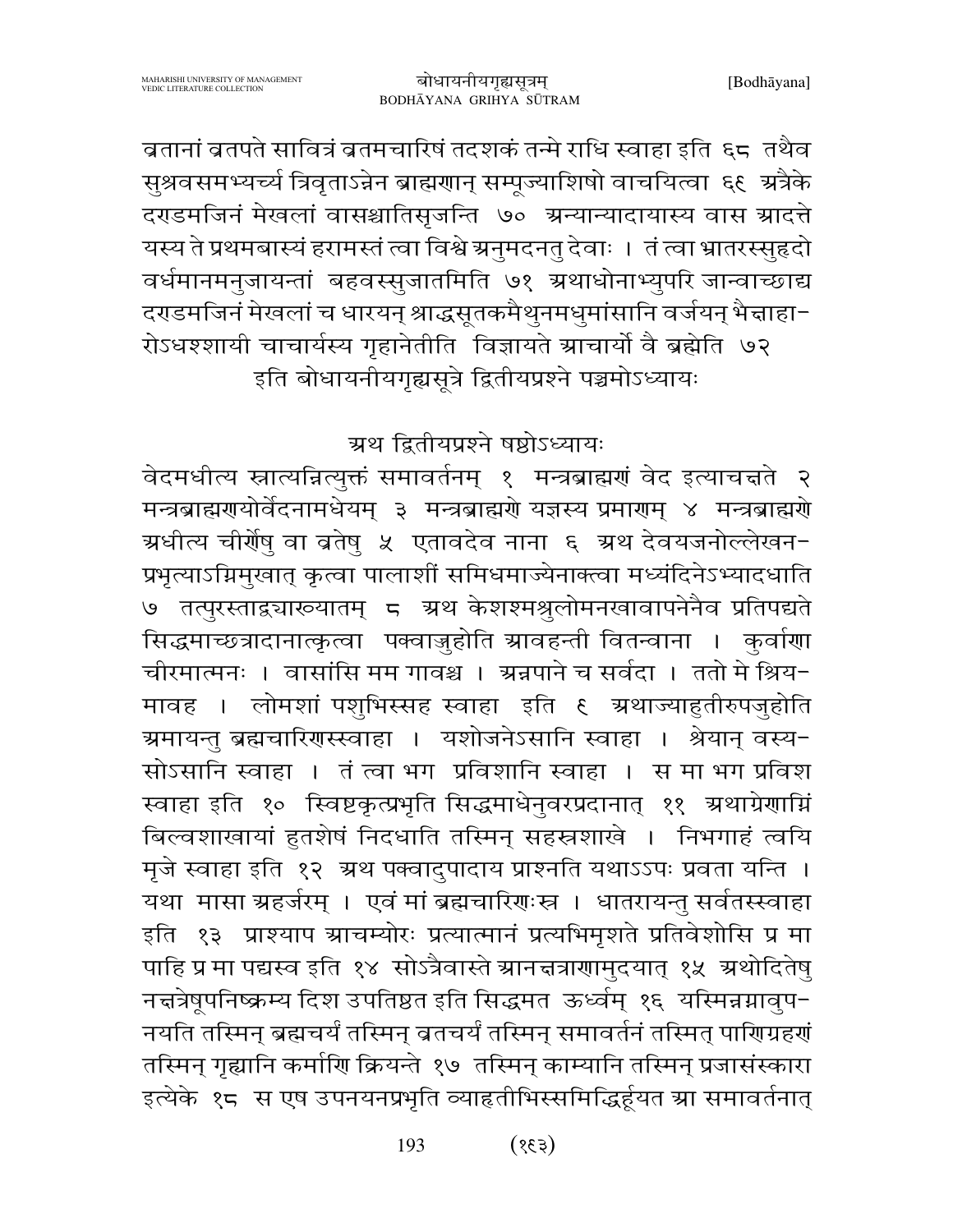१६ समावर्तनप्रभृत्याज्येन व्याहृतीभिर्हूयत स्रा पाणिग्रहणात् २० पाणि− ग्रहणप्रभृति व्रीहिभिर्यवैर्वा हस्तेनैते स्राहुतीर्जुहोति स्रग्नये स्वाहा प्रजापतये स्वाहा इति सायम् । सूर्याय स्वाहा प्रजापतये स्वाहा प्रातरपि २१ ग्रमिहोत्रहविषामन्यतमेन जुहुयात् २२ पर्वणि पर्वणि चाम्नेयस्थालीपाकः २३ स एष ग्राघारवान् स्यादाम्निहोत्रिको वाऽप्यापूर्विको वा २४ तेन सर्पिष्कता विद्यावन्तं ब्राह्मणं भोजयेत् २५ योऽस्यापचिततमस्तस्मा ऋषभं ग्रथास्यानुगतस्य या प्रकृतिस्तत स्राहररणम् दद्यादित्येके २६  $\partial \mathcal{E}$ उपवासोऽनुगतेऽन्यतरस्य भार्यायाः पत्युर्वा २८ अपि वैकां जुहुयात्--ग्र्ययाश्चाग्नेऽस्यनभिशस्तीश्च सत्यमित्त्वमया ग्रसि । ग्रयसा मनसा धृतोऽयसा हव्यमूहिषेऽया नो धेहि भेषजं स्वाहा इति २६ म्राहुतो व्याख्यातः ३० इति बोधायनीयगृह्यसूत्रे द्वितीयप्रश्ने षष्ठोऽध्यायः

### ग्रथ द्वितीयप्रश्ने सप्तमोऽध्यायः

ग्रथ शूलगवस्संवत्सरे संवत्सरे मार्गशीष्यां पौर्णमास्यां क्रियेत १ अपि वाऽऽर्द्रायाम् २ गोषु वोपतप्तासु गोषु गुप्तासु ३ श्रररायेऽग्निमुपसमाधाय सम्परिस्तीर्या प्रणीताभ्यः कृत्वा बर्हिरादाय गामुपाकरोति ईशानाय त्वा जुष्टामुपाकरोमि इति ४ तृष्णीमित्येके ५ अथैनामद्भिः प्रोत्तति ईशानाय त्वा जुष्टां प्रोन्नामि इति ६ तूष्णीमित्येके ७ तामत्रैव प्रतीचीनशिरसी-मुदीचीनपदीं संज्ञपयन्ति ८ तस्यै संज्ञप्ताया अद्भिरभिषेकम् ६ प्राणाना− .<br>प्याययति तूष्णीम् १० तूष्णीं वपामुत्स्विद्य हृदयमुद्धरति ११ प्रज्ञातानि चावदानानि १२ तान्येष्वेव शूलेषूपनीच्य तस्मिन्नेवाग्नौ श्रपयन्ति १३ ग्रथैतानि शूलेभ्य उपनीद्त्य पुनः कुम्भ्यां श्रपयन्ति १४ अथैतान्यभि− घारितान्युद्रास्य प्रतिष्ठितमभिघारयति १५ परिधानप्रभृत्याऽग्निमुखात् कृत्वा दैवतमावाहयति स्रा त्वा वहन्तु हरयस्सचेतसश्श्वेतैरश्वैस्सहकेतुमद्भिः । वाताजिरैर्बलवद्धिर्मनोजवैरायाहि शीघ्रं मम हव्याय शर्वोमिति १६ अ्थ स्रुवेणोपस्तीर्णामभिघारितां वपां जुहोति सहस्राणि सहस्रशः इति पुरोनुवाक्यामनूच्य ईशानं त्वा भुवनानामभिश्रियमिति याज्यया जुहोति १७ ग्रत्रैतान्यवदानानीडासूने प्रच्छौदनं मासं यूषमित्याज्येन समुदायुत्य मेच्चणे− नोपघातं पूर्वार्धे जुहोति भवाय देवाय स्वाहा शर्वाय देवाय स्वाहा ईशानाय देवाय स्वाहा पशुपतये देवाय स्वाहा रुद्राय देवाय स्वाहा उग्राय देवाय

> $(x3)$ 194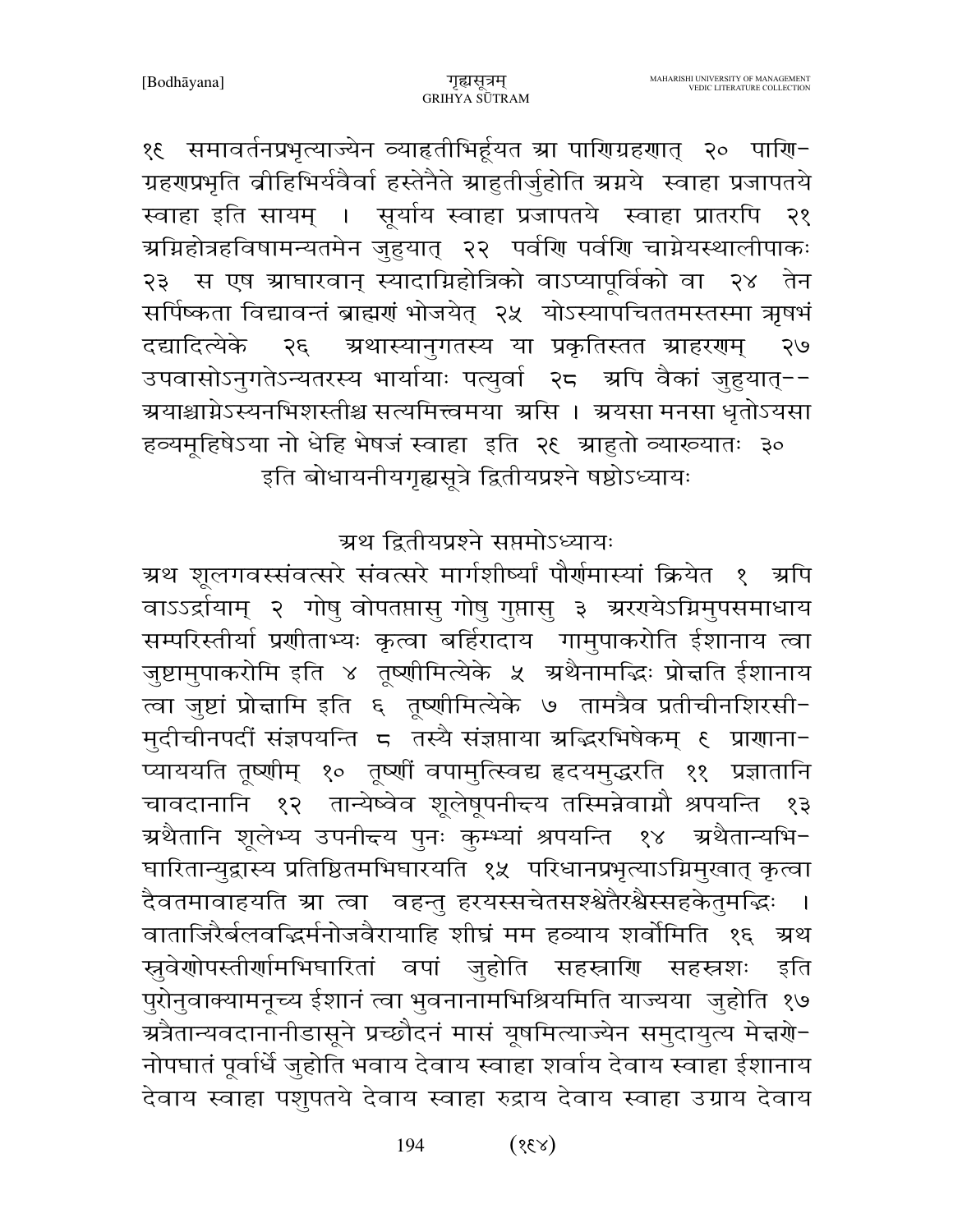स्वाहा मीमाय देवाय स्वाहा महते देवाय स्वाहा इति १८ अथ मध्ये जुहोति--भवस्य देवस्य पत्न्चै स्वाहा शर्वस्य देवस्य पत्न्चै स्वाहा ईशानस्य देवस्य पत्नचै स्वाहा पशुपतेर्देवस्य पत्नचै स्वाहा रुद्रस्य देवस्य पत्नचै स्वाहा उग्रस्य देवस्य पत्न्चै स्वाहा महतो देवस्य पत्नचै स्वाहा इति १६ ग्रथापरार्धे जुहोति भवस्य देवस्य सुताय स्वाहा शर्वस्य देवस्य सुताय स्वाहा ईशानस्य देवस्य सुताय स्वाहा पशुपतेर्देवस्य सुताय स्वाहा रुद्रस्य देवस्य सुताय स्वाहा उग्रस्य देवस्य सुताय स्वाहा मीमस्य देवस्य सुताय स्वाहा महतो देवस्य सुताय स्वाहा इति ग्र्रथाज्याहुतीरुपजुहोति−−नमस्ते रुद्र मन्यवे  $38$ स्विष्टकृत्प्रभृति सिद्धमाधेनुवरप्रदानात् इत्याऽन्तादनुवाकस्य २२  $\mathbf{L}$ अथाग्रेणाग्निमर्कपर्णेषु हुतशेषं निदधाति−−यो रुद्रो स्रप्नौ यो स्रप्सु य स्रोषधीषु यो रुद्रो विश्वा भुवनाऽऽविवेश तस्मै रुद्राय नमो ग्रस्तु इति २३ स्थालीसङ्गालनमाज्यशेषमुदकशेषं च पात्र्यां समानीय वेतसशाखयावोत्तन् सर्वतः त्रिः प्रदच्चिणं गाः पर्येति--स्रा गावो स्रग्मन्नुत भद्यमक्रन् इत्येतेन सूक्तेन २४ महत्स्वस्त्ययनमित्याचन्नते २५ ग्रथ यदि गां न लभते मेषमजं वाऽऽलभते २६ ईशानाय स्थालीपाकं वा श्रपयन्ति तस्मादेतत्सर्वं करोति यद्गवा कार्यम् २७ शूलगवो व्याख्यातः २८ एवमेवाष्टम्यां प्रदोषे क्रियेतै-तावदेव नाना २९ नात्रोपाकरणं पशोः ३०

इति बोधायनीयगृह्यसूत्रे द्वितीयप्रश्ने सप्तमोऽध्यायः

ग्रथ द्वितीयप्रश्ने ग्रष्टमोऽध्यायः

ग्रथ बलिहरणम् १ सायं प्रातर्यदशनीयस्य क्रियेतौपासवे पचवे वा होमः २ एतावदेव नाना ३ दाारलवणावरान्नसंसृष्टस्य तु होमं परिचत्तते ४ काममितरेष्वायतनेषु ५ अथ यद्येतदेव स्यादुत्तरतो भस्ममिश्रानङ्गारान्निरूह्य तेषु जुहुयात् ६ सर्वेष्वायतनेषु पारिाना परिसमूह्योभयतः परिषेकं निदध्यात् ७ देशाभ्यासे मन्त्राभ्यासः कामं समानस्थानेषु ८ अवग्राहशो हस्तेन होमः--ग्रग्नये स्वाहा सोमाय स्वाहा ध्रुवाय)स्वाहा ध्रुवाय भूमाय स्वाहा ध्रुवच्तितये स्वाहा ग्रच्युतचितये स्वाहा ईशानाय स्वाहा जयन्ताय स्वाहा धर्मरुचये स्वाहा धन्वन्तरये स्वाहा विद्यायै स्वाहा ग्रम्बिकायै स्वाहा हरये स्वाहा गरेभ्यस्स्वाहा गरापतिभ्यस्स्वाहा परिषद्मस्स्वाहा विश्वेभ्यो देवेभ्यस्स्वाहा साध्येभ्यो देवेभ्यस्स्वाहाः सर्वेभ्यो देवेभ्यस्स्वाहा सर्वाभ्यो देवताभ्यस्स्वाहा

> $(x3)$ 195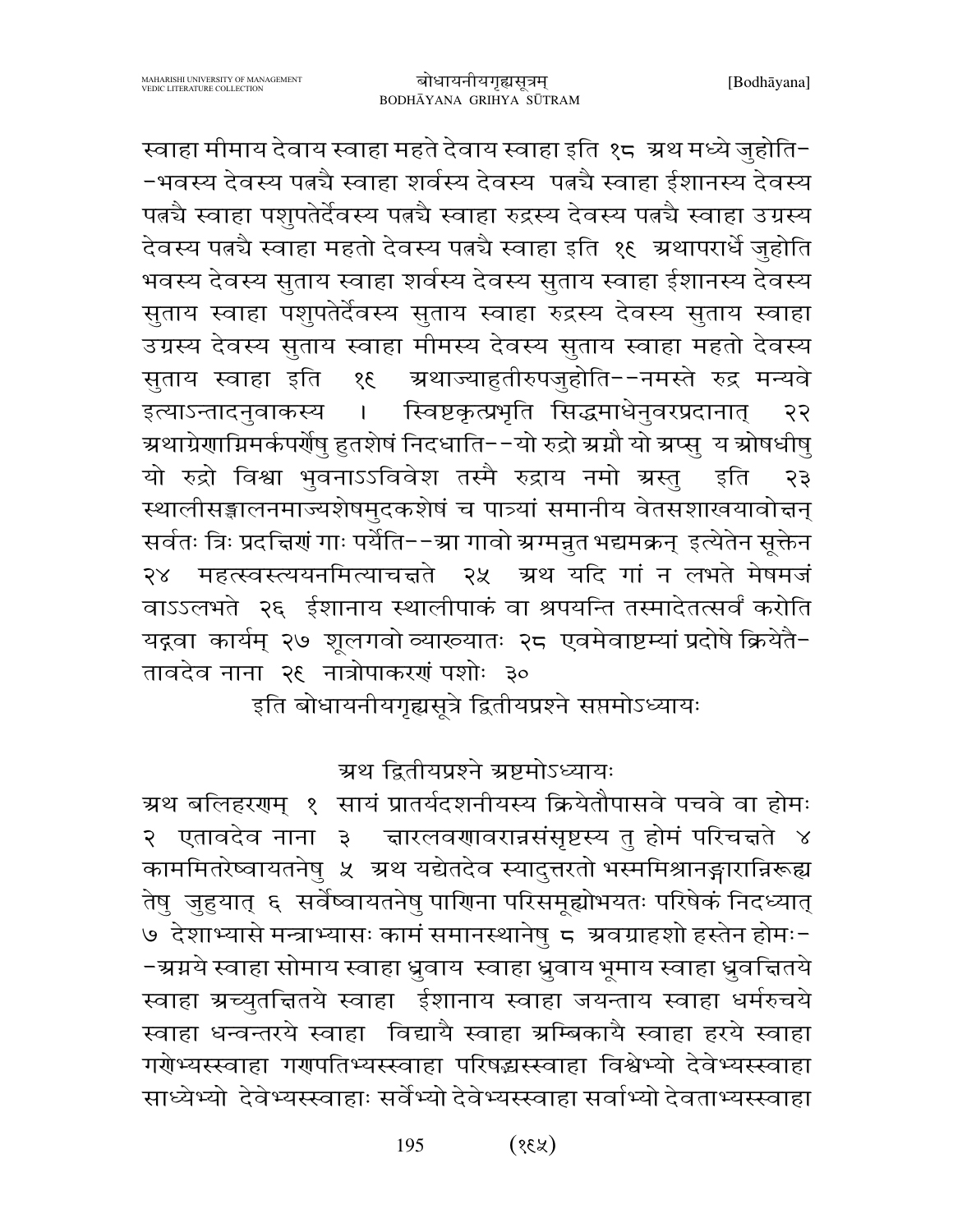भूस्स्वाहा भुवस्स्वाहा सुवस्स्वाहा भूर्भुवस्सुवस्स्वाहा ६ ग्रग्नये स्विष्टकृते स्वाहा इत्युत्तरार्धपूर्वार्धे १० ग्रपरेणाग्निं--धर्माय स्वाहा ग्रधर्माय स्वाहा इति ११ अग्रेणाग्निं--कद्रुवै नाकमात्रे स्वाहा सर्पेभ्यस्स्वाहा इति १२ ग्रब्भिरायावकाशे−−ग्रवलायै देव्यै स्वाहा वास्तुपाल्यै सगराायै स्वाहा इति १३ अञ्भिरादेशे--अद्यस्स्वाहा वरुगाय स्वाहा इति १४ स्थाल्या--प्रजापतये स्वाहा परमेष्ठिने स्वाहा इति १५ देवताऽवकाशे--ऋषभाय स्वाहा रुद्राय स्वाहा रुद्रारायै स्वाहा इति १६ मध्येऽगारस्य--ग्रोषधिवनस्पतिभ्य-स्स्वाहा रच्चोदेवजनेभ्यस्स्वाहा इति १७ उच्छिरसि--कामाय स्वाहा भगाय स्वाहा श्रियै स्वाहा विष्णवे स्वाहा इति १८ स्थूणादेशे गृहाय स्वाहा गृहराजाय स्वाहा इति १६ धनधान्याकाशे धनधन्याभ्यां स्वाहा वैश्रवणाय स्वाहा इति २० गोष्ठे वा पल्वले वा श्रियै स्वाहा पुष्टचै स्वाहा इति २१ उलूखलमुसलावकाशे उलूखलमुसलाभ्यां स्वाहा इति २२ दृषदुपलाव-काशे दृषदुपलाभ्यां स्वाहा इति २३ समूहन्यवकाशे समूहन्यै देव्यै स्वाहा इति २४ उत्तरपूर्वदेशेऽगारस्य गृह्याभ्यस्स्वाहा ग्रवसानेभ्यस्स्वाहा ग्रवसा-नपतिभ्यस्स्वाहा सर्पदेवजनेभ्यस्स्वाहा सर्वभूतेभ्यस्स्वाहा इति २५ द्वारमध्ये ग्रन्तरित्ताय स्वाहा ग्रवान्तरित्ताय स्वाहा इति २६ पार्श्वयोः धात्रे स्वाहा विधात्रे स्वाहा इति २७ उपपार्श्वयोः भूत्यै स्वाहा प्रभूत्यै स्वाहा इति २८ संवरणदेशे यदेजति जगति यच्च चेष्टति नाम्नो भागोऽयं नाम्ने स्वाहा इति २६ ग्रथोपनिष्क्रम्य ज्येष्ठावकाशे ज्येष्ठाभ्यां स्वाहा करस्करावकाशे करस्कराभ्यां स्वाहा इति ३० ग्रनसि वा रथे वा श्रियै स्वाहा विष्णुवे स्वाहा इति ३१ गोष्ठे रुद्राय स्वाहा पशुभ्यस्स्वाहा पशुपतये स्वाहा इति ३२ वस्तुमध्ये वास्तोष्पतये स्वाहा पृथिव्यै स्वाहा ग्रन्तरिज्ञाय स्वाहा दिवे स्वाहा सूर्याय स्वाहा चन्द्रमसे स्वाहा नन्नत्रेभ्यस्स्वाहा ग्रद्धास्स्वाहा ग्रोषधीभ्यस्स्वाहा वनस्पतिभ्यस्स्वाहा चराचरेभ्यस्स्वाहा परिप्लवेभ्यस्स्वाहा सरीसृपेभ्य-स्स्वाहा देशेभ्यस्स्वाहा कालेभ्यस्स्वाहा लोकेभ्यस्स्वाहा देवेभ्यस्स्वाहा ऋषिभ्यस्स्वाहा स्वसुभ्यस्स्वाहा रुद्रेभ्यस्स्वाहा म्रादित्येभ्यस्स्वाहा इन्द्राय स्वाहा बृहस्पतये स्वाहा प्रजापतये स्वाहा ब्रह्मणे स्वाहा इति ३३ अथ दच्चिरातः प्राचीनावीती पितृभ्यस्स्वधा नमस्स्वाहा पितामहेभ्यस्स्वधा नम-स्स्वाहा प्रपितामहेभ्यस्स्वधा नमस्स्वाहा इति ३४ अथाप उपस्पृश्योत्तरतो यज्ञोपवीती नमो रुद्राय भगवते स्वाहा इति ३५ अथ दिन्नु प्राच्यै दिशे

> $(33)$ 196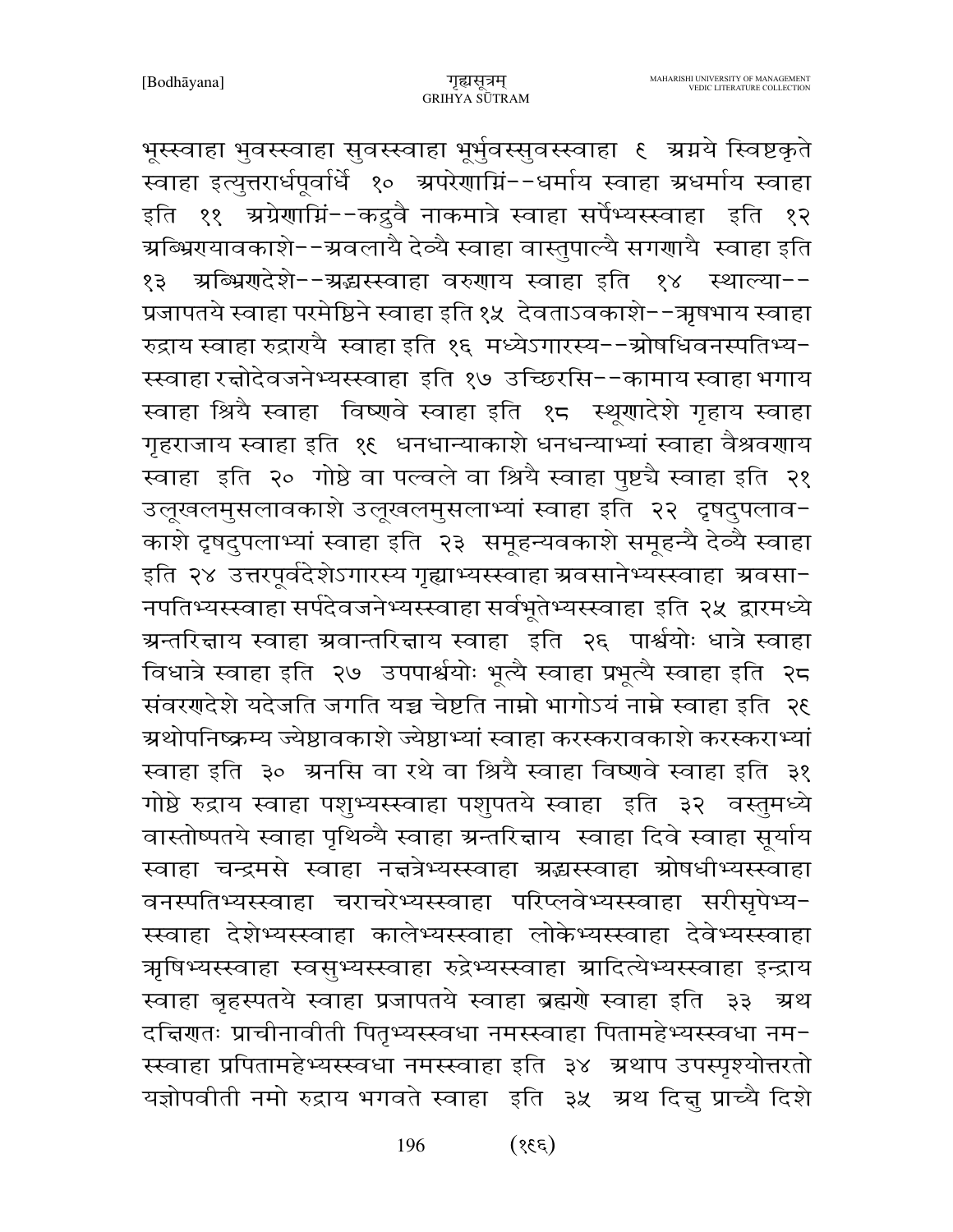स्वाहा दत्तिराायै दिशे स्वाहा प्रतीच्यै दिशे स्वाहा उदीच्यै दिशे स्वाहा ऊर्ध्वायै दिशे स्वाहा ग्रधरायै दिशे स्वाहा इति ३६ ग्रथावान्तरदित्तु यमाय स्वाहा निर्भृत्यै स्वाहा रच्चोभ्यस्स्वाहा ईशानाय स्वाहा इति ३७ अथाकाश उत्त्विपति ये भूताः प्रचरन्ति दिवा वलिमिच्छन्तो वितुदस्य प्रेष्याः । तेभ्यो बलिं पुष्टिकामो हरामि मयि पुष्टिं पुष्टिपतिर्दधातु स्वाहा इति दिवा ३७ ये भूताः प्रचरन्ति नक्तं बलिमिच्छन्तो वितुदस्य प्रेष्याः । तेभ्यो बलिं पुष्टिकामो हरामि मयि पुष्टिं पुष्टिपतिर्दधातु स्वाहा इति नक्तम् ३६ संज्ञालनं प्रागुदीच्यां दिशि निनयति नमो रुद्राय भौमाय स्वाहा इति ४०

इति बोधायनीये गृह्यसूत्रे द्वितीयप्रश्ने ग्रष्टमोऽध्यायः

## ग्रथ द्वितीयप्रश्ने नवमोऽध्यायः

ग्रथ वैश्वदेवं हुत्वाऽतिथिमाकाचेदागोर्दोहकालम् १ ग्रग्रं वोद्धत्य दद्यात् २ विज्ञायते यज्ञो वा एष पञ्चमो यदतिथिः ३ जघनेन गार्हपत्ययुपवि-श्यौपासनस्य वा ग्रधीहि भो इति गार्हपत्यमुक्त्वा प्राणायामैस्त्रिरायभ्य सावित्रीं सहस्रकृत्वा ग्रावर्तयेच्छतकृत्वोऽपरिमितकृत्वो वा दशावरम् ४ वेदादयश्छन्दांसि कूश्माराडानि चाधीयीत ग्रग्निमीळे पुरोहितम् इति ऋग्वेदस्य इषे त्वोर्जे त्वा इति यजुर्वेदस्य ग्रग्न ग्रायाहि वीतये इति सामवेदस्य शं नो देवीरभिष्टये इत्यथर्ववेदस्य ग्रग्निर्मूर्धा भुवः इति छन्दांसि यद्देवा देवहेळनमिति कूश्माराडचः ५ यदधीते स ब्रह्मयज्ञो यजुहोति स देवयज्ञो यत्पितृभ्यस्स्वधा करोति स पितृयज्ञो यद्भुतेभ्यो बलिं हरति स भूतयज्ञो यद्ब्राह्मणेभ्योऽन्नं ददाति स मनुष्ययज्ञ इति ६

एते पञ्च महायज्ञाः सततं सुप्रयुक्ता नयन्ति परमां गतिम् ७

एतेभ्यो यस्य पञ्चभ्यो यज्ञ एकोऽपि हीयते मनस्वत्याहृतिस्तत्र प्रायश्चित्तं विधीयते 5

द्र्यहं त्र्यहं वाऽपि प्रमादादकृतेषु तु तिस्रस्तन्तुमतीर्हुत्वा चतस्रो वारुणीर्जपेत् ६

> $(\psi$ 33) 197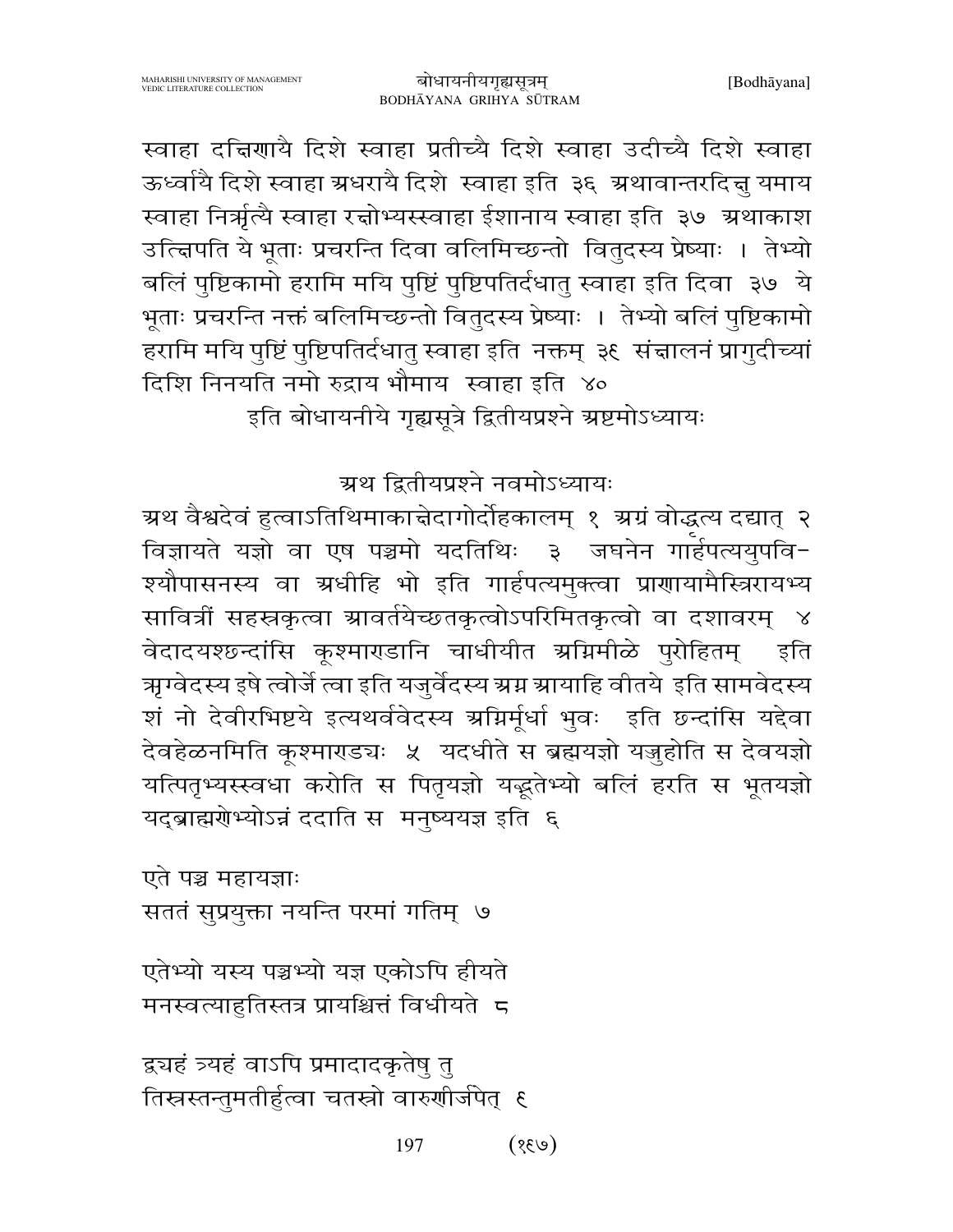198  $(73)$ 

इति बोधायनीयगृह्यसूत्रे द्वितीयप्रश्ने नवमोऽध्यायः

ग्रथास्मा ग्रतिथिर्भवति गुरोस्समानवृत्तिर्वैखानसो वा गृहस्थो वानप्रस्थः परिवाजको गतश्रीस्स्नातको राजा वा धर्मयुक्तः १७ तेषामभ्युत्थायासनं पाद्यमर्हणमर्घ्यं वा प्रयुञ्जीत १८ यास्तत्रौषधयस्सन्ति ता देयाः १६ ग्रन्यां वा प्रक्रियां प्रकुर्वात २० सर्वेभ्योऽभ्यागतेभ्य स्रा श्वचाराडालेभ्यस्स्वागतं कार्यम् २१ स्रोषधिविभागस्तु बिभववता कार्योऽभावे भूमिरुदकं तृणानि कल्याणी वागिति २२ एतानि वै सतोऽगारे न चीयन्ते कदाचन इति तानेतान् परं ब्रह्मेत्याचत्तते २३ तेषां ग्रहणे तु द्वादशरात्रमत्तारलवणभोजनमधश्शयनं ब्रह्मचर्यम् । त्रिरात्रोपोषित उत्त्वेपर्णौ परौ गृह्णीयात् २५ बलिहरणं व्याख्यातम् २६

एतासां साम्यतां गत्वा देवतानां शतं समाः ग्रानन्दं ब्रह्म गच्छन्ति ध्रुवं शाश्वतमव्ययमिति १६

पितृणां पितृयज्ञेन भूतयज्ञेन भूतिनः मनोर्मनुष्ययज्ञेन ब्रह्मयज्ञेन ब्रह्मणः १५

ग्रद्धिव वतं कुर्याद्यथालाभमनुव्रतम् देवानां देवयज्ञेन द्विजा गच्छन्ति साम्यताम् १४

प्रवासे कुरुते चैनान्यदन्नमुपपद्यते न चेदुत्पद्यते चान्नमद्भिरेनान् समापयेत् १३

प्रवासं गच्छतो यस्य गृहे कर्ता न विद्यते पञ्चानां महतामेषां स यज्ञैस्सह गच्छति १२

यस्य स्त्री वाऽनुपेतो वा गृहेष्वेतान् बलीन् हरेत् कूश्माराड्यस्तत्र होतव्यो हुत्वा यज्ञसमृद्धये ११

दशाहं द्वादशाहं वा विच्छिन्नेषु तु सर्वशः चतस्रोऽभ्यावर्तिनीर्हुत्वा कार्यस्तान्तुमतश्चरुः १०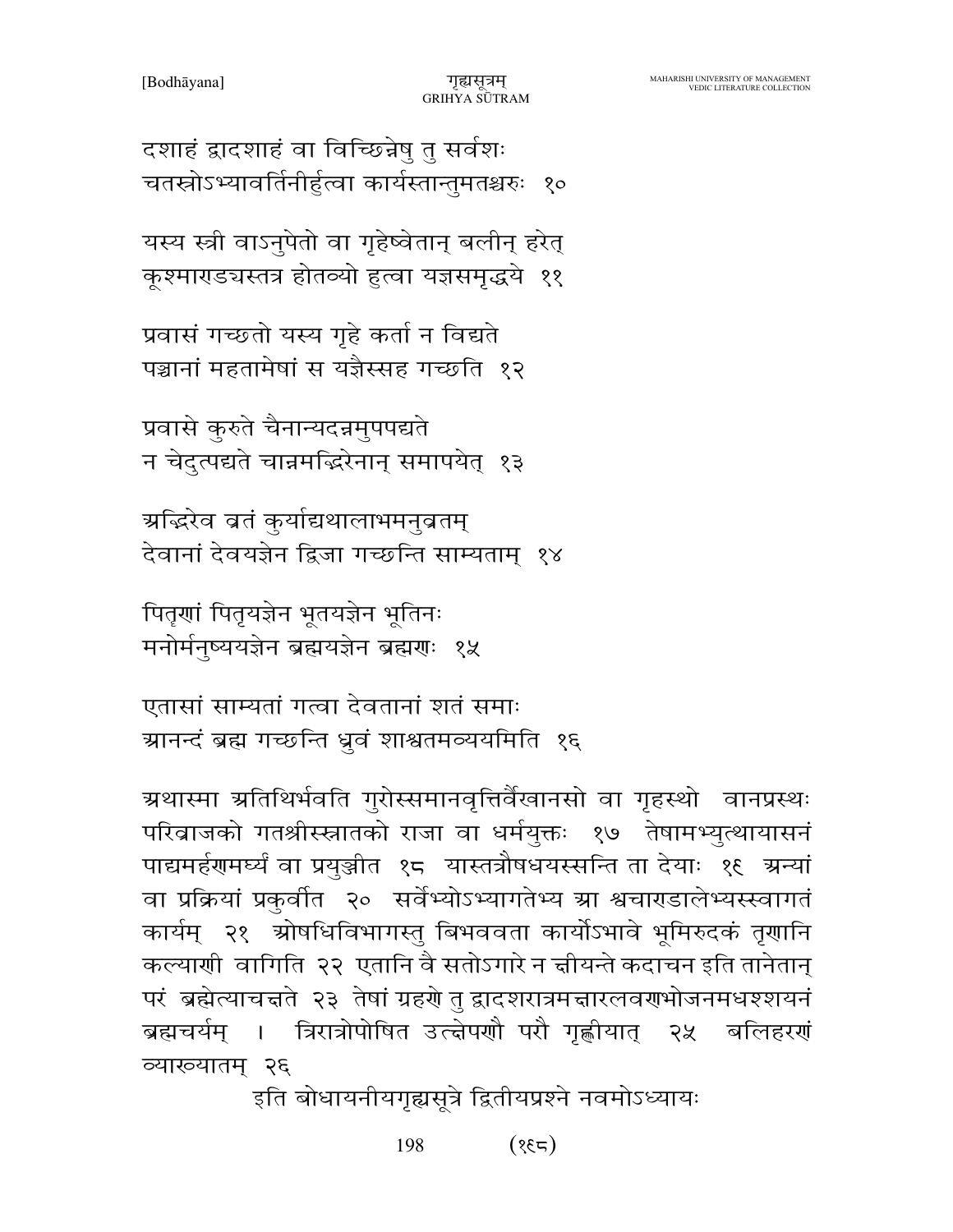#### ग्रथ द्वितीयप्रश्ने दशमोऽध्यायः

ग्रथ प्रत्यवरोहरणम् १ वसन्तादौ मधुश्च माधवश्च इति हुत्वा वासन्तिकैरल− ङ्कारैरलङ्कत्य वासन्तिकान्यन्नानि ब्राह्मणेभ्यो दत्वाऽन्नशेषान् सगणः प्राश्नाति ग्रथ ग्रीष्मादौ शुक्रश्च शुचिश्च इति हुत्वा ग्रैष्मिकैरलङ्कारैरलङ्कत्य २ ग्रैष्मिकान्यन्नानि ब्राह्मगेभ्यो दत्वाऽन्नशेषान् सगगः प्राश्नाति ३ अथ वर्षादौ नभश्च नभस्यश्च इति हुत्वा वार्षिकैरलङ्कारैरलङ्कत्य वार्षिकान्यन्नानि ब्राह्मग्रेभ्यो दत्वाऽन्नशेषान् सगराः प्राश्नाति ४ अ्थ शरदादौ इषश्चोर्जश्च इति हुत्वा शारदिकैरलङ्कारैरलङ्कत्य शारदिकान्यन्नानि ब्राह्मणेभ्यो दत्वाऽन्नशेषान् सगणः प्राश्नाति ५ अथ हेमन्तादौ सहश्च सहस्यश्च इति हुत्वा हैमन्तिकैरलङ्का-.<br>रैरलङ्कत्य हैमन्तिकान्यन्नानि ब्राह्मणेभ्यो दत्वाऽन्नशेषान् सग<mark>णः प्रा</mark>श्नाति ६ म्रथ शिशिरादौ तपश्च तपस्यश्च इति हुत्वा शैशिरिकैरलङ्कारैरलङ्कत्य शैशि− रिकान्यन्नानि ब्राह्मणेभ्यो दत्वाऽन्नशेषान् प्राश्नाति ७ ग्रथाधिमासे संस-र्पोऽस्यंहस्पत्याय त्वा इति हुत्वा चैत्रिकैरलङ्कारैरलङ्कत्य चैत्रिकान्यन्नानि ब्राह्मरोभ्यो दत्वाऽन्नशेषान् सगराः प्राश्नाति ८ स एष स्राघारवान् वा स्यादाग्निहोत्रिको वाऽप्यापूर्विको वा ६ प्रत्यवरोहर्गं व्याख्यातम् १० इति बोधायनीये गृह्यसूत्रे द्वितीयप्रश्ने दशमोऽध्यायः

### ग्रथ द्वितीयप्रश्ने एकादशोऽध्यायः

ग्रथाष्टकाहोमः १ तैषे मास्यपरपत्तस्याष्टम्यां क्रियेत २ एवं माघ एवं फाल्गुने यदि विहृतः ३ यद्यु वै समस्त उपरिष्टान्माध्याः पौर्णमास्या ग्रारप-च्चस्य सप्तम्याष्टम्यां नवम्यामिति क्रियेतापि वाऽष्टम्यामेव ४ श्वः करिष्यामीति ब्राह्मणान्निमन्त्रयते योनिगोत्रश्रुतवृत्तसम्बन्धानित्येके ५ कामं सम्बन्धानपि श्रुतवृत्तसम्पन्नान् श्रुतवृत्तयोर्हि स्वधा निधीयत इत्युपदिशन्ति ६ तान् श्वोभूते श्मश्रुकर्माभ्यञ्जनस्नानैर्यथोपपादं सम्पूज्य स्वयमाप्लुत्य शुचौ समे देशे देवयजनोल्लेखनप्रभृत्या प्रणीताभ्यः कृत्वा बर्हिरादाय गामुपाकरोति--पितृभ्यस्त्वा पितामहेभ्यस्त्वा प्रपितामहेभ्यस्त्वा जुष्टामुपाकरोमि इति ग्रथैनामद्धिः प्रोत्तति पितृभ्यस्त्वा पितामहेभ्यस्त्वा तष्णीमित्येके  $\Theta$ प्रपितामहेभ्यस्त्वा जुष्टां प्रोन्नामि इति । तूष्णीमित्येके ८ तामत्रैव प्रतीचीनशिरसीं दच्चिणापदीं संज्ञपन्ति ६ तस्यै संज्ञप्ताया ग्रद्धिरभिषेकम् १० प्राणानाप्याययति तूष्णीम् ११ तूष्णीं वपामुत्खिद्य हृदयमुद्धरति १२ प्रज्ञातानि

> 199  $(33)$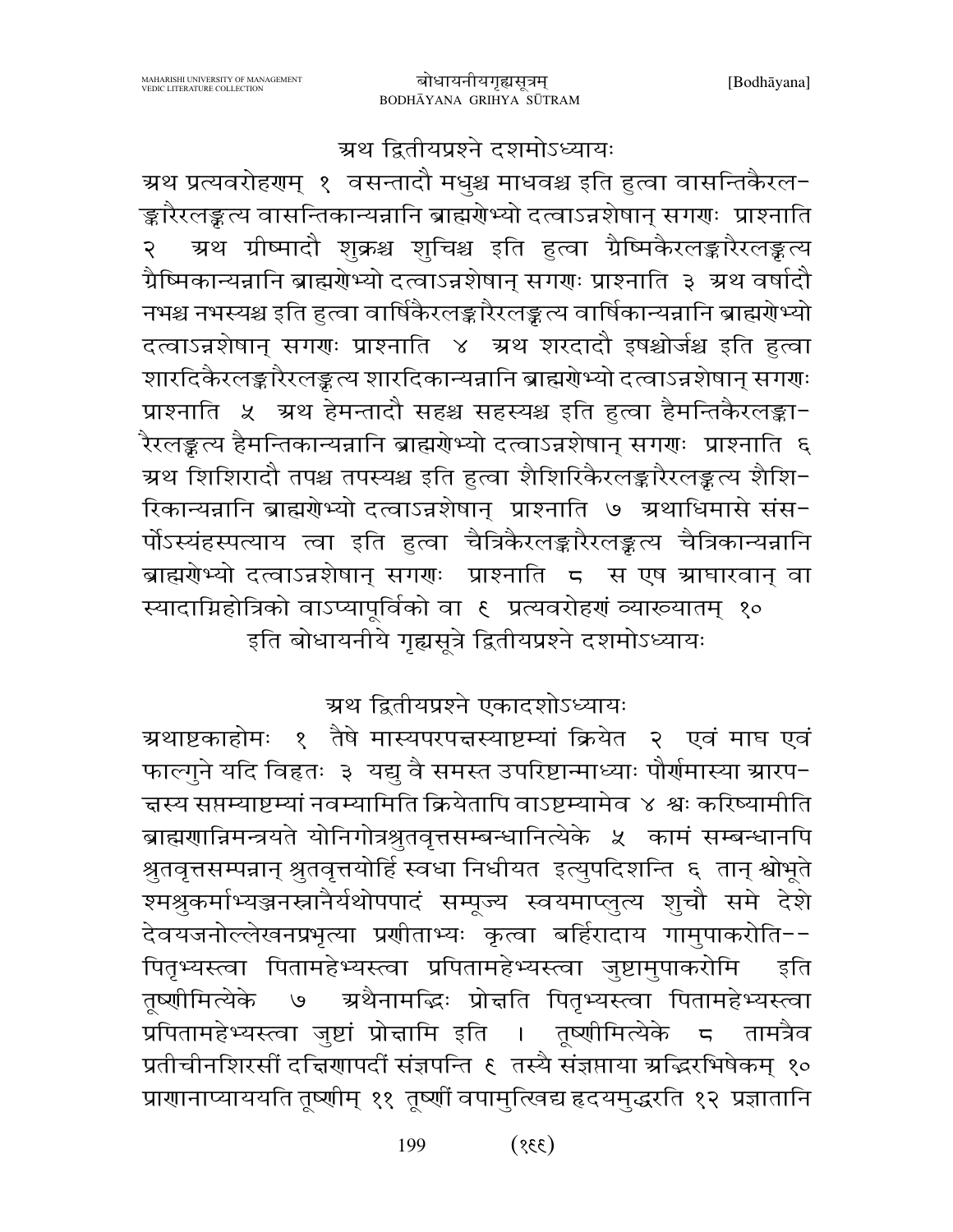चावदानानि १३ तान्येतेष्वेवं शूलेषूपनी<del>द</del>ये तस्मिन्नेवाग्नौ श्रपयन्ति १४ पृथङ्गांसं चौदनं चापूपांश्च श्रपयन्त्यन्यांश्च भन्त्यविशेषांत्सर्वं सिद्धं समानी-यायुग्मान् ब्राह्मणान् सुप्रत्नाळितपाणिपादानप स्राचमय्य संदर्भोपक्लृप्तेष्वा-सनेषु द्वौ दैवे त्रीन्पित्र्ये एकैकमुभयत्र वा प्राङ्गुखानुपवेशयत्युदङ्मुखान्वा १५ स यदि प्राङ्गखान् दचिरणापवर्गः । यद्युदङ्खान् प्रागपवर्गः १६ तेषामेवोद− कं निनीय सप्रणवेन चर्ण ग्राहयति १७ँ ग्रष्टकाश्राद्धे चर्णः क्रियतामित्यों तथेति प्रतिवचनम् १८ प्राप्नोतु भवान् प्राप्नोतु भवान् इति १६ प्राप्नवानि प्राप्नवानि इतीतरे प्रत्याहुः २० अथैतान् तिलमिश्रा अपः प्रतिग्राहयति अमुष्मै स्वधा नमोऽमुष्मै स्वधा नमः इति २१ त्रिस्तिलोदकमेके समामनन्ति पुरोऽन्नं द्विस्तिलोदकम् दद्यात् भुक्तवत्सु च तृतीयमिति २२ ऋथैनान् वस्त्र− गन्धपुष्पधूपदीपमाल्यैर्यथोपपादं सम्पूज्य पृच्छति उद्धियतामग्नौ च क्रियतां इतीतरे प्रत्याहुः २३ अपि वा अमौ करिष्यामि इति कुरुष्व इतीतरे प्रत्याहुः २४ - अथाभ्यनुज्ञातः परिधानप्रभृत्याऽम्रिमुखात्कृत्वा शृतायां वपायां पञ्च स्त्रुवाहुतीर्जुहोति याः प्राचीस्सम्भवन्त्याय उत्तरतश्च याः । अद्भिर्विश्वस्य भुवनस्य धर्त्रीभिरन्तरन्यं पितुर्दधे स्वधा नमस्स्वाहा २५ ग्रन्तर्दधे पर्व-तैरन्तर्मह्या पृथिव्या दिवा । दिग्भिरनन्ताभिरूतिभिरन्तरन्यं पितामहाद्दधे स्वधा नमस्स्वाहा २६ ग्रन्तर्दध ऋतुभिस्सर्वैरहोरात्रैस्ससन्धिकैः । ग्रर्धमा सैश्च मासैश्चान्तरन्यं प्रपितामहाद्दधे स्वधा नमस्स्वाहा २७ यन्मे माता प्रलुलोभ चरत्यननुत्रता । तन्मे रेतः पिता वृङ्कां माऽऽभुरन्योऽवपद्यतां स्वधा नमस्स्वाहा २८ यद्वः क्रव्यादङ्गमदहं लोकाननयन् प्रगयन् जातवेदाः । तद्वो अहं पुनरावेशयाम्यरिष्टास्सर्वैरङ्गैस्सम्भवथ पितरस्स्वधा नमस्स्वाहा इति २६ त्रेधा वपां विच्छिद्यौदुम्बर्या दव्यां जुहोति सो माय पितृमते शुष्मिर्णे जुहुमो हविः । वाजन्निदं जुषस्व नः स्वजा हव्यं देवेभ्यः पितृभ्यस्स्वधा नमस्स्वाहा ३० ग्रङ्गिरस्वन्तमूतये यमं पितृमन्तमाहुवे । वैवस्वतेदमद्धि नस्स्वजा हव्यं देवेभ्यः पितृभ्यस्स्वधा नमस्स्वाहा ३१ यदग्ने कव्यवाहन पितृन्यचि ऋता− वृधः । प्र देवेभ्यो वह हव्यं पितृभ्यश्च स्वधा कव्यं देवेभ्यः पितृभ्यस्स्वधा नमस्स्वाहा इति ३२ अथाष्टकाहोमं जुहोति इयमेव सा या प्रथमा व्यौच्छत् इति पञ्चदश । ईयुष्टे ये पूर्वतरामपश्यन् इत्येकाम् । संवत्सरस्य प्रतिमाण-मित्येकां तास्सप्तदश ३३ अथापूपमष्टधा विच्छिद्य त्रीरायवदानानि वपायाः कल्पेन हुत्वाऽथेतराणि ब्राह्मणेभ्यो दत्वाऽत्रैतान्यवदानानीडासूने प्रति-

> $(300)$ 200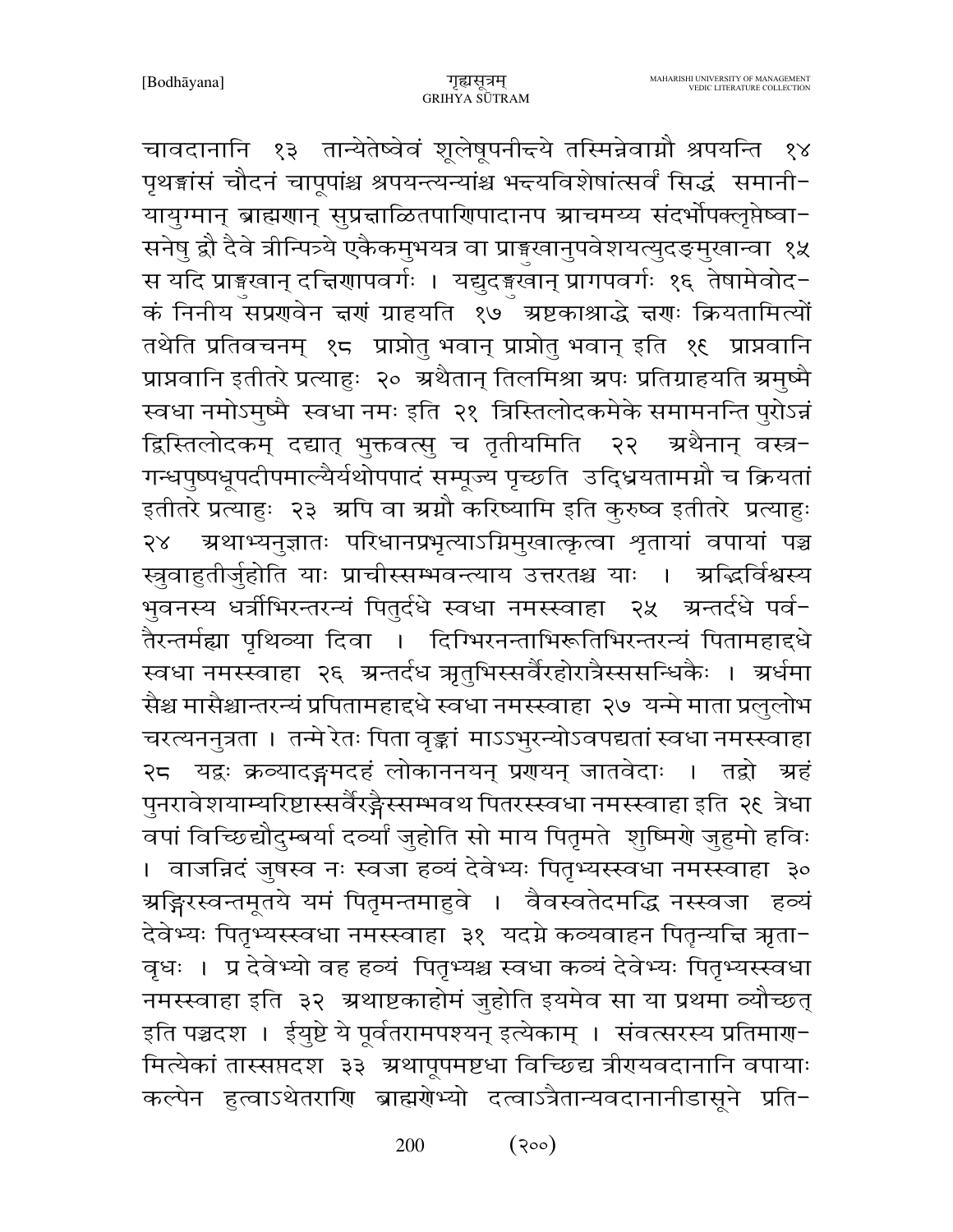च्छाद्यौदनं मांसं यूषमित्याज्येन समुदायुत्यौदुम्बर्या दर्व्योपघातं दत्तिगार्धे जुहोति पितृभ्यस्स्वधा नमस्स्वाहा । पितामहेभ्यस्स्वधा नमस्स्वाहा प्रपितामहेभ्यस्स्वधा नमस्स्वाहा मातृभ्यस्स्वधा नमस्स्वाहा  $\mathbf{I}$ पितामहीभ्यस्स्वधा नमस्स्वाहा । प्रपितामहीभ्यस्स्वधा नमस्स्वाहा मातामहेभ्यस्स्वधा नमस्स्वाहा । मातुः पितामहेभ्यस्स्वधा नमस्स्वाहा । मातुः प्रपितामहेभ्यस्स्वधा नमस्स्वाहा । मातामहीभ्यस्स्वधा नमस्स्वाहा । मातुः पितामहीभ्यस्स्वधा नमस्स्वाहा मातः प्रपितामहीभ्यस्स्वधा  $\mathbf{I}$ ग्राचार्याय स्वधा नमस्स्वाहा नमस्स्वाहा । ग्र्याचार्यपत्नीभ्यस्स्वधा  $-1$ नमस्स्वाहा । गुरुभ्यस्स्वधा नमस्स्वाहा । गुरुपत्नीभ्यस्स्वधा नमस्स्वाहा सखिभ्यस्स्वधा नमस्स्वाहा । सखिपत्नीभ्यस्स्वधा नमस्स्वाहा ज्ञातिभ्यस्स्वधा नमस्स्वाहा ज्ञातिपत्नीभ्यस्स्वधा नमस्स्वाहा  $\Box$ ग्रमात्येभ्यस्स्वधा नमस्स्वाहा ग्रमात्यपतीभ्यस्स्वधा  $\Box$ नमस्स्वाहा  $\mathbf{I}$ सर्वेभ्यस्स्वधा नमस्स्वाहा । सर्वाभ्यस्स्वधा नमस्स्वाहा इति ३४ ग्रग्नये कव्यवाहनाय स्विष्टकृते स्वधा नमस्स्वाहा इति दत्तिशार्धपूर्वार्धे  $32$ मांसोदनं पात्रेषूद्धत्य विशेषानुपनिचिप्य हुतशेषेन संसृज्य दचियाग्रेषु दर्भेषु सादयित्वा दचिंगाग्नैः दर्भैः प्रतिच्छाद्याभिमृशति पृथिवी ते पात्रं द्यौरपिधानं ब्रह्मगस्त्वा मुखे जुहोमि ब्राह्मगानां त्वा विद्यावतां प्रागापानयोर्जुहो-म्यचितमसि मा पितृणां पितामहानां प्रपितामहानां चेष्ठा ग्रमुत्रामुष्मिन् लोके इति ३६ अथैतानि ब्राह्मरैणभ्य उपनिच्चिप्य ब्राह्मरणानामङ्गष्ठेनानखेनानुदिश− ति अ्ययष्मै स्वधा नमोऽमुष्मै स्वधा नमः इति ३७ भुञ्जानान् समीचते प्रारो निविष्टोऽमृतं जुहोमि इति पञ्चभिः । ब्राह्मणि म स्रात्माऽमृतत्वाय इत्यात्मानम् ३८ न चात ऊर्ध्व निरीचते ह्लीका हि पितरः इति विज्ञायते ३९ सर्वै कामैस्तर्पयन् स्वधायुक्तानि ब्रह्मारपयभिश्रावयन् रत्नोघ्नानि च नैर्ऋतानि च ४० तृप्तचन्ते तृप्ताः स्थेत्युक्त्वा तृप्ताः स्म इति प्रतिवचनम्  $88$ तृप्तानप ग्राचमय्याशयेष्वन्नशेषान् सम्प्रकिरति येऽग्निदग्धा जाता जीवा ये ये त्वदग्धाः कुले मम । भूमौ दत्तेन तृप्यन्तु तृप्ता यान्तु परां गतिमिति ४२ अथैनान् संज्ञाळनेन विषिञ्चन्नवकीर्य स्वदितमिति वाचयित्वा दज्ञिणाभिराराधयति सुवर्णहिररयप्राणिवस्त्रलोहभूमिभार्एडैर्गवाश्वाजाविकहस्तिदासपुरुष- $83$ बीहियवमाषतिलदरगडोपानच्छत्रकमराडलुयानासनशयनोपधानैस्सर्वोपकर-रौर्यथोपपादं सम्पूज्याच्चयं वाचयित्वोपसङ्गद्य स्वधां वाचयित्वोत्थाप्य प्र-

> $(305)$ 201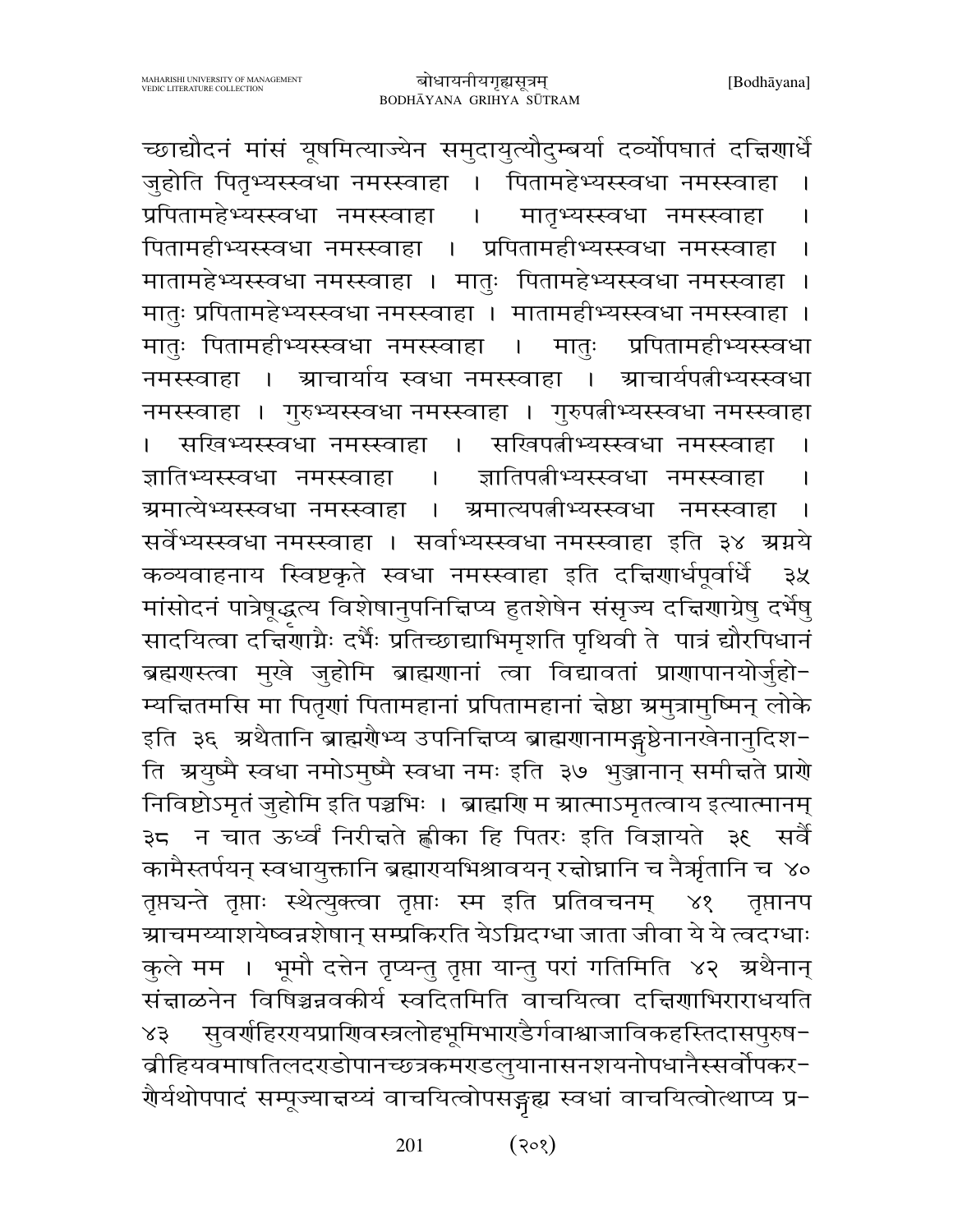साद्य संसाद्य प्रदत्तिशीकृत्य शेषमनुज्ञाप्यैतेनैव यथेतमेत्यान्नशेषान्निवेदयते । यथा ब्रूयुस्तथा कुर्यात्तैस्त्वभ्यनुज्ञेयम् ४४ ग्रथाऽभ्यनुज्ञातो दचिरणेनाम्नि दच्चिणाग्रान् दर्भान् संस्तीर्य तेष्वन्नशेषैः पिराडं ददाति पितृभ्यस्स्वधा नमः इति चतुर्विंशतिः ४५ अथैनान् मङ्गाळनेन त्रिरपसलैः परिषिञ्चति ऊर्जं वहन्तीरमृतं घृतं मधु पयः कलिलं परिस्नुतं स्वधा स्थ तर्पयत मे पितॄन् तृप्यत तृप्यत तृप्यत इति ४६ जयप्रभृति सिद्धमाधेनुवरप्रदानात् ४७ स्राचमने चाम्निमुखे चाभि-श्रावर्णे चोपसङ्ग्रहर्णे च पश्चाद्धोमेषु च यज्ञोपवीतम् ४८ अथेतरत्र प्राचीना− वीतम् ४६ एवमेव श्वोभूते मांसशेषेरौवमेव श्वोभूते यदि त्र्यहम् ५० ग्रथ यदि गां न लभते मेषमजं वाऽऽलभते ५१ म्रारएयेन वा मांसेन यथोपपन्नेन ४२ खङ्गमृगमहिषमेषवराहपृषतशशरोहितशार्ङ्गतित्तिरिकपोतकपिञ्जलवा− र्ध्राणसानामत्तय्यं तिलमधुसंसृष्टम् ५३ तथा मत्स्यस्य शतवलैः त्तीरोदनेन वा सूपोदनेन वा ५४ यद्वा भवत्यामैर्वा मूलफलैः प्रदानमात्रम् ५५ हिररपयेन वा प्रदानमात्रम् ५६ अपि वा गोग्रासमाहरेत् ५७ अपि वाऽनूचानेभ्य उद-कुम्भानाहरेत् ५८ अपि वा श्राद्धमन्त्रानधीयीत ५६ अपि वाऽररयोऽग्निना कचमुपोषेदेषामेकाष्टकेति ६० न त्वेवानष्टकस्स्यात् ६१ सिकता श्राद्धे पवित्रं यद्यध्यवसनाय यद्यन्ववकिरणाय ६२ कुशाः कुतपो दूर्वा इति श्राद्धे पवित्रं यद्यासनाय यदि परिस्तरणाय यद्युत्पवनाय ६३ तिलाश्श्राद्धे पवित्रं यदि दानाय यदि भोजनाय यद्यपां संसर्जनाय । खङ्गः श्राद्धे पवित्र यदि मांसं यद्यस्थिमयं पात्रम् ६५ दौहित्रः श्राद्धे पवित्रं यदि भोक्ता यदि परिवेष्टा यद्यभिश्रावयिता ६६ इत्यष्टकाहोमो व्याख्यातः ६७ एवमेव मासिश्राद्धम-परपत्तस्यान्यतमेऽहनि क्रियेत ६८ एतावदेव नाना नात्राष्टकाहोमो भवति ६९ इत्यष्टका व्याख्याता ७० इतीमास्सप्त पाकयज्ञसंस्था व्याख्याताः ७१ इति बोधायनीयगृह्यसूत्रे द्वितीयप्रश्ने एकादशोऽध्यायः

ग्रथाष्टकाहोमः । ग्रथ प्रत्यवरोहरणम् । ग्रथ वैश्वदेवम् । ग्रथ बलिहररणम् । ग्रथ शूलगवः । वेदमधीत्य स्नास्यन्नित्युक्तम् । ग्रथाहुतो गर्भाष्टमेषु । संवत्सरे चूडाकर्म । षष्ठे मास्यन्नप्राशनम् । चतुर्थे मास्युपनिष्क्रमराम् । अ्रथ प्रहुतः ११ अथ प्रहुतः । चतुर्थे मास्युपनिष्क्रमराम् । षष्टे मास्य-न्नप्राशनम् । संवत्सरे चूडाकर्म । ग्रथाहुतो गर्भाष्टमेषु । वेदमधीत्य स्नास्यन्नित्युक्तम् । ग्रथ शूलगवः । ग्रथ बलिहरणम् । ग्रथ वैश्वदेवम्

> $(305)$ 202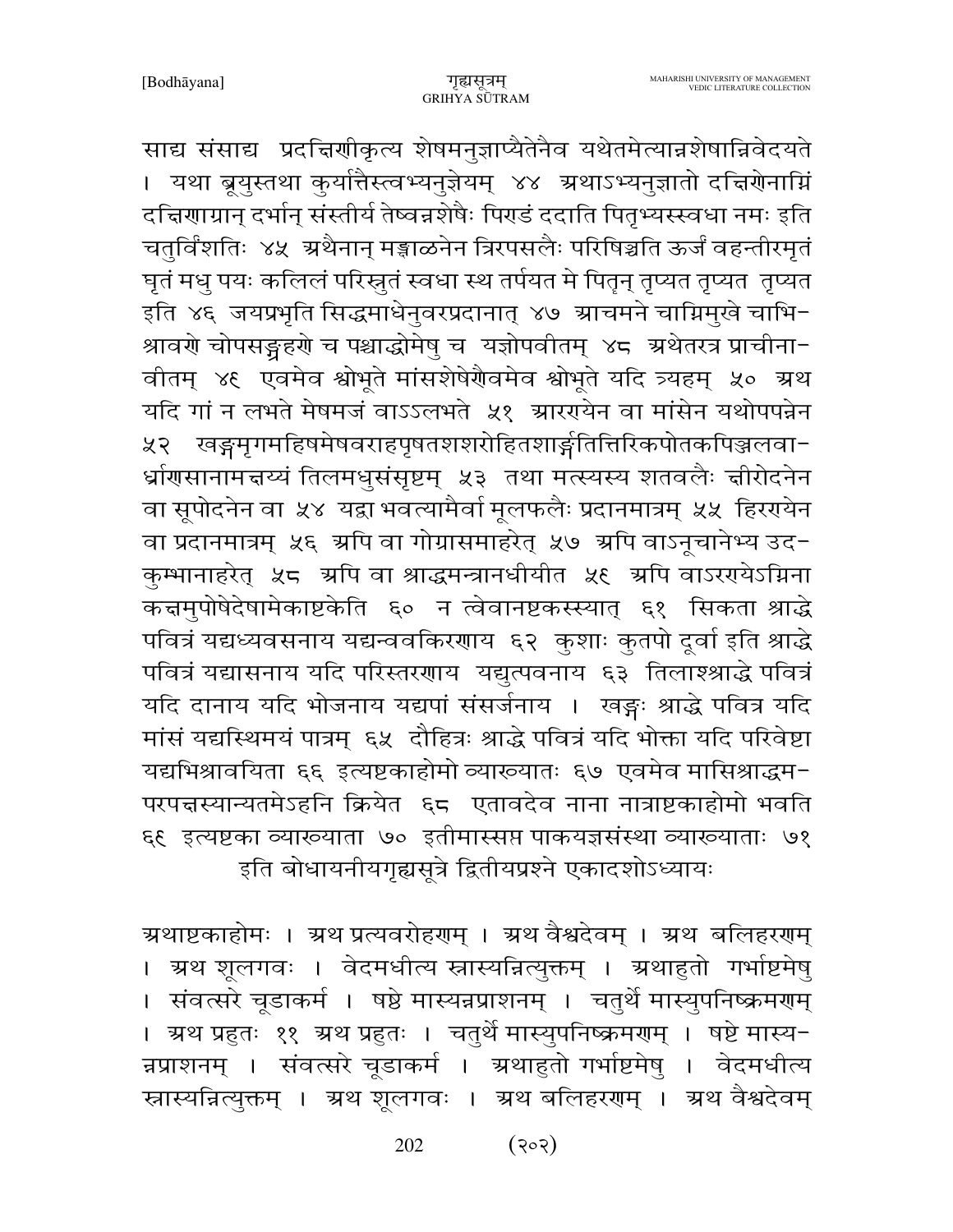। अथ प्रत्यवरोहरणम् । अथाष्टकाहोमः ११ इति बोधायानीयगृह्यसूत्रे द्वितीयप्रश्नः

ग्रथ तृतीयप्रश्ने प्रथमोऽध्यायः

हुतानुकृतिरुपाकर्म १ श्रावरपयां पौर्णमास्यां क्रियेतापि वा ग्राषाढ्याम् २ समन्वारब्धेष्वन्तेवासिषु ३ ग्रथ देवयजनोल्लेखनप्रभृत्याऽग्निमुखात् कृत्वा चतस्त्रः प्रधानाहुतीर्जुहोति याज्ञिकीभ्यो देवताभ्यस्स्वाहा सांहितीभ्यो देवताभ्यस्स्वाहा । वरुणीभ्यो देवताभ्यस्स्वाहा । सर्वाभ्यो देवताभ्य-स्स्वाहा इति ४ अ्थ काराडअृषीन् जुहोति प्रनापतये काराडअृषये स्वाहा । सोमाय काराडअप्रथे स्वाहा । ग्रग्नये काराडअप्रथे स्वाहा । विश्वेभ्यो देवेभ्यः काराडञ्गषिभ्यस्स्वाहा । स्वयम्भुवे काराडञ्गषये स्वाहा इति ५ ग्रथ सदसस्पतिं जुहोति सदसस्पतिमद्धतं प्रियमिन्द्रस्य काम्यम् । सनि .<br>मेधामयासिषं स्वाहा इति ६ अथ सावित्रीं जुहोति तत्सवितुर्वरेरायमित्येताम् ७ ग्रथ वेदाहुतीजुहोति ऋग्वेदाय स्वाहा । यजुर्वेदाय स्वाहा । सामवेदाय स्वाहा । ग्रथर्ववेदाय स्वाहा । ग्रथर्वाङ्गिरोभ्यस्स्वाहा । इतिहास-पुरार्गेभ्यस्स्वाहा । सर्पदेवजनेभ्यस्स्वाहा । सर्वभूतेभ्यस्स्वाहा इति ८ त्रीनादितोऽनुवाकानधीयीरन् वा सर्वान् ६ जयप्रभृति सिद्धमाधेनुवरप्रदानात् १० अथ ब्राह्मणान् तर्पयत्यपूपैर्धानाभिस्सक्तुभिरोदनेनेति यद्यु वैतेभ्यो भवति ऋषयश्छन्दांस्याचार्या वेदा यज्ञाश्च प्रीयन्तामिति वाचयित्वा ११ १२ त्र्यहमेकाहं वा नाधीयीरन् १३ मासं प्रदोषे नाधीयीरन् १४ नित्यं चैव भुक्त्वोर्ध्वम् १५ मध्यरात्रात् स्तनिते सप्रदोषमहरनध्यायः ग्रस्तमिते चोदयाद्रिद्युति च स्वप्नान्तम् १६ एवमेव काराडोपाकररणक्राराडसमापनाभ्याम् १७) स एकः काराडऋषिः १८ तस्य चैवैकस्य काराडस्याद्योऽनुवाकः १६ तस्य चैवैकस्य काराडस्यैतदहरनध्यायः २० एवं काराडविसर्गे । एतावदेव नाना नात्रानुवाकः । पौरोडाशिकं याजमानं होतारो हौत्रं पैतृमेध इति सब्राह्मणानि सानुब्राह्मणानि प्राजापत्यानि २१ स्राध्वर्यवं ग्रहा दाद्मिणानि समिष्टयजूंष्यवभृथयजूंषि वाजपेयश्शुक्रियाणि सवा इति सब्राह्मणानि सानुबाह्मणानि सौम्यानि २२ अग्न्याधेयमग्निहोत्रमग्नञुपस्थानमग्निचयनं सावित्रं नाचिकेतं चातुर्होत्रीयं वैश्वसृजारुणा इति सब्राह्मणानि सानुब्राह्म-णान्याग्नेयानि २३ राजसूयः पशुबन्धः इष्टयो नचत्रेष्टयो दिवश्येनयोऽपाघा−

> 203  $(303)$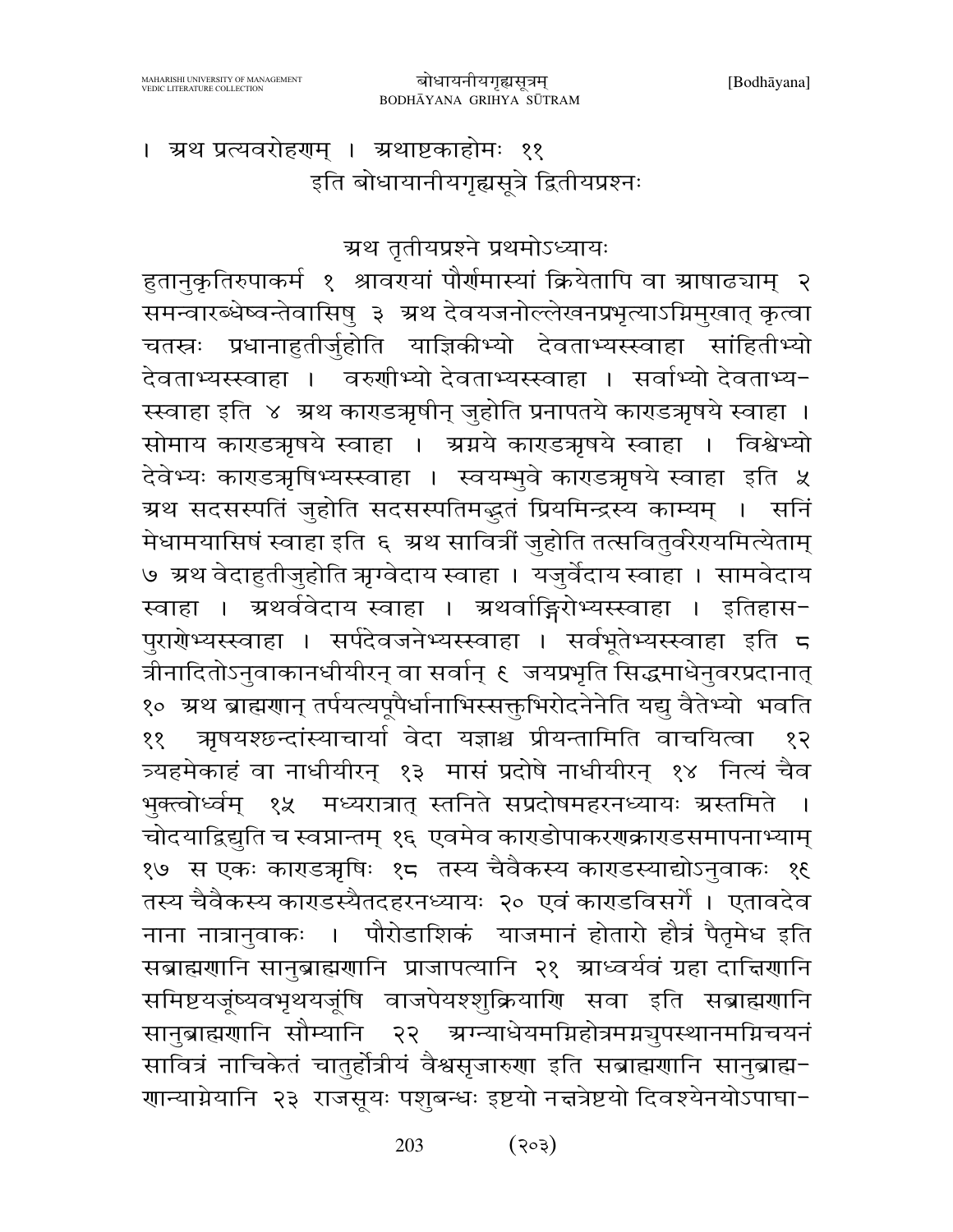स्सात्रायणमुपहोमाः कौकिलीसूक्तान्यौपानुवाक्यं याज्याऽश्वमेधः पुरुषमेध-स्सौत्रामरायच्छिद्राणि पशुहौत्रमुपनिषद इति सब्राह्मणानि सानुब्राह्मणानि वै− श्वदेवानि २४ स्वायम्भुवं काराडं काठके पठितो विधिः स्वयम्भूश्चात्र दैवतं सर्वभूतपतिश्शुचिरिति २५ अथ कारीरीव्रतं चतूरात्रमचारलवर्गं भूमौ भुञ्जीत पशुवत् २६ एववेम काराब्रतम् २७ सावित्रीभ्यः प्रभृत्यूर्ध्वमोषध्यनुवा-कानधीयीरन्नात्र भूमौ भुञ्जीत न पशुवदिति २८ इति बोधायनीये गृह्यसूत्रे तृतीयप्रश्ने प्रथमोऽध्यायः

ग्रथ तृतीयप्रश्ने द्वितीयोऽध्यायः

ग्राचार्यप्रसूतः कर्माणि करोतीति विज्ञायते १ ग्राचार्यो वै ब्रह्मेति  $\overline{\mathcal{R}}$ काराडेकाराडे च ब्रतचर्या ३ अथेमानि ब्राह्मर्णानि सांवत्सरिकैर्व्वतैरध्येयानि भवन्ति होतारश्शक्रियारययपनिषदो गोदानं सम्मितं इति ४ होतृषु प्रधान-कालेष्वथ देवयजनोल्लेखनप्रभृत्याऽग्निमुखात्कृत्वा यथोपदेशं प्रधानाहु-तीर्जुहोति याज्ञिकीभ्यो देवताभ्यो होतृभ्यस्स्वाहा सांहितीभ्यो देवताभ्यो होतृभ्यस्स्वाहा वारुणीभ्यो देवताभ्यो होतृभ्यस्स्वाहा सर्वाभ्यो देवताभ्यो होतृभ्यस्स्वाहा इति ५ अथ काराडअर्षि जुहोति प्रजापतये काराडअपथे स्वाहा इति ६ ग्रथं सदसस्पतिं जुहोति सदसस्पतिमद्भुतं प्रियमिन्द्रस्य काम्यम् । सनिं मेधामयासिषं स्वाहा इति ७ ग्रथ सावित्रीं जुहोति तत्सवि-तुर्वरेरायमित्येताम् ८ ग्रथ वेदाहुतीर्जुहोति ऋग्वेदाय स्वाहा यजुर्वेदाय स्वाहा सामवेदाय स्वाहा ग्रथर्ववेदाय स्वाहा ग्रथर्वाङ्गिरोभ्यस्स्वाहा इतिहासपुरार्येभ्यस्स्वाहा सर्पदेवजनेभ्यस्स्वाहा सर्वभूतेभ्यस्स्वाहा इति १ ग्रथ पालाशीश्चतस्रस्समिध ग्रार्द्रास्सपलाशास्सप्ररोहाः प्रादेशमात्रा ग्रपरि-शुष्काग्रा घृतान्वक्ता स्रभ्याधापयन्वाचयति १० याज्ञीकानां वा वृत्ता− गामन्यतमस्य ११ अग्ने ब्रतपते होतारं ब्रतं चरिष्यामि तच्छकेयं तन्मे राध्यतां स्वाहा वायो ब्रतपते होतारं ब्रतं चरिष्यामि तच्छकेयं तन्मे राध्यतां स्वाहा ग्रादित्य ब्रतपते होतारं ब्रतं चरिष्यामि तच्छकेयं तन्मे राध्यतां स्वाहा ब्रतानां ब्रतपते होतारं बतं चरिष्यामि तच्छकेयं तन्मे राध्यतां स्वाहा इति  $59$ जयप्रभृति सिद्धमाधेनुवरप्रदानात् १३ संवत्सरमेतद्व्रतं चरेत् संवत्सरं हि बतं नातीत्यैतस्मिंस्त्वेवैतत्संवत्सरेऽधीयीत १४ यद्यु वैतस्मिन् संवत्सरे नाधी-यीत यावदध्ययनमेतद्बतं चरेत् १५ अथ संवत्सरे पर्यवेतेऽध्यापयते

> $(80x)$ 204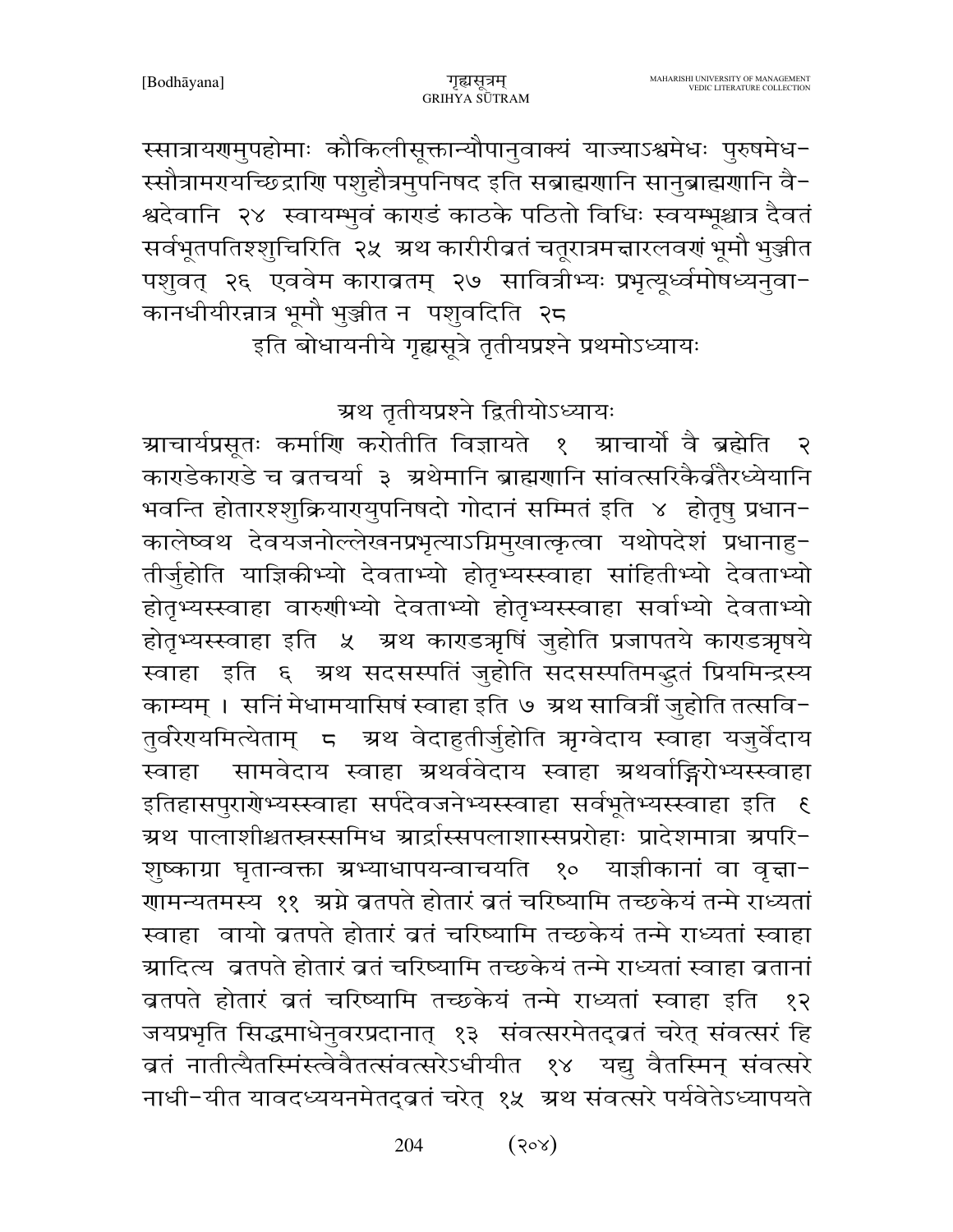श्रावयते वा १६ ऋथ देवयजनोल्लेखनप्रभृत्याग्निमुखात्कृत्वाऽथाब्रत्य-प्रायश्चित्तं जुहोति यन्मे ग्रात्मनो मिन्दाऽभूत् पुनरग्निश्चचुरदात् इति द्वाभ्याम् १७ यथोपदेशं प्रधानाहुतीर्जुहोति याज्ञिकीभ्यो देवताभ्यो होतृभ्यस्स्वाहा इति चतसृभिः १८ अथ काराडअृषिं जुहोति प्रजापतये काराडअृषये स्वाहा इति १६ अथ सदसस्पतिं जुहोति सदसस्पतिमिति २० अथ सावित्रीं जुहोति तत्सवितुः इत्येताम् २१ अथ वेदाहुतीर्जुहो ऋग्वेदाय स्वाहा यजुर्वेदाय स्वाहा सामवेदाय स्वाहा ग्रथर्ववेदाय स्वाहा ग्रथर्वाङ्गिरोभ्यस्स्वाहा इतिहासपुरारोभ्यस्स्वाहा सर्पदेवजनेभ्यस्स्वाहा सर्वभून्तेभ्यस्स्वाहा इति २२ ग्रथ पालाशीश्चतस्रस्समिध ग्रार्द्रांस्सपलाशास्सप्ररोहाः प्रदेशमात्रा ग्रपरि-शष्काग्रा घुतान्वक्ता ग्रभ्याधापयन् वाचयति २३ याज्ञिकानां वा वृत्ताणामन्यतमस्य २४ अग्रे ब्रतपते होतारं ब्रतमचारिषं तदशकं तन्मेराधि स्वाहा वायो व्रतपतेहोतारं व्रतमचारिषं तदशकं तन्मे राधि स्वाहा ग्रादित्य ब्रतपते होतारं ब्रतमचरिषं तदशकं तन्मे राधि स्वाहा ब्रतानां ब्रतपते होतारं ब्रतमचारिषं तदशकं तन्मे राधि स्वाहा इति जयप्रभृति सिद्धमा धेनुवरप्रदानात् २६ ग्रथ शुक्रियाणि २७ तेषामुक्ता बतचर्या २८ ग्रथोपनिषत्सु २९ ग्रथ देव-यजनोल्लेखनप्रभृत्याऽग्निमुखात्कृत्वा यथोपदेशं प्रधानाहुतीर्जुहोति याज्ञिकी-भ्यो देवताभ्य उपनिषद्धस्स्वाहा इति चतस्त्रः ३० ग्रथ काराडऋषिं जुहोति विश्वेभ्यो देवेभ्यः काराडऋषिभ्यस्स्वाहा इति ३१ अथ सदसस्पतिं जुहोति सदसस्पतिमिति ३२ अ्थ सावित्रीं जुहोति तत्सवितुर्वरेरायमित्येताम् ३३ अथ वेदाहुतीर्जुहोति ऋग्वेदाय स्वाहा यजुर्वेदाय स्वाहा सामवेदाय स्वाहा ग्रथर्ववेदाय स्वाहा ग्रथर्वाङ्गिरोभ्यस्स्वाहा इतिहासपुरारोभ्यस्स्वाहा सर्पदे-वजनेभ्यस्स्वाहा सर्वभूतेभ्यस्स्वाहा इति ३४ अथ पालाशीश्चतस्र-स्समिध ग्रार्द्रास्सपलाशास्सप्ररोहाः प्रादेशमात्रा ग्रपरिशुष्काग्रा घृतान्वक्ता ग्रभ्या−धापयन् वाचयति ३५ याज्ञिकानां वा वृत्तागामन्यतमस्य ३६ अ्रग्ने ब्रतपत उपनिषदं ब्रतं चरिष्यामि तच्छकेयं तन्मे राध्यतां स्वाहा वायो ब्रतपत उपनि-षदं व्रतं चरिष्यामि तच्छकेयं तन्मे राध्यतां स्वाहा स्रादित्य व्रतपत उपनिषदं ब्रतं चरिष्यामि तच्छकेयं तन्मे राध्यतां स्वाहा बतानां ब्रतपत उपनिषदं व्रतं चरिष्यामि तच्छकेयं तन्मे राध्यतां स्वाहा इति ३७ जयप्रभृति सिद्धमाधेनुवरप्रदानात् ३८ संवत्सरमेतद्वतं चरेत् संवत्सरं हि व्रतं नातीत्यैत-स्मिंस्त्वेवैतत् संवत्सरेऽधीयीत ३६ यद्यु वैतस्मिन् संवत्सरे

> $(30)$ 205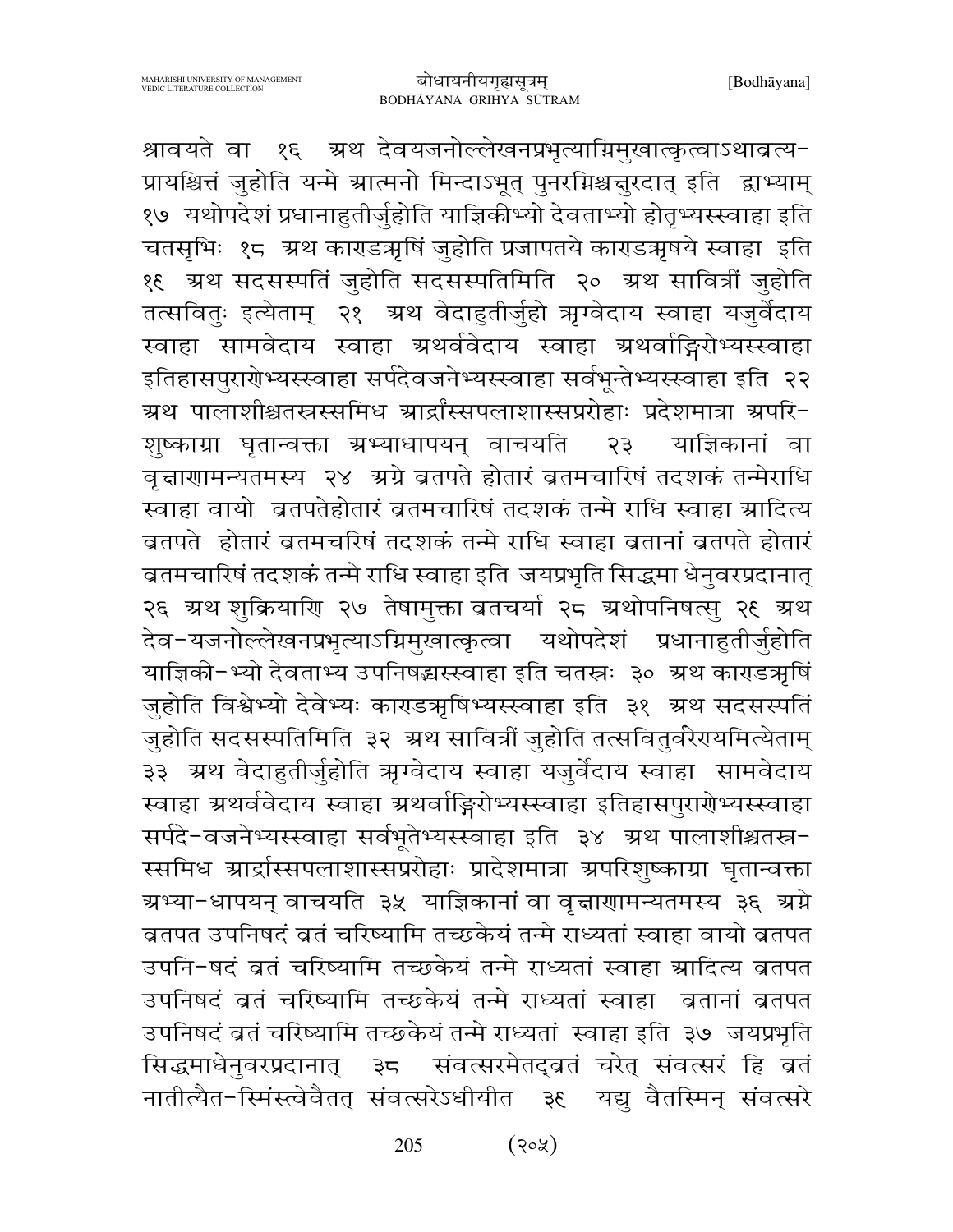नाधीयीत यावद-ध्ययनमेतद्बतं चरेत् ४० ग्रथ संवत्सरे पर्यवेतेऽध्यापयते श्रावयते वा ४१ ऋथ देवयजनोल्लेखनप्रभृत्याऽग्निमुखात्कृत्वाऽथाब-त्यप्रायश्चित्तं जुहोति यन्म स्रात्मनः पुनरग्निश्चचुरदात् इति द्वाभ्याम् ४२ स्रथ यथोपदेशं प्रधानाहुतीर्जुहोति याज्ञिकीभ्यो देवताभ्य उपनिषद्धस्स्वाहा इति चतस्रः ४३ ग्रथ काराडअघिं जुहोति विश्वेभ्यो देवेभ्यः काराडअघि-भ्यस्स्वाहा इति ४४ अथ सदसस्पतिं जुहोति सदसस्पतिमिति ४५ अथ सावित्रीं जुहोति तत्सवितुर्वरेरायमित्येताम् ४६ ग्रथ वेदाहुतीर्जुहोति ऋग्वेदाय स्वाहा यजुर्वेदाय स्वाहा सामवेदाय स्वाहा ग्रथर्ववेदाय स्वाहा ग्रथर्वाङ्गिरोभ्यस्स्वाहा इतिहासपुरार्ग्रेभ्यस्स्वाहा सर्पदेवजनेभ्यस्स्वाहा सर्व-भूतेभ्यस्स्वाहा इति ४७ अथ पालाशीश्चतस्रस्समिध स्रार्द्रास्सपलाशा-स्सप्ररोहाः प्रादेशमात्रा स्रपरिशुष्काग्रा घृतान्वक्ता स्रभ्याधापयन् वाचयति ४८ याज्ञिकानां वा वृत्ताणामन्यतमस्य ४९ अग्ने ब्रतपत उपनिषदं ब्रतमचारिषं तदशकं तन्मे राधि स्वाहा वायो ब्रतपत उपनिषदं ब्रतमचारिषं तदशकं तन्मे राधि स्वाहा स्रादित्य ब्रतपत उपनिषदं ब्रतमाचारिषं तदशकं तन्मे राधि स्वाहा बतानां ब्रतपत उपनिषदं ब्रतमाचारिषं तदशकं तन्मे राधि स्वाहा इति ५० जवप्रभृति सिद्धमा धेनुवरप्रदानात् ५१ षोडशे वर्षे गोदानम् ५२ तस्य चौलवत्तूष्णीं प्रतिपत्तिरवसानं च ५३ एतावदेव नाना ५४ प्रतिपत्तौ सर्वान् केशान् वापयति ५५ गामत्र गुरवे वरं ददाति ५६ ग्रग्निगोदानो वा भवति ५७ तस्य काराडोपाकरराकाराडसमापनाभ्यां प्रतिपत्तिरवसानं च  $25$ सर्ववेदसम्मितमित्याचन्नते ५९ तस्य द्वादश संवत्सरानेकादश नव सप्त पञ्च त्रीन् संवत्सरान् षरमासान् चतुरो मासान् द्वौ मासौ मासं वा बतं चरेत् ६० तस्योपदेशात् प्रतिपत्तिरवसानं च ६१ तस्य नित्येऽधिब्रह्मचर्यं त्रिषवरणम-भिषेक उत्सन्नशय्या ग्रासनं च ६२ यन्मातुर्दुश्चरितं तस्मादेनं त्रायत इत्युप-दिशति मन्त्रब्राह्मणं वेद इत्याचत्तते ६३

इति बोधायनीये गृह्यसूत्रे तृतीयप्रश्ने द्वितीयोऽध्यायः

## ग्रथ तृतीयप्रश्ने तृतीयोऽध्यायः

ग्रष्टाचत्वारिंशत्सम्मितं सम्मितमित्याचन्नते १ तस्य संन्नेपस्संवत्सरः  $\overline{\mathcal{R}}$ तत्संवत्सरमनुव्याख्यास्यामः ३ स यदि ब्रह्मचारी स्यान्नियममेव प्रतिपद्यते ४ अथ यद्यब्रह्मचारी स्यात् केशश्मश्रुलोमनखानि वापयित्वा तीर्थं गत्वा

> 206  $(305)$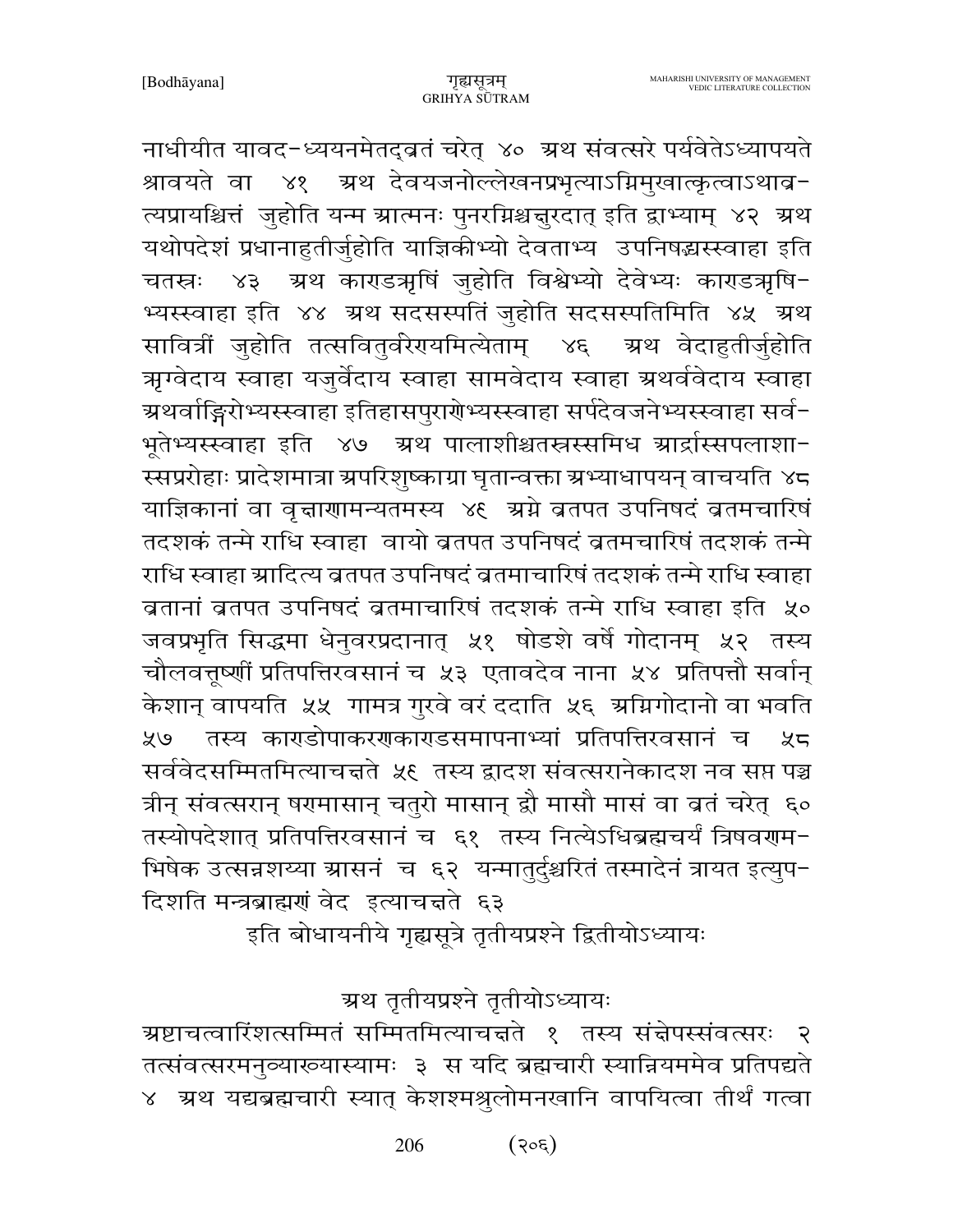स्नात्वाऽप स्राचम्य सुरभिमत्याऽब्लिङ्गाभिर्वारुणीभिर्हिरगयवर्णाभिः पावमा-नीभिव्याहितिभिरिति मार्जयित्वाऽन्तर्जलगतोऽघमर्षणेन षोडश प्राणायामान् धारयित्वोत्तीर्य वासः पीडयित्वाऽन्यत्प्रयतं वासः परिधायाप ग्राचम्य देवयजनमुदानयति ५ अ्थ देवयजनोल्लेखनप्रभृत्याऽग्निमुखात्कृत्वाऽथा-बत्यप्रायश्चित्तं जुहोति नाहं करोमि कामः करोति कामः कर्ता कामः कार-यितैतत्ते काम कामाय स्वाहा नाहं करोमि मन्युः करोति मन्युः कर्ता मन्युः कारयितैतत्ते मन्यो मन्यवे स्वाहा इति ६ अ्रथ यथोपदेशं प्रधानाहुतीर्जुहोति याज्ञिकीभ्यो देवताभ्यस्सम्मितीभ्यस्स्वाहा इति चतस्त्रः ७ ग्रथ काराडञ्गषिं जहोति स्वयम्भुवे काराडऋषये स्वाहा इति ८ अथ सदसस्पतिं जुहोति सदसस्पतिमिति ६ ग्रथ सावित्रीं जुहोति तत्सवितुः इत्येताम् १० ग्रथ वेदाहुतीर्जुहोति ऋग्वेदाय स्वाहा यजुर्वेदाय स्वाहा सामवेदाय स्वाहा ग्रथर्ववेदाय स्वाहा ग्रथर्वाङ्गिरोभ्यस्स्वाहा इतिहासपुरारोभ्यस्स्वाहा सर्पदे-वजनेभ्यस्स्वाहा सर्वभूतेभ्यस्स्वाहा इति म्रथ चतस्र ग्रौदम्ब−  $88$ रीस्समिधोऽपरिशुष्काग्रा घृतान्वक्ता ग्रभ्याधापयन् वाचयति १२ याज्ञिकानां वा वृत्ताणामन्यतमस्य १३ अग्ने ब्रतपतेऽष्टाचत्वारिंशत्सम्मितं सम्मितं ब्रतं चरिष्यामि तच्छकेयं तन्मे राध्यतां स्वाहा वायो ब्रतपतेऽष्टाचत्वारिंशत्सम्मितं सम्मितं व्रतं चरिष्यामि तच्छकेयं तन्मे राध्यतां स्वाहा म्रादित्य व्रतपतेऽष्टा-चत्वारिंशत् सम्मितं सम्मितं व्रतं चरिष्यामि तच्छकेयं तन्मे राध्यतां स्वाहा ब्रतानां ब्रतपतेऽष्टाचत्वारिंशत्सम्मितं सम्मितं बतं चरिष्यामि तच्छकेयं तन्मे राध्यतां स्वाहा इति १४ जयप्रभृति सिद्धमाधेनुवरप्रदानात् १५ एवमेव ब्रतान्ते । अधोताभ्युपरिजान्वाच्छाद्य त्रिषवरामुदकमुपस्पृशन् अनम्रिपक्व− वृत्तिरच्छायोपयोगो नागारं प्रविशेदन्यत्र गुरुनियोगात् १६ भैत्तं वा तत्कालं भुञ्जीत १७) कामं कन्दमूलफलम् १८) श्रपराह्ने प्रसिद्धमुपस्पृश्य तदपि नोप− युञ्जीत १९ स्त्रीशूद्रपतितरभसरजस्वलाभिश्च न सम्भाषेत २० कामं मातर-मुगध्यायिनीं भगिनीं च २१ याश्चान्या एवंयुक्ताः स्त्रियोऽशक्ताः पराक्रमे २२ सप्रगुवा व्याहृतयः प्रागायामाग्नीन्धनभैज्ञाचरगुस्थानासनशयनोपस्पर्शन-सुमनसोनिवेदनानि च २३ सर्वास्सम्मितदेवतास्तर्पयति ब्रह्माणं तर्पयामि प्रजापतिं तर्पयामि परमेष्ठिनं तर्पयामि स्थाणुं तर्पयामि शिवं तर्पयामि शर्वं तर्पयामि बहुरूपं तर्पयामि स्कन्दं तर्पयामि इन्द्रं तर्पयामि यमं तर्पयामि ऋषींस्तर्पयामि पितृंस्तर्पयामि सर्वास्सम्मितदेवतास्तर्पयामि इति प्रसरूयाय

> $($ ९०७) 207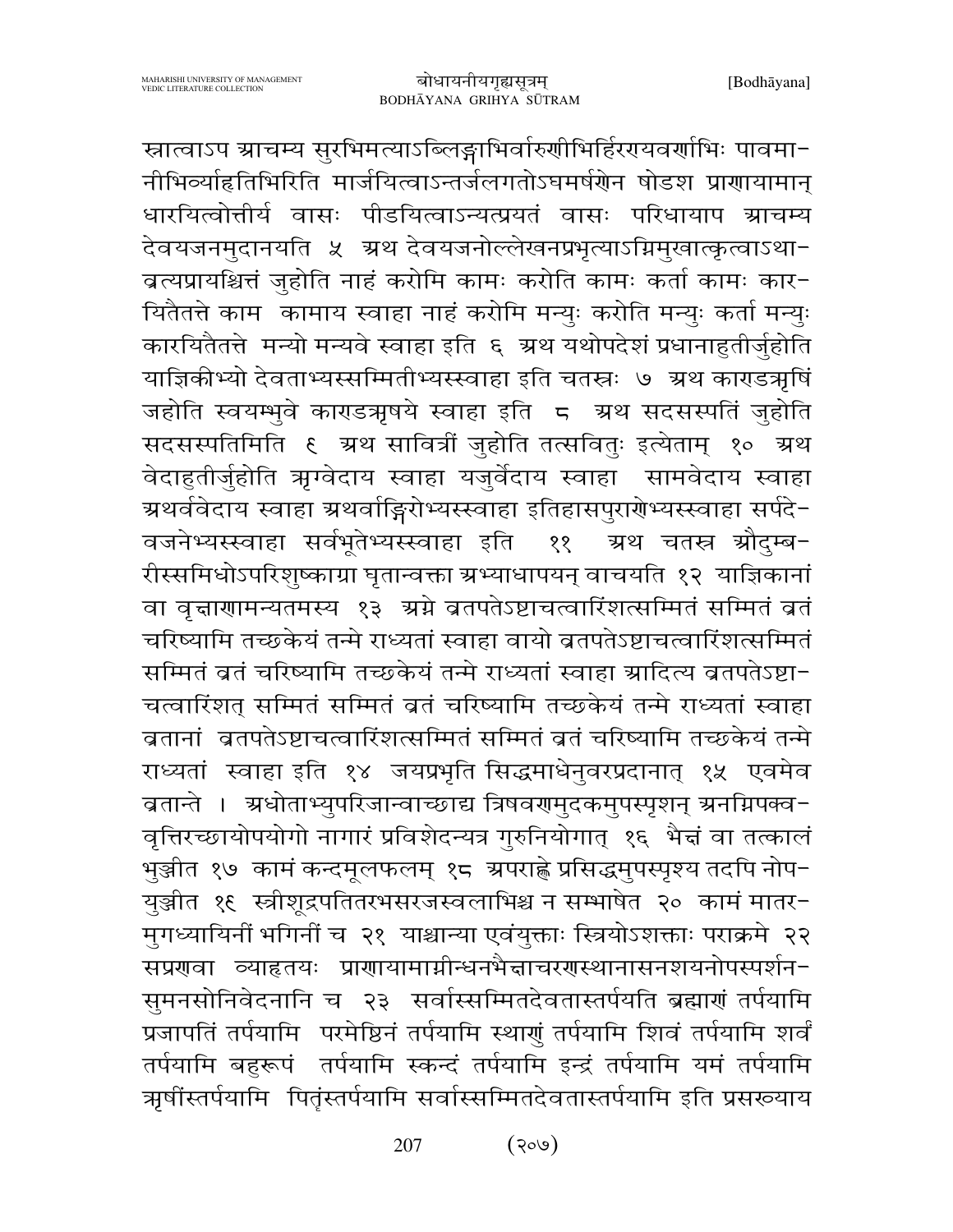समाप्नुयात् २४ गुरोस्समानवृत्तिषु गुरुवृत्तिस्स्यात् २५ प्रेबितस्तदेव प्रति-पद्येतान्यत्र पातकात् २६ एवं द्वादश संवत्सरानेकादश नव सप्त पञ्च त्रीन् संवत्सरान् षरमासान् चतुरो मासान् द्वौ मासौ मासं वा बतं चरेत् २७ अपि वा योऽनूचानश्रोत्रियस्स द्वादशरात्रं पराकं वा बतं चरेन्न त्वेवासम्मिती स्यात् २८ स एष चरति दशपूर्वान् दशापरानात्मानं चैकविंशतिं पङ्क्तिं च पुनाति २९ यस्मा उपदिशति यस्यामुपविशति यस्मै ददाति यस्माञ्च प्रतिगृह्णाति तत्सर्वं पुनाति ३० व्रतसमाप्तौ वेदसमाप्तौ वा गुरुदच्चिणामाहरेद्धार्मिको यथाशक्ति ३१ विषमगते त्वाचार्य उग्रतश्शूद्रतो वाहरेत् ३२ सर्वतो वोग्रतश्शूद्रतोऽप्याचार्यार्थं स्यादाहरणं धार्म्यमित्येके ३३ एतेन धात्र-न्तरशैवबहुरूपपार्षदस्कन्देन्द्राणां बतानां समापनं ब्रह्माभ्यसेदृक्साम यजुर्वा छन्दसामनुसवनं लभेत काममिति ह स्माह बोधायनः ३४

इति बोधायनीयगृह्यसूत्रे तृतीयप्रश्ने तृतीयोऽध्यायः

#### ग्रथ तृतीयप्रश्ने चतुर्थोऽध्यायः

ग्र्रथातोऽवान्तरदीचां व्याख्यास्यामः १ उदगयन स्रापूर्यमारणपचे पुरये नचत्रे वापयित्वा पूर्ववदुपाकृत्य ग्रामात्प्राचीं केशश्मश्र वोदीचीं वा दिशामुपनिष्क्रम्याखलेऽछदिर्दर्शेऽग्निमुपसमाधाय सम्परिस्तीर्य मदन्तीरधि-श्रित्य प्रथमेनानुवाकेन शान्तिं कृत्वा दर्भैः प्रवर्ग्यदेवताभ्यः स्रासनानि कल्पयति २ अग्रेणाग्निं प्रवर्ग्याय कल्पयामि । घर्माय कल्पयामि महावीराय कल्पयामि । संराज्ञे कल्पयामीति ३ दचिरोनाग्निं ब्रह्मरो कल्पयामि प्रजापतये कल्पयामीति ४ उत्तरेणाग्निं ऋषिभ्यो मन्त्रकृद्धो मन्त्रपतिभ्यः कल्पयामि । देवेभ्यो घर्मपेभ्यः कल्पयामीति ५ ग्रथ दत्तिरातः प्राचीनावीती पितृभ्योऽघर्मपेभ्यः कल्पयामि । यमायाङ्गिरस्वते पितृमते ग्रथाप उपस्पृश्योत्तरतो यज्ञोपवीती रुद्राय रुद्रहोत्रे कल्पयामीति ६ कल्पयामीति ७ प्रदत्तिरामग्निं परिषिच्य व्याहृतिभिर्वैकङ्कृतीस्समिधोऽभ्या-धाय मदन्तीभिः प्रवर्ग्यदेवताभ्यस्तर्पयति ८ अग्रेणाग्निं प्रवर्ग्यं तर्पयामि । । प्रजापतिं तर्पयामीति १० उत्तरेणाग्निमृषीन् मन्त्रकृतो मन्त्रपतीन् तर्पयामि । देवान् घर्मपांस्तर्पयामीति ११ अ्थ दच्चिणतः प्राचीनावीती पितृन् घर्मपात् तर्पयामि । यममङ्गिरस्वन्तं पितृमन्तं तर्पयामीति १२ अथाप उपश्पृश्योत्तरतो

> 208  $(302)$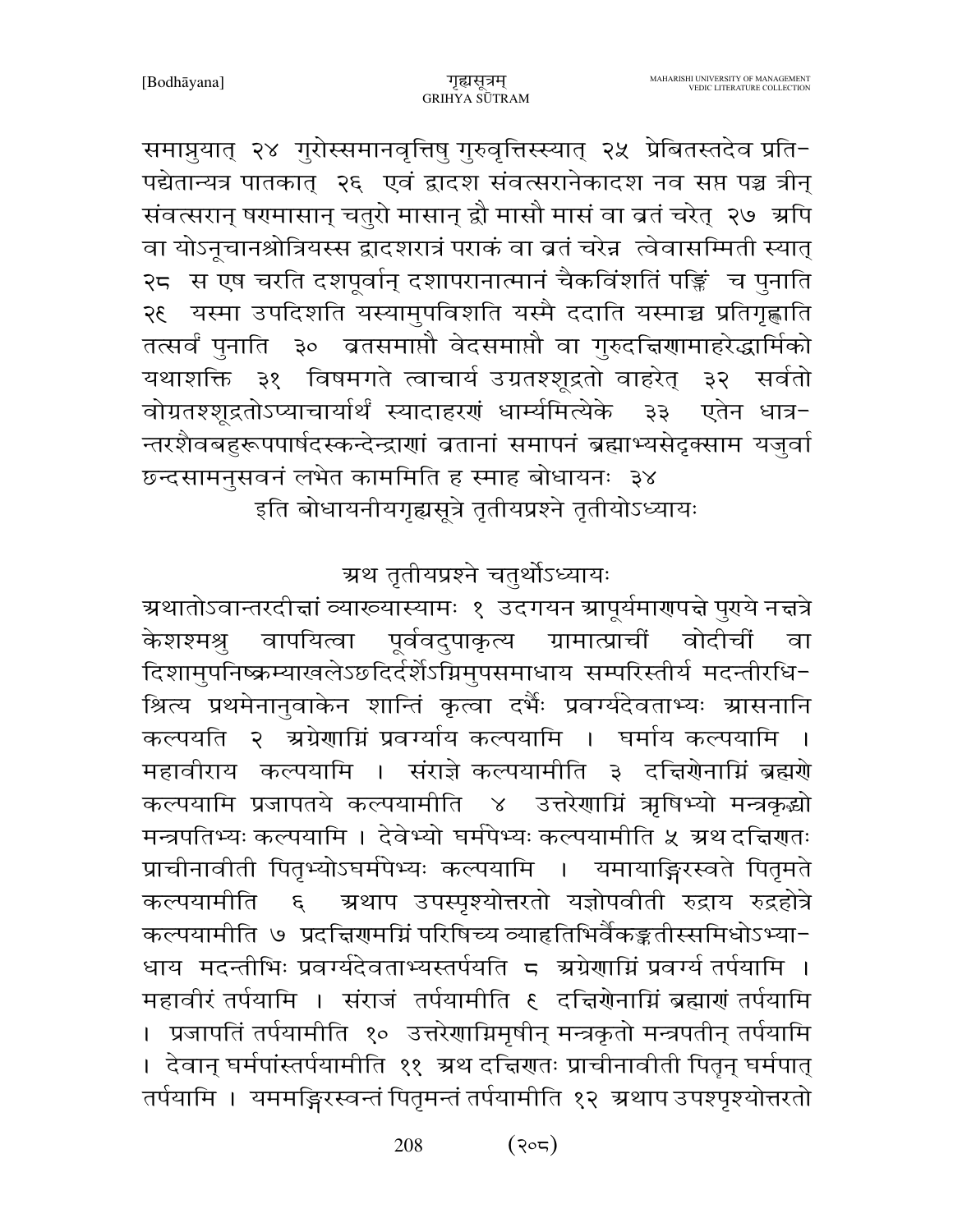यज्ञोपवीती रुद्रं रुद्रहोतारं तर्पयामीति १३ ग्रथाप उपस्पृश्य सर्वाः प्रवर्ग्यदेवतास्तर्पयामीति १४ अथ चतस्र औदुम्बरीस्समिधोऽपरिशुष्काग्रा घृताभ्यक्ता ग्रभ्याधापयन् वाचयति पृथिवी समित् इत्येतैः प्रतिमन्त्रम् १५ ग्रथ देवता उपतिष्ठते स्रग्ने ब्रतपते शुक्रियं बतं रिमिष्यामि तच्छकेयं तन्मे राध्यताम् । वायो ब्रतपते शुक्रियं बतं चरिष्यामि तच्छकेयं तन्मे राध्यताम् । ग्रादित्य ब्रतपते शुक्रियं बतं चरिष्यामि तच्छकेयं तन्मे राध्यताम् । बतानां ब्रतपते शुक्रियं बतं चरिष्यामि तच्छकेयं तन्मे राध्यतामिति १६ अथैतेषा-मनुवाकानां प्रभृति वाचयति प्रथमोत्तमयोर्वा १७ अथैनं संशास्ति समील्य वाचं यच्छे इति १८ अथास्याहतेन वाससा त्रिः प्रदत्तिणं समुखं शिरो वेष्टयति चितस्स्थ परिचितः । स्वाहा मरुद्धिः परिश्रियस्व इति १९ प्रदत्तिरामग्निं परिषिच्य व्याहृतिभिर्वैकङ्कतीस्समिधोऽभ्याधाय मदन्तीभिः प्रवर्ग्यदेवता-भ्यस्तर्पयित्वोत्तमेनानुवाकेन शान्तिं कृत्वाऽथा स्तमित ग्रादित्ये ग्राममायान्ति २० वाग्यतस्तिष्ठेदेतां रात्रिमुपविशेत् संवेशयेद्वा २१ अथ प्रातरुदित स्रादित्ये ग्रामात्प्राचीं वोदीचीं वा दिशमुपनिष्क्रम्याखलेऽछदिर्दर्शेऽग्निमुपसमाधाय सम्परिस्तीर्य मदन्तीरधिश्रित्य प्रथमेनानुवाकेन शान्तिं कृत्वा दर्भैः प्रव-ग्यंदेवताभ्य ग्रासनानि कल्पयित्वा वयस्सुपर्णाः इति वासो विमुच्याथास्य षट्तयमभिनिर्दशयति अग्निमप आदित्यं गां ब्राह्मणं हिरणयमिति २२ त्री-नादितो दर्शयित्वा यथोपपादमितराणि दर्शयित्वा प्रदत्तिरामग्निं परिषिच्य व्याहृतिभिर्वैकङ्कृतीस्समिधोऽभ्याधाय मदन्तीभिः प्रवर्ग्यदेवताभ्यस्तर्पयि-त्वोत्तमेनानुवाकेन शान्तिं कृत्वाऽथास्य ब्रतचर्यामुपदिशेत् २३ न यानमा-रोहेन्न वृत्तमधिरोहेन्न कूपमवरोहेन्न छत्रं धारयीत नोपानहौ धारयीत नासन्द्यां शयीत न स्त्रिया न शूदेण सह सम्भाषेत यदि सम्भाषेत ब्राह्मणेन सह सम्भाषेत न सायं भुञ्जीत यदि सायं भुञ्जीतापज्वलितं भुञ्जीत न स्नायादष्टम्यां पर्वणि चोपवसेत्तदहश्च स्नायाद्वाग्यतस्तिष्ठेदेतां रात्रिमुपविशेत् संवेशयेद्वा २४ अमे-ध्यलोहितशवपात्रदर्शने ज्योतिषां संदर्शनम् २५ अमेध्यं दृष्ट्वा जपति ग्रबद्धं मनो दरिद्रं चत्तुस्सूर्यो ज्योतिषां श्रेष्ठो दीन्ने मा मा हासीः इति २६ अ्रथ यद्येनमभिवर्षति उन्दतीर्बलं धत्तौ जोधत्त बलं धत्त मा मे दीद्मां मा तपी निर्वधिष्ट इत्येव तत्र जपति २७ संवत्सरमेतद्वतं चरेत् संवत्सरं हि व्रतं नातीत्यैतस्मिंस्त्वेवैतत् संवत्सरेऽधीयीत २८ यद्यु वैतस्मिन् संवत्सरे नाधी-यीत यावदध्ययनमेतदुब्रतं चरेत्संवत्सरे पर्यवेतेऽध्यापयते श्रावयते वा २६

> 209  $(305)$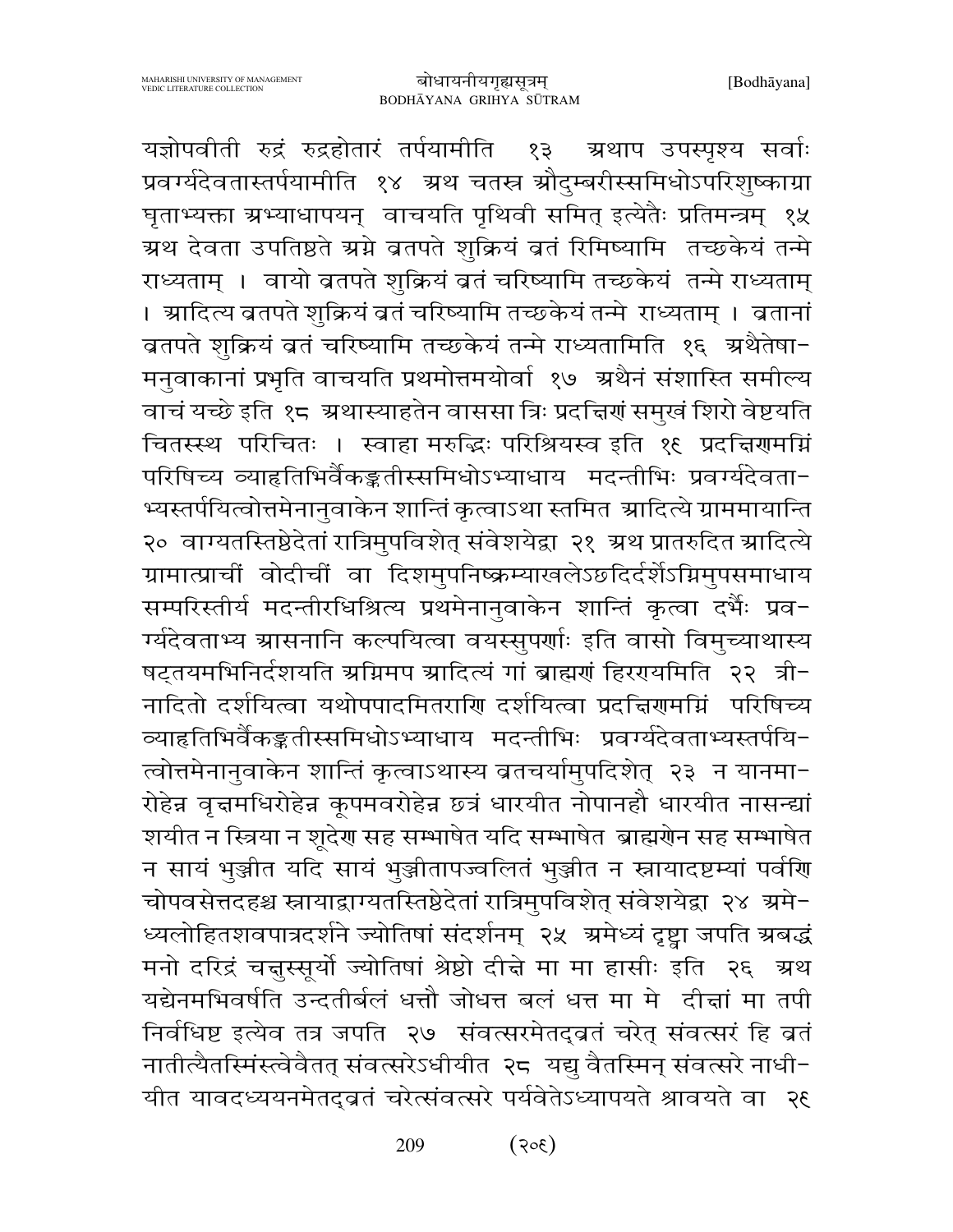पूर्वेवदुपाकृत्य ग्रामात्प्राचीं वोदीचीं वा दिशमुपनिष्क्रम्याखलेऽछदिर्दर्शे-ऽग्निमुपसमाधाय संपरिस्तीर्य मदन्तीरधिश्रित्य प्रथमेनानुवाकेन शान्तिं कृत्वा दर्भैः प्रवर्ग्यदेवताभ्य ग्रासनानि कल्पयित्वाऽथाव्रत्यप्रायश्चित्ते जुहोति यन्म ग्रात्मनो मिन्दाऽभूत् पुनरग्निश्चन्नुरदात् इति द्वाभ्याम् ३० प्रदन्निरामग्नि परिषिच्य व्याहृतिभिर्वैकङ्कतीस्समिधोऽभ्याधाय मदन्तीभिः प्रवर्ग्यदेवताभ्यः तर्पयित्वा चतस्र स्रौदुम्बरीस्समिधोऽपरिशुष्काग्रा घृताभ्यक्ता स्रभ्याधापयन् वाचयति द्यौस्समित् इत्येतैः प्रतिमन्त्रम् ग्रथ देवता उपतिष्ठते स्रादित्य ब्रतपते शुक्रियं ब्रतमचारिषं तदशकं तन्मे राधि । वायो ब्रतपते शुक्रियं ब्रतमचारिषं तदशकं तन्मे राधि । अ्रग्ने ब्रतपते शुक्रियं ब्रतमचारिषं तदशकं तन्मे राधि । बतानां बतपते शुक्रियं बतमचारिषं तदशकं तन्मे राधि इति ३२ प्रदच्चि-गुमग्निं परिषिच्य व्याहृतिभिर्वैकङ्कतीस्समिधोऽथाभ्याधाय मदन्तीभिः प्रव− र्ग्यदेवताभ्यः तर्पयित्वोत्तमेनानुवाकेन शान्तिं कृत्वाऽथास्याध्यायेऽनध्या-यानुपदिशेत् । नाधीयीतास्तमित स्रादित्ये नानुदिते नानुविप्रोषिते न पर्यावृत्ते नाभ्रच्छायायां न ग्राम्यस्य पशोरन्ते नाररयस्य नापामन्ते न हरितयवान् प्रेन्नमाणो न हर्म्याणी न शरीराणि न लोहितमुत्पादितं दृष्ट्वा न मांसमशित्वा न श्राद्धं भुक्त्वा न केशश्मश्रु वापयित्वा न केशान् प्रसार्य न दतो धावते नाङ्के नाभ्यङ्के नार्दो नार्द्रेण वाससा नार्द्रायामिति ३४ अथ स्वाध्यायम-धीयीतापरेणाग्निं दर्भेष्वासीनो दर्भान् धारयमाणः पराचीनं स्वाध्यायमधीयीत पुनरेव शांतिं कृत्वाऽधीयीत ३५ अथ यदि लौकिकमनुव्याहरेद्यत्रक्वचिद्य-द्यशान्तिकृ पश्येत्पुनरेव शांतिं कृत्वाऽधीयीत चोत्तमेन प्रवर्ग्यायोपनिष्क्रम्य नाप्रविश्य काममन्यदधीयीतान्यदधीयीत ३६

इति बोधायनीये गृह्यसूत्रे तृतीयप्रश्ने चतुर्थोऽध्यायः

ग्रथ तृतीयप्रश्ने पञ्चमोऽध्यायः

प्रहुतानुकृतिर्वास्तुशमनम् १ स यत्र दशोषित्वा प्रयास्यन् भवति दशभ्यो वोर्ध्वं सदारस्साम्निहोत्रिकस्तद्वास्तोष्पतीयं हुत्वा प्रयातीति २ सर्व एवा हिताग्निरित्येके ३ यायावर इत्येके ४ यच्चागारं कारयित्वा प्रथममध्य-वस्येत्तद्वास्तोष्पतीयेन शमयित्वाऽध्यवस्येत् ५ तदु हैके यजुषा स्थूणा उ-च्छ्रायन्ति यजुषा वंशान् यजुषा छ्दींषि यजषाब्भ्रिणं यजुषा तल्पदेशं यजुषा वास्तुमध्यं यजषाऽजुषाग्निनिधानम् ६ स यंद्युहैवं कुर्याद्यथा यजुषोच्छ्र्यन्ते

> $(35)$ 210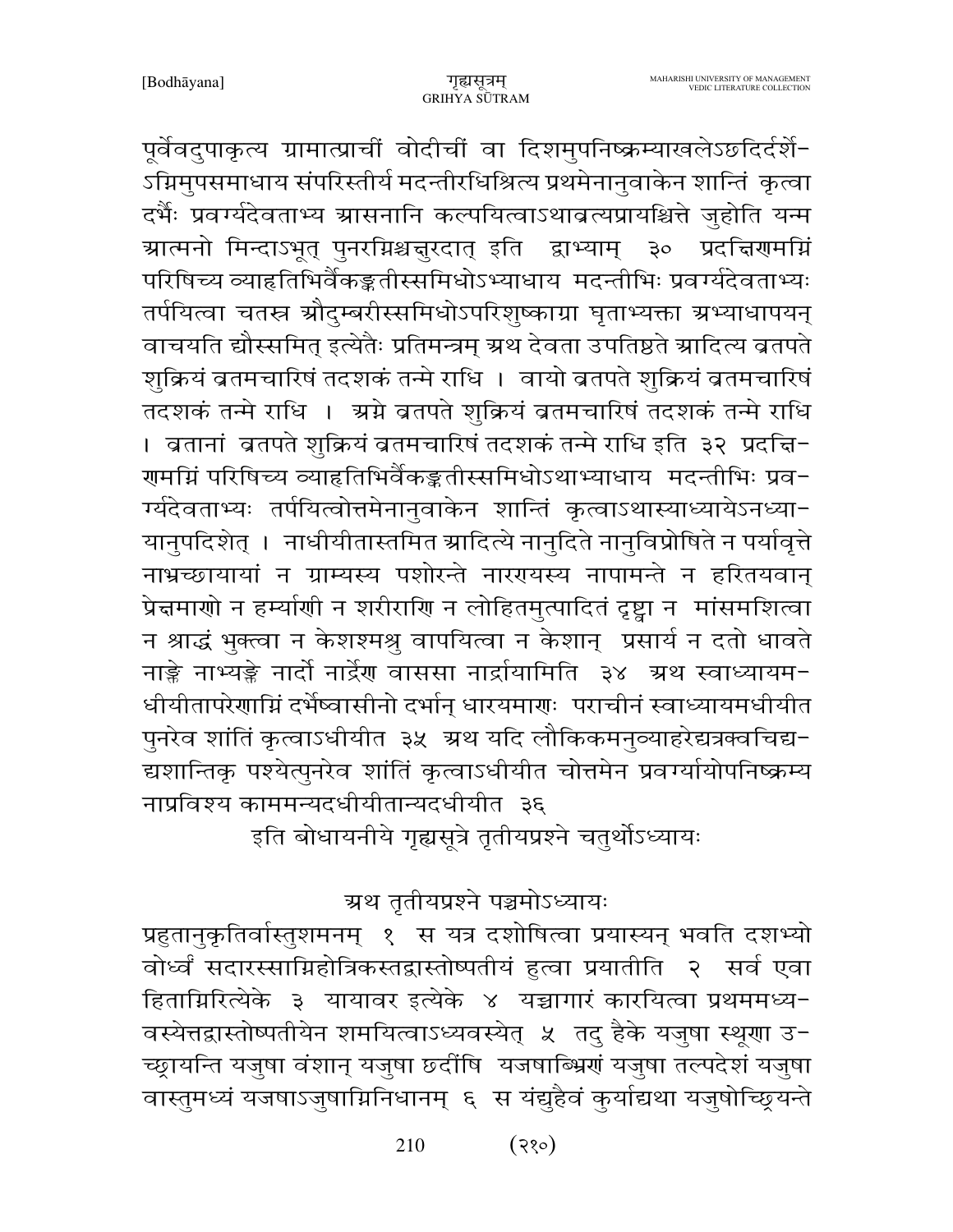सदस्यक्सामयजूष्यथर्वणान्याङ्गिरसानि मिथुनीसंभवन्तीति तद्यदध्यवस्ये-द्यथा मिथुनीसम्भवन्तावध्यवस्येत्तादृक्तद्यद्यजुष्कृतं स्यात् ७ ग्राधयो व्याधयो ग्रहा उपसर्गाश्चाहन्युः 5 तस्मात्तूष्णीमगारं कारयित्वा द्वारदेशमलङ्कृत्य वास्तुमध्यं विमायाब्भ्रिणं पूरयित्वा तल्पदेशं कल्पयित्वोत्तरपूर्वदेशेऽगारस्य गृह्याग्निमुपसमाधाय सम्परिस्तीर्याग्निमुखात्कृत्वा पक्वाज्जहोति वास्तोष्पते प्रतिजानीह्यस्मान् इति पुरोनुवाक्यामनूच्य वास्तोष्पते शग्मया संसदा ते इति याज्यया जुहोति ६ अथाज्याहुतीरुपजुहोति १० वास्तोष्पते ध्रुवा स्थूणां सत्रं सोम्यानाम् । द्रप्सो भेत्ता पुरां शश्वतीनामिन्द्रो मुनीनां सखा स्वाहा ११ गृह्यं भयं यच्चेदि्द्रपात्सु यदु चेच्चतुष्पात्सु भयं यदस्ति । अग्निर्यविष्ठचः प्रणुदतु तद्धयं शं नः प्रजाभ्यः शमु नः पशुभ्यस्स्वाहा १२ अज्ञिस्पन्देऽङ्गचले च यद्धयं यद्वशिते यदु चेदुरुक्ते । अग्निर्यविष्ठ्यः प्रगुदतु तद्धयं शं नः प्रजाभ्यः शमु नः पशुभ्यस्स्वाहा १३ दुस्स्वप्ने पापस्वप्ने च यद्धयं स्वप्नाशनं यद-मेध्यदर्शने । अग्निर्यविष्ठ्यः प्रगुदतु तद्धयं शं नः प्रजाभ्यः शमु नः पशुभ्यस्स्वाहा १४ वास्तोष्पते प्रतरणो न एधि गयस्फानो गोभिरश्वेभिरिन्दो । अजरासस्ते सरूये स्याम पितेव पुत्रान् प्रति नो जुषस्व स्वाहा १५ अभीवहा वास्तोष्पते विश्वारूपारायाविशन् । सखा सुशेव एधि नस्स्वाहा । इति १६ स्विष्टकृत्प्रभृति सिद्धमाधेनुवरप्रदानात् १७ अथाग्रेणाम्निं दर्भस्तम्बेषु हुतशेषं निदधाति नमो रुद्राय वास्तोष्पये । ग्रायने विद्रावर्णे । उद्याने ग्र्यावर्तने निवर्तने । यो गोपायति तं हवे इति यत्परायरो । १८ स्थालीसंचाळनमाज्यशेषमुदकशेषं च पात्र्यां समानीयौदुम्बरशाखया पला-शशाखया शमीशाखया दर्भमुष्टिना वा सर्वतः पर्युत्तन् त्रिः प्रदत्तिरामगारं पर्येति त्वं विप्रः त्वं कविः त्वं विश्वा रूपाणि धारयन् ग्रप जन्यं भयं नुद इति वास्त्विति २० वास्तुशमनं व्याख्यातम् २१

इति बोधायनीयगृह्यसूत्रे तृतीयप्रश्ने पञ्चमोऽध्यायः

#### ग्रथ तृतीयप्रश्ने षष्ठोऽध्यायः

ग्रथ यद्यगारे स्थूणा विरोहेत् कपेतो वाऽगारमध्येऽधिपतेत् वायसो वा गृहं प्रविशेत् गौर्वा गां धयेत् गौरात्मानं प्रति धयेत् ग्रन वान्वा दिवमुल्लिखेत् ग्रनग्नौ वा धूमो जायेत ग्रनग्नौ वा दीप्येत मधु वा जायेत वर्ल्मीकं वोपजायेत

> $(335)$ 211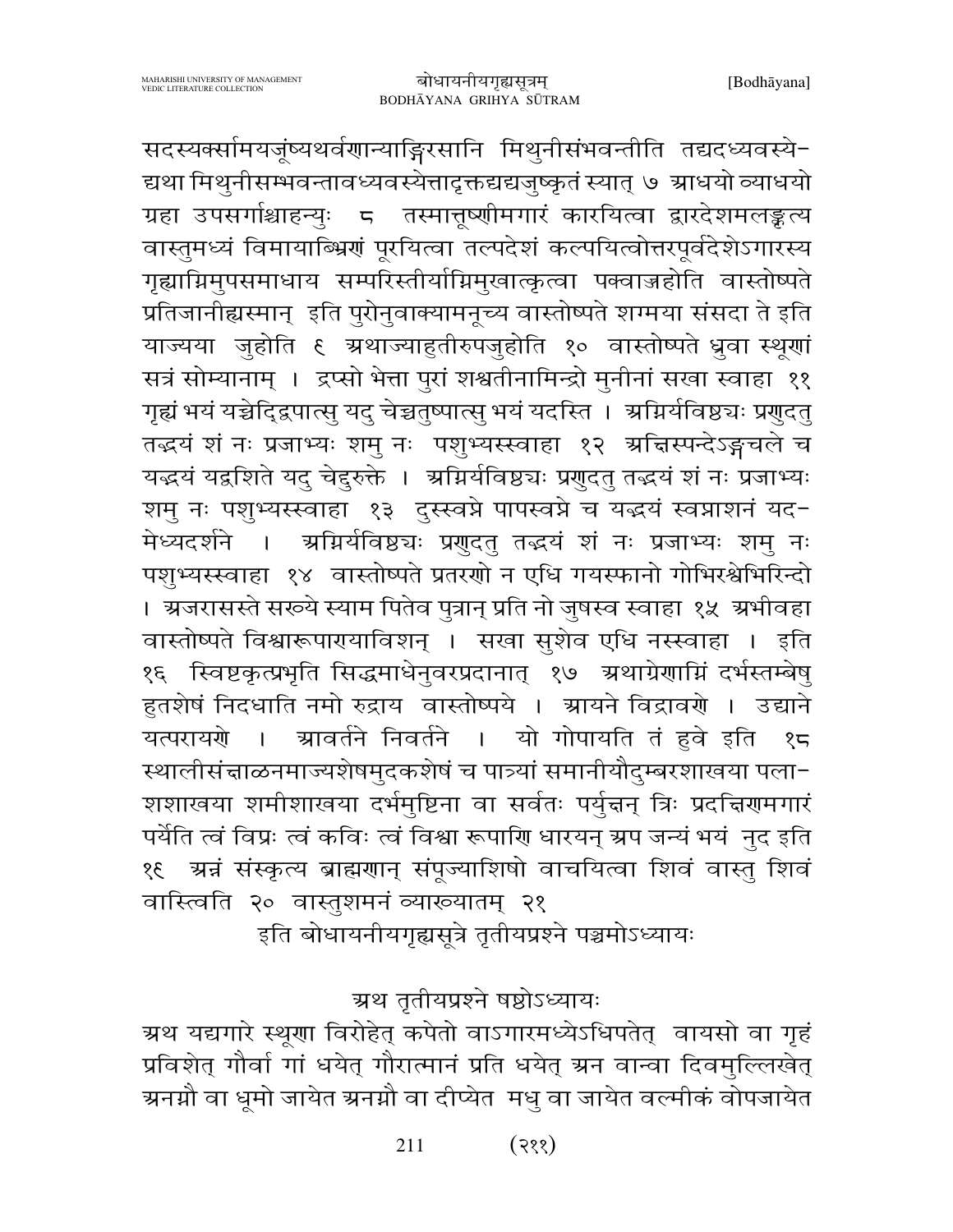निर्यासं वोपजायेत छत्राकं वोपजायेत मराडूको वाऽब्भ्रियो वाशयेत् श्वानप्रसूतो वा सर्पो वा गृहपतिं जायां वोपतपद्विन्देतान्येषु । ग्रद्धतोत्पातेषु १ ग्रथ देवयजनोल्लेखनप्रभृत्याऽग्निमुखात्कृत्वा पक्वाज़ुहोति यत इन्द्र भयामहे स्वस्तिदा विशस्पतिः इति द्वाभ्याम् २ अ्थाज्याहुतीरुपजुहोति वास्तोष्पते वास्तोष्पते शं नो देवीः इन्द्राग्नी रोचना कया नश्चित्र स्रा भुवत् को स्रद्य युङ्के भवतं नस्समनसो इति ३ स्विष्टकृत्प्रभृति सिद्धमाधेनुवरप्रदानात् ग्र्यथाप्रेणाम्निं शमीपर्णेषु हुतशेषं निदधाति शं नो देवीरभिष्टये इति  $\chi$ स्थालीसंचालनमाज्यशेषमुदकशेषं च पात्र्यां समानीय तेषूत्पातेषु निनयेत् प्रोन्नेद्रा तच्छंयोरावृणीमहे इति ६ अन्नं संस्कृत्य ब्राह्माणान् सम्पूज्याशिषो वाचयित्वा शिवं शिवमिति प्रोच्चति ७ ग्रद्धतो व्याख्यातः ८ इति बोधायनीयगृह्यसूत्रे तृतीयप्रश्ने षष्ठोऽध्यायः

ग्रथ तृतीयप्रश्ने सप्तमोऽध्यायः

ग्राहुतानुकृतिरायुष्यचरुः १ संवत्सरे संवत्सरे षट्सु षट्सु मासेषु चतुर्षु चतुर्षु अनावृतौ मासिमासि वा कुमारस्य जन्मनत्तत्रे क्रियेत २ अथ देवय− जनोल्लेखनप्रभृत्याप्रणीताभ्यः कृत्वा बीही न्निर्वपति अग्नय आयुष्मते वो जुष्टं निर्वपामि इति । तूष्णीं वा ३ धान्यान्निर्वपति प्राणाय वो जुष्टं निर्वपामि इति । तृष्णीं वा ४ तानभ्युन्त्यावहत्य त्रिःफलीकृत्य त्रिःप्रन्नाळ्य निदधाति ५ तराडलान् वा निर्वपति ६ तानभ्यु<del>द्</del>य त्रिः प्र<mark>त्</mark>वाळ्यैव निदधातीति ७ म्रथ तिरःपवित्रं स्थाल्यामपः पयो वानीयाधिश्रित्य तिरःपवित्रं तराड− लानावपति द ग्रथाज्यं निर्वपत्यथाज्यमधिश्रयत्युभयं पर्यम्नि कृत्वा मेज्ञणं मभिघारयति । एवमेव सर्वेषां स्थालीपाकानां चरुकल्पः ११ परिधान-प्रभृत्याऽग्निमुखात् कृत्वा पक्वाज़ुहोति स्रायुष्टे विश्वतो दधत् इति पुरो-ऽनुवाक्यामनूच्य स्रायुर्दा स्रग्ने हविषो जुषारणः इति याज्यया जुहोति १२ ग्रथाज्याहुतीरुपजुहोत्यथान्तरेणाम्निं चाज्यस्थालीं च स्थालीपाकं निधाय तत्सहस्रं सम्पाताभिहुतं करोति १३ यो ब्रह्म ब्रह्मण उज्जभार प्राणेश्वरः कृत्तिवासाः पिनाकी । ईशानो देवस्स न स्रायुर्दधातु तस्मै जुहोमि हविषा घृतेन स्वाहा ४

> $(335)$ 212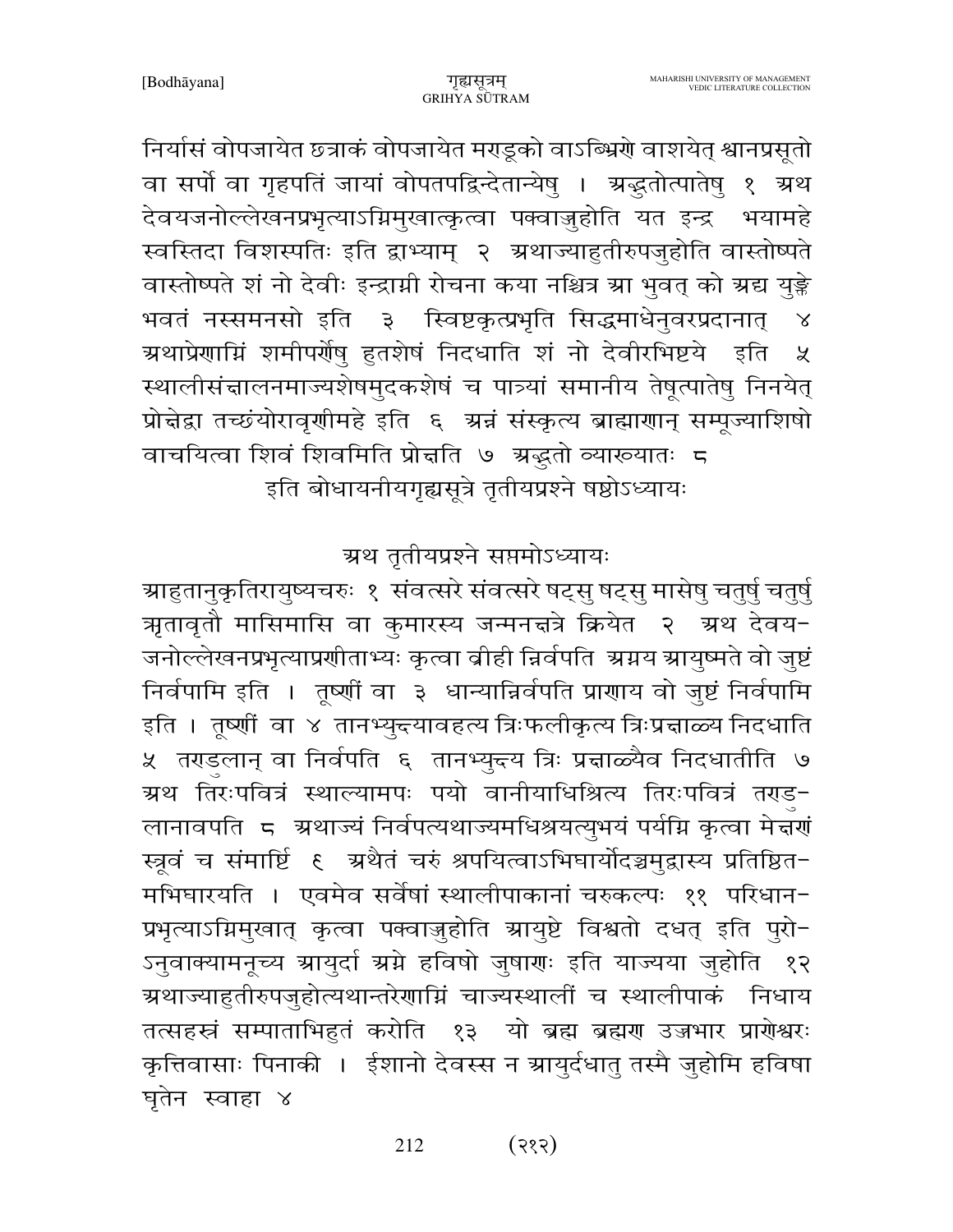213  $(333)$ 

साम्पराये स नो हविर्घृतमिहायुर्षेऽतु देवस्स्वाहा २० वसून् रुद्रानादित्यान् मरुतोऽथ साध्यान् ऋभून् यत्तान् गन्धर्वांश्च पितृंश्च विश्वान् । भृगून् सर्पां-श्चाङ्गिरसोऽथ सर्वान् घृतं हुत्वा स्वायुष्यामहयाम शश्वत्स्वाहा २१ षड्विं-शतिशतकृत्वस्तदाहुतीनां ग्रष्टसहस्रं संपद्यते २२ इतरस्मात्पक्वात्सौविष्टकृतं जुहोति २३ जयप्रभृति सिद्धमाधेनुवरप्रदानात् २४ अथाग्रेणाम्निं दूर्वास्तम्बेषु हुतशेषं निदधाति मा नो महान्तं मा नस्तोके इति द्वाभ्याम् २५ अपरेणाग्निं प्राङ्गस्व उपविश्य वाग्यतः स्थालीपाकं सगराः प्राश्नाति । तस्य प्राशनमन्त्रः ग्रायुरसि विश्वायुरसि । सर्वायुरसि सर्वमायुरसि । सर्व म ग्रायुर्भूयात् । सर्वमायुर्गेषम् इति प्राश्याप ग्राचम्य जठरमभिमृशति यत इन्द्र भयामहे स्वस्तिदा विशस्पतिः इति द्वाभ्याम् २६ कुमाराणां ग्रहगृहीतानां ज्वरगृही-तानां भूतोपसृष्टानां स्रायुष्येर घृतसूक्तेनाहरहस्स्वस्त्ययनार्थं स्वाध्यायम-धीयीतैतैरेव मन्त्रैराहुतीर्जुहुयादेतैरेव मन्त्रैर्बलीन् हरेदगदो हैव भवति २७ तदेतदृद्धमयनं भूतोपसृष्टानां राष्ट्रभृतः पञ्चचोडास्सर्पाहुतिर्गन्धर्वाहुतिरहरह-स्स्वस्त्ययनार्थं स्वाध्यायमधीयीतैतैरेव मन्त्रैराहुतीर्जुहुयात् एतैरेव मन्तैर्बलीन्

दिव्या गणा बहुरूपाः पुराणा ग्रायुश्छिदो नः प्रमथन्तु वीरान् तेभ्यो जुहोमि बहुधा घृतेन मा नः प्रजां रिरिषो मोतवीरान् स्वाहा १६

एकः पुरस्ताद्य इदं बभूव यतो बभूवुर्भुवनस्य गोपाः । यमप्येति भुवनं

दान्नायरयस्सर्वयोन्यस्सयोन्यस्सहस्रशो विश्वरूपा विरूपाः ससूनवस्सपतयस्सयूथ्या इहायुषेणो घृतमिदं जुषन्तां स्वाहा १८

श्रियं लन्दमीमौपलामम्विकां गां षष्ठीं जयामिन्द्रसेनेत्युदाहुः तां विद्यां ब्रह्मयोनिं सरूपामिहायुषे तर्पयामो घृतेन स्वाहा १७

ब्रह्मज्योतिर्ब्रह्मपत्नीषु गर्भं यमादधात्पुरुरूपं जयन्तम् सुवर्णरं भग्नहमर्कमर्चं तमायुषे वर्धयामो घृतेन स्वाहा १६

बिभ्राजमानस्सरिरस्य मध्याद्रोचमानो घर्मरुचिर्य ग्रागात् स मृत्युपाशादपनुद्य घोरादिहायुषेणो घृतमत्तु देवस्स्वाहा १५

बोधायनीयगृह्यसूत्रम्

BODHĀYANA GRIHYA SŪTRAM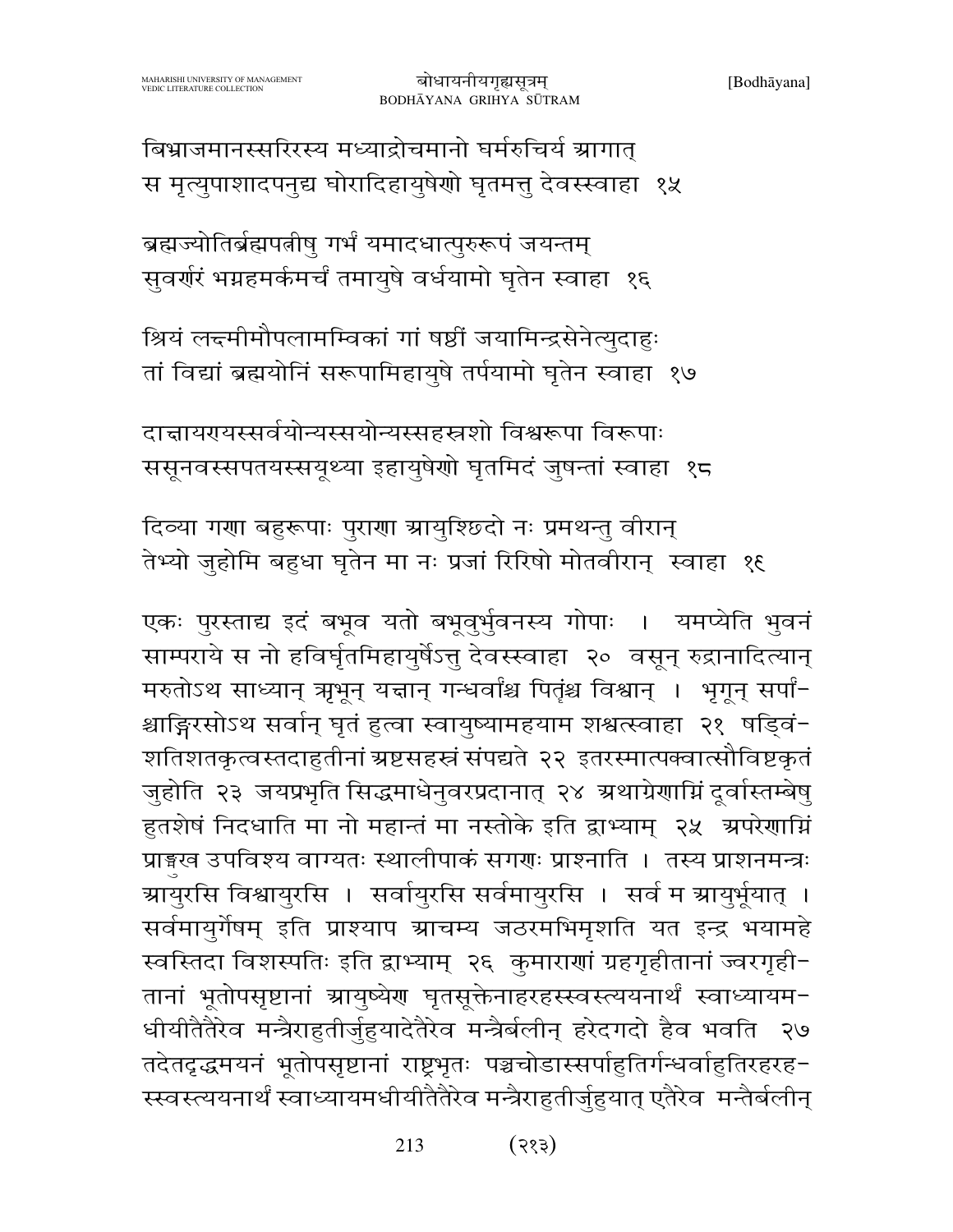हरेदगदो हैव भवति । तदेतदृद्धमयनं हुतप्रहुतानुकृतयोऽन्ये होमाः बलि-हरणानुकृतीन्यभ्यर्चनान्याश्रमानुकृतयस्संश्रया इति २६ इति बोधायनीयगृह्यसूत्रे तृतीयप्रश्ने सप्तमोऽध्यायः

### ग्रथ तृतीयप्रश्ने ग्रष्टमोऽध्यायः

ग्रथातोऽर्धमासेऽर्धमासेष्टम्यां ब्राह्मणा ब्रह्मचारिणस्त्रियश्चाहरुपवसन्ति १ अथ प्रदोषे रुद्रं विरूपाचं सपत्नीकं ससुतं सगर्गं सपार्षत्कमावाहयामि इत्यावाह्य गन्धपुष्पधूपदीपैरभ्यर्च्य प्रतिपुरुषं पैष्टिकान् दीपानेकातिरिक्तांश्चतस्रोऽष्टौ वा देवस्यायतने प्रतिदिशं प्रद्योतयति उद्दीप्यस्व जातवेदः मा नो हिंसीत् इति द्वाभ्याम् हव्यवाहमभिमातिषाहं स्विष्टमग्ने ग्रभि इति द्वाभ्यां च २ ग्रथोप-समिद्धमग्निं कृत्वा यदशनीयस्य जुहोति इमा रुद्राय स्थिरधन्वने गिरः इति षड्भिरनुच्छन्दसं मा नो महान्तं मा नस्तोके इति द्वाभ्यां वास्तोष्पते वास्तोष्पते इति द्वाभ्यां ग्रार्द्रया रुद्रः हेती रुद्रस्य इति द्वाभ्यां द्वादश संपद्यन्ते द्वादश मासास्संवत्सरः संवत्सर एव प्रतितिष्ठति इति ब्राह्मणम् ३ समिधो वाऽभ्या-दधातीति विज्ञायते वैष्णवा वै वनस्पतयः विष्णोस्सायुज्यं सलोकतामाप्नोति ४ स्तुतिभिस्स्तुन्वन्ति ब्रह्म वै ब्रह्मा व्रह्मणस्सायुज्यं सलोकतामाप्नोति ५ सर्वं पाप्मानं तरति तरति ब्रह्महत्यामपपुनर्मुत्युं जयतीत्याह भगवान् बोधायनः ६ इति बोधायनीयगृह्यसूत्रे तृतीयप्रश्ने स्रष्टमोऽध्यायः

ग्रथ तृतीयप्रश्ने नवमोऽध्यायः

बलिहरणानुकृतिरुत्सर्गः १ तैष्यां पौर्णामस्यां क्रियेतापि वा माघ्याम् २ सहान्तेवासिभिर्ग्रामात्प्राचीं वोदीचीं वा दिशमुपनिष्क्रम्य यत्रापस्सुती-र्थास्सूपावगाहास्स्नवन्त्यस्स्ववकिन्यश्शङ्किन्यस्तासामन्तं गत्वा स्नात्वाऽप ग्र्याचम्य सुरभिमत्याऽब्लिङ्गाभिर्वारुणीभिर्हिरएयवर्णाभिः पावमानीभिरिति मार्जयित्वाऽन्तर्जलगतोऽघमर्षणेन त्रीन् प्राणायामान् धारयित्वोत्तीर्य वासः पीडयित्वाऽन्यत्प्रयतं वासः परिधायाप स्राचम्यापां समीपे स्थरिडलानि कृत्वा दर्भानन्योन्यस्मै संप्रदाय दर्मैरासनानि कल्पयन्ति ब्रह्मणे कल्पयामि प्रजापतये बृहस्पतये ग्रग्नये वायवे सूर्याय चन्द्रमसे नत्तत्रेभ्यः ऋतुभ्यः संवत्सराय इन्द्राय राज्ञे यमाय राज्ञे वरुगाय राज्ञे सोमाय राज्ञे वैश्रवगाय राज्ञे वसुभ्यः रुद्रेभ्यः ग्रादित्येभ्यः विश्भ्यो देवेभ्यः साध्येभ्यो देवेभ्यः मरुद्धः ऋभुभ्यः भृगुभ्यः

> $(33)$ 214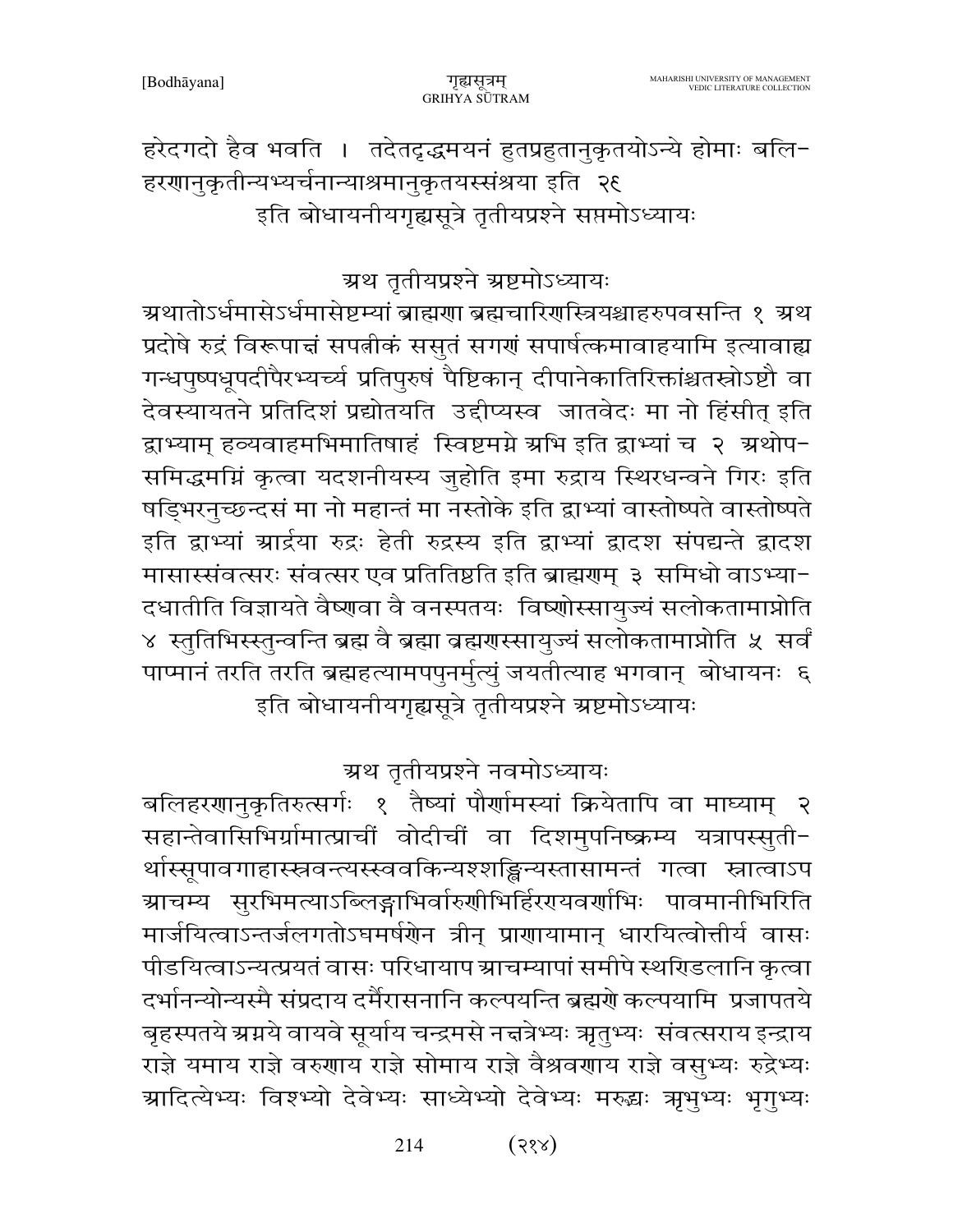ग्र्यर्वभ्योऽङ्गिरोभ्यः विश्वामित्राय जमदग्नये जामदग्न्याय भरद्वाजाय गौतमाय ग्रात्रेयाय वसिष्ठाय काश्यपाय ग्ररुन्धत्यै कल्पयामीति ३ ग्रथ दत्तिगतः ग्रगस्त्याय कल्पयामीति ४ अ्थोत्तरतः निवीतिनः कृष्णद्वैपायनाय जातु− कर्ग्याय तरुन्नाय तृगबिन्दवे सोमशुष्मिर्गे सोमशुष्मायगाय वाजिने वाज-श्रवसे बृहदुक्थाय वर्मिणे वज्रिणे वरूथाय सनत्कुमाराय वामदेवाय वाजि-रताय वीरजिताय हर्यश्वाय उदमेघाय ऋणंजयाय तृणंजयाय कृतंजयाय धनञ्ज-याय सत्यञ्जयाय बभ्रवे त्र्यरुगाय त्रिवर्षाय त्रिधातवे ग्रश्वज्ञाय पराशराय मृत्यवे कर्त्रे विकर्त्रे सुकर्त्रे त्वष्ट्रे धात्रे विधात्रे सुश्रवसे सुतश्रवसे सत्यश्रवसे सवित्रे सावित्र्यै छन्दोभ्यः ऋग्वेदाय यजुर्वेदाय सामवेदाय ग्रथर्ववेदाय ग्रथर्वाङ्गिरोभ्यः इतिहासपुरारोभ्यः सर्पदेवजनेभ्यः सर्वभूतेभ्यः ४ - ग्रथ दत्तिरातः प्राचीनावीतिनो वैशम्पायनाय फलिङ्गवे तित्तिरये उखा− योरूयाय स्रात्रेयाय पदकाराय कौरिडन्याय वृत्तिकाराय करावाय बोधायनाय प्रवचनकारायापस्तम्बाय सूत्रकाराय सत्याषाढाय हिररपकेशाय वाजस-नेयाय याज्ञवल्क्याय भरद्वाजायाग्निवेश्यायाचार्येभ्य ऊर्ध्वरेतोभ्यो वान-प्रस्थेभ्यः वंशस्थेभ्यः एकपत्नीभ्यः कल्पयामीति ६ ग्रथ यथास्वयं पितृभ्यः कल्पयन्ति मातामहेभ्यश्च ७ पृथक्पृथगेतैरेव नामधेयैर्गन्धपुष्पधूपदीपैरमुष्मै नमोऽमुष्मै नम इति ८ अन्नेनामुष्मै स्वाहाऽमुष्मै स्वाहेति । फलोदकेनामुं तर्पयाम्यमुं तर्पयामीति ६ त्रीनादितोऽनुवाकानधीयीरन् काराडादीन् वा सर्वान् १० काराडात्काराडात्प्ररोहन्ती या शतेन प्रतनोषि इति द्वाभ्यामुपोदके दुर्वामा-रोपयन्तेऽथाधीप्सन्तेऽन्योन्यममुष्मा ग्रमुष्मा इति ११ ग्रथावगाह्य सम्परिगृह्योर्मिमन्तमुदधिं कृत्वा त्रिरुद्युत्या तमितोराजिं धावन्ति १२ प्रत्येत्य गृहानथ ब्राह्मणान् तर्पयन्त्यपूर्पैर्धानाभिस्सक्तूभिरोदनेनेति यद्यु वैतेभ्यो भवति १३ त्र्यहमेकाहं वा नाधीयीरन् मासं प्रदोषे नाधीयेरन् नित्यं चैव विद्यु-त्स्तनितवर्षाणामेकस्मिन् द्रयोर्वा काले त्रिषन्निपाते त्र्यहम् १४ यथोपाकृतौ छब्दसामेवमेवमुत्सृष्टौ कल्पानाम् १५ एवमेव पारायणसमाप्तौ काराडादि-दुर्वारोपणोदधिधावनवर्जम् १६

इति बोधायनीये गृह्यसूत्रे तृतीयप्रश्ने नवमोऽध्यायः

ग्रथ तृतीयप्रश्ने दशमोऽध्यायः

वलिहरणानुकृतिरेव सर्पबलिः १ संवत्सरे संवत्सरे षट्सु षट्सु मासेषु चतुर्षु

 $(33)$ 215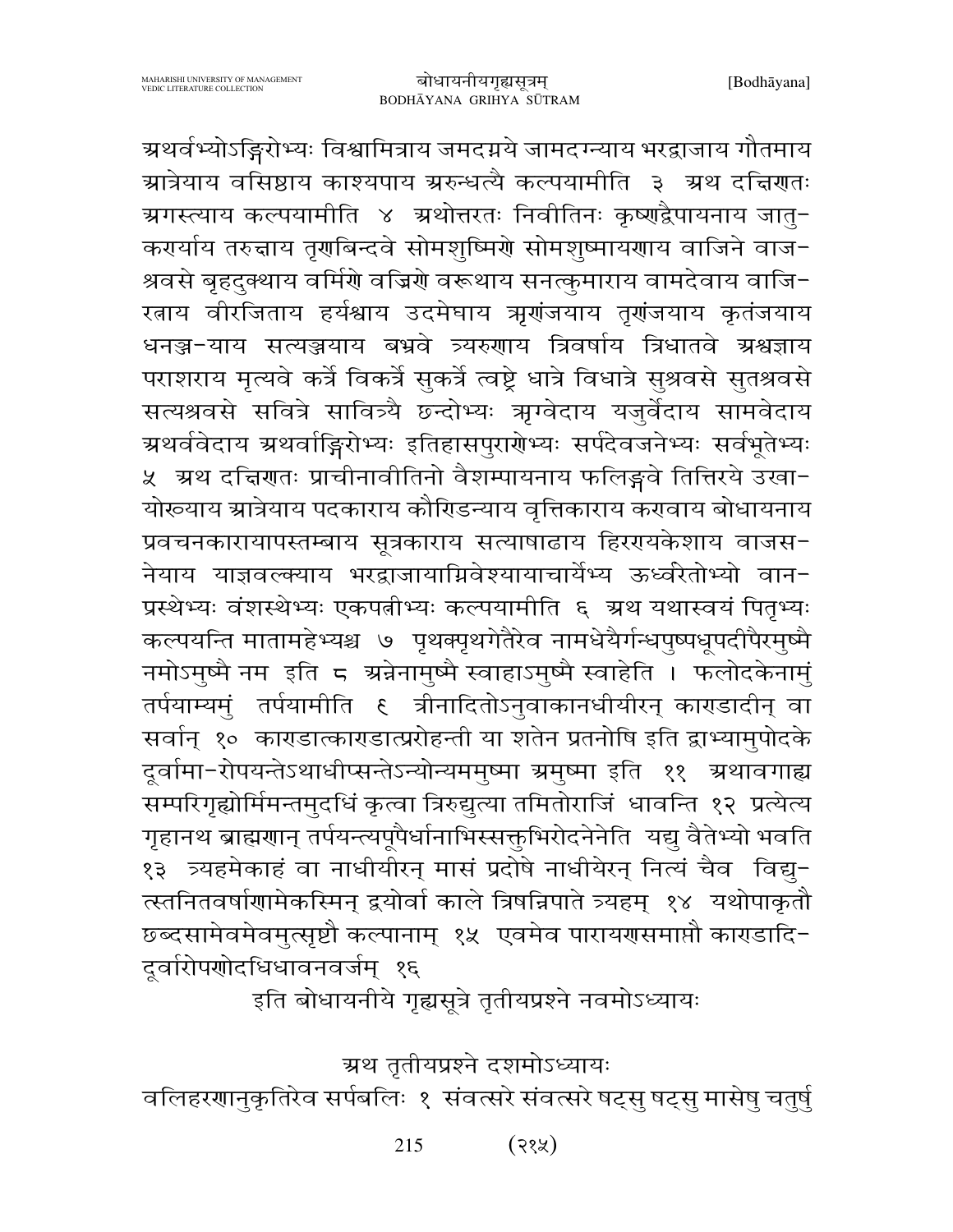चतुर्षु ऋतावृतौ मासि मासि वा वर्षास्वाश्रेषाषु क्रियेत २ अपां समीपे वल्मीक्राग्रेण वा पचनम् ३ गन्धोदकैर्दूर्वोदकैश्चाभ्युन्त्य चित्रास्सुम-नसस्सम्प्रकीर्य यवपिष्टानि व्रीहिपिष्टानि श्यामाकपिष्टानि वाऽऽज्येनेत्तुरसेन वा पक्त्वा पायसं घृतपक्वांश्च ग्रपूपानोदनं धानास्सक्तून् करम्भान् लाजानि-त्युपकिरन्ति नमो ग्रस्तु सर्पेभ्यः इति तिसृभिरनुच्छन्दसम् ४ सर्पेभ्य-स्स्वाहाऽऽश्रेषाभ्यस्स्वाहा दन्दशूकेभ्यस्स्वाहा इति त्रयस्स्वाहाकाराः  $\chi$ जीर्वरो ग्रहपतिरध्वर्युर्धृताराष्ट्र ऐरावतो ब्रह्मदत्तस्तापसो होता पृथुश्रवा दूरेश्रवा उद्गाता ग्लावश्चाजगश्च प्रस्तोता प्रतिहर्ता शितिपृष्ठो मैत्रावरुणः तत्तको वैशालकिर्ब्राह्मणाच्छंस्युपनीतिस्तान्त्र्यस्सदस्यश्शिखातिशिखौ नेष्टापोतारौ वारुणो होताऽच्छावाकश्चक्रः पिशङ्ग स्रामीधश्चाहिरो महेयस्सुब्रह्मएयोऽर्बुदो ग्रावस्तुत्साराड उन्नेता पशगो ध्रुवगोपः कौस्तुको धुरिमेजयश्च जनमेजयश्चे त्येतैरेव नामधेयैः समीची नामासि प्राची दिक् इति षड़िभः पर्या यैः हेतयो नाम स्थ तेषां वः पुरो गृहाः इति षड्भिः इदं सर्पेभ्यो हविरस्तु जुष्टम् इति चोपस्थानम् ६ त्रिवृताऽन्नेन ब्राह्मणान् सम्पूज्य स्राशिषो वाचयित्वा ७ व्यारूयातस्सर्पबलिर्व्याख्यातस्सर्पबलिः ८

इति बोधायनीयगृह्यसूत्रे तृतीयप्रश्ने दशमोऽध्यायः

ग्रथ तृतीयप्रश्ने एकादशोऽध्यायः

ग्र्रथेमे देवते प्रबाधिन्यावुद्वाहिकाले यन्त्यतम्यौ भवतस्तयोस्तदुपक्लृप्तं भवति यत्सर्पबलौ १ अपां समीपे द्वे स्त्रीप्रतिकृतीकृत्य गन्धैर्माल्येन चालङ्कत्यैव-मेवाभ्यर्चयति २ तयोरर्चनमन्त्रः ते सूनवस्स्वपसम्सुदंससो मही जज्ञुर्मातरा-पूर्वचित्तये । स्थातुश्च सत्यं जगतश्च धर्माण पुत्रस्य पाथः पदमद्वयाविनः ३ ते मायिनो ममिरे सुप्रचेतसो जामी सयोनी मिथुना समोकसा । नव्यं नव्यं तन्तुमातन्वते दिवि समुद्रे ग्रन्तः कवयस्सुदीतयः इति ४ ग्रथैते उपसङ्गद्य पार्श्वे दत्वा प्रवाह्य त्रिवृताऽन्नेन ब्राह्मणान् सम्पूज्याशिषो वाचयित्वा व्याख्यातो यज्ञीबलिः ५

इति बोधायनीयगृह्यसूत्रे तृतीयप्रश्ने एकादशोऽध्यायः

ग्रथ तृतीयप्रश्ने द्वादशोऽध्यायः

म्रष्टकानुकृतिर्मासिकं तत्पुरस्ताद्व्याख्यातम् १ अथाभ्युदयिकेषु प्रदच्चिरणमु−

 $(3\epsilon)$ 216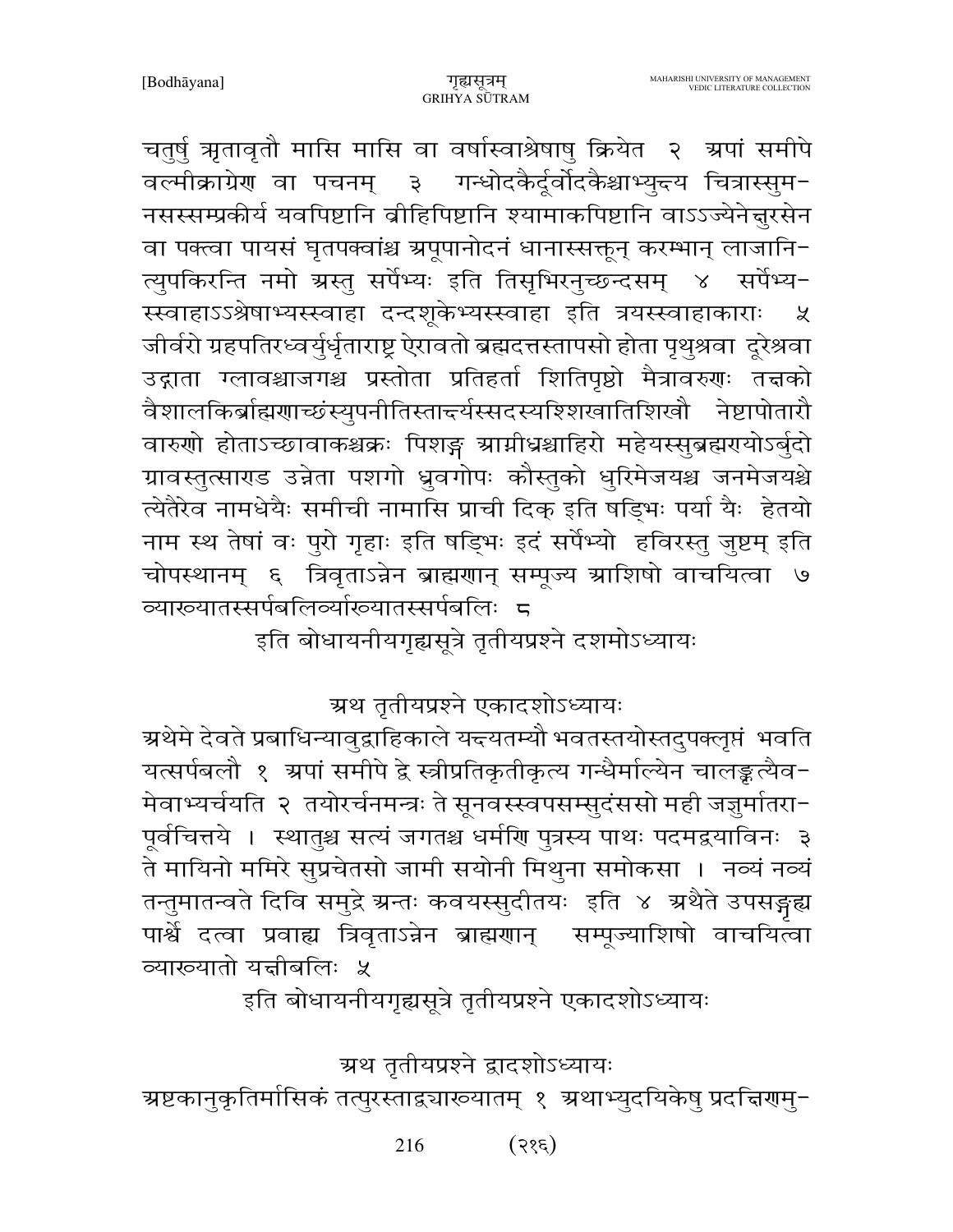पचारो यज्ञोपवीतं प्रागग्रान् दर्भान् युग्मान् ब्राह्मणान् यवैस्तिलार्थः पृषदाज्यं हविः २ सोपयामेन पात्रेण नान्दीमुखाः पितरः प्रीयन्तामित्यपां प्रतिग्रहणं विसर्जनं च ३ नान्दीमुखेभ्यः पितृभ्यस्स्वाहेत्यग्नौ करणमनुदेशनम् ४ ग्राशयेषु परिसमूढेषु प्रागग्रेषु दर्भेषु पृषदाज्येनानुप्रदानं सर्वं द्विर्द्विरिति ५ ग्र्रथैकोद्दिष्टेषु नाम्नौकरणं नाभिश्रावणं न पूर्वं निमन्त्रणं न दैवं न धूपं न दीपं न स्वधा न नमस्कारो नात्रापूपम् ६ सर्वं सिद्धं समानीयायुग्मान् ब्राह्मणान् सुप्रन्नाळितपारिणादानप स्राचमय्य सदर्भोपक्लप्तेष्वासनेषू वेश्य सर्वस्मा-त्सकृत्सकृत् समवदायाभिघार्य दचिणतो भस्ममिश्रानङ्गागन्निरूह्य तेषु जुहु-यात् प्रेतायामुष्मै यमाय च स्वाहा इति । तद्धतमहुतं च भवति ७ ग्रमुष्मै तृप्तिरस्त्वित्यपां प्रतिग्रहणं विसर्जनं च । ऋमुष्मा उपतिष्ठत्वित्यनुदे-शनमाशयेष्वेव पिराडदानं तृप्यस्वेति संचाळनं तृप्तिरस्त्विति विसर्जनमस्तु तृप्तिरितीतरेषां प्रतिवचनम् ८ प्रेतस्य द्वितीयाप्रभृति ब्राह्मराभोजनैरेकोत्त-रवृद्धिरादशाहात् ६ अत्र नवं विच्छिद्येत १० एकादश्यां श्राद्धं तृतीये पत्ते द्वितीयं सन्ततमेकैकेनैकादश मासान्नयन्ति न द्वादशमासमभ्यारोहन्ति  $88$ संवत्सरे सपिराडीकरणं साम्रौकरणं साभिश्रावणं सपूर्वं सदैवं सधूपं सदीपं सस्वधा सनमस्कारं सापूपम् १२ अथाप्युदाहरन्ति

एकोहिष्टे नवश्राद्धे नाम्नौ करगमिष्यते न चाभिश्रावणं कुर्यान्न च पूर्वं तु कारयेत् १३

प्रणामं च न कुर्वीत स्वधाकारं तथैव च ऊर्ध्वं संवत्सरात्प्रेतः पितृत्वमुपपद्यते १४

इतीन्न्वा इमा ग्रनुकृतयो व्याख्याताः १५ इति बोधायनीये गृह्यसूत्रे तृतीयप्रश्ने द्वादशोऽध्यायः

ग्रथ तृतीयप्रश्ने त्रयोदशोऽध्यायः

ग्र्यर्तुसंवेशनादि जन्मप्रभृति वा कुमारः क्रियाभिलुप्तस्स्यादुपनयनं चैकं स्यात् तासां पृथक्पृथक्क्रियाणां करणं न चैकहोमे सर्वाणि कर्मागयुपपादयेत् १ यद्येकहोमे सर्वाणि कर्मागयुपपादयेत् प्रधानादौ द्वेद्वे मिन्दाहुती जुहुयात् २

> 217 (२१७)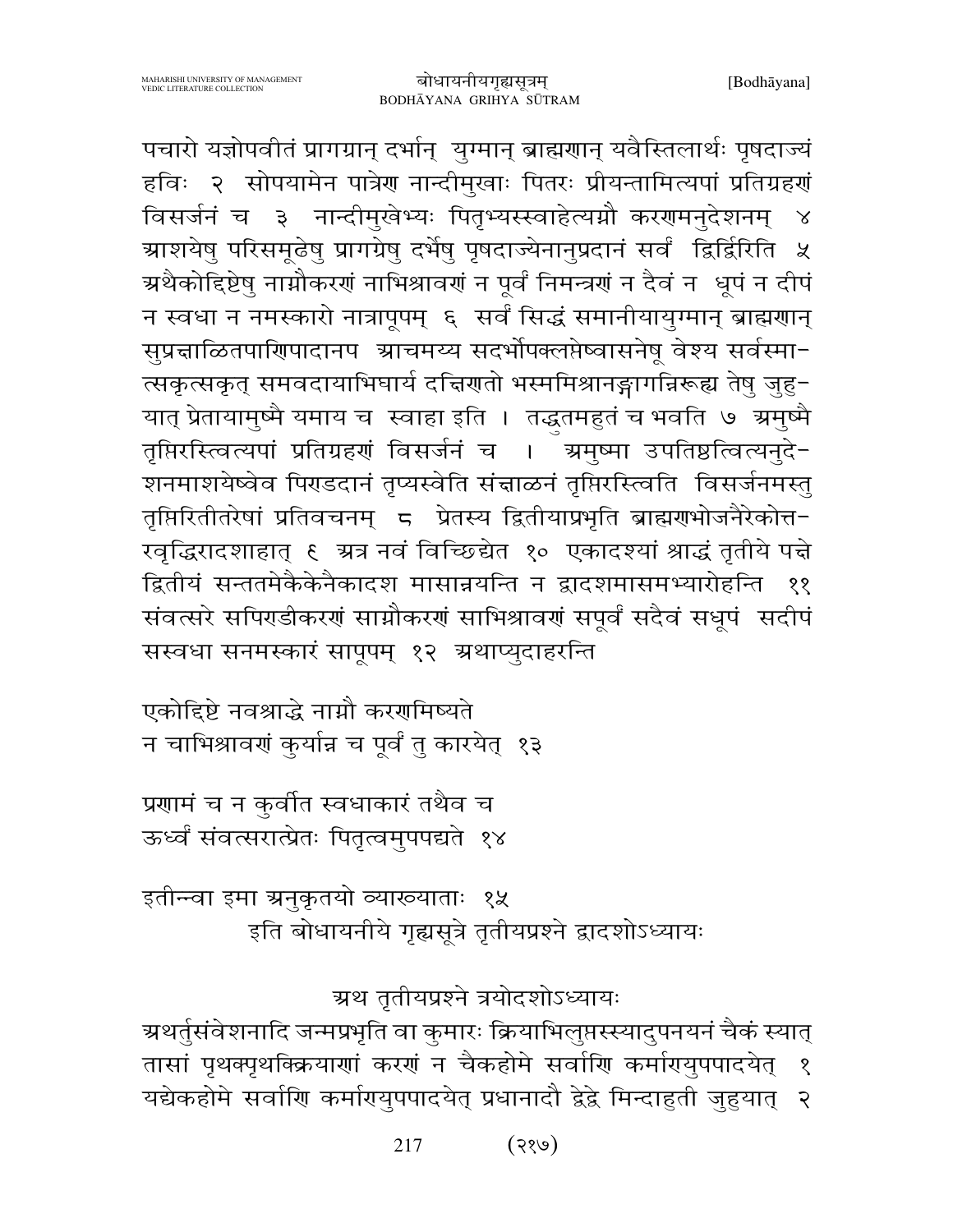मिन्दाहुती हुत्वा जयानभ्यातानान् ३ रुद्राहुत्यन्ते च विज्ञायते रुद्रो वै क्रूरो देवानां सोऽस्य तुष्टः प्रीतो भवति इति सर्वत्र छेदनभेदनखनननिरसन-पितृराचसनैर्ऋतरौद्राभिचरणीयेष्वप उपस्पृशेदिति विज्ञायते स्रापो वै शान्ता-श्शान्ताभिरेवास्य शूचं शमयति इति ब्राह्मणम् ४ म्राषोडशात् ब्राह्म-ग्रस्यानात्यय इत्याद्वाविंशात् चत्रियस्याचतुर्विंशाद्वैश्यस्यात ऊर्ध्वं पतितसा− वित्रीका भवन्ति ४ नैनानुपनयेयुर्नाध्यापयेयुर्न विवहेयुर्न याजयेयुः ६ तांस्त्रिवृता बात्यस्तोमेन याजयित्वा विवाहयेयुः ७

यच्च किञ्चित्सगोत्राणां सर्वेषां च सशान्तिकम कन्यानां चैव जन्मादिकर्तव्याः कर्ममङ्गलाः ८

क्रियामयं हि ब्राह्मएयं नाक्रियं ब्रह्मोच्यते नाक्रियं ब्रह्मोच्यत इति इति बोधायनीये गृह्यसूत्रे तृतीयप्रश्ने त्रयोदशोऽध्यायः

ग्र्यर्तुसंवेशनादि । ग्रष्टकानुकृतिः । ग्रथेमे देवते । बलिहरणानुकृतिरेव सर्पबलिः । बलिहरणानुकृतिरुत्सर्गः । अथातोऽर्धमासेऽर्धमासे । आहुता-नुकृतिरायुष्यचरुः । अ्रथ यद्यगारे विरोहेत् । प्रहुतानुकृतिर्वास्तुशमनम् । अथातोऽवान्तरदीन्तां व्याख्यास्यामः । अष्टाचत्वारिंशत्सम्मितम् । स्राचा-र्यप्रसूतः कर्माणि करोति । हुतानुकृतिरुपाकर्म १३ हुतानुकृतिरुपाकर्म । ग्राचार्यप्रसूतः कर्माणि करोति । ग्रष्टाचत्वारिंशत्संमितम् । ग्रथातो-ऽवान्तरदीज्ञां व्याख्यास्यामः । प्रहुतानुकृतिर्वास्तुशमनम् । ग्रथ यद्यगारे स्थूणा विरोहेत् । स्राहुतानुकृतिरायुष्यचरुः । स्रथातोऽर्धमासेऽर्धमासे । बलिहरणानुकृतिरुत्सर्गः । बलिहरणानुकृतिरेव सर्पबलिः । स्रथेमे देवते । ग्रष्टकानुकृतिः । ग्रथर्तुसंवेशनादि १३

इति बोधायनगृह्यसूत्रे तृतीयप्रश्नः

# ग्रथ चतुर्थप्रश्ने प्रथमोऽध्यायः

ग्रथातस्सप्तपाकयज्ञानां प्रायश्चित्तानि व्याख्यास्यामः १ तत्रादित एवोपलिप्ते श्वा वेटको वा यदि गच्छेत्कीटो वा पिराडकारी स्यात् तत्पुनरुपलिप्य प्रोत्तति देवस्य त्वा सवितुः प्रसवेऽश्विनोर्बाहुभ्यां पूष्णो हस्ताभ्यामग्नेस्तेजसा प्रोत्नामि

> $(35)$ 218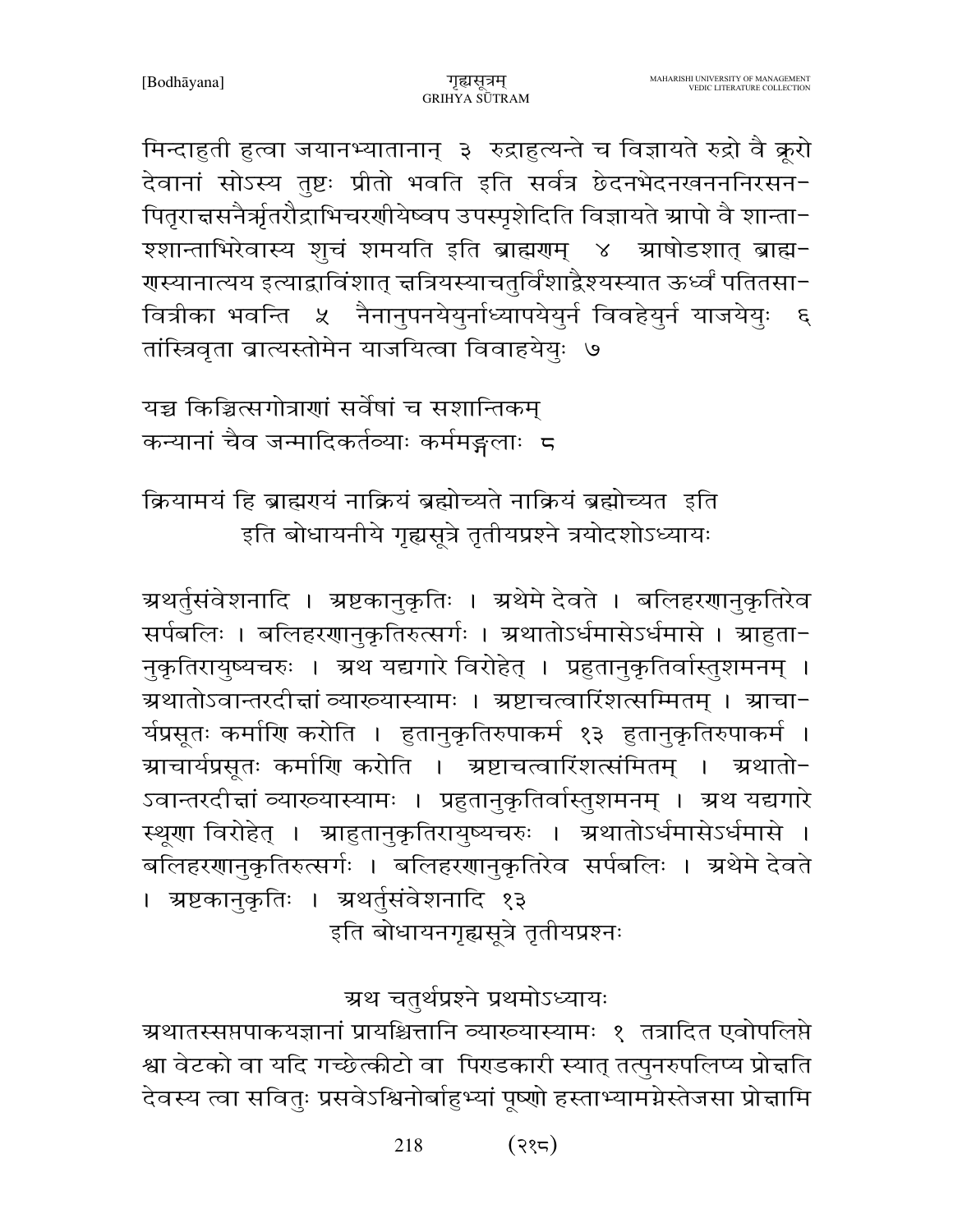इति प्रोन्दय स्थरिडलमुपलिप्य स्थरिडलमुद्धरेत् २ स्थरिडलमुद्धतं गौरश्वो वा यदि विकिरेदन्यद्वा श्वापदमधितिष्ठेत्तस्य पदमभ्युन्त्य जपति पृथिवि देव− यजन्योषध्यास्ते मूलं मा हिंसिषम् इति ३ ग्रथ कृतान्तेन प्रतिपद्यते ४ ग्रथ यदि प्रशीतापात्रं भिद्येत तदभिमन्त्रयते स्रभिन्नो घर्मो जीरदानुर्यत स्रात्तस्तदगन् पुनः इति ५ अथान्यदाहरति घर्मो देवानप्येतु इति पूरयित्वा व्याहतिभि-रुपतिष्ठते ६ अथ यदि प्रशीताः प्रशीयमानाः प्रशीता वा परासिच्येरंस्ता ग्रभिमन्त्रयते ग्रचितोऽस्य चित्यै त्वा मा मे चेष्ठा ग्रमुत्रामुष्मिन् लोके इति ७ पूरयित्वोपतिष्ठते भूरायुर्मे धारयत प्राणं मे धारयत प्रजां मे धारयत पशून् मे धारयत मा म ग्रायुः प्राणाः प्रजाः पशवः परासिच्येरन् इति ८ अथ यदि कन्योपसाद्यमाना वोह्यमाना वा पतेत्तामुत्थापयेयुः उदस्थाद्देव्यदितिर्विश्वरू-प्यायुर्यज्ञपतावधात् । इन्द्राय कृरावती भागं मित्राय वरुगाय च इति ६ ग्रथ यदि कन्योपसाद्यमाना वोह्यमाना वा रजस्वला स्यात्तामनुमन्त्रयते पुमांसौ मित्रावरुणौ पुमांसाश्विनावुभौ । पुमानिन्द्रश्च सूर्यश्च पुमांसं वर्धयेताम् इति १० ग्रथ यदि कन्योपसाद्यमाना वोह्यमाना वाऽश्रु कुर्यात्तामनुमन्त्रयते जीवां रुदन्ति विमयन्ते ग्रध्वरे दीर्घामनु प्रसितिं दीधियुर्नरः । वामं पितृभ्यो य इदं समेरिरे मयः पतिभ्यो जनयः परिष्वजे इति ११

इति बोधायनीये गृह्यसूत्रे चतुर्थप्रश्ने प्रथमोऽध्यायः

ग्रथ चतुर्थप्रश्ने द्वितीयोऽध्यायः

सर्वत्र दर्वीकूर्चप्रस्तरपरिधिबर्हिःपवित्रेध्मद्रव्यसम्भाराणां चेद्दाहोपघातेषु नाशे विनाशे वाऽन्यं यथालिङ्गं कृत्वा यथालिङ्गमुपसाद्य त्वं नो अ्रमे स त्वं नो ग्र्म्भे त्वमग्ने ग्रयाऽसि प्रजापते इत्येताभिस्स्रुवाहुतीर्जुहुयात् १ ग्रथ यदि परिस्तरणदाहे ग्रग्नये चामवते स्वाहा इति हुत्वा परिस्तृणाति ३ इन्द्रं वो विश्वतस्परि इन्द्रं नरः इति द्वाभ्यां परिस्तीर्य जुहोति इन्द्राय स्वाहा इति ३ ग्रथ यदि परिधिदाहे ग्रन्यं यथालिङ्गमुपसाद्य जुहोति प्ररित्वाऽग्ने पुरं वयम् इति ४ अ्रथ वस्त्राणां प्रोचितानां चेदाहोपघाते नाशे विनाशे ग्रन्यत् यथालिङ्गं कृत्वा यथालिङ्गमुपसाद्य जुहोति सोसाय स्वाहा इति ५ अथ सिचा-ऽभिघातस्स्यात्तदभिमन्त्रयते सिगसि नसि वज्रोसि नमस्ते ग्रस्तु मा मा हिंसीः इति दशासूत्रमादाय मुखवातेन प्रध्वंसयेत् ६ अ्थ यदि गौर्वाऽऽश्वो वा श्वमृगमहिषमेषवराहदंष्ट्रावन्तो वाऽन्यत् श्वापदमपसव्यं गच्छेत्तस्य पदम-

> $(385)$ 219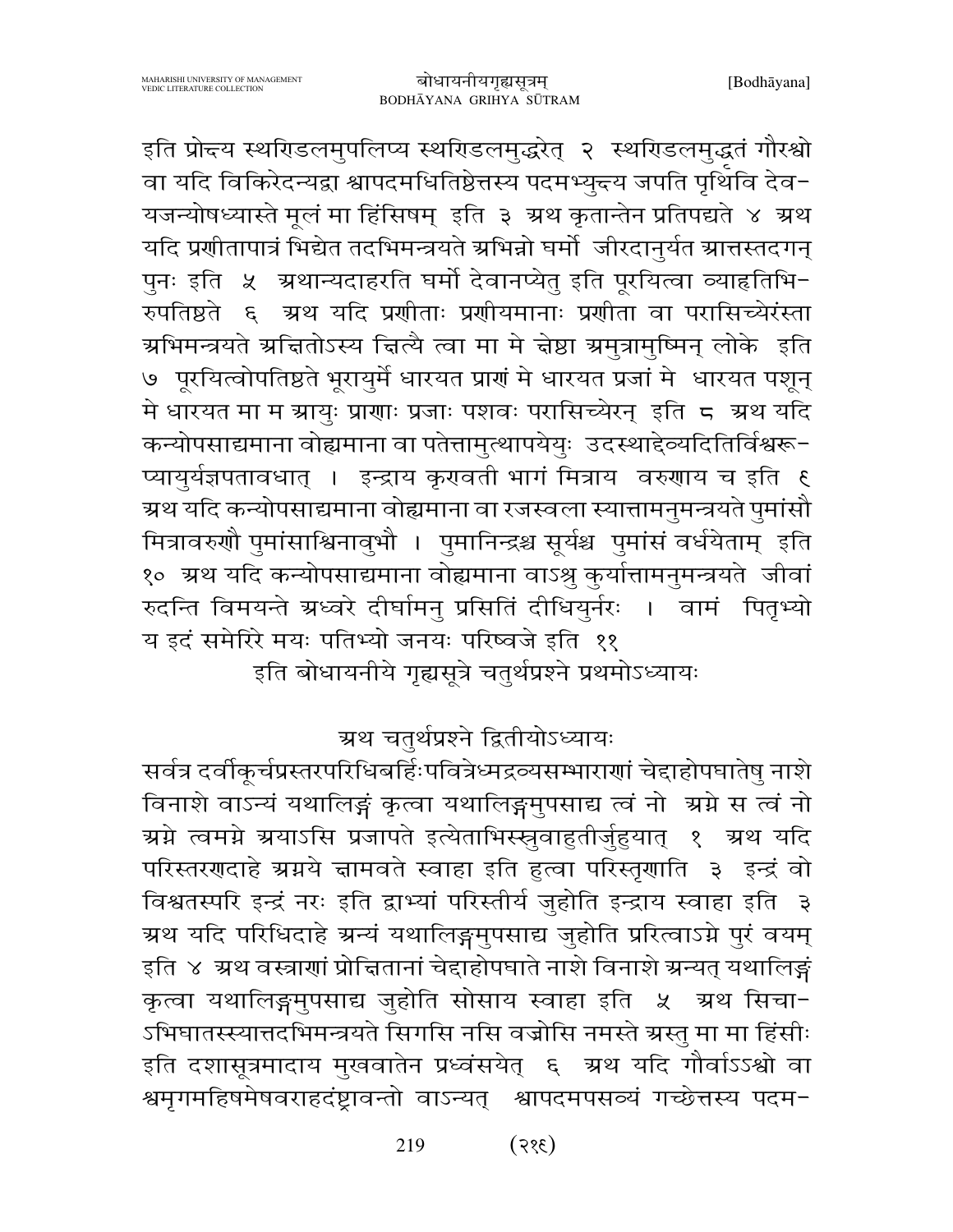भ्युन्त्य जपति तद्विष्णोः परमं पदम् इति ७ एतेनैव रौद्रमभिव्याहरेद्वा । रौद्र्यावृचौ जुहुयात् जपेद्रा त्वमग्ने रुद्रः स्रावो राजानम् इति ८ स्रथ यदि शकुनमभिव्याहरेत्तां वाचमनुमन्त्रयते द्विपञ्चतुष्पदस्माकं सर्वमस्त्वनातुरम् । उद्गातेव शकुने साम गायसि ब्रह्मपुत्र इव सवनेषु शंससि । नश्शकुने ग्रस्तु प्रति नस्सुमना भव इति १ अथ यदि सालावृकी वाश्येत तामनुमन्त्रयते दीर्घमुखि दुर्हगु मा स्म दच्चिगतो वदः । यदि दच्चिगतो वदाद्द्विषन्तं मेऽव बाधासै इति १० ग्रथ यद्यर्थी स्यात् परित्तवे परिकासने चाप उपस्पृश्य जपेत् ग्रनुहवं परिहवं परीवादं परित्तपं दुस्स्वप्नं दुरुदितं तद्द्विषद्यो दिशाम्यहम् । ञ्चनुहूतं परिहूतं शकुने यदशाकुनं मृगस्य सृतमन्दगया तद्द्वि−षद्यो दिशाम्यहम् इति ११ ग्रॅथ नदीनां धन्वनां च व्यतिक्रमे पुरस्तादुपस्थानं जपति या स्रोषधयो या वनस्पतयो या नद्यो यानि धन्वानि ये वना । ते त्वा वधु प्रजावतीं प्र त्वे मुञ्चन्त्वंहसः इति १२ अथ शकृद्वचतिक्रमे पुरस्ता-दुपस्थानं जपति नमश्शकृत्सदे रुद्राय नमश्शकृत्सदे । गामर्हसि नमस्ते ग्रस्तु मा मा हिंसीः इति १३ ग्रथ तीर्थस्थागुचतुष्पथव्यतिक्रमे पुरस्तादुपस्थानं जपति कृतं तीर्थं सुप्रपार्गं शुभस्पती । स्थागुं पथेष्टामप दुर्मतिं हनत् इति १४ अथ चित्रियाणां लत्तणानां व्यतिक्रमे पुरस्तादुपस्थानं जपति ये देवा याश्च देवीर्येषु वृत्तेष्वासते । श्रिया मे श्रियं वृद्धिं वहन्तु मा मा हिंसिषुर्वहन्तु मोह्य मानाम् इति १५ अथ कर्मान्तमेव प्रतिपद्यते १६

इति बोधायनीये गृह्यसूत्रे चतुर्थप्रश्ने द्वितीयोऽध्यायः

ग्रथ चतुर्थप्रश्ने तृतीयोऽध्यायः

सर्वत्र स्वयं प्रज्वलितेऽग्नौ समिधावादधाति उद्दीप्यस्व जातवेदः इति द्वाभ्याम् १ ग्रथ श्मशानादिव्यतिक्रमे तमेवाग्निमुपसमाधाय सम्परिस्तीर्याऽग्निमुखा-त्कृत्वा पक्वाज़ुहोति अग्निर्भूतानामधिपतिस्स माऽवतु स्वाहा इन्द्रो ज्येष्ठाना-मधिपतिस्स माऽवतु स्वाहा इति २ स्विष्टकृत्प्रभृति सिद्धमाधेनुवरप्रदानात् ३ अथैनन्मिथुनमभिमन्त्रयते इदं मिथुनमायुष्मदस्त्विदं मिथुनं प्रजावदस्त्विदं मिथुनं पशुमदस्त्विदं मिथुनं वीर्यवदस्तु इति ४ अ्थ उदुत्यं जातवेदसम् इति दच्चिणमनड्वाहं युनक्ति । चित्रं देवानामुदगादनीकम् इति सव्यं युक्त्वा प्रयातीति ५ अथ तीर्थव्यतिक्रमे नावा सन्तारः स्यात्तामनुमन्त्रयते ग्रयं नो मह्याः पारमेतं स्वस्ति नेषद्वनस्पतिः । सीरा नस्सुतरा भव दीर्घायुत्वाय वर्चसे

> $(330)$ 220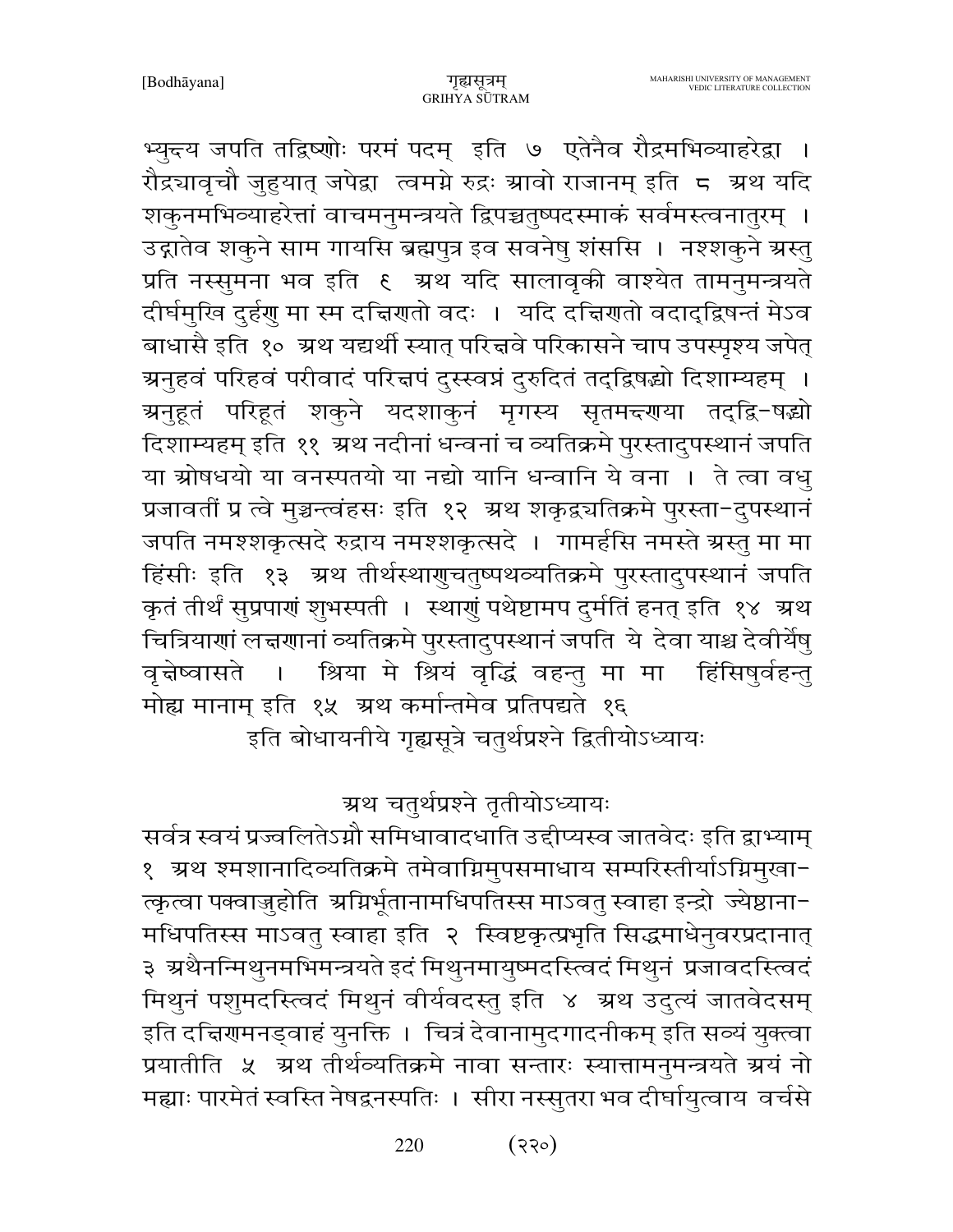इति नावा तरन्तीं वधूं पश्यति ६ कूलमुत्तीर्यं जपति समुद्राय वयुनाय सिन्धूनां पतये नमः इति ७ दुर्गमध्वानं वा प्रपाद्य जातवेदसे इति सहस्रेणा-दित्यमुपतिष्ठते 5 ग्रासन्नभये छल द्यूतव्यहारे राजकुले व्यसने बद्धो वा नि-रन्तरमुपांशु जपेदेतदेव । दुस्स्वप्नेषु शतं जपेदेतदेव ६ इति बोधायनीये गृह्यसूत्रे चतुर्थप्रश्ने तृतीयोऽध्यायः

ग्रथ चतुर्थप्रश्ने चतुर्थोऽध्यायः

<mark>ग्रथाभ्या</mark>घातस्स्यादग्निश्चोद्वातस्स्यात् सर्वं तत् ग्रपहताः इति प्रो<del>द</del>य स्थरिडलमुद्धत्य तमेवाग्निमुपसमाधाय सम्परिस्तीर्याऽग्निमुखात्कृत्वा पक्वाज़ुहोति ये देवा यज्ञहनो यज्ञमुषः इति तिसृभिरनुच्छन्दसम्  $\sqrt{2}$ स्विष्टकृत्प्रभृति सिद्धमाधेनुवरप्रदानात् २ अ्रथ यद्यज्ञभेदस्स्यात्तमेवाग्नि-मुपसमाधाय सम्परिस्तीर्याऽग्निमुखात्कृत्वा प्रधानाहुतीर्जुहोति इह धृतिस्स्वा-हेह विधृतिस्स्वाहेह रन्तिस्स्वाहेह रमतिस्स्वाहा इति ३ जयप्रभृति सिद्ध-माधेनुवरप्रदानात् ४ अथान्यमत्तमाहरति अचितोऽस्यचित्यै त्वा मा मे चेष्ठा ग्रमुत्रामुष्मिन् लोके इति *५ श्र*थैनं रथे योजयति स्रातिष्ठ वृत्रहन् रथम् इति ६ अथ रथे मिथुनं प्रतिष्ठापयति प्रति चत्रे प्रति तिष्ठामि राष्ट्रे । प्रत्यश्वेषु प्रति तिष्ठामि गोषु । प्रत्यङ्गेषु प्रति तिष्ठाम्यात्मन् । प्रति प्रजायां प्रति तिष्ठामि भव्ये इति ७ पूर्ववददनड्वाहौ युनक्ति । अ्रथ मिथुनं प्रतिष्ठाप्य प्रयातीति 5 अथ यदि बलवता समरथस्स्यात् पथाद्रथं प्रसर्पयति अनृणा अस्मिन्ननृणाः परस्मिंस्पृतीये लोके ग्रनृणास्स्याम । ये देवयाना उत पितृयाणास्सर्वान् पथो ग्रनृणा ग्राज्ञीयेम इति ६ ग्रथ पथमवस्थाय यानाय जपति मिथुनस्य स्वस्त्ययन्यस्यपि पन्थामगस्महि स्वस्ति गामनेहसम् । येन विश्वाः परि द्विषो वृणक्ति विन्दते वसु इति १० अथ रथमभिप्रेति पथस्पथः परिपतिम् इति ११ अथ विद्युत्स्तनिते संत्रासस्स्यात्तमस्यैन्द्रञावृचौ जपति यत इन्द्र भयामहे स्वस्तिदा विशस्पतिः इति १२ अथ कर्मान्तमेव प्रतिपद्यते १३ इति बोधायनीये गृह्यसूत्रे चतुर्थप्रश्ने चतुर्थोऽध्यायः

ग्रथ चतुर्थप्रश्ने पञ्चमोऽध्यायः

म्रथ पाकयज्ञानां प्रायश्चित्तिः १ तद्यथा द्रव्यहविर्मन्त्रकर्मादीनामतिपन्नस्क− न्नभिन्नभग्ननष्टदुष्टविपरीतदग्धाशृत्यनिकृतानामनाम्नातेषु जुहुयात् मनो ज्यो-

> $(335)$ 221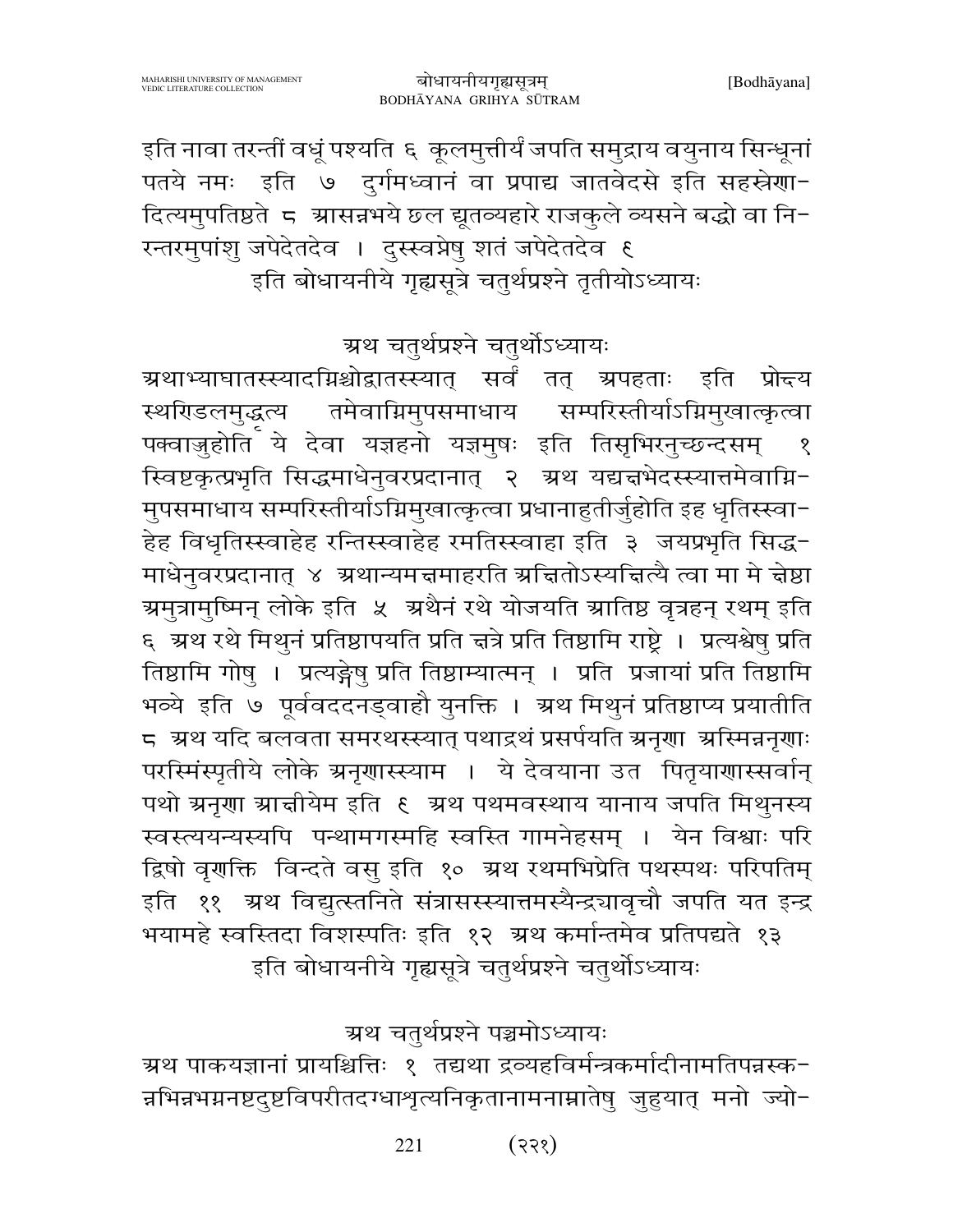ग्रथ चतुर्थप्रश्ने ग्रष्टमोऽध्यायः ग्रथ प्रायश्चित्तानि व्याख्यास्यामः भग्ननष्टदुष्टविपरीतस्फुटितद्विजश्वबिडाल− काकखरमृगपशुपत्तिसरीसृपागामन्यत्कीटो वा ऋत्विजोऽग्नीनन्तरा गच्छेत् दुर्गा मनस्वती महाव्याहृतीस्तिस्नस्तन्तुमतीर्जुहुयात् सैव ततः प्रायश्चित्तिः १ इति बोधायनीये गृह्यसूत्रे चतुर्थप्रश्ने ग्रष्टमोऽध्यायः

इति बोधायनीये गृह्यसूत्रे चतुर्थप्रश्ने सप्तमोऽध्यायः

षुप्रायश्चित्तं ततं म ग्रापः यत्पाकत्रा मनस्वती मिन्दाहुती महाव्याहृतीः व्याहृ-तयश्च प्रायश्चित्तं जुहुयादिति बोधायनः १

र्निर्वापणग्राज्यसंस्कार स्रुक्सम्मार्जनपरिधिपरिषेचन इध्माभ्याधानविपरीते-

इति बोधायनीये गृह्यसूत्रे चतुर्थप्रश्ने षष्ठोऽध्यायः

ग्रथ चतुर्थप्रश्ने सप्तमोऽध्यायः

अथ विपरीतदर्भास्तररणपवित्रकररणात्रसादनप्रोत्तर्णासंस्कारब्रह्मप्रणीताहवि−

गर्भाधान-पुंसवन-सीमन्तोन्नयन-विष्णुबलि-जातकर्म-नामकरणो-ग्र्थ उपनिष्क्रमण्-भ्रन्नप्राशन-चोळ-उपनयनादि कार्यं न करयेदिति समानं कर्म तत म ग्रापः यत्पाकत्रा मनस्वती मिन्दाहुती महाव्याहृतीः व्याहृतयश्च प्रायश्चित्तं जुहुयादिति १ कालातिक्रमे प्रधानादौ द्वे द्वे मिन्दाहुती जुहुयादिति २ व्याहृतिर्पूर्वकं चेति सर्वेषां समानमाचार्यां बुवते ३ तत्रोदाहरन्ति पक्वं सौविष्टकृतमाज्यं प्रणीताप्रणयनं ब्राह्मणमिध्माबर्हिरेकमिति विज्ञायत इति हि ब्राह्मरामिति हि ब्राह्मराम ४

ग्रथ चतुर्थप्रश्ने षष्ठोऽध्यायः

इति बोधायनीये गृह्यसूत्रे चतुर्थप्रश्ने पञ्चमोऽध्यायः

तिः ग्रयाश्चाग्ने यदस्मिन् कर्मणि स्वस्ति न इन्द्रो वृद्धश्रवाः इति व्याहतिभिश्च २ व्याहृतीनां प्रयोगे यथाकृतं यथावद्धवतीत्याचार्या बुवते ३ तत्रोदाहरन्ति भूरित्यृचो भुव इति यजूंषि सुवरिति सामानि ४ प्रवृत्ते कर्मणि प्रधानादौ जुहुयादिति बोधायनः ५ प्रधानान्त इति शालिकिः ६ पुरस्तात्स्विष्टकृत इत्यौपमन्यवः ७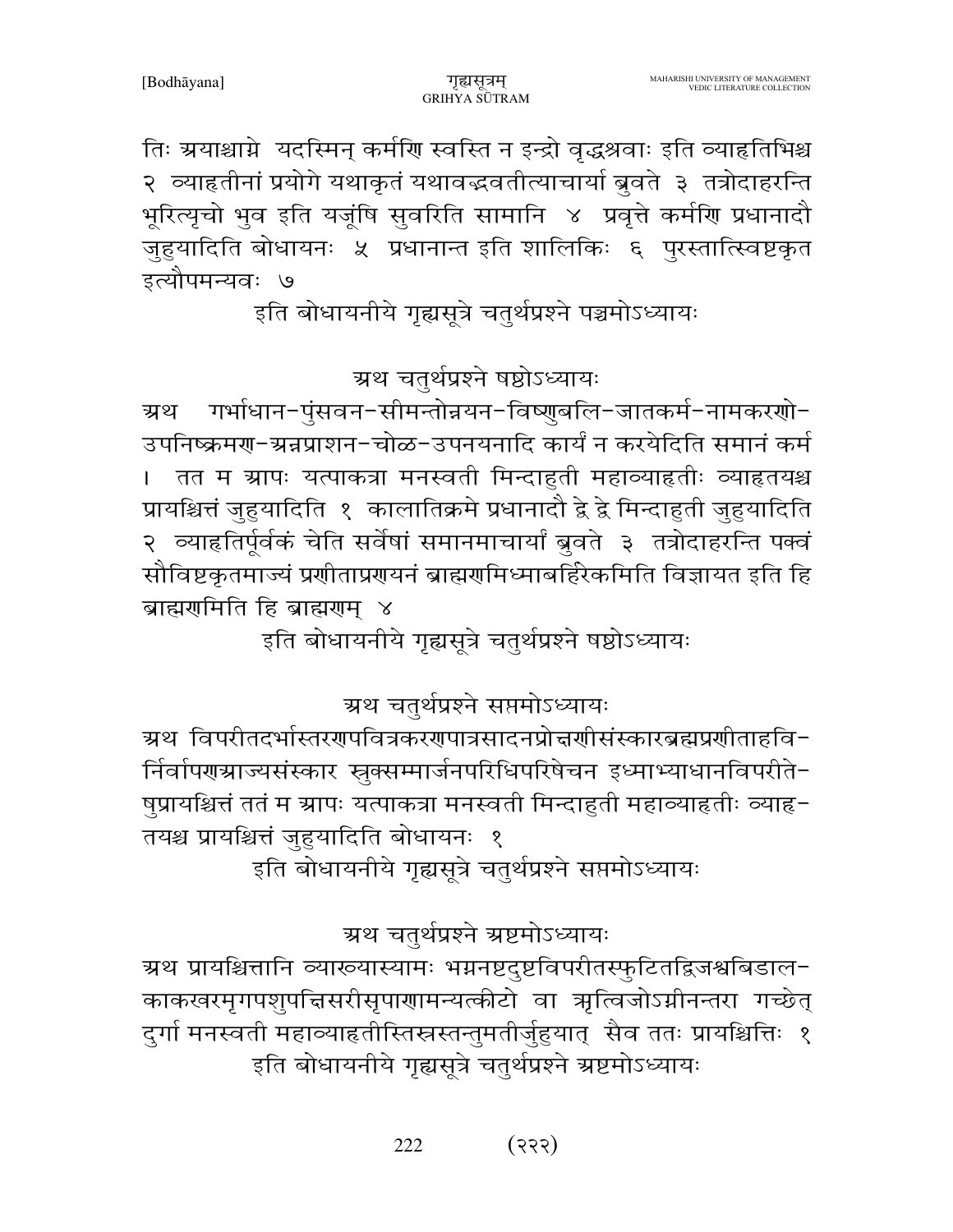#### ग्रथ चतुर्थप्रश्ने नवमोऽध्यायः

ग्रथातस्सप्तपाकयज्ञानां प्रायश्चित्तसमुच्चयं व्याख्यास्यामः १ हुतः प्रहुत ग्राहुतश्शूलगवो बलिहरणं प्रत्यवरोहणमष्टकाहोम इति सप्तपाकयज्ञानां न प्रयाजा इज्यन्ते नानूयाजाः न सामिधेनीः २ अन्वाहतेषु कर्मस्वग्निमुप-समाधाय सम्परिस्तीर्य यत्र यत्र दर्वाहोमं कुर्यात्तत्रतत्र चरुं समवदाय जुहोति ३ सर्वत्र स्कन्ने भिन्ने छिन्ने चामे विपर्यासे उद्दाहे ऊनातिरिक्ते पवित्रनाशे पात्रभेदे द्वे मिन्दाहुती जुहोति ४ मचिकैर्मशकैर्वा रोमभिः पिपीलिकैर्वा व्यापद्येत प्रजपतये होमं कुर्यात् ४ व्यापन्नमाज्यमव्यापन्नमन्तर्हितमनाज्ञात− प्रायश्चित्तं यज्ञसमृद्धीर्जुहोति ६ अन्तरागमने प्रायश्चित्तं दशहोतारं चानुरूयां च जुहोति ७ अन्तर्हते प्रायश्चित्तं चतुर्होतारं चानुरूयां च जुहोति 5 मराडूकसर्पमूषिकमार्जारान्तरागमने प्रायश्चित्तं पञ्चहोतारं चानुरूयां च जुहोति १ विकृतरूपे विकृतशब्दे विस्फुटे प्रायश्चित्तं शंयुवाकं चानुरूयां च जुहोति १० ग्रनादिष्टं सर्वप्रायश्चित्तं व्याख्यातं वारुणीमिति निर्दिशेत् ११ संस्का-रान्तेऽग्नावुत्सन्ने तद्धस्मसमारोपणं समिधं वा यदि नोपविन्देद्याज्ञिकं वा प्रायश्चित्तं महाव्याहृतीः प्रणवं मनस्वतीं च जुहोति १२ स्वरात्तरपदवृत्तभ्रेषेषु ग्राभिर्गीर्भिः इति १३ सर्वत्र पाकयज्ञानां सदस्येभ्यो धेनुमृषभमनड्वाहं दद्यात् १४ सदस्यास्सर्वप्रायश्चित्तानि प्रतिनिधींश्च बोधयिष्यन्तीति १५ इति बोधायनीये गृह्यसूत्रे चतुर्थप्रश्ने नवमोऽध्यायः

ग्रथ चतुर्थप्रश्ने दशमोऽध्यायः

ग्रथ यदि होमकालेष्वम्रिरुद्वातस्स्यात् सर्वं तत् ग्रपहताः इति प्रोन्दय स्थरिड− लमुद्धत्याग्निमुपसमाधाय सम्परिस्तीर्य प्रायश्चित्तं जुहोति ग्रयाश्चाग्ने पञ्चहोता ब्राह्मण् एकहोता दश मनस्वतीः मिन्दाहुती महाव्याहृतीः व्याहृतयश्च प्रायश्चित्तं जुहुयादिति १ अ्थ यद्युपनयनाम्निर्विवाहाम्रिर्जातकाम्निश्श्मशानाम्निराच-तुर्थादादशाहादासञ्चयनादुद्वातस्स्यात् ग्रपहता ग्रसुराः इति प्रोन्दय चिप्रं भस्म-समारोहरणम् । अ्यं ते योनिर्भूत्वियः इति समिधि समारोप्य लौकिकमग्नि-माहत्य समिधमादधाति स्राजुह्वानः उद्बुध्यस्वाग्ने इति द्वाभ्याम् २ सम्परि-स्तीर्य प्रायश्चित्तं जुहोति ग्रयाश्चाग्ने पञ्चहोता ब्राह्मण एकहोता दश मनस्वती मिन्दाहुती महाव्याहृतीः व्याहृतयश्च प्रायश्चित्तं जुहुयादिति बोधायनः  $\overline{z}$ इति बोधायनीये गृह्यसूत्रे चतुर्थप्रश्ने दशमोऽध्यायः

> $(333)$ 223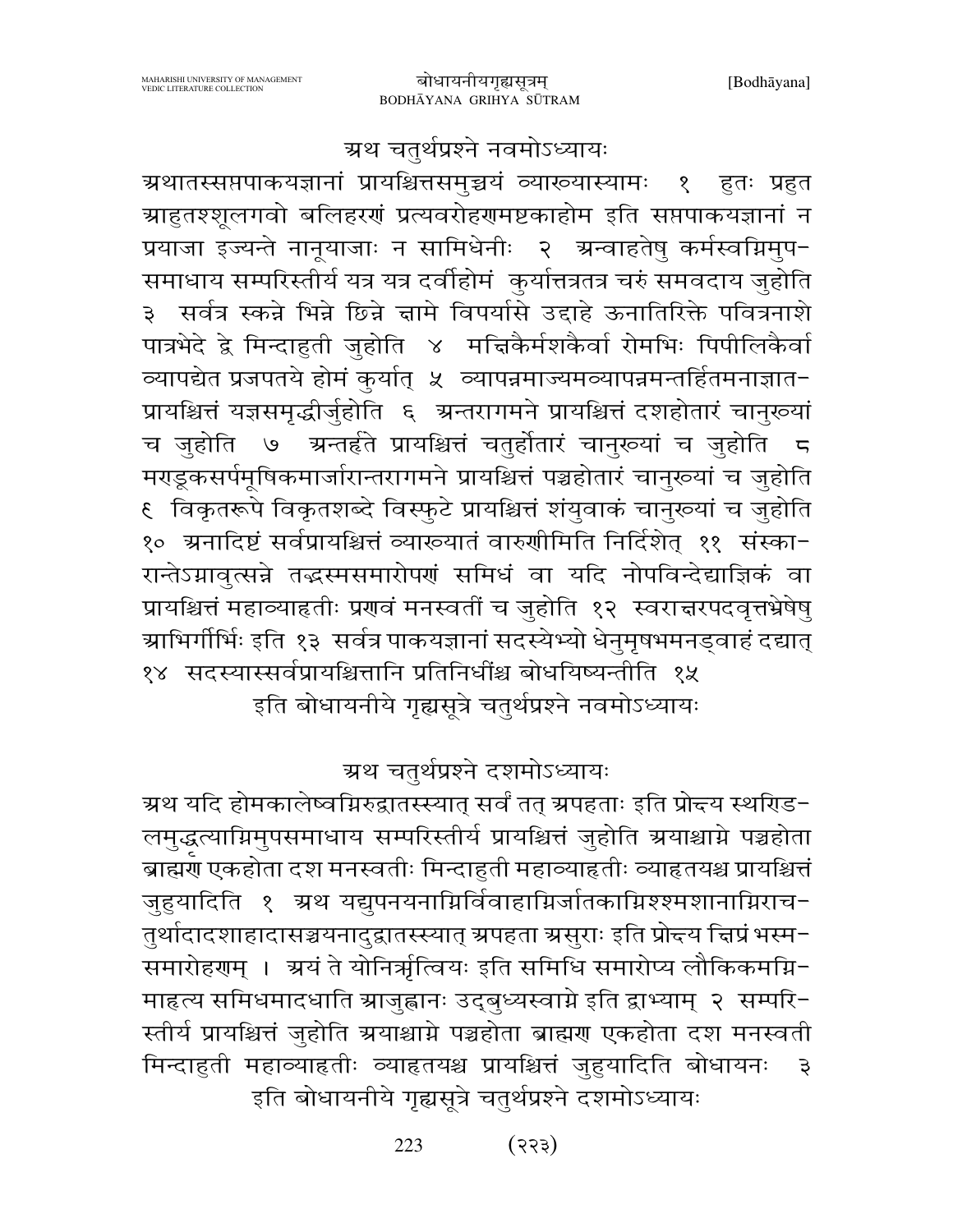ग्रथ चतुर्थप्रश्ने एकादशोऽध्यायः

ग्रथ गृहमेधिनो ब्रह्मचारिणश्चानुगतेऽग्नो कालातिक्रमे होमयोर्दर्शपूर्णमासयो− श्चाग्रयणेनानिष्ट्वा नवान्नप्राशनाज्यस्कन्नावधूतहीनमन्त्राधिककर्मणश्चाकृतसी− मन्तायां प्रसूतायां भार्यायां स्त्रीषु गोषु यमळजनने रजस्वलाऽभिगमने पति-तसम्भाषणे दिवामैथुने शूद्राऽभिगमने स्वप्नान्ते रेतस्स्कन्दने उदके मूत्र-पुरीषकरणे कुमारस्य जातस्यासंस्कारेऽकृताग्निसंसर्गे देवताविपर्यासे मन्त्र-विपर्यासे कर्मविपर्यासे ब्रह्मचारिणश्च व्रतविपर्यासे मेखलायज्ञोपवीतस्यो-च्छेदने कृष्णाजिनस्याधारणे कमराडल्वधारणे दराडभङ्गे सन्ध्यालोपेऽग्निका-र्यलोप उदकुम्भलोपे भिद्माचरगस्वाध्यायलोपे शुश्रूषालोपे एतैश्चान्यैश्चानाम्ना-तेषु प्रायश्चित्तम् १ अग्निमुपसमाधाय सम्परिस्तीर्य प्रायश्चित्तं जुहोति पाहि नो ग्रग्न एनसे स्वाहा । पाहि नो विश्ववेदसे स्वाहा । यज्ञं पाहि विभावसो स्वाहा । सर्वं पाहि शतक्रतो स्वाहा । पाहि नो ग्रग्न एकया । पाह्युत द्वितीयया । पाहि गीर्भिस्तिसृभिरूर्जां पते । पाहि चतसृभिर्वसो स्वाहा इति २

पुरस्ताच्चोपरिष्टाच्च सानुक्रमणं यथाऽनुपूर्वकरणमविच्छिन्नं सन्ततं भवतीति ३ इति बोधायनीये गृह्यसूत्रे चतुर्थप्रश्ने एकादशोऽध्यायः

ग्रथ चतुर्थप्रश्ने द्वादशोऽध्यायः

ग्रथ गृहस्थस्य विद्यार्थिनस्त्रियाऽभ्यनुज्ञातस्य ऋतुसंवेशनविच्छेदप्रायश्चित्तं व्यारूयास्यामः १ वसन्तो ग्रीष्मो वर्षाश्शरद्धेमन्तश्शिशिरेणर्तुकालमुक्त्वा ब्राह्मरोभ्यो निवेदयित्वा चीर्राव्रतान्तेनाथ प्रदोषे देवयजनमुदानयति २ अ्रथ देवयजनोल्लेखनप्रभृत्याग्निमुखात्कृत्वा पक्वाजुहोति यस्त्वा हृदा कीरिणा मन्यमानः इति पुरोऽनुवाक्यामनूच्य यस्मै त्वं सुकृते जातवेदः इति याज्यया जुहोति ३ ग्रथाज्याहुतीरुपजुहोति मधुश्च स्वाहा । माधवश्च स्वाहा इत्या-ऽन्तादनुवाकस्य ४ स्विष्टकृत्प्रभृति सिद्धमाधेनुवरप्रदानात् ५ ग्रपरेणाग्निं ञ्राज्यशेषमुदकशेषं चोभौ जायापती प्राश्नीयाताम् ६ ऋतुसंवेशनवि− च्छेदप्रायश्चित्तं व्याख्यातम् ७

इति बोधायनीये गृह्यसूत्रे चतुर्थप्रश्ने द्वादशोऽध्यायः

ग्रथ गृहस्थस्य । ग्रथ गृहमेधिनः । ग्रथ यदि होमकालेषु । ग्रथातस्स-

224  $(33x)$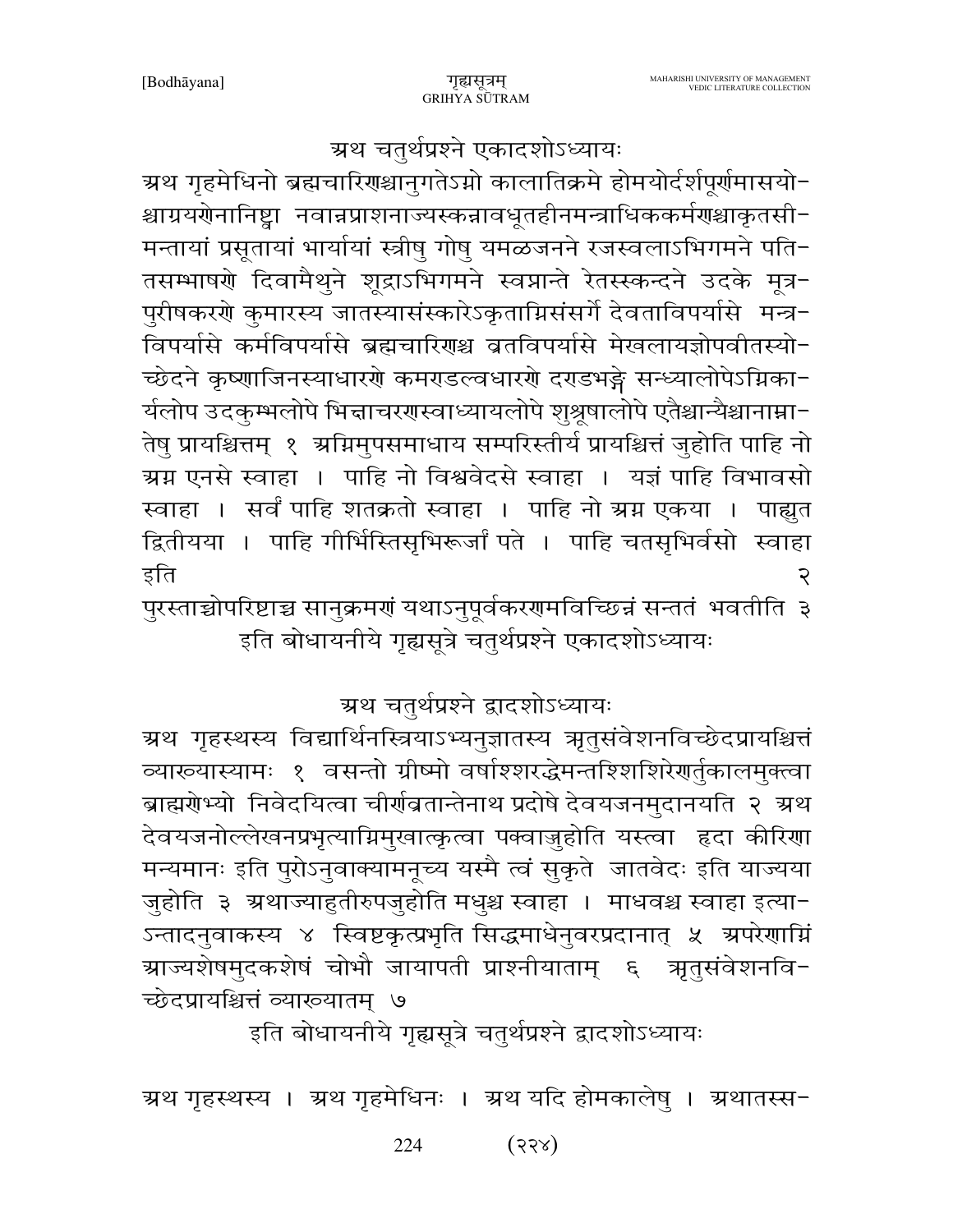प्तपाकयज्ञानाम् । ग्रथ प्रायश्चित्तानि । ग्रथ विपरीत । ग्रथ गर्भाधान । ग्रथ पाकयज्ञानाम् । ग्रथाभ्याघातः । सर्वत्र स्वयम् । सर्वत्र दर्वी । ग्रथातस्सप्तपाकयज्ञानाम् १२ ग्रथातस्सप्तपाकयज्ञानाम् । सर्वत्र दर्वी । सर्वत्र स्वयम् । अ्रथाभ्याघातः । अथ पाकयज्ञानाम् । अथ गर्भाधान । ग्रथ विपरीत । ग्रथ प्रायश्चित्तानि । ग्रथातस्सप्तपाकयज्ञानाम् । ग्रथ यदि होमकालेषु । ग्रथ गृहमेधिनः । ग्रथ गृहस्थस्य १२ इति बोधायनीये गृह्यसूत्रे चतुर्थप्रश्नः इति बोधायनीयगृह्यसूत्रं समाप्तम्

ग्रथ बोधायनगृह्यसूत्रे परिभाषाप्रारम्भः

ग्रथ प्रथमप्रश्नः

ग्रथ वै भवति जायमानो वै ब्राह्मरास्त्रिभिर्म्नुगुवा जायते ब्रह्मचर्येग मृषिभ्यो यज्ञेन देवेभ्यः प्रजया पितृभ्यः इति १ ब्रह्मचर्य व्याख्यास्यामः २ ग्रा समावर्तनादेवैतद्भवति नाचीर्णवतो ब्रह्मचारी भवति इति तदाश्रमो व्यारूयातः ३ ग्रत ऊर्ध्वं ब्रह्मचर्यं येनानृणो भवति ४ स्वदार इत्येकम् ५ मन्त्रवत्प्रयोग इत्येकम् ६ ऋतावित्यपरम् ७ ऋथाधिब्रह्मचर्यम् विवाहे त्रिरात्रम् ८ अतौ त्रिरात्रम् ६ अमावास्यायां पौर्णमास्यां श्राद्धं दत्वा भुक्त्वा चैकरात्रम् १० परस्त्रीषु दिवा च यावज्जीवम् ११ ग्रग्न्याधेये द्वादशरात्रम् १२ स्राग्रयर्गेष्टिपशुबन्धानामुपवसथेष्वेकरात्रम् १३ एवमेव सर्वेषु वेदकर्मसु १४) चातुर्मास्येषु संवत्सरम् १५) यथाप्रयोगमन्येषु यज्ञक्रतुष्वन्यत्रतौँ दीर्घसत्रेषु घर्मब्रतेषु च १६ तदेतद्धर्म्यं पुरयं पुत्र्यमायुष्यं स्वर्ग्यं यशस्यमानृगयमिति व्यारूयातं ब्रह्मचर्यम् १७ यज्ञेन देवेभ्यः इति यज्ञं व्यारूयास्यामः १८ एकविंशतिसंस्थो यज्ञ ऋग्यजुस्सामात्मकश्छन्दोभिश्चितो ग्राम्यारगयपश्चौष-धीभिर्हविष्मान् दच्चिणाभिरायुष्मान् १६ स चतुर्धा ज्ञेय उपास्यश्च स्वाध्यायज्ञो जपयज्ञः कर्मयज्ञो मानसश्चेति २० तेषां परस्परादशगुणोत्तरो वीर्येण २१ ब्रह्मचारिगृहस्थवनस्थयतीनामविशेषेण प्रत्येकशः २२ सर्व एवैते गृहस्थ-स्याप्रतिषिद्धाः क्रियात्मकत्वात् २३ नाक्रियो ब्राह्मणो नासंस्कारो द्विजो नाविद्वान् विप्रो नैतैः हीनश्श्रोत्रियो नाश्रोत्रियस्य यज्ञ इति २४ तस्मादाचारः प्रमाणं संस्था ग्राचारः क्रिया सन्ततिरिति नित्याभावात् २५ तस्माद्यः कश्चन क्रियावान् सतामनुमताचारस्स श्रोत्रिय एव विज्ञेयः १६ ग्रथाप्युदाहरन्ति

> $(33)$ 225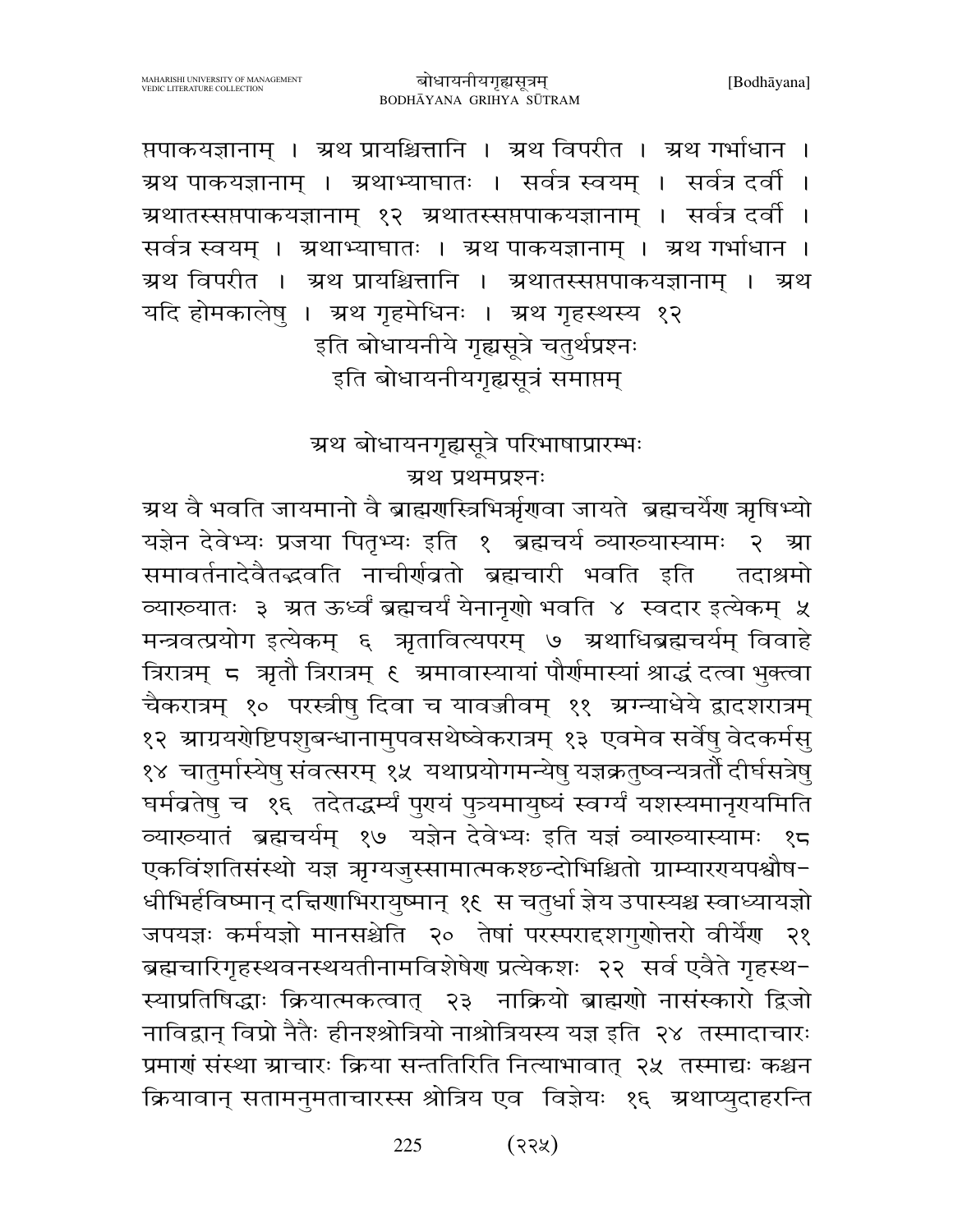226  $(33\varepsilon)$ 

विज्ञायते ग्रहं त्वदस्मि मदसि त्वमेतन्ममासि योनिस्तव योनिरस्मि । ममैव सन्वह हव्यान्यग्रे पुत्रः पित्रे लोककृजातवेदः इति ६ एतस्माद्गार्हपत्य उक्तो भवति गार्हपत्यादाहवनीयस्तस्मादग्न्याधेयेनानृण ग्राहवनीयादिति प्रणीतः तस्मात् पशुबन्धयाज्यनृगश्शालामुखीयादाग्नीध्रीय ग्राग्नीध्रीयादपरे धिष्णयाः

न मांसपेशलः पुत्त्रो नाविद्वान् नाप्यकर्मकृत् स्वयं न याति यस्स्वर्गं किं पुनः पितरं तरेत्र इति ५

पुदिति नरकस्याख्या दुःखं च नरकं विदुः पुदि त्राणात्ततः पुत्त्रमिहेच्छिन्ति परत्र च

ग्रथ प्रथमप्रश्ने द्वितीयोऽध्यायः ग्रथ वै भवति सर्वेण वै यज्ञेन देवास्सुवर्गं लोकमायन् इति स एष हुतादिरासहस्रसंवत्सरान्तस्सर्वो यज्ञो यो हि यद्वेद स्वाध्यायजपकर्ममानसेषु तेनैवास्य तद्गुगेनेष्टं भवतीति तदेतन्मन्त्रब्राह्मगं व्याख्यातम् १ अ्रथ वै भवति देवा वै पुष्टिं नाविन्दन्तां मिथुनेऽपश्यन् इत्येताद्विज्ञाय दारानाहृत्य सर्वयज्ञ-भाजो भवन्तीति व्याख्यातो यज्ञः २ प्रजया पितृभ्यः इति ग्रथास्य प्रजा भवन्ति यानुत्पादयते यानुपनयते यान् ध्यापयते यान् याजयते इति सर्वाऽस्यैषा प्रजा भवतीति प्रजा व्याख्याता ३ एष वा ग्रनृणो यः पुत्री यज्वा ब्रह्म-चारिवासी इत्याहिताग्निरित्येवैष उक्तो भवति ४ अथाप्युदाहरन्ति

इति बोधायनीये गृह्यपरिभाषासूत्रे प्रथमप्रश्ने प्रथमोऽध्यायः

तस्मादाचारः प्रमाणम् २८

मन्त्रवत्सम्प्रयोगे तौ ब्राह्मराय गर्भमादधुः इति २७

श्रोत्रिया इति ते ज्ञेयाश्शाखापाराश्च ये द्विजाः विधिवद्गह्य ये पाणिमृतौ चीर्णव्रतावुभौ

निषेके गर्भसंस्कारे जातकर्मक्रियासु च विधिवत्संस्कृता मन्त्रैश्चीर्णवतसमापनाः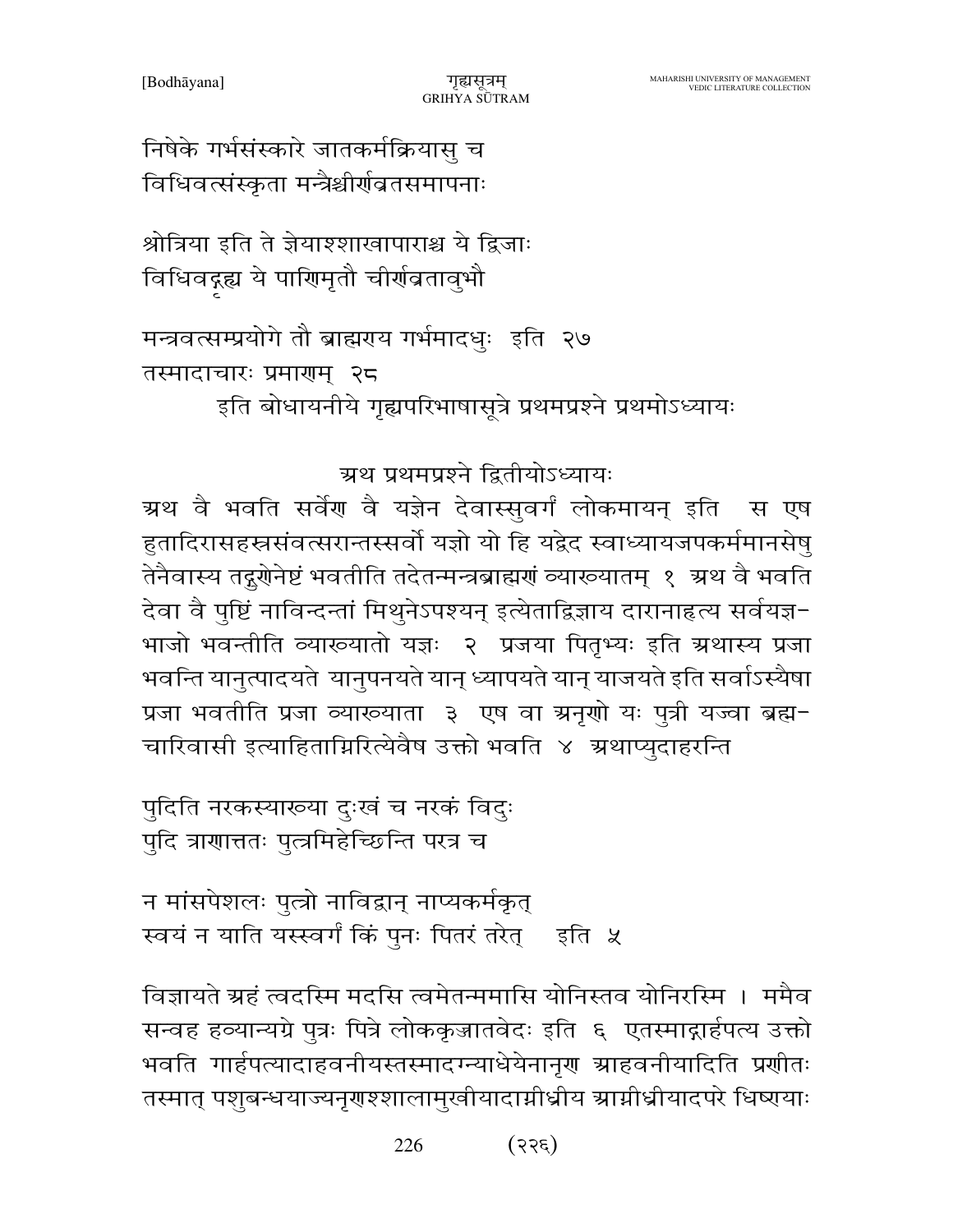वै ब्राह्मणानां प्रतिष्ठेति । विज्ञायते च ब्राह्मणा वै छन्दांसि इत्येतस्मात् २ यन्मां ब्राह्मणा वन्त्यन्ति नन्नत्रेषु सोऽहमिति सोमोऽब्रवीत्तस्माद्ब्राह्मणानां सोमो राजा तस्माद्विज्ञायते च ब्राह्मणो वा ग्रष्टाविंशो नचत्राणां तत्तस्य वचः पुरयम् इति ३ तावुभौ ब्रह्मरायौ ब्रह्मवित्तौ ब्राह्मराानां प्रतिष्ठातारौ ब्राह्मरोषु प्रतिष्ठितौ ४ य एवं विद्वान् ब्राह्मणपुरस्कृतानि कर्माणि करोति यज्ञस्य समृद्ध्या इति ५ युग्ममयुग्ममिति समं विषमं चैतेन देवं पित्र्यं च व्या-ख्यातम् ६ वेदकर्माणि प्रयोद्त्यन्नादित एव तीर्थे स्नात्वोदेत्याहतं वासः परिधायाप ग्रचम्यैकविंशत्या दर्भपुञ्जीलैरात्मानं पवयित्वा यस्य कुर्वन् भवति तं पवयति पवित्रं वै दर्भाः पवित्रं विष्णुस्स प्रतिष्ठा सोमस्य प्रतिष्ठित्यै इति विज्ञायते ७ एकविंशत्या पवयत्येकविंशो वै यज्ञ एकविंशः पुरुष एकविंश-

इति बोधायनीये गृह्यपरिभाषासूत्रे प्रथमप्रश्ने द्वितीयोऽध्यायः

ग्रथ प्रथमप्रश्ने तृतीयोऽध्यायः

विष्णुश्च ह वै सोमश्च ब्रह्मवाद्यमवदेतामहं ब्राह्मणानां प्रतिष्ठेति विष्णुरब्रवीदहं

प्रतिष्ठेति सोमस्तौ प्रजापतिं प्रश्नमैतां सोऽब्रवीत्प्रजापतिश्छन्दांसि विष्णुम-

धिगच्छन्ति नद्मत्राणि सोमं तावुभौ ब्रह्मरायाविति सोऽब्रवीत्पूजितौ पूजयन्तों

स्तुतौ स्तुन्वन्तौ प्रियौ प्रियन्तौ ब्रह्मरायौ ब्रह्मवित्तौ वरप्रतिष्ठातारौ भवत इति

१ यन्मां ब्राह्मणा वद्त्यन्ति यज्ञेषु सोऽहमिति विष्णुरब्रवीत्तस्माद्विष्णुर्यज्ञो यज्ञो

७ विभूरसि प्रवाहणः इत्येते विहरणोपस्थानीयाः एषाऽस्य दैवी प्रजा भवति इति तस्मात्सोमयाज्यनृगः 5 तस्मात् गृहस्थस्य सर्व एवैते यज्ञास्तस्मा-द्गहाश्श्रेय इति ६ ग्रथास्य श्रेयोऽवाप्तिरापूर्यमारणपत्त इति पूर्वपत्त एवैष उक्तो ू<br>भवति सोमेनापूर्यमार्णेन व्याख्यातः १० ग्रहोरात्राणि वा वृद्धिमन्ति ह्रासवन्ति च भवन्ति । यत्राह्मां वृद्धिर्भवति स एवैष उक्तो भवतीति ११ ग्र्रथ हैकेषां विज्ञायतेऽह्रः पञ्चसु कालेषु कुर्वतित्युदगयन इत्येवेदमुक्तं भवति संवत्सरो वै देवानामहोरात्रं तस्यैतदुदगयनमहः दच्चिणायनं रात्रि-१२ स्तस्याह्नः पञ्चसु कालेषु कुर्वतिति तस्य प्रातस्सङ्गवौ शिशिरवसन्तौ मध्यंदिनं ग्रीष्मोऽपराह्लसायाह्ने वर्षाशरदौ प्रातस्सङ्गवे सायमिति विवाहं न कुर्वन्ति । काममितराणि १३ अथान्यत्रापि कुर्वन् भवति पुरये नत्तत्र इति । देवनत्तत्राणि वा ग्रन्यानि । यमनत्तत्रारायन्यानि । यानि देवनत्तत्राणि । तेषु कुर्वात यत्कारी स्यात् इत्येवेदमुक्तं भवति १४

MAHARISHI UNIVERSITY OF MANAGEMENT<br>VEDIC LITERATURE COLLECTION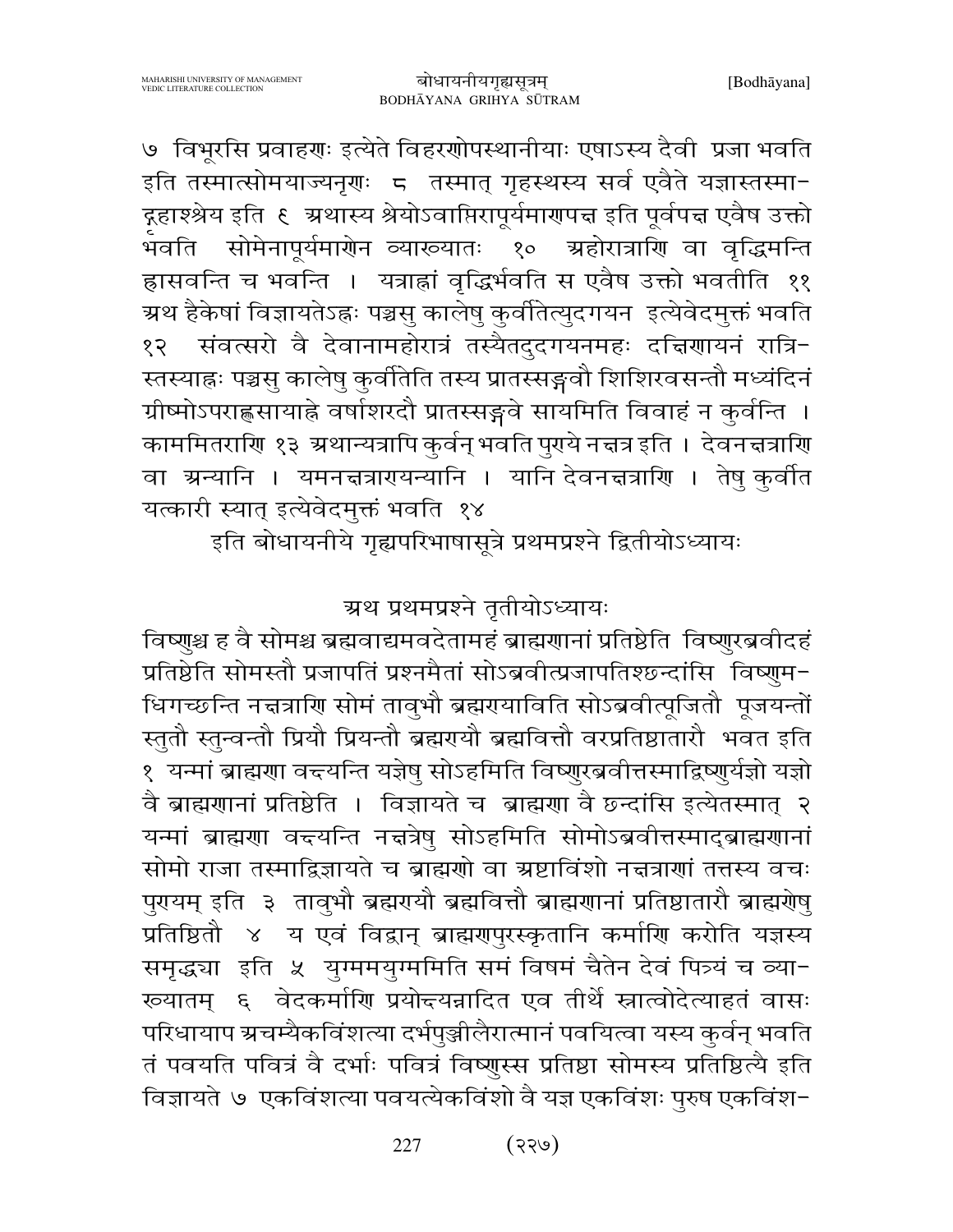तिश्छन्दांस्येकविंशतिर्वै देवलोकाः छन्दोभिरेवैनं यज्ञेन यजमानमेकविंशे प्रतिष्ठाप्य पूतं मेध्यं यज्ञियं पवयति । सप्तभिः पवयति सप्त छन्दांसि छन्दोभिरेवैनं पवयति । सप्तभिः पवयति सप्तैवास्यैते पुरुषास्सन्तति-मनुसन्तन्वन्ति त्रयः प्राञ्चस्त्रयः प्रत्यञ्च ग्रात्मा सप्तम एतावन्त एवैनान् पवयति । त्रेधा विभक्तैः पवयति त्रय इमे लोका एभिरेवैनं लोकैः पवयति इति ब्राह्मगम् 5 अथाप स्राचम्य बाह्याभ्यन्तरतः पूतो मेध्यो यज्ञियो भूत्वा वेदकर्माणि प्रयोद्त्यन् पूर्वेद्युरेव युग्मान् ब्राह्मणान् भोजयेदिति नान्दीमुखा एवैता उक्ता भवन्ति है तेषु भुक्तवत्सु स्वधायै स्थाने मधु मनिष्ये मधु जनिष्ये इत्येतद्यजुर्जपित्वा नान्दीमुखाः पितरः प्रीयन्ताम् इत्यपो निनयति स्वधैवैषोक्ता भवति २० नैकाह्मा पित्र्यम् दैवं च कुर्वन्ति यस्यैकाह्मा पित्र्यं दैवं च कुर्वन्ति प्रजा हास्य प्रमायुका भवति तस्मात्पितृभ्यः पूर्वेद्युः क्रियते पितृभ्य एव तद्यज्ञं निष्क्रीय यजमानः प्रतनुते इति ब्राह्मराम् ११

इति बोधायनीये गृह्यपरिभाषासूत्रे प्रथमप्रश्ने तृतीयोऽध्यायः

ग्रथ प्रथमप्रश्ने चतर्थोऽध्यायः

ग्र्यापरेद्युर्देवानामिति १ अथापरेद्युर्ब्राह्मणानन्नेन परिवेषयेदिति दैवतं भवति २ यद्देवत्यं भवति तस्य पुरायाहं वाचयिष्यन्नाम गृह्णात्यसौ प्रीयतामिति ३ पुरायाहं वाचयिष्यन् ब्राह्मणान् संपूजयति ४ ग्ररिक्तपारायः प्राङ्गस्वा युग्मास्तिष्ठन्ति ४ तेषां दच्चिरणत उदङ्गखोऽपिहितमुदकुम्भं धारयन् वाचयिता तिष्ठति ६ तस्य दच्चिणं बाहुमन्वितरस्तिष्ठति ७ अथैनान् संपूजयति मनस्समाधीयताम् इति 5 समाहितमनसः स्मः इतीतरेषां प्रतिवचनम् ६ मनो वै चन्द्रमा ब्राह्मणा नचत्राणि तस्माद्ब्राह्मणेषु मनस्समादधाति  $80<sub>o</sub>$ प्रसीदन्तु भवन्तः इति । प्रसन्नास्स्मः इतीतरेषां प्रतिवचनम् ११ तथैवास्य प्रसन्ना भवन्ति १२ शान्तिरस्तु । पुष्टिरस्तु । तुष्टिरस्तु । त्रृद्धिरस्तु । ञ्चारोग्यमस्तु । शिवं कर्मास्त ग्रविघ्नमस्त । ञ्चायुष्यमस्तु । इत्याशिषमेवैतामाशास्ते १३ तथैवेतरेषां प्रतिवचम् १४ स्रोमिति ब्रह्म । ग्रोमितीदं सर्वम् तस्मादोमिति सन्धाय पुरायाहं भवन्तो बुवन्तु इत्येतेनाहश्च नचत्रं च पूते भवतस्ते एवैनं पूते पुनीतः १५ स्रों स्वस्ति भवन्तो ब्रुवन्तु इत्येतेन गोब्राह्मणस्याशीरुक्ता भवति । त एवैनमशिषा समर्धयन्ति १६ ऋद्धिं भवन्तो बुवन्तु इत्येतेन ऋग्यजुस्साम्रामृद्धिरुक्ता । तैरेव ऋद्धिमान्

> $(332)$ 228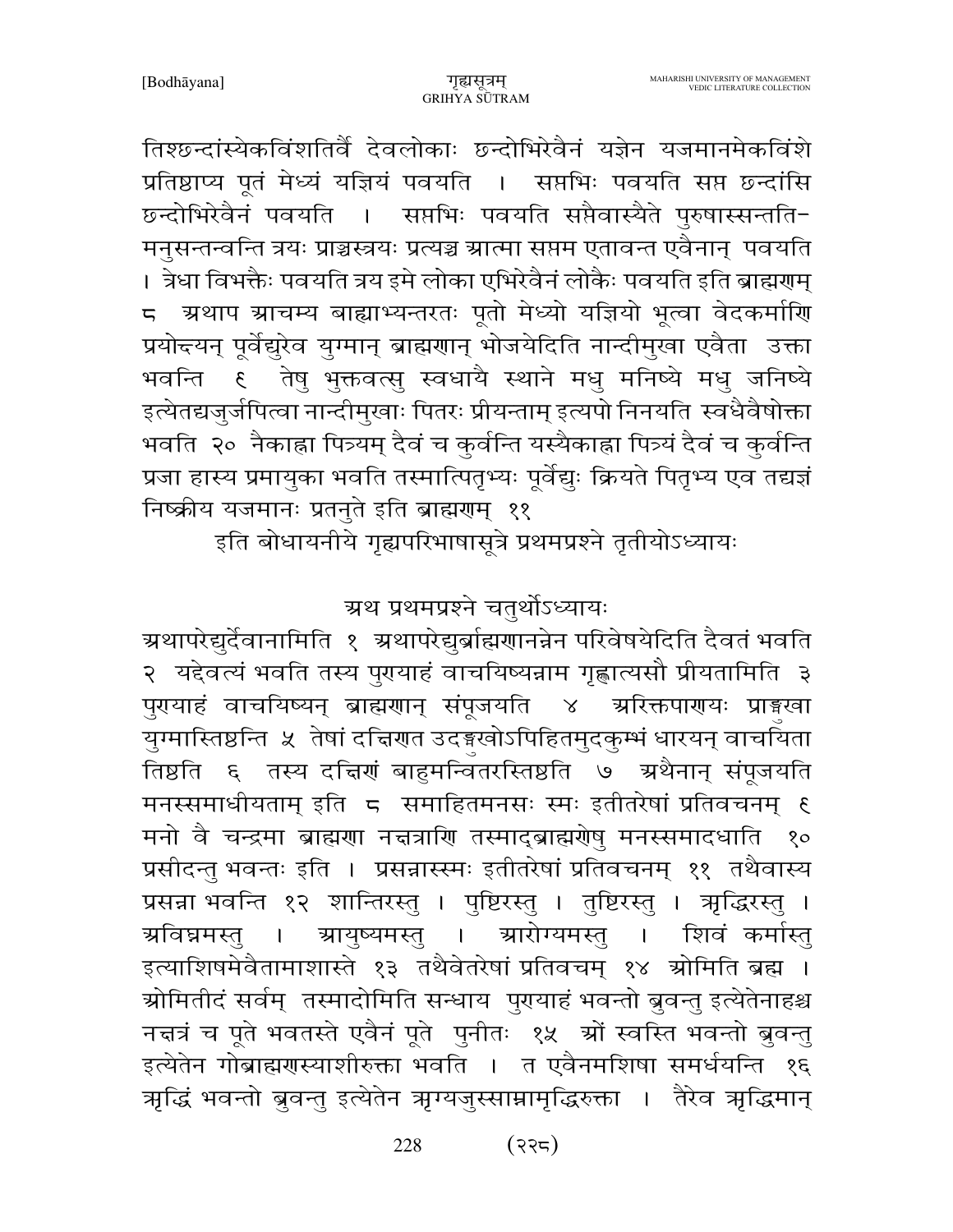भवति १७ य एवं विद्वान् पुरयाहं वाचयति नास्य कर्मोपहतं भवति १८ यत्कर्म करोत्यपरेणाम्निं प्रदच्चिणमुपचारो यज्ञोपवीती दैवानि कर्माणि क्रियते विपरीतं पित्र्येषु १६

इति बोधायनीये गृह्यपरिभाषासूत्रे प्रथमप्रश्ने चतुर्थोऽध्यायः

ग्रथ प्रथमप्रश्ने पञ्चमोऽध्यायः

ग्रथ श़ूचौ समे देशे इति कथं विज्ञायते १ गोमयेन गोचर्ममात्रं चतुरश्रं स्थरिडलमुपलिप्तं भवति तच्छुचिर्भवति २ तस्य मध्यात् उद्धत्यावोद्त्या-रत्निमात्रं समचतुरतुरश्रं स्थरिडलं करोति । तत्रोल्लेखनादि कर्म प्रतिपद्यते ३ दर्भेषु दत्तिरातो ब्राह्मरा उपविशति । स यद्युपविशत्यादिशो व्युन्नय-न्नाशास्ते ४ यद्यु वै नोपविशति दर्भेषु दत्तिरातः प्रागग्रं कूर्चं निधाय श्रों भूर्भुवस्सुवरों ब्रह्मन् ब्रह्मासि नमस्ते ब्रह्मणे इत्युपतिष्ठते ब्रह्मैवात्रासीनो भवति तस्मै वरं ददाति ब्राह्मणं वा भोजयेदिति ५ एतेन सशिरस्को यज्ञः यो वै यज्ञस्य शिरो वेद शीर्षरावान् मेध्यो भवति इति ६ उत्तरत उदपात्रं ब्राह्म-गमिध्माबर्हिरिति एतद्वै यज्ञस्य शिरो य एवं वेद शीर्षगवान् मेध्यो भवति इति ब्राह्मणुम् ७ ग्रथ शम्याः परिदधाति शम्या वा परिधयो वा इति विज्ञायते । नापरिधाय जुहुयात् रच्चसामपहत्यै इति ८ सर्वत्र परिसमूहनपर्युच्चर्णपरि− स्तरगपरिधानोपसमाधानालङ्करगमित्यादरादाचार्याः ६ सर्वत्रालङ्कत्य ये तत्र ब्राह्मणास्सन्ति ताननुज्ञाप्य कुर्वीत यत्कारी स्यात् समृद्धमेवास्य तत् १० इति बोधायनीये गृह्यपरिभाषासूत्रे प्रथमप्रश्ने पञ्चमोऽध्यायः

ग्रथ प्रथमप्रश्ने षष्ठोऽध्यायः

सर्वत्र दर्वाहोमेष्वाघारवत्सु पुरोनुवाक्यामनूच्य याज्यया जुहोति सदेवत्वाय इति ब्राह्मणम् १ यत्रैकाऽऽम्राता स्यात्तां द्विरभ्यावर्तयेत् २ तत्सवितुर्वरेगयम् इत्यनुद्रुत्याम्रातायां जुहोति । अ्रथ वा भूर्भुवस्सुवरोम् इत्यनुद्रुत्य तत्सवितु-र्वरेगयम् इति जुहोति ३ ग्रनाम्नातेषु तदेतत्सर्वप्रायश्चित्तम् ४ विष्णव स्राहुतीषु नामकरणोपनिष्क्रामणान्नप्राशनोपाकर्मव्रतेषु च पक्वहोमस्स्यान्नापक्वाः पाक-यज्ञास्सर्वत्र पक्वहोमं कुर्यादिति ५ एतेन होमदानप्राशनानि व्याख्यातानि भवन्ति पक्वाजुहोति पक्वाद्दाति पक्वात्प्रश्नातीति पाकयज्ञास्तस्माद्धत-प्रहुताहुतेषु पक्वः कार्य इति ६ एकविंशतिदारुमिध्मं करोति यज्ञस्य सरू-

> $(355)$ 229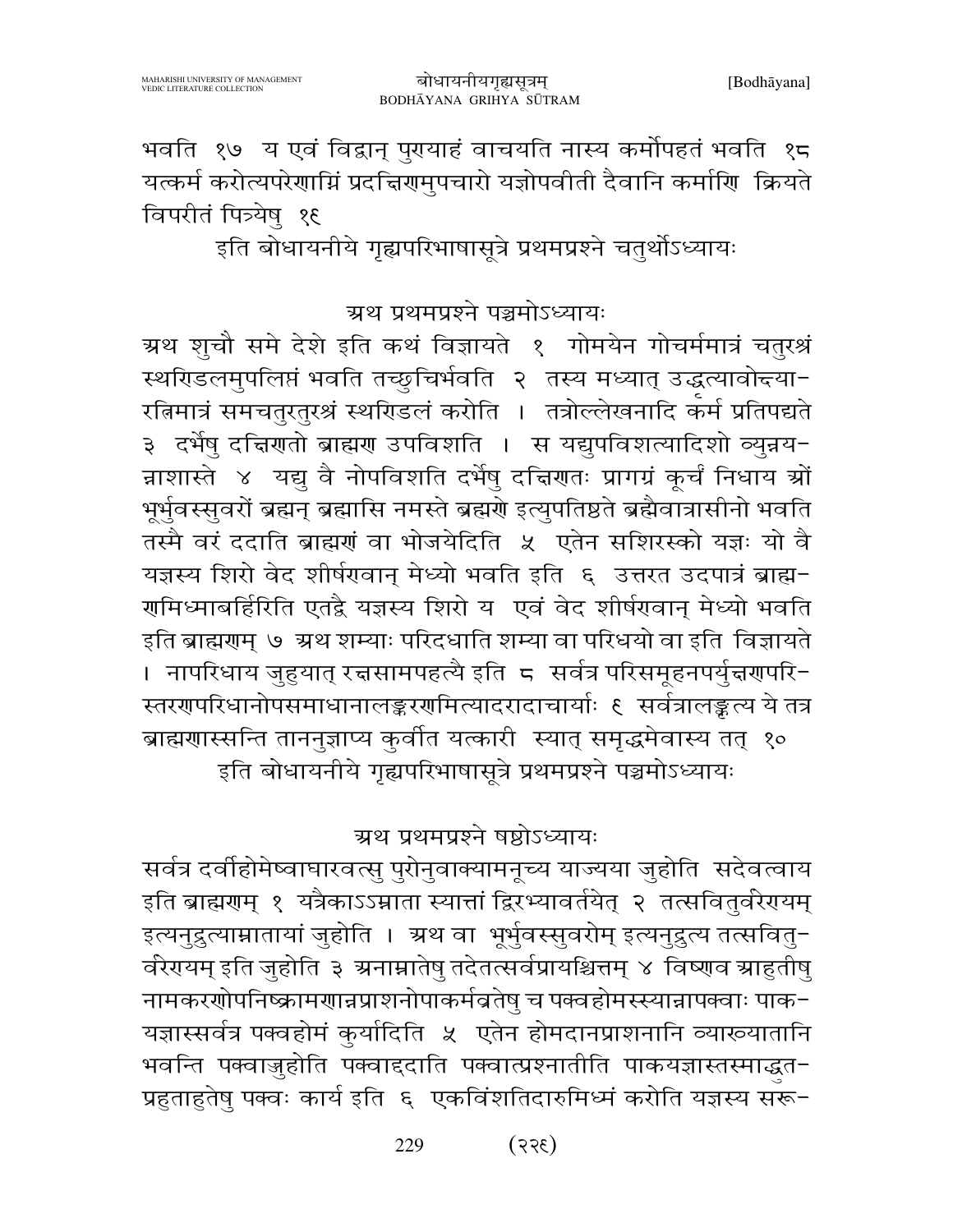230  $(330)$ 

ग्रकामहतया बुद्ध्या त्यक्ताहङ्कारलोभया निश्चयाध्यवसायाभ्यां चत्तुभ्यां स तु पश्यति १६

चमाऽहिंसा दमश्शाखाः सत्यं पुष्पफलोपगम् ज्ञानोपभोग्यं बुद्धानां गृहिणां यज्ञपादपम् १८

वृत्तं पुष्पफलोपेतं बहुशाखं स पश्यति ज्ञानं सुभूमिराचारो मूलं श्रद्धा प्रतिष्ठितिः १७

दारस्याहरणं कुर्यात्कर्मेत्येवं विपश्चितः सुभूमिं च सुमूलं च सुप्रतिष्ठानमेव च १६

मन्त्रबाह्मणतत्त्वज्ञैस्सुदृष्टास्ता उपासकैः एवं हि यज्ञवृत्तस्य योऽभिज्ञः श्रोत्रियस्स्मृतः १५

ग्राहुतोत्र प्रतिष्ठानं यज्ञवृत्तो महोच्छ्र्यः बह्र्यस्तस्य स्मृताश्शाखास्सुपुष्पास्सुफलोपगाः १४

एवं हि पाकयज्ञेषु सर्वमेतत्प्रतिष्ठितम् हुतस्सुभूमिर्विज्ञेया मूलं प्रहुत उच्यते १३

देवदानवगन्धर्वैः ऋषिभिः पितृभिस्तथा पत्तिभिः षट्पदैश्चापि मशकैश्च पिपीलिकैः १२

यथा सुभूमिजो वृत्तस्सुमूलस्सुप्रतिष्ठितः बहुशाखस्सूपुष्पश्च फलवानुपयुज्यते ११

पत्वाय ७ अभिघारयति तेजसैवैनं समर्धयति इति ब्राह्मणम् ८ अरतिमात्रीं दर्वीं बाहुमात्रीमित्यपरम् ६ अ्रथ वै भवति निर्ऋातगृहीता वै दर्वी यद्दव्या जुहुयान्निर्भृत्याऽस्य यज्ञं ग्राहयेत् इति दव्याऽन्नस्य जुहोति स्रुवेणाज्यस्य वैकङ्कती सूगाकृतिर्भवति इति विज्ञायते १० ग्रथाप्युदाहरन्ति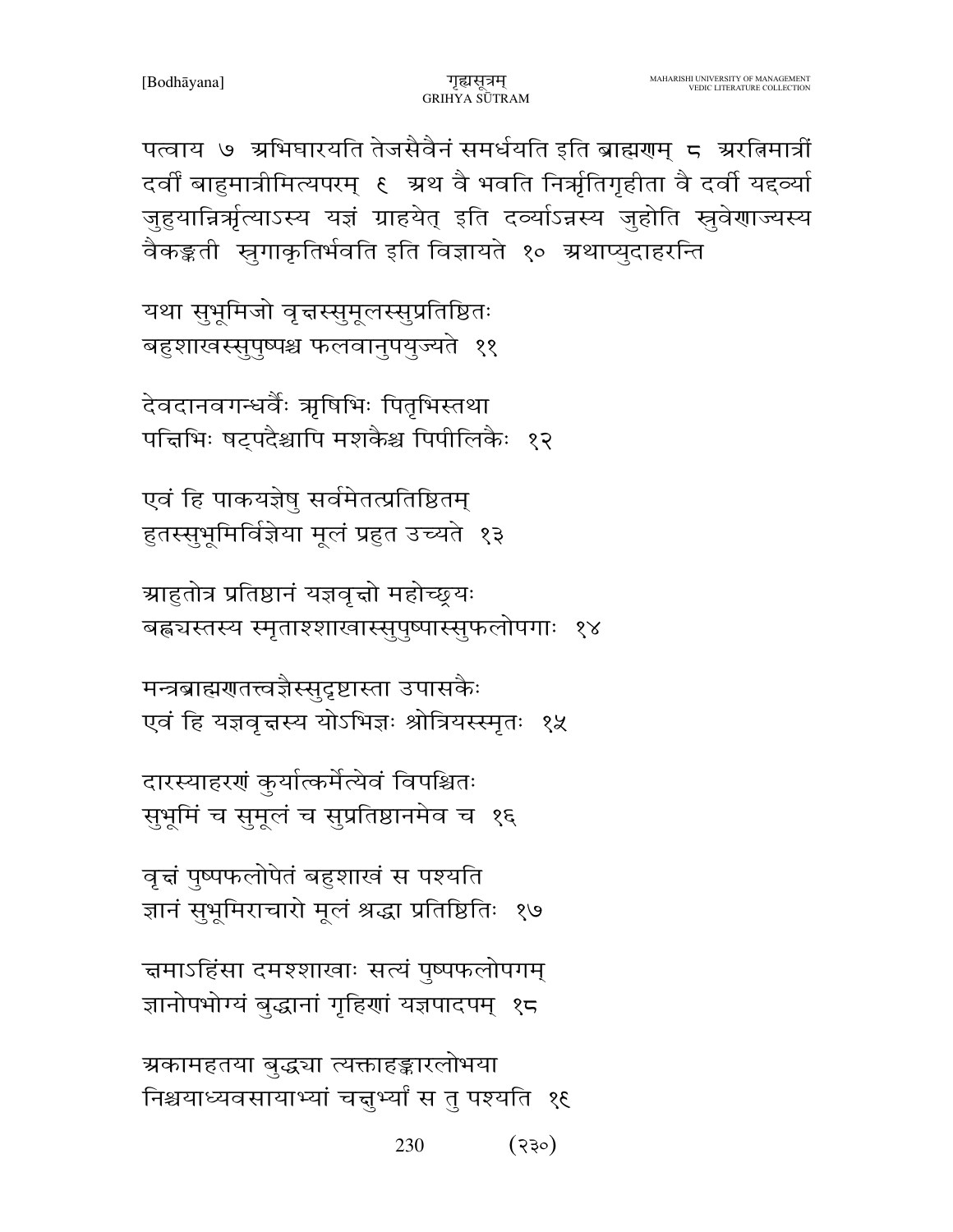उपयमनं ब्रतं चरिष्यामि तच्छकेयं तन्मे राध्यताम् इति १ उभौ जा-यापती ब्रतचारिणौ भवतोऽधश्शयाते तयोश्शय्यामन्तरेणौदुम्बरदराडो गन्धा−नुलिप्तो वाससा सूत्रेण वा परिवीतस्तिष्ठत्यापक्वहोमान्निशायाम् २ हुते प-क्वहोमे बतं विसृज्य दराडमुत्थापयति ऊर्जः पृथिव्या ग्रध्युत्थितोऽसि वनस्पते शतवल्शो विरोह त्वया वयमिषमूर्जं वदन्तो रायस्पोषेण समिषा मदेम इति ३) अथैनं वध्वै प्रयच्छति प्रजया त्वा संसृजामि मासरेण सुरामिव इति ४) तं वधूः प्रतिगृह्णाति प्रजावती भूयासम् इति ५ अथैनं वराय प्रयच्छति प्रजया त्वा पशुभिस्संसृजामि मासरेण सुरामिव इति ६ तं वरः प्रतिगृह्णाति प्रजावान् पशुमान् भूयासम् इति ७ अथैनं स्थूणादेशे निधायान्तिकेन प्रतिपद्यते 5 प्रसिद्धमुपसंवेशनम् ६ श्वोभूते दराडमादाय पुरायाहं वाचयि-त्वाऽप्सु विसर्जयति १० ग्रथ देवयजनोल्लेखनप्रभृत्याऽग्निमुखात्कृत्वा पक्वाजुहोति ग्र्याग्रर्मूर्धा भुवः इति द्वाभ्याम् ११ स्विष्टकृत्प्रभृति सिद्धमाधेनुवरप्रदानात् १२ स एष पार्वणो भवति १३ अथास्तमित स्रादित्येऽन्यो-न्यमलङ्कत्योपरि शय्यायां शयाते १४ अथ वधूमभिमन्त्रयते सुमङ्गलीरियं वधूरिमां समेत सौभाग्यमस्यै दत्वा याथास्तं विपरेतन इति १५ अथैनां पश्यत । सर्वसुरभिगन्धया मालया युनक्ति सं नौ मनस्सं हृदयानि नौ सं नाभिस्सं तनुत्वचः सं त्वा कामस्य योक्त्रेण युज्याम्यविमोचनाय इति १६

ग्रथ प्रथमप्रश्ने सप्तमोऽध्यायः ग्रथ विवाहस्यारुन्धत्युपस्थानात्कृत्वा ब्रतमुपैति ग्रग्ने ब्रतपत उपयमनब्रतं

चरिष्यामि तच्छकेयं तन्मे राध्यतां वायो ब्रतपते स्रादित्य ब्रतपते ब्रतानां ब्रतपते

पाकयज्ञा हविर्यज्ञास्सोमयज्ञाश्च ते त्रयः स्थिता मूलेषु वृत्तेषु प्रमादी तेषु सीदति । इति इति बोधायनीये गृह्यपरिभाषासूत्रे प्रथमप्रश्ने षष्ठोऽध्यायः

गृहा मूलं हि यज्ञानां गृहा ह्यानृगयकारणम् गृहाह्याश्रमपूजार्थं स्थित्यर्थं च गृहास्स्मृताः २१

तस्यैको वज्रसङ्काशः क्रोधः परशुरुच्यते तेनैव माच्छिनन् मोहात् त्याज्यः क्रोधो गृहेष्वतः २०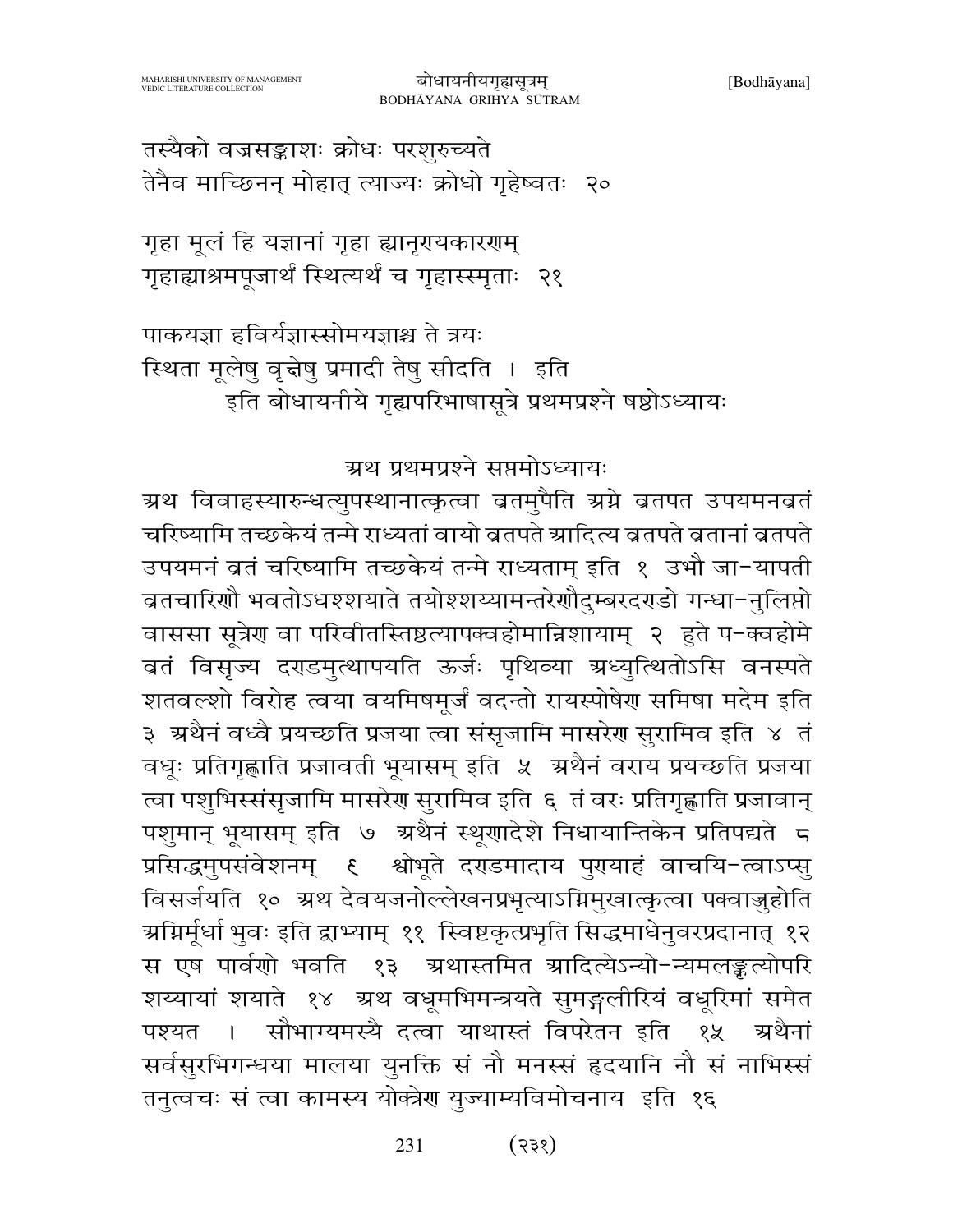इति बोधायनीये गृह्यपरिभाषासूत्रे प्रथमप्रश्ने सप्तमोऽध्यायः

ग्रथ प्रथमप्रश्ने ग्रष्टमोऽध्यायः

ग्रथ दशमोऽहन्ययुग्मा ब्राह्मणाः श्राविता भवन्ति १ ग्रथ देवयजनो-ल्लेखनप्रभृत्याऽग्निमुखात् कृत्वा पक्वाज़ुहोति विश्वे देवाः विश्वे देवाः इति द्वाभ्याम् २ ग्रथ वैश्वदेवं करोति ३ तृष्णीं सर्वारायायतनानि गन्धपुष्पधूपदीपैः प्रत्यलङ्करोति ४ प्रसिद्धं बलिहरगम् ५ वैश्वदेवं कृत्वाऽपरेगाम्निं दर्भेष्वासीनो दर्भान् धारयमाणः प्राङ्गखस्सावित्रीं सहस्रकृत्य स्रावर्तयेच्छतकृत्वोऽपरिमि-तकृत्वो वा दशवारं वा ६ वेदादीन् छ्न्दांसि कूष्माराड्यानि चाधीयीत ७ ग्रथ यज्ञसमृद्धीर्जुहोति इष्टेभ्यस्स्वाहा वषडनिष्टेभ्यस्स्वाहा इति ८ ग्रष्टौ धानात्कृत्वा विश्वेभ्यो देवेभ्यः ब्राह्मणावुपवेश्य गन्धपुष्पधूपदीपैरभ्यर्च्य वैश्वदेवेन चरुणाऽनुदिश्य विश्वेभ्यो देवेभ्यस्स्वाहा इति १० ग्रथ प्राचीनावीतं कृत्वा सौवर्णं राजतं ताम्रायसकांस्यं मृन्मयं वा पात्रं याचति ११ तद्दचिणाग्रेषु दर्भेषु सादयित्वा तृष्णीं संस्कृताभिरद्भिरुत्तानं पात्रं कृत्वा प्रोद्तय तस्मिन् तिरः पवित्रमप स्रानयन्नाह स्राम स्रागन्तु पितरो देवयानान् समुद्रान् सलिलान् सवर्णानस्मिन् यज्ञे सर्वकामान् लभन्तेऽचीयमार्गमुपदुह्यन्तामिमाः पितृभ्यो वो गृह्णामि पितामहेभ्यो वो गृह्णामि प्रपितामहेभ्यो वो गृह्णामि इति १२ अपोद्धत्य पवित्रं तिलानावपति तिलोऽसि सोमदेवत्यो गोसवे देवनिर्मितः । प्रत्नवर्द्धिः प्रतस्वधयेहि पितृनिमान् लोकान् प्रीणयाहि नस्स्वधा नमः इति १३ अथ तिरः पवित्रं मध्वानयति मधु वाता ऋृतायते इति तिसृभिरनुच्छन्दसम् १४ ग्रथैनत्सर्वाभिरङ्गलीभिस्समुदायुत्याभिमृशति सोमस्य त्वित्विषिरसि त−वेव मे त्विषिर्भूयादमृतमसि मृत्योर्मा पाहि दिद्योन्मा पाहि इति १५ तस्मिंश्चित्किञ्चिदापतितं स्यात्तदङ्गष्ठेन च महानाम्नचा चोपसङ्गद्येमां दिशं निरस्यति अवेष्टा दन्दशूका निरस्तं नमुचेश्शिरः इति १६ अथाप उपस्पृश्य पुनरेवाभिमृशति शं नो देवीरभिष्टय स्रापो भवन्तु पीतये । शं योरभिस्नवन्तु नः इति १७ अथैनद्गन्धपुष्पधूपदीपैरभ्यर्च्य दच्चिणाम्रेषु दर्मैः प्रतिच्छाद्य भोज-नस्थानेष्वासनेषु च तिलान् सिकताश्च सम्प्रकिरति ग्रपहता ग्रसुरा रत्तांसि पिशाचा ये चयन्ति पृथिवीमनु । अन्यत्रेतो गच्छन्तु यत्रैषां गतं मनः इति १८ अथैनदद्भिरवोत्तति उदीरतामवर उत्परास उन्मध्यमाः । पितरस्सोम्यासः

> $(335)$ 232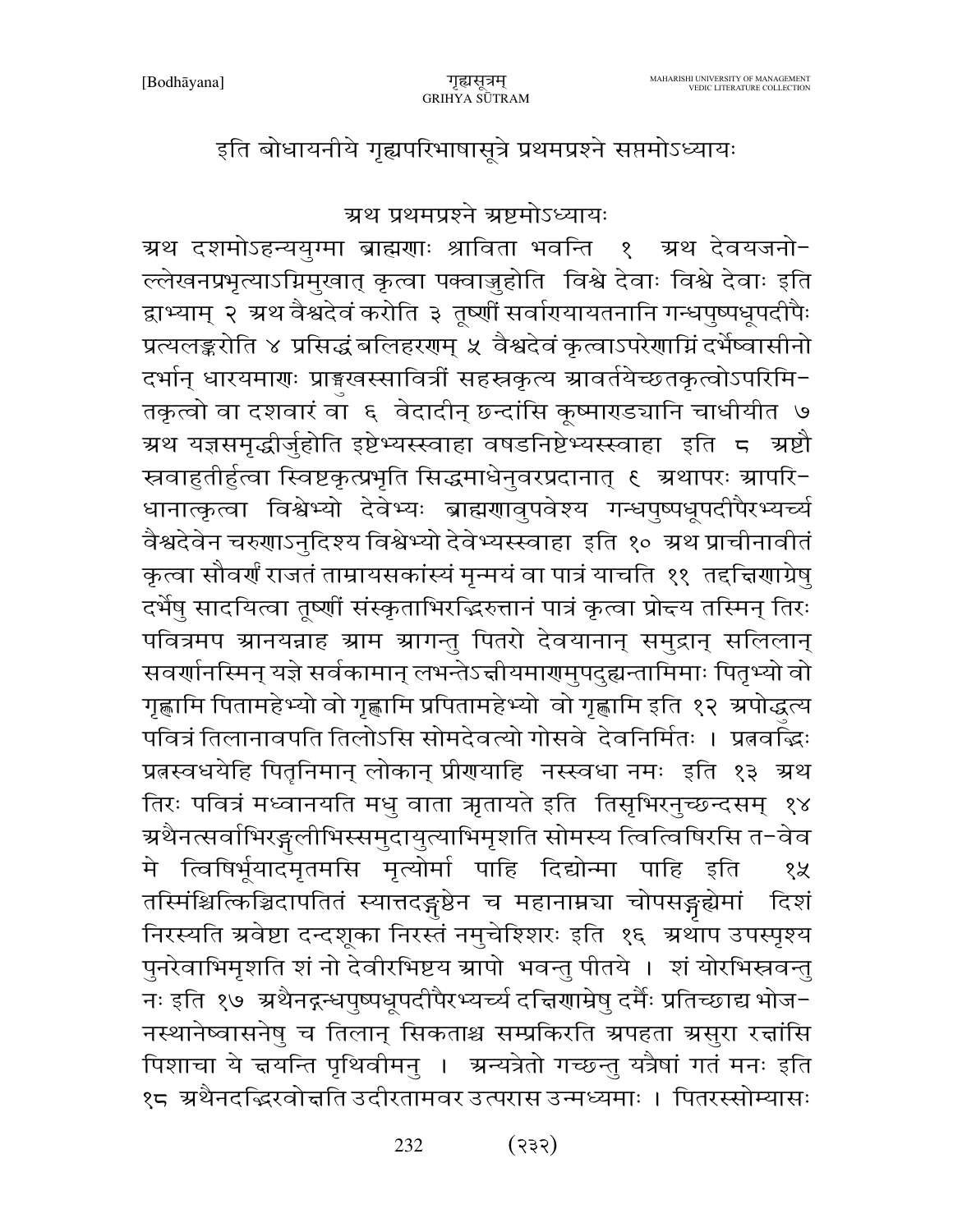ग्रसुं य ईयुरवृका ऋृतज्ञास्ते नोऽवन्तु पितरो हवेषु इति १६ म्रथ  $\mathbf{I}$ पितृनावाहयति ग्रायात पितरस्सोम्या गर्भ्भारैः पथिभिः पूर्व्यैः । प्रजामस्मभ्यं ददतो रयिं च दीर्घायुत्वं च शतशारदं च इति २० अथ ब्राहमणानाहूय सदर्भोपक्लृप्तेष्वासनेषूपवेश्य प्रसिद्धमग्नौ कृत्वा श्राद्धं पञ्च स्रुवाहुतीर्जुहोति याः प्राचीस्सं भवन्त्याप उत्तरतश्च याः । अद्भिर्विश्वस्य भुवनस्य धर्त्रीभिरन्तरन्यं पितुर्दधे स्वधा नमस्स्वाहा । ग्रन्तर्दधे पर्वतैरन्तर्मह्या पृथिव्या । दिवा दिग्भिरनन्ताभिरूतिभिरन्तरन्यं पितामहाद्दधे स्वधा नमस्स्वाहा । ग्रन्तर्दध ऋतुभिस्सर्वैरहोरात्रैस्ससन्धिकैः । अर्धमासैश्च मासैश्च मासैश्चान्तरन्यं प्रपिता-महाद्धे स्वधा नमस्स्वाहा । यन्मे माता प्रलुलोभ चरत्यननुब्रता । तन्मे .<br>रेतः पिता वृङ्कां माऽऽभुरन्योऽवपद्यतां स्वधा नमस्स्वाहा । यद्वः क्रव्यादङ्गम-दहलोकाननयन् जातवेदाः । तद्रो ग्रहं पुनरावेशयाम्यरिष्टास्सर्वैरङ्गैस्संभवथ पितरस्स्वधा नमस्स्वाहा इति २१ त्रेधा वपां विभज्यौदुम्बर्या दव्या जुहोति सोमाय पितृमते शुष्मिर्णे जुहुमो हविः । वाजन्निदं जुषस्व नस्स्वजा हव्यं देवेभ्यः पितृभ्यस्स्वधा नमस्स्वाहा । अङ्गिरस्वन्तमूतये यमं पितृमन्तमाहुवे । वैवस्वतेदमद्धि नस्स्वजा हव्यं देवेभ्यः पितृभ्यस्स्वधा नमस्स्वाहा । यदग्ने कव्यवाहन पितृन्यन्ति ऋतावृधः । प्र देवेभ्यो वह हव्यं पितृभ्यश्च स्वजा हव्यं देवेभ्यः पितृभ्यस्स्वधा नमस्स्वाहा इति २२ अथापूपमष्टधा विभज्य त्रीरपयवदानानि वपायाः कल्पेन हुत्वाऽथेतराणि ब्राह्मणेभ्यो दत्वाऽत्रैतान्य− वदानानीडासूने प्रतिच्छाद्यौदनं मांसं यूषमित्याज्येन समुदायुत्यौदुम्बर्या दव्योपघातं दक्षिणार्धे जुहोति पितृभ्यस्स्वधा नमस्स्वाहा इत्यादिः .<br>सर्वाभ्यस्स्वधा नमस्स्वाहा इत्यन्तो मन्त्र ऊह्यः २३ ग्रग्नये कव्यवाहनाय स्विष्टकृते स्वधा नमस्स्वाहा इति २४ परिवेष्य भुक्तवतोऽनुब्रज्य प्रदत्तिर्णा-कृत्य शेषमनुज्ञाप्यैतेनैव यथेतमेत्यान्नशेषेण तिस्न म्राहुतीर्जुहोति यन्मे माता प्रलुलोभ चरत्यननुब्रता । तन्मे रेतः पिता वृङ्कां माऽऽभुरन्योऽवपद्यतां स्वधा नमस्स्वाहा २५ यन्मे पितामही प्रलुलोभ चरत्यननुबता । तन्मे रेतः पितामहो वृङ्कां माऽऽभुरन्योऽवपद्यतां स्वधा नमस्स्वाहा २७ यन्मे प्रपितामही प्रलुलोभ चरत्यननुब्रता । तन्मे रेतः प्रपितामहो वृङ्कां माभुरन्योऽवपद्यतां स्वधा नमस्स्वाहा इति २६ दचिर्णनाम्निं दचिणाग्रान् दर्भान् संस्तीर्य तेष्वन्नशेषैः त्रीन् पिराडान् ददाति एतत्ते ततासौ ये ते मातामहा ये त स्राचार्यां ये ते गुरवो ये ते सखायो ये ते ज्ञातयो ये तेऽमात्या ये तेऽन्तेवासिनस्तेभ्यश्च

> $($ 33) 233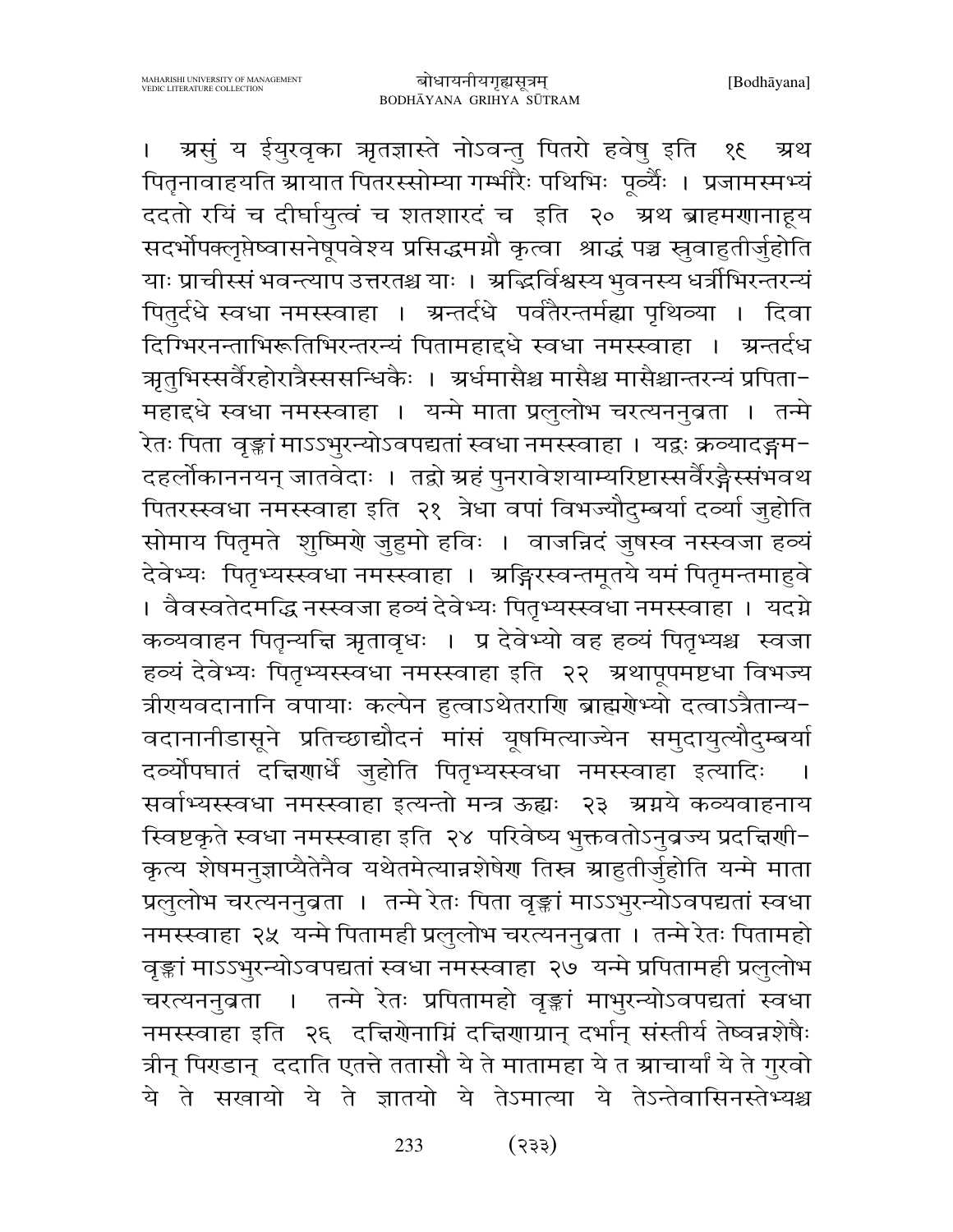पल्यस्तेभ्यस्ताभ्यश्च स्वधा नमः इति २८ द्वितीयं ददाति एतत्ते पितामहासौ ये ते मातामहा ये त श्राचार्या ये ते गुरवो ये ते सखायो ये ते ज्ञातयो ये तेऽमात्या ये तेऽन्तेवासिनस्तेभ्यश्च पत्न्यस्तेभ्यस्ताभ्यश्च स्वधा नमः इति २६ तृतीयं ददाति एतत्ते प्रपितामहासौ ये ते मातामहा ये त) ग्राचार्या ये ते गुरवो ये ते सखायो ये ते ज्ञातयो ये तेऽमात्या ये तेऽन्तेवासिनस्तेभ्यश्च पत्न्यस्ते-भ्यस्ताभ्यश्च स्वधा नमः इति ३० अत्र भूमौ लेपं निमार्ष्टि

गुह्यसत्रम्

ये नः पतिता गर्भा ग्रसृग्भाज उपासते तेभ्यस्स्वजा स्वधा नमस्तृष्णुवन्तु मदन्तु च ३१

य ग्रामा ये पक्वा ये च दुष्टाः पतन्ति नः तेभ्यस्स्वजा स्वधा नमस्तृष्णुवन्तु मदन्तु च ३२

ये कुमारा यास्त्रियो येऽविज्ञाताः पतन्ति नः तेभ्यस्स्वजा स्वधा नमस्तृष्णुवन्तु मदन्तु च इति ३३

ग्रथैनान् सङ्गाळनेनाभिषिञ्चति ये समानाः ये सजाताः इति द्वाभ्याम् ३४ ग्रथ ये बर्हिषि पिराडास्तेषां तथैव सङ्गाळनेन त्रिरपसलैः परिषिञ्चति ऊर्जं वहन्तीः इति ३५ जयप्रभृति सिद्धमत ऊर्ध्वम् ३६

इति बोधायनीये गृह्यपरिभाषासूत्रे प्रथमप्रश्ने ग्रष्टमोऽध्यायः

ग्रथ प्रथमप्रश्ने नवमोऽध्यायः

ग्रथ वै भवति किञ्चिद्यज्ञस्य वाऽतिवेलं वा श्रद्धायुक्तस्य तत्त्वविदः पात्रमासाद्य नचत्रे वा ब्राह्मणानाहूय सदर्भोपक्लूप्तेष्वासनेषूपवेश्यामन्त्रयते भवत्स्वेवामौ करणं पिराडाश्च इत्येव ब्रूयात् २ तथेत्युक्तस्तेषां सपवित्रेषु पाणिषु तिलोदकं ददाति । तथाऽलङ्कृत्य ददाति । तथैव भुक्तवत्सु च ददाति ३ नोच्छिष्टं परिससूहति ४ अत्र त्रीन् पिराडान् ददाति ब्राह्मरोभ्यो दचिरणतः ५ विज्ञायते च ब्राह्मणो वै सर्वा देवताः एष वा अमिर्वैश्वानरो यद्ब्राह्मणः इति ६ हुतमेवास्य भवति ७ ग्रथ यद्यग्नौ कुर्यादौपासने पचने वाऽन्नस्य तिस्र ग्राहुतीर्जुहोति सोमाय पितृपीताय स्वधा नमस्स्वाहा  $\blacksquare$ 

> 234  $(53x)$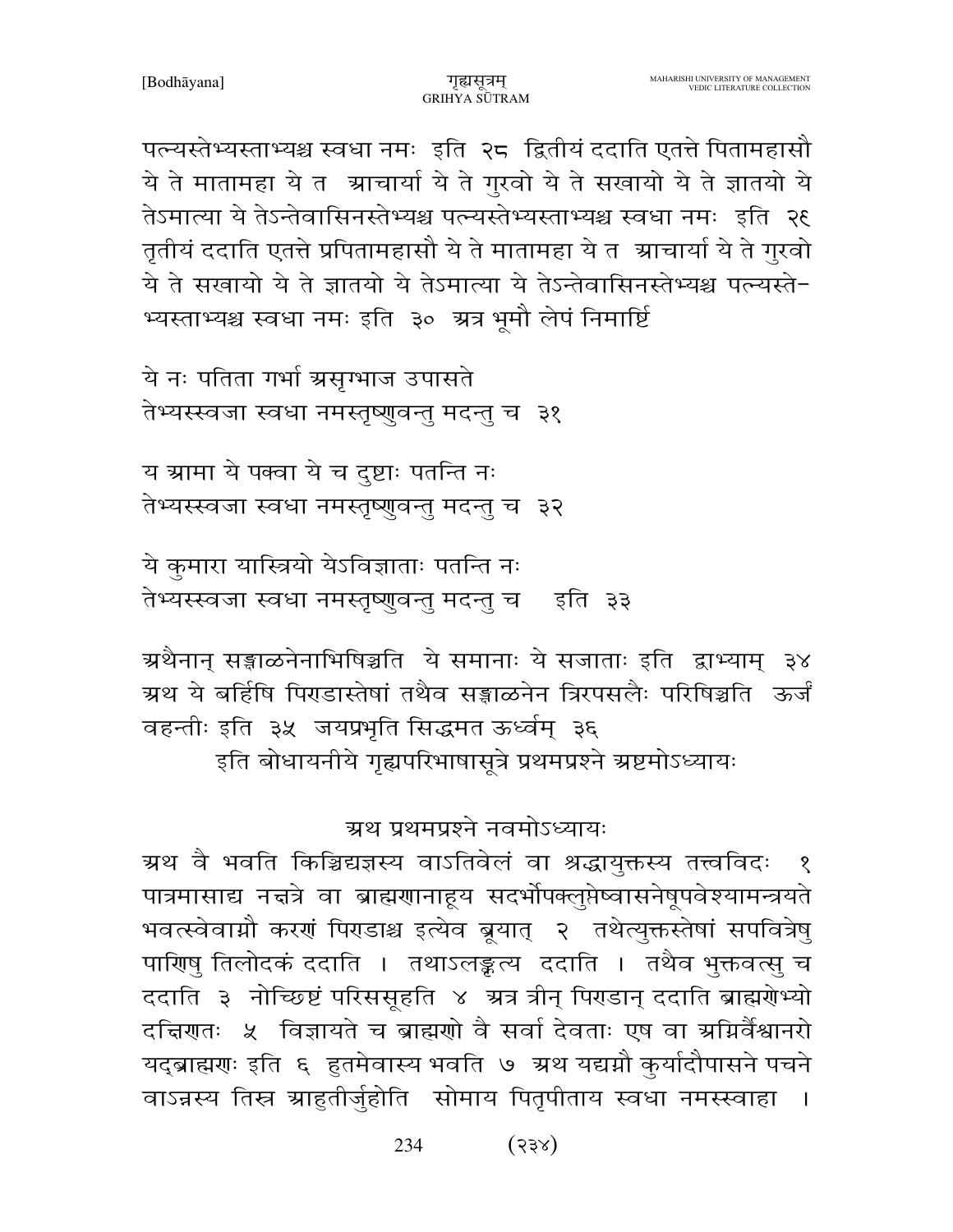यमायाङ्गिरस्वते पितृमते स्वधा नमः स्वाहा । ग्रग्नये कव्यवाहनाय स्विष्टकृते स्वधा नमः स्वाहा इति ८ हुतमेवास्य भवति ६ अपि वा सङ्कल्पेन ब्राह्मणान् भोजयेत् सङ्कल्पसिद्धिरस्तु इति वाचयित्वा १०

एवमापत्सु कुर्वीत न च नित्यं तु कारयेत् ये नित्या उपासते श्राद्धानि च हवींषि च ११

गामत्र कुर्यादिति बोधायनः १२ तस्या स्रौपवसथ्यया कल्पो व्याख्यातः १३ ग्रामित्तया वैतत्क्रियत इति शालीकिः १४ ग्रपूपेनेत्यौपमन्यवः १५ चरुणा वेत्योपमन्यवीपुत्रः १६ पितृणामनृणो भवति इति विज्ञायते १७ अथोप-निष्क्रम्य बाह्यानि चित्रियारपथभ्यर्च्य त्रिवृताऽन्नेन ब्राह्मराान् सम्पूज्याशिषो वाचयित्वा प्रतोदमिषुं च ब्राह्मरोभ्यो दत्त्वा प्रदत्तिर्णीकृत्य गृहानेत्य ग्रध्वर्युं वृशीते कुनखिनमाङ्गिरसमिति १८

इति बोधायनीये गृह्यपरिभाषासूत्रे प्रथमप्रश्ने नवमोऽध्यायः

ग्रथ प्रथमप्रश्ने दशमोऽध्यायः

विवाहो व्याख्यातः । भ्रत्राग्न्याधेयस्य कालः १ यथाश्रद्धमत ऊर्ध्वं जीवति पितर्यमीनादधीतेति बोधायनः २ जीवति मृते वा जायामवाप्य दशमेऽहनीति शालीकिः ३ मा दुर्ब्राह्मणो भवति ४ ग्रथाप्युदाहरन्ति यस्य वेदश्च वेदी च विच्छिद्येते त्रिपूरुषम् । स वै दुर्ब्राह्मणो नाम यश्चैव वृषलीपतिः । इति ५ औपासनो वा नित्यो धार्य इति न दुर्ब्राह्मणो भवति ६ औपासनं वा धार− यमाणो ब्रह्मौदनं कृत्वोत्त्सृज्य कर्माण कर्मगयेवैनं पुनरसंस्कृत्याहरति ७ यद्यु वै नाधास्यमानो भवति नैनमुत्सृजति 5 अ्रथ वै भवति स्रदितिः पुत्रकामा साध्येभ्यो देवेभ्यो ब्रह्मौदनमपचत्तस्या उच्छेषरमददुस्तत्प्रश्नात् इति ६ यस्य पत्नी गृहे ऋतुमती भवति तस्यैतद्व्रतं यथा विवाहे त्रिरात्रम् १० एतावदेव नाना नात्र पत्नी दराडेन सह शेते । न स्नाति । चतुर्थ्यां स्नाति । ब्रह्मौदनस्य च प्राश्नाति ११ यः कामयेत देवेभ्य ऋषिभ्यः पितृभ्योऽनृणो भूयासमिति तस्यैतद्व्रतमृतावृतौ भवति १२ पुंसवनं विष्णव स्राहुतीश्च नित्याः १३ पुंस− वनप्रभृत्याज्याभिघारितं पत्न्यश्नात्या प्रसवात् १४ अष्टममासमुष्णोदकेन स्नात्वा विष्णवे बलिमुपहृत्य ब्रतयति १५ अथ पुत्रप्रसूर्भवतीति विज्ञायते

> $(33%)$ 235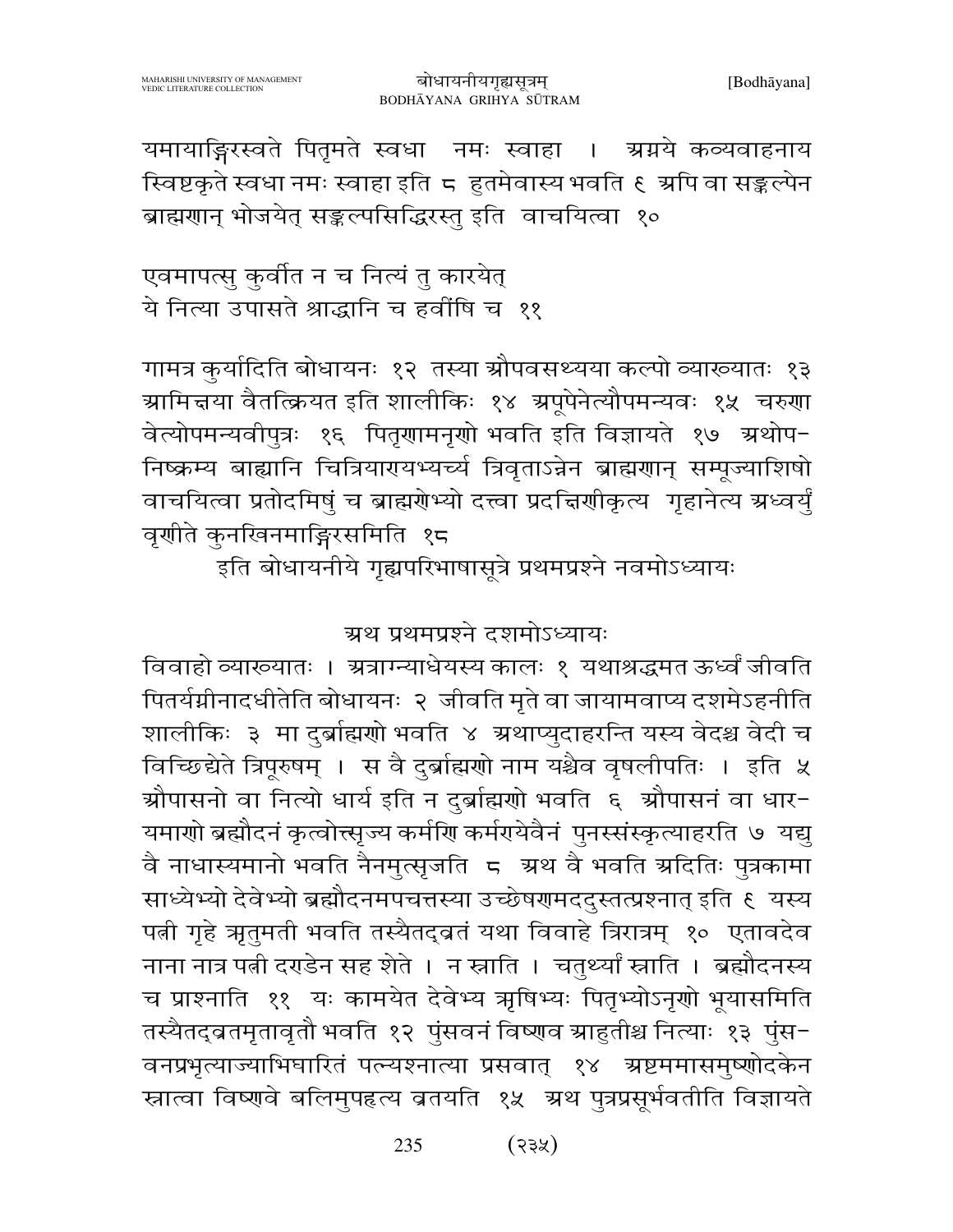ग्रथ प्रथमप्रश्ने द्वादशोऽध्यायः ग्रश्योपनीतस्याव्रत्यानि भवन्ति १ नान्यस्योच्छिष्टं भुञ्जीतान्यत्र पितृज्येष्ठाभ्याम्

वचसो यविष्ठ मंहिष्ठस्य प्रभृतस्य स्वधा वः । पीयति त्वो ग्रनु त्वो गृणाति वन्दारुस्ते तनुवं वन्दे ग्रग्ने इति ६ ग्रथ पुत्रप्रसूमुपतिष्ठते सबोधि सूरिर्मघवा वसुदा वा वसुपतिः । युयोध्यस्मद्द्वेषांसि इति ७ अ्रथ कुमारमुत्थापयति उत्तिष्ठ ब्रह्मणस्पते । देवयन्तस्त्वेमहे । उपप्रयन्तु मरुतस्सुदानवः । इन्द्र प्राशूर्भवा सचा इति 5 अथैनमादायोपनिष्क्रम्य स्रादित्यमुदीज्ञयति उद्वयं तमसस्परि उदुत्यं चित्रं तद्विष्णोः परमं पदम् इति चतसृभिः १ अथ तेनैव यथेतमेत्य कुमारं मातृहस्ते दत्वा सूतकाम्ना वाज्यस्य जुहोति हिररायगर्भस्स-मवर्तताग्रे इत्यान्तादनुवाक्यस्य प्रत्यृचम् १० उत्सृजसि सूतकाग्निम् २२ ग्रायुर्दा स्रग्ने हविषो जुषाग्रः इत्यरगयोर्वा समारोपयते १२ तमुपनयने मन्थति १३ ग्रथौपासनमुपतिष्ठते ग्रग्न ग्रायूंषि पवसे ग्रग्ने पवस्व स्वपाः इति द्वाभ्याम् १४ ज्योतिष्मत्या पुत्रस्य नाम गृह्णाति ग्रन्नादमेवैनं करोति इति ब्राह्मणम् १५ ग्रथैनं मूर्ध्न्यवघायाभिमन्त्रयते अग्निरायुष्मान् इति पञ्चभिः पर्या यैः  $39$ प्रवासादेत्यागतं वा पुत्रमेतैरेवाभिमन्त्रयते १७ प्रसिद्धं दशम्यामुत्थानम् १८ दशम्यां द्वादश्यां वा नामकरणम् १९ नामकरणोपनिष्क्रामणान्नप्राशनानि ब्राह्मराभोजनादेवैकेषाम् २० पुरयाहवाचनादेवैकेषाम् २१ प्रसिद्धे चौळोप नयने २२ इति बोधायनीये गृह्यपरिभाषासूत्रे प्रथमप्रश्ने एकादशोऽध्यायः

ग्रथ प्रथमप्रश्ने एकादशोऽध्यायः

स यदि पुत्रप्रसूर्भवति प्रसिद्धमौपासने जातकर्म कृत्वाऽन्यत्र फलीकरणहोमं

जुहोति स सूतकाग्निर्भवति १ तं दशाहं धारयति २ अ्थ नवम्यां व्युष्टायां

सूतकाग्नावाज्यं विलाप्योत्पूय युगमुत्थापयति ब्रह्मजज्ञानम् इति ३ अथो-

दकुम्भमुत्थापयति भूर्भुवस्सुवरोम् इति ४ अथैनमप्सु विसर्जयति समुद्रं वः

प्रहिणोम्यचितास्स्वां योनिमपि गच्छत । अच्छिद्रः प्रजथा भूयासं मा परासेचि

मत्पयः इति ५ अथैतेनैव यथेतमेत्य सूतकाग्निमुपतिष्ठते बोधा नो ग्रस्य

इति बोधायनीये गृह्यपरिभाषासूत्रे प्रथमप्रश्ने दशमोऽध्यायः

गुह्यसत्रम्

GRIHYA SUTRAM

 $\mathcal{E}$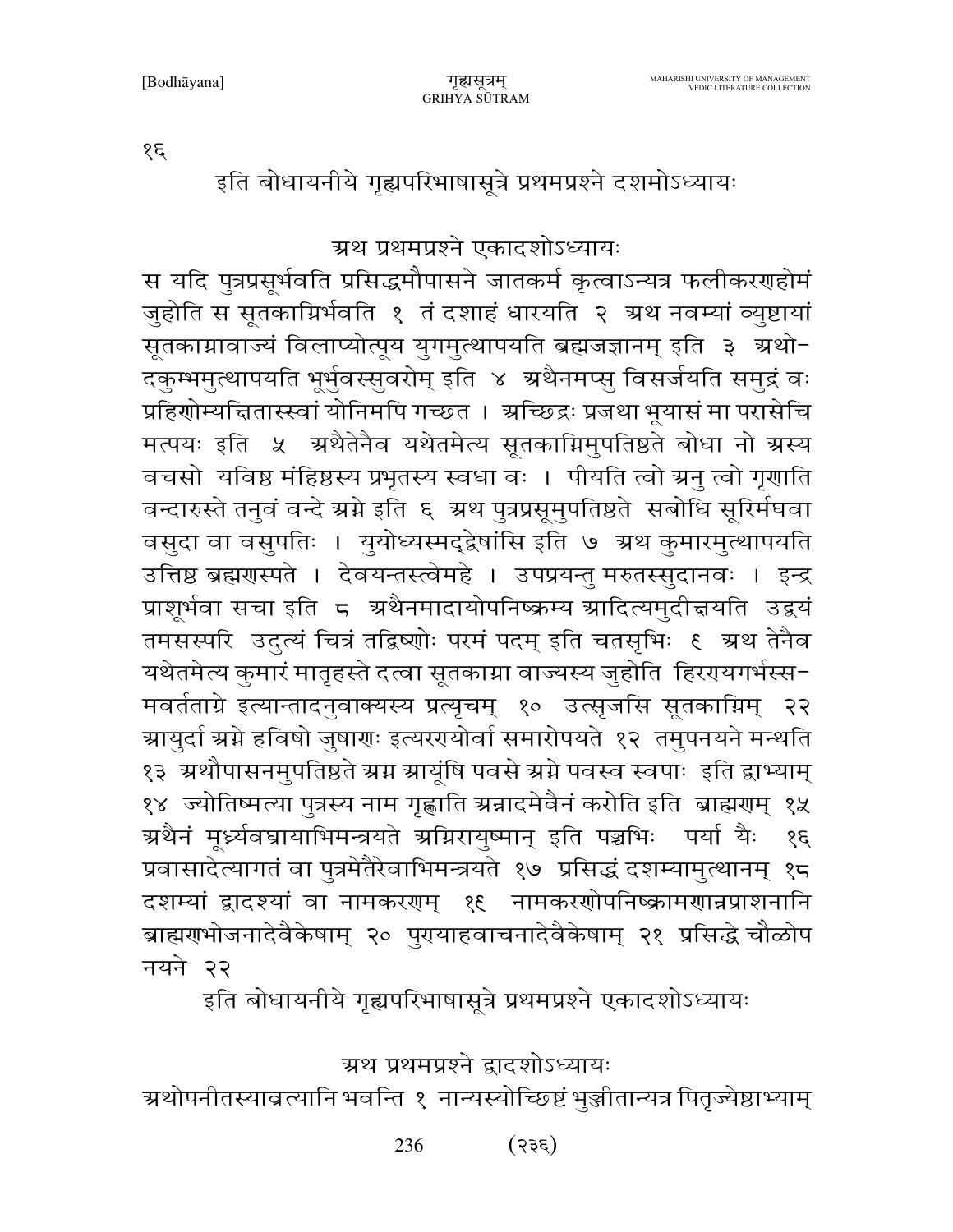२ न स्त्रिया सह भुञ्जीत ३ मधुमांसश्राद्धसूतकान्नमनिर्दशाहं सन्धिनीचीरं छत्राकनिर्यासौ विलयनं गणान्नं गणिकान्नमित्येतेषु पुनरसंस्कारः  $\chi$ प्रतिषिद्धदेशगमनमित्येकेषाम् ५ अथाप्युदाहरन्ति सौराष्ट्रं सिन्धुसौवीरम-वन्तीं दच्चिणापथम् । एतानि ब्राह्मणो गत्वा पुनर्स्संस्कारमर्हति । इति ६ ग्रथ पुनरसंस्कारान् व्याख्यास्यामः ७ अ्रथ देवयजनोल्लेखनप्रभृत्याऽग्नि− मुखात् कृत्वा पालाशीं समिधमाज्येनाक्त्वाऽभ्याधापयन् वाचय्ति पुन-स्त्वाऽऽदित्या रुद्रा वसवस्समिन्धतां पुनर्ब्रह्माणो वसुनीथ यज्ञैः । घृतेन त्वं तनुवो वर्धयस्व सत्यास्सन्तु यजमानस्य कामास्स्वाहा इति 5 अथाव-त्यप्रायश्चित्ते जुहोति यन्म स्रात्मनो मिन्दाऽभूत् पुनरग्निश्चज्ञुरदात् इति द्वाभ्याम् € ग्रथ पक्वाज़ुहोति सप्त ते ग्रग्ने समिधस्सप्त जिह्वाः इति १० ग्रथा-ज्याहुतीरुपजुहोति येन देवाः पवित्रेण इति तिसृभिरनुच्छन्दसम् ११ स्विष्टकृत्प्रभृति सिद्धमाधेनुवरप्रदानात् १२ ग्रथापरः ग्रापरिधानात्कृत्वा पालाशीं समिधमाधायाबत्यप्रायश्चित्ते जुहोति १३ ग्रथ व्याह्यतिभिर्जुहोति १४ अथापरः ब्राह्मणुवचनादेव सावित्र्या शतकृत्वो घृतमभिमन्त्र्य प्राश्य कृतप्रायश्चित्तो भवति १५ गुरोर्वोच्छिष्टं भुञ्जीत १६ ग्रथाप्युदाहरन्ति वपनं दच्चिणादानं मेखलादराडमजिनं भैज्ञाचर्या व्रतानि चैतानि निवर्तन्ते पुनरसंस्कारकर्मणीति १७ एते पुनरसंस्कारा व्याख्याताः १८ इति बोधायनीये गृह्यपरिभाषासूत्रे प्रथमप्रश्ने द्वादशोऽध्यायः

ग्रथ प्रथमप्रश्ने त्रयोदशोऽध्यायः

वेदमधीत्य स्नात्यन्नुपकल्पयते एरकां चोपबर्हणं च नापितं ज़ुरं च दारूणि चोपस्तरगं च वृकलांश्च दन्तधावनमुष्णाश्चापश्शीताश्च सर्वसुरभिपिष्टं चाञ्जनं च स्त्रजं चादर्शं चाहतं च वासः प्रावारं च वसनान्तरं बादरमर्णि सुवर्णोपधानं सूधं च प्रवर्तों च दराडं चोपानहौ च छत्रमानडहं चर्म सर्वलोहितमित्येतेऽस्य सम्भारा उपक्लृप्ता भवन्ति १ ग्रथ स्नानस्य मीमांसा २ रोहिरायां स्नाया-दित्येकम् प्राजापत्यं वा एतन्नत्तत्रं तदस्य प्राजापत्य एव नत्तत्रे स्नातं भवत्यथो सर्वान् रोहान् रोहति इति ३ तिष्ये स्नायादित्येकम् बार्हस्पत्यं वा एतन्नचत्रं तदस्य बार्हस्पत्य एव नचत्रे स्नातं भवत्यथो बृहस्पतिप्रसूतोऽसानि इति ४ उत्तरयोः फल्गुन्योस्स्नायादित्येकम् भग्यं वा एतन्नत्तत्रं तदस्य भग्य एव नत्तत्रे स्नातं भवत्यथो भग्योऽसानि इति ५ हस्ते स्नायादित्येकम् सावित्रं वा एतन्नन्नत्रं

> $($ ९३५) 237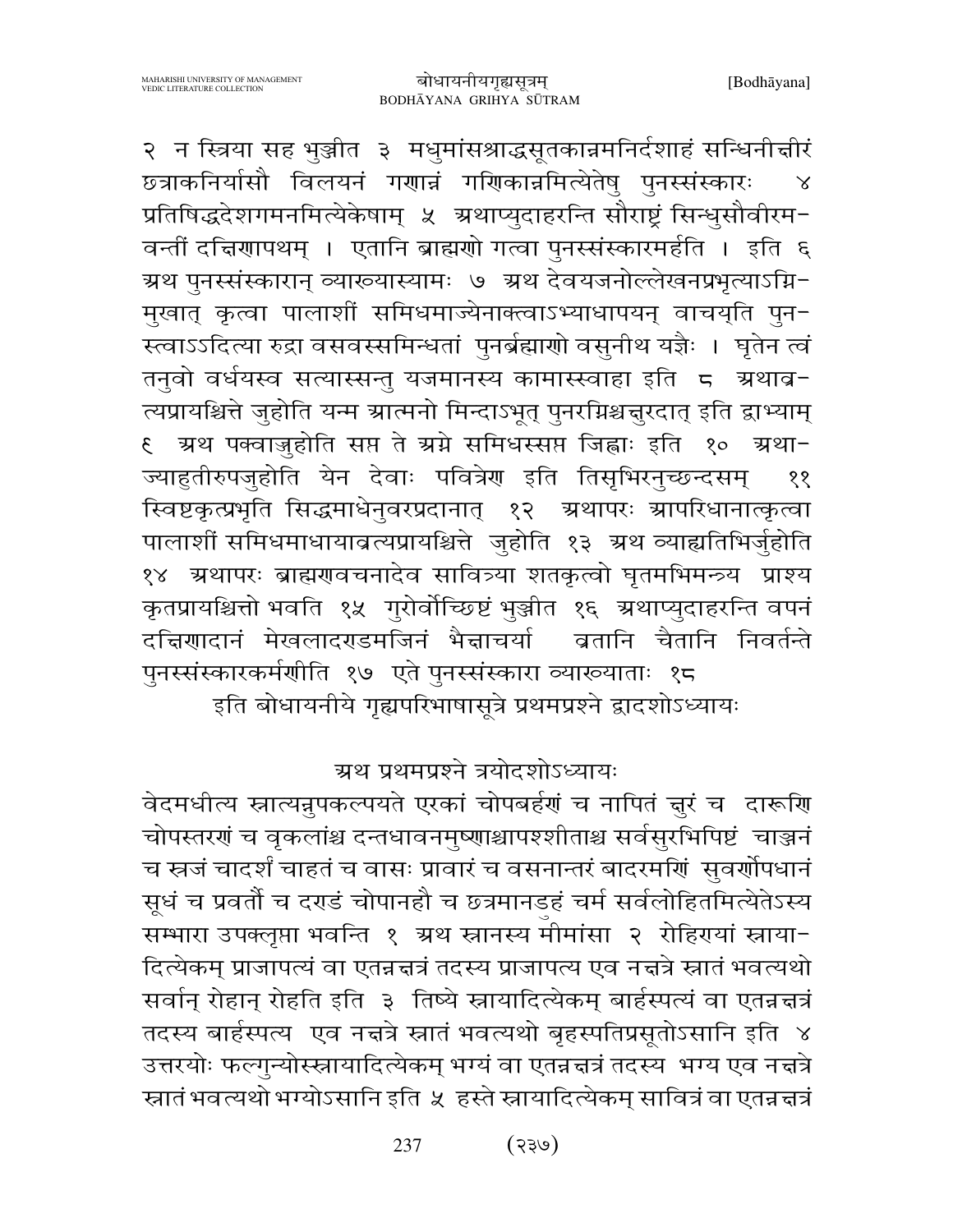तदस्य सावित्र एव) नच्चत्रे स्नातं भवत्यथो सवितृप्रसूतोऽसानि इति ६ चित्रायां स्नायादित्येकम् ऐन्द्रं वा एतन्नचत्रं तदयैन्द्र एव नचत्रे स्नातं भवत्यथो चित्रोऽसानि इति ७ विशाखयोस्स्नायादित्येकम् ऐन्द्राग्नं वा एतन्नत्तत्रं तदस्यैन्द्राग्न एव नत्तत्रे स्नातं भवत्यथो विशाखोऽसानि प्रजया पशुभिः इति ८ एतेषामेकस्मिन्नापूर्यमारण्पत्ते पुरादित्यस्योदयाद्बजमभिप्रपद्यते नैनमेत− दहरादित्योभितपेत्तदहस्स्नातानां मुखं वा एष एतत्तेजसा यशसा तपति १ ग्रन्तर्लोम्ना चर्मणा व्रजमभिनिध्नन्ति १० पूर्वार्धमध्ये व्रजस्याग्निमुपसमाधाय सम्परिस्तीर्य ग्राहरन्त्येतान् सम्भारान् सकृदेव सर्वान् यत्सह सर्वाणि मानुषाणि इत्येतस्मात् ब्राह्मणात् ११ दचिणतो ब्राह्मण उपविशति १२ उत्तरत उदपात्रं पालाशीं च समिधं निदधाति १३ अपरेणाग्निमुदीचीन-प्रतिषेवणामेरकां साधिवासामास्तीर्य तस्यां प्राङ्मुख उपविशति १४ उत्तरतो नापितः १५ उत्तरत उपबर्हणम् १६ ग्रामध्यन्दिनं भित्तां दद्यात् १७ ग्रपीह गां पचेद्रशा चेत्स्यादत्रैताम् १८ पालाशीं समिधमाज्येनाक्त्वा मध्यन्दि-नेऽभ्यादधाति इमं स्तोममर्हते जातवेदसे रथमिव संमहे मा मनीषया । भद्रा हि नः प्रमतिरस्य संसद्यग्रे सरूये मा रिषामा वयं तव स्वाहा इति १९ ग्रथैरकायामुदीचीनशिरा निपद्यते त्र्यायुषं जमदग्ने कश्यपस्य त्र्यायषं ञ्चगस्त्यस्य त्र्यायुषमृषीणां त्र्यायुषं यद्देवानां त्र्यायुषं तन्मे ग्रस्तु त्र्यायुषम् इति २० क्लिद्यमानमनुमन्त्रयते शिवा मे भवथ संस्पर्शाः इति २१ जुरमभिमन्त्रयते न्नुरो नामासि स्वधितिस्ते पिता नमस्ते ग्रस्तु मा मा हिंसीः इति  $55$ उप्यमानमनुमन्त्रयते यत्त्तूरेण वर्चयसि वप्ता वपसि केशश्मश्रु वर्चया मे मुखं मा म स्रायुः प्रमोषीः इति २३ श्मश्रूरयेवाग्रे वपतेऽथोपपत्तावथ वेशान् यथोपपादभितरारयङ्गानि २४ एतस्माद्धयेषा जरसा पूर्व स्रायुषि प्रयान्ति पर्व ग्रायुष्यन्नादा भवन्ति य एवं विद्वासो लोमानि वापयन्ते स यदि लोमानि वापयिष्यमार्गस्स्यात् केशश्मश्र् वापयित्वा लोमानि संहृत्य नखानि निकृन्त-यीत २५ अथैनानि समुच्चित्य ब्रह्मचारिणे प्रयच्छन्नाह इमानि हत्वा दर्भस्तम्बे वोदुम्बरमूले वा निधत्तात् इति । तानि स तत्र निदधाति २६ अपरेणाग्निं प्राङ्गख उपविश्य मेखलां विस्नंसयति इमं विष्यामि वरुगस्य पाशम् इति २७ योऽस्य तत्र रातेः पुत्रो वान्तेवासी भवति तस्मै प्रयच्छन्नाह इमा हत्वा न्यग्रोधे वोदुम्बरमूले वा निधत्तात् इति २८ तामु स तत्र निदधाति इदमहममुष्यायरणस्य शुचा पाप्मानमपगूहाम्युत्तरस्य द्विषद्धः इति २९ वृकलैः प्रधाव्य दान्तान्वि-

> $(332)$ 238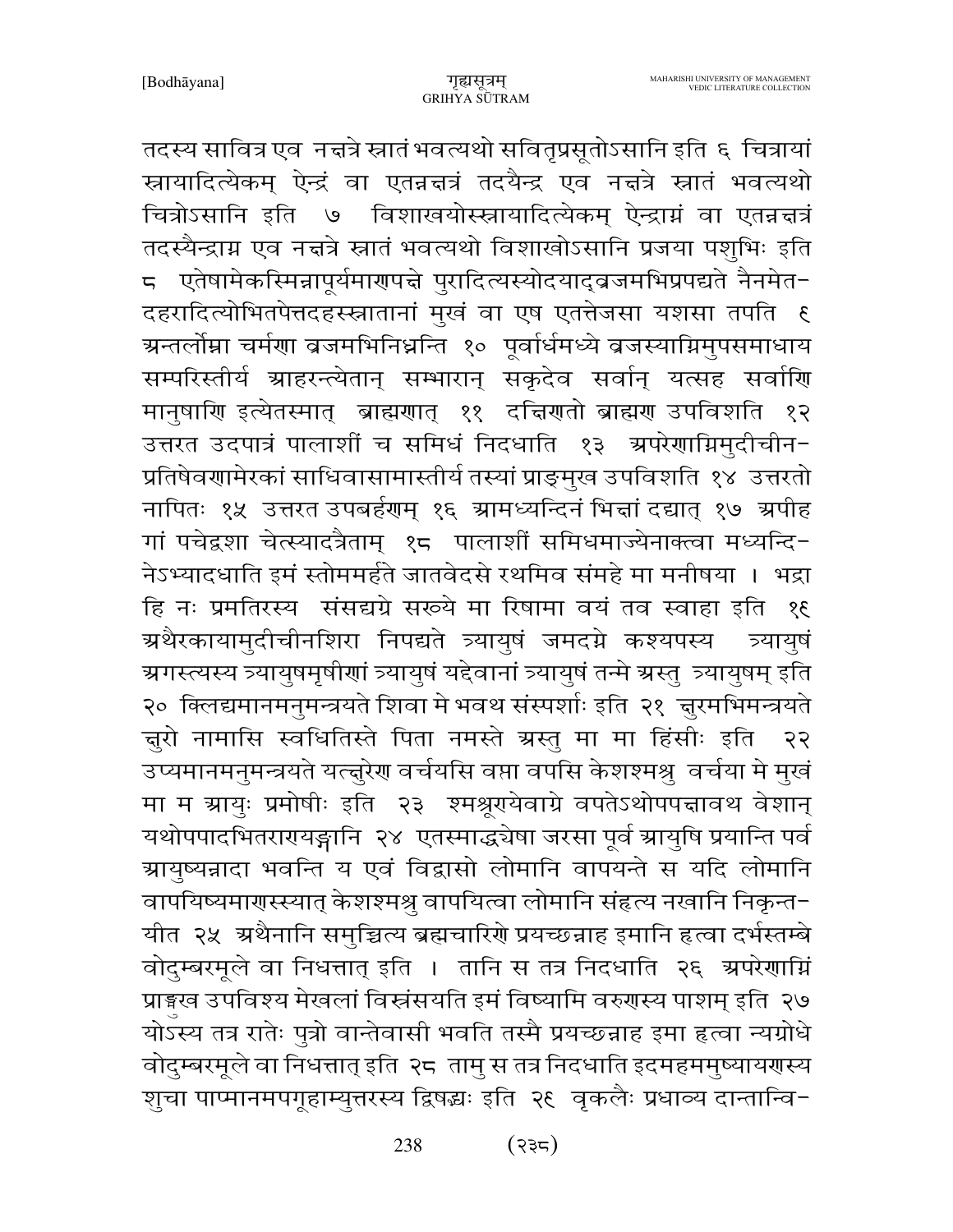धावते ग्रन्नाद्याय व्यपोहध्वं भगो सजा यमागतम् । स मे मुखं प्रसर्पतु वर्चसे च भगाय च इति ३० उभयीरपस्संनिषिञ्चति उष्णासु शीता स्रानयति देवमा-नुषस्य व्यावृत्त्यै इति ३१ तासामञ्जलीनोपहत्याभिषिञ्चति स्रापो हिष्ठा मयोभुवः इति तिसृभिः हिररायवर्णाश्शुचयः पावकाः इति तिसृभिः षोढा विहितो वै पुरुषः इत्येतस्मात् ब्राह्मणात् ३२ अथैतस्य सर्वसुरभिपिष्टं समुदायुत्य त्रिः प्रसिञ्चति नमश्शाकजञ्जभाभ्यां तमस्ताभ्यो देवताभ्यो या अभिग्राहिणीः इति ३३ अनुलिम्पेत् अप्सरासु यो गन्धो गन्धर्वेषु च यद्यशः । दिव्यो यो मानुषो गन्धस्स मामाविशात्विह इति ३४ ग्रहतं वासः परिधत्ते स्वा मा तनूराविश शिवो मा तनूराविश इत्येवमेव सायमेवमेवात ऊर्ध्वम् ३५ अथैतं बादरमणिं स्वर्णोपधानं सूत्रे प्रोत्य दव्यामाधाय दर्वादरहे सूत्रेण पर्यस्य जुहोति इयमोषधे त्रायमाणा सहमाना सहस्वती । सा मा करोतु सोमवर्चसं सूर्यवर्चसं ब्रह्मवर्चसं ब्रह्मवर्चसिनं मान्नादं करोतु स्वाहा इति ३६ ग्रथैनमुदपात्रेण परिप्लावयति विश्वा उत त्वया वयं धारा उदन्या इव । ग्रतिगाहेमही द्विषः इति ३७ ग्रपाशोसि इत्युक्त्वाऽन्दरणया परिहरति । वध्यं हि प्रत्यञ्चं प्रतिमुञ्चन्ति व्यावृत्त्यै इत्येतस्माद्ब्राह्मणात् ३८ अथैतौ प्रवर्तौ सूत्रे प्रोत्य दर्व्यामाधाय दर्वीदरहे सूत्रेण पर्यस्य जुहोति ग्रायुष्यं वर्चस्यं रायस्पोषमौद्धिद्यम् । इदं हिररयं वर्चसे जैत्र्यायाविशतादिमं रयिं स्वाहा इति ३६ द्वितीयां जुहोति शुनीमिवाहं हिररायस्य पितुरिव नामग्राहम् । तं मा करोतु सोमवर्चसं सूर्यवर्चसं ब्रह्मवर्चसिनं माऽन्नादं करोतु स्वाहा इति ४०) तृतीयां जुहोति उच्चैर्वाजि पृतनासाहं सभासाहं धनञ्जयम् । सर्वास्स-मृद्धीर्भ्रद्धयो हिरगये यास्समाहितास्स्वाहा इति ४१ चतुर्थीं जुहोति विराजं च स्वराजं चाभिष्टीर्या च नोगृहे । लन्दमी राष्ट्रस्य या मुखे तया मा सं सृजामसि स्वाहा इति ४२ पञ्चमीं जुहोति यशो मा कुरु ब्राह्मरोषु यशो राजसु यशो विश्येषु शूद्रेष्वहमस्मै यशस्तव स्वाहा इति ४३ मा करु । म्रथैतावुदपात्रेऽनुप्लावयति विश्वा उत त्वया वयम् इत्येतया ४४ तयोरन्तर− मादाय दत्तिशे कर्श ग्राबध्नाति ग्रायुष्यं वर्चस्यम् इत्येताभिः पञ्चभिः ४५ ग्रथैनमनुपरिवर्तते ऋतुभिस्त्वातवैस्संवत्सरस्य धायसा तैस्त्वा सहानुकरोमि इति ४६ एवमेवोत्तरे कर्णे प्रवर्तमाबध्नीत ४७ ग्रत स्त्रजं प्रतिमुञ्चति शुभिके शिर स्रारोह शोभयन्ती मुखं मम । मुखं हि मम शोभय भूयांसं च भगं कुरु । यां त्वा जहार जमदग्निश्श्रद्धायै कामायान्यै । तां त्वेमां प्रतिमुञ्चामि

> $(355)$ 239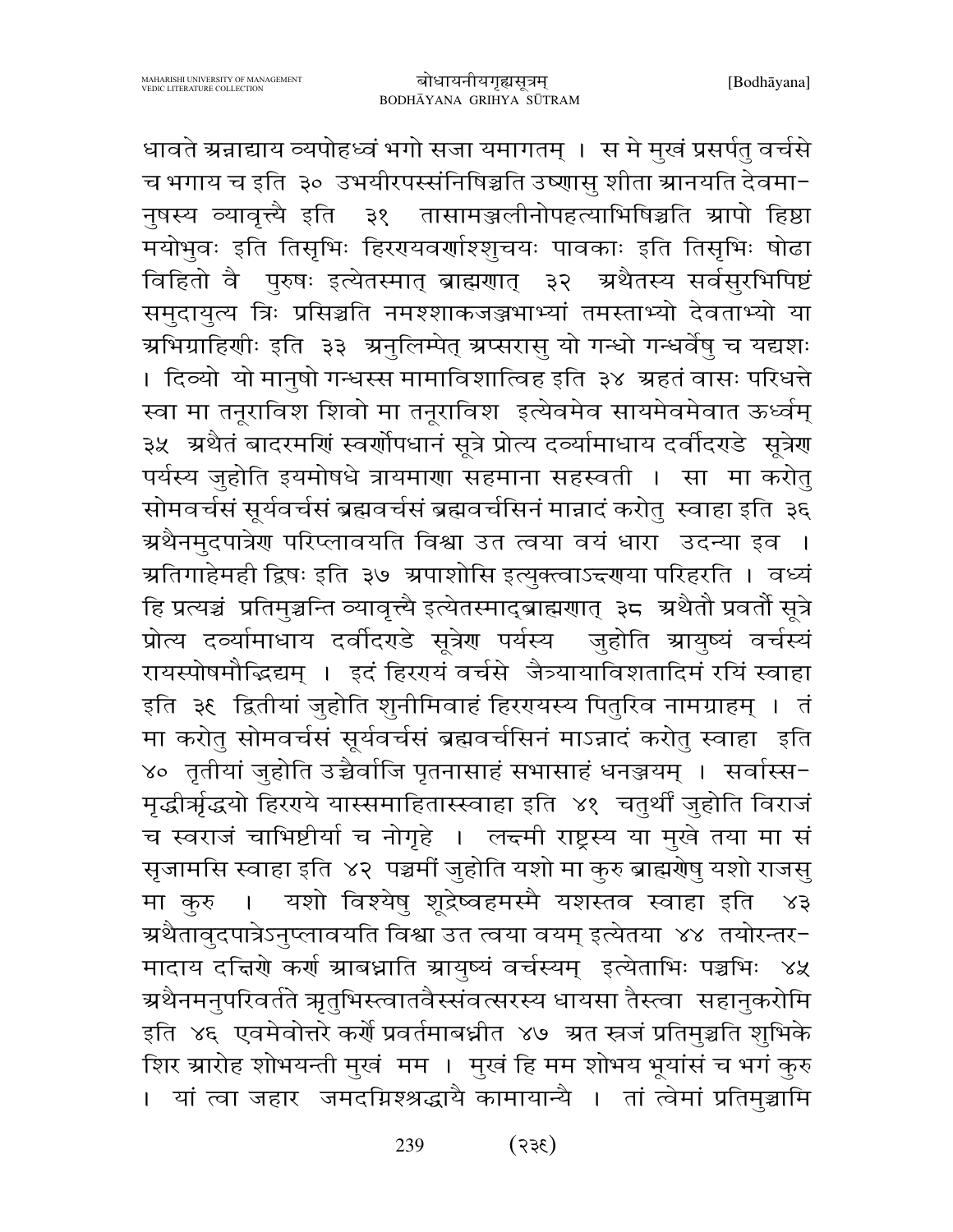वर्चसे च भगाय च इति ४८ त्रैककुदेनाञ्जनेनाङ्के यदाञ्जनं त्रैककुदं जातं हिमवत उपरि । तेन वामाञ्जे मयि पर्वतवर्चसमस्तु इति ४६ म्रादर्शे परिपश्यते यन्मे मनः परागतमादर्शे परिपश्यतः । इदं तं मयि पश्याम्यायुष्यं वर्चस्यं मे ग्रस्तु इति ५० ग्रथोपानहावुपमुञ्चते द्यौरसि इति दच्चिरो पादे । पृथिव्यसि इत्युत्तरे ५१ ग्रथ दराडमादत्ते सखा मा गोपाय इति ५२ छत्रमादत्ते दिव्योऽसि सुपर्णोऽन्तरिज्ञान्मा पाहि इति ५३ अथोपनिष्क्रम्य दिशमुपतिष्ठते देवीष्षडर्वीरुरुगः कृगोत विश्वेदेवास इव वीरयध्वम् । मा हास्महे प्रजया मा तनूभिर्मा रधाम द्विषते सोम राजन् इति ५४ चन्द्रमसं सूपस्थाः इति ५५ यत्र यत्र कामयते तदेतीत्येतत्समावर्तनम् । ५६

इति बोधायनीये गृह्यपरिभाषासूत्रे प्रथमप्रश्ने त्रयोदशोऽध्यायः

## ग्रथ प्रथमप्रश्ने चतुर्दशोऽध्यायः

ग्रथ बतस्नातकस्य वेदमनधीयानस्य तूष्णीं समावर्तनम् तीर्थे  $\delta$ स्नात्वाऽग्निमुपसमाधाय सम्परिस्तीर्य मध्याह्ने पालाशीं समिधमाज्येनाक्त्वा-ऽभ्यादधाति इमं स्तोमम् इत्येतया २ तूष्णीं वपनं तूष्णीं सम्भारग्रहणं च कृत्वा रथस्य दत्तिणं चक्रमभिमृशति रथन्तरमसि इति । सव्यं बृहदसि इति ३ रथस्य मध्यममभिमृशति वामदेव्यमसि इति ४ रथं प्रवर्तमानमभिमन्त्रयते रथं वामश्विना रथो मा दुःखे मा सुखे रिषत् इति ५ रथाभावेऽप उपस्पृश्य भूमिमभिमृशति इह धृतिरिह विधृतिरिह रन्तिरिह रमतिः इति ६ <mark>ग्र</mark>थाप उपस्पृश्य हृदयमभिमृशति मयीन्द्रियं वीर्यम् इति ७ अपो बीहिभिर्यवैर्वा समुदायुत्य शिष्याय प्रयच्छति 5 तत्प्रतिगृह्णाति ग्रा म ग्रागाद्वर्चसा यशसा इति ६ ब्राह्मणः स्रा म स्रागाद्वर्चसा यशसा संसृज प्रियः पशूनामधिपतिः प्रजानाम् इति तदुपस्पृश्य वदेत् १० प्राक्सिक्तं तज्जलं पुरस्तात्सिञ्चति ११ ग्रथ दधिमध्वाज्योदकमिश्रं वा दधिमध्वाज्योदकर्त्तारमिश्रं वाऽर्घ्यमिति निवेदयेत् १२ शिष्योऽर्घ्यमभिमन्त्रयते स माऽवतु समाऽवन्तु स माजुषताम् इति १३ अथ द्वाभ्यां हस्ताभ्यां प्रतिगृह्णाति स्रा म स्रागाद्वर्चसा इति १४ तस्मिंश्चित् किञ्चिदापतितं स्यात्तदङ्गष्ठेन च महानाम्नचा च सङ्गद्येमां दिशं निरस्यति नेष्टा विद्धिम् इति १५ अथाप उपस्पृश्य सर्वाभिरङ्गलीभि-स्समुदायुत्य प्राश्नाति इदं ते बलं हरामि इति प्रथमम् । श्रेष्ठं माउधिपतिं कुरु इति द्वितीयम् । सोमोऽसि सोमपं मा कुरु इति तृतीयम् ग्रन्नमस्यन्नं मा

> $(3x^{\circ})$ 240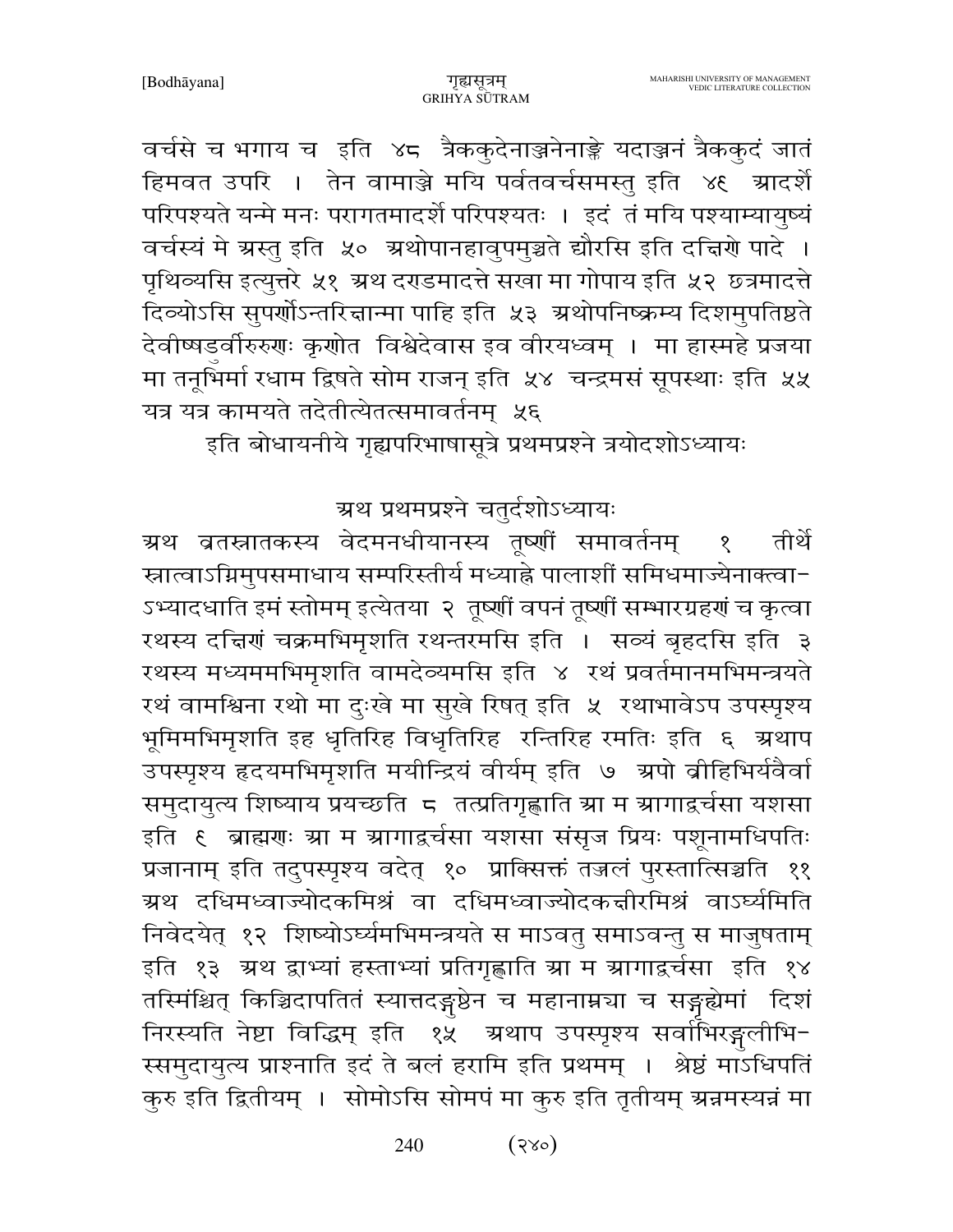$(38)$ 241

स यद्यौगमनं न धारयत्या दशाहादेवैनमाज्येन व्याहृतीभिर्हुत्वाऽग्नीना-धास्यमानो ब्रह्मौदनं कृत्वोत्सृजति १ कर्मणिकर्मरायेवैनं पुनरसंस्कृत्याहरति २ यद्यु वै नाधास्यमानो भवति नैनमुत्सृजति ३ यस्मिन्नग्नावुपनयति तस्मिन् ब्रतचर्यं तस्मिन् समावर्तनं तस्मिन् पारिणग्रहणं तस्मिन् गृह्याणि कर्माणि क्रियन्ते । तस्मिन् प्रजासस्कारा इत्येके ४ स एष उपनयनप्रभृति व्याहृति-भिस्समिद्भिर्हूयत स्रा समावर्तनात् ५ समावर्तनप्रभृति स्राज्येन व्याहतिभिरेव हूयत स्रा पारिणग्रहरणात् ६ पारिणग्रहरणप्रभृति व्रीहिभिर्यवैर्वा ७ हस्तेनैते ग्राहुती जुहोति ग्रग्नये स्वाहा प्रजापतये स्वाहा इति सायम् ८ सूर्याय स्वाहा प्रजापतये स्वाहा इति प्रातरपि ६ अग्निहोत्रहविषामन्यतमेन हूयते १० अथास्य

ग्रथ प्रथमप्रश्ने षोडशोऽध्यायः

च्छेदाय वेदव्रतैर्व्यवहरेत् कौमारेण माहेश्वरेण धान्वन्तरेणेति ११ इति बोधायनीये गृह्यपरिभाषासूत्रे प्रथमप्रश्ने पञ्चदशोऽध्यायः

ग्रथ प्रथमप्रश्ने पञ्चदशोऽध्यायः त्रयः स्नातका भवन्ति वेदस्नातको ब्रतस्नातको वेदबतस्नातकश्चेति १ अथै-तेषामत ऊर्ध्वं नित्यानि भवन्ति स्रौपासनो दराडः कमराडलुरुपानहौ छत्रं द्वे वाससी द्वे यज्ञोपवीते उष्णीषमजिनमन्तर्वासः इति २ पूर्वेण ग्रामान्निष्क्रम− <u> राप्रवेशनानि च वाग्यत उत्तरेरा वा ३ बहिर्वाचं विसृजेत् ४ प्रश्नमनुवाकं</u> वाऽधीयीत ५ ब्रह्मपरो ब्रह्मनित्यो देवेभ्य ऋषिभ्यः पितृभ्यस्तर्पणानि कृत्वाऽ श्नीयात् ६ दिवा नोष्णीषी नक्तमुष्णीषी मूत्रपुरीषोत्सर्गेषु च निवीती नित्य− यज्ञोपवीती ७ तिष्ठन्नाचामेत् प्रह्लो वा ८ सन्ध्ययोश्च बहिर्ग्रामादासनं वाग्यतश्च ६ स्रा जायासङ्गमात् स्नातका भवन्त्यत ऊर्ध्वं गृहस्थाः १० स्रवि-

कुरु इति चतुर्थम् १६ एवं चतुष्कृत्वः प्राश्य त्रिरनुपिबेन्न सर्वं न तृप्तिं गच्छेत् १७ यमात्मनश्श्रेयां समिच्छेत्तस्मै शेषं दद्यादिति १८ ग्रथ कर्णे दाम्ना बद्धां गामनुमन्त्रयते जहि मे पाप्पानमुपवेत्तुः इति १६ ग्रथ गामुत्सृजेत् गौर्धेनुभव्या इति २० ग्रथादैनमाहृतं प्राश्नाति ब्रह्मन् त्वाश्नामि इति २१ ग्रथोदकमिश्रं सक्तुमाहृतमश्नाति ब्रह्मन् त्वाऽश्नामि इति २२ एवमेव जडबधिरमूका-न्धकुब्जादीनामशक्तस्तूष्णीं समिधमाधाय शेषं तूष्णीमाचरेत् २३ इति बोधायनीये गृह्यपरिभाषासूत्रे प्रथमप्रश्ने चतुर्दशोऽध्यायः

बोधायनीयगृह्यसूत्रम् BODHĀYANA GRIHYA SŪTRAM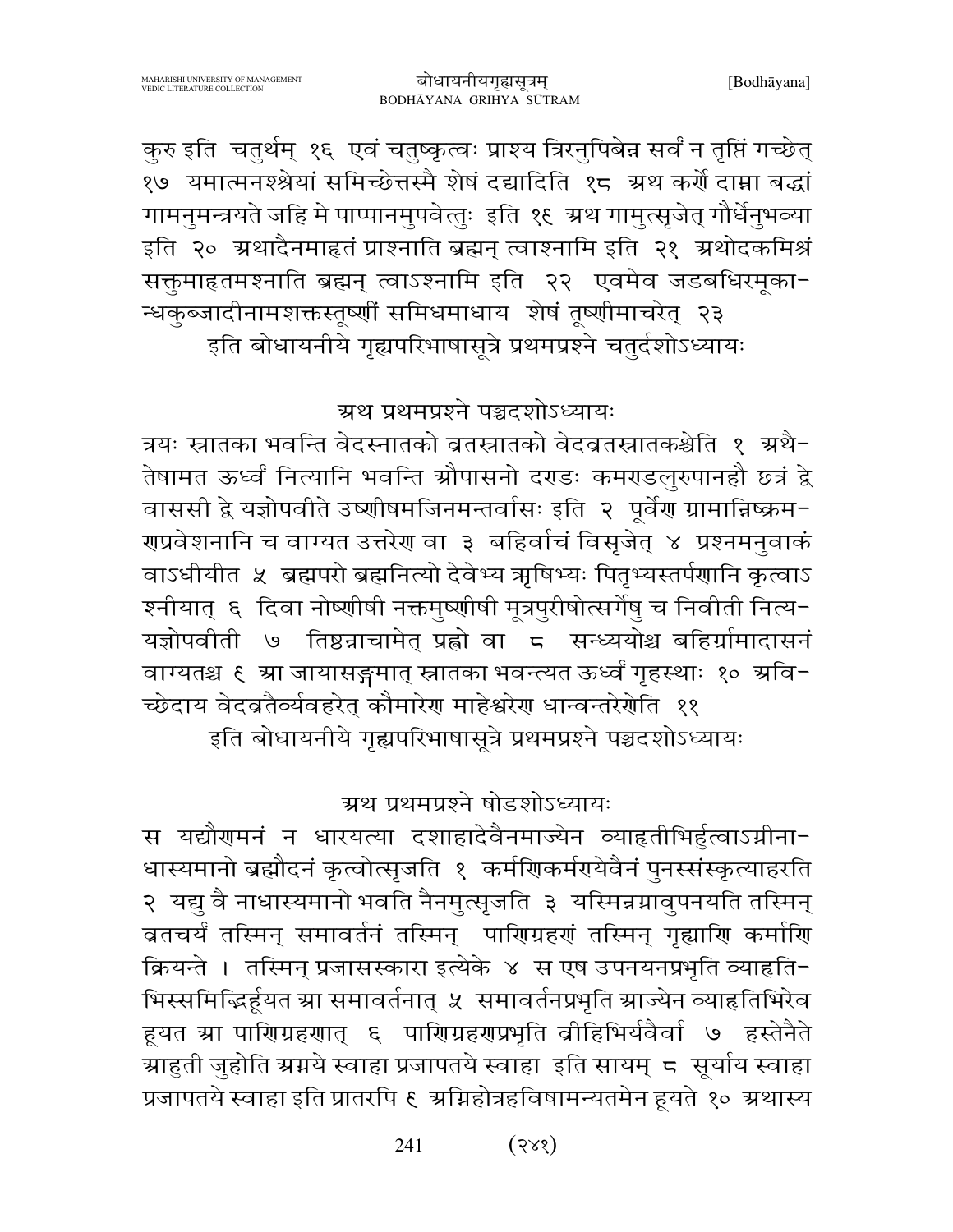पार्वणः प्रसिद्ध ग्राग्नेयस्थालीपाकः तस्यायुधानि भवन्त्युलूखलमुसले कृ-ष्णाजिनं शूर्पं स्फ्यः चरुस्थाल्याज्यस्थाली स्नुक्स्नुवं दर्वी मेन्नगम् इति ११ ग्र्यामावास्यायां प्रसिद्धः पिराडपितृयज्ञः १२ नात्र गार्हपत्यशब्दो विद्यते १३ एतेनास्य दर्शपूर्णमासयाजित्वम् १४ उपनयनादिरग्निस्तमौपासन इत्याचन्नते १५ पाणिग्रहणादिरित्येके १६ नियो धार्योऽनुगतो मन्थ्यः श्रोत्रियागाराद्वाहार्यः १७ उपवासश्चानुगतेऽन्यतरस्य भार्यायाः पत्युर्वा १८ अपि वैकां जुहुयात् ग्र्ययाश्चाग्ने इति १६ ग्रथास्याहुतप्रायश्चित्तं मनो ज्योतिर्जुषाताम् इति २० ग्रथास्यातिपन्न प्रायश्चित्तम् अग्ने नया देवानाम् इति २१ ग्रथास्या-ब्रत्यप्रायश्चित्तं त्वमग्ने ब्रतपा ग्रसि यद्वो वयम् इति २२ ग्रथास्या− नाज्ञातप्रायश्चित्तम् ग्रनाज्ञातं पुरुषसम्मितः इति २३ ग्रथ यद्युखा भिद्येत तामभिमन्त्रयते स्रभिन्नो घर्मो जीरदानुर्यत स्रात्तस्तदगन् पुनः इति २४ स्रथाज्यं विलाप्योत्पूय स्नुचि चतुर्गृहीतं गृहीत्वा सन्तनीं जुहोति इध्मो वेदिः परिधयश्च सर्वे यज्ञस्यायुरनुसञ्चरन्ति । त्रयस्त्रिंशत्तन्तवो ये वितत्रिरे य इमं यज्ञं स्वधया मदन्ते तेषां छिन्नं प्रत्येतद्दधामि स्वाहा इति २५ अथान्यामाहरति घर्मो देवानाप्येत् इति २६ एकाहं मनस्वतीं द्व्यहं वारुणीं त्र्यहं तन्तुमतीं चतस्रो-ऽभ्यावर्तिनीराद्वादशाहात् २७ द्वादशाहं विच्छिन्नः पुनराधेयः २८ ग्रथ यदि द्वादशाहं विच्छिन्नः पुनराधेयस्स्याद्या प्रकृतिस्तत स्राहरणं प्रणवेनाहाति ब्रह्मा प्रणवेन प्रसौति २९ व्याहृतिभिस्पिकतोपोप्ते यथोपपादमग्न्याधेयिकान् सम्भारानाहृत्य व्याहृतिभिर्नियुप्योपसमाधायोपतिष्ठते जुष्टोदमूनाः इति ३० ग्रथैनं प्रदत्तिरामग्निं परिसमूह्य पर्युन्त्य परिस्तीर्याज्यं विलाप्योत्पूय स्वक्सूवं निष्टप्य संसृज्य स्तूचि चतुर्गृहीतं गृहीत्वा समिद्वत्यग्नौ परिशृते पूर्णाहुतिं जुहोत्यपरिश्रते वा सप्त ते स्रग्ने इति ३१ पूर्णाहुतौ वरं ददाति धेनुमृषभमनड्वाहं कंसं हिरगयं वासो वा इति ३२ अपरं चतुर्गृहीतं गृहीत्वा तिस्नस्त-न्तुमतीर्विग्राहं जुहोति तन्तुं तन्वन् उद्वध्यस्वाग्ने त्रयस्त्रिंशत्तन्तवः इति ३३ ञ्चपरं चतुर्गृहीतं गृहीत्वा चतस्रोऽभ्यावर्तिनीर्विग्राहं जुहोति अ्रप्रेऽभ्यावर्तिन् ग्रग्ने ग्रङ्गिरः पुनरूर्जा सहरय्या इति ३४ ग्रपरं चतुर्गृहीतं गृहीत्वा मनस्वतीं जुहोति मनो ज्योतिः इति ३५ अपरं चतुर्गृहीतं गृहीत्वा प्राजापत्यां जुहोति प्रजापते न त्वदेतान्यन्यः इति ३६ अपरं चतुर्गृहीतं गृहीत्वाऽनुरूयां जुहोति ग्रन्वमिरुषसामग्रमख्यत् इति ३७ ग्रपरं चतुर्गृहीतं गृहीत्वा प्रायश्चित्तं जुहोति ग्रयाश्चाग्ने इति ३८ ग्रपरं चतुर्गृहीतं गृहीत्वा ज्योतिष्मतीं जुहोति उद्वयं

> $(385)$ 242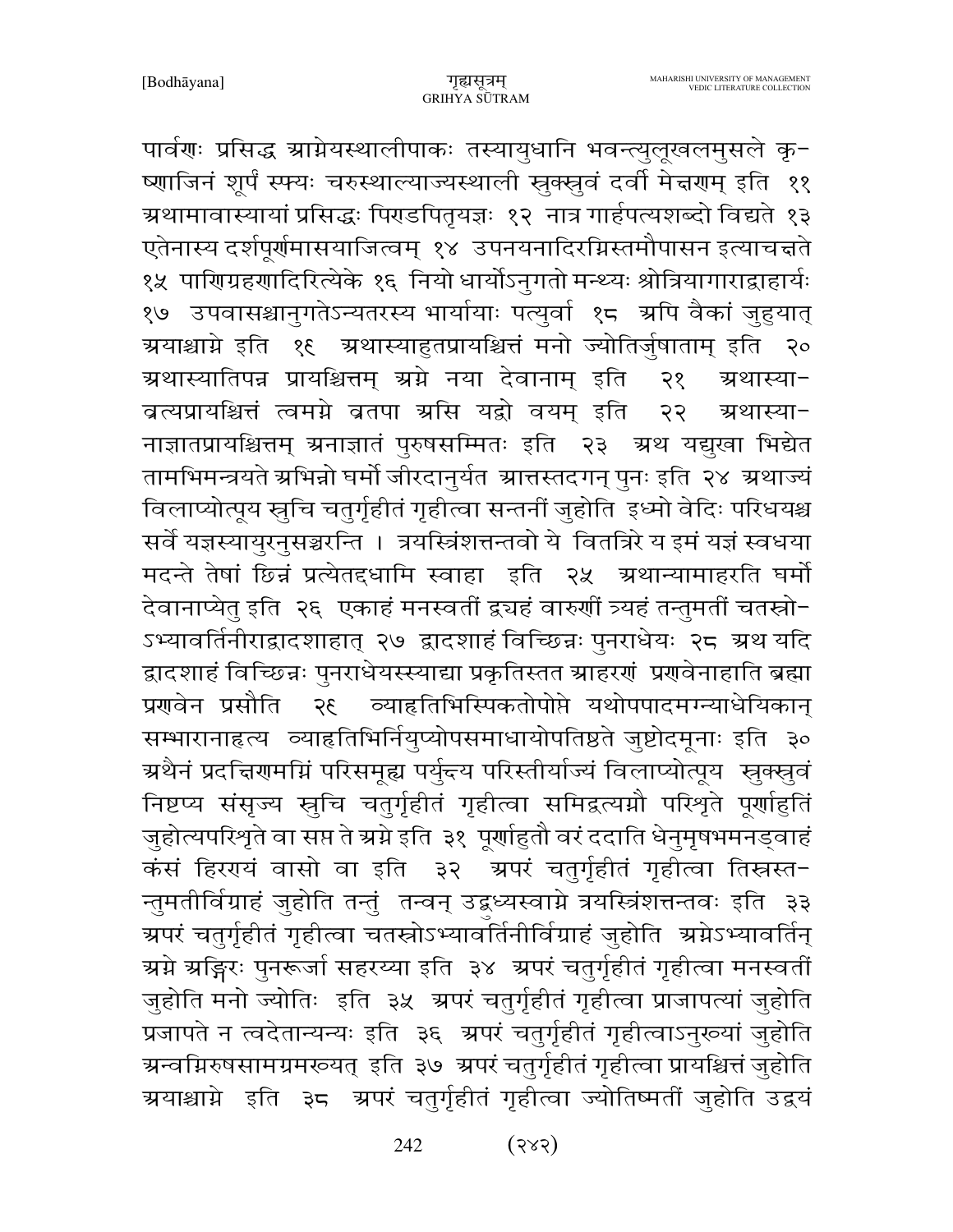MAHARISHI UNIVERSITY OF MANAGEMENT VEDIC LITERATURE COLLECTION

तमसस्परि इति ३६ अपरं चतुर्गृहीतं गृहीत्वाऽऽयुर्दां जुहोति आयुर्दां अम्रे इति ४० ग्रपरं चतुर्गृहीतं गृहित्वा द्वे मिन्दाहुती जुहोति यन्म ग्रात्मनो मिन्दा-ऽभूत् पुनरग्निश्चचुरदात् इति ४१ ऋपरं चतुर्गृहीतं गृहीत्वा व्याहृती− र्व्यस्तास्समस्ताश्च जुहोति ४२ एकाहुत्या वा प्रतिसन्धानं पुनस्त्वादित्या रुद्रा वसवः इति ४३ अथास्याध्वनि समारोपराम् अयं ते योनिर्भूत्वियः इति ४४ ग्र्यरयोर्वा समारोप्य मथित्वा जुहुयात् ४५ अपि वात्मानि समारोपणं भवति या ते ग्रग्ने यज्ञिया तनूः इत्यात्मनि समारोप्य उपावरोह जातवेदः इति लौकिकेऽग्नावुपावरोह्य जुहुयात् ४६ अपि वा अयं ते योनिर्भृत्वियः इति समिधि समारोप्य स्राजुह्वानः उद्वध्यस्वाग्ने इति द्वाभ्यां लौकिकेऽग्नौ समिधम-भ्याधाय जुहुयात् ४७ ग्रात्मानि समारूदेष्वग्निषु न खादेन्न पिबेन्नोप-रिशय्यायां शयीत नाप्स् निमज्यान्न मैथुनं ब्रजेत् ४८ कामं खादेत्कामं पिबेत्कामं त्वेवोपरि शय्यायां शयीत पालाशीमाश्वर्त्थीं खादिरीमौदम्बरीं वा ४६ तेषामेतेन प्रसिद्धं समारोपरणम ५०

इति बोधायनीये गृह्यपरिभाषासूत्रे प्रथमप्रश्ने षोडशोऽध्यायः

स यद्यौपासनं धारयति । त्रयः स्नातका भवन्ति । ग्रथ व्रतस्नातकस्य । वेदमधीत्य स्नास्यन् । ग्रथोपनीतस्य । सा यदि पुत्रप्रसूः । ग्रत्राग्न्याधेयस्य कालः । ग्रथ वै भवति किञ्चित् । ग्रथ दशमेऽहनि । ग्रथ विवाहस्य । सर्वत्र दर्वाहोमेषु । ग्रथ शुचौ समे देशे । ग्रथापरेद्युर्देवानाम् । विष्णुश्च ह वै । ग्रथ वै भवति सर्वेण वै । ग्रथ वै भवति जायमानः १६ ग्रथ वै भवति जायमानः । ग्रथ वै भवति सर्वेश वै । विष्णुश्च ह वै । ग्रथापरेद्युर्देवानाम् । ग्रथ शुचौ समे देशे । सर्वत्र दर्वाहोमेषु । ग्रथ विवाहस्य । ग्रथ दशमेऽहनि । ग्रथ वै भवति किंचित् । ग्रत्राग्न्याधेयस्य कालः । सा यदि पुत्रप्रसूः । ग्रथोपनीतस्य । वेदमधीत्य स्नास्यन् । ग्रथ ब्रतस्नातकस्य । त्रयस्स्नातका भवन्ति । स यद्यौपासनं न धारयति  $35$ 

इति बोधायनीये गृह्यपरिभाषासूत्रे प्रथमः प्रश्नः समाप्तः

ग्रथ द्वितीयप्रश्ने प्रथमोऽध्यायः

ग्रथ व्रीहिभ्यो यवेभ्यश्च नवानामनिरुप्तं स्थालीपाकं श्रपयित्वाऽग्निमुपस-

 $(32)$ 243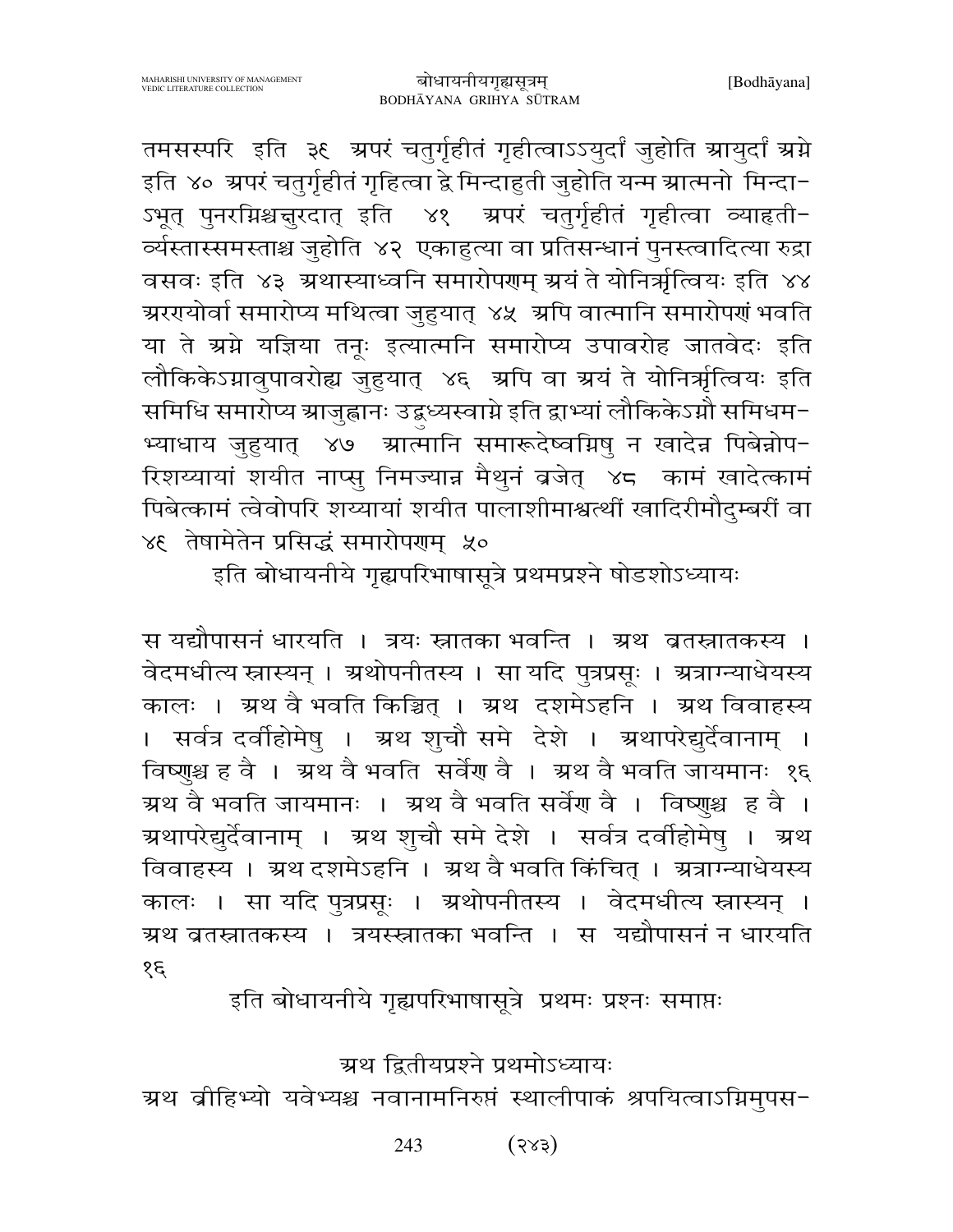माधाय संपरिस्तीर्याघारावाघार्याज्यभागाविष्ट्वाग्रयणदेवताभ्य इन्द्राग्निभ्यां विश्वेभ्यो देवेभ्यो द्यावापृथिवीभ्यां सोमाय स्विष्टकृञ्चतुर्थीभ्यो जुहुयात् १ कामं पुरस्तात्स्विष्टकृतोऽज्यानीरुपजुहोति २ प्रसिद्धौ प्राशनमन्त्रौ ३ वैश्वदेवं कृत्वा ब्राह्मरोभ्यो दत्वा प्राशनम् ४ एतेन सर्वासामोषधीनामाग्रयर्ग \_\_<br>व्याख्यातमन्यत्र श्यामाकवेणुयवेभ्यश्च सौम्यश्श्यामाकश्चरुरग्नीन्द्रो  $x^2$ वेगुयवानां वैश्वदेवो वा ६ समानौ प्राशनमन्त्रौ ७ ग्रथ फलानां मूलानां भद्मगानां ब्राह्मगेभ्यो दत्वा प्राशनमेव ८ पुष्पागामन्येषां च नवानां ब्राह्मगेभ्यो दत्वोपयोगः ६ अ्रथ षट्सु षट्सु मासेष्वयनप्रतिपत्तौ वाऽथ देवयजनो-ल्लेखनप्रभृत्याप्रणीताभ्यः कृत्वा स्रुक्स्नवं निष्टप्य संमृज्य स्तुचि चतुर्गृहीतं गृहीत्वा सग्राहं षड्ढोतारं हुत्वामित्तां श्रपयित्वा पक्वमोदनं पायसं वा याचति १० तमभ्युन्त्याम्रावधिश्रयति ११ स्राज्यं निर्वपति १२ स्रथाज्यमधिश्रयति उभयं पर्यम्नि कृत्वा मेन्नणं स्रुवं च संमार्ष्टि ग्रथैतं चरुं १३  $88$ श्रपयित्वाभिघार्योदञ्चमुद्रास्य प्रतिष्ठितमभिघारयति १५ परिधानप्रभृत्याग्नि-मुखात् कृत्वा पुरस्तात्स्वाहाकृतिं स्रुवाहुतिं जुहोति स्वाहा देवेभ्यः इति १६ ग्र्रथ स्नुचि चतुर्गृहीतं गृहीत्वा वपां जुहोति जातवेदो वपया गच्छ देवान् त्वं हि होता प्रथमो बभूथ । घृतेन त्वं तनुवो वर्धयस्व स्वाहाकृतं हविरदन्तु देवाः स्वाहा इति १७ अथोपरिष्टात्स्वाहाकृतिं स्रुवाहुतिं जुहोति देवेभ्य-स्स्वाहा इति १८ ग्रथ पक्वाजुहोति इन्द्राग्निभ्यां स्वाहा ग्रग्नये स्वाहा इति १€ अ्थ वाजिनस्य जुहोति घृतं घृतपावानः पिबत वसां वसापावानः पिब− तान्तरित्तस्य हविरसि स्वाहा त्वान्तरित्ताय स्वाहा इति २० ग्रथामित्तायै जुहोति इन्द्राग्नी रोचना दिवः श्नथद्वृत्रम् इति २१ अ्थ वाजिनस्यैव दिशो जुहोति दिशः प्रदिश स्रादिशो विदिश उद्विशस्स्वाहा दिग्भ्यो नमो दिग्भ्य-स्स्वाहा इति २२ अथ पृषदाज्यात् स्रुवाहुतिं जुहोति वनस्पतये स्वाहा इति २३ अथामित्ताया एव स्विष्टवतीभ्यां सौविष्टकृतं जुहोति २४ अथ स्तुचि चतुर्गृहीतं गृहीत्वा समुद्रं गच्छ स्वाहा इत्येकादश विग्राहं जुहोति २५ जयप्रभृति सिद्धमाधेनुवरप्रदानात् २६ एतेनास्य पशुबन्धयाजित्वं भवति २७ पार्वर्णेनतोऽन्यानि कर्माणि व्याख्यातान्येकदेवत्यान्याग्रयणेन बहुदेवत्यान्या-मित्तया पशुबन्ध स्राचाराद्यानि गृह्यन्ते २८ यथोपदेशं देवताः २६ अम्निं स्विष्टकृतं चान्तरेणोपहोमाः ३० वैश्वदेवे विश्वेदेवाः पौर्णमास्यां पौर्णमासी यस्यां क्रियेत ३१ उपाकरणे समापने च ऋषिर्यः प्रज्ञायते ३२ सदसस्प-

> $(322)$ 244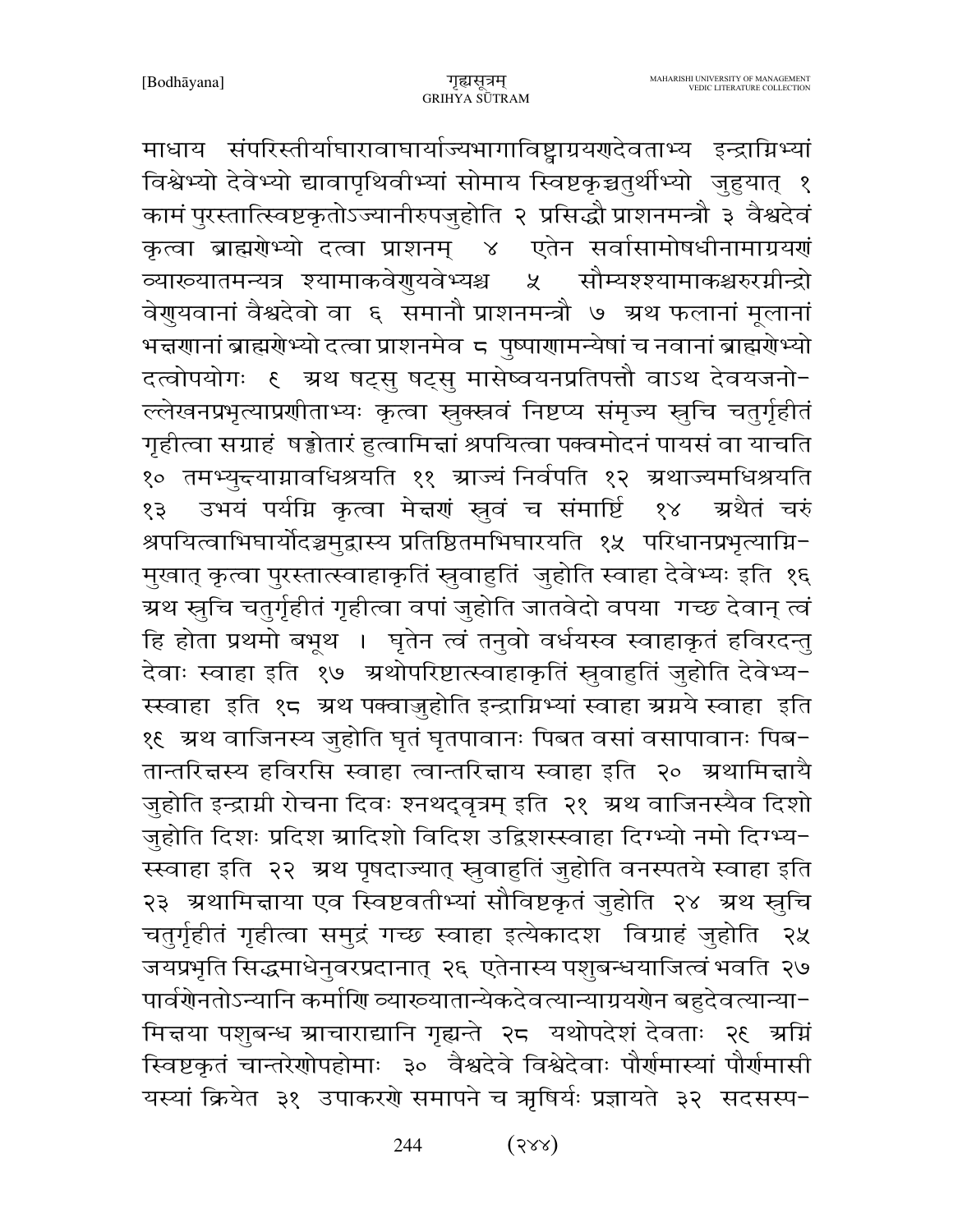तिर्द्वितीयः ३३ स्त्रियानुपतेन चारलवणावरान्नससृष्टस्य तु होमं परिचचते ३४ यथोपदेशं काम्यानि बलयश्च ३५ अथापि काम्यानि भवन्ति ग्रथ वै भवति प्रजापतीः प्रजा स्रसृजत तास्सृष्टा इन्द्राम्री स्रपागूहताम् इत्येतस्माद्ब्रा-ह्मणात् ३६ येऽमुत्र पुरोडाशास्त इह चरवो यथादेवतं याज्यापुरोनुवाक्याः योऽमुत्र वषट्कारस्स इह स्वाहाकार इति ३७ अग्न्याधेयमग्निहोत्रं दर्शपूर्ण-मासावाग्रयणं चातुर्मास्यानि पशुबन्धस्सोम इत्येष स्राघारवान् दर्वाहोमः ३८ ग्रथात ग्राम्निहोत्रिकं व्याख्यास्यामः ३६ सर्वमेवैतत् स्वाहाकारप्रदानं कुर्या-दिति सिद्धम् ४० म्रा परिधानात्कृत्वा ग्रमुष्मै स्वाहा इति दैवतं जुहोति ४१ ग्रग्निस्खिष्टकृद्द्वितीयः ४२ द्विर्जुहोति द्विर्निमार्ष्टि द्विः प्राश्नात्युत्सृप्याचा− मति निर्लेढि इति ४३ एष स्राम्निहोत्रिकः ४४ स्रथातोऽपूर्वं व्याख्यास्यामः ४५ सायंप्रातर्दशहोतारं जुहुयात्पर्वसु चतुर्होतारमाग्रयरोष्वज्यानीः चातुर्मा-स्येषु पञ्चहोतारं पशुबन्धं षड्वोतारमृतुमुख ऋृतुमुखीय सोमे सप्तहोतारम् इति पयसा दशहोतारं जुहुयादन्नेन चतुर्होतारं पायसेनाज्यानीः पृषदाज्येन पञ्चहो-तारमामित्तया षड्वोतारमाज्येन ऋतुमुखीयं सोमेन सप्तहोतारम् इति ४६ स एष स्रौपासननिष्ठानां याथातथ्यदर्शितां निरीप्सितानां श्रद्दधानानामपूर्वो होमः प्रजासंस्कारार्थो वा किञ्चिज्ज्ञानानां प्राकृतेन हविषां यत्कामयते तञ्जुहोति हुतमेवास्य तद्भवति ४७ इत्यपूर्वो व्याख्यातः ४८

इति बोधायनीये गृह्यपरिभाषासूत्रे द्वितीयप्रश्ने प्रथमोऽध्यायः

### ग्रथ द्वितीयप्रश्ने द्वितीयोऽध्यायः

ग्र्रथ वै भवति निवीतं मनुष्याणां प्राचीनावीतं पितृणामुपवीतं देवानाम् इति १ कथमु खल्वेतानि विजानीयादिति २ उपरिष्टादंसाभ्यां ग्रीवां हृदयं च सपरिगृह्य हृदयस्याधस्तादूर्ध्वं नाभेरङ्गष्ठाभ्यां परिगृह्णाति तन्निवीतं मनुष्या− णामिति ऋषीणामित्येवेदमुक्तं भवति ३ एतेन कृष्णद्वैपायनादयो व्याख्याताः ४ तेषां सप्त ऋषयो राजानो भवन्ति येह सन्ततिस्ते मनुष्या इति ५ अथ निवीतकार्याणि ऋषीणां तर्पणं व्यवायः प्रजासंस्कारोऽन्यत्रहोमान्मूत्रपुरी-षोत्सर्गः प्रेतोद्वहनं यानि चान्यानि मनुष्यकार्याणि कराठेऽवसक्तं निवीतमिति ६ दत्तिरास्यां सस्योपरिष्टाद्ग्रीवां हृदयं पृष्ठं च परिगृह्य सव्यस्य हस्त-स्याधस्तात् प्राचीनावीतं पितृणामिति मृतानामित्येवेदमुक्तं भवति ७ एतेन वैशम्पायनादयो व्याख्याताः 5 तेषां सोमः पितृमान् यमोऽङ्गिरस्वान् ग्रग्नि-

> $(32)$ 245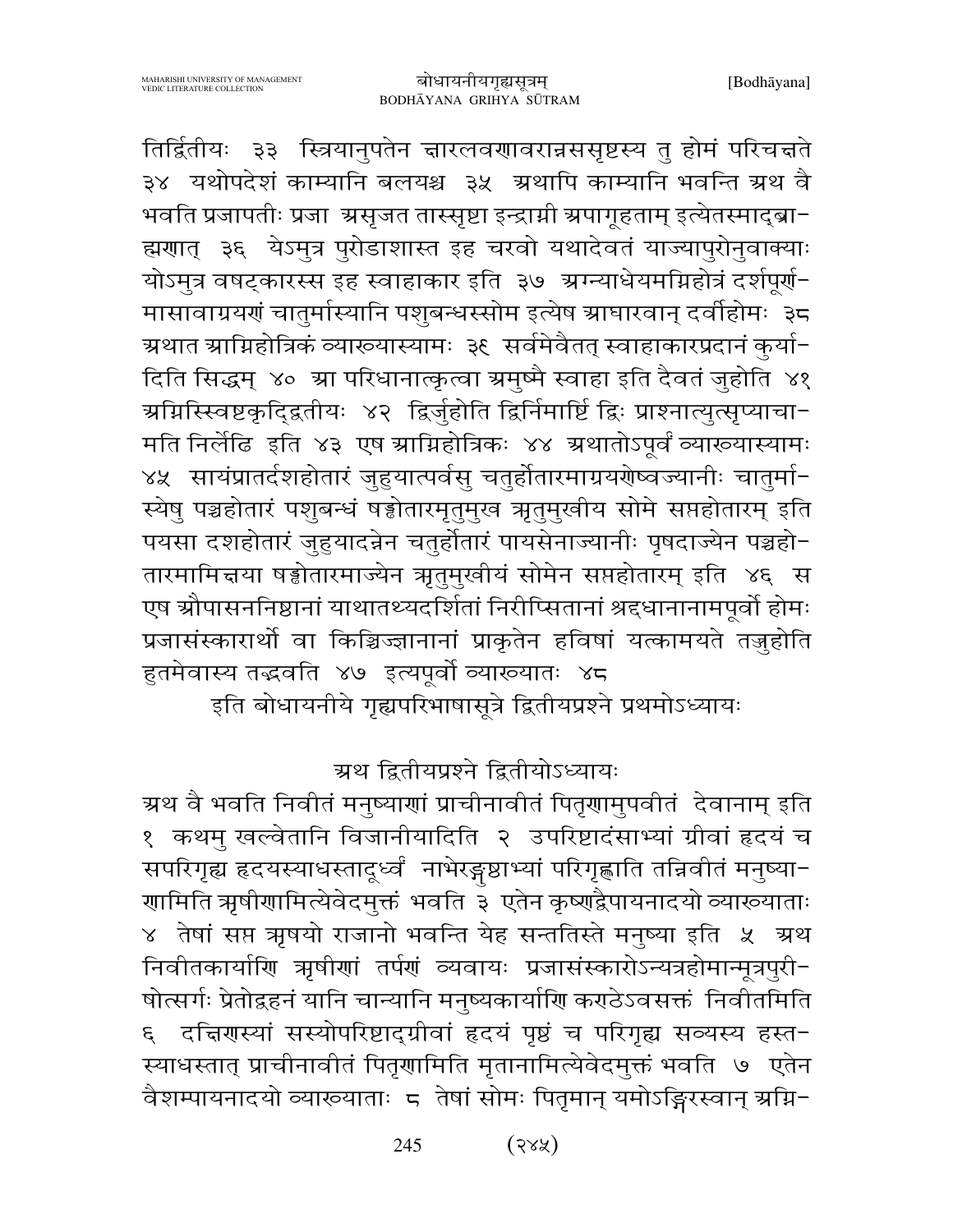कव्यवाहन इति राजानो भवन्ति या प्रेत्य सन्ततिस्ते पितर इति  $\mathfrak{F}$ सव्यस्यांसस्योपरिष्टाद्ग्रीवां हृदयं पृष्ठं च संपरिगृह्य दत्तिरास्य हस्तस्या-धस्तादुपवीतं देवानामित्यमृतानामेवेदमुक्तं भवति १० एतेन ब्रह्म दयो व्यारूयाताः ११ तेषामिन्द्रस्सोमो यमो वरुणः कुबेर इति राजानो भवन्ति याऽमुत्र सन्ततिस्ते देवा इति १२ कथमु खलु यज्ञोपवीतमिति विजानीयात् १३) तदेतद्दचिरणस्य हस्तस्याधस्ताद्धवति योऽयं दच्चिर्णो हस्तस्य यज्ञ इति ।यज इत्ययं शब्दो देवपूजासङ्गतिकरणदानेषु यस्मादेतानि कुर्वते तस्माद्यज्ञः १४ वाग्यज्ञस्तस्याग्निरधिदैवतं स चात्र यतस्तस्माद्यज्ञोपवीतम् १५ यश्चाय-मङ्गष्ठस्स विस्णुस्स यज्ञस्याधिदैवतं तस्माञ्च भवतीति तीर्थत्वाच्च १६ वागेव यज्ञो यद्वाचा वदति तदनेन निर्वर्तयतीति १७ यज्ञोपवीतं व्याख्यातम् १८ इति बोधायनीये गृह्यपरिभाषासूत्रे द्वितीयप्रश्ने द्वितीयोऽध्यायः

## ग्रथ द्वितीयप्रश्ने तृतीयोऽध्यायः

ग्रथ वै भवति ब्राह्मण एकहोता । स यज्ञः इति स एष कुसिन्धोऽधिकृतस्तस्य दशहोता निदानं तस्य यश्च कश्चन भवति सोऽन्तरात्मा कुसिन्ध ग्रात्मा यज्ञः परमात्मा स पुरुषः पुरुष एवेदं सर्वं यद्भूतं यच्च भव्यं यद्भविष्यदिति तदग्निहोत्रं तदेव तत् कुसिन्धोऽधिकृतस्तदस्य दशहोता निदानं स यज्ञस्स स्रात्मनि वर्तते तस्योपवीतं यज्ञोपवीतमिति । श्रथं वै भवति यज्ञवित्सर्वविद्धवति यज्ञस्सर्वम् इति श्रुतिः तस्माद्याज्ञीषु चिन्तासु रमन्ते तत्त्वदर्शिनः इत्यग्निहोत्रं कुसिन्धमेकहोतृत्वं स्थूरिः केवलमित्येकार्थवाचकाश्शब्दाः श्रद्धालचाणा भवन्ति ग्रप्स् प्रतिष्ठिताः श्रद्धा वा ग्रापः इति विज्ञायते । ताश्च यज्ञ ग्राप्यमग्निहोत्रमाप्यं कुसिन्धमेवहोतृत्वं स्थौर्यं कैवल्यं तद्ब्रह्मैकात्तरं परं ब्रह्मेत्योमिति ब्रह्मेति २ अ्रथ वै भवति अक्ति ब्रह्म प्रणक्त्यापः पापं नुदति कर्मणा । नोदनाच्चेव सङ्गानां ब्राह्मणस्तुतिरुच्यते । इति ब्राह्मणत्वमेकहोतृत्वं च । जिह्वाया ग्राप्यत्वादध्यात्मभावेन रसवाचकस्थानत्वादधिभूतभावेन बुद्धिकर्मणोरेकत्वादधिदैवतभावेनाग्नीषोमयोरेकत्वादधिदैवतभावेन एष सो− मो वै चन्द्रमाः इति मानसत्वाद्यज्ञत्वात् प्राजापत्यो यज्ञो यज्ञो मनः इति यज्ञोपवीत्यप ग्राचामेदिति नित्यमित्याचार्यास्सम्प्रतिपन्नाः कथमेतदुच्यत इति ४

इति बोधायनीये गृह्यपरिभाषासूत्रे द्वितीयप्रश्ने तृतीयोऽध्यायः

 $(sse)$ 246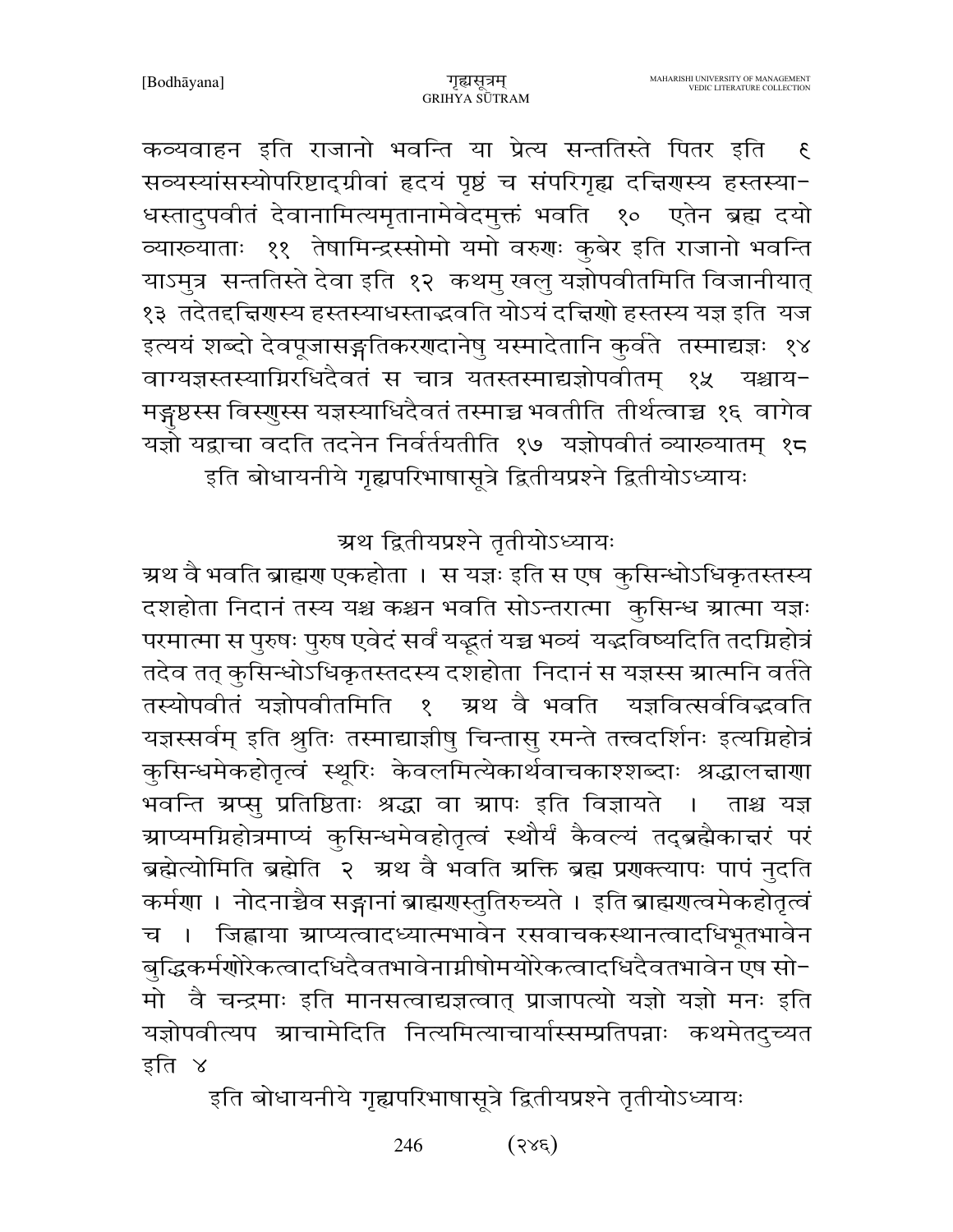## ग्रथ द्वितीयप्रश्ने चतुर्थोऽध्यायः

ग्रजिनं वासस्सूत्रं वा द्वितीयम् यस्य यद्धवति तेन स उपव्ययते देवलन्दममेव तत्कुरुते इति ब्राह्मणम् १ अथाप स्राचम्येति तदपि द्वितीयमब्लिङ्गाभिस्त्रिः पिबेद्वचाहतिभिस्त्रिः परिमृजेदपि वा व्याहतिभिस्त्रिः पिबेदब्लिङ्गाभिः त्रिः परिमृजेद्यज्ञस्य देवा देवानां यज्ञ इति यज्ञस्य देवानां च संयोगं करोति २ ग्रथ दर्शपूर्णमासयोश्चत्वार ऋत्विज स्रादित्योऽध्वर्युश्चन्द्रमा ब्रह्माग्निर्होता वायुराग्नीधश्चातुर्मास्यप्रभृत्यश्चिनावध्वर्यू पर्जन्य उद्गातापो होत्रका रश्मयश्च-मसाध्वर्यव इति यज्ञस्य देवानां च संयोगं करोति ३ अथ गृहस्थस्य वैश्वदेवं कृत्वाग्रं दत्वा कालयोर्भोजन मानुषम् ४ मासिमास्यपरपत्ते मासिकं पितृ-णामिति ५ उभौ कालावग्निपरिचर्या च होमाश्चार्धमासेऽर्धमासे पार्वणो वि− धिर्देवानामिति ६ त्रयाणां त्रयो नियमाष्यट् सम्पद्यन्ते षोढाविहितो वै पुरुषः इति तस्मादात्मनिष्क्रयणम् ७ पञ्च महायज्ञाः देवयज्ञः पितृयज्ञो भूतयज्ञो मनुष्ययज्ञो ब्रह्मयज्ञ इति ८ देवयज्ञस्स्वाहाकारः स्रा काष्ठात् ६ पितृयज्ञ-स्स्वधाकार स्रौदनपात्रात् १० भूतयज्ञो नमस्कार स्रापुष्पेभ्यः ११ मनुष्ययज्ञो दानमामूलफलशाकेभ्यः १२ ब्रह्मयज्ञ स्रोंकार स्राव्याहतिभ्यः १३ स्रथा-स्यातिथयोऽभ्यागता वर्णाश्रमा स्रानुशंसा स्रभ्युत्थेया स्रघ्या ग्रर्चनीया ग्राभ्यन्तरा रहस्या विश्वास्याश्च भवन्ति १४ श्रान्तोऽदृष्टपूर्वोऽश्रुतः केवल− मन्नार्थी नान्यत्प्रयोजनो य एति सोऽतिथिर्भवति १५ अपि वा सर्ववर्णाना-मन्यतमः काले यथोपपन्नस्सर्वेषामतिथीनां श्रेष्ठतमोऽतिथिर्भवति १६ श्वश्रूश्व-शूरयोनिसम्बन्धाः स्नेहवन्धमाभिभाषमाणा भूयोभूयोऽभ्यागच्छेरन् तथा प्रेषणिकाश्चाभ्यागता भवन्ति १७ सखा सहाधीतिस्सहाध्वनीनः ब्राह्मणत्तत्रि-यवैश्यरथकाराः सगृहास्साम्निहोत्रिका ग्रनस्विनो रथिनश्चातिथयो भवन्ति १८ तेषामन्तराळे विपङ्कीः कृत्वा सर्वान् कामानुपहरेत् सानड्वाहपशूनाम् १६ विज्ञायते च तस्मादनस्वी च रथी चातिथीनामपचिततमावपचिततमो भवति य एवं वेद इति ब्राह्मणम् २०

इति बोधायनीये गृह्यपरिभाषासूत्रे द्वितीयप्रश्ने चतुर्थोऽध्यायः

#### ग्रथ द्वितीयप्रश्ने पञ्चमोऽध्यायः

ग्रथ यदि ब्राह्मणः चत्रियश्च समेत्यायातां ब्राह्मणोऽतिथिः चत्रिये सान्त्वम् १ ग्रथ यदि न्नत्रियो वैश्यश्च समेत्यायातां न्नत्रियोऽतिथिर्वैश्ये सान्त्वम् २ ग्रथ

> $(688)$ 247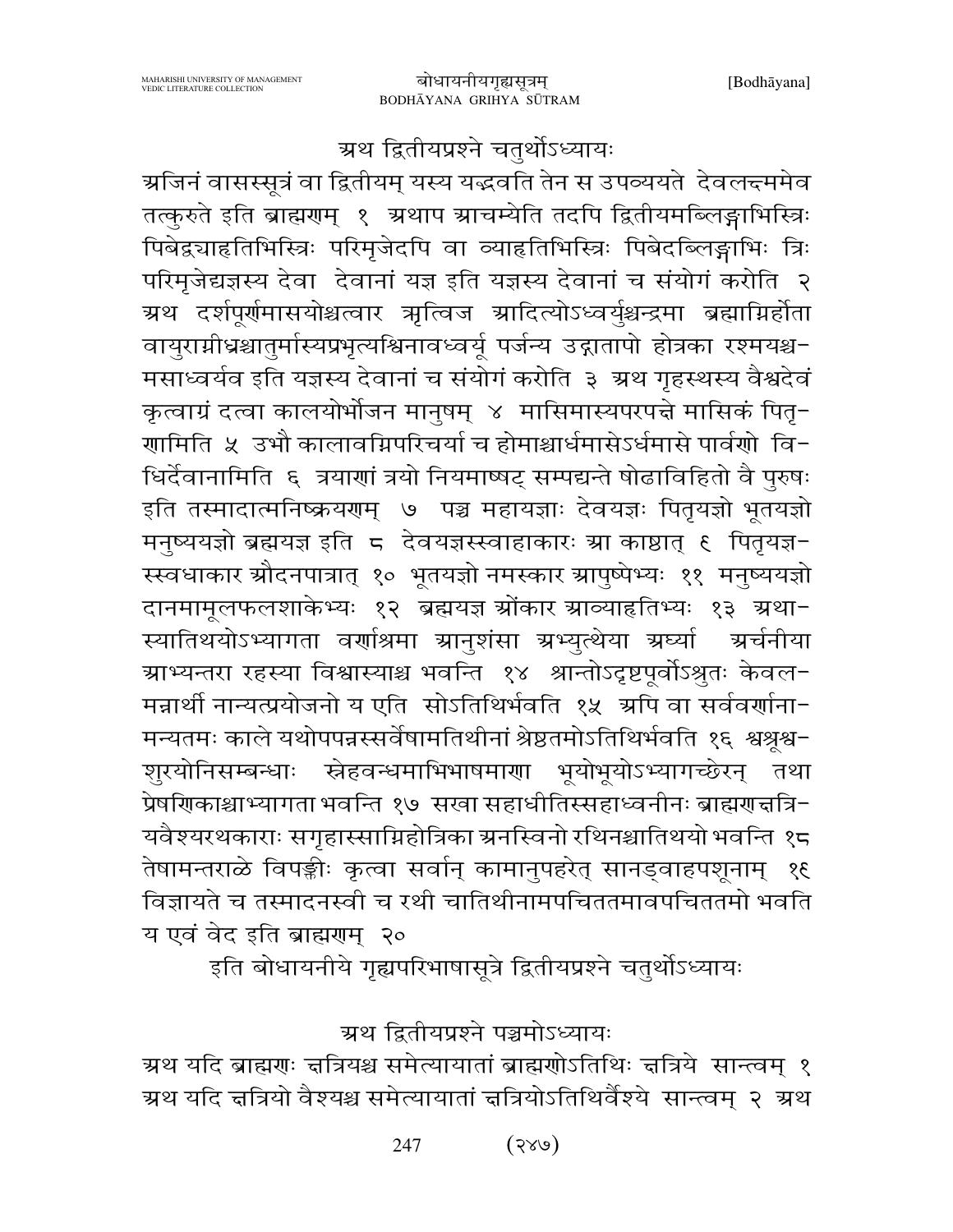यदि वैश्यश्शूद्रश्च समेत्यायातां वैश्योऽतिथिश्शूद्रे सान्त्वम् ३ अथ यदि शूद्रमभ्यागतं कर्मणि नियुञ्जघात् ४ अथ यदि ब्रह्मचारी मातापित्रोराचार्यार्थं वाऽध्वनि वर्तमानो गृहमागच्छेन्नैनं प्रत्युत्तिष्ठेत् स्वागतमित्युक्त्वासनं पाद-शौचं च दत्वा कुशलमभिभाष्योपासीत ५ कापालमस्मै दद्यात् नियम-मेवोपतिष्ठस्व इति ६ उपावृत्ताय भैचमिति बुवते गृहादेवान्नं भैचमित्युपहरेत्स तस्योपचारः ७ ग्रथ यदि वानप्रस्थमभ्यागतं स्वागतमित्युक्त्वाभ्युत्थायासनं पादशौचं च दत्वा कुशलमभिभाष्योपासीत 5 विदित्वा चरणं कन्दमूल-फलशाकान्याररायाश्चौषधय इत्युपहरेत्स तस्योपचारः ६ ग्रथ यदि यतिमागतं स्वागतमित्युक्त्वाभ्युत्थायासनं पादशौचं च दत्वा कुशलमभिभाष्योपासीत १० नैनं पूर्वमुपामन्त्रयेन्न चास्मै प्रक्रियां प्रकुर्वीत ११ काले त्वन्नं भैज्ञमि-त्युपहरेत्स तस्योपचारः १२ अ्थ यद्यर्थी वसत्या शय्यादेशमुपकल्प्य काले ज्योतिष्करणं नोपस्तरणमेके बुवते दद्याद्वा १३ बालानां वृद्धानां स्त्रीणां तु विभ्रष्टानां गूढचरितविकृतवेषाणामपि वा श्वचरडालादीनामानृशंस्यवत् संविभागो विहितः १४ मूढो मत्त उन्मत्त ग्रार्तो भीतो राजा चोरश्चेति स-म्भ्रमेणाभ्यस्थेयाः १५ स्राचार्य ऋत्विक्पिता मातुलः श्वशुरो वेदविद्ब्राह्मणः चत्रियोऽभिषिक्तस्सहस्रप्रदो वैश्यो राजपुरोहितश्चेत्यर्घ्यार्हा भवन्ति १६ पितृ− ज्येष्ठकनीयसामुपाध्यायपुत्रस्त्रिमधुस्त्रिणाचिकेतस्त्रिसुपर्णः पञ्चाग्निष्षडङ्गवित् शीर्षको ज्येष्ठसामिकोऽथर्वाङ्गिरसोऽध्येतारस्स्नातका इत्येते संवाहनस्नापन-शय्यालङ्कारविभूषणाच्छादनैरर्चनीया भवन्ति १७ अ्रथ यदि बहवोऽतिथयो-ऽभ्यागच्छेरन् तत्रापि विद्वद्वद्भृष्शबालाश्चार्चनीया भवन्ति १८ ऋथ यद्य− तिथिरार्तो व्याधितो वा यद्ब्रूयादिदं मे क्रियतामित्यविद्यमानोऽन्यां प्रक्रियां प्रकुर्वात १६ अथ यद्याग्रयरोष्टिपशुचातुर्मास्याध्वराराामुद्यतां दत्तिर्णा नोत्सृ− जेत्तां तस्मै दद्यात् स्रतिथिस्सर्वयज्ञक्रतुसम्मितः इति विज्ञायते २० स्रथ यद्यतिथिरभ्यागतो वा यस्य गृहे नाश्नीयात् तस्य सर्वा देवता अ्वरुद्धा भवन्ति तस्मात्सदारस्सापत्योऽभ्युत्थायासनं पाद्यमर्हणमर्घ्यं वा प्रयच्छेत यास्तत्रौषधयस्ता उपहरेत् २१ य एतेन विधिनाऽतिथीन्नियच्छति यश्चेतेन विधिनाऽतिथीन् पूजयति नैनं मृत्युरभिभवति नार्तिर्नावृत्तिर्न जरा न शोको यश्चैवं वेद यश्चैवं वेद २२

इति बोधायनीये गृह्यपरिभाषासूत्रे द्वितीयप्रश्ने पञ्चमोऽध्यायः

 $(322)$ 248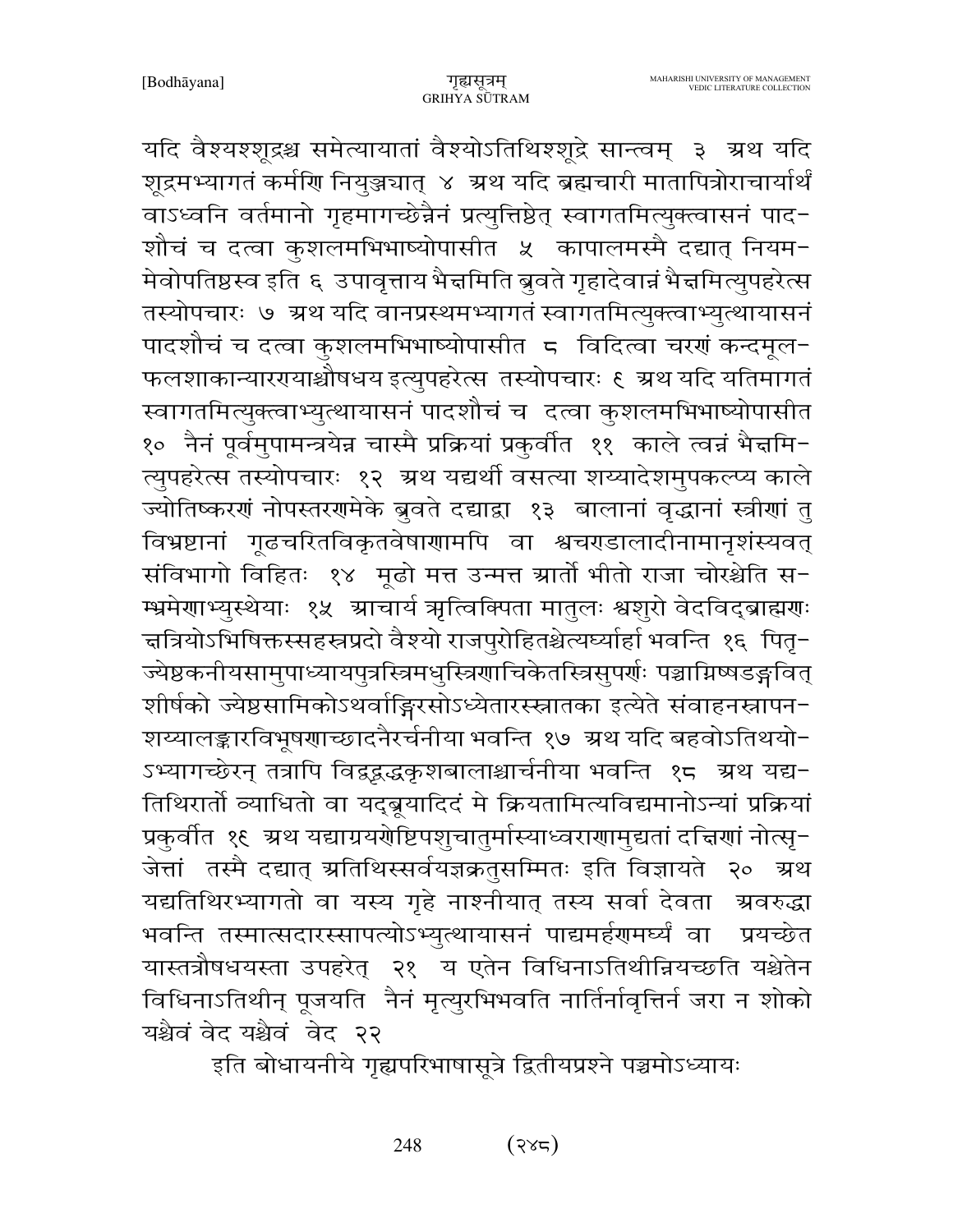## ग्रथ द्वितीयप्रश्ने षष्ठोऽध्यायः

यथो एतद्यत्किञ्चिदन्यत्र विहाराद्भयते सर्वास्ताः पाकयज्ञसंस्था इति १ या एवैता ग्रभिचाराय पावनाय शान्तये समृद्धये स्वस्तये वा हूयन्ते ता एवैता उक्ता भवन्ति २ ताश्चेद्राजन्यो वैश्यश्च ब्राह्मणं पुरोदधीत ३ तदभिगम्याभिबाद्य ब्रूयात् स्राकूत्यै त्वा कामाय त्वा समृधे त्वा पुरोदधे स्रमृतत्वाय जीवसे इति ४ पुरोहितो जपति स्राकूतिमस्यावसे काममस्य समृद्धचै । इन्द्रस्य युञ्जते धियः इति ५ स्वयं जपति स्राकूतिं देवीं मनसः पुरोदधे । यज्ञस्य माता सुहवा मे ग्रस्तु । यदिच्छामि मनसा स कामो विदेयमेनद्धदये निविष्टम् इति ६ सर्वत्र दैवेषु पुरस्तादुदग्वोपक्रमोऽपवर्गः प्रदच्चिरणमुपचारो यज्ञोपवीतं प्रागग्रैर्दर्भैरग्नीनां परिस्तरण प्रागुदगग्रैर्वा पवित्राभ्यामुत्पवनम् ७ एवमेव विपरीतोपक्रमोपवर्गः पित्र्येषु दत्तिराग्रैर्दर्भैरग्नीनां सम्परिस्तररां दत्तिरागप्रती-च्यग्रैर्वा पवित्रेणोत्पवनम् ८ तेषामियमेव प्रतिपत्तिर्व्याहृतिपर्यन्तो होमः ६ ग्रतोऽन्ये कर्मव्यञ्जका उपहोमाः पृथग्विनिविष्टा ग्रन्योन्यमुपजीवन्तः  $80^{\circ}$ तदानींतनेष्वाचार्या ऊहसन्नमनैश्च मन्त्रैर्यज्ञं प्रतिसन्दधुरविच्छेदाय ११ य एवं विद्वान् यज्ञं यजेत यश्चैवं विद्वान् यज्ञेन यजते सर्वेण वै यज्ञेन यजते सर्वं चैव यज्ञं यजति १२ तदेषाऽभिवदति स्रा देवानामपि पन्थामगन्म यच्छक्रवाम तदनु प्रवोढम् । अग्निर्विद्वान् स यजात्सेदु होता सो ग्रध्वरांत्स ऋतून् कल्पयाति इति १३

इति बोधायनीये गृह्यपरिभाषासूत्रे द्वितीयप्रश्ने षष्ठोऽध्यायः

ग्रथ द्वितीयप्रश्ने सप्तमोऽध्यायः

षष्ठोऽहनि शुची स्नातौ शुक्लवस्त्रौ स्वलङ्कतौ हविष्यमन्नमादाय ब्राह्मणान् ससमाहितान् १

भोजयित्वोपसङ्गृह्य सुसंतृप्तेषु तेष्वथ पुरायाहं वाचयित्वा तानभिवाद्य प्रराम्य च २

श्वेतायाश्श्वेतवत्सायास्स्थालीपाकं तु पाचयेत् गायत्र्याऽष्टसहस्रं तु सम्पाताभिहुतो भवेत् ३

> $(3x\xi)$ 249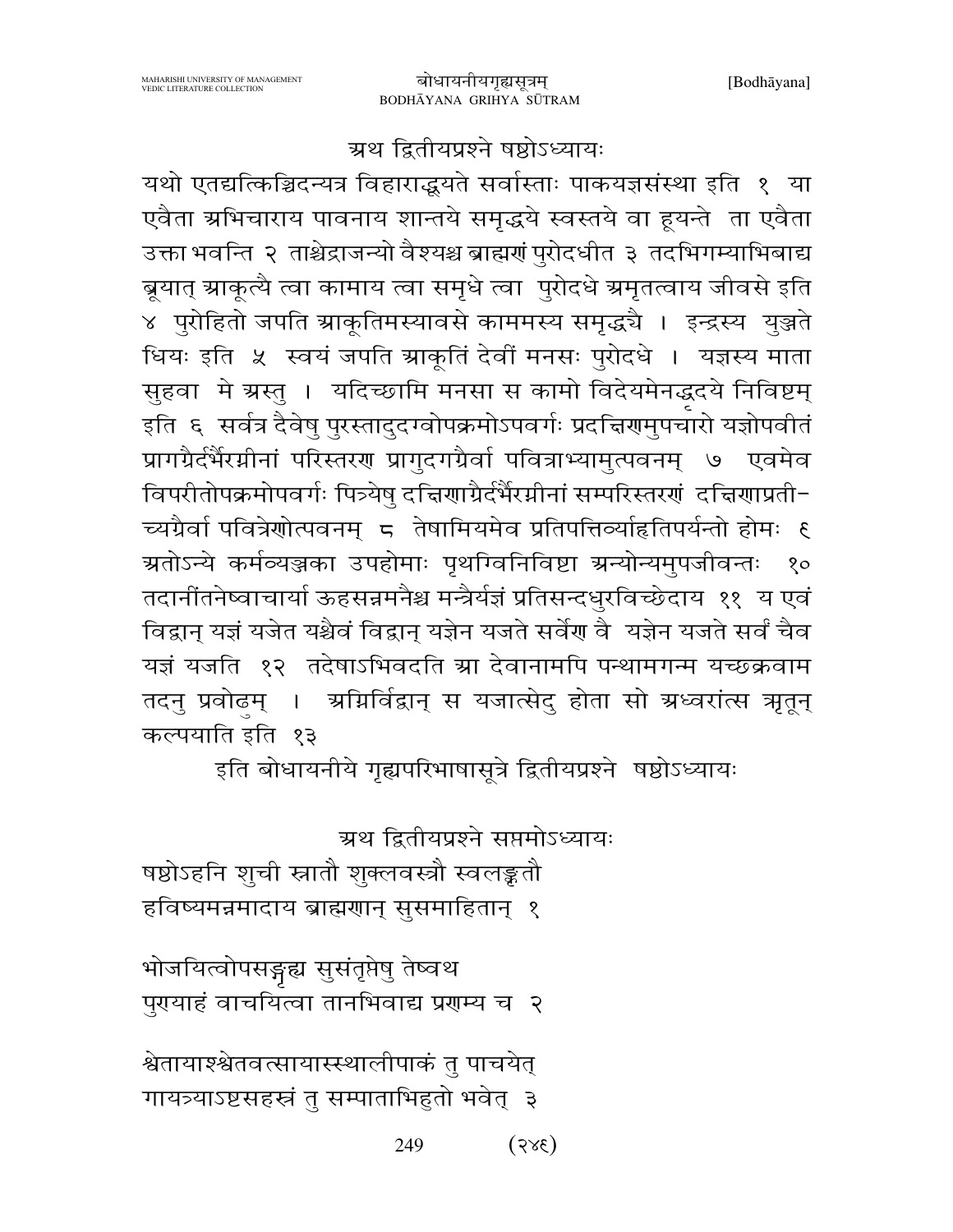उभौ तु तद्धतं प्राश्य कुर्वीत प्रतिमन्त्रगम् जघन्ये रात्रिपर्याये सर्वत्रोपगमस्स्मृतः ४

प्रागग्रेषु तु दर्भेषु प्राक्शिरां तु निपातयेत् चतुर्होतारं मनसाऽनुद्रत्य प्रणवेनाहुतिर्भवेत् ५

एवमुत्पादिताः पुत्रा न लुप्यन्ते कदाचन न लुप्यन्ते कदाचनेति ६

इति बोधायनीये गृह्यपरिभाषासूत्रे द्वितीयप्रश्ने सप्तमोऽध्यायः

षष्ठेऽहनि शृची स्नातौ । यथो एतद्यत्किञ्चित् । ग्रथ यदि ब्राह्मणः त्तत्रियश्च समेत्यायाताम् । अजिनं वासस्सूत्रं वा द्वितीयम् । अ्रथ वै भवति ब्राह्मण एकहोता । अ्रथ वै भवति निवीतं मनुष्याणाम् । अ्रथ व्रीहिभ्यो यवेभ्यश्च ७ ग्रथ बीहिभ्यो यवेभ्यश्च । ग्रथ वै भवति निवीतं मनुष्याणाम् । ग्रथ वै भवति ब्राह्मण एकहोता । अजिनं वासस्सूत्रं वा द्वितीयम् । अ्रथ यदि ब्राह्मणः चत्रियश्च समेत्यायाताम् । यथो एतद्यत्किञ्चित् । षष्ठोऽहनि शृची स्रातौ ७

> इति बोधायनीये गृह्यपरिभाषासूत्रे द्वितीयः प्रश्नः समाप्तः इति बोधायनीयगृह्यपरिभाषा समाप्ता

> > ग्रथ बोधायनगृह्यशेषसूत्रप्रारम्भः

ग्रथातस्सप्तपाकयज्ञानामुक्तं तच्छैषं व्याख्यास्यामः १ पवित्रकरणं प्रोत्तर्णा− संस्कारं प्रशीताप्रशयनं स्रुक्स्नुवसंमार्जनमिति दर्शपूर्णमासवत्तूष्शीम्  $\overline{\mathcal{E}}$ ग्रथाम्निं परिस्तीर्य दच्चिरोनाम्निं ब्रह्मायतने दर्भान् संस्तीर्योत्तरेणाम्निं प्रागग्रान् दर्भान् संस्तीर्य तेषु पात्राणि सादयित्वा तृष्णीं संस्कृताभिरद्भिरुत्तानानि पात्राणि कृत्वा विस्नस्येध्मं त्रिस्सर्वाभिः प्रोन्दय दर्भेसु दत्तिरातो ब्राह्मरामुपवेशयति दर्शपूर्णमासवत्तूष्णीम् ३ ग्ररतिमात्राः परिधयः ग्रार्द्रा वा सत्वक्काः प्रादेशमात्रारायेकविंशतिरिध्मदारूणि भवन्ति इति ब्राह्मणेन व्याख्यातम् ५ ग्रथ यदि शम्याः परिदधाति शमीमय्यश्शम्याकृतयो वाऽरत्निमात्राः  $\mathcal{E}$ म्रथेध्ममभ्यज्य परिसमिधं शिनष्टि ७ स्वाहाकारेणाभ्याधायाघारावाघा-

> $(3x^{\circ})$ 250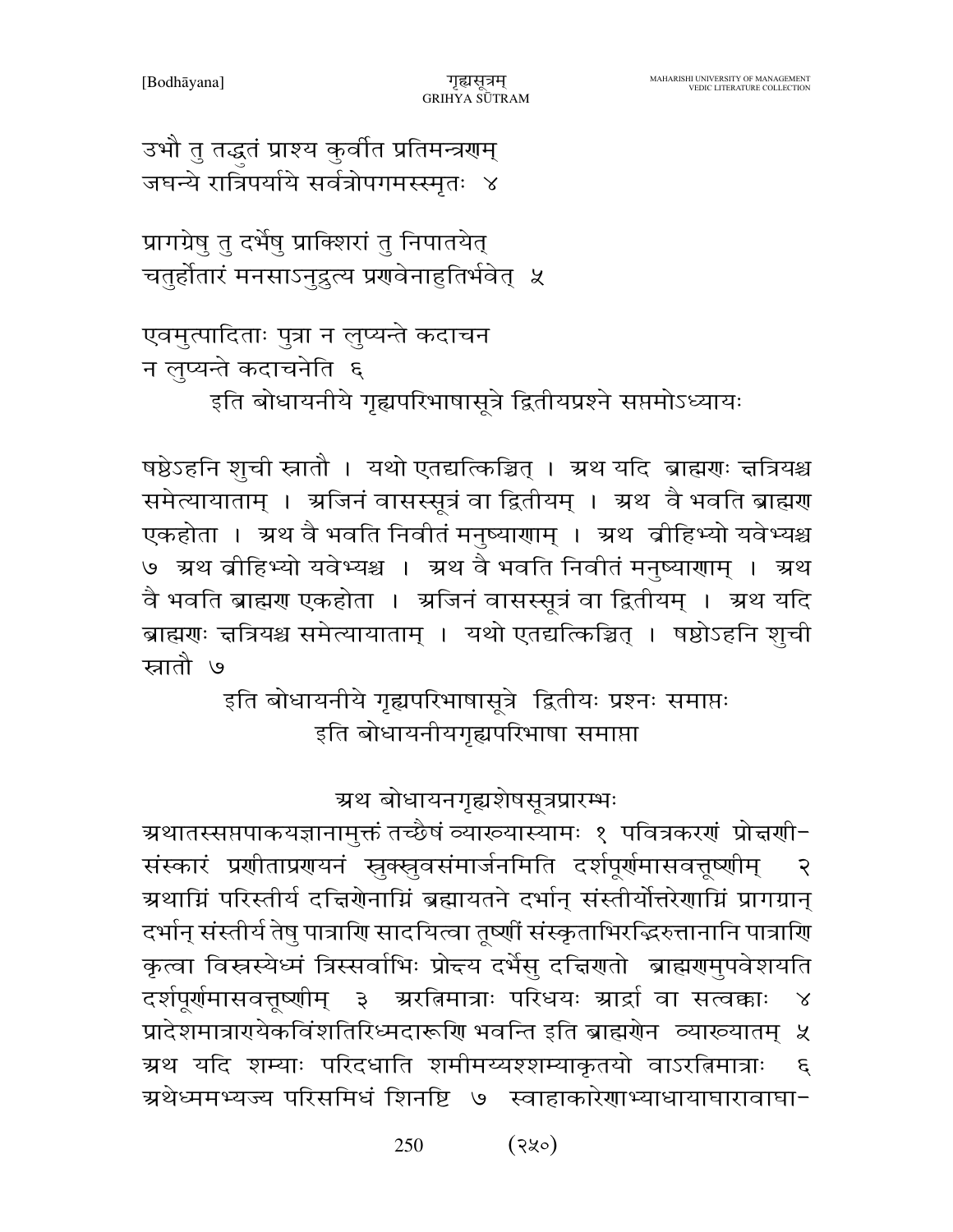र्याज्यभागौ प्रतिमुखं प्रबाहुग्जुहोति 5 प्रसिद्धमाग्निमुखात्कृत्वा स्नुवेरण दव्यामुपस्तीर्य पूर्वार्धादवदायापरार्धादवद्यत्यभिघारयति प्रत्यनक्ति १ यदि पञ्चावत्ती स्याद्व्यामुपस्तीर्य मध्यात्पूर्वार्धादवदायापरार्धादवद्यत्यभिघारयति प्रत्यनक्ति १० स्रुवं निमृज्य यथादेवतं पुरोनुवाक्यामनूच्य याज्यया जुहोति ११ अथोपस्तीर्य सकृदुत्तरार्धात् स्विष्टकृतमवद्यति द्विरभिघारयति न प्रत्यनक्ति १२ तमन्तःपरिधि सादयित्वा यथाम्रातमाज्याहुतीर्जुहोति १३ व्याहृति-भिरनाम्नातेषु १४ अथ स्विष्टकृतमादायोत्तरार्धपूर्वार्धे जुहोति पूर्वेण वात्रैतं मेज्ञणमनुप्रहरति १५ अथैनत् संस्नावेणाभिजुहोति १६ दव्यामप स्रानीय संज्ञाळनमन्तः परिधि निनयति १७ निर्शिज्य स्नुचं निष्टप्याद्धिः पूरयित्वा बहिः परिधि निनयति १८ अ्रथ समिधमाधाय जयान् जुहोति चित्तं च स्वाहा इति १६ त्रयोदश स्रुवाहुतीर्हुत्वाऽभ्यातानान् जुहोति अग्निर्भूतानामधिपतिस्स मावत्वस्मिन् ब्रह्मन्नस्मिन् चत्रे स्यामाशिष्यस्यां पुरोधायामस्मिन् कर्मन्नस्यां देवहूत्यां स्वाहा इति २० सप्तदश स्रुवाहुतीर्हुत्वा वाचयति पितरः पितामहाः परेऽवरे ततास्ततामहा इह माऽवत इति २१ अ्थ राष्ट्रभृतो जुहोति ऋताषा-डूतधामाऽग्निर्गन्धर्वस्स इदं ब्रह्म त्तत्रं पातु तस्मै स्वाहा तस्यौषधयोऽप्सरस ऊर्जी नाम ता इदं ब्रह्म न्नत्रं पान्तु ताभ्यस्स्वाहा इति २२ एवमेवान्ताद-नुवाकस्यान्यत्र भुवनस्य पते स नो भुवनस्य पते इति २३ अथामात्यहोमान् जुहोति यद्देवा देवहेडनम् इत्यन्तादनुवाकस्य प्रत्यृचम् २४ ग्रथ प्राजापत्यां जुहोति प्रजापते न त्वदेतान्यन्यः इति २५ अथ सौविष्टकृतं जुहोति यदस्य कर्मणः इति २६ स्ववेण परिधीननक्ति २७ अथ परिस्तरात्समुल्लि-प्याज्यस्थाल्यां प्रस्तरवद्वर्हिरक्त्वा तृगं प्रच्छिद्याग्नावनुप्रहृत्य तूष्णीं तृगं चाथ शम्या ग्रपोह्य परिवीननुप्रहरति २८ मध्यमं परिधिमनुप्रहत्याथेतरा-वुपसमस्यति २६ अथैनान् संस्नावेणाभिजुहोति ३० अथाग्रेणाग्निं यथाम्नातं .<br>हुतशेषं दत्वा शेषं कुर्यादन्यत्र विवाहशेषात् ३१ तथैव परिषिञ्चति ग्रन्वमंस्थाः प्रासावीः इति मन्त्रान्तान् सन्नमयति ३२ अथ प्रणीताभ्यो दिशो व्युन्नयति दर्शपूर्णमासवत्तूष्णीम् ३३ ब्राह्मणं विसृज्य शेषं प्राश्नाति स्रायुरसि विश्वा− युरसि इति ३४ प्राश्याप स्राचम्य जठरमभिमृशति यत इन्द्र भयामहे स्वस्तिदा विशस्पतिः इति द्वाभ्याम् ३५ शेषमभिघारितं ब्राह्मणाय दद्यात् ३६ न पत्नचा हविषां भन्नगमन्यत्रोच्छिष्टमभिसम्पाताभिहुतानां पिराडदानस्य शेषं च नैव देवताहुतशेषमन्यत्र ब्रह्मौदनात् ३७

> $(375)$ 251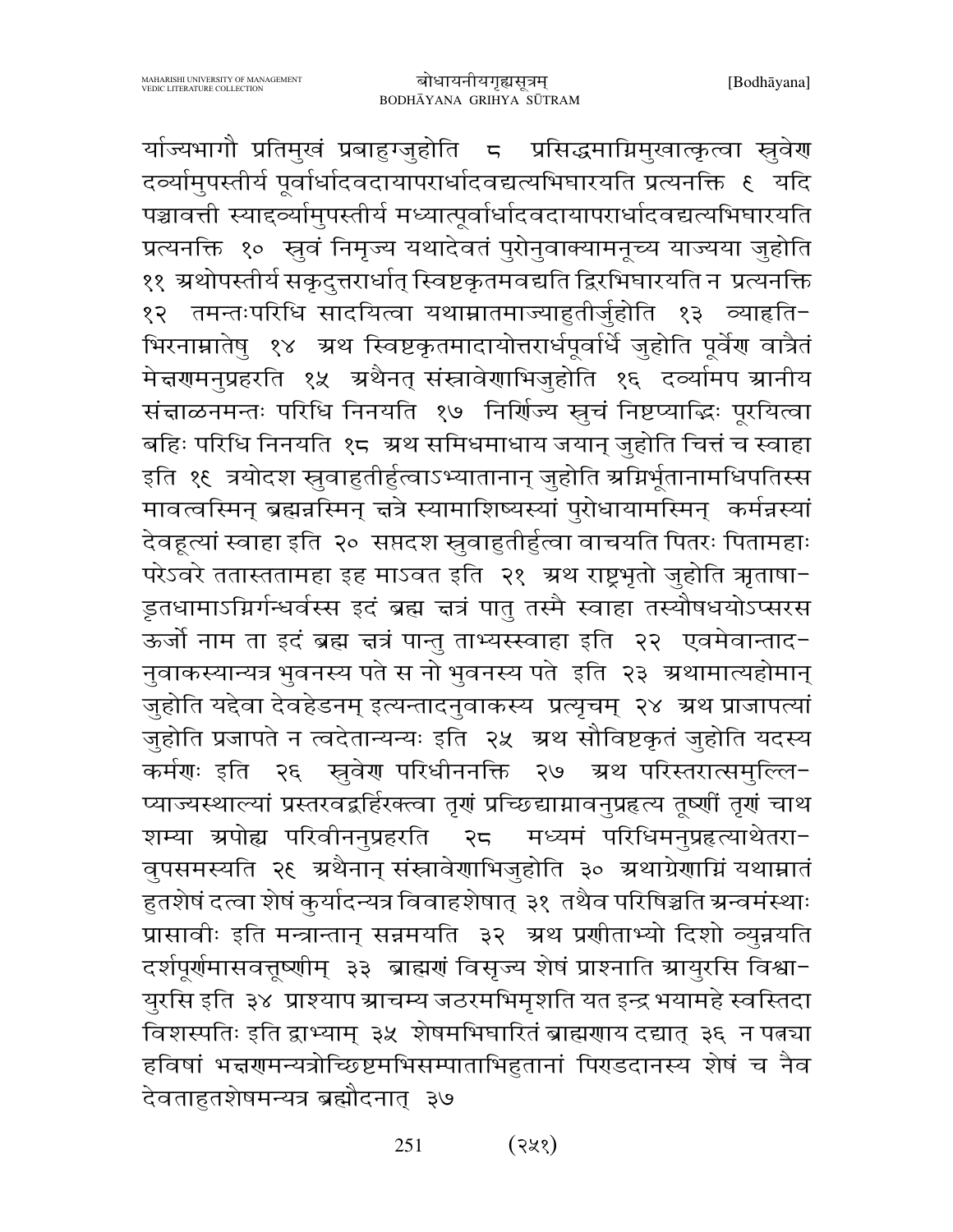इति बोधायनीये गृह्यशेषे प्रथमप्रश्ने प्रथमोऽध्यायः ग्रथ प्रथमप्रश्ने द्वितीयोऽध्यायः

उपनयनादिरग्निस्तमौपासन इत्याचत्तते १ दारकाले दायाद्यकाले वा नित्यो धार्यः २ अनुगते प्रायश्चित्तं प्रसिद्धम् ३ तस्मिन् पाकयज्ञसंस्थानि दैवानि कर्माणि क्रियन्ते ४ उपस्थानादि समानमन्यत्र प्रजासंस्कारात् ५ प्रजा-संस्कारार्थमन्यत्र शुचौ देशे स्थरिडलं कृत्वोल्लिखेन्मध्ये प्राचीनमेवं दचिणत एवमुत्तरतो मध्यादुदीचीनमेवं पश्चादेवं पुरस्तात् ६ औपासनादेकदेशं प्रगवेनाहत्य व्याहतिभिर्नियुप्यापि वा श्रोत्रियागारात् ७ एवमौपासन-मुपसमाधाय मयि गृह्याम्यग्रे ग्रग्निं यो नो ग्रग्निः पितरः इति द्वाभ्यामात्मन्यग्निं गृहीत्वोपस्थानादि समानमापात्रसादनात् = कथमु खलु पात्रसादनाना-मानुपूर्व्यं भवति म्राज्यस्थालीं स्नुवं च जुहूं च दर्वीं च प्रणीताप्रणयनं प्रोत्तर्णापात्रं चरुस्थालीं मेत्तरणं चेध्माबर्हिरिध्मप्रवश्चनान्येवमेवान्यानि द्वन्द्वं न्यञ्चि न हीने नातिरिक्ते सादयति ६ समानं कर्म स्रुक्संमार्जनात् १० स्रुक्स्नुवं संमृज्य स्तुचि चतुर्गृहीतं गृहीत्वा पूर्णाहुतिं जुहोति सप्त ते ग्रग्ने समिधस्सप्त जिह्वाः इति ११ औपासनादग्निप्रशयनं विद्यते १२ अथ परिधानप्रभृति समानम् १३ - अथाप्युदाहरन्ति असंस्कृताभिरद्धिः प्रोत्तर्णाभिरप्रोत्तितपात्रैर्होमश्चासं-मार्जनैः स्रुक्स्नुवैर्नाधिश्रितपक्वैराज्येन न प्रचरितव्यं यदि प्रचरेद्यातुधाना ग्रसु-रा रत्नांसि पिशाचा यज्ञं ग्राहयेयुः इति १४

इति बोधायनीये गृह्यशेषे प्रथमप्रश्ने द्वितीयोऽध्यायः

# ग्रथ प्रथमप्रश्ने तृतीयोऽध्यायः

म्रथातोऽपूर्वं व्याख्यास्यामः १ परिसमूह्य पर्युन्त्य परिस्तीर्य परिषिच्योप− समाधायालङ्कत्य यावदाम्नातमाहुतीर्जुहोत्याद्यन्तयोर्व्याहतिभिराज्याहुतिः प-रिधानं प्रणीताप्रगयनं ब्रह्मोपवेशनं च न विद्यते विद्यते वा पूर्वैर्मन्त्रैरुपांशूक्त्वा उत्सृजत इत्युच्चैरेवमेवोपकल्पयतीति विज्ञायते २ पाकयज्ञसंस्थानां न तिष्ठद्धोमो विद्यते विज्ञायते च ग्रन्यत्र विहाराद्भयते सर्वास्ताः पाकयज्ञसंस्थाः इति ३ ग्रथ संस्थायामाद्यन्तयोः परिषेचनं यथा पुरस्तात् ४ विज्ञायते नासमित्के जुहुयाद्यदसमित्के जुहुयाद्यथाजिह्नेऽन्नं दद्यात्तदृक्तस्मात्समि-द्वत्येव होतव्यम् इति ५ अनादिष्ट उपसमाधाय होतव्यमनादिष्ट उपहत्यैव होतव्यमिति ६ मेच्चोन ग्रमुष्मै स्वाहा ग्रमुष्मै स्वाहा इति दैवतं जुहोति ७

> $(385)$ 252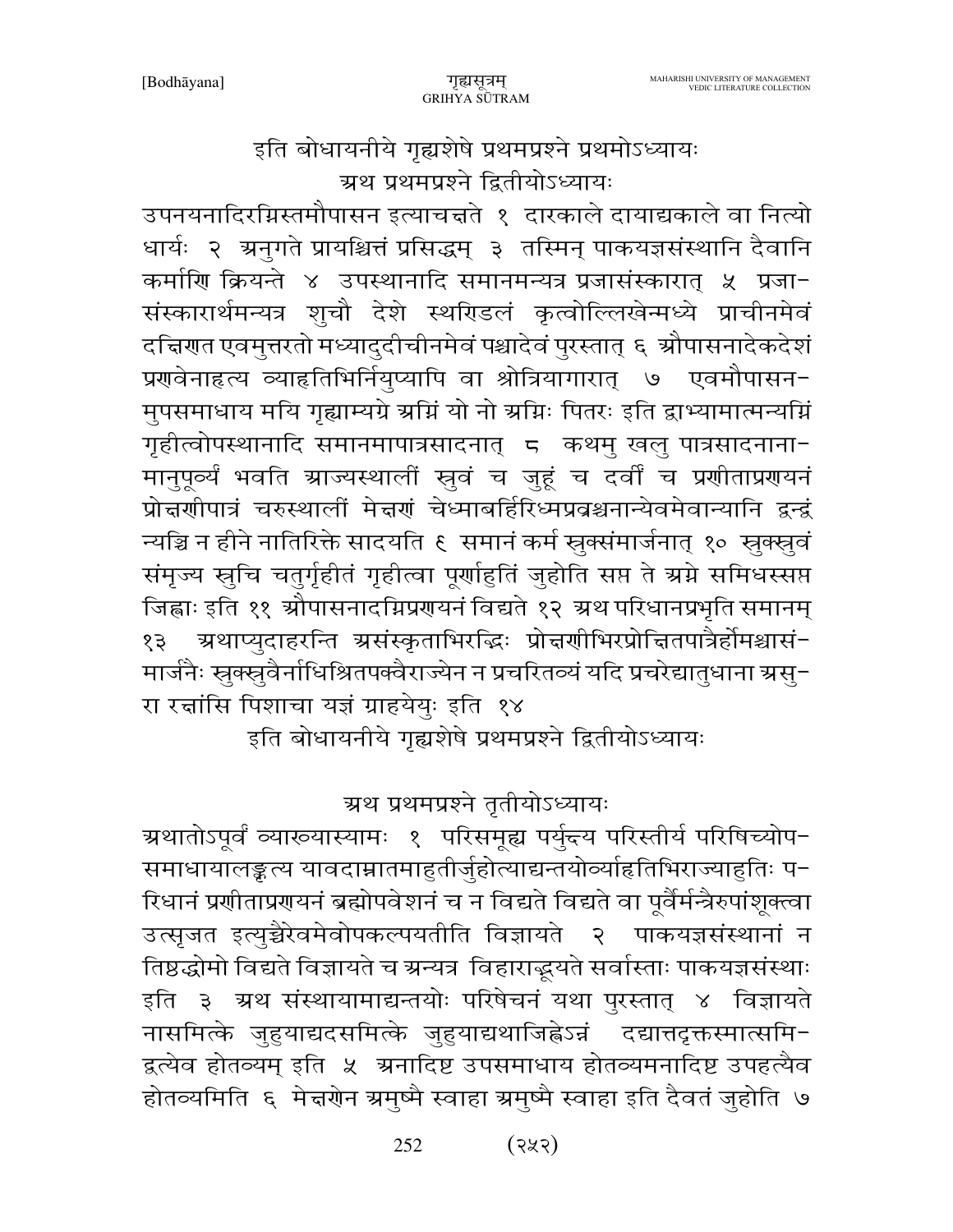ग्रथाप्युदाहरन्ति श्रोषध्यस्सक्तवः पुष्पं काष्ठं मूलं फलं तृगम् । एतद्धस्तेन होतव्यं नान्यत्किञ्चिदचोदनात् इति ८ स्रोषध्यादिवद्वलिहरणं प्राक्परिषे-चनाद्धतशेषप्रदानं प्राशनं चैवमेव मूर्ध्नि संस्नावहोमः प्रदत्तिर्णं चान्यत्रोप-स्सम्पद्यते १२ ग्रथ यद्युत्करेऽग्नचुपस्थानादि समानं निवर्तते पूर्णाहुति-स्समानमत ऊर्ध्वम् १३

इति बोधायनीये गृह्यशेषसूत्रे प्रथमप्रश्ने तृतीयोऽध्यायः

ग्रथ प्रथमप्रश्ने चतुर्थोऽध्यायः

ग्रथातस्स्थिरडलविधिं व्याख्यास्यामः १ सिकताश्चतुरङ्गलं प्राचीनमुद्धत्य पञ्चाङ्गलिप्रमाणं पश्चिमत ऊर्ध्वमङ्गलिविशेषं दद्मिणत<sup>ॅ</sup>ऊर्ध्वमङ्गलिवि-हीनमुत्तरतः पञ्चप्रस्थं सिकताश्शुचयश्शुक्ला ग्रनार्द्रा ग्ररतिमात्रं समचतुरश्रं प्राक्प्रवर्ग स्थरिडलं करोति २ न लोष्ठेन न काष्ठेन न शर्करैर्न नखैः । काष्ठेन व्याधितस्स्याल्लोष्ठेन कुलनाशनम् । शर्करैः पुत्रनाशस्स्यान्नखैर्बन्धुविना-शनम् ३ तस्मात्सुवर्णरजतताम्रशकलेन व्रीहिभिर्यवैर्वा दर्भैस्तदङ्गष्ठेन च महानाम्रञा चोपसङ्गद्य तस्य मध्यतः प्राचीनं सन्ततमृजुमुल्लिखेत् । किंदेवत्यं किंमन्त्रमिति । ब्रह्मदेवत्यं ब्रह्म जज्ञानम् इति ४ तस्य दद्मिणतः प्राचीनं सन्ततमृजुमुल्लिखेन् । किंदेवत्यं किंमन्त्रमिति यमदेवत्यं नाके सुप-र्ग्णम् इति ५ तस्योत्तरतः प्राचीनं सन्ततमृजुमुल्लिखेत् । किंदेवत्यं किंम-न्त्रमिति । सोमदेवत्यं ग्राप्यायस्व समेतु ते इति ६ तस्य मध्यत उदीचीनं सन्ततमृजुमुल्लिखेत् । किंदेवत्यं किंमन्त्रमिति रुद्रदेवत्यं यो रुद्रो ग्रग्नौ इति ७) तस्यः पश्चादुदीचीनं सन्ततमृजुमुल्लिखेत् । किंदेवत्यं किंमन्त्रमिति । विष्णुदेवत्यम् इदं विष्णुर्विवक्रमे इति 5 तस्य पुरस्तादुदीचीनं सन्ततमृ-जुमुल्लिखेत् । किंदेवत्यं किंमन्त्रमिति । इन्द्रदेवत्यम् इन्द्रं विश्वा ग्रवीवृधन् इत्येतस्मात् स्थरिडलविधिर्भवति ६ न कपालो न धूमो न ज्वालो न विस्फुटो न नम्रमुखो द्रप्सं पतितं मुखज्वलितं च वर्जयित्वा देवस्य त्वा सवितुः प्रसवेऽश्विनोर्बाहुभ्यां पूष्णो हस्ताभ्यां भूर्भुवस्सुवरोम् इत्याह भवगवान् बोधायनः १०

इति बोधायनीये गृह्यशेषे प्रथमप्रश्ने चतुर्थोऽध्यायः

253 (२५३)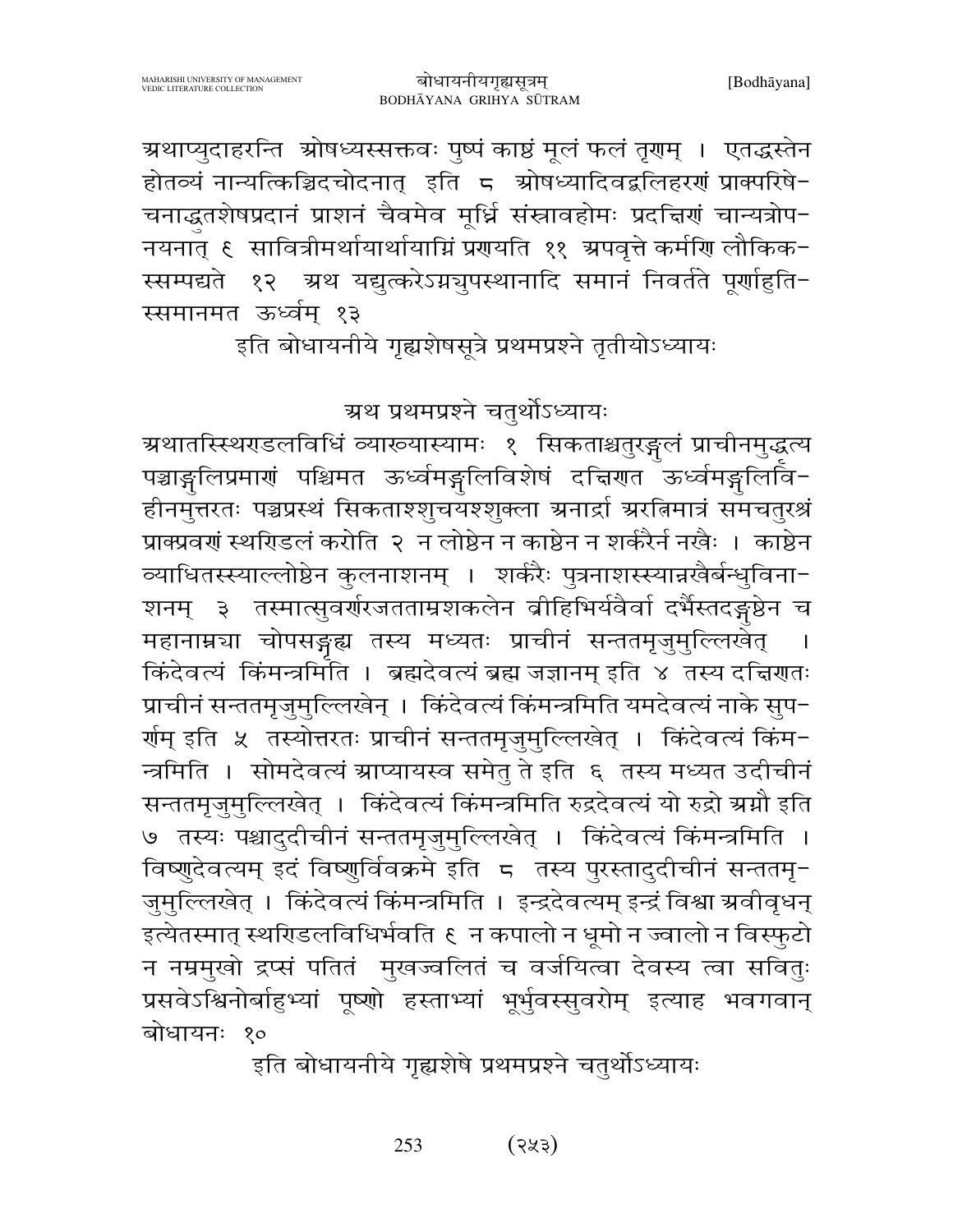ग्रथ प्रथमप्रश्ने पञ्चमोऽध्यायः

ग्रथातस्सिकतादोषं व्याख्यास्यामः १ भस्मकेशतुषकपालशर्करतृणास्थि-पिपीलिकैरार्द्रसिकतानि वर्जयेत् २ भस्मना यजमानत्तयः केशेन स्त्रीमरणं तुषेण पुत्रघ्नं कपालैरर्थनाशनं शर्करैर्बन्धुवियोगः तृगेन कर्मचयः स्रस्थिना ग्रामविनाशः पिपीलिकैः राष्ट्रविनाशः स्रार्द्रसिकतैर्व्याधिभयं भवतीत्याह भगवान् बोधायनः ३

इति बोधायनीये गृह्यशेषे प्रथमप्रश्ने पञ्चमोऽध्यायः

ग्रथ प्रथमप्रश्ने षष्ठोऽध्यायः

ग्रथातः परिस्तरर्णविधिं व्याख्यास्यामः १ दर्भैरविच्छिन्नाग्रैरनखच्छिन्नैरवि-वर्ग्फैरव्याधिकरदग्धमूलैश्चतुरङ्गळाधिकैर्मूलं छिन्द्याद्धस्तसममाज्येनाभ्यज्य वा स्पृष्ट्वाज्येन वा स्पृष्टैरदिरनुमृज्य देवस्य त्वा सवितुः प्रसवेऽश्विनोर्बाहुभ्यां पूष्णो हस्ताभ्यां परिस्तृणामि इति पुरस्तात्परिस्तीर्य दच्चिणेन व्याहतिभिः पश्चि-मेन उद्वयं तमसस्परि इति उत्तरेण ग्रग्न श्रायाहि वीतये इति दचिणेनाग्निं ब्रह्मायतन उपवेश्य श्रों भूर्भुवस्सुवरों ब्रह्मन् । ब्रह्मासि नमस्ते ब्रह्मन् । ब्रह्मणे इत्यासनं कल्पयित्वोत्तरेणाग्निं प्रणीताभ्यः कल्पयित्वा वरुणोऽसि धृतब्रतो वारुगमसि इति २ एतस्मात्परिस्तरगतिधिव्यारूयातः ३ इति बोधायनीये गृह्यशेषे प्रथमप्रश्ने षष्ठोऽध्यायः

ग्रथ प्रथमप्रश्ने सप्तमोऽध्यायः

सर्वत्र दर्वाहोमानामष्टोत्तरशतं दर्भाः द्वे हस्तपवित्रे द्वे स्रासने प्रागुदीचीना-ग्रैष्षोडाश परिस्तरणं दच्चिणतः प्रागग्रैस्सप्तदश पश्चादुदीचीनाग्रैरष्टादशोत्तरतः प्रागग्रैस्सप्तदश पात्राणा पञ्च सप्तदश ब्रह्मासनं प्रणीतासने द्वे द्वे स्राज्यपवित्रे द्वे ग्रभिद्योतने द्वे दर्भाग्रे द्वे पर्यग्निकरणे स्त्रक्सम्मार्जनं चतुर्भ्य इति १ ग्ररतिमात्रं षडङ्गलं तिस्रश्शम्याः परिधीन् कृत्वा मध्यमाङ्गलिरनामिका कनिष्ठिकेति स्थविष्ठो मध्यमोऽणीयान् द्राघीयान् दच्चिणतोऽंशिष्ठो हृसिष्ठ उत्तरतो− ऽङ्गुष्ठपर्वमात्रमष्टादश याज्ञिकाः काष्ठाः प्रादेशमात्रं पवित्रं दर्भेतरुगकाभ्या-मङ्गुष्ठपर्वमात्रं प्रोत्तर्णामाज्यस्थालीं प्रस्थचतुर्भागं पूर्णं प्रस्थद्विभागं प्रणीता-प्रणॅयनं चरुस्थालीं प्रस्थमाहुतिप्रमाणं चतुरङ्गलमवदानप्रमाणमङ्गृष्ठपर्वमात्रं दर्वीप्रमार्ग्सकविंशत्यङ्गुष्ठं तस्या द्र्यङ्गुष्ठमुन्नतं पञ्चाङ्गुष्ठं बिलमेवमेवं स्नुक्प्रा-

> 254  $(372)$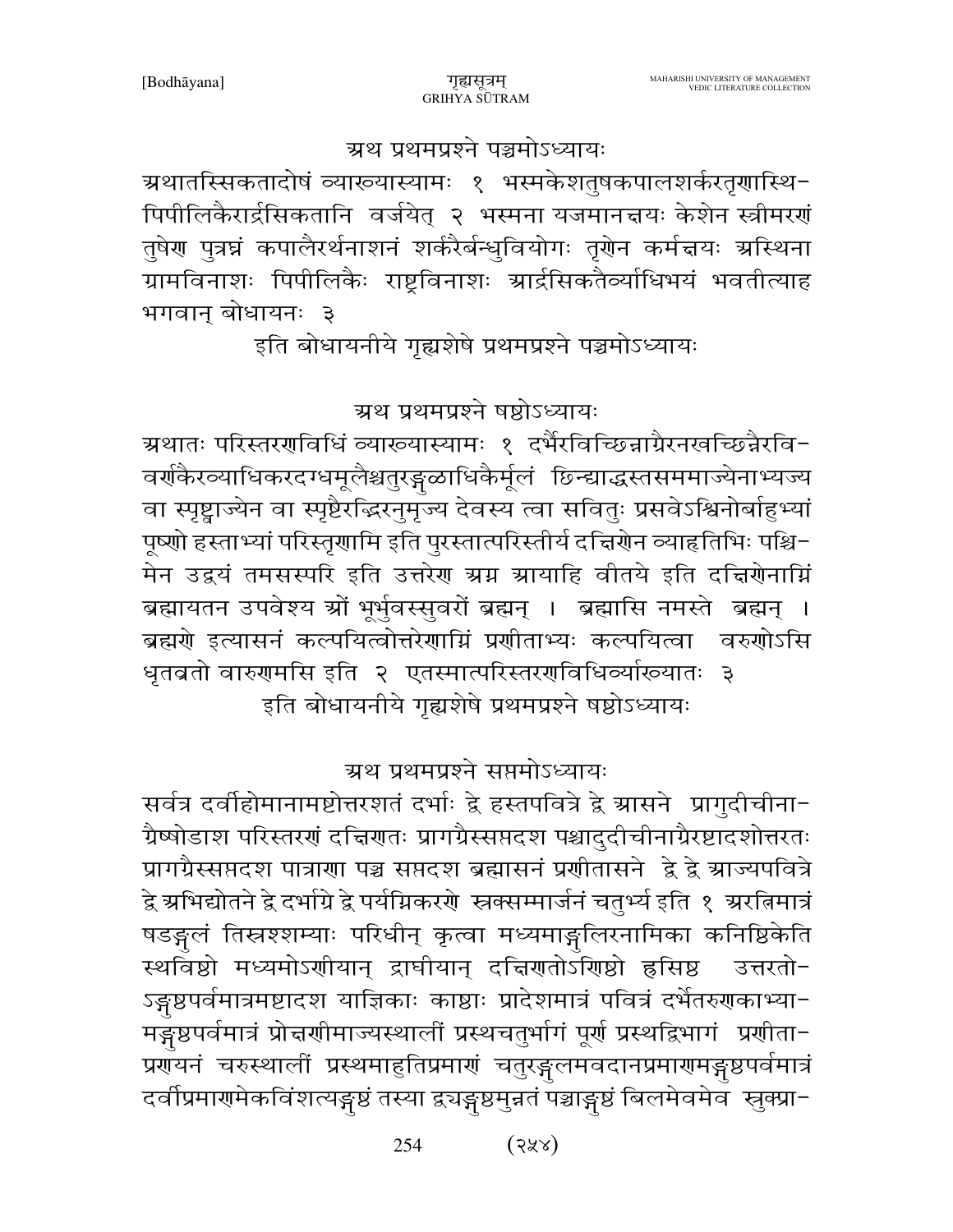# देशमात्रमुच्छितं चतुरङ्गलं वा किञ्चिद्दचिणत उन्नतो भवति मेचणमिति होमदर्वीप्रमार्गमिति ह<sup>ँ</sup>स्माह बोधायनः २ इति बोधायनीये गृह्यशेषे प्रथमप्रश्ने सप्तमोऽध्यायः

#### ग्रथ प्रथमप्रश्ने ग्रष्टमोऽध्यायः

ग्रथ शुचौ समे देशे गोमयेन गोचर्ममात्रं चतुरश्रं स्थरिडलं कृत्वा प्रादेश-मात्रमुच्छितं चतुरङ्गलं वा किञ्चिद्दचिरणा उन्नतो भवति १ प्राचीनप्रवर्ग किं-कामस्य उदीचीनप्रवणं किंकामस्य । प्राचीनप्रवणं ब्रह्मवर्चसकामस्यो-दीचीनप्रवरणमन्नाद्यक मस्य प्रागुदक्प्रवर्णं प्रजाकामस्य समं प्रतिष्ठाकामस्य २ उपलिप्तं वैश्वदेवत्यमुद्धत्यं नाकदेवत्यमवोत्तर्णं पितृदेवत्यं सैकतं सिन्धु देवत्यमुल्लेखनं यमदेवत्यं निरसनं रुद्रदेवत्य स्पर्शनं वरुगदेवत्यमग्निविधानं विष्णुदेवत्यं विहरणं वामदेवत्यं कर्म गायत्र्याः परिस्तरणदर्भाज्यस्थाली-स्रुवजुहूनां पृथिवीदेवत्यं स्रुक्सोमदेवत्यमाज्यं वसुदेवत्यं पवित्रं विष्णुदेवत्यं चरुः प्रजापतिदेवत्यं मेद्मणं श्रम्भिदेवत्यं सम्मार्जनं रुद्रदेवत्यं कूर्चं प्रजापति-देवत्यमुदकुम्भं ग्रब्देवत्यं प्रणीता वरुणदेवत्यमश्म महेन्द्रदेवत्यं वासः सोमदेवत्यं कर्ता बृहस्पतिदेवत्यं धूमं ग्रतिथिदेवत्यमिध्मं ग्रग्निदेवत्यं मध्य-मपरिधिः यजमानदेवत्यं दच्चिणपरिधिः इन्द्रदेवत्यमुत्तरपरिधिः वरुगदेव-त्यमूर्ध्वसमिधौ सूर्यदेवत्यमिन्द्राग्नियमनिर्ऋतिवरुगवायुसोमेशाना ग्रष्ट दि-ग्देवत्यं व्यजनं वायुदेवत्यं गन्धं म्रश्चिनिदेवत्यं पुष्पं गान्धर्वदेवत्यं धूपं इन्द्रदेवत्यं दीपं भानुदेवत्यं प्रयाजानूयाजं ऋतुदेवत्यं पक्वं प्रधानदेव-त्यमुपहोमाः यथालिङ्गदेवत्यं यत्र यत्र होमे मन्त्रविधानं तत्र तत्र तत्लिङ्गदेवत्यं परिषत् ब्रह्मदेवत्यं सदस्याः सर्वदेवत्यमन्येषामनुक्ताना प्रजापतिदेवत्यं योऽस्य दैवतं मन्त्रतः कर्मतो वाभिज्ञाय जुहोति सोऽश्नुते श्रियमायुष्यमारोग्यं स्वर्ग्यं च भवति ३

ग्रग्निहीनमनावृष्टिः मन्त्रहीनं तु ऋत्विजः ग्राज्यहीनं कुलं हन्ति स्वरहीनं तु पत्नयः ४

यजमानं दचियाहीनमन्नहीनं तु राष्ट्रकम् सर्वहीनं सदस्यानि नास्ति यज्ञसमो रिपुः ५

> 255  $(322)$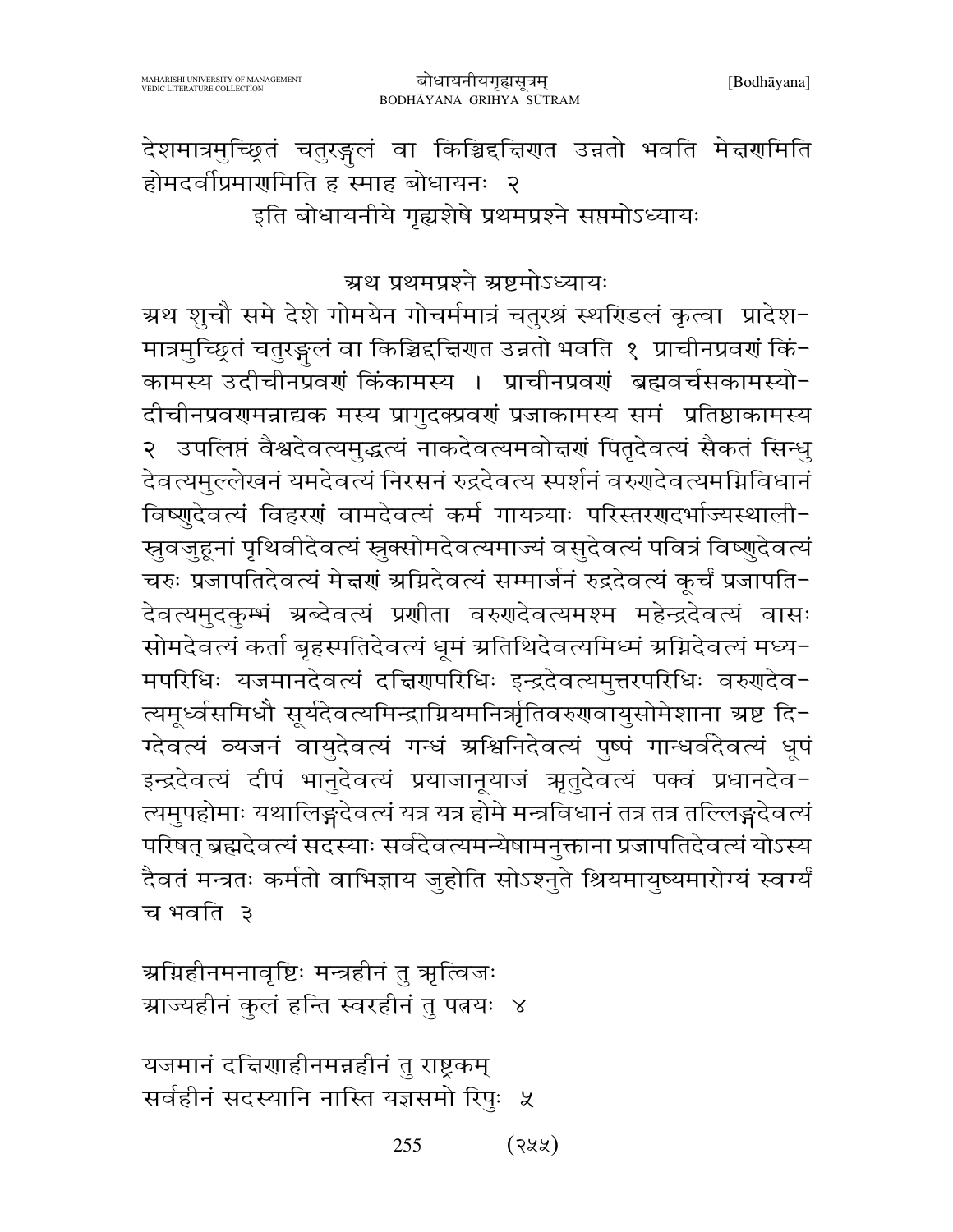तस्मात्सर्वप्रयत्नेन किञ्चिद्गञ्यस्समाचरेत् श्रियःकामश्चरेत्सर्वं समृद्धं सहदत्तिराम् ६

एवं ऋषिविधानोक्तं मुनीनां तत्त्ववेदिनाम् सर्ववेदाह्निकं होमं सर्वलोकेषु पूजितम् ७

सर्वलोकेषु पूजितमितीत्याह भगवान् बोधायनः 5 इति बोधायनीये गृह्यशेषे प्रथमप्रश्ने ग्रष्टमोऽध्यायः

ग्रथ प्रथमप्रश्ने नवमोऽध्यायः

ग्रथातः पुरायाहदेवता व्याख्यास्यामः विवाहस्याग्निः प्रीयतां श्रौपासनस्या− म्रिसूर्यप्रजापतयः प्रीयन्तां पञ्चमेऽहन्युदुम्बरो दशमेऽहन्यन्ते चित्र्याणि स्थाली− पाकस्याग्निः गर्भाधानस्य ब्रह्मा पुंसवनस्य प्रजापतिः सीमन्तस्य धाता वि-ष्णुबलेस्सविता जातकर्मणो मृत्युः नामकरणस्य सविता तस्यान्ते प्रजापतिः उपनिष्क्रामरास्य सविता तस्यान्ते चित्र्याराि ग्रन्नप्राशनस्य सविता चौळस्य केशिनः तस्यान्ते प्रजापतिः उपनयनस्येन्द्रश्श्रद्धामेधे इत्यन्ते विसर्गे सुश्रवाः पुनरुपनयनस्याग्निः ग्रथ यदि ब्रह्मचार्यव्रत्यमिव चरेत्तस्मिन्नध्यायहोमे सविता समावर्तनस्य श्रीरिन्द्रो वा शूलगवस्येशानः प्रत्यवरोहरणस्य सविता उपाकर्मब्रतेषु च सविता वास्तुहोमस्य वास्तोष्पतिः ग्रन्ते प्रजापतिः ग्रबु्दत-होमस्येन्द्रेः ग्रन्ते प्रजापतिः ग्रायुष्यहोमस्याग्निरायुष्मान् नत्तत्रहोमस्य नत्तत्रे− ष्टिषूक्तमष्टमी प्रदोषस्येशानः स्राग्रयणहोमस्याग्रयणदेवताः सर्पबलेस्सर्पाः ग्रादित्यपुरोगा ग्रहाः प्रीयन्ताम् ग्रथैकोद्दिष्टस्यान्ते प्रजापतिस्तटाकादीनां वरुणो देवता यचिबलेर्यची गृहशान्तिहोमस्यादित्यादिनवग्रहाः गर्भाधाना− दितन्त्रहोमस्य ब्रह्मादयः प्रीयन्तामित्येवमन्येषां होमानां याज्यापुरोनुवा-क्ययोर्देवता तस्यासौ प्रीयतामिति । सूतकान्ते प्रेतकान्ते प्रथमोदक्यान्ते च प्रजापतिः कूश्माराडहोमस्याग्न्यादयः चान्द्रायराहोमस्याग्न्यादयः ग्रग्न्याधे-येऽग्नीषोमेन्द्राः एवमनादिष्टकर्मसु प्रजापतिः १

इति बोधायनीये गृह्यशेषे प्रथमप्रश्ने नवमोऽध्यायः

 $(375)$ 256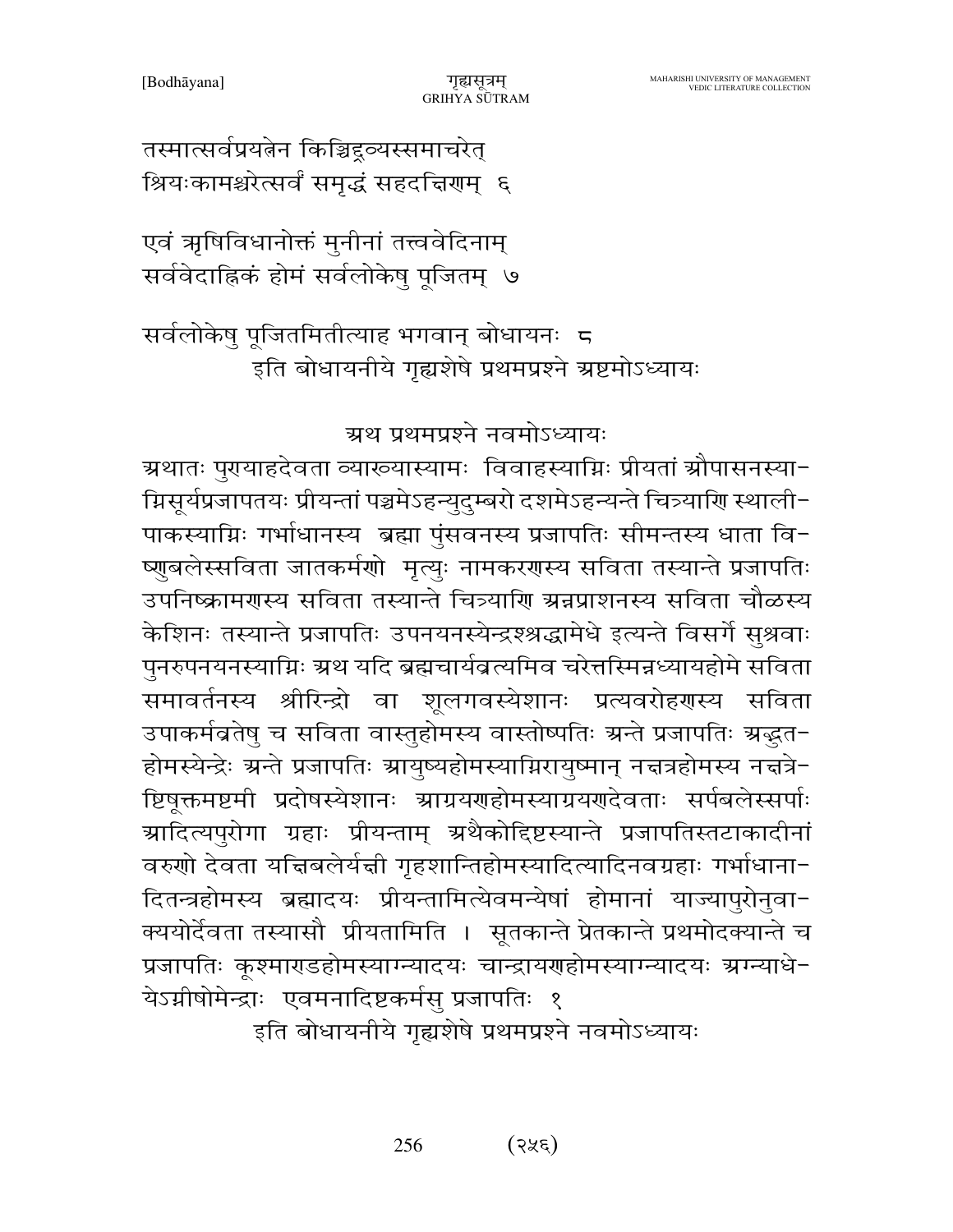## ग्रथ प्रथमप्रश्ने दशमोऽध्यायः

ग्रथातः पुरायाहं व्याख्यास्यामः १ शुचौ समे देशे दर्भान्द्र्वां धारयमाणाः चत्वारो ब्राह्मणा ग्ररिक्तहस्ताः प्राङ्गस्वा युग्मास्तिष्ठन्ति २ तेषां दचिणत उदङ्खो वापिहितमुदकुम्भं धारयन्वाचयिता तस्य दचिरणं बाहुमाश्रित्य पत्न्यस्तिष्ठन्ति ३ पूर्णकुम्भमभ्यच्यं दर्भेष्वासीनो दर्भान्धारयमाणोऽनुज्ञां कुर्यात् भवद्भिरनुज्ञातः पुरायाहं वाचयिष्ये इति । ते प्ररावपूर्वं वाच्यताम् इति प्रतिब्रूयुः ४ श्रों स्थित्वा तेषां सपवित्रेषु पारिणु जलं ददाति स्रोमापः इति । शिवा स्रापस्तन्तु इति प्रत्यूचुः ५ ततः गन्धाः इति गन्धं ददाति । सुगन्धाः पान्तु इति प्रतिगृह्णन्ति ६ तेभ्यः सुमनसः इति पुष्पं ददाति । ते सौमनस्यमस्तु इति प्रतिगृह्णन्ति ७ तेषां पारिण्षु श्रचतम् इति श्रचतान्ददाति । श्रचतशब्देन बीहिमिश्रास्तराडला उच्यन्ते । अचतं चारिष्टं चास्तु इति प्रतिगृह्णन्ति 5 ब्राह्मणा ग्रभुक्ताश्चेत् स्रोमन्वाहार्यः इत्योदनं ददाति । ते स्वन्वाहार्योऽस्तु इति प्रतिगृह्णन्ति १ तेभ्यो दच्चिणाः इति दच्चिणां ददाति । स्वस्ति दच्चिणाः पान्तु बहुदेयं चास्तु इति प्रत्यूचुः १० ततो वाचयिता दच्चिणं जानुं भूमौ निधाय सव्यमुत्थाप्योदुङ्गखः इडा देवहः इति जपति । उदकुम्भमादायोपतिष्ठ इति प्रत्यूचुः ११ ततो वाचयिता मनस्समाधीयताम् इति समाहितमनसस्स्मः इतीतरे प्रत्याहुः १२ कर्ता प्रसीदन्तु भवन्तः इति प्रसन्नास्स्मः इति वाचयित्वा यद्वा सर्वैर्मन्त्रैरनवानं वदेत् १३ शान्तिरस्तु पुष्टिरस्तु तुष्टिरस्तु वृद्धिरस्तु ग्रविघ्नमस्तु ग्रारोग्यमस्तु शिवं कर्मास्तु इति । एवमेवेतरे प्रत्याहुः १४ यद्देवत्यं भवति तस्य नाम गृह्णाति ग्रसौ प्रीयताम् इति । एवमेवेतरे १५ वाचयिता पुरायाहं भवन्तो ब्रवन्तु स्रों पुरायाहम् इती-तरे प्रत्याहुः । एवमेव त्रिः १६ ततः स्वस्ति भवन्तो ब्रुवन्तु इति । श्रों स्वस्ति इतीतरे प्रत्यूचुः १८ ततो वाचयिता स्रों ऋद्धिं भवन्तो ब्रवन्तु इति । स्रों ऋध्यताम् इतीतरे प्रत्याहुः १८ एवमेव त्रिर्वाचयित्वा स्रों पुरायाह-समृद्धिरस्तु स्रस्तु इति स्रों शिवं कर्मास्तु ग्रस्तु इतीतरे प्रत्याहुः १९ यद्देवत्यं भवति तस्य नाम गृह्णाति ग्रसौ प्रीयताम् इति २० प्रीयतामसौ इति प्रतिब्रूयुः २१ ग्रथ व्याहृतिभिर्भूमौ जलं विसृज्योपविश्य सुरभिमत्याऽब्लिङ्गाभि-र्वारुणीभिर्हिरएयवर्णाभिः पावमानीभिर्व्याहृतीभिरिति मार्जयित्वा पत्नीं च प्रोत्ततीत्याह भगवान्बोधायनः २२

इति बोधायनीये गृह्यशेषे प्रथमप्रश्ने दशमोऽध्यायः

 $(9x)$ 257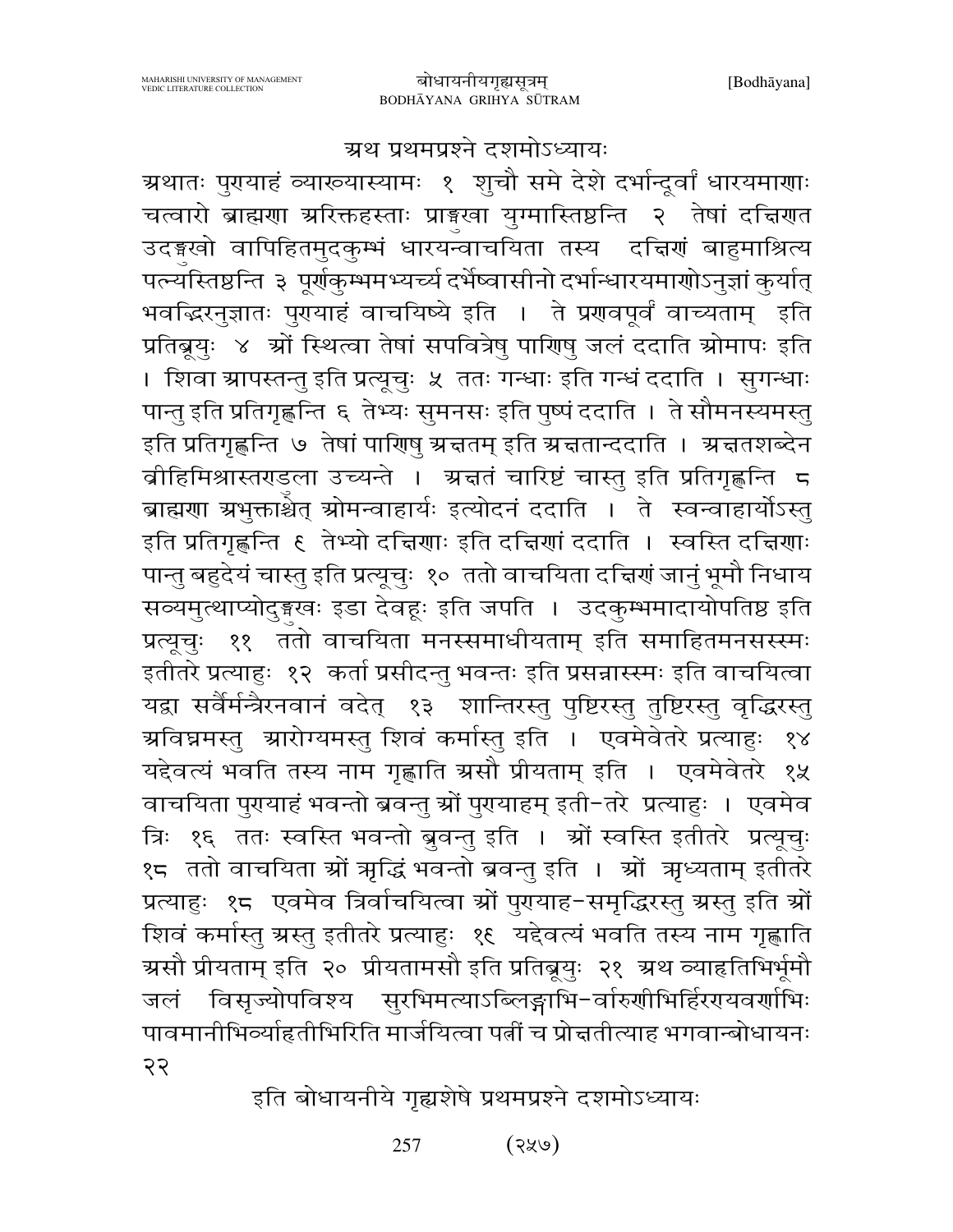#### ग्रथ प्रथमप्रश्ने एकादशोऽध्यायः

ग्रथ प्रहुते प्रसिद्धं जातकर्म कृत्वा दशम्यां द्वादश्यां वा मातापितरौ स्नात्वा शुच्यगारं कृत्वा पुत्रस्य नामधेयस्य निदधीयातामिति १ ब्राह्मगानन्नेन परिविष्य पुरायाहं स्वस्ति ऋद्धिम् इति वाचयित्वा देवयजनोल्लेखन-प्रभृत्याग्निमुखात्कृत्वा प्राजापत्येन सूक्तेन जुहोति प्रजापते न त्वदेतान्यन्यः इति षड्भिरनुच्छन्दसम् २ जयप्रभृति सिद्धमाधेनुवरप्रदानात् ३ ब्राह्मणानन्नेन परिविष्य पुरायाहं स्वस्ति ऋद्धिम् इति वाचयन्नामास्मै दधाति नत्तत्रनामधेयेन ४ द्वितीयमस्य नामधेयं गुह्यमस्यान्यदभिवादनीयमोपनयनकालान्मातापितरौ संविदितौ भवतः ५ विज्ञायते च तस्मात् द्विनामा ब्राह्मणोऽर्धुकः इति ६ सोमयाजी तृतीयं नामधेयं कुर्वीत इति विज्ञायते ७ ग्रयुगत्तरं कुमार्यै स्वस्ति श्रीसोम्येति दीर्घवर्णान्तम् = ग्रथाप्युदाहरन्ति शर्मान्तं ब्राह्मणस्य बर्मान्तं चत्रियस्य गुप्तान्तं वैश्यस्य भृत्यदासान्तं शूद्रस्य दासान्तमेव वा १ ग्रथ यदि ब्राह्मणं न विन्देतौपासने ज्योतिष्मत्या पुत्रस्य नाम गृह्णात्युपतिष्ठते वा १० ग्रथ नत्तत्राणि रोहिणीमृगशीर्षमखाचित्राज्येष्ठाश्रवणशतभिषक् रेवत्या− श्वयुत्तु प्रथमात्तरवृद्धिस्स्याद्रोहिरायां रौहिरायोति । तथेतराणि ११ तिष्य ग्राश्लेषा हस्त विशाखा ग्रनूराधा ग्राषाढा श्रविष्ठासु प्रकृतिवत्तिष्यायेति । तथेराणि १२ फल्गुन्यां फाल्गुनायेति १३ स्वातीपुनर्वस्वोः स्वातये पुनर्वसव इति १४ मूलार्द्रयोः मूलकायार्द्रकायेति १५ प्रोष्ठपदासु प्रोष्ठपदाय प्रौष्ठपदायेति वा १६ अपभररयामपभरणायापभरणायेति वा १७ अग्नये कृत्तिकाय कार्तिकायेति वा व्याख्यातान्यग्नेहोतुः १८ स्त्रीविषये कुमार्यै रोहिरायै सृश्रियै गौर्यै स्वस्तीति १९

.<br>इति बोधायनीये गृह्यशेषे प्रथमप्रश्ने एकादशोऽध्यायः

## ग्रथ प्रथमप्रश्ने द्वादशोऽध्यायः

सप्तमेऽष्टमे वा मासि कर्णवेधः १ ब्राह्मणानन्नेन परिविष्य पुरायाहं स्वस्ति ऋद्धिम् इति वाचयित्वाऽथ देवयजनोल्लेखनप्रभृत्याऽग्निमुखात्कृत्वा पक्वा− जुहोति श्रोत्रेण भद्रम् इति पुरोनुवाक्यामनूच्य येन प्राच्यै इति याज्यया जुहोति २ अथाज्याहुतीरुपजुहोति प्राणो रच्चति विश्वमेजत् इत्येतेनानुवाकेन प्रत्यृचम् ३ स्विष्टकृत्प्रभृति सिद्धमाधेनुवरप्रदानात् ४ अथाग्रेणाम्निं वेणुपर्णेषु हुतशेषं निदधाति समुद्राय वायुनाय सिन्धूनां पतये नमः इति ५ अथाशिषो

> 258 (२५८)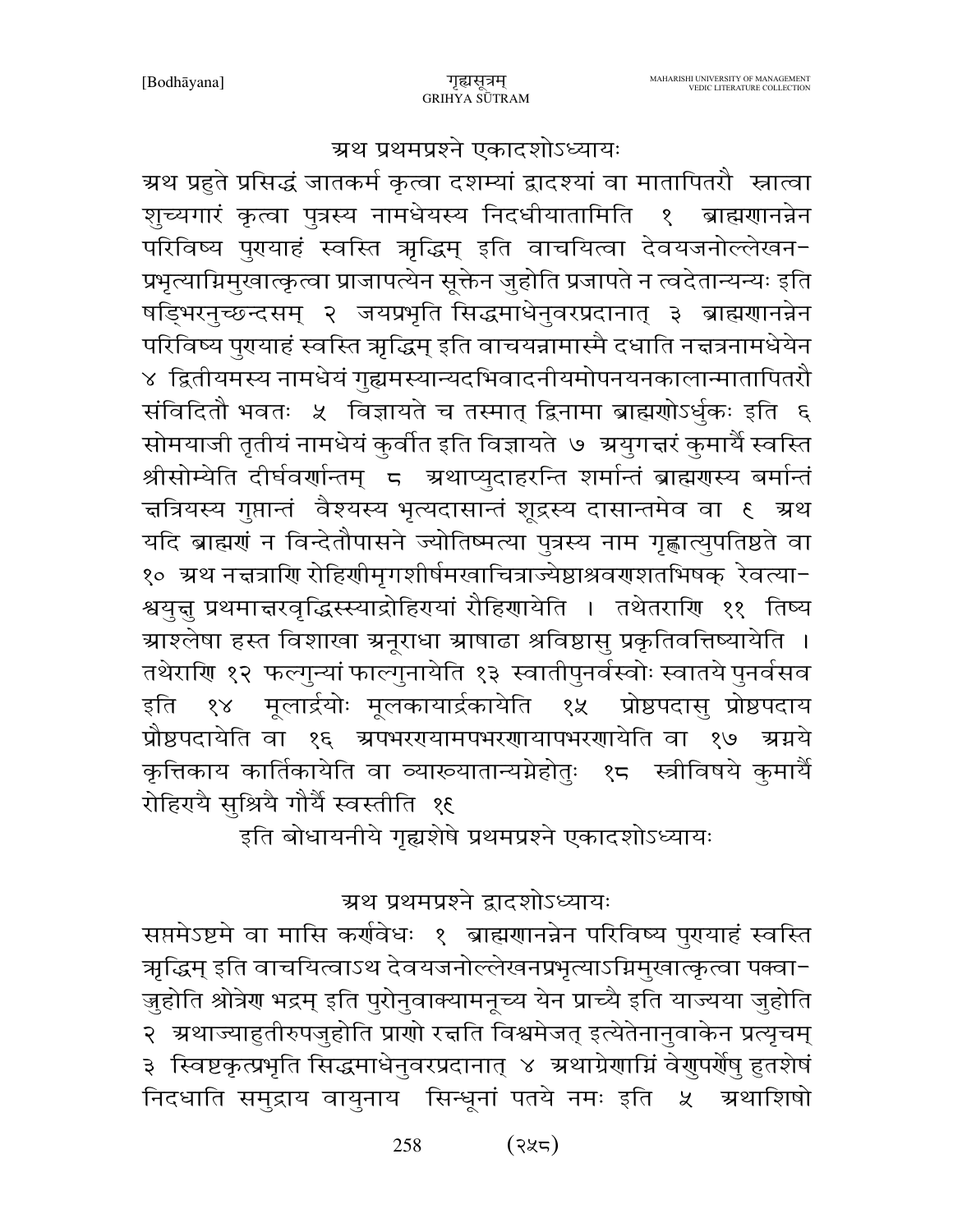वाचयित्वा लोहितसूच्या वा कराठकेन वा दचिर्ग कर्णमातृगति गा त्री त्रिष्टप् इति । द्विपदा इत्युत्तरम् । ६ अ्थ लोहितसूत्रेण वा वेणुसूत्रेण वा कर्णौ बध्नाति वरुगस्य स्कम्भनमसि इति ७ श्वोभूते विस्नंसयति वरुगस्य स्कम्भसर्जनमसि इति 5 सूत्रेण वा वेणुकागडेन वा वर्धयति १ ग्रथाप्यू-दाहरन्ति

पुत्राय च दुहित्रे च समानि ब्राह्मणक्रिया मन्त्रवद्गर्भ ग्राजन्म जन्माद्य ग्रावृतं स्त्रियै १०

सर्वेषु व्याहतीर्विद्यादनाम्नातेषु कर्मसु होतव्या ब्रह्मभूताय नाक्रियो ब्राह्मणो भवेत् ११

ग्रनग्निरक्रियश्शुद्रः तस्माजातोऽग्निना द्विजः नामधेयादि कर्तव्यमाकार्यादरशीकृतम् १२

मथित्वा वाऽथ शकलान समिद्धे मन्त्रवत्तथा उपनयनादिवाजस्तं स्वयं चारशिमग्निना १३

सायंप्रातर्विधानेन समिद्धिस्तत्र हयते गुरुशुश्रुषणुपरस्समारोप्यात्मनि स्वयम् १४

या ते स्रग्नेतिमन्त्रेणोपावरोहेति लौकिके हुत्वा ब्रतानुचरितं समावृत्ते गुरोर्मतात् १५

विवाहं विधिवत्कृत्वा गृहस्थाश्रममाविशेत् वैवाहिको विधिः स्त्रीणामौपनायनिकस्स्मृतः १६

तावुभौ चारिणौ तस्मादौपासनमिति श्रुतिः इति बोधायनीये गृह्यशेषे प्रथमप्रश्ने द्वादशोऽध्यायः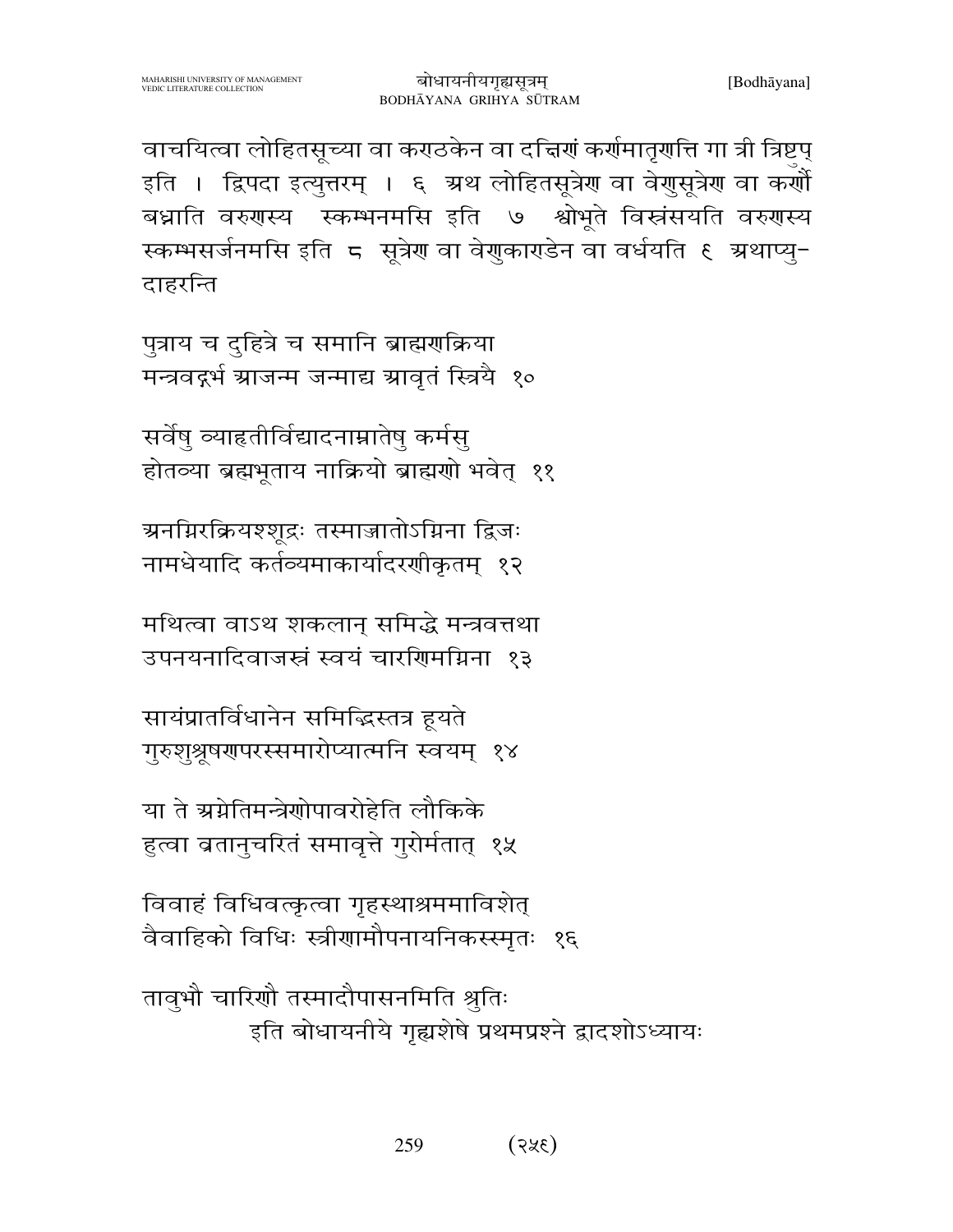ग्रथ प्रथमप्रश्ने त्रयोदशोऽध्यायः

ग्रथ नचत्रहोमं व्याख्यास्यामः संवत्सरे संवत्सरे षट्सु षट्सु मासेषुचतुर्षु चतुर्षु ऋतावृतौ मासि मासि वा कुमारस्य जन्मनत्तत्रे क्रियेत १ ब्राह्मणानन्नेन परिविष्य पुरायाहं स्वस्ति ऋद्धिम् इति वाचयित्वाऽथ देवयजनोल्लेखन-प्रभृत्याग्निमुखात्कृत्वा पक्वाजुहोति अग्निर्मूर्धा भुवः इति द्वाभ्याम् २ अथ नचत्रदेवताभ्यो जुहोति यथानचत्रम् ३ अनु नोऽद्यानुमतिरन्विदनुमते इति तृतीयम् ४ ग्रथाज्याहुतीरुपजुहोति नच्नत्रदेवताभ्यो यथानचत्रम् ५ चन्द्रमसे स्वाहा । प्रतीदृश्यायै स्वाहा । ग्रहोरात्रेभ्यस्स्वाहा ग्रर्धमासेभ्यस्स्वाहा । मासेभ्यस्स्वाहा इति मासि मासि ६ ऋतुभ्यस्स्वाहा इत्यृतावृतौ ७ संवत्सराय स्वाहा इति संवत्सरे ८ स्विष्टकृत्प्रभृति सिद्धमाधेनुवरप्रदानात् ९ अन्नशेषं सगराः प्राश्नाति १० अथ संवत्सरे पर्यवेते प्रसिद्धमाग्निमुखा− त्कृत्वा पक्वाज़ुहोत्याग्नेयं प्रधानदेवत्यम् ११ यथानत्तत्रं द्वितीयम् १२ ग्रनु नोऽद्यानुमतिरन्विदनुमतेत्वम् इति तृतीयम् १३ नवो नवो भवति जायमानः यमादित्या ग्रंशुमाप्याययन्ति इत्यान्तादनुवाकस्य १४ अ्थ पूर्ववदाज्या-हुतीरुपजुहोति नच्नत्रदेवताभ्यो यथानचत्रम् १५ चन्द्रमसे स्वाहा । प्रतीदृ-श्यायै स्वाहा इत्येतैः स्वाहाकारैरान्तादनुवाकस्य १६ स्विष्टकृत्प्रभृति सिद्ध-माधेनुवरप्रदानात् १७ नचत्रहोमो व्याख्यातः १८

इति बोधायनीये गृह्यपरिभाषासूत्रे प्रथमप्रश्ने त्रयोदशोऽध्यायः

ग्रथ प्रथमप्रश्ने चतर्दशोऽध्यायः

ग्रथ वै भवति श्रद्धा वा ग्रापश्श्रद्धामेवारभ्येति । यज्ञो वा ग्रापो यज्ञमेवारभ्येति । वज्रो वा स्रापो वज्रमेव भ्रातृव्येभ्यः प्रहृत्य इति । स्रापो वै रचोघ्नी रच सामपहत्यै इति । स्रापो वै देवान प्रियं धाम इति । स्रमृतं वा ग्रपास्तस्मादद्भिरवतांतमभिषिञ्चन्ति इति । ग्रापो वै सर्वा देवता देवता एवारभ्य इति स्रापो वै शान्ताश्शान्ताभिरेवास्यशुचं शमयति इति ब्राह्मराम् १ तस्मात्पवित्रेण शान्युदकं करोति जन्मनत्तत्रे पुग्ये नत्तत्रे विवाहचौळोप− नयनसमावर्तनसीमन्ताग्न्याधेयान्यन्यानि मङ्गलकार्याणि ग्रहोपरागे ग्रहोत्पाते वा द्विपात्सु चतुष्पात्सु भयं विन्देताथ शान्तिमारभेत २ युग्मान् ब्राह्मणान् सुप्रद्माळितपार्णिपादानप स्राचमय्य प्रतिदिशमासनेषूपवेश्य गोमयेन गोचर्म-मात्रं चतुरश्रं स्थरिडलमुपलिप्य दर्भेषु प्राङ्गख उपविश्य दर्भान् दूर्वाश्च

> 260  $(s\epsilon$ o)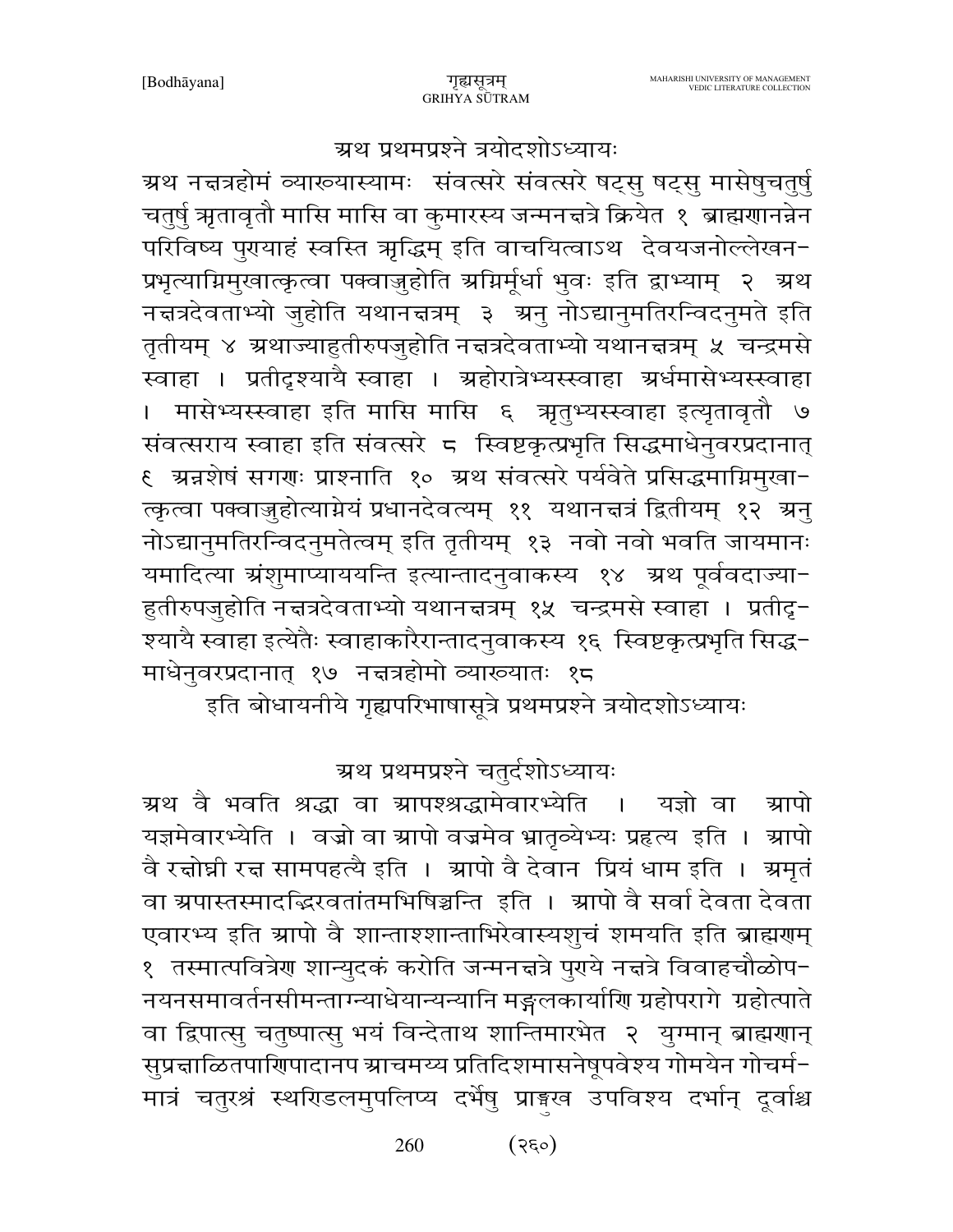धारयमाराः पवित्रपाशिस्स्थरिडलं कृत्वा प्रोद्तय लज्ञरामुल्लिरूयाद्भिरभ्युद्धय दूर्वाभिर्दर्भैरवकीर्य गन्धोदकेनाभ्युन्त्य पुष्पैरवकीर्य ब्रह्मपात्रं सूत्रेण परिवेष्ट्य तेषु ब्रह्मपात्रं निदधाति ब्रह्म जज्ञानम् इति ३ अ्थ तिरः पवित्रमप स्रानयन् जपति तत्सवितुर्वरेरयम् इति ४ यवाचततराडलानावपति भूर्भुवस्सुवरोम् इति ५ अथ पुष्पैर्दूर्वाभिः फलैरवकीर्य दूर्वाभिः दर्भैः प्रतिच्छाद्याभिमृशति शं नो देवीरभिष्टये इति ६ अन्वारब्धेषु जपति तत्सवितुर्वरेरायम् इत्येतां पच्छोऽर्धर्चशोऽनवानमुक्त्वा वेदादीन् जपति ७ रान्नोघ्नं कृणुष्व पाजः प्रसितिम् इत्येवमनुवाकं मदे चिदस्य इत्यर्धर्चमवोद्धत्य इन्दुं वो विश्वतस्परि हवामहे जनेभ्यः इत्येतमनुवाकं यत इन्द्रभयामहे स्वस्तिदा विशस्पतिः इति द्वाभ्यां महां इन्द्रः सजोषा इन्द्र इति द्वाभ्यां ये देवा पुरस्पदः इति पञ्चभिः पर्यायैः ग्र्याये रत्नोघ्ने इति पञ्च ग्रङ्गिरायुष्मान् इति पञ्च या वामिन्द्रावरुणौ इति चतस्त्रः यो वामिन्द्रावरुणौ इत्यष्टौ ग्रग्ने यशस्विन् इति चतस्त्रः राष्ट्र भृतं ऋताषा-डूतघामा इत्येतमनुवाकं नमो ग्रस्तु सर्पेभ्यः इति तिसृभिरनुचच्छन्दसं पञ्च चोडा ग्रयं पुरो हरिकेशः इति पञ्चभिः पर्यायैरप्रतिरथं ग्रशुशिशशानः इत्येतमनुवाकं शं च मे मयश्च मे इत्येतमनुवाकं विहव्यं ममाग्ने वर्चो विहवेष्वस्तु इत्येतमनुवाकं सृगारं श्रग्नेर्मन्वे इत्येतमनुवाकं सर्पाहुतीः समीची नामासि प्राची दिक् षड़िभः पर्यायैः गन्धर्वाहुतीः हेतयो नाम स्थ तेषां वः प्रोगृहाः इति षड्भिः श्रज्यानीः शतायुधाय इति पञ्च भूतं भव्यं भविष्यत् .<br>इत्येतमनुवाकं ग्रथर्वशिरसं इन्द्रो दधीचो ग्रस्थभिः इत्येतमनुवाकं प्रत्याङ्गिरसं चन्नुषो हैते मनसो हैते इति प्रतिपद्य भ्रातृव्य पादयामसि इत्यन्तं प्राणो रच्चति विश्वमेजत् इत्येतमनुवाकं सिंहे व्वाघ्र उत या पृदाकौ इत्येतमनुवाकं ग्रहमस्मि इत्येतमनुवाकं ता सूर्याचन्द्रमसा इत्येतमनुवाकं ग्रग्निर्नः पातु त्र्रध्या स्म नवोनवः इत्येतैस्त्रिभिरनुवाकैरुत्तमैरुपहोमैश्च सुरभिमत्याऽब्लिङ्गाभि-र्वारुणीभिर्हिरएयवर्णाभिः पावमानीभिर्व्याहृतीभिः तश्छंयोरावृणीमहे इत्येत− मनुवाकं नमो ब्रह्मण इति परिधानीयां त्रिरन्वाह इति ब्राह्मणम् 5 प्रणवे-नोस्थाप्य व्याहृतीभिः प्रोत्तति १ अथ दत्तिणां ददाति पुरस्तादुपविष्टाय हिरगयं ददाति दचिगातो रजतं पश्चात्कांस्यमुत्तरतो वासो ददाति १० अथ ग्रहगृहीतानां ज्वरगृहीतानां भूतोपसृष्टानां मित्र बन्धुसुहज्ज्ञातिसखिस-म्बन्धिबान्धवानां राज्ञां च राजपुरोहितानां च बालवृद्धान्तर्वात्निपापरोगिदीर्घ रोगिकृशातुरान् प्रोत्तति ११ हस्त्यश्वोष्ट्रगोमहिष्यजाविकभृत्यांश्च धनधान्यानि

> 261  $(3\xi)$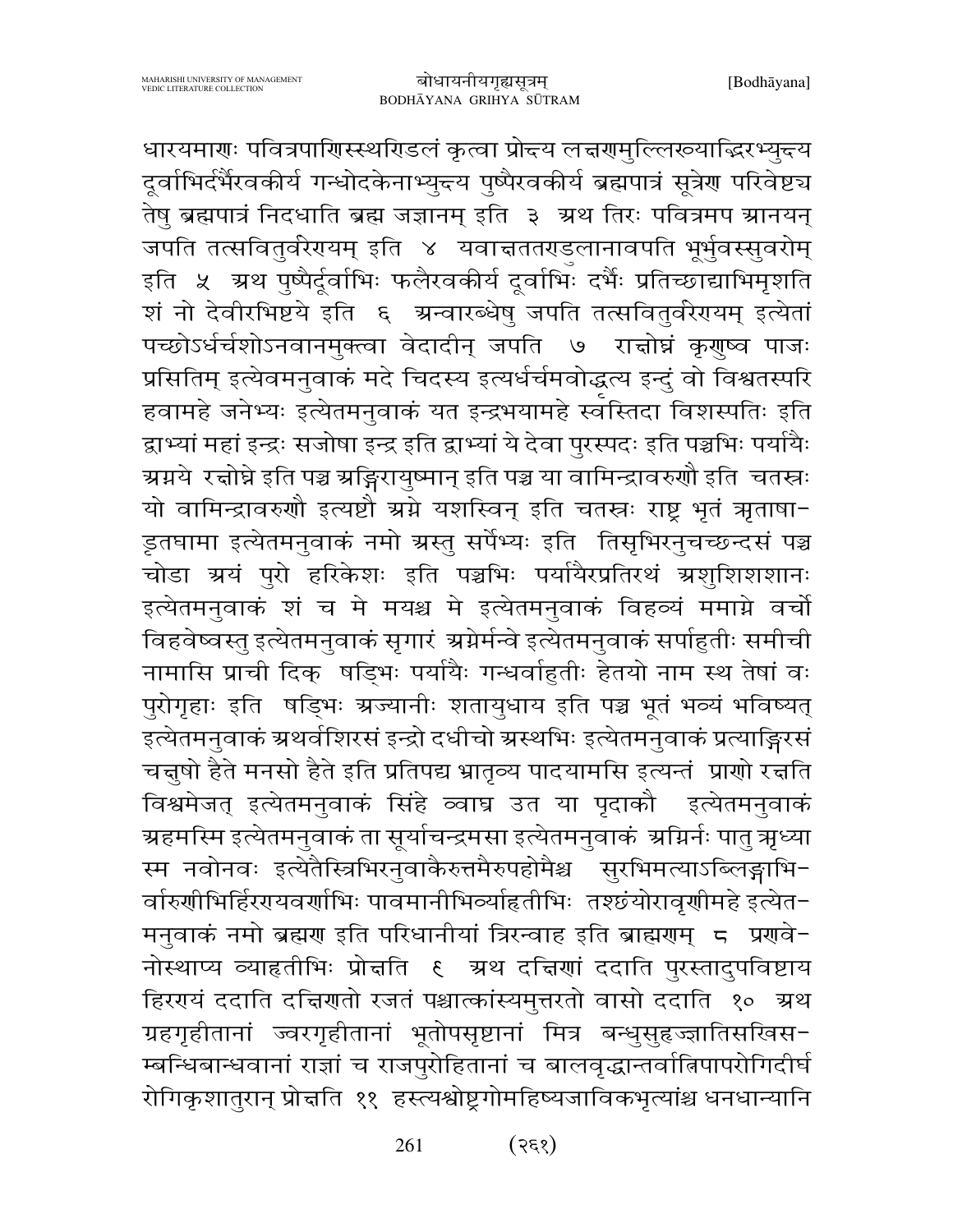च प्रोत्तति १२ एवमेकरात्रं त्रिरात्रं पञ्चरात्रं सप्तरात्रं नवरात्रमित्यपपुनर्मृत्युं जयतीत्याह भगवान् बोधायनः १३ इति बोधायनीये गृह्यशेषे प्रथमप्रश्ने चतुर्दशोऽध्यायः

ग्रथ प्रथमप्रश्ने पञ्चदशोऽध्यायः

ग्र्रथातः प्रतिसरबन्धं व्याख्यास्यामः १ यस्मिन् दिने नान्दीमुखं कुर्यात्तस्यां रात्र्यां प्रदोषान्ते प्रतिसरमारभेत २ शुचौ समे देशे गोमयेन गोचर्ममात्रं चतुरश्रं स्थरिडलमुपलिप्य युग्मान् ब्राह्मणान् सुप्रज्ञाळितपाणिपादानप स्राचमय्य प्रतिदिशमासनेषूपवेश्य पश्चात्प्राङ्मख स्राचार्य उपविशति ३ तस्य दत्तिर्गं बाहुमन्वितरः ४ ग्रथ हस्तमात्रं सैकतं स्थरिडलं कृत्वोल्लिरूयाद्धिरभ्युन्त्य स्थरिडलस्य मध्ये प्रागग्रान् दर्भान् संस्तीर्य तेषूपरि कुम्भं निधाय व्याहृतीभिश्शुद्धोदकैः पूरयित्वा दूर्वाच्ततफलैरवकीर्य गन्धपुष्पधूपदीपैरुद− कुम्भमभ्यर्च्य दुर्वाभिर्दर्भैः प्रतिच्छाद्योत्तरतः शालितराडलस्योपरि प्रतिसरसूत्रं गन्धानुलिप्तं निधाय स्राचार्यमुखांस्त्रीन् प्राणायामान् धारयित्वा उदकुम्भम− न्वारभ्य सावित्रीं जपति तत्सवितुर्वरेरायम् इत्येतां पच्छोऽर्धर्चशोऽनवा-नमुक्त्वा वेदादीन् जपति ५ राज्ञोघ्नं कृगुष्व पाजः इत्येतमनुवाकं श्रग्ने यशस्विन् इति चतस्र स्राप्यं हिररयवर्णाश्शुचयः पावकाः इत्येतमनुवाकं पवमानस्सुवर्जनः इत्येतमनुवाकं वरुगसूक्तम् उदुत्तमं वरुग पाशम् इति षड्चं रुद्रसूक्तं परि णो रुद्रस्य हेतिः इति षड्टचं ब्रह्मसूक्तं ब्रह्म जज्ञानम् इति षड्टचं विष्णुसूक्तं विष्णोर्नुकम् इति षड्टचं पञ्च दुर्गाः जातवेदसे इति श्रीसूक्तं हिररयवरणां हरिणीम् इति पञ्चदशर्चं नमो ब्रह्मण इति परिधानीयां त्रिरन्वाह इति ब्राह्मणम् ६ प्रणवेनोत्थाप्य व्याहृतीभिस्सुरभिमत्याऽब्लिङ्गाभिः प्रोन्दय प्रतिसरसूत्रमादाय वासुकिं ध्यात्वा ग्रङ्गष्ठेनोपकनिष्ठिकाभ्यां त्र्यम्बकेन त्रिरूध्वं भस्मना सम्मृज्य ग्रग्निरायुष्मान् इति पञ्चभिः तस्य दच्चिणहस्तं गृहीत्वा बृहत्साम इति बध्वा स्त्रीणां वामहस्तं भस्मना घृतसूक्तेन यो ब्रह्म ब्रह्मणः इत्यष्टर्चेन रच्चां कुर्यादित्याह भगवान् बोधायनः ७ इति बोधायनीये गृह्यशेषसूत्रे प्रथमप्रश्ने पञ्चदशोऽध्यायः

ग्रथ प्रथमप्रश्ने षोडशोऽध्यायः ग्रथातो ग्रहातिथ्यवलिकर्मोपहारान् व्याख्यास्यामः

> $($ २६२) 262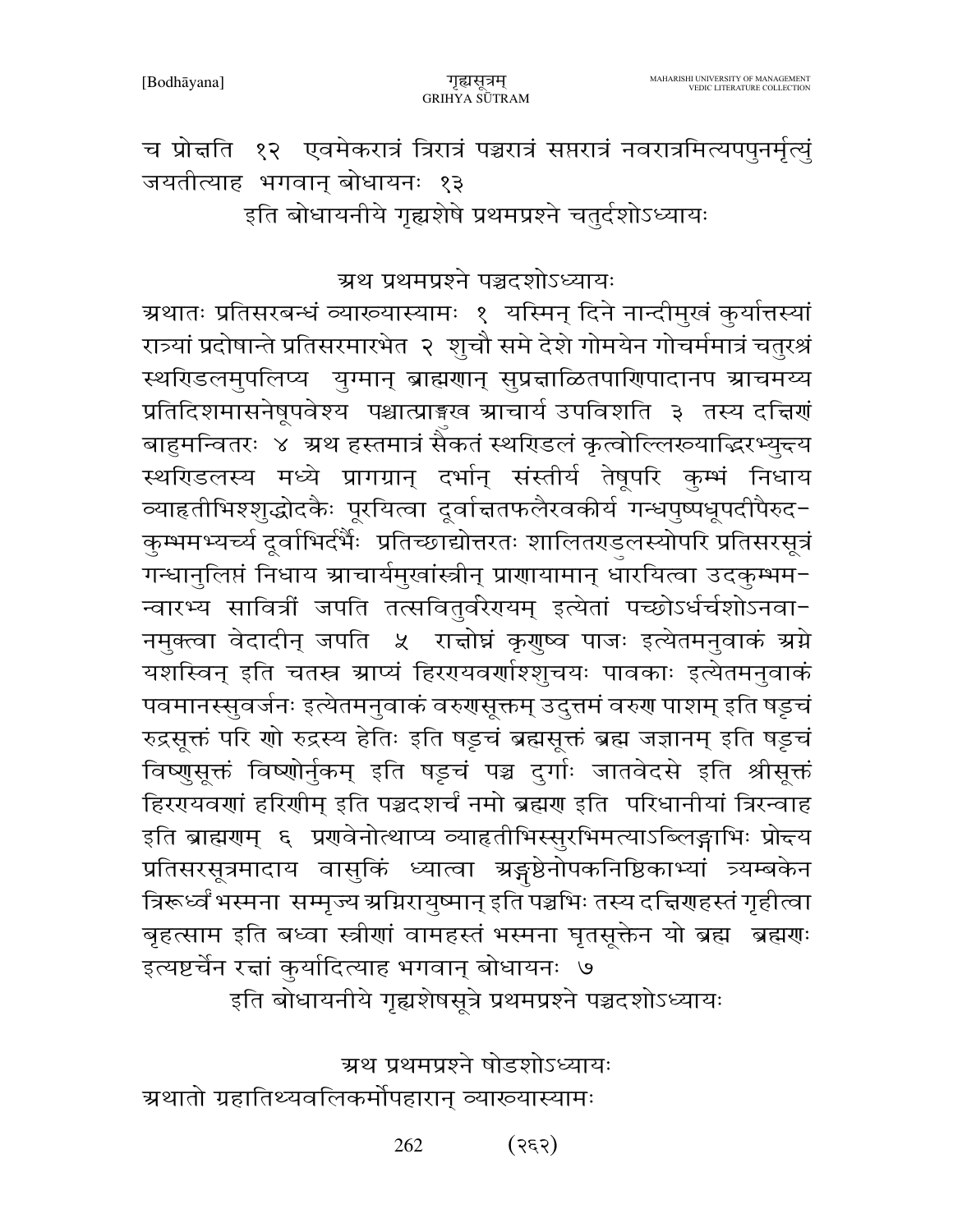मासिमास्यृतावृतावयने चन्द्रग्रहे सूर्यग्रहे विषुवे शुभाशुभे जन्मनत्तत्रे वा

तद्ग्रहाणामातिथ्यं संवत्सरादपि प्रयुञ्जानस्सर्वान् कामानवाप्नोतीति ३ उक्त-

बोधायनीयगृह्यसूत्रम्

BODHĀYANA GRIHYA SŪTRAM

ग्रहाणामुग्रचेष्टानां नद्मत्रपथचारिणाम्

उपचारान् प्रवद्त्यामि शान्त्यर्थं तु यथाविधि २

ग्रहा नयन्ति सुव्यक्तं पुरुषं यमसादनम् १

ग्रश्रद्धानमशुचिमजपं त्यक्तमङ्गळम्

मेकाग्निविधानम् ४ एको वा विषमस्थस्स्यात्सर्व एवार्चनीया भवन्ति ५ भास्कराङ्गारको रक्तो श्वेतो शुक्रनिशाकरौ सोमपत्रो गुरुश्चैव तावुभौ पीतकौ स्मृतौ ६

कृष्णं शनैश्चरं विद्याद्राहुं केतुं तथैव च ग्रहवर्णानि पुष्पाणि प्राज्ञस्तत्रोपकल्पयेत् ७

बलींश्चैवोपहारांश्च गन्धमाल्यं तथैव च यथाक्रमेणोपहरेत्सर्वेषामानुपूर्वशः इति ८

ग्र्कसमिधमादित्याय खादिरमङ्गारकायौदुम्बरं शुक्राय पालाशं सोमा− यापामार्गं बुधायाश्वत्थं बृहस्पतये शमीमयं शनैश्चराय राहवे दूर्वाः केतवे कुशा इति ६ सर्वेषामलाभे पालाशीर्वा । ब्राह्मणानन्नेन परिविष्य पुरायाहं स्वस्ति ऋद्धिम् इति वाचयित्वाऽथ देवयजनोल्लेखनप्रभृत्याप्रणीताभ्यः कृत्वा ह− वींषि निर्वपति १० ग्रथोपोत्थायाग्रेणाग्निं तराडलैः स्थरिडलं कृत्वा ग्रहदेवता ग्रावाहयति ११

मध्ये तु भास्करं विद्याल्लोहितं दद्मिणेन तु पूर्वे तु भार्गवं विद्यात्पूर्वदचिणतश्शशी १२

पूर्वोत्तरे बुधं विद्यादुत्तरे तु गुरुं तथा पश्चिमे तु शनिं विद्याद्राहुं दत्तिरापश्चिमे १३

> 263  $($ 3 $\xi$ 3)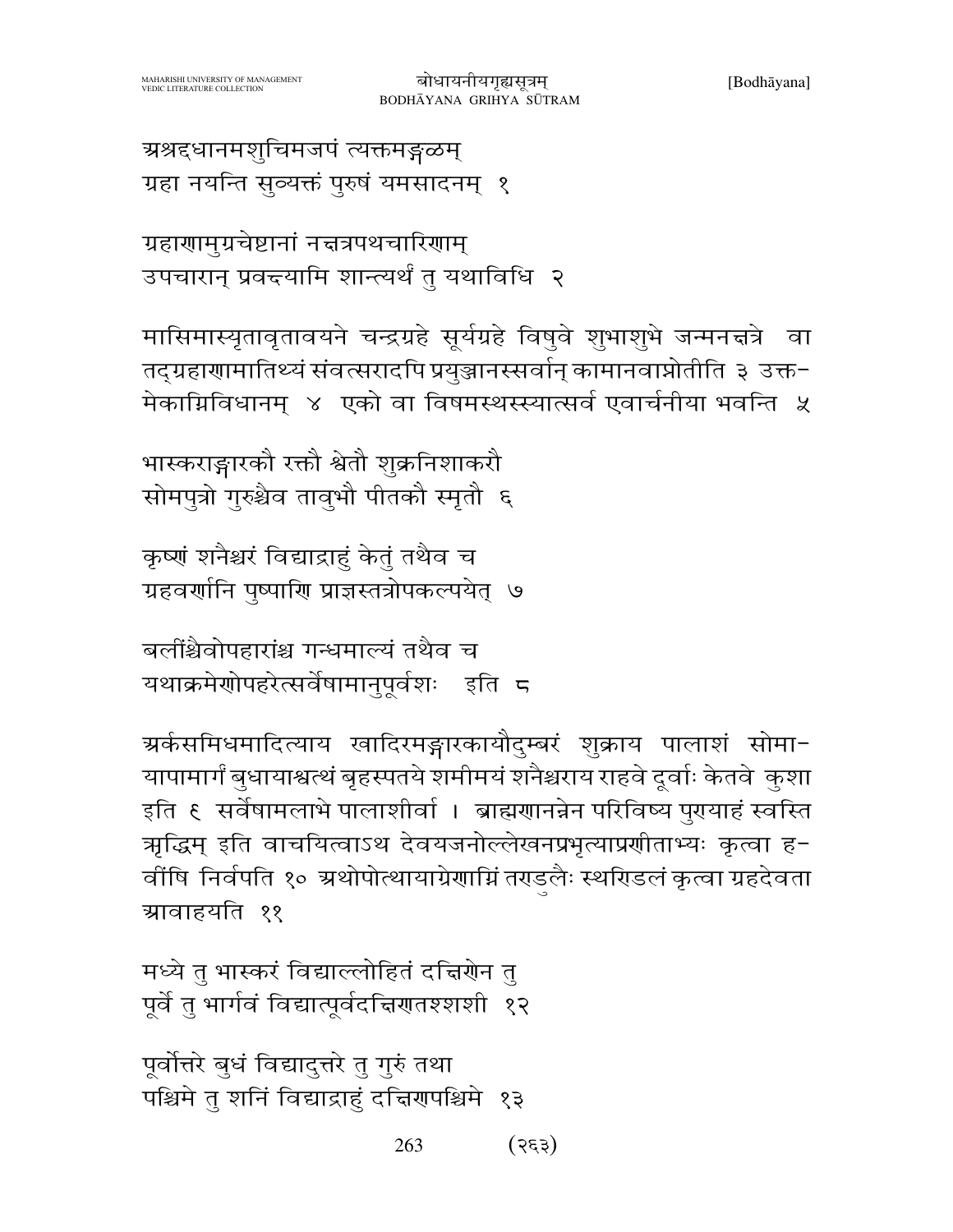पश्चिमोत्तरतः केतुः ग्रहस्थानं विधीयते दच्चिणोत्तरभागे तु साधिप्रत्यधिदेवताः १४

वृत्तमादित्याय त्रिकोगमङ्गारकाय पञ्चकोगं शुक्राय चतुरश्रं सोमाय बागं बुधाय दीर्घचतुरश्रं बृहस्पतये धनुश्शनैश्चराय राहवे शूर्पं केतवे ध्वजमिति १५

ग्रर्कश्श्क्रो बुधः पूर्वो गुरुरुत्तरतोमुखः पश्चिमे तु शनिश्चन्द्रः शेषा दच्चिणतोमुखाः १६

यवा स्राढक्यस्तराडुलाश्श्यामाका मुद्गमेव च चरणास्तिलमाषाश्च कुळुत्थाश्च क्रमात् चिपेत् १७

ग्रग्नीश्वरौ भास्करस्य भून्नेत्रेशौ कुजस्य हि इन्द्राणीन्द्रौ सितस्याथ ह्यापो गौरी निशापतेः १८

विष्णुर्विष्णुर्बुधस्येन्द्रमरुत्वान् ब्रह्म वै गुरोः शनेः प्रजापतियमौ राहोस्सर्पस्तु निर्त्राृतिः १६

केतोः ब्रह्मा च चित्रश्च स्वस्वमन्त्रैस्स्वनामभिः लोकपालान् दुर्गविघ्नचेत्रवास्तुत्रियम्बकान् २०

ग्रभयंकरमृत्यू च ह्यग्निं वैश्वानरं क्रमात् ग्रावाहयेद्ध हृतिभिर्यजेद्वचष्टोपचारकैः २१

परिधानप्रभृत्याऽग्निमुखात्कृत्वा म्रा सत्येन इत्यादित्याय अग्निर्मधो इत्यङ्गारकाय प्रवश्शुक्राय इति शुक्राय ग्राप्यायस्व इति सोमाय उद्बध्यस्व इति बुधाय बृहस्पते ग्रति यदर्यो ग्रहांत् इति बृहस्पतये शं नो देवीरभिष्टये इति शनैश्चराय कया नश्चित्र म्रा भुवत् इति राहवे केतुं कृरावन् इति केतवे २२ पुरोनुवाक्यामनूच्य याज्यया जुहोति सदेवत्वाय इति ब्राह्मणम् २३ यत्रैकाऽम्राता स्यात्तां द्विरभ्यवर्तयेत् तत्सवितुर्वरेरायम् इत्यनुद्रुत्याम्रातया

> 264  $(s$   $(s \infty)$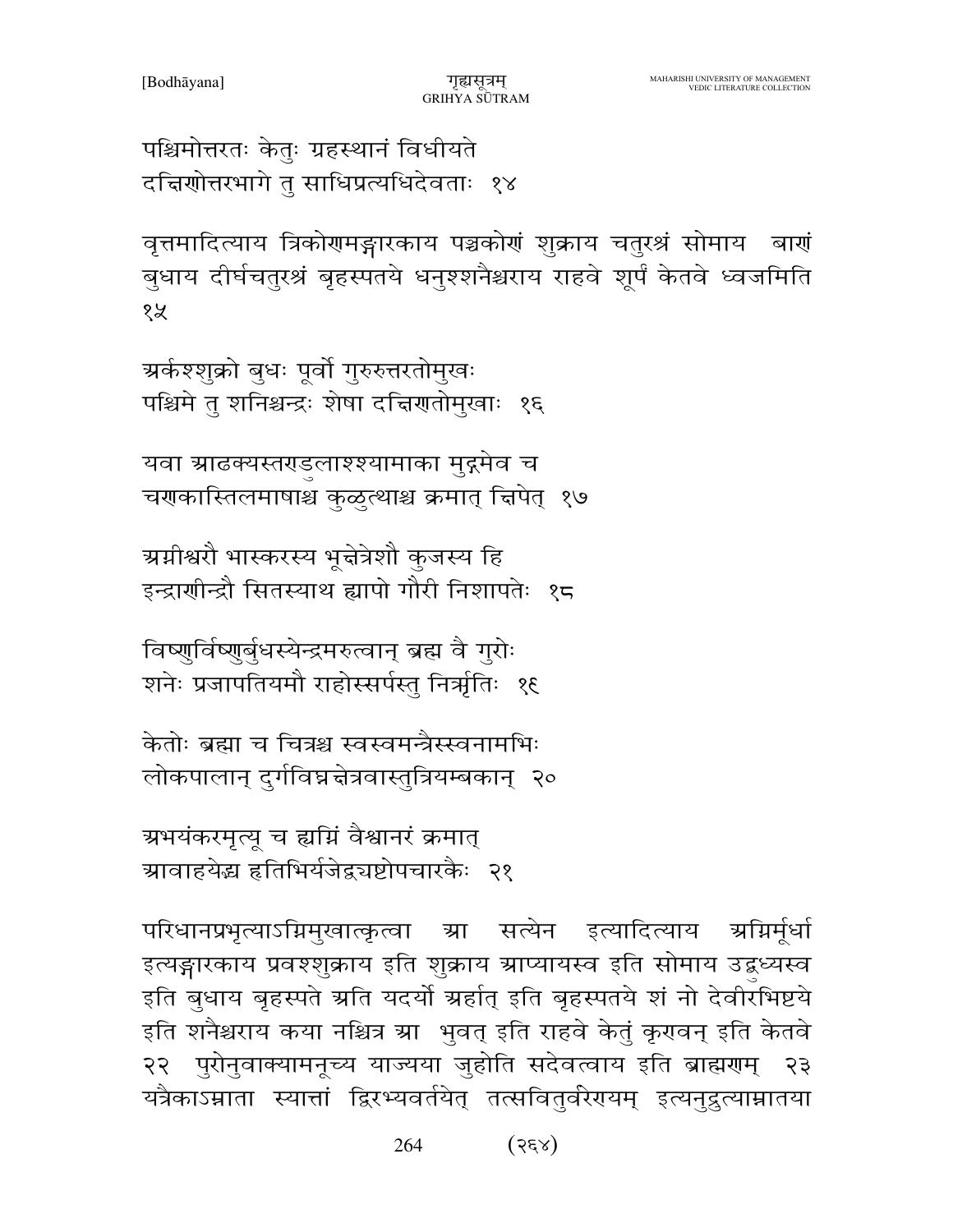जुहोति वा २४ नवानां ग्रहाणां पक्वं हत्वा घृतान्वक्तानां समिधामष्ट-सहस्रमष्टशतमष्टाविंशतिं वा जुहुयात्प्रत्यृचं हविषो जुहुयात् प्रत्यृचमाज्यस्य जुहुयात्प्रत्यृचम् २५ गुळोदनमादित्यायि हविष्यमन्नमङ्गारकाय घृतोदनं शु-क्राय घृतपायसं सोमाय चीरोदनं बुधाय दध्योदनं बृहस्पतये तिलपि-ष्टमिश्रमाषोदनं शनैश्चराय राहोः मांसोदनं केतोः चित्रोदनमिति २६ सर्वेषामलाभे हविष्यं वा २७ यदाऽष्टासहस्रं तदाऽधिप्रत्यधिदेवतानाम-ष्टाविंशतिं यदाऽष्टशतं तदाऽष्टावष्टौ यदा विंशतिं तदा तिस्रस्तिस्त्र ग्राहुती-र्जुहुयादेवमेव लोकपालादीनाम् १८ अग्निं दूतं येषामीशे इत्यादित्याय । स्योना पृथिवि चेत्रस्य पते इत्यङ्गारकाय । इन्द्रार्णी इन्द्रं वो विश्वतः इति शुक्राय । ग्रप्सु मे सोमो ग्रब्रवीत् गौरी मिमाय इति सोमाय । विष्णोर्नुकं विष्णो रगटम् इति बुधाय । इन्द्र मरुत्वः ब्रह्म जज्ञानम् इति बृहस्पतये । प्रजापते इमं यम प्रस्तरम् इति शनैश्चराय । स्रायङ्गौः यत्ते देवी इति राहवे । ब्रह्मा देवानां सवित्र चित्रम् इति केतवे २६ त्रतारमिन्द्रम् अग्निर्दां द्रविराम् यमो दाधर पृथिवीम् असुन्वन्तम् सधमादो द्युम्निनीः स्रानो नियुद्धिः सोमो धेनुम् सहस्राणि सहस्रधा इति लोकपालानाम् ३० जातवेदसे गणानां त्वा चेत्रस्य पतिना वयम् वास्तोष्पते त्र्यम्बकं यजामहे यत इन्द्र भयामहे स्वस्तिदा विशस्पतिः ये ते सहस्त्रमयुते पाशाः मूर्धानं दिवो ग्ररतिं पृथिव्याः इति दुर्गादीनाम् ३१ एवमेव हुत्वाज्यमिश्रतिलबीहिभिव्याहितिभिर्हुत्वा सर्वस्मा-त्सकृत्सकृदवदाय द्विरभिघार्य स्विष्टकृतं अर्यमणम् इति पुरोनुवाक्यामनूच्य सोमं राजानम् इति याज्यया जुहोति ३२ मे नरणमभ्याधाय जयप्रभृति सिद्धम् ३३ मूर्धानं दिवो ग्ररतिम् इति पूर्णां हुत्वाऽग्रेणाम्निं ग्रहानभ्यर्चयति स्रापो हिष्ठा मयोभुवः इति तिसृभिः हिररयवर्णाश्शुचयः पावकाः इति चतसृभिः पवमान-स्सुवर्जन इत्येतेनानुवाकेन मार्जयित्वा स्वस्वनामभिस्तर्पयित्वा स्वेन स्वेन मन्त्रेण गन्धपुष्पधूपदीपैरभ्यर्च्य वलिमुपहत्य लाजापूपपृथुकाद्यपहारांश्च दत्त्वा समस्कृत्य प्रवाह्य जघनेनाग्निमुपविश्याद्धिर्मार्जयति स्रापो हिष्ठा मयोभवः इति तिसृभिः देवस्य त्वा इति तिसृभिः शंयुवाकेन च ३४ अ्थ दचियां ददाति कपिलां धेनुमादित्याय रक्तमनड्वाहमङ्गारकाय रजतं शुक्राय शङ्क सोमाय काञ्चनं बुधाय वासो बृहस्पतये कृष्णां गां शनैश्चराय राहवे छागं केतवे कुञ्जामिति ३५ सर्वेषमलाभे हिररायं वा ३६ येन वा तुष्येदाचार्यः ३७ ग्रथाप्युदाहरन्ति

> $(35)$ 265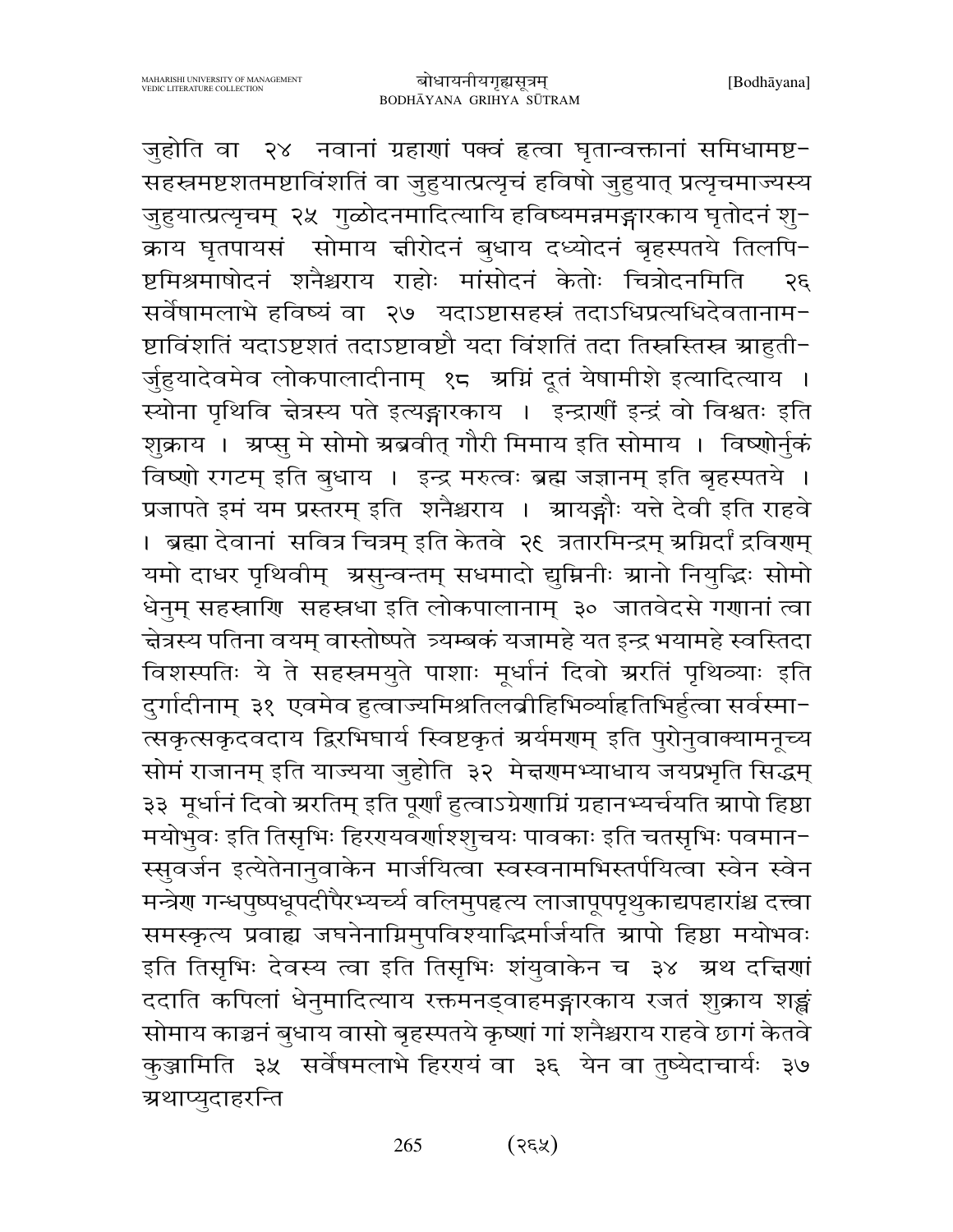266  $(s \in \mathcal{E})$ 

मध्ये वर्तुलाकारमराडले प्रत्यङ्खं कलिङ्गदेशजं काश्यपगोत्रजं विश्वामित्रार्षं

त्रैलोक्यदीपकं देवं गुणरूपं त्रयीमयम् स्थापयामि महाभक्त्या भास्करं ग्रहनायकम् १

ग्रथ नवग्रहपूजाविधिः

ग्रथ प्रथमप्रश्ने सप्तदशोऽध्यायः

दर्शयन्ति शुभाशुभमित्याह भगवान् बोधायनः ४४ इति बोधायनीये गृह्यशेषे प्रथमप्रश्ने षोडशोऽध्यायः

केतुमग्निमयं विद्याद्देव देवा यथा ग्रहाः देवता ग्रहरूपेण दर्शयन्ति शुभाशुभम्

बुधं नारायणं विद्याद्ब्रह्माणं च बृहस्पतिम् यमं शनैश्वरं विद्याद्राहुं कालं तथैव च ४३

ईश्वरं भास्करं विद्यात् स्कन्धमङ्गारकं तथा शुक्रं शचीपतिं विद्यादुमां चैव निशाकरम् ४२

ग्रहा गावो नरेन्द्राश्च ब्राह्मणाश्च विशेषतः पूजिताः पूजयन्त्येते निर्दहन्त्यवमानिताः ४१

ग्रहिंसकस्य दान्तस्य धर्मार्जितधनस्य च नित्यं च नियमस्थस्य सदा सानुग्रहा ग्रहाः ४०

यथा शस्त्रप्रहरणात् कवचं भवति निवारणम् एवं दैवोपघातानां शान्तिर्भवति वारणम् ३६

यथा समुत्थितं घोरं यन्त्रेण प्रतिहन्यते एवं समुत्थितं घोरं शीघ्रं शान्तिं नयेत्सदा ३८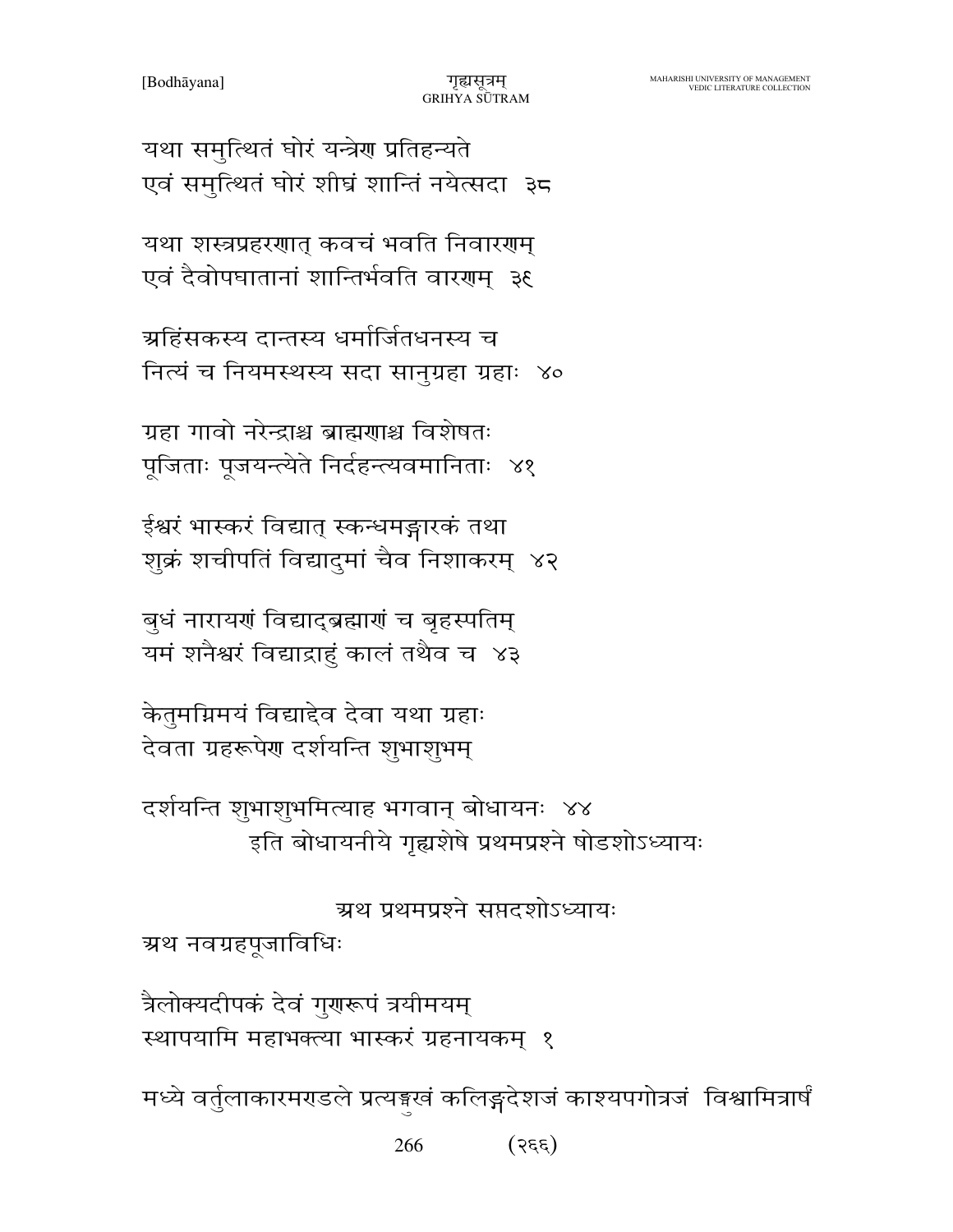विशाखानत्तत्रजं त्रिष्टप्छन्दसं कपिलाम्निकं पद्मासनं पद्मवर्णं ह्रिभुजं रक्तवस्त्रं पृक्तगन्धं माणिक्यरत्नाभरणभूषितं किरीटिनं रक्तच्छत्रध्वजपताकिनं छन्दोमय-हरितसप्ताश्वं सप्तरज्जुकमेकचक्रं रक्तं रथमारुह्य दिव्यं मेरुं प्रदत्तिणीकुर्वाणं ग्रहमराडले प्रविष्टमधिदेवताऽग्निं प्रत्यधिदेवतारुद्रम् २

वन्दे रविं द्युमणिमम्बुरुहे निषरण दोभ्यां दधानमरुणाम्बरुहे ग्रहेन्द्रम् माणिक्यभूषमरुणांशुकगन्धमाल्यैः भ्राजन्तमर्कममितद्युतिमब्जमित्रम् ३

कपिले सर्वदेवानां पूजनीया सुरोहिणी सर्वदेवमयी यस्मादतश्शान्तिं प्रयच्छ मे ४

जपाकुसुमसंकाशं कायपेयं महाद्युतिम् तमोहरं कल्मषघ्न भास्करं प्रगमाम्यहम ५

दीवाकरं दीप्तसहस्त्ररश्मिं तेजोमयं जगतः कर्मसाद्मिम् मित्रं भानुं सूर्यमादिं ग्रहाणां रविं सदा शरणमहं प्रपद्ये ६

रक्तस्रगम्बरालेपं गदाशक्त्यसिशुलिनम् चतुर्भुजं मेषगमं भारद्वाजं धरासुतम् ।७

रक्तकाञ्चनसङ्काशं रक्तकिञ्जल्कसन्निभम् स्थापयामि महारौद्रं रुद्रमूर्तिं महाबलम् ८

सूर्यस्य दचिर्णादिग्भागे त्रिकोणाकारमराडले दचिर्णाभिमुखमवन्तीदेशजं भारद्वाजगोत्रजं जामदग्न्यार्षं गायत्रीछ्न्दसं धूमकेत्वम्निकं खङ्गशक्तिशूल-गदाधरं चतुर्भुजं रक्ताम्बरधरं रक्तविद्रुमरत्नाभरग्रभूषितं किरीटिनं रक्तच्छत्रध्व− जपताकिन रक्तमेषवाहनमग्निजरक्ताष्टाश्वं काञ्चनं रथमारुह्य दिव्यं मेरुं प्रदद्दि-र्णाकुर्वाणं ग्रहमराडले प्रविष्टमधिदेवताभूमिं प्रत्यधिदेवताचेत्रपालम् ६

> 267  $(3\xi\rho)$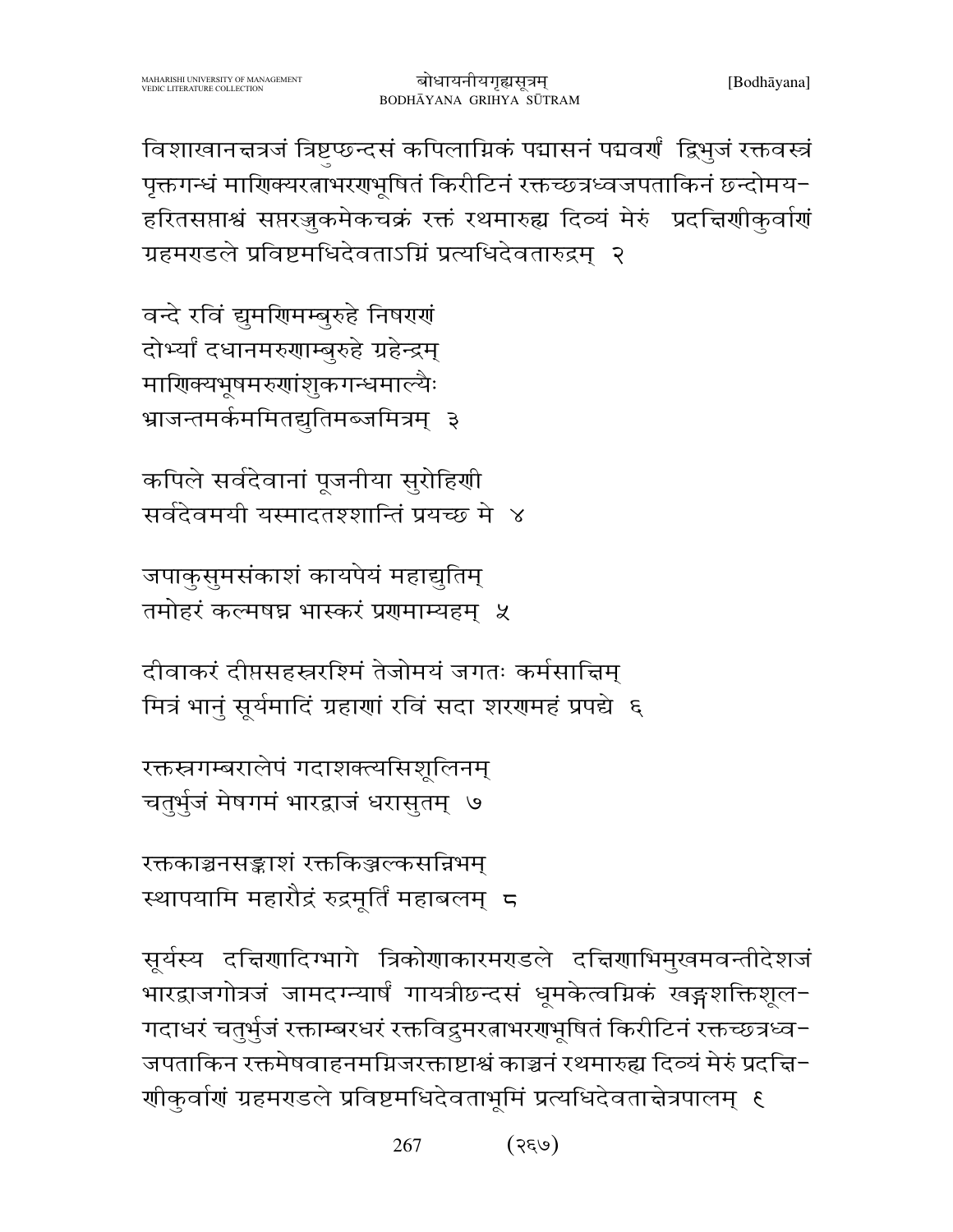268  $(35)$ 

वन्दे विराजितसितांशुकगन्धमाल्यं ग्रच्छाश्वगं तनुविराजितवज्ररतम् दोर्भिस्सदराडवरकुरिडकमत्तसूत्रं बिभ्रारामासुरगुरुं भृगुपुत्रमीडचम् १७

सूर्यस्य पूर्वदिग्भागे पञ्चकोणाकारमराडले प्राङ्गखं भोजकटकदेशजं भार्गव-गोत्रजं शौनकार्षं तिष्यनचत्रजं त्रिष्टप्छन्दसं हाटकाग्निकं श्वेतमचसूत्रदराड-कमराडलुवरदचतुर्भुजं श्वेताम्बरगन्धमाल्यवज्ररत्नाभरराभूषितं किरीटिनं श्वेत− च्छत्रध्वजपताकिनं श्वेताश्ववाहनं भूसम्भवश्वेतदशाश्वं श्वेतं रथमारुह्य दिव्यं मेरुं प्रदत्तिर्णाकुर्वाणं ग्रहमराडले प्रविष्टं अधिदेवतेन्द्राणी प्रत्यधि देवतेन्द्रम् १६

कुन्दपुष्पसमानाभं मुक्ताफलसमप्रभम् स्थापयामि महाशान्तं भृगुं दैत्यगुरुं प्रभुम् १५

शुक्रं शुक्लतनुं श्वेतवस्त्राढचं दैत्यमन्त्रिरम् भार्गवं दराडवरदकमराडल्वचसूत्रिरम् १४

महेश्वरस्याननस्वेदबिन्दोर्भूमौ जातं रक्तमाल्याम्बराढचम् सुदीधितिं लोहिताङ्गं कुमारमङ्गारकं सदा शरणमहं प्रपद्ये १३

धारणीगर्भसम्भूतं विद्युत्काञ्चनसन्निभम् कुमारं शक्तिहस्तं च लोहिताङ्गं नमाम्यहम् १२

धर्मस्त्वं वृषरूपेण जगदानन्दकारक ग्रष्टमूर्तेरधिष्ठान ग्रतश्शान्तिं प्रयच्छ मे ११

रक्तस्रग्गन्धवासा करविधृतगदाशक्तिखड्गत्रिशूलः भारद्वाजस्त्रियोत्रो वसुमतितनयो लोहिताङ्श्शुभाङ्गः मेषव्याघ्रध्वजोऽर्कद्युतिसदृशमहाकुराडलाश्लिष्टकर्णः पायाद्धास्वत्किरीटाङ्गदवलयलसद्विदुमालङ्कतो नः १०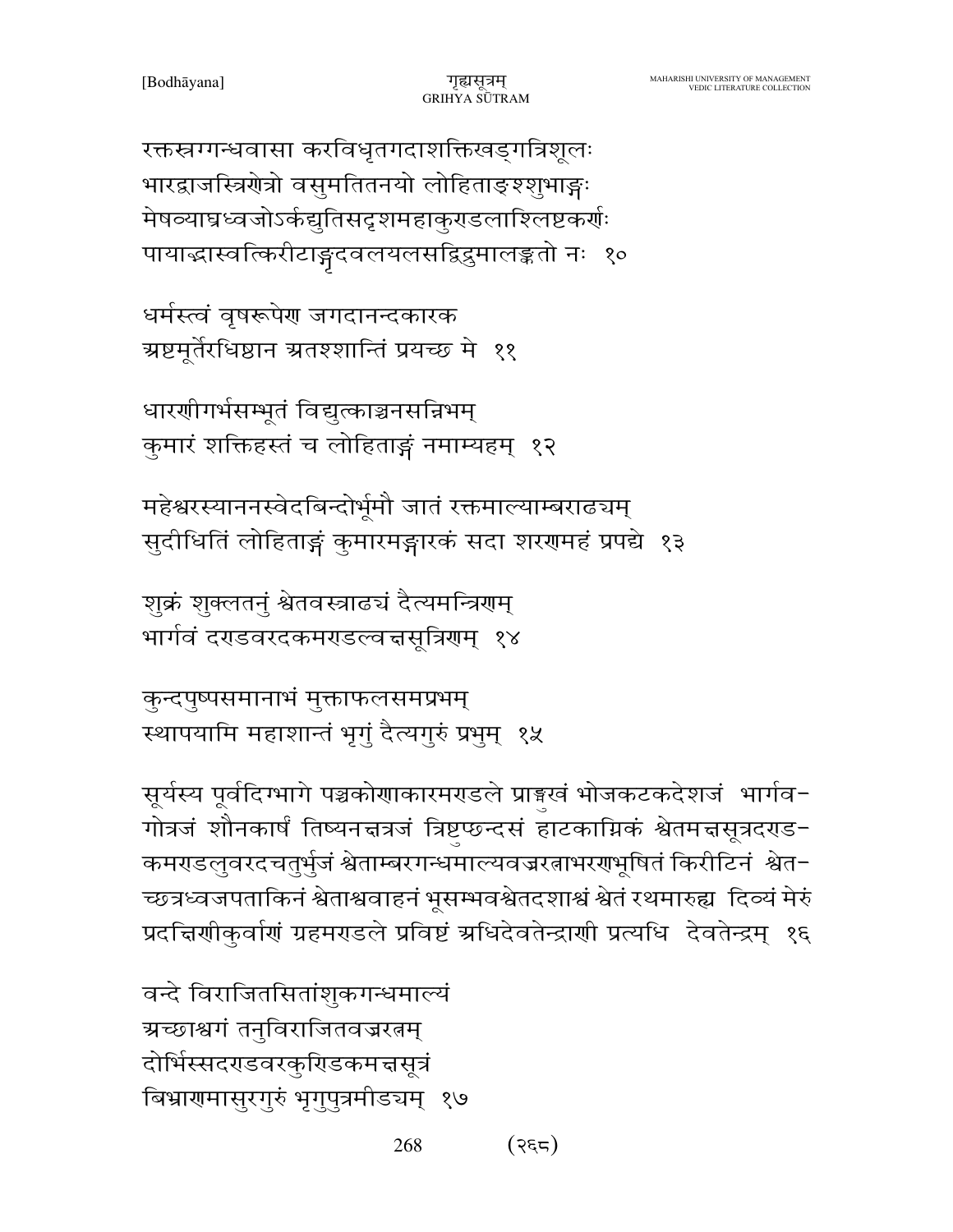269  $(355)$ 

दधिशङ्खतुषाराभं चीरोदार्गवसम्भवम् नमामि शशिनं भक्त्या शम्भोर्मकुटभूषराम् २६

पुर्ययस्त्वं शङ्ख पुरयानां मङ्गळानां च मङ्गळम् विष्णुना विधृतो नित्यमतश्शान्तिं प्रयच्छ मे २५

श्वेताम्बरस्त्रगनुलेपनमत्रिनेत्र-जातं दशाश्वरथवाहनमोषधीशम् दोभ्यां धृताभयगदं भपतिं सुधांशुं श्रीमत्सुमौक्तिकधरं प्रणमाभि चन्द्रम् २४

सूर्यस्याग्नेयदिग्भागे चतुरस्राकारमराडले प्रस्यङ्गख यमुनादेशजमात्रेयगोत्र-जमात्रेयार्षं कृत्तिकानत्तत्रजं गायत्रीछ्नदसं पिङ्गलाग्निकं ग्रभयगदाधरं द्विभुजं श्वेताम्बरगन्धमाल्यमुक्ताभरगभूषितं किरीटिनं श्वेतच्छत्रध्वजपताविनं वारि-संभूतदशाश्वं त्रिचक्रं श्वेतरथमारुह्य दिव्यं मेरुं प्रदत्तिशीकुर्वाणं ग्रह मराडले प्रविष्टमधिदेवतापं प्रत्यधिदेवतागौरीम् २३

शान्तं नच्चत्रनाथं च रोहिणीवल्लभं प्रभुम् कुन्दपुष्पोज्ज्वलाकारं स्थापयामि निशाकरम् २२

श्वेतवस्त्रधरं श्वेतदशाश्वरथवाहनम् द्विभुजं साभयगदमात्रेयं सामृतं विधुम् २१

वर्षप्लवं चिन्तितार्थानुकूलं नयप्रधानं विनयोपपन्नम् तं भार्गवं योगविशुद्धसत्त्वं शुक्रं सदा शरणमहं प्रपद्ये २०

हिमकुन्दतुषाराभं दैत्यानां परमं गुरुम् सर्वशस्त्रप्रदातारं भार्गवं प्रणमाम्यहम् १६

विष्णुस्त्वमश्वरूपेण यस्मादमृतसम्भवः विष्णोरर्कस्य वाहः स्यादतश्शान्तिं प्रयच्छ वे १८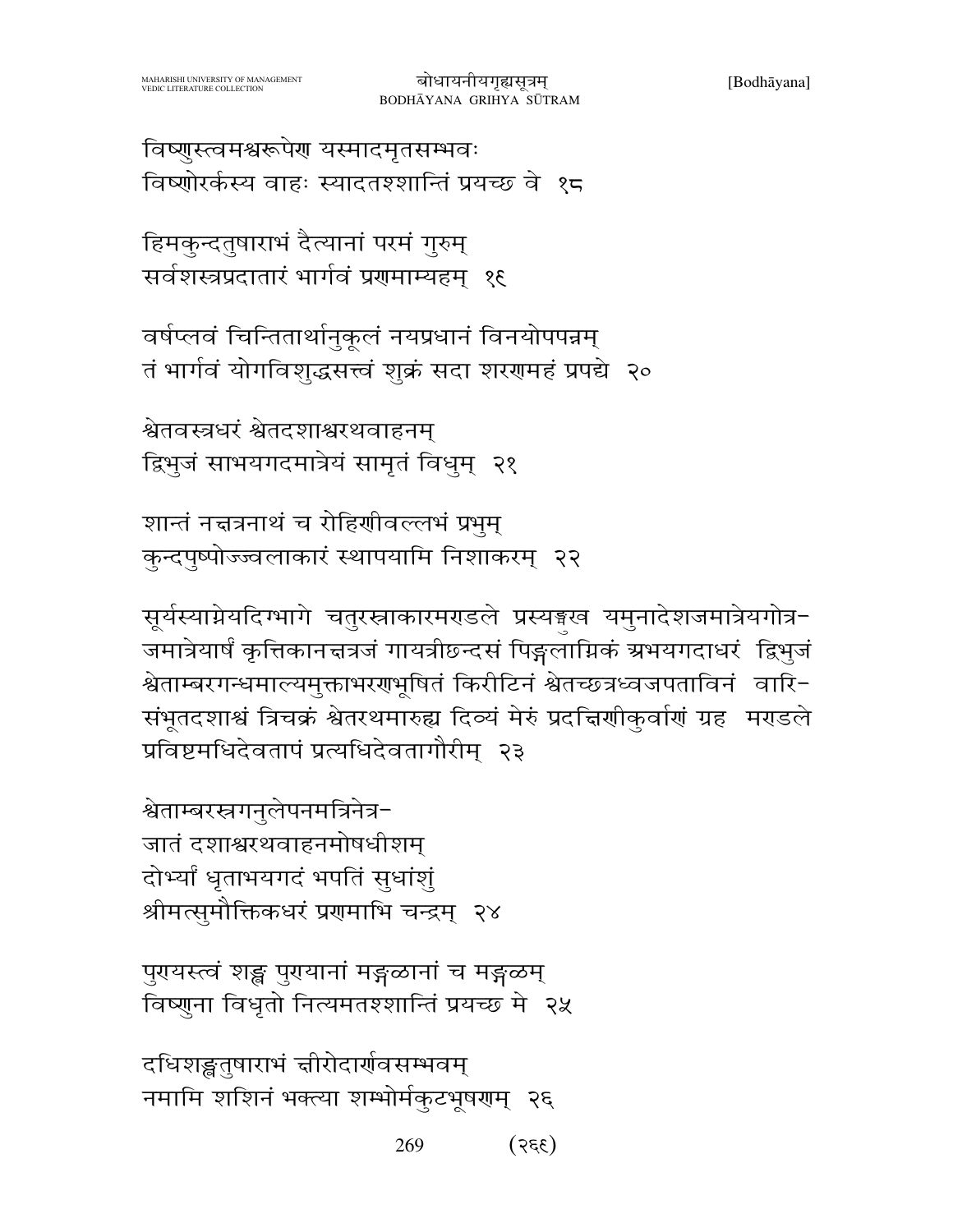यः कालहेतोः चयवृद्धिमेति यं देवताः पितरो वा पिबन्ति तं वै वरेगयं ब्रह्मेन्द्रवन्द्यं सोमं सदा शरगमहं प्रपद्ये २७

पीतस्रग्गन्धवस्त्राढ्यं स्वर्णाभं च चतुर्भुजम् शक्तिचर्मासिगदिनमात्रेयं सिंहगं बुधम्) २८

चाम्पेयपुष्पसङ्काशं विशुद्धकनकप्रभम् स्थापयामि महासौम्यं बुधं सोमात्मजं प्रभुम् २६

सूर्यस्येशानदिग्भागे बाणाकारमराडले प्राइखं मगधदेशजमात्रेयगोत्रजं भार-द्वाजार्षां श्रविष्ठानचत्रजं त्रिष्टप्छ्न्दसं जाठराम्निकं शक्तिखङ्गचर्मगदाधरं चतुर्भुजं पीताम्बरगन्धमाल्यमरकतरत्नाभरणभूषितं किरीटिनं पीतच्छत्रध्व-जपताकिनं पीतसिंहवाहनं वाय्वग्निजपीताष्टादवं पीतं रथमारुह्य दिव्यं मेरुं प्रदत्तिर्णाकुर्वाणं ग्रहमराडले प्रविष्टं ग्रधिदेवताविष्णु प्रत्यधिदेवताविष्णुम् ३०

वन्दे बुधं मरकतोज्ज्वलदेहकान्तिं पीताम्बरस्नगनुलेपनभूषिताङ्गम् शक्तिं च दोर्भिरसिचर्मगदा दधानं सिंहध्वजं शशिसुतं बुधमत्रिवंशम् ३१

हिररयगर्भगर्भस्थं हेम बीजं विभावसोः ग्रनन्तपुरायफलदमतश्शान्तिं प्रयच्छ मे ३२

प्रियङ्गगुलिकाभासं रूपेणाप्रतिभं बुधम् सौम्यं सौम्यगुणोपेतं नमासि शशिनस्सुतम् ३३

विशुद्धबुद्धिं श्रुतिकालबोधं सद्व्याहरं सोमवंशप्रदीपम् सुदीधितिं छान्दसं विश्वरूपं बुधं सदा शरणमहं प्रपद्ये ३४

ग्राङ्गीरसं देवगुरुं पीतस्रग्गन्धवाससम् दरिडनं वरदं पीतं साचसूत्रकमरडलुम् ३५

> 270  $(300)$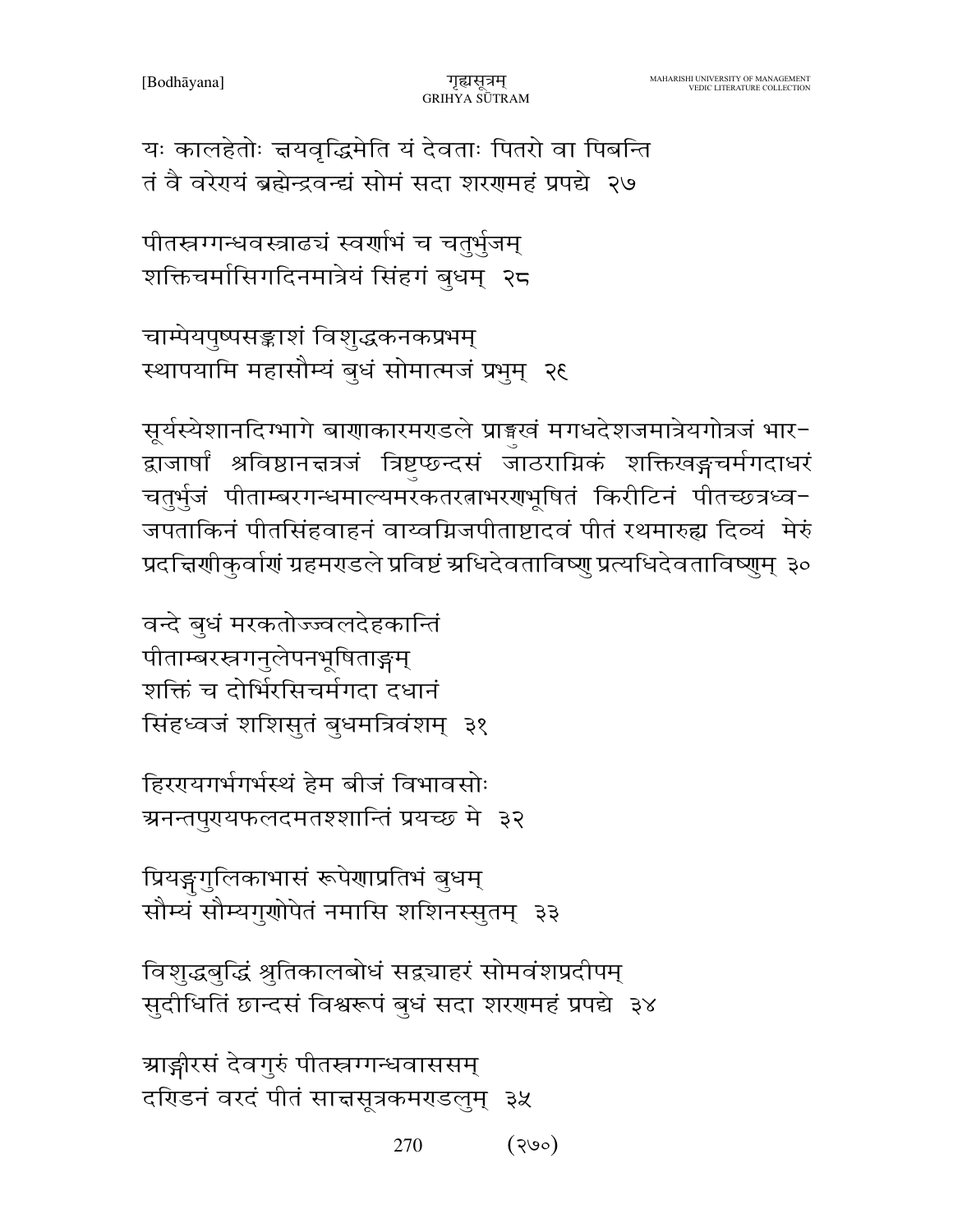271 (१७१)

सूर्यस्य पश्चिमदिग्भागे धनुराकारमराडले उदङ्गखं काश्यपगोत्रजं भृग्वार्षेयं

इन्द्रनीलसमानाभं नीलोत्पलसमप्रभम् स्थापयामि महारौद्रं सूर्यपुत्रं शनैश्चरम् ४३

इन्द्रनीलनिभं मन्दं काश्यपिं चित्रभूषराम् चापबाराधरं चर्मशूलिनं गृध्रवाहनम् ४२

प्रजापतेरात्मजं धर्मनित्यं बृहस्पतिं सदा शरणमहं प्रपद्ये ४१

बुद्ध्या समो यस्य न कश्चिदन्यो मतिं देवा उपजीवन्ति यस्य

देवतानामृषीणां च गुरुं काञ्चनसन्निभम् सुवन्द्यं त्रिषु लोकेषु प्रगमामि बृहस्पतिम् ४०

ग्राङ्गीरसं सुरगुरुं हयगं नमामि ३८ पीतवस्त्रयुगं यस्माद्वासुदेवस्य वल्लभम् प्रदानादस्य मे विष्णुः प्रीतो भवतु सर्वदा ३६

केयूरहारमणिकुराडलमरिडताङ्गं

दरडं वराचगुराकुरिडयुतं दधानं

सूर्यस्योत्तरदिग्भागे दीर्घचतुरश्रमराडले उदङ्गखं सिन्धुदेशजमाङ्गिरसगोत्रजं वसिष्ठार्षमुत्तराफल्गुनीनचत्रजं त्रिष्टुप्छन्दसं शिरूयग्निकं पीतमचसूत्रदराड-कमराडलुवरदचतुर्भुजं पीताम्बरगन्धमाल्यपुष्यरागरत्नाभरराभूषितं किरीटिनं पीतच्छत्रध्वजपताकिनं विश्वरूपाख्यपाराडराष्टाश्वं कांचनं रथमारुह्य दिव्यं मेरुं प्रदत्तिर्णीकुर्वाणं ग्रहमराडले प्रविष्टं अधिदेवतेन्द्रं प्रत्यधिदेवता ब्रह्माराम्  $\partial \mathfrak{E}$ पीताम्बरं तनुलसद्धृतपुष्यरागं

बोधायनीयगृह्यसूत्रम्

BODHĀYANA GRIHYA SŪTRAM

कुन्दपुष्पसमानाभं तप्तकाञ्चनसन्निभम् स्थापयामि महाभक्त्या प्रसन्नवदनं गुरुम् ३६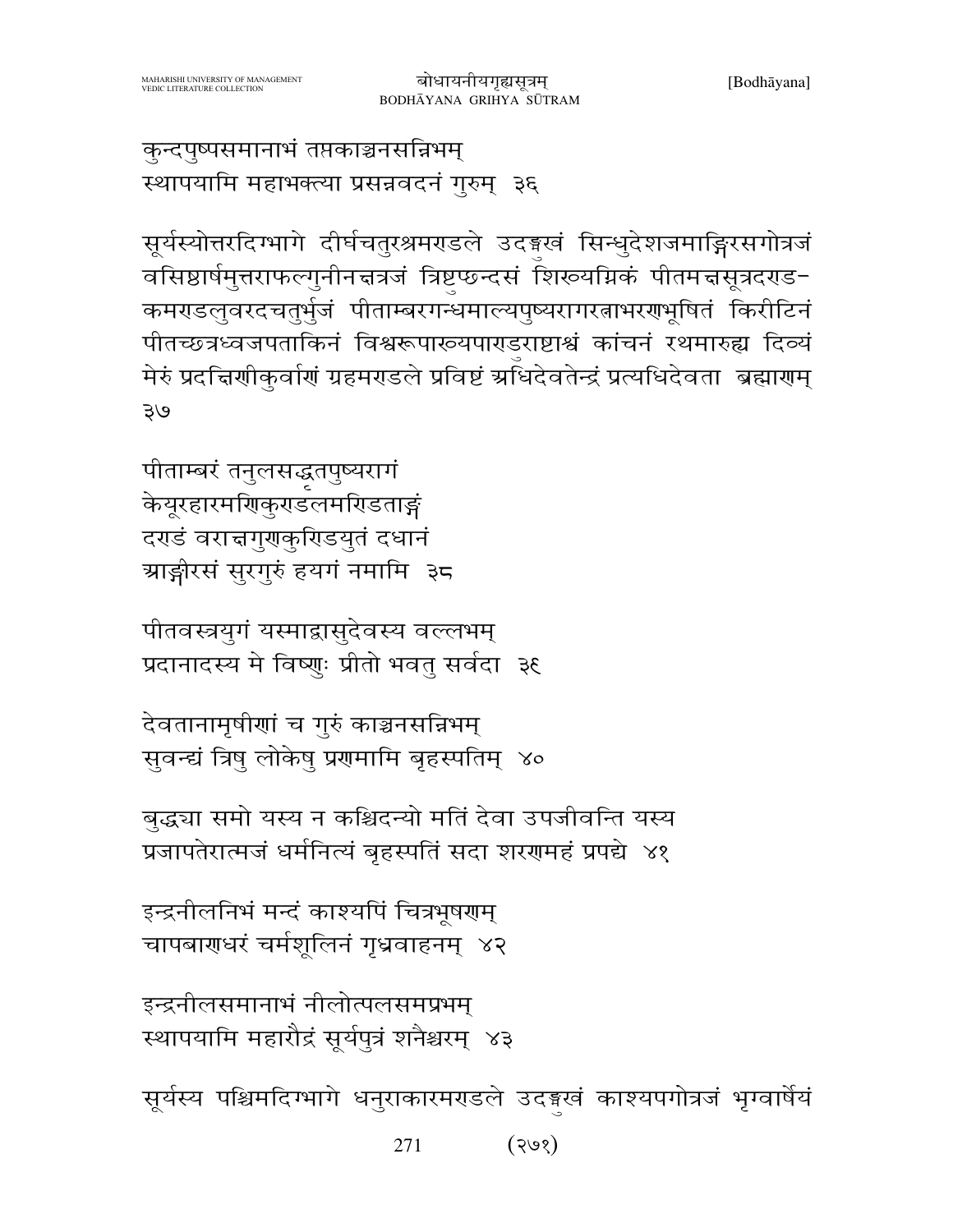.<br>रेवतीन<mark>च</mark>त्रजं सौराष्ट्रदेशजं गायत्रीछ्न्दसं महातेजोग्निकं नीलं चर्मबा<mark>र</mark>ाधनु-श्शूलचतुर्भुजं नीलाम्बरगन्धमाल्यनीलरत्नाभरगभूषितं किरीटिनं नीलच्छत्र-ध्वजपताकिनं नीलगृध्रवाहनमाकाशजजम्बालाष्टाश्वं नीलं रथमारुह्य दिव्यं मेरुं प्रदच्चिणीकुर्वाणं ग्रहमराडले प्रविष्टं अधिदेवताप्रजापतिं प्रत्यधिदेव-तायमम् ४४

दोर्भिर्धनुर्विशिखचर्मधरं त्रिशूलं भास्वत्किरीटमकुटोज्जवलितेन्द्रनीलम् नीलातपत्रकुसुमांशुकगन्धभूषं गृध्रस्थितं रविसुतं प्रगतोऽस्मि मन्दम् ४५

गवामङ्गेषु तिष्ठन्ति भुवनानि चतुर्दश यस्मात्तस्माच्छिवं मे स्यादतश्शान्तिं प्रयच्छ मे ४६

नीलाञ्जनचयाकारं रविसूनु नपुंसकम् छायागर्भसमुद्भूतं वन्दे भक्त्या शनैश्चरम् ४७

शनैश्नरः प्रजापतिं योऽधि यस्य शनैर्भोगो गमनं चेष्टितं च सूर्यान्भजं क्रोधनसुप्रसन्नं शनैश्चरं सदा शरणमहं प्रपद्ये ४८

सैहिकेयं करालास्यं कौरिडनेयं तमोमयम् खड़गचर्मधरं भीमं नीलसिंहासने स्थितम् ४६

नीलाञ्जनसमानाभं नीलमेघसमद्युतिम् स्थापयामि महावक्त्रं राहुं चन्द्रार्कवैरिणम् ५०

सूर्यस्य नैर्ऋत्यदिग्भागे शूर्पाकारमराडले दद्मिणाभिमुखं बर्बरदेशजं पैठीन-सिगोत्रजमङ्गिरसाषमश्विनीनचत्रजं गायत्रीछन्दसं हुताशनाग्निकं कृष्णं ख-ड्गचर्मधरं द्विभुजं कृष्णाम्बरगन्धमाल्यगोमेदरत्नाभरगभूषितं किरीटिनं कृष्ण− च्छत्रध्वजपताकिनं कराळवदनमुरगालङ्कारं कृष्णसिंहासने स्थितमष्टाश्वं र-थमारुह्य दिव्यं मेरुमप्रदच्चिर्णाकुर्वाणं ग्रहमराडले प्रविष्टं ग्रधिदेवतासर्पं प्र-

> $(365)$ 272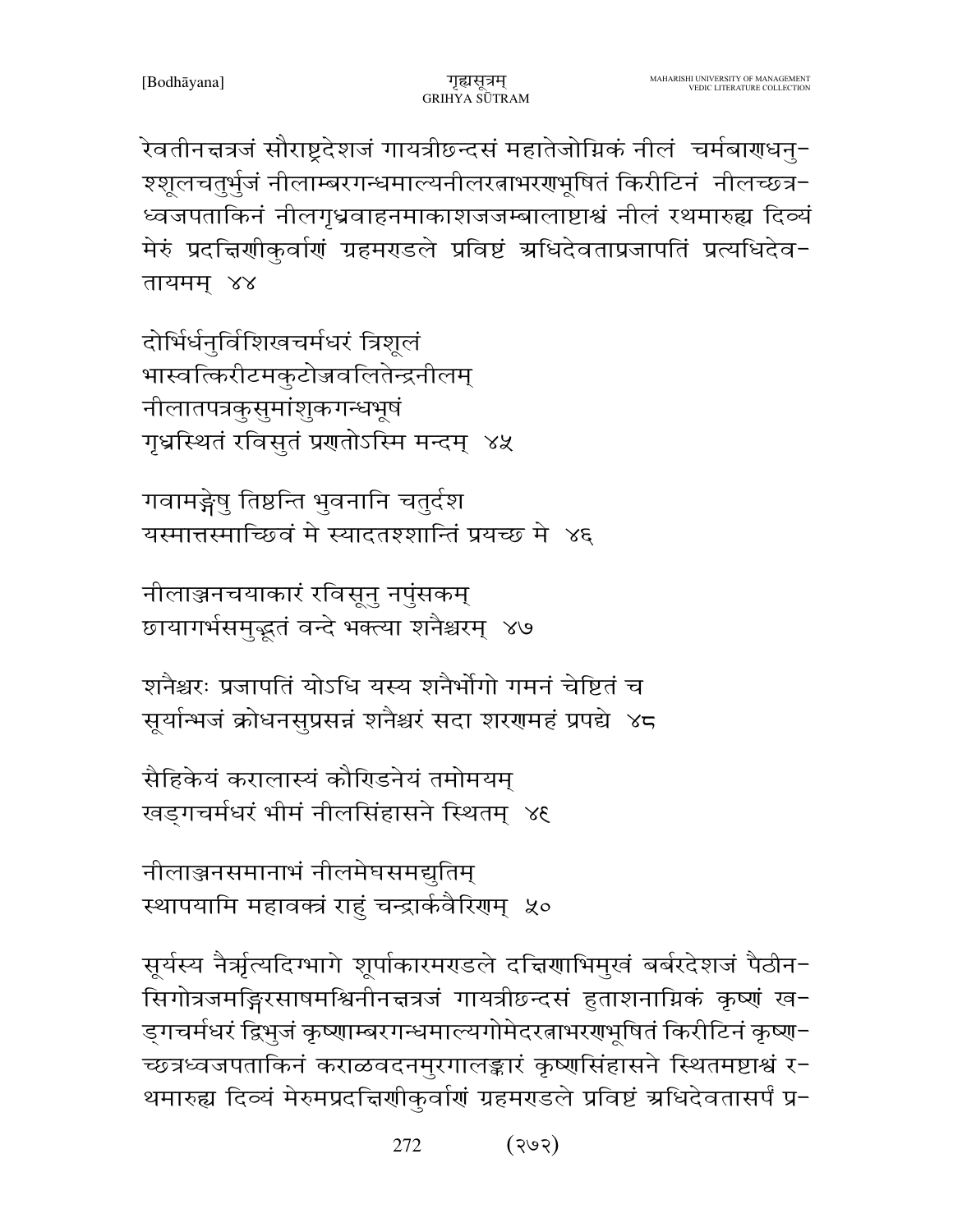# त्यादिदेवतानिर्भृतिम् ५१

राहुं कराग्रपरिमरिडतचर्मखड्गं भीमं तमोमयतनुं तममिन्द्रिनारिम् कौरिडन्यसूनुमसितांशुकगन्धभूषं गोमेदभूषिततनुं हरिगं नमामि ५२

यस्मात्त्वं छाग यज्ञानामङ्गत्वेन व्यवस्थितः यानं विभावसोनित्यमतश्शान्तिं प्रयच्छ मे ५३

ग्रर्धकायं महावीर्यं चन्द्रादित्यविमर्दनम् सिंहकागर्भसंभूतं तं राहुं प्रणमाम्यहम् ५४

यो विष्णुनैवामृतं पीयमानं छित्वा शिरो ग्रहभावे नियुक्तः योऽभ्यर्कचन्द्रौ ग्रसति पर्वकाले राहं सदा शरणमहं प्रपद्ये ५५

धूम्रान् द्विबाहुगदिनो विकृतास्यान् शतात्मकान् गृध्रासनगतान् केतून् वरदान् ब्रह्मणस्सुतान् ५६

नीलमेघसमानाभं चित्रवर्णं महाबलम् स्थापयामि महारौद्रं केतुं सर्वफलप्रदम् ५७

सूर्यस्य वायव्यदिग्भागे ध्वजाकारमराडले दचिर्णाभिमुखमन्तर्वेदिदेशजं जै-मिनीसूत्रजं रौद्राग्निकं धूम्रं वरदगदाधरं द्विभुजं चित्राम्बरगन्धमाल्यवैडूर्य-रत्नाभरगभूषितं किरीटिनं धूम्रच्छत्रध्वजपताकिनं चित्रगृध्रवाहनं धूमारुगाष्टाश्वं धूम्रं रथमारुह्य दिव्यं मेरुमप्रदच्चिर्णाकुर्वाणं ग्रहमराडले प्रविष्टं अधिदेव-ताब्रह्माणं प्रत्यधिदेवताचित्रगुप्तम् ५८

गृध्रस्थितान् जलजयोनिसमानवक्त्रान्

273  $($  हु $\psi$   $\zeta$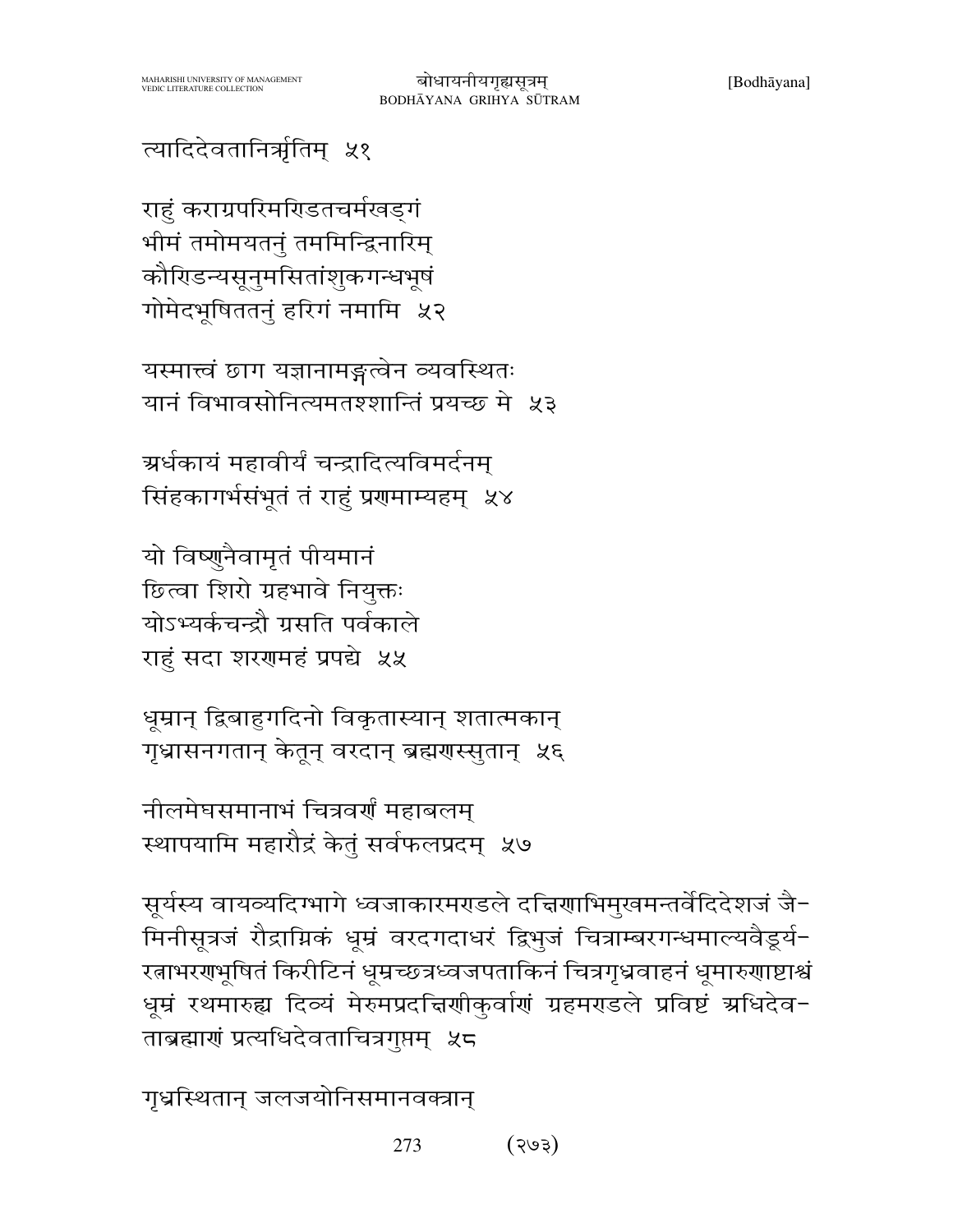274  $(S\odot S)$ 

सदाभद्रामृततृगमिन्द्रवल्ल्या बध्वा गृहं संमार्ष्टि मा नो महान्तं मा नस्तोके इति द्वाभ्याम्) २ पञ्चगव्यैर्दर्भमुष्टिना च संप्रोन्नति यत इन्द्र भयामहे स्वस्तिदा इति द्वाभ्याम् ३ कृगुष्व पाजः इत्येतेनानुवाकेन सिद्धार्थान् सम्प्रकीर्य वास्तु-मध्येऽथ देवयजनोल्लेखनप्रभृत्याऽग्निमुखात्कृत्वा पक्वाजुहोति वास्तोष्पते वास्तोष्पते इति द्वाभ्याम् ४ अथाज्याहुतीरुपजुहोति वास्तोष्पते ध्रुवा स्थूणां इति षड्भिरनुच्छन्दसम् ५ सावित्र्या सहस्रं जुहुयात् ६ स्विष्टकृत्प्रभृति सिद्धमाधेनुवरप्रदानात् ७ ब्राह्मणानन्नेन परिविष्य पुरायाहं स्वस्त्यृद्धिम् इति वाचयित्वैवं प्रयुञ्जानो महान्तं पोषं पुष्यति वहवः पुत्रा भवन्ति न च बालाः प्रमीयन्ते न प्रहव्याधयो गृह्णन्ति न दंष्ट्रिणो धातयेयुर्न तस्करसर्पराचसपिशाचा शान्तिरित्याचन्नते ६ द्विपदां चतुष्पदां चैतदेव व्याख्यातं वासो दन्निणे ति

ग्रथ प्रथमप्रश्ने ग्रष्टादशोऽध्यायः

ग्रथातो गृहकर्मणां गृहवृद्धिमिच्छन् मासि मासि ऋतावृतौ संवत्सरे संवत्सरे

वापूर्यमार्गपद्मे पुराये नद्मत्रे गृहशान्तिमारभेत १ अपामार्गपलाशसर्षपोदुम्बर-

ये ब्रह्मपुत्रा ब्रह्मसमानवक्त्राः ब्रह्मोद्भवाः ब्रह्मसमाः कुमाराः ब्रह्मोत्तमा वरदा जैमिनीय्याः केतून् सदा शरगमहं प्रपद्ये ६२ इति बोधायनीये गृह्यशेषे प्रथमप्रश्ने सप्तदशोऽध्यायः

करालधूम्रसङ्काशान् तारकाग्रहमस्तकान् रुद्रान् रौद्रात्मकान् घोरान् तान् केतून् प्रणमाम्यहम् ६१

महासत्त्व महाकाय चीरोदार्गवसम्भव सर्वसङ्गामविजय जयं गज कुरुष्व मे ६०

धूम्रान् वराभयकरान् सुभुजान् कुमारान् वैदूयभूषिततनून् वरजैमिनीयान् केतून् भयानकमुखान् द्विभुजान्नमामि ५६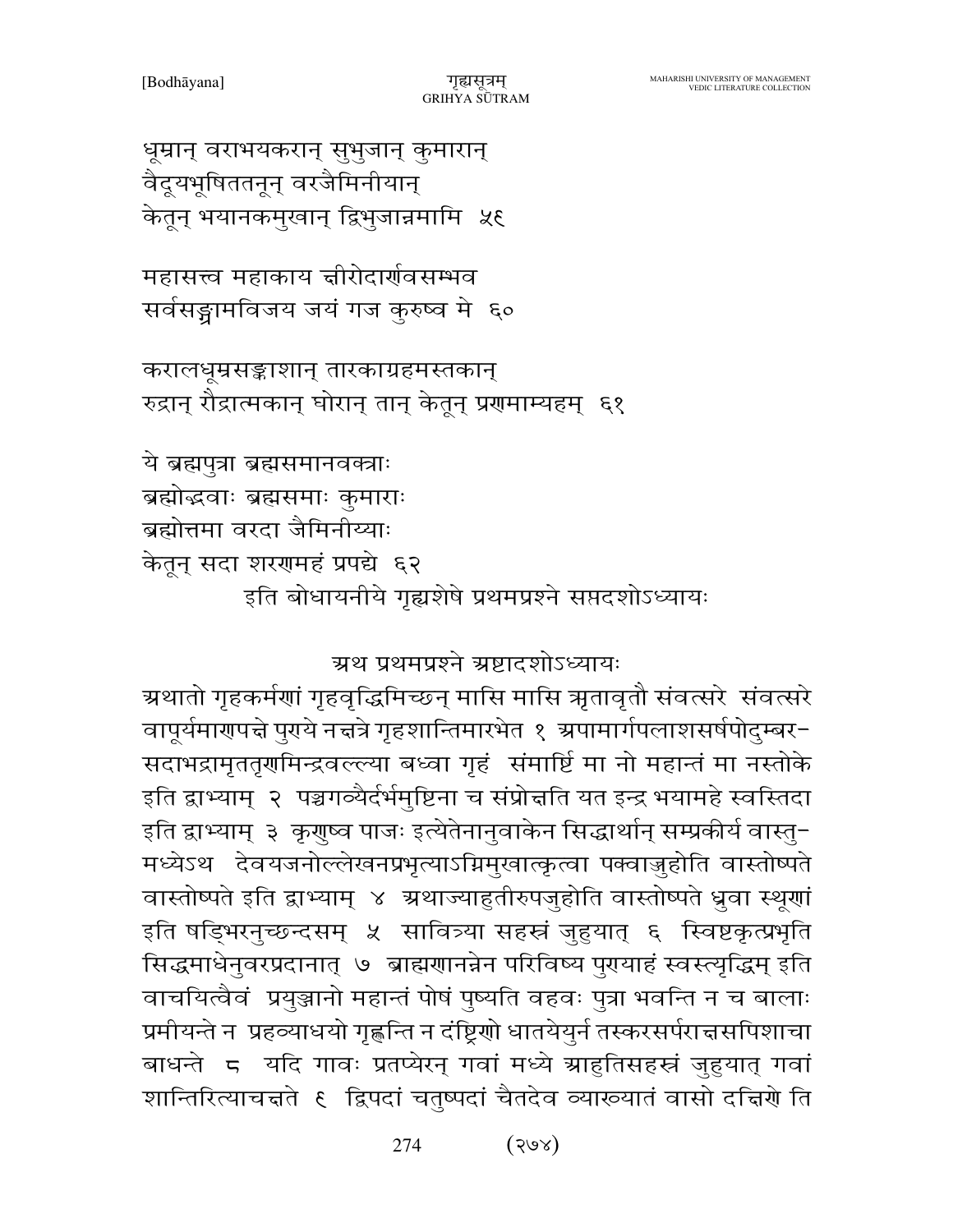ह स्माह भगवान् बोधायनः १०

इति बोधायनीये गृह्यशेषे प्रथमप्रश्ने स्रष्टादशोऽध्यायः

ग्रथ प्रथमप्रश्ने एकोनविंशोऽध्यायः

ग्रथातोऽश्वशान्तिं व्याख्यास्यामः ग्रथ देवयजनोल्लेखनप्रभृत्याग्निमुखा-त्कृत्वा पक्वाज्जुहोति तदश्विनावश्वयुजोपयाताम् इति पुरोनुवाक्यामनूच्य यौ देवानां भिषजौ इति याज्यया जुहोति १ अथाज्याहुतीरुपजुहोति अश्विभ्यां स्वाहाऽश्वयुग्भ्यां स्वाहा श्रोत्राय स्वाहा श्रुत्यै स्वाहा इति २ स्विष्टकृत्प्रभृति सिद्धमाधेनुवरप्रदानात् ३ अथाग्रेणाग्निं अश्वत्थपर्णेषु हुतशेष निदधाति यो ग्रश्वत्थश्शमीगर्भ ग्रारुरोह त्वे सचा । तं ते हरामि ब्रह्मगा यज्ञियैः केतुभिस्सह इति ४ स्थालीसङ्गालनमाज्यशेषमुदकशेषं च पात्र्यां समानीयाश्वत्थशाखया प्रोत्तन् त्रिः प्रदत्तिरामश्वान् पर्येते यो वा ग्रश्वस्य मेध्यस्य लोमनी वेद इत्येतेनानुवाकेने ते ह स्माह भगवान् बोधायनः ५

इति बोधायनीये गृह्यशेषे प्रथमप्रश्ने एकोनविंशोऽध्यायः

ग्रथ प्रथमप्रश्ने विंशोऽध्यायः

ग्रथातो गजशान्तिं व्याख्यास्यामः शुक्लपत्तेऽष्टम्यामेकादश्यां चतुर्दश्यां श्रोणायां वा ब्राह्मणानन्नेन परिविष्य पुरायाहं स्वस्त्यृद्धिम् इति वाचयित्वा पुरस्तात्तिलतराडलान्निरुप्य सावित्र्या ग्रप ग्रनीय सावित्र्या पूर्णकुम्भौ नवेन वाससा वेष्टयित्वा फलेनापि धाय पश्चादुक्तं चरुं निधाय पञ्चदूर्वास्तम्बे प्रतिष्ठापयति १ अथ दर्भमालाभिर्गजशालामलङ्कत्य हस्ती हुतस्य गन्धमा-जिघ्रति २ ग्राश्वत्थं मेद्मगमिध्माबर्हिः करोति ३ ग्रथ देवयजनोल्लेखन-प्रभृत्याग्निमुखात्कृत्वा घृतेनाथ पक्वं गजसूक्तेन जुहुयात् स्रा तू न इन्द्र ज्ञुमन्तम् इति ४ अथाज्याहुतीरुपजुहोति नमस्ते रुद्र मन्यवे इत्येतैः पञ्चभिरष्टसहस्रं जुहुयात् ५ स्विष्टकृत्प्रभृति सिद्धमाधेनुवरप्रदानात् ६ अग्रेणाग्निं दूर्वास्तम्बेषु हुतशेषं निदधाति भूतेभ्यस्स्वाहा इति ७ अथ स्थालीपाकशेषं पञ्चदूर्वास्तम्बं चायुष्यसूक्तेन प्राशयित्वा प्रणीताजलेन प्रोन्नति स्राषो हिष्ठा इति तिसृभिः हिररयवर्णाश्शुचयः पावकाः इति चतसृभिः पवमानस्सुवर्जनः इत्येतेनानुवा-केन मार्जयित्वा स्वस्थानं नागजातिं नयति हस्ती दीर्घायुर्भवतीत्याह भगवान् बोधायनः ८

> $(36)$ 275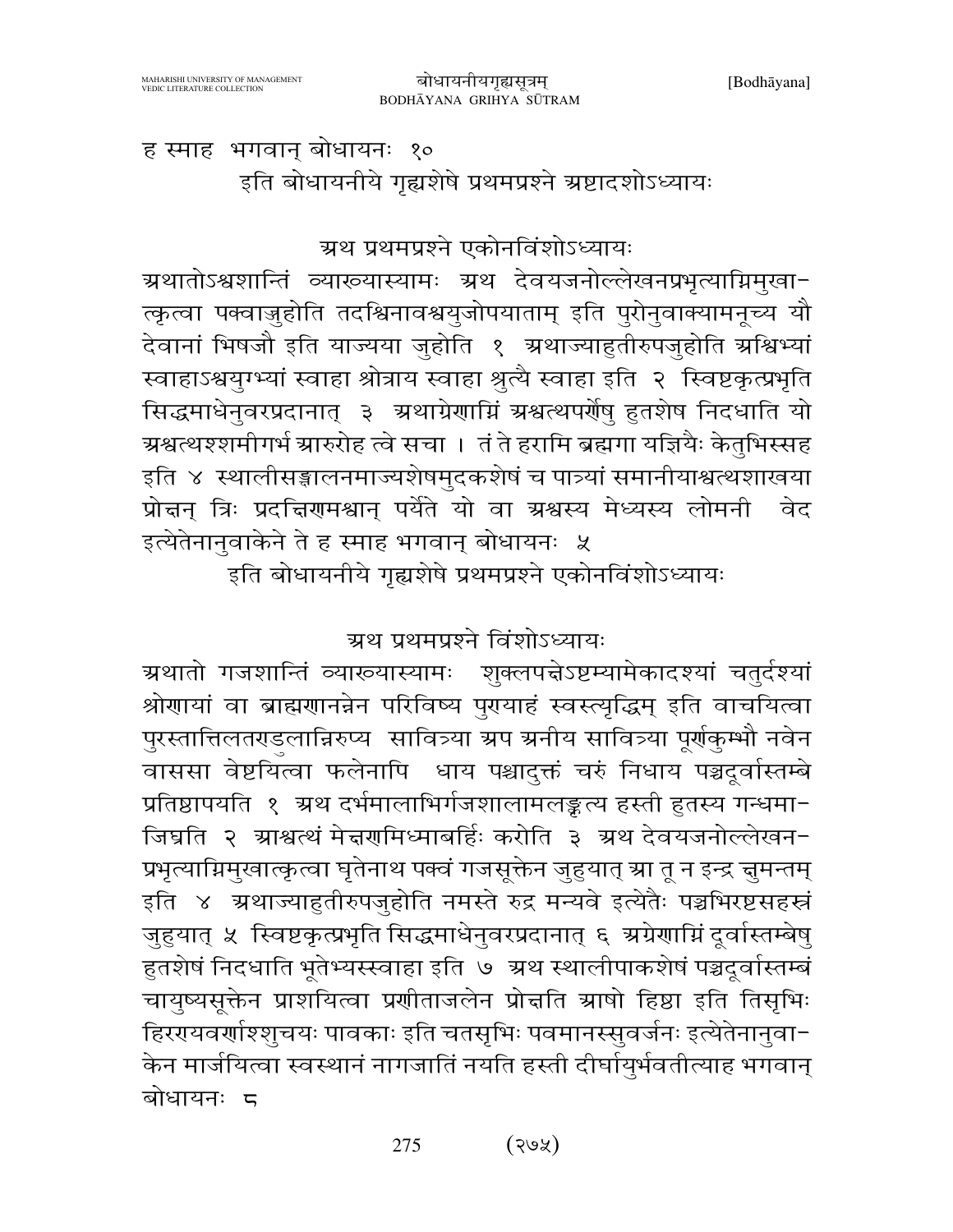इति बोधायनीये गृह्यशेषे प्रथमप्रश्ने विंशोऽध्यायः

ग्रथ प्रथमप्रश्ने एकविंशोऽध्यायः

यमयज्ञः स्वयं प्रोक्तः प्रवद्त्ये विधिमुत्तमम्

मासि मासि तु कर्तव्यो ह्यन्तकाय बलिस्तथा १

मेधाकामोऽर्थकामो वा पुत्रकामस्तु वै द्विजः याम्योऽहनि सनन्नत्रे सर्वान् कामात् समश्नुते २

संवत्सरस्य कार्तिक्यां बलिं कुर्वीत यत्नतः ग्रकुर्वन्नहि कार्तिक्यां नरके तु निमज्जति ३

तस्मात्कुर्वात कार्तिक्यां सर्वकामस्तु वै द्विजः तिलप्रस्थस्य कर्तव्यं गुडमिश्रं तथा हविः एकेन न तु कर्तव्यः कर्तव्यो बहुभिस्सह ४

हविरुद्वास्याभिमृश्य हविरादाय ग्रामात्प्राचीं वोदीचीं वा दिशमुपनिष्क्रम्या-निर्णवदेशे नदीतीरे समे वान्यस्मिन् शुचौ देशे दिन्नु सृक्तिं वेदिं करोति मृगमर्यो सिकताभिर्वा ५ तिस्र उत्तरवेद्या दिशासृक्तयो भवन्ति ६ दत्तिर्णेन करकूपं खात्वोत्तरेणाग्निं प्रतिष्ठाप्य दर्भैरुत्तरवेदिं च प्रच्छादयति । प्रागगै-स्तथैव विष्टरं निधाय प्रस्तरं निधाय प्रस्तरे च ग्रायातु देवस्सुमना-भिरूतिभिर्यमो ह वेह प्रयताभिरक्ता । ग्रासीदतां सुप्रयते ह बर्हिष्यूर्जाय जात्यै मम शत्रुहत्यै इति यममावाह्य यमे इव यतमाने यदैतं प्रवा भरन् इति च इमं यम प्रस्तरमा हि सीद इति तिसृभिः प्रस्तरमभिमन्त्र्य पवित्रपा-शिरर्घ्यपाद्याचमनीयस्नानीयं च प्रदाय वारुशीभिर्हिररायवर्णाभिः पावमानी-भिरिति मार्जयित्वा सर्वसुरभिगन्धमाल्यं च प्रदाय यथोपलब्धं ददाति ७ कृष्णाः प्रतिसराः कृष्णसूत्रं वा ८ मध्यमेन पलाशपर्णेनाज्येनाग्निमन्वारब्धे जुहुयात् यमाय स्वाहा । ग्रन्तकाय स्वाहा । धर्माय स्वाहा । ग्रनन्ताय स्वाहा । वैवस्तताय स्वाहा । मृत्यवे स्वाहा । विष्णुवे स्वाहा इति ६ व्याहृतीभिर्हुत्वा प्रागग्रारायर्कपर्णान्यौदुम्बरपर्णानि वा निधाय तेषु मध्यम-

> $(365)$ 276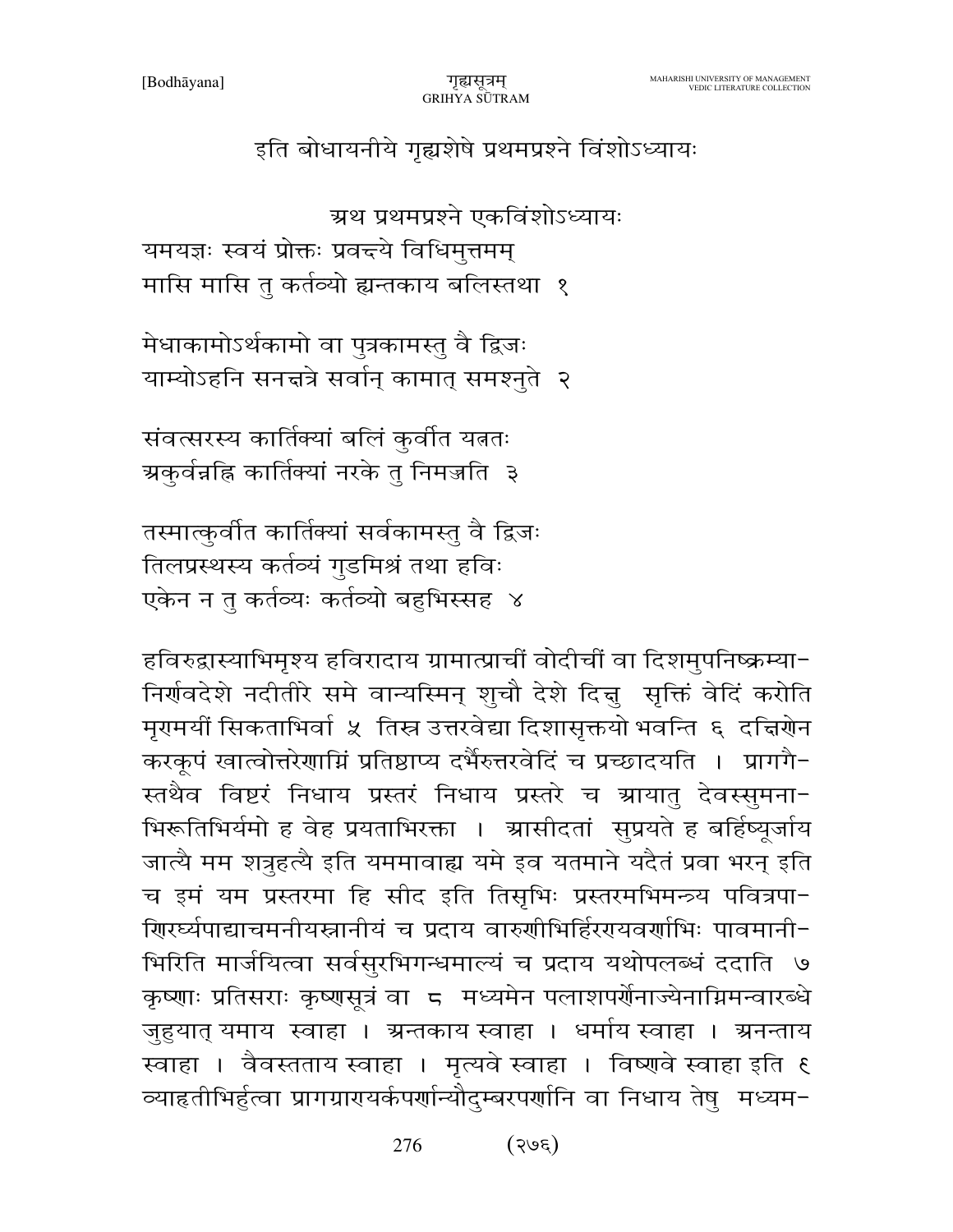स्यामुत्तरवेद्यां हविर्निवेदयते यमाय सोमं सुनुत इति तिसृभिः  $8^{\circ}$ दच्चिरणस्यामुत्तरवेद्यां श्वभ्यां हविर्निवेदयते यौ ते श्वानौ यम रच्चितारौ चतुरच्चौ पथिरत्नी नृचत्तसा । ताभ्यामेनं परिदेहि राजन् स्वस्ति चास्मा ग्रनमीवं च धेह्योम् इति ११ उत्तरस्यामुत्तरवेद्यां यमदूताभ्यां हविर्निवेदयते उरुगसाव-सुतृपा बुलुम्बलौ यमस्य दूतौ चरतो जनां ग्रनु । तावस्मभ्यं दृशये सूर्याय पुनर्दत्तामसुमद्येह भद्रमोम् इति १२ योऽस्य कौष्ठच इति तिसृभिर्यमगाधाभिः प्रदच्चिणं परीगायते १३ दच्चिणेन करकूपं गत्वा प्राचीनावीतं कृत्वा सव्य जान्वाच्य इषमिषं स्वधा पितृभ्यः इति त्रीनुदकाञ्जलीन् निनयति १४ म्रायम्य प्राणान् सप्तभिव्याहितीभिस्सप्त पदानि प्राञ्चो गच्छन्ति त्रयोऽभि स्वर्गं लोकाः इति सप्त लोकाः ग्रवरूढा भवन्तीति विज्ञायते १५ दधिक्राव्यणो ग्रकारिषम् इति पुनः प्राणानाप्याय्याथैनं प्रत्येत्य नमोनमस्करकूपेभ्यो नमोनमस्कर-कूपेभ्यः इति करकूपमुपस्थाय यस्मै कामाय यमभिवादयन्ते यमो दाधार इति तिसृतिः सर्वा ता यम श्राहिता इति नाके सुपर्राम् इति प्रवाहयन्ते १६ हविरुत्तरतः पञ्चभिव्याहितिभिस्स्वयमवभृथं गच्छति उरुं हि राजा इत्येतेना-नुवाकेन १७ प्रवक्ताऽवभृथे कलेकलुषमुक्ता स्ररोगशरीरा भवन्ति इति वि− ज्ञायते १८ यमेन दत्तं त्रित एनम् इति चतसृभिरादित्यमुपतिष्ठते १६ उद्वयं तमसस्परि इति प्रतिसरमाबध्नन्ति २० सर्वसुरभिगन्धमाल्यं च गृहीत्वा हविषा सर्वप्रायश्चित्तं च हुत्वाऽप्सु निमजन्तस्तत्र हविश्शेषान् भत्तयन्ते भत्तो-ऽस्यमृतभज्ञः । तस्य ते मृत्युपीतस्य मृतवतः स्वगाकृतस्य मधुमत उपहू− तस्योपहूतो भत्तयामि इति २१ शेषं निनयति पुत्राय प्रियाय प्रियवादिने पुत्रभार्यायै पुत्रस्य भवति २२ यमो यष्टारमितः प्रयातमङ्के समाधाय पितेव पुत्रम् । सुहृञ्च गच्छेत न चास्य भिन्नं पन्थानमस्यैव सहैव गच्छेत् २३ इति ह स्माह बोधायनः २४

इति बोधायनीये गृह्यशेषे प्रथमप्रश्ने एकविंशोऽध्यायः

ग्रथ प्रथमप्रश्ने द्वाविंशोऽध्यायः

सर्वपापहरं चैव सर्वव्याधिविनाशनम् तृगुगर्भं प्रवद्त्यामि विद्धि धर्म्यं सनातनम् १

सङ्कमेषु च सर्वेषु ग्रहर्रो चन्द्रसूर्ययोः

 $(\partial \mathcal{S})$ 277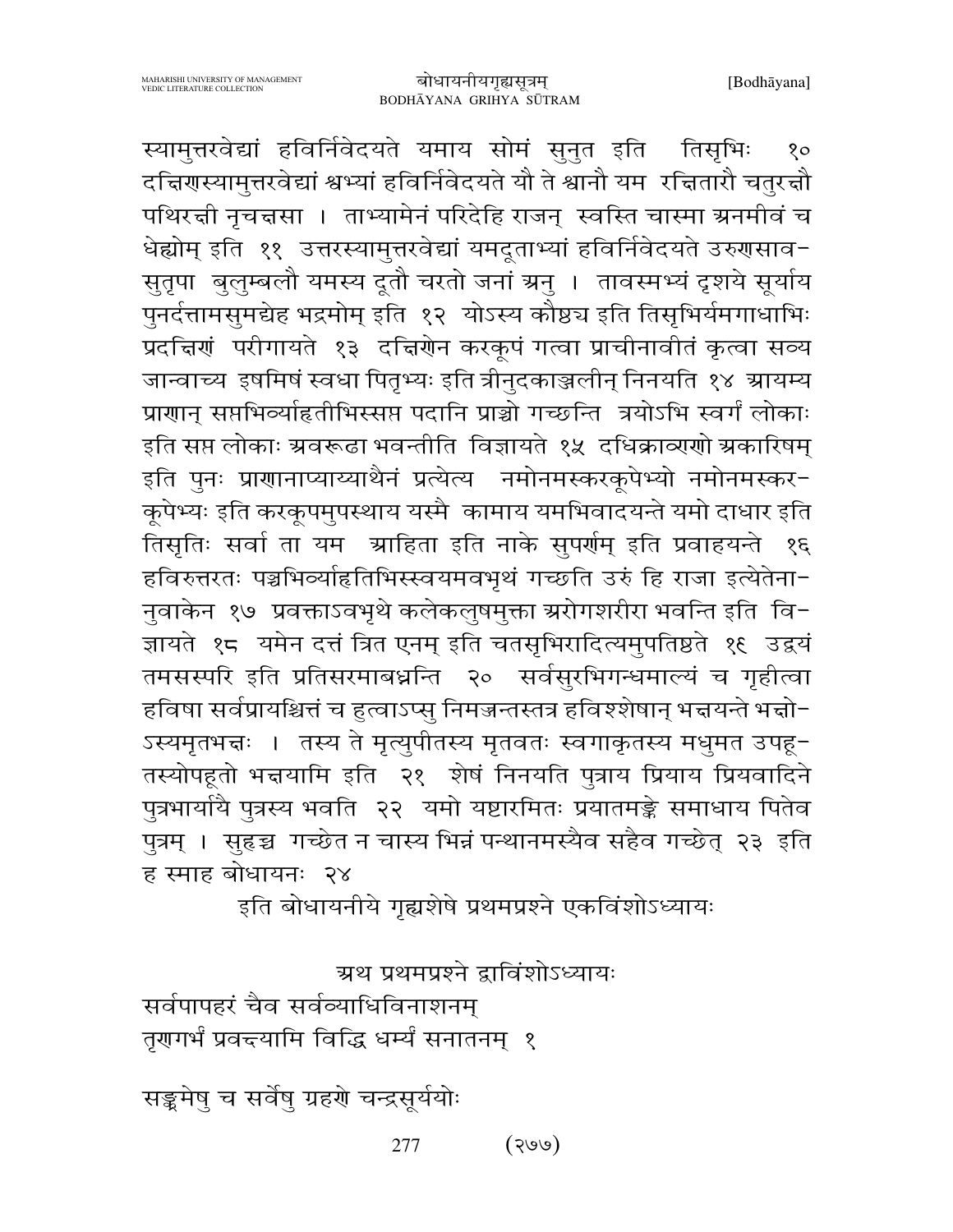घृतपात्रं च तस्यैव नमस्कुर्याच्च तं गुरुम् दत्वैव विधिना तेभ्यो दत्तिणां च विशेषतः १२

278

 $(795)$ 

गुरोश्च दत्तिणां दद्यात् ब्राह्मणेभ्यश्च शक्तितः वस्त्रे च गुरवे दद्याद्धिरगयं च विशेषतः ११

ततस्तृणं समुत्थाप्य मधुपर्कं क्रमेण तु प्रोत्तयेत्पावमानीभिर्घृतपात्रं निरीत्तयेत् १०

गायत्रीमथ वा शैवं वैष्णवं मा जपेदुरुः जपेयुः परितो विप्रास्तथा मन्त्रांश्च वैष्णवान् ६

प्रच्छाद्य तु तृरौश्शुर्द्धैदूर्वाभिश्च विशेषतः विष्णोर्नामसहस्रं वा शैवं वापि तथा जपेत्र द

तस्योपरि समासीनं वस्त्रे वस्त्रेण संवृतम् ग्राशिषो वाचयित्वा तु गुरुविप्रैस्समन्वितः ७

वीहिभिस्स्थरिडले शुद्धैश्चतुरश्रं तु कान्येत् तन्मध्ये लेखयेत्पद्मं स्वर्णपद्मं ततः चिपेत् ६

ग्राचार्यं च द्विजश्रेष्ठं सर्वशास्त्रविशारदम् प्रागादिषु प्रतिष्ठाप्य तान् विप्रान् दिन्नु मध्यतः ५

चतुर्णामपि वर्णानां संस्कारश्च तथा भवेत् गृहीत्वा ब्राह्मणान् शुद्धान् चतुरो वेदपारगान् ४

सरोगाभिभवे चैव व्यतीपाते तथैव च गोमयेनोपलिप्ते तु शुचौ देशे समारभेत् ३

पर्वशोरुभयोश्चैव जन्मनि श्रवरो तथा २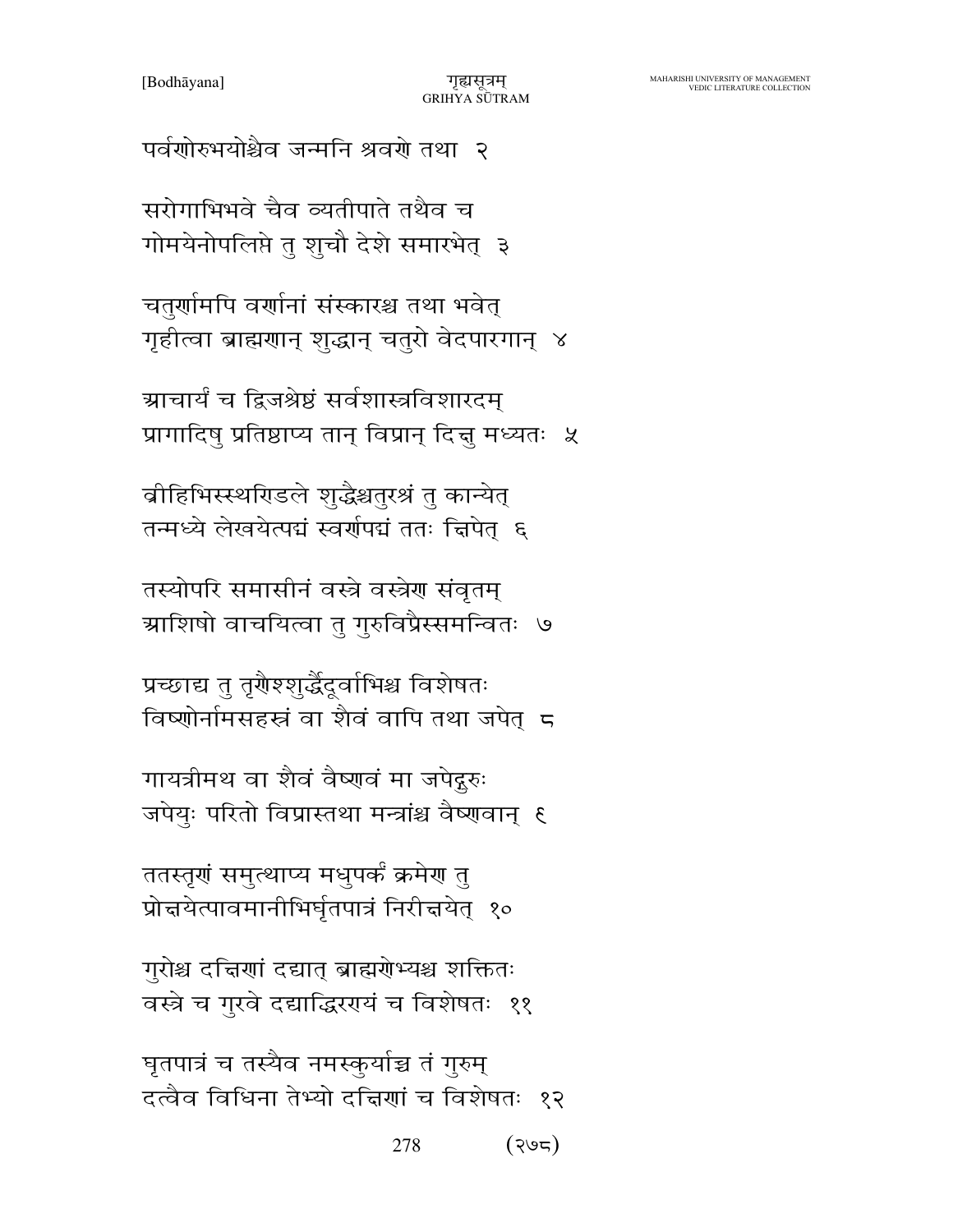विष्णुलोकमवाप्नोति शिवलोकमथापि वा सर्वरोगविनिर्मुक्तः सर्वान् कामानवाप्नुयात् १३

गोसूक्तेन तृणं दद्यात् गवामेव विशेषतः यश्शृंगोति पठेद्वापि स याति परमां गतिम् १४

यो देवस्य प्रियो विद्वान् देवस्य पदमाप्नुयात् देवस्य पदमाप्नुयादित्याह भगवान्बोधायनः १५ इति बोधायनीये गृह्यशेषे प्रथमप्रश्ने द्वाविंशोऽध्यायः

ग्रथ प्रथमप्रश्ने त्रयोविंशोऽध्यायः

ग्रथातो राजाभिषेकं व्याख्यास्यामः १ पूर्वपत्तस्व पञ्चम्यां त्रयोदश्यां तिष्ये श्रोणायां वा यानि चान्यानि शुभानि नच्नत्राणि तेषु पूर्वेद्युरेव युग्मान् ब्राह्मणान् भोजयेत् २ ग्राशिषो वाचयित्वा योनिगोत्रश्रुतवृत्तसम्पन्नं ब्राह्मणं पुरोहितं वृशीत स्राकूत्यै त्वा कामाय त्वा इति ३ पुरोहितो जपति स्राकूतिमस्यावसे । काममस्य समृद्धचै । इन्द्रस्य युञ्जते धियः इति ४ स्वयं जपति म्राकूतिं देवीं मनसः पुरोदधे यज्ञस्य मातां सुहवा मे ग्रस्तु । यदिच्छामि मनसा सकामो विदेयमेनद्धदये निविष्टम् इति ५ ग्रथास्तमित ग्रादित्ये पद्माकृतिं मराडल कृत्वोपकल्पयते वीहिभिर्यवैस्तिलमाषैः पञ्चगव्यैस्सामुद्राश्चापो नद्याश्चौदुम्बरं भद्रासनं व्याघ्रचर्म हेमकलशैर्गोशृङ्गेश्च सम्भृत्य सह सादयति यत्सह सर्वाणि मानुषाणि इत्येतस्मात् ब्राह्मणात् ६ उत्तरपूर्वे देशेऽगारस्य पाकयज्ञविधानेन व्रीहिभिर्यवैस्तिलमाषैर्व्यांहृतिभिर्महाव्याहृतिभिस्सावि-त्र्या च त्रियम्बकेनाष्टसहस्रं जुहोति ७ अथ दत्तिणार्धे श्रीसुक्तविधानेन श्री-देवीमाराध्य मकुटं प्रत्नाळयति ८ गायत्र्या गृह्य गोसूत्रं गन्धद्वारेति गोमयम् । आप्यायस्वेति च न्नीरं दधिक्राव्योति वै दधि । शुक्रमसीत्याज्यं देवस्य त्वेति कुशोदकम् । इति ६ मकुटं प्रज्ञाळ्य प्रतिसरं बध्नाति प्रतत्ते ग्रद्य शिपिविष्ट इति १० राजानं राजवाहनं चाग्रेऽभिषिञ्चेत् ११ अथैतां रात्रि-मुपविशेत् संविशेद्रा १२ अथोदित स्रादित्ये भद्रासनं निधाय तत्मिन् व्याघ्रचर्मास्तीर्यं तस्मिन् प्राङ्गख उपविश्य हेमकलशानादाय ग्रापो हिष्ठा मयोभुवः इति तिसृभिः हिररायवर्णाश्शुचयः पावकाः इति चतसृभिर्गृह्णाति

> $(3e)$ 279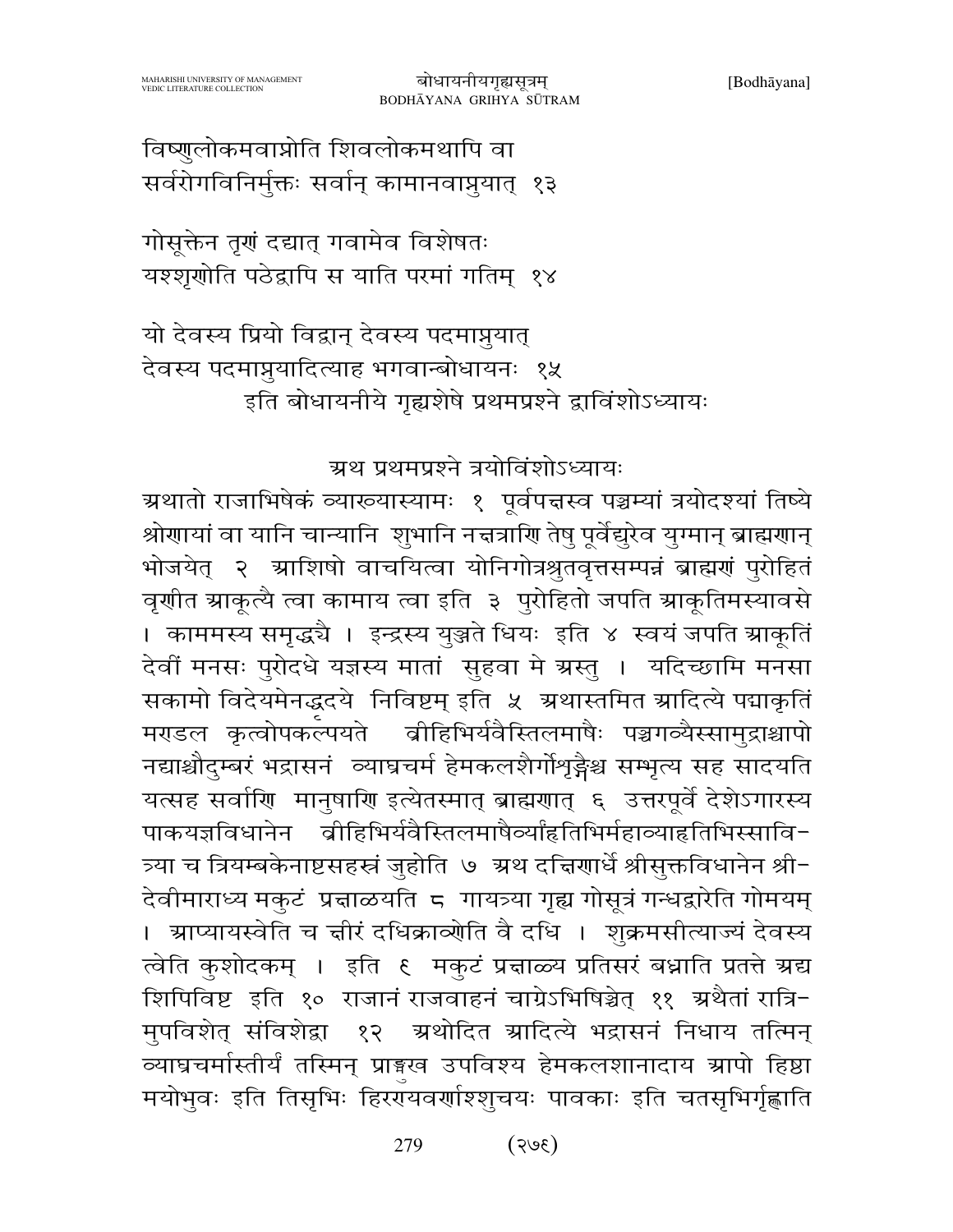१३ ग्रव ते हेडः उदुत्तमम् इति द्वाभ्याम् ग्रापो भद्राः ग्रादित्पश्यामि इति चाभिषिच्य ग्रब्लिङ्गाभिर्वारुणीभिर्हिरएयवर्णाभिः पावमानीभिरन्यैश्च पवित्र-मन्त्रैरथ शृङ्गोदकैश्चाभिषिञ्चति १४ अपां यो द्रवर्गे रसस्तमहमस्मा स्रामुष्याय-णाय तेजसे श्रियै यशसे ब्रह्मवर्चसायान्नाद्यायाभिषिञ्चामि इति सम्मृष्टे समुत्क्रोशन्तीति समानमामुखस्य विमार्जनात् १५ एतस्मिन् काले राजवाहनं चाभिषिञ्चेत् १६ स्नापयित्वा ब्राह्मरोभ्यो निष्कसहस्रं दासीशतं ददाति १७ स्वस्त्ययनं वाचयित्या मकुटं वा पट्टं वा करोति ग्रग्ने यशस्विन् यशसेममर्पय इति १८ अथ दुन्दुभिशब्दं करोति दुन्दुभीन् समाघ्नन्ति इति ब्राह्मणम् १६ प्रदच्चिणीकृत्य स्वराष्ट्रमनुपालयतीत्याह भगवान् बोधायनः २० इति बोधायनगृह्यशेषे प्रथमप्रश्ने त्रयोविंशोऽध्यायः

प्रथमप्रश्ने चतुर्विंशोऽध्यायः

ग्रथातश्शताभिषेकं व्याख्यास्यामः शतसंवत्सरं जीवतस्सहस्र- $\overline{\mathcal{E}}$ चन्द्रदर्शिनो वोदगयन स्रापूर्यमारणपत्ने पुराये नत्तत्रेऽथ देवयजनोल्लेखन-प्रभृत्याप्रशीताभ्यः कृत्वाऽग्रेशाम्निं वीहिभिर्यवैर्वा मिश्रितं सुवर्शं संव्रतानुगुर्ग चतुरश्रं स्थरिडलं करोति २ तत्र सुवर्णरजतताम्रमृगमयैर्वा कलशैस्तन्तुना परिवृतैः प्रज्ञाळ्य मध्ये प्रधानकलशं निधाय गन्धपुष्पधूपदीपैः फलै रत्नैरव-कीर्यैन्द्रादिक्रमेण दच्चिणापरोत्तरान् कलशान् स्थापयित्वा तिरः पवित्रं निधाय शुद्धोदकेन पूरयित्वा मध्ये प्रधानकलशे नवरत्नैरवकीर्याहतेन वाससा प्रति-च्छाद्य गन्धपुष्पधूपदीपैरलङ्कत्य मध्ये प्रधानकलशे ब्रह्मारामावाहयत्यै-न्द्रादिक्रमेण प्रजापतिं परमेष्ठिनं चतुर्मुखं हिररयगर्भमावाहयामि इत्यावाह्य परिधानप्रभृत्याग्निमुखात्कृत्वा दैवतमर्चयति स्रापो हिष्ठा मयोभुवः इति तिसृभिः हिररायवर्णाश्शुचयः पावकाः इति चतसृभिः पवमानस्सुवर्जनः इत्येतेनानुवाकेन मार्जयित्वाऽथैनान् गन्धपुष्पधूपदीपैः ग्रमुष्मै नमोऽमुष्मै नमः इति । अन्नेन अमुष्मै स्वाहाऽमुष्मै स्वाहा इति ३ अथ पक्वाज़ुहोति आयुष्टे विश्वतो दधत् इति पुरोनुवाक्यामनूच्य स्रायुर्दा स्रग्ने इति याज्यया जुहोति ४ ग्रथाज्याहुतीरुपजुहोति ब्रह्मसूक्तेन ब्रह्म जज्ञानम् इति षड्भिः अग्निरायुष्मान् इति पञ्चभिः पर्यायैस्स्विष्टकृत्प्रभृति सिद्धमाधेनुवरप्रदानात् ५ अथाग्रेणाग्निं दूर्वास्तम्बेषु हुतशेषं निदधाति स्रायुष्टे स्रायुर्दां स्रग्ने इति द्वाभ्याम् ६ .<br>ग्रथैनमद्भिरभिषेकं करोति यासु गन्धा रसा वर्णाः इति वतसृभिः प्रत्यृचं

> 280  $(35)$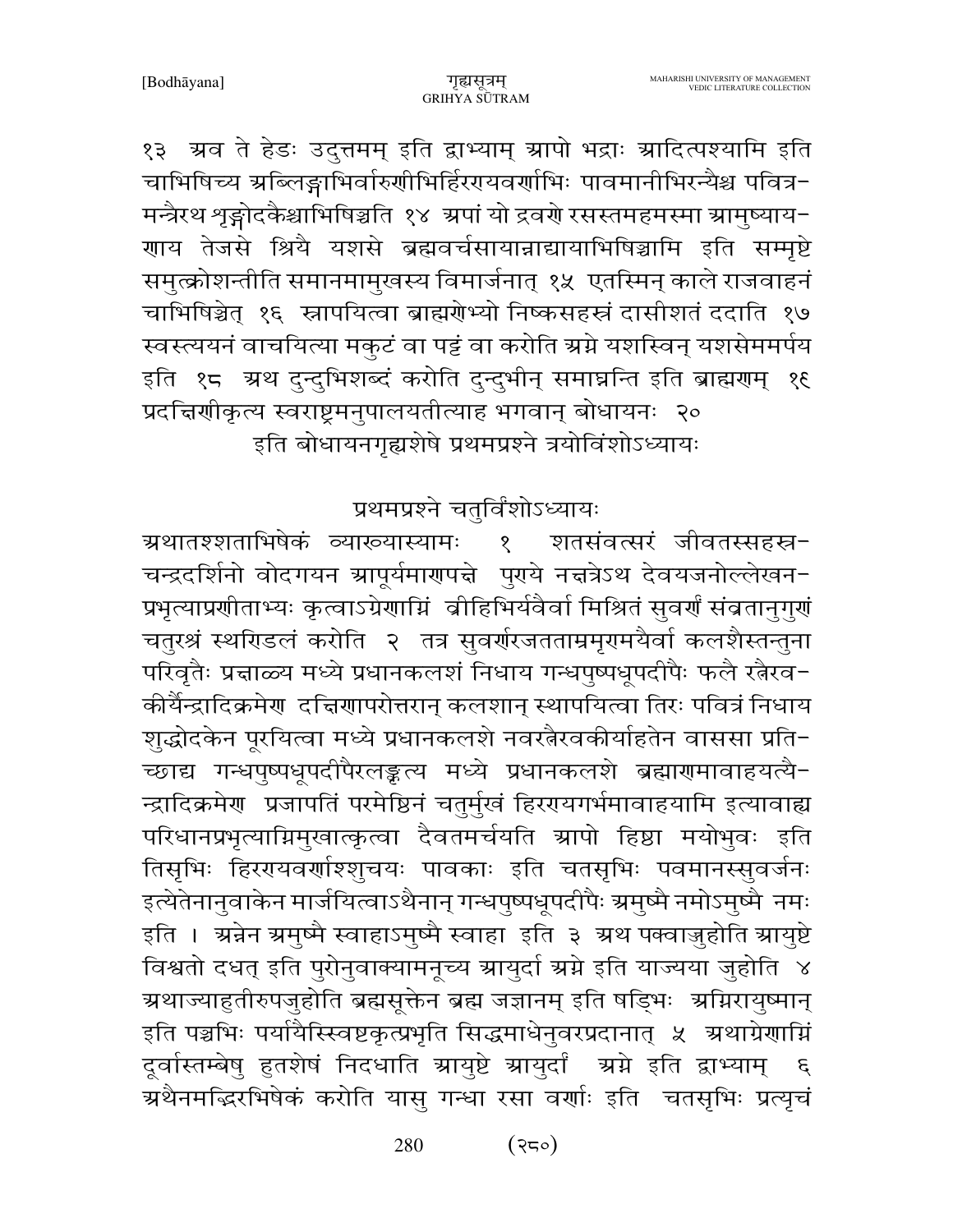प्रधानकलशेनाभिषिञ्चति ऐन्द्रादिक्रमेण याः प्राचीः इति चतसृभिरनुच्छन्द-समभिषेकं करोति । या ऊर्ध्वाः इति प्रधानकलशशेषेणाभिषिञ्चति ७ ग्रहतानि वासांसि परिधायाप ग्राचम्यालङ्कत्य तत ग्रादित्यमुदीचयति उद्वयं तमसस्परि उदु त्य चित्रं तच्चन्नुर्देवहितम् य उदगात् इति 5 अथैतेनैव यथेतमेत्यैरकां साधिवासामास्तीर्य तस्यां प्राङ्गख उपविश्य सुवर्णरजतता-म्रकांस्ये वा पात्रे हविराज्यं हिररायं निधाय निर्माल्योन्मील्यावेन्दय ब्राह्मगाय प्रयच्छति ६ अथ रथमारुह्य ग्रामं प्रदच्चिर्णाकृत्य दुन्दुभिशब्देन स्वस्तिसूक्तेन गृहं प्रविश्य गुरवे वरं दत्वा ब्राह्मणान् सम्पूज्याशिषो वाचयित्वा दश पूर्वान् दशापरानात्मानं च एकविंशतिं पङ्किं च पुनाति पुत्रपौत्रैश्च षष्टिर्वर्षसहस्राणि स्वर्गलोकमतीय ब्रह्मगस्सायुज्यं सलोकतामाप्नोतीत्याह भगवान् बोधायनः  $80^{\circ}$ 

इति बोधायनीये गृह्यशेषे प्रथमप्रश्ने चतुर्विंशोऽध्यायः

ग्र्यातश्शताभिषेकम् । ग्रथातो राजाभिषेकम् । सर्वपापहरं चैव । यमयज्ञस्स्वयं प्रोक्तः । अथातो गजशान्तिम् । अथातोऽश्वशान्तिम् । अथातो गृहकर्मणाम् । ग्रथ नवग्रहपूजाविधिः । ग्रथातो ग्रहातिथ्यबलिः । ग्रथातः प्रतिसरबन्धम् । ग्रथ वै भवति । ग्रथ संवत्सरेसंवत्सरे सप्तमेऽष्टमे वा मासि । अथ प्रहुते प्रसिद्धम् । अथातः पुरायाहम् । अथातः पुरायाहदेवताः । ग्रथ शुचौ समे देशे । सर्वत्र दर्वाहोमानाम् । ग्रथातः परिस्तरराविधिम् । ग्रथातस्सिकतादोषम् । ग्रथातस्स्थरिडलविधिम् । ग्र्रथातोऽपर्वम । उपनयनादिरग्निः । ग्रथातस्सप्तपाकयज्ञानाम्  $58$ अथातस्सप्तपाकयज्ञानाम् । उपनयनादिरग्निः । अथातोऽपूर्वम् । अथात-स्स्थरिडलविधिम् । ग्रथातस्सिकतादोषम् । ग्रथातः परिस्तरराविधिम् । सर्वत्र दर्वाहोमानाम् । ग्रथ शुचौ समे देशे । ग्रथातः पुरयाहदेवताः । ग्रथातः पुरायाहम् । ग्रथ प्रहुते प्रसिद्धम् । सप्तमेऽष्टमे वा मासि । ग्रथ संवत्सरेसंवत्सरे । ग्रथ वै भवति । ग्रथातः प्रतिसरबन्धम् । ग्रथातो ग्रहातिथ्यबलिः । ग्रथ नवग्रहपूजाविधिः । ग्रथातो गृहकर्मणाम् । ग्रथातोऽश्वशान्तिम् । ग्रथातो गजशान्तिम् । यमयज्ञस्स्वयं प्रोक्तः । सर्वपापहरं चैव । अथातो राजाभिषेकम् । अथातश्शताभिषेकम् २४ इति बोधायनगृह्यशेषे प्रथमः प्रश्नः समाप्तः

> $(325)$ 281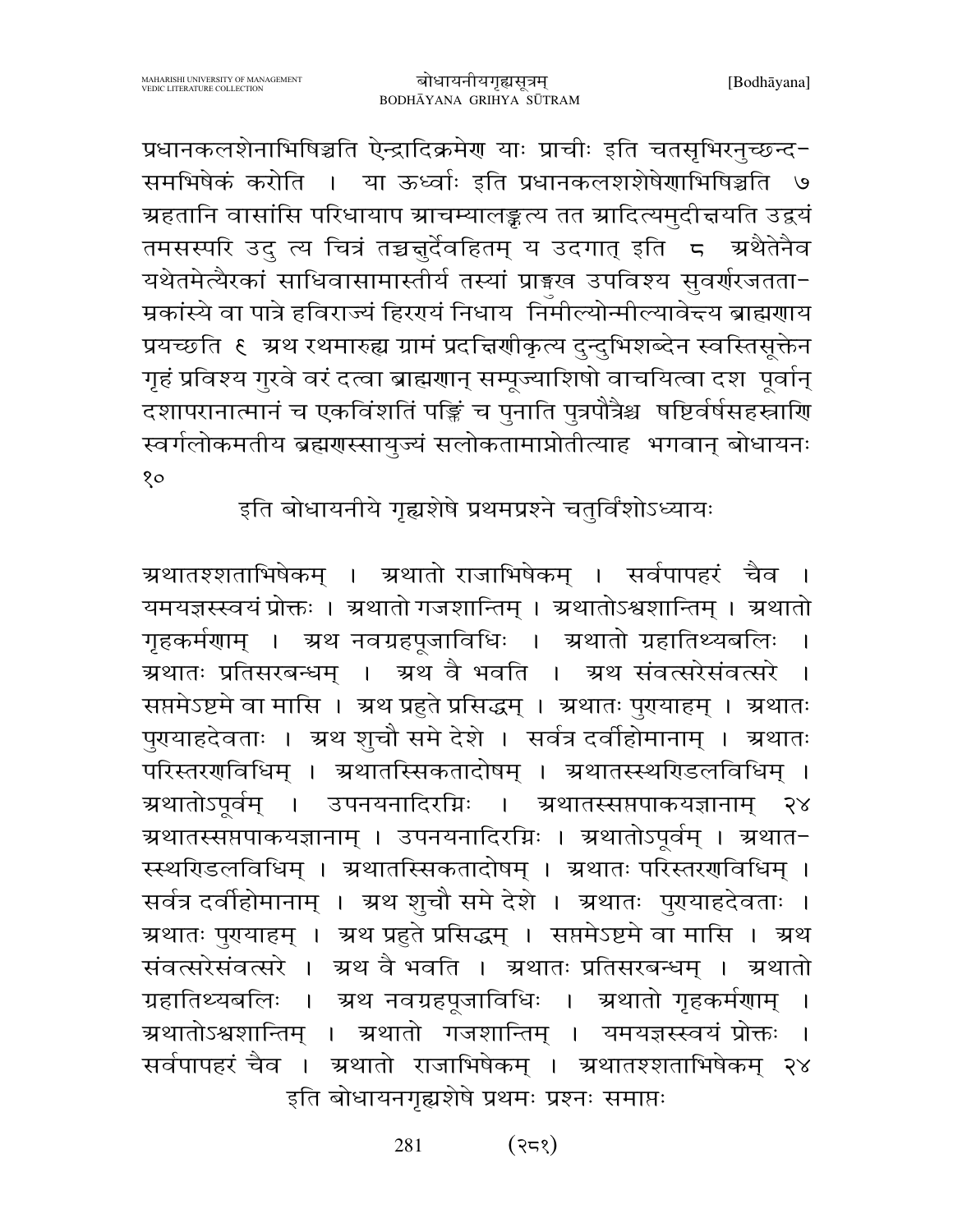#### ग्रथ द्वितीयप्रश्नप्रारम्भः

ग्रथातः पञ्चमीश्राद्धं व्याख्यास्यामः शैशिरे मास्यारभ्य शुक्लपत्तस्य पञ्चम्यां कृष्णपत्तस्य सप्तम्यां च पुत्रकामी संवत्सरं दीत्तां कृत्वा तस्मात्पूर्वेद्युस्सा-यमौपासनहोमे हुते प्राचीनावीती सङ्कल्पयेत् प्रथमसंवत्सरं कर्ताऽस्मि इति १ मनसा सङ्कल्पे कृते सायमनशनः त्र्यवरान् ब्राह्मणान् निमन्त्रयते २ पाद-प्रत्नाळनं कृत्वा गन्धादिभिरलङ्कत्य पुत्रानिच्छे वः पञ्चमं श्राद्धं भविता तत्र भवद्धिः प्रसादः करणीयः इति ३ अपरेद्युरामन्त्र्य पादप्रज्ञाळनं कृत्वा अद्य श्राद्धं भवति इति ४ मध्याह्ने तृतीयमामन्त्रराम् ५ अ्वटखननादि मासि− श्राद्धवत् ६ पितृणां श्राद्धं मातामहानां च श्राद्धं कुर्यादिति ७ ग्रथाऽग्निमुखा-त्कृत्वा मासिश्राद्धवद्धोमं कृत्वा पृथक्पृथग्घोमं च कुर्यात्  $\overline{5}$ वस्त्राभरगकुराडलाद्यैरलङ्कल्य रिद्धं भवतु इति वाचयित्वा तान् भोजयेत् ६ भोजनवेळायां दिवाकीर्त्यपठनं पुरसयकथनं स्मृतिपठनं च १० खाचान्तान् प्रणम्य भुक्तदत्तिणां यथाशक्ति दत्वा पुनस्सिद्धं वाचयित्वा तान् विसृज्य द्वारान्तमनुव्रज्य पिराडदानानि मासिश्राद्धवत्कृत्वा ततश्शेषं दम्पती ग्रश्नी-याताम् ११ मध्यमपिराडां पत्नीं प्राशयति १२ षूर्वेद्यू रात्रावपरेद्यू रात्रौ च भोजनं मैथुनादि न कुर्याद्ये श्राद्धभोजिनश्च १३ एवं कुर्वन् पुत्रस्सगर्गोपेतो भवति पुत्रो न शीर्यते तस्मात्पञ्चमीश्राद्धं कुर्यात् १४ पुत्त्र इति निर्वचनम् पुदिति नरकस्तस्मात्त्रायते इति पुत्त्रोऽपुत्त्रस्य गतिर्नास्सीत्याह भगवान् बोधायनः १५

इति बोधायनीये गृह्यशेषे द्वितीयप्रश्ने प्रथमोऽध्यायः

# ग्रथ द्वितीयप्रश्ने द्वितीयोऽध्यायः

ग्रथ गर्भाधानं व्याख्यास्यामः पूर्वपद्मे पुरये नत्तत्रे ब्राह्मराानन्नेन परिविष्य पुरायाहं स्वस्त्यृद्धिम् इति वाचयित्वाथ देवयजनोल्लेखनप्रभृत्याग्निमुखा-त्कृत्वा पक्वाज़ुहोति प्रवेधसे कवये मेध्याय वचो वन्दारु वृषभाय वृष्णे । यतोऽभयमभयं तन्नो ग्रस्त्वव देवान् यजे हेड्यान् स्वाहा इति १ स्वि-ष्टकृतमवदाय तमन्तःपरिधि सादयित्वाथाज्याहुतीरुपजुहोति ज्येष्ठाय स्वाहा श्रेष्ठाय स्वाहा कनिष्ठाय स्वाहा कनिष्ठित्यै स्वाहा प्रतिष्ठाय स्वाहा प्रतिष्ठित्यै स्वाहा दम्पत्यै स्वाहा ग्रयने स्वाहा ग्रयनपतये स्वाहा प्रजापतये स्वाहा ब्रह्मणे स्वाहा इति २ स्विष्टकृत्प्रभृति सिद्धमाधेनुवरप्रदानात् ३ हविष्यम-

> 282 (२८२)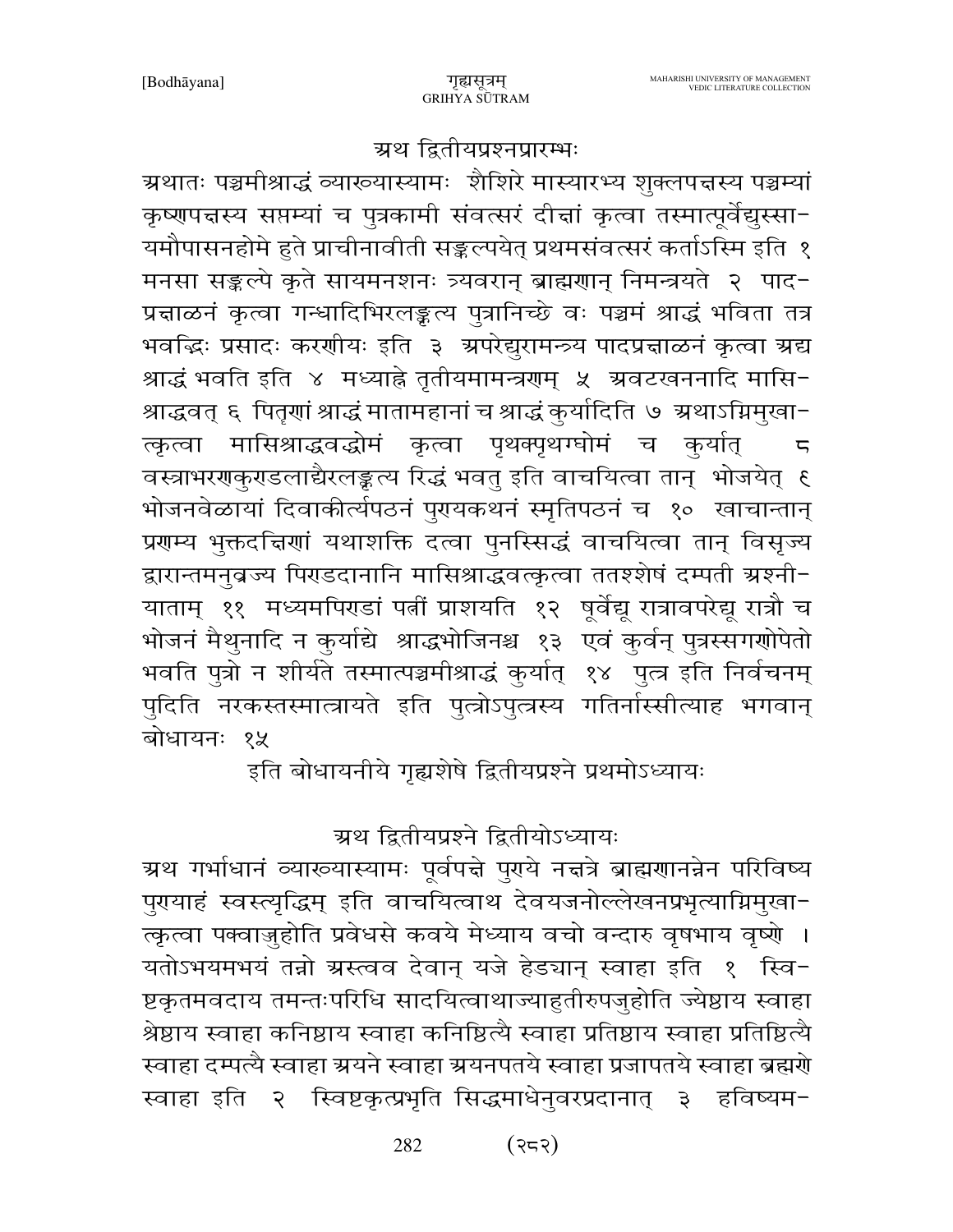न्नमभिमन्त्रयते तत्सवितुर्वृणीमहे वयं देवस्य भोजनम् श्रेष्ठं सर्वधातमं तुरं भगस्य धीमहि इति ४ अपरेणाग्निमुभौ जायापती प्राश्नीयाताम् तस्सवि-तुर्वरेरायम् इति ५ प्राश्याथ स्राचम्य जठरमभिमृशति यत इन्द्र भयामहे स्वस्तिदा विशस्पतिः इति द्वाभ्याम् ६ यं कामं कामयते तं मनसा ध्याये-दिति गर्भाधानं व्याख्यातम् ७

इति बोधायनीये गृह्यशेषे द्वितीयप्रश्ने द्वितीयोऽध्यायः

ग्रथ द्वितीयप्रश्ने तृतीयोऽध्यायः

ग्रथ मङ्गलानि । श्रावृतः स्त्रीभ्यः प्रतीयेरच्निन्वकाभिः प्रसृता वरैः प्रतिनन्दिता यां कामयेत दुहितरं प्रिया स्यादिति । तां निष्ट्यायां दद्यात् । प्रियैव भवति । नेव तु पुनरागच्छति इति ब्राह्मणावेचो विधिः १ इन्वकाशब्दो मृगशीर्षे निष्ट्याशब्दः स्वाताविति २ सुप्तां रुदतीं निष्क्रान्तां वरणे परिवर्जयेत् ३ दत्तां गुप्तां द्योतामृषभां विनतां शरभां विकटां मुराडां मराडूषिकां साङ्कारिकां रातां पालीं मित्रां स्वनुजां वर्षकारीं च वर्जयेत् ४ नज्ञत्रनामाः नदीनामाः वृज्ञनामाः पर्वतनामाः प्रेष्यनामाः पत्तिनामाः पिशाचनामाश्च गर्हिताः सर्वाश्च .<br>रेफलकारोपान्ता वरणे परिवर्जयेत् ४ शक्तिविषये द्रव्याणि प्रतिच्छन्ना-न्युपनिधाय ब्रूयुरुपस्पृशेति नानाबीजानि संसृष्टानि वेद्याः पांसून् चेत्राल्लोष्टं शकृच्छ्मशानलोष्टमिति पूर्वेषामुपस्वर्शने यथालिङ्गमृद्धिरुत्तमं परिचत्तते ६ बन्धुशीललच्चणसम्पन्नामरोगामुपयच्छेत ७ बन्धुशीललच्चणसम्पन्नः श्चुत− वानरोग इति वरसम्पत् 5 यस्यां मनश्चनुषोः निबन्धस्तस्यामृद्धिर्नेतरदा-द्रियेतेत्येके ६ ग्रथ यद्यससम्भवेप्स् स्यात्तां परेषां स्थूलाढारिकाजीवचूर्णानि कारयित्वा सुप्तायां सम्बाध उपवपेत् ग्रवज्यामिव धन्वनो हृदो मन्युं तनोमि ते । इन्द्रापास्य पलिगमन्येभ्यः पुरुषेभ्योऽन्यत्र मत् इति १० सिद्धघर्थे बभु-मूत्रेण प्रचाळयति ११ अथ विजननकाले चिप्रंसुवनं शिरस्त उदकुम्भं निधाय षत्तस्तूर्यन्तीमथास्या उदरमभिमृशति यथैव वायुः पवते यथा समुद्र एजति । एवं ते गर्भ एजतु सह जरायुणाऽपसर्पतु इति १२ अ्थ यदि जरायुर्न पते− द्दर्भैरेव जठरं संमाष्टि तिल देऽवपद्यस्व न मांसमसि नो दलम् । स्थवित्र्यवपद्यस्य स्वप्स्ये इति १३ प्रसिद्धं जातकर्म १४ इति बोधायनीये गृह्यशेषसूत्रे द्वितीयप्रश्ने तृतीयोऽध्यायः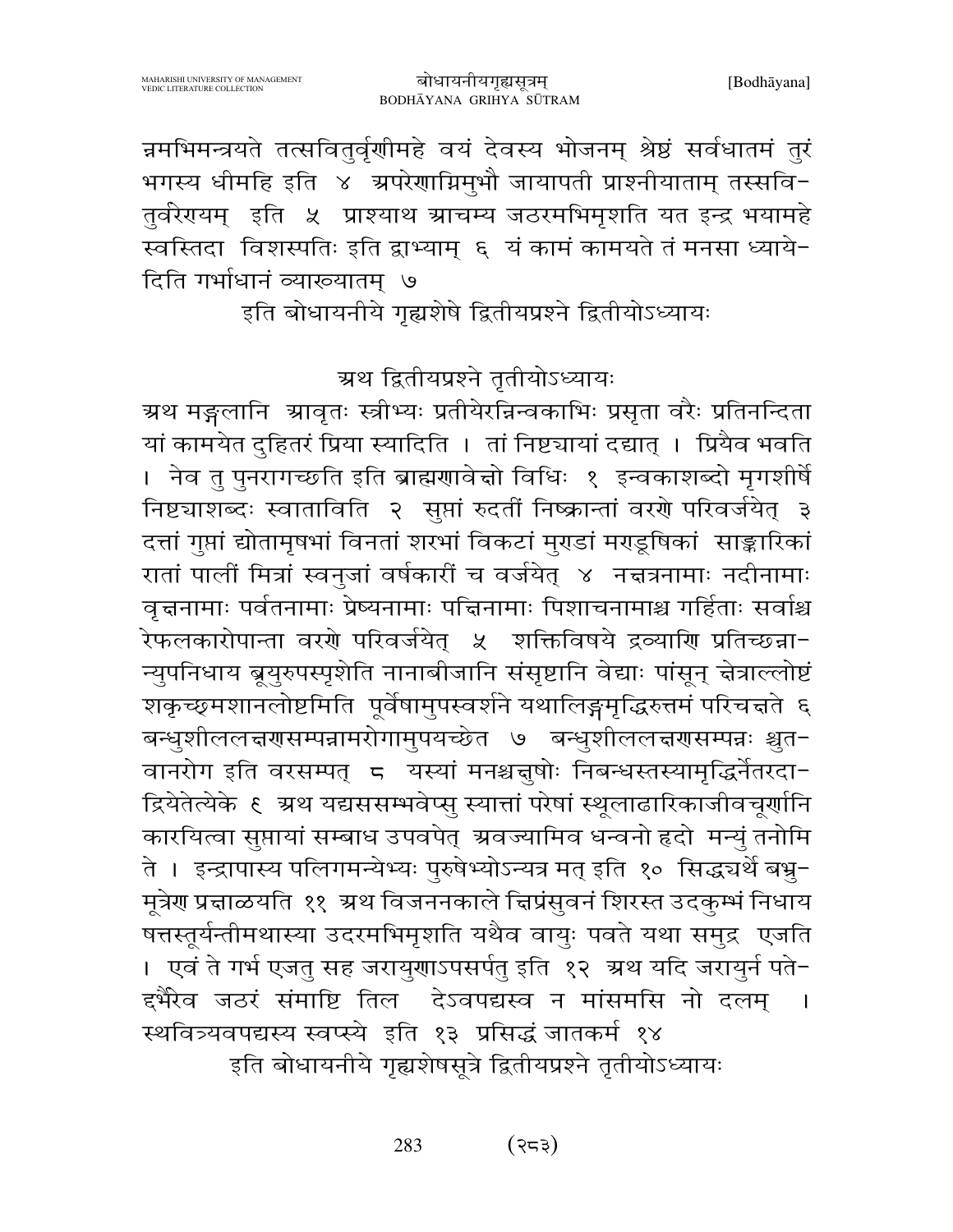# ग्रथ द्वितीयप्रश्ने चतुर्थोऽध्यायः

म्रथ प्रजार्थिहोमः १ पूर्वपद्मे पुरये नद्मत्रेऽमावास्यायां विषुवेऽयने वा नदी− तीरेऽश्वत्थच्छायायां वा गोमयेन गोचर्ममात्रं चतुरश्रं स्थरिडलं कृत्वा ब्राह्मणा-नन्नेन परिविष्य पुरायाहं स्वस्त्यृद्धिम् इति वाचयित्वा प्राच्यां दिशि ब्रह्मार्गं प्रतिष्ठाप्य पार्श्वयोर्धातारं विधातारं दचिरणतो धातारमुत्तरतो विधातारम् २ ततस्तानर्चयेत्पूर्वं ब्रह्मारा प्रजापतिं परमेष्ठिनं हिररायगर्भमावाहयामि इत्यावा-ह्य सावित्र्या पाद्यं ददाति सावित्र्या निवेदयेदतैरेव नामधेयैश्शुक्लान्नं ब्रह्मणे मुद्गान्नं धातुः पीतान्न विधातुः ३ ततस्सावित्र्या ग्रप ग्राचम्य प्रणवेनाष्टशतं हुत्वा ब्रह्मारामुपतिष्ठते नमो वाचे नमो वाचस्पतये नमो ब्रह्मरो बृहते करोमि इत्येवं नमो धात्रै नमो विधात्रे इति ४ अग्निमुपतिष्टेत नमोऽग्नये सप्तार्चिः सप्त जिह्वाः सप्तधाऽग्निः प्रतिष्ठितः । सप्तैव विश्वा भूतानि को ह्यग्निः प्रतितिष्ठति । तत्त्वमसि विश्वमसि योनिरसि इति ५ ग्रथ स्त्रियमाहूय सावित्र्या पलाश-पर्शैरष्टोत्तरसहस्त्रैः स्नापयित्वा पुरुषसूक्तेन जुहुयात्तत्सम्पातेन मूर्ध्नि जुहुयात् प्रणवेन नमस्कुर्यात् ६ ग्रध्वर्युं वस्त्रकुराडलाभ्यामलङ्करोति ७ ततस्सा 

इति बोधायनीये गृह्यशेषे द्वितीयप्रश्ने चतुर्थोऽध्यायः

## ग्रथ द्वितीयप्रश्ने पञ्चमोऽध्यायः

ग्रथ माघमासे शुक्लपत्तस्य सप्तम्यां ब्राह्मणानन्नेन परिविष्य पुरायाहं स्वस्ति ऋद्धिम् इति वाचयित्वाऽथ देवयजनोल्लेखनप्रभृत्याप्रणीताभ्यः कृत्वाऽग्रे− गाग्निमादित्यमालिख्य संपरिस्तीर्य षोडशभिरर्कपर्गैरभ्यन्तराग्रैः प्रदत्तिर्ग मराडलमास्तीर्य गन्धोदकेनाभ्युन्त्य पुष्पैरवकीर्य धूपेनाधिवास्य तस्मिन् प्रणीतामद्धिः पूर्णां कृत्वोत्पूयादित्यमावाहयेत् १ ग्रादित्यं नावमरोच्चे पूर्णामुपरिवासिनीम् । अच्छिद्रां पारयिष्णुं शतारित्रां स्वस्तय श्रों नम ग्रादित्याय इति २ परिधानप्रभृत्याऽग्निमुखात्कृत्वा पक्वाज़ुहोति स्रायातु देवस्सवितोपयातु हिररययेन सुवृता रथेन । वहन् हंस्त सुभगं विद्यनापसं प्रयच्छन्तं पपुरिं पुरायमच्छ इत्येकामाहुतिं हुत्वोत्तरार्धात् स्विष्टकृतमवदा-यान्तःपरिधि सादायित्वा बहुप्रकाररैरन्नैरादित्यं तर्पयति श्रों नमो भगवत ग्रादित्याय नमः । क्लं नदीवृत्तिस्तटीरुवो नावमर्णालिसुरिणोरोरुमिविरि− किताकुनानारुसन्ध्यतुमे मन्त्रवदानि स्वाहा इति ३ ग्रथाज्याहुतीरुपजुहोति

> $(525)$ 284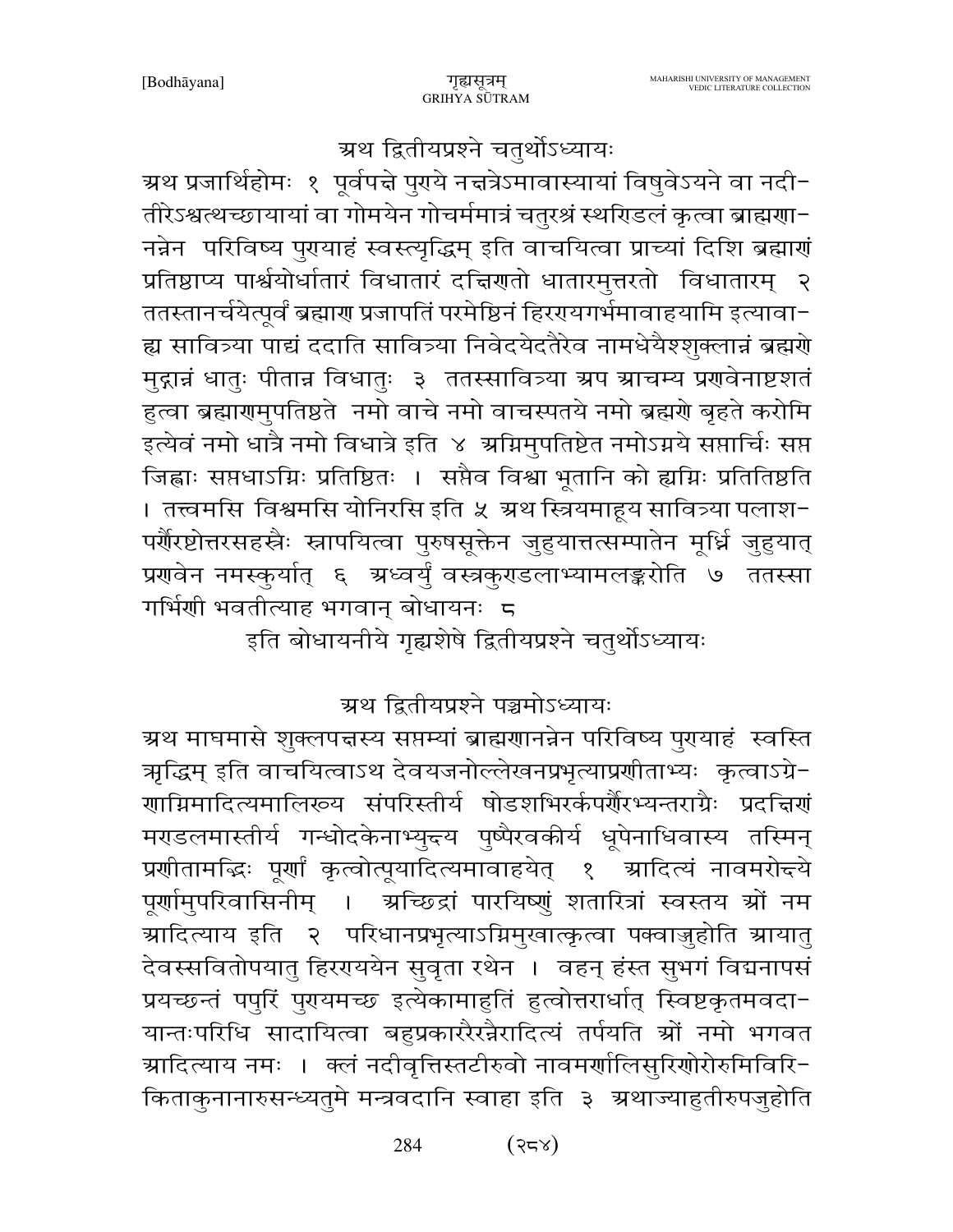स्थविरे स्वाहा तेजसे स्वाहा यमिन्द्रमाहुके स्वाहा इद्वयम् उदुत्यं चित्रं तच्चन्नुः य उदगात् हमश्शुचिषत् वयस्सुमर्णाः स्रविश्वदेवं सूर्यो देवीम् इति चत्वरि सूक्तानि । द्वादश संपद्यन्ते द्वादश मासास्संवत्सरस्संवत्सरेण सर्वान् कामा-नवाप्नेति ४ स्विष्टकृत्प्रभृति सिद्धमाधेनुवरप्रदानात् ५ तर्पयित्वा मनसा तान् ध्यात्वा प्रवाहयति उदस्तांप्सीत्सविता मित्रो ग्रर्यमा सर्वानमित्रानवधी-द्युगेन । बृहन्तं मामकग्द्वीरवन्तं रथन्तरे श्रयस्व स्वाहा पृथिव्यां वामदेव्ये श्रयस्व स्वाहाऽन्तरिन्ने बृहति श्रयस्व) स्वाहा दिवि बृहता त्वोपस्तभ्नोमि इति ६ अथैना स्रादाय साहर्कपर्णैरुत्तिष्ठति उदायुषा इति ७ यत्रापस्तद्गत्वाऽपो निनयति समुद्रं वः प्रहिशोमि स्वा योनिमपि यच्छत । अच्छिद्रः प्रजाया भूयासं मा परासेचिमत्पयः इति 5 सपवित्रेण पाणिनाऽद्धिर्मार्जयति स्रापो हिष्ठा मयोभुवः इति तिसृभिः हिररयवर्णाश्शुचयः पावकाः इति चतसृभिः पवमानस्सुवर्जनः इत्येतेनानुवाकेन मार्जयित्वा याः सुगन्धा रसा वर्णाः सोस्सायुज्यं सलोकतामाप्नोतीति दीपयेदम्नेति १०

इति बोधायनीयगृह्यशेषसूत्रे द्वितीयप्रश्ने पञ्चमोऽध्यायः

द्वितीयप्रश्ने षष्ठोऽध्यायः

ग्र्रथातः पुत्रप्रतिग्रहकल्पं व्याख्यास्यामः १ शोणितशुक्लसम्भवो मातृपितृ− निमित्तकस्तस्य प्रदानपरित्यागविक्रयेषु मातापितरौ कर्तारौ भवतो न त्वेकं पुत्रं दद्यात् प्रति गृह्णीयाद्वा स हि सन्तानाय षूर्वेषाम् २ न तु स्त्री पुत्रं दद्यात् प्रतिगृह्णीयाद्वाऽन्यत्रानुज्ञानाद्भर्तुः ३ पुत्रं प्रतिग्रहीष्यन्नुपकल्पयते द्वे वाससी द्वे कुराडले ग्रङ्गलीयकं चाचार्यं च वेदपारगं कुशमयं बर्हिः पर्रामयमिध्ममिति ४ अथ बन्धूनां मध्ये राजनि चावेद्य दरिषदि वाऽगारमध्ये ब्राह्मणानन्नेन परिविष्य पुरायाहं स्वस्त्यृद्धिम् इति वाचयित्वाऽथ देवयजनोल्लोखनप्रभृ-त्याप्रणीताभ्यः कृत्वा दातुस्समीपं गत्वा पुत्रं मे देहि इति मिन्नेत ददामि इतीतर ग्र्याह ५ तं पुत्रं प्रतिगृह्णाति धर्माय त्वा गृह्णामि सन्तत्यै त्वा गृह्णामि इति ६ ग्रथैनं वस्त्रकुराडलाभ्यामङ्गुलीयकेन चालङ्कत्य परिधानप्रभृत्याऽग्निमुखा− त्कृत्वा पक्वाज़ुहोति यस्त्वा हृदा कीरिणा मन्यमानः इति पुरोनुवाक्यामनूच्य यस्मै त्वं सुकृते जातवेदः इति याज्यया जुहोति ७ ग्रथ ग्राज्याहुतीरुपजुहोति व्याहतीभिर्हुत्वा स्विष्टकृन्प्रभृति सिद्धमाधेनुवरप्रदानात् 5 अथ दचिर्णा

> $(32)$ 285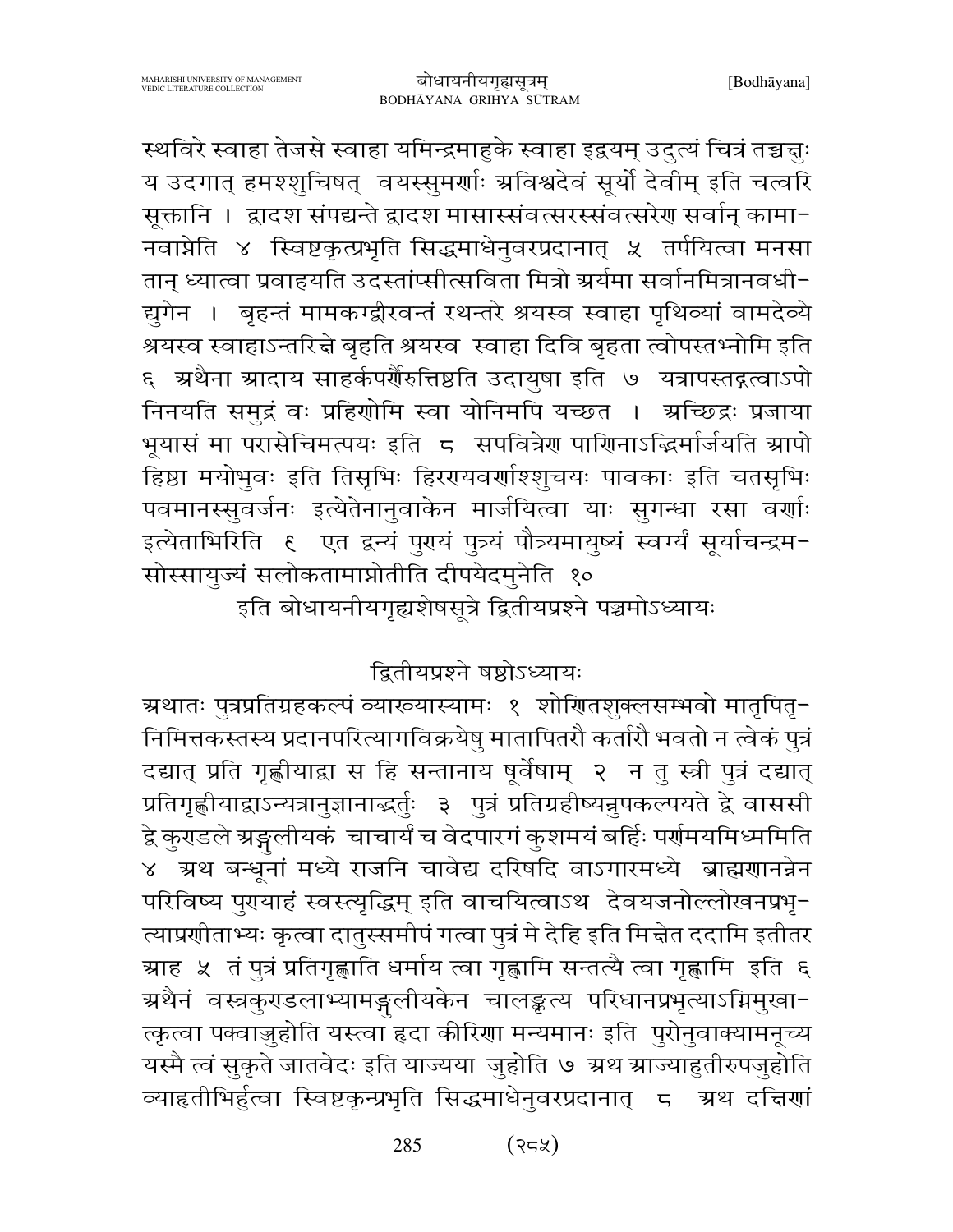ददात्येते एव वाससी एते एव कुराडले एतच्चाङ्गलीयकम् १ यद्येवं कृते औरसः पुत्र उत्पद्यते तुरीयभागेष भवतीति ह स्माह भगवान् बोधायनः १० इति बोधायनीयगृह्यशेषे द्वितीयप्रश्ने षष्ठोऽध्यायः

द्वितीयप्रश्ने सप्तमोऽध्यायः

ग्र्रथातो यज्ञोपवीतविधिं व्याख्यास्यामः १ जीर्णे छेदे विनाशे वा हस्तपादान् प्रत्नाळयाप स्राचम्य ब्राह्मणकन्यकया वा ब्राह्मणविधवया वा शुचिस्नातया कृताचमनीयया निर्मितं सूत्रं गृहीत्वा ग्रामात्प्राचीं वोदीचीं वा दिशमुप-निष्क्रम्य चतुरङ्गलमात्र षरगावतिसूत्रं परिमराडलं वा द्वितीयमेवं तृतीयमद्धिः प्रत्नाळय स्रापो हिष्ठा मयोभुवः इति तिसृभिः हिररयवर्णाश्शुचयः पावकाः इति चतसृभिः पवमानस्सुवर्जनः इत्येतेनानुवाकेन मार्जयित्वा देवागारे गवां गोष्ठे नदीतीरे शुचौ देशे वा यत्र यत्र शुचिर्देशस्स्यात् बिल्वखादिर-पलाशोदुम्बराश्वत्थवेरावादियाज्ञिकवृत्तशाखायामवलम्ब्य सजीवं बध्नाति पितृभ्यो नमः इति प्रथममपसव्यम् २ सम्पन्ने हस्ते गृहीत्वा प्रतिष्ठापयति स्रों भूः प्रतिष्ठापयामि स्रों भुवः प्रतिष्ठापयामि स्रों सुवः प्रतिष्ठापयामि स्रों भूर्भुवस्सुवः प्रतिष्ठापयामि इति प्रतिष्ठाप्यापसव्यकृतं जपति भूर्भुवस्सुवः । ग्रोजो बलम् इत्येतमनुवाकम् ३ अथ सावित्र्या त्रिगुणीकृत्य भूरम्निं च इति दचिणावृत्तिमभिमन्त्रयेत् भुवो वायुं च इति मध्यमावृत्तिं सुवरादित्यं च इत्युत्तरां भूर्भुवस्सुवश्चन्द्रमसं इति त्रिधावृत्तिं च ४ अथ सूत्रान्तेन बधाति यथा नश्श्रेयसः करत् इति चतुर्भिर्मध्ये द्विगुणं भवति ५ तां भूः प्रतिष्ठापयामि इति पुनः प्रतिष्ठाप्य उशन्तस्त्वा हवामहे इत्यृचं जपित्वा प्रदचिरणाो दृढं करोति ६ त्रयाणां ब्रह्मेश्वरविष्णूनां प्रमाणं कृत्वा ७

तन्तुद्विगुणितं सूत्रं विष्णुना त्रिगुणीकृतम् चतुर्वेदस्य चत्वारि त्रिवेदस्य त्रिकं भवेत् द्वे स्यातां वै द्विवेदस्य एकमेवैकवेदिनः 5

इति यज्ञोपवीतविधिव्यांख्यातः ६ इति बोधायनीयगृह्यशेषे द्वितीयप्रश्ने सप्तमोऽध्यायः

> 286  $(32\epsilon)$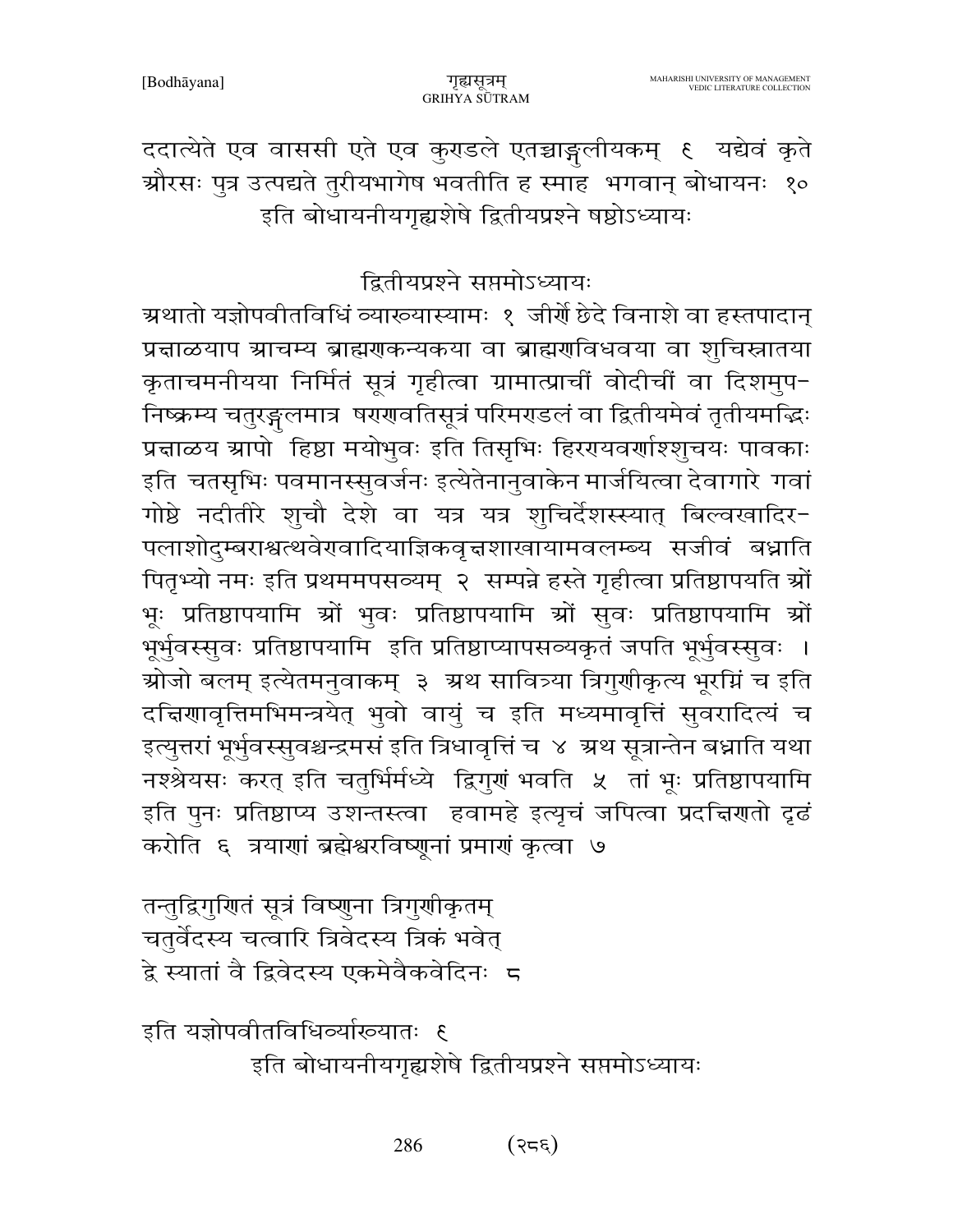#### ग्रथ द्वितीयप्रश्ने ग्रष्टमोऽध्यायः

ग्रथ राजन्यवैश्ययोरुपनयनं प्रसिद्धम् १ एतावदेव नाना २ ग्राचार्य एव पक्वाज़ुहोति ३ ब्रह्मसूत्रमवोद्धत्य त्रिष्टग्भी राजन्यस्य जिघर्म्याग्नम् ग्रा त्वा जिघर्मिं ग्रायुर्दा ग्रग्ने हविषो जुषाग्रः इति । जगतीभिर्वैश्यस्य जनस्य गोपा ग्र्रजनिष्ट जागृविः त्वामग्ने मानुषीरीडते विशः सप्त ते श्रग्ने समिधस्सप्तजिह्वाः इति ४ वैश्यस्य रथकारस्यैतावदेव नानाचार्य एव पक्वाज़ुहोति तत्सवि-तुर्वरेरायम् इति ५ अथाज्याहुतीरुपजुहोति चेत्रियै त्वा निर्ऋत्यै त्वा इति ू<br>षड्भिरनुच्छन्दसम् । नात्र जगतीभिर्वैश्यस्य जुहोति ६ ग्रथाग्रेणाग्निं हुतशेषं दत्वा विरमेत् ७ ब्राह्मणेन चत्रियायामुत्पन्नो ब्राह्मणवदेवैतावदेव नाना तस्य चेत्रिये त्वा इति व्याहृतीभिश्चेत्युपहोमः ८ चत्रियवदम्बष्ठस्य चेत्रियै त्वा इत्येवोपहोमः ६ चत्रियाद्वैश्यायामुत्पन्नः चत्रियवदेव चेत्रियै त्वा सावित्र्या चोपहोमः १० वैश्याच्छूद्रायामुत्पन्नस्तूष्णीं वैश्यवत् ११ गायत्रीत्रिष्टब्जगत्यः तत्सवितुर्वरेरययम् स्रासत्येन युञ्जते मनः इति सावित्र्यो यथाक्रमं ब्राह्मण-चत्रियवैश्यानाम् १२ उक्तं समावर्तनम् । समावर्तनप्रभृति स्नातकः पूर्वेण ग्रामान्निष्क्रमराप्रवेशनान्युत्तरेरा वा वहिर्वाचं विसृजेदन्यत्र हस्तं दत्वां प्रसिद्धं स्नात्वा देवर्षिपितृंस्तर्पयित्वा दर्भेषु प्राङ्मख उपविश्य दर्भान् दूर्वाश्च धारयमा-गस्त्रीन् प्रागायामान् धारयित्वा सावित्रीं सहस्रकृत्व स्रावर्तयेच्छतकृत्वोऽप− रिमितकृत्वो वा दशावरं वेदानधीत्य प्रश्नमनुवाकं वाऽधीयीत यावत्तरसम् इति विज्ञायते ततो गृहानेति यत्किञ्चिद्दाति सा दच्चिणा इति ब्राह्मणम् १३ ग्रथ दैवतान्यर्चयति वैश्वदेवं करोति प्रसिद्धं बलिहरणम् १४ अ्रथ वै भवति पञ्च वा एते महायज्ञास्सतति प्रतायन्ते सतति संतिष्ठन्ते देवयज्ञः पितृयज्ञो भूतयज्ञो मनुष्ययज्ञो ब्रह्मयज्ञः इत्येतदानुपूर्व्यं भवति १५ अथ देवयज्ञः देवेभ्यस्स्वाहा व्याहृतीभिश्च इति । अपि समिधं तद्देवयज्ञस्संतिष्ठते १६ ग्रथ पितृयज्ञः ब्राह्मणान् भोजयेत् पित्र्यानपि वा दत्तिरोनाग्निं दत्तिणाग्रान् दर्भान् संस्तीर्य गन्धपुष्पधूपदीपैरभ्यच्यालिङ्कत्य तेषु पिराडं ददाति पितृभ्य-स्स्वधा नमः इति ग्रप्यपस्तत्पितृयज्ञस्संतिष्ठते १७ ग्रथ भूतयज्ञः उत्तरेणाग्नि प्रागग्रान् दर्भान् संस्तीर्य गन्धपुष्पधूपदीपैरलङ्कत्य तेषु बलिमुपहरति भूतेभ्यो नमः इत्यापुष्पेभ्यस्तद्भूतयज्ञस्संतिष्ठते १८ अथ मनुष्ययज्ञः ब्राह्मरोभ्योऽन्नं दद्यादौदनपात्रात् तन्मनुष्ययज्ञस्संतिष्ठते १९ ग्रथ ब्रह्मयज्ञः उक्तः २० कथमु खलु नित्यानामनुक्रम इति सन्ध्योपासनमग्नचुपस्थानं नित्यस्वाध्यायगृहक-

> $(\mathrm{e}$ द्रप $)$ 287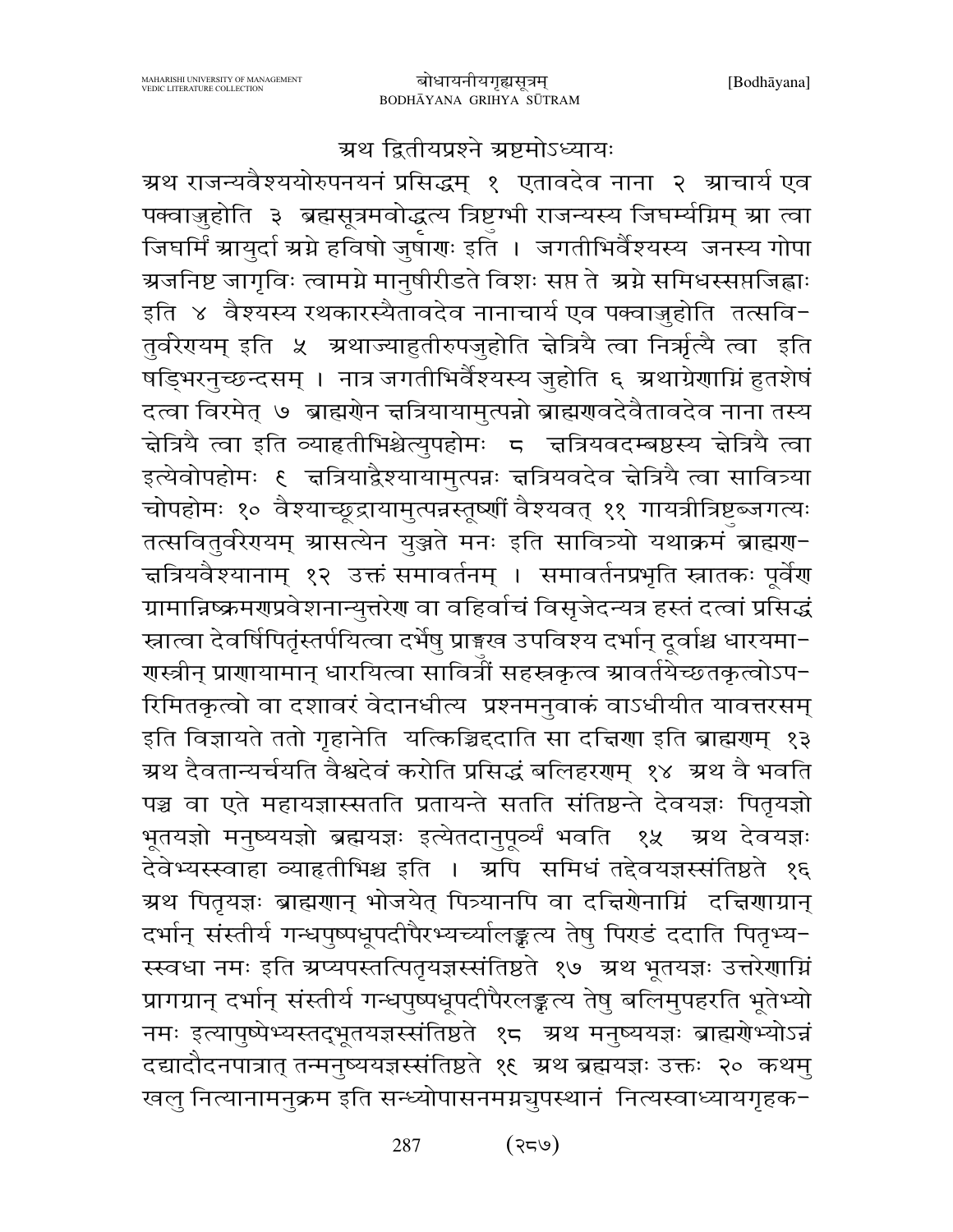र्मस्नानादित्योपस्थानतर्पणजपयज्ञगृहदेवतार्चनवैष्वदेवपञ्चमहायज्ञात्मयज्ञ− सन्ध्योपासनाग्रिहोत्रात्मयज्ञसवेशनानीत्येतान्युदितहोमिनोऽजस्त्राग्निहोत्रिणो-ऽनुदितहोमिनोऽग्निहोत्रं सन्ध्योपासनमिति क्रमः २१ एतानि नित्यान्युप-व्युषमारभ्यासवेशनात् प्रसिद्धम् २२ साय प्रातस्सपत्नीकः प्रीतिं वर्धयेत् २३ तस्याः पत्न्याः पूर्वरात्रावुपसंवेशनमार्धरात्रादधश्शयनमा ब्राह्ममुहूर्तादथो-पोत्थाय नित्यान्यारभते २४ इति व्याख्यातमुपनयनम् २५ इति बोधायनीयगृह्यशेषे द्वितीयप्रश्ने ग्रष्टमोऽध्यायः

ग्रथ द्वितीयप्रश्ने नवमोऽध्यायः

ग्रथ जडबधिरमूकानां संस्कारं व्याख्यास्यामः १ ऋतुर्यथाकामी स्यात् २ पुरये नत्तत्रे ब्राह्मणान् भोजयित्वाशिषो वाचयित्वा केशानोप्य स्नातं शुचि-वाससं बद्धशिखं यज्ञोपवीतिनमप स्राचमय्य देवयजनमुदानयति ३ स्रथ देवयजनोल्लेखनप्रभृत्याग्निमुखात्कृत्वा याज्ञिकीं समिधमाज्येनाक्त्वा तूष्णी-मभ्याधापयति । तृष्णीमश्मानं स्थापयति । यथालाभं तृष्णीं वासः परि-धापयति । तूष्णीं मेखलां परिव्ययति । मन्त्रवद्ग्रन्थिं करोति । तूष्णीमजिनं प्रतिमुञ्चति । तृष्णीं दराडं प्रयच्छति । याज्ञिकस्य वृत्तस्य नाम प्रयच्छति ४ अथैनं दत्तिशे हस्ते गृह्णाति यस्मिन् भूतं च भव्यं च इति ५ अथैनं देवताभ्यः परिददाति देवेभ्यस्त्वा इति ६ अथैनमुपनयति देवस्य त्वा इति सर्वं नाम-ग्रहगावर्जम् ७ म्राचार्य एव पक्वाजुहोति तत्सवितुर्वरेगयम् इति ८ ग्रथा-ज्याहुतीरुपजुहोति चेत्रियै त्वा इति षड्भिव्याहितिभिश्च ६ ग्रथ स्विष्टकृत्प्रभृति सिद्धमाधेनुवरप्रदानात् १० अ्थाग्रेणाग्निं याज्ञिकवृत्तस्य पर्णेषु हुतशेषं निद− धाति तत्पुरस्ताद्व्यारूयातम् ११ अथ पक्वादुपादाय प्राश्नाति १२ तृष्णीं सर्वान् मन्त्रानाचार्य एव जपेदित्येके १३ षराडजडक्लीबान्धव्यसनिव्या-धितोन्मत्तहीनाङ्गबधिराधिकाङ्गामयाव्यपस्मारिश्वित्रिकुष्ठीदीर्घरोगिर्णश्चैतेन व्याख्याता इत्येके १४ सद्यो मधुपर्कं ददाति १५ तिसृषु व्युष्टासु मधुपर्कवदा ब्रतातूष्णीम् १६ ग्रथाग्निमुत्सृजति ग्रायुर्दा ग्रग्ने हविषो जुषागः इति १७ पिता वा भ्राता वात्मनि समारोपयेदित्येके १८

इति बोधायनीये गृह्यशेषसूत्रे द्वितीयप्रश्ने नवमोऽध्यायः

288  $(322)$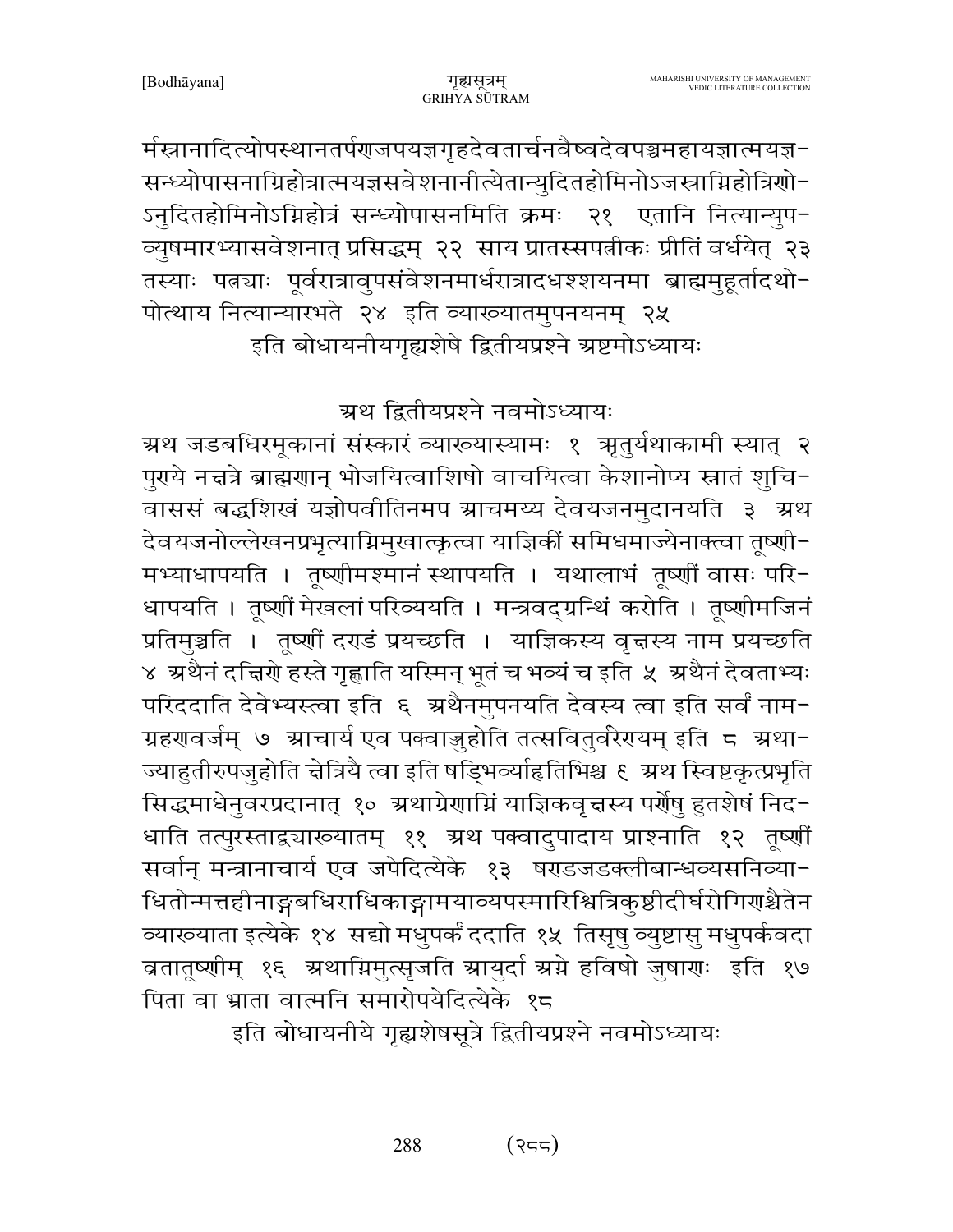#### ग्रथ द्वितीयप्रश्ने दशमोऽध्यायः

ग्रथातोऽश्वत्थसंस्कारं व्याख्यास्यामः १ ऋतुर्यथाकामी स्यात् २ पुराये नद्मत्र ब्राह्मणान् भोजयित्वाशिषो वाचयित्वा प्रदद्मिणमश्वत्थं परिसमूहति ग्रश्वत्थे वो निषदनम् इति ३ तमभ्यर्च्य यज्ञोपवीतं प्रतिमुञ्चति ४ ग्रथ देवयजनोल्लेखनप्रभृत्याग्निमुखात्कृत्वा याज्ञिकीं समिधमाज्येनाक्त्वा तृष्णी-माधापयति । यथालाभं तृष्णीं वासः परिधापयति । तृष्णीं मेखलां परि-व्ययति । मन्त्रवद्ग्रन्थिं करोति । तूष्णीमजिनं प्रतिमुञ्चति । तूष्णीं दराडं प्रयच्छति । याज्ञिकस्य वृत्तस्य नाम प्रयच्छति ५ ग्रथाश्वत्थमुपनयेत् देवस्य त्वा इति नामग्रहणवर्जम् ६ आचार्य एव पक्वाज़ुहोति तत्सवि-तुर्वरेरायम् इति ७ अथाज्याहुतीरुपजूहोति चेत्रियै त्वा इति षड्भिव्याहितिभिश्च ८ स्विष्टकृत्प्रभृति सिद्धमाधेनुवरप्रदानात् ६ अथाग्रेणाग्निं पलाशपर्णेषु हुत− शेषं निदधाति । तत्पुरस्ताद्व्यारूयातम् १० ग्रथ पक्वादुपादायाथैनं निवेद-यति ११ तृष्णीं सर्वान् मन्त्रानाचार्य एव जपेदित्याह भगवान् बोधायनः १२ इति बोधायनीये गृह्यशेषे द्वितीयप्रश्ने दशमोऽध्यायः

ग्रथ द्वितीयप्रश्ने एकादशोऽध्यायः

ग्र्रथाहुते प्रसिद्धमुपनयनम् १ एतावदेव नाना २ कुमारं भोजयित्वा गोमयेन गोचर्ममात्रं चतुरश्रं स्थरिडलमुपलिप्य मङ्गलानि संस्तीर्य तेषु प्राङ्गख स्राचार्य उपवेश्य तस्याग्रेण कुमारो दर्भेषु प्रत्यङ्गस्व उपविश्योभयीरपस्सन्निषिञ्च-त्युष्णासु शीता ग्रानयति तस्य चौलवत्तूर्ष्णी केशानोप्य स्नाप्याच्छाद्या-लङ्कृत्यादित्याभिमुखस्तिष्ठन् स्रजिनं वासो वा दच्चिणत उपवीय दच्चिणं बाहु-मुद्धरतेऽवधत्ते सव्यमिति यज्ञोपवीतम् इति ब्राह्मणम् ३ यज्ञोपवीतिनमप ग्राचमय्य देवयजनमुदानयति ४ कृष्णाजिनं ब्राह्मगस्येत्यादि । चतुरङ्गलं ब्राह्मगस्य त्र्यङ्गुलं राजन्यस्य द्र्यङ्गुलं वैश्यस्योपवीतवत् बध्नाति ५ अथ सावित्रीं भो ग्रनुबूहि इत्युक्त्वा कुमारस्य दच्चिणे कर्णे उपदिशेदित्येके । कर्णाभ्यां भूरि विश्रुतम् इत्युक्त्वोन्मुखावलोकनं कृत्वा वाचयति सावित्रीम् ६ ग्रथ सायंप्रातस्सन्ध्यां गृहस्थवत्समापयति ७ ग्रथैनमग्निमुपसमाधाय प्रोन्नर्णान्संस्कृत्य परिसमूह्य परिषिच्य व्याहृतीभिस्समिध श्राधापयतिषो-ढाविहितेनोपस्थापयति ८ तदाग्नेयं भस्म सङ्गृह्य वामपाणितके निद्मिप्य मा नस्तोके इत्यद्धिः शं नो देवीरभिष्टये इति संसृज्य संमेळय तिर्यक्त्रिपु-

> $(355)$ 289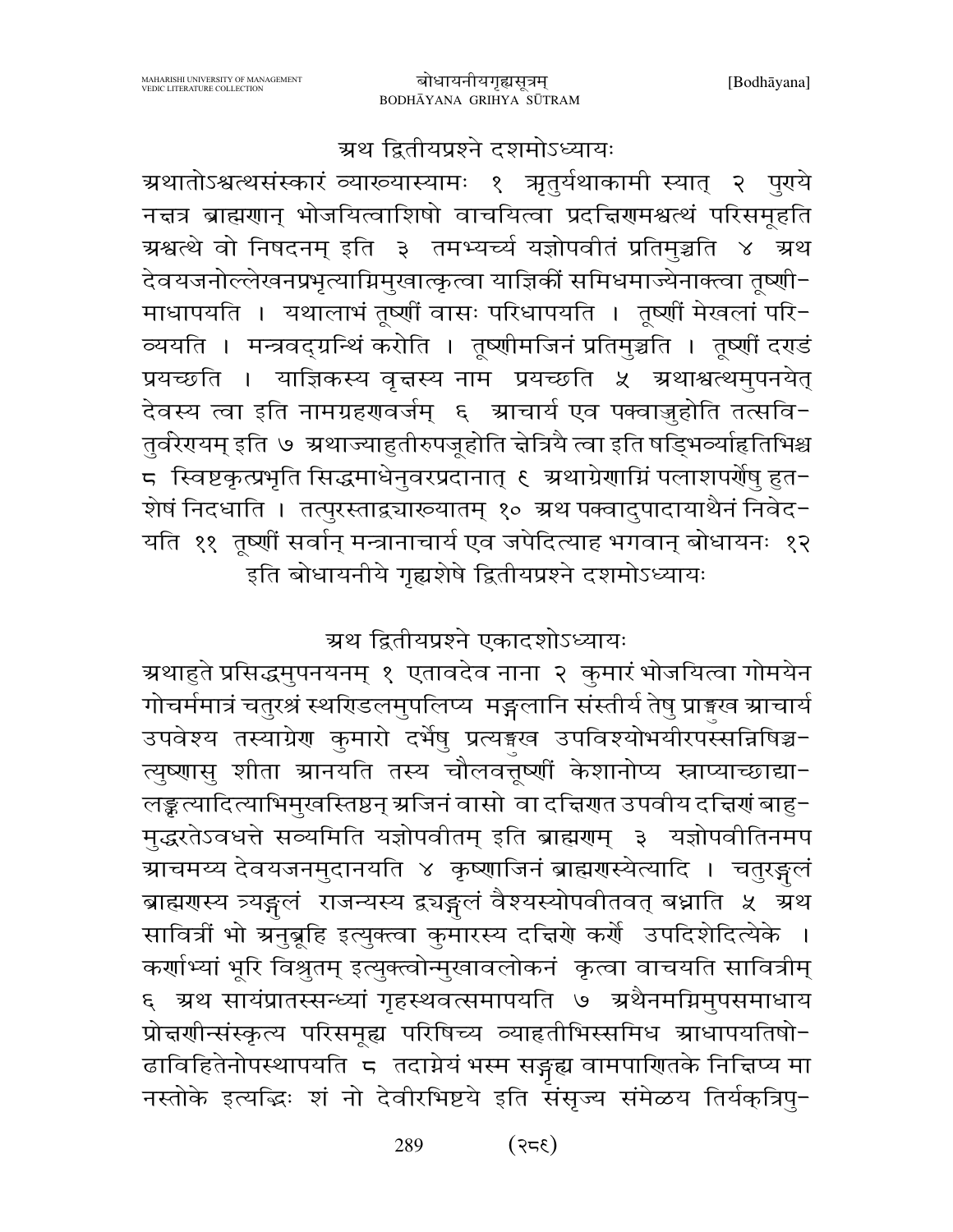राडूमेकपुराडूं वा ब्राह्मगस्य वर्तुळाकारं राजन्यस्यार्धचन्द्राकृतिं वैश्यस्य १ ग्रङ्गानि सन्धापयति सरस्वती इति शिरसि मेधावी इति ललाटे तेजस्वी इति वचसि वर्चस्वी इति दचिर्णेऽसे ब्रह्मवर्चसी इत्युत्तरेंऽसे ग्रायुष्मान् इति ग्रीवायां भूयासम् इति पिठरे स्वस्ति इति शिरस्यन्येषां स्त्रीणां वोर्ध्वपुराडम् १० प्रोन्नर्णाषु करं प्रन्नाळ्य नमस्कृत्य प्रोन्नर्णाशेषं गेहस्योपरिष्टान्निनयेदित्याह भगवान् बोधायनः ११

इति बोधायनीये गृह्यशेषे द्वितीयप्रश्ने एकादशोऽध्यायः

ग्रथ द्वितीयप्रश्ने द्वादशोऽध्यायः

यथो एतद्ग्रहाणामुग्रचेष्टानां नच्नत्रपथचारिणामेवं विवाहं कुर्वन्त्यपरपद्मेऽशुभे दिने वाऽशुचिना वा विवाहं कुर्वन्ति विवाहेन नर्ध्नोतीति मन्येत वावसथात् पुनर्विवाहं कुर्वात १ ग्रथ चेदौपासनारम्भात् प्राक् ज्वलनस्य नाशः पुन-र्विवाहं कुर्वीत २ ग्रथ पुनर्विवाहं व्याख्यास्यामः ३ उदगयन ग्रापूर्य-मारापत्ते पुराये नत्तत्रे पूर्वेद्युर्नान्दीमुखं कृत्वोपवसति ४ अथ श्वोभूते ब्राह्मराा-नन्नेन परिविष्य पुरायाहं स्वस्ति ऋद्धिम् इति वाचयित्वोभौ शुची स्नातौ शुक्लवाससावलङ्कारेणालङ्कत्य जायां समीचते ग्रभ्रातृघ्नीम् इति प्रतिपद्य सप्तपदान्तं कृत्वाऽथ देवयजनोल्लेखनप्रभृत्याग्निमुखात्कृत्वाथास्या उपोत्था-य हृदयदेशमभिमृशतीति सिद्धमाधेनुवरप्रदानादत ऊर्ध्वं नाद्रियेत ५ अथ पुनर्विवाहेष्वेतानुत्सीदन्ति प्रतिसरं स्नानं वासः प्रतोदमिषुं च पूर्वं भोजनमर्ध्यं ब्रतं त्रिरात्रमित्यादिविवाहशेषान् वर्जयेदित्याह भगवान् बोधायनः ६ इति बोधायनीयगृह्यशेषे द्वितीयप्रश्ने द्वादशोऽध्यायः

ग्रथ द्वितीयप्रश्ने त्रयोदशोऽध्यायः

ग्रथातो विष्णुप्रतिष्ठाकल्पं व्याख्यास्यामः द्वादश्यामेकादश्यां श्रोणाया वा यानि चान्यानि शुभनद्मत्राणि तेषु पूर्वेद्युरेव युग्मान् ब्राह्मणानन्नेन परिविष्य पुरायाहं स्वस्ति ऋद्धिम् इति वाचयित्वा समागतायां निशायां कपिला-पञ्चगव्येन सहिररपययवदूर्वाङ्कराश्वत्थपलाशपर्णेन सुवर्णोपधानं प्रतिकृतिं कृत्वाऽभिषिञ्चति स्रापो हि ष्ठा मयोभुवः इति तिसृभिः हिररयवर्णाश्शृचयः पावकाः इति चतसृभिः पवमानस्सुवर्जनः इत्येतेनानुवाकेन व्याहृतीभिश्च १ पुष्पफलाचतमिश्रेर्यवदूर्वाङ्करं पादपीठे निचिपति इदं विष्णुर्विचक्रमे इति २

> $(0.35)$ 290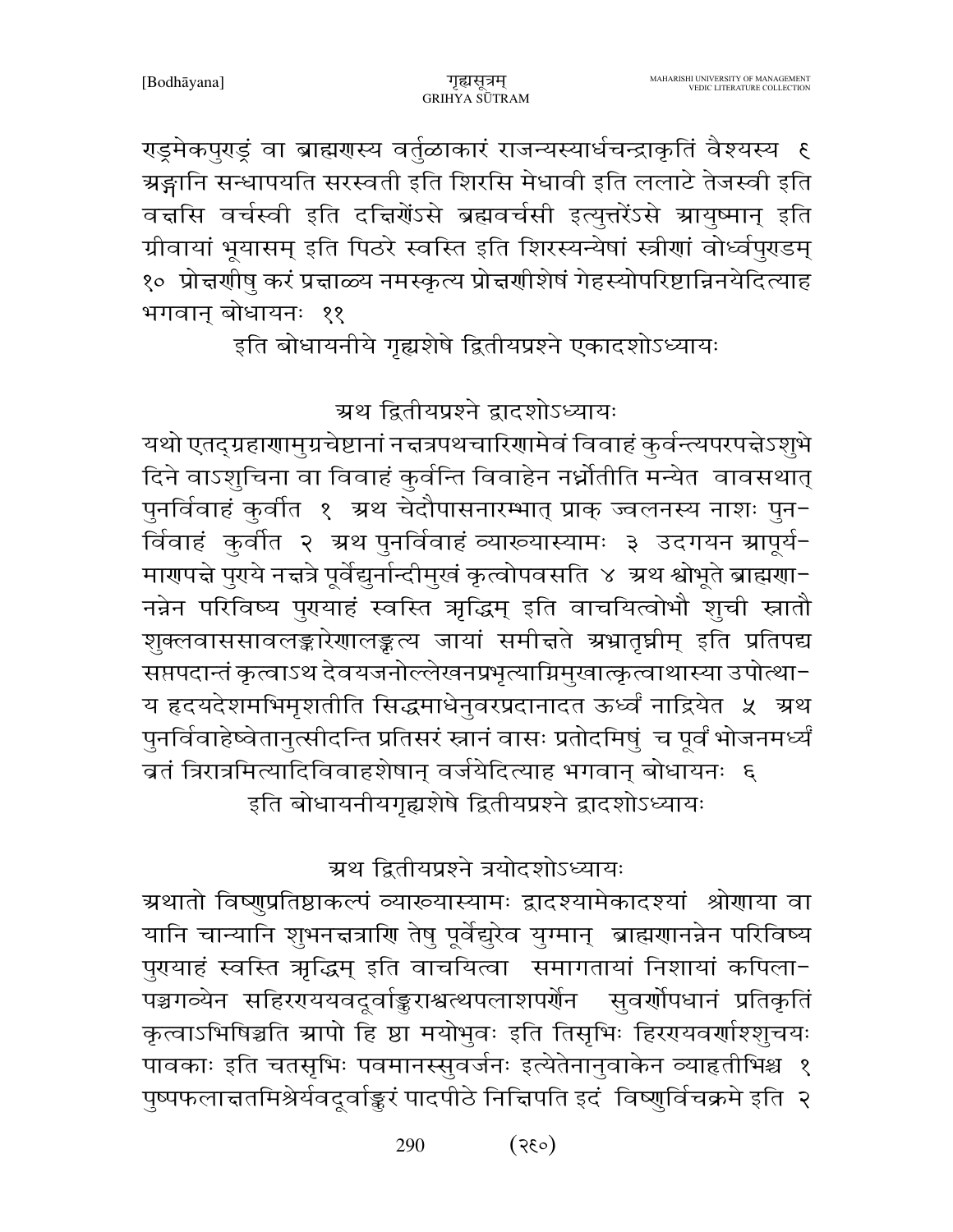प्रतिसरमाबध्नाति रचोहणं वाजिनमाजिघर्मि इति ३ अथैनं नदीतटा− कह्रदनिर्फरसरस्तीर्थानामन्यतमेष्वहतेन वाससा कुशबन्धमाल्यमाच्छाद्या-धिश्रयति ग्रव ते हेडः उदुत्तमम् इति ४ ग्रथ श्वोभूते स्नात्वाहतवाससश्चत्वारो ब्राह्मणाः प्रतिमामुत्थापयेयुः उत्तिष्ठ ब्रह्मणस्पते इति ५ अथ शुचौ देशे समवस्थाप्य गायत्र्या गृह्य गोमूत्रं गन्धद्वारेति गोमयम् । स्राप्यायस्वेति श चीरं दधिक्राव्योति वै दधि । शुक्रमसि ज्योतिरसीत्याज्यं देवस्य त्वा कुशो− दकम् । इत्येतत्पञ्चगव्यं नाम ६ ग्रत्राह कपिलाया वरं चीरं श्वेतायाश्च वरं दधि । रक्तायास्तु घृतं श्रेष्ठं शेषौ शबलकृष्णयोः । इति ७ एतेन स्रा वो राजानम् इति स्नापयति ८ शमीपलाशखादिरबिल्वाश्वत्थविकङ्कतन्यग्रो-धपनसाम्रशिरीषोदुम्बराणां सर्वयाज्ञिकवृत्ताणां चर्मकषायकलशेनाभिषिञ्चति ग्रश्वत्थे वो निषदनम् इत्येतेनानुवाकेन ६ मणिमुक्ताप्रवाळरजतताम्राणामप्स् निमग्नानां पूर्णकलशेनाभिषिञ्चति हिररयवर्णाम् इति नवर्चेन १० हिररयेन तेजसा चन्नुर्विमोचयेत् तेजोसि इति म्रथ देवयजनोल्लेखन− ११ प्रभृत्याग्निमुखात्कृत्वा पक्वाज़ुहोति विष्णोर्नुकम् इति पुरोनुवाक्यामनूच्य परो मात्रया इति याज्यया जुहोति १२ अ्थ पुरुषसूक्तेनाज्यहुतीरुपजुहोति इदं विष्णुर्विचक्रमे इति पादयोस्स्पृशेत् १३ पुनस्तेनैवाज्याहुतीर्जुहुयात् विष्णो-र्नुकम् इति नाभिदेशेस्पृशेत् १४ पुनस्तेनैवाज्याहुतीर्जुहुयात् ग्रतो देवा ग्रवन्तु नः इति मूर्ध्नि स्पृशेत् १५ पुनस्तेनैवाज्याहुतीर्जुहुयादथ सर्वाङ्गं स्पृशेत्पौरुषेण सूक्तेन १६ होमान्ते उदु त्यं जातवेदसम् इत्युत्थाप्य शाकुनेन सूक्तेन देवालयं प्रवेश्य मणिमुक्ताप्रवाळसुवर्णरजतानि पादपीठे निधाय ग्रतो देवा ग्रवन्तु नः इति विष्णुं स्थापयेत् १७ अ्रथ गन्धपुष्पधूपदीपान्याकाशोन्मुखानि कृत्वोपो-त्थाय ग्रावाहनं करीति प्रणवयुक्तव्याहृतिभिर्व्यस्तैस्समस्तैश्च ग्रों भूः पुरुष-मावाहयाम्यों भुवः पुरुषमावाहयाम्यों सुवः पुरुषमावाहयाम्यों भूर्भुवस्सुवः पुरुषमावाहयामि इत्यावाह्य रत्नाम्बुकलशेनाभिषिञ्चति प्रणवेन धारयेत् ब्रह्म इति विज्ञायते १८ प्रगवेन कूर्चं ददाति १६ दूर्वाविष्णुक्रान्तश्यामाकपद्म− पत्रकलशेन पाद्यं ददाति २० एलालवङ्गतक्वोलकर्पूरमिश्रकलशेनाचमनीयं ददाति २१ ग्रापःचीरकुशाग्रैश्चाचतैर्यवतराडलैस्तिलैस्सिद्धार्थकैश्चार्ध्यं ददा− ति २२ इमा ग्रापश्शान्ताश्शिवाश्शिवतमाः पूताः पूततमा मेध्यामेध्यतमा ग्र्मृतां ग्रमृतरसाः पाद्या स्राचमनीया ग्रर्ध्यास्ता जुषन्तां प्रतिगृह्यन्तां प्रतिगृह्णातु भगवान् महाविष्णुर्विष्णुवे नमः इति पाद्यमाचमनीयमर्ध्यं ददाति २३ इदं

> 291  $(335)$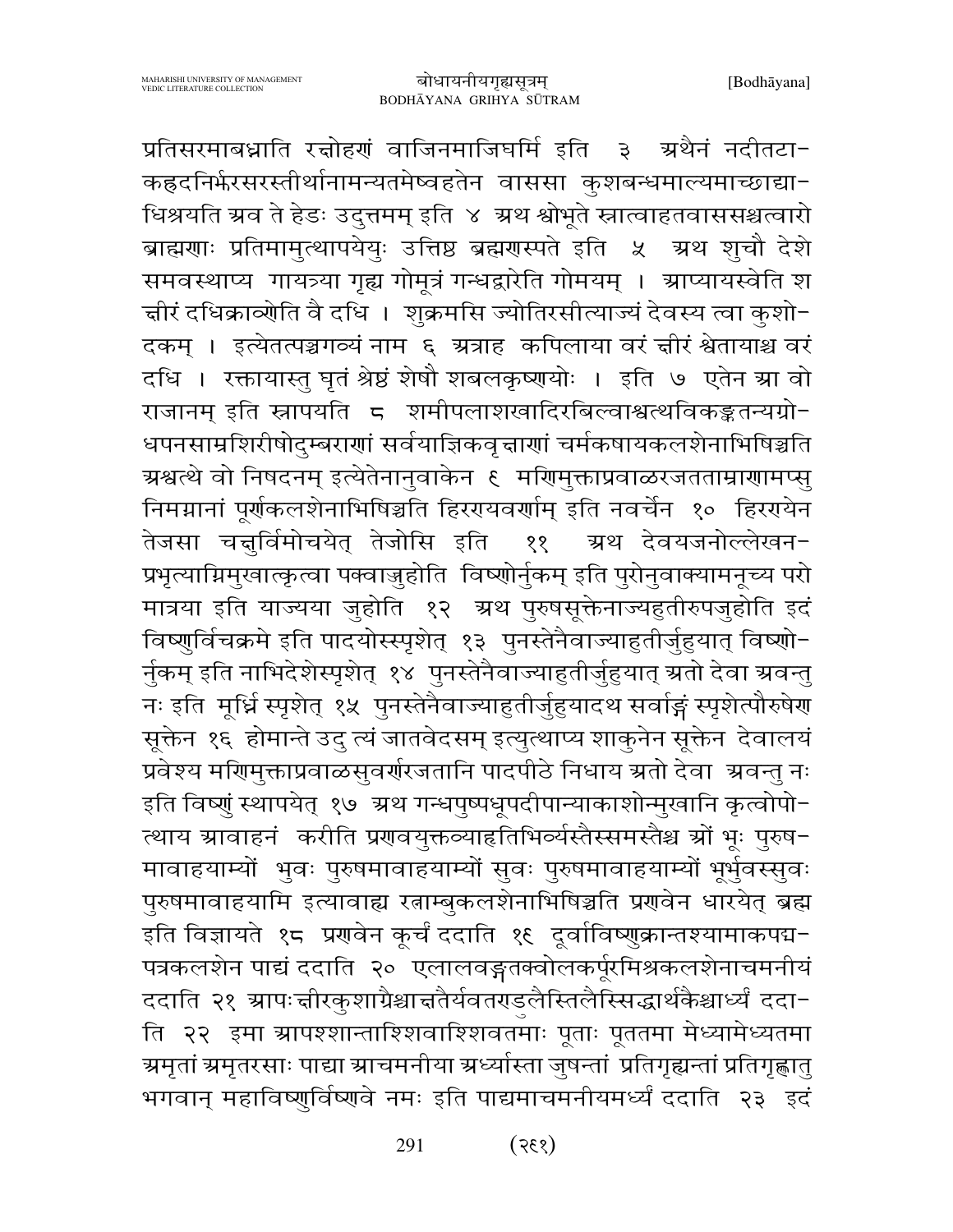विष्णुर्विचक्रमे इति प्रतिसरं वित्रंसयति २४ देवतां नमस्कृत्वाथ गन्धं ददाति

इमे गन्धाश्शुभा दिव्यास्सर्वगन्धैरलङ्कताः पूता ब्रह्मपवित्रेण पूतास्सूर्यस्य रश्मिभिः २५

प्रतिगृह्यतां प्रतिगृह्णातु भगवान् महाविष्णुर्विष्णुवे नमः इति २६ माल्यं ददाति

इमे माल्याश्शूभा दिव्यास्सर्वमाल्यैरलङ्कताः पूता ब्रह्मपवित्रेण पूतास्सूर्यस्य रश्मिभिः २७

प्रतिगृह्यतां प्रतिगृह्णातु भगवान् महाविष्णुर्विष्णवे नमः इति २८ पुष्पं ददाति

इमे पुष्पाश्शुभा दिव्यास्सर्वपुष्पैरलङ्कताः । पूता ब्रह्मपवित्रेण पूतास्सूर्यस्य रश्मिभिः २६

प्रतिगृह्यतां प्रतिगृह्णातु भगवान् महाविष्णुर्विष्णुवे नमः इति ३० धूपं ददाति

वनस्पतिरसो धूपो धूपेभ्यो धूप उत्तमः ग्राघ्रेयस्सर्वदेवानां धूपोऽयं प्रतिगृह्यताम् ३१

प्रतिगृह्यतां प्रतिगृह्णातु भगवान् महाविष्णुर्विष्णुवे नमः इति ३२ अथ दीपं ददाति

ज्योतिश्शुक्रश्च तेजश्च देवानां सततं प्रियः भास्वरस्सर्वभूतानां दीपोऽयं प्रतिगृह्यताम् ३३

प्रतिगृह्ययां प्रतिगृह्णातु भगवान् महविष्णुर्विष्णवे नमः इति ३४ ग्रथ द्वादशनामभिः पुष्पाणि दद्यात्तैरेव तर्पणानि कृत्वा कृसरपायसगुळोदनं हरिद्रोदनमिति हवींषि । पवित्रं ते विततम् इति पायसं निवेदयेत् । घृताप्लुतं पूर्णशरावं गुळोदनं निवेदयेत् । कृसरं तिलमिश्रमाज्यं जुहुयात् वासुदेवाय

> 292  $(535)$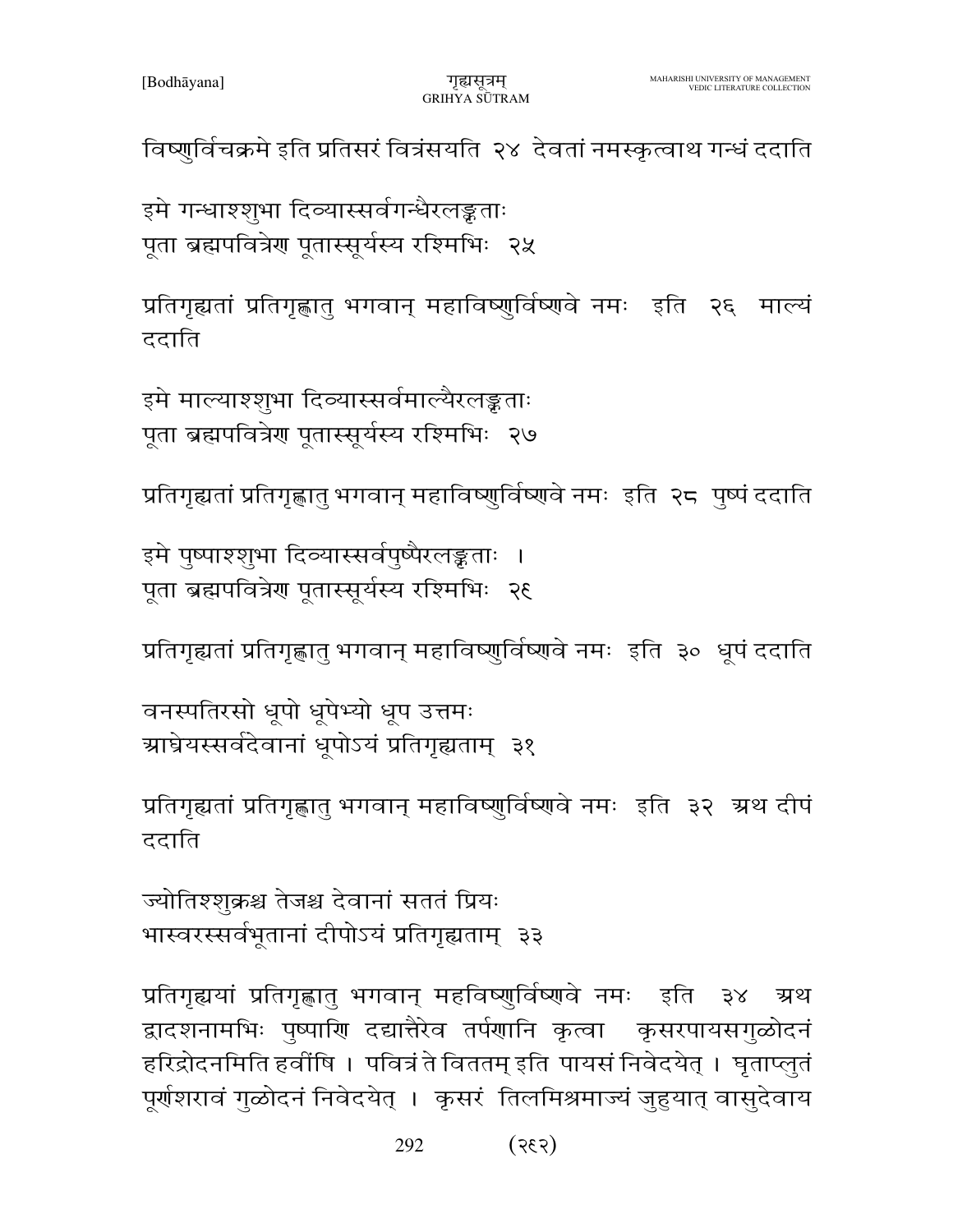लाभमर्चयित्वा सह पुष्पोदकेन महापुरुषमावाहयेत् श्रों भूः पुरुषमावाहयाम्यों भुवः पुरुषमावाहयाम्यों सुवः पुरुषमावाहयाम्यों भूर्भुवस्सुवः पुरुषमावाह-यामि इत्यावाह्य स्रायातु भगवान् महापुरुषः इति कुशैरासनं दद्यात् भगवतोऽयं कूर्चो दर्भमयस्त्रिवृद्धरितस्सुवर्णस्तं जुषस्व इति २ अथ सावित्र्या पात्रमद्भिः प्रेन्नाळ्य तिरःपवित्रमप स्रानीय पुनस्तेनैवापोऽभिमन्त्र्य सपवित्रेणादित्यं दर्श-येत् स्रोम् इत्यातमितोः ३ तासां त्रीणि पदा विचक्रमे इति पाद्यं ददाति ४ ग्रथ व्याहतिभिर्निर्वाल्यं व्योह्य इदं विष्णुविचक्रमे इत्यर्ध्यं दद्यात् ५ दिवो वा विष्णो इत्याचमनीयम् ६ अथैनं स्नापयति ग्रापो हिष्ठा मयोभुवः इति तिसृभिः हिररायवर्णाश्शुचयः पावकाः इति चतसृभिः पवमानस्सुवर्जनः इत्येतेनानुवाकेन ब्रह्म जज्ञानम् वामदेव्यर्चा यजुः पवित्रेण इति ७ ग्रथा-दिस्तर्पयति केशवं तर्पयामि इति द्वादशनामधेयैव्याहितीभिः प्रदत्तिरामुदकं परिषिच्य प्रणवेन वासो ददाति सावित्र्या यज्ञोपवीतं इदं विष्णुर्विचक्रमे इत्याचमनीयं गन्धद्वाराम् इति गन्धं इरावती इत्यज्ञतं तद्विष्णोः इति पुष्पं सावित्र्या धूपं उद्दीप्यस्व इति दीपं देवस्य त्वा इति हविर्निवेदनम् ८ ग्रथास्मै

इति बोधायनीयगृह्यशेषे द्वितीयप्रश्ने त्रयोदशोऽध्यायः

द्वितीयप्रश्ने चतुर्दशोऽध्यायः ग्रथातो महापुरुषस्याहरहः परिचर्याविधिं व्याख्यास्यामः १ स्नातश्शुचि−

श्शूचौ समे देशे गोमयेनोपलिप्य देवस्य प्रतिकृतिं कृत्वाचतपुष्पैर्यथा-

स्वाहा । सङ्कर्षणाय स्वाहा । प्रद्युम्नाय स्वाहा । अनिरुद्धाय स्वाहा । ईशान्यै स्वाहा । श्रियै स्वाहा । सरस्वत्यै स्वाहा । पुष्टचै स्वाहा । विष्णवे स्वाहा । पुरुषसूक्तेन विष्णोर्नुकं तदस्य प्रियं प्रतद्विष्णुः परोमात्रया विचक्रमे त्रिर्देवः इति द्वादशनामभिः ग्रमुष्मै स्वाहामुष्मै स्वाहा इति स्विष्टकृत्प्रभृति सिद्धमाधेनुवरप्रदानात् ३५ अथ सर्वहविषां बलिमुपहरति त्वामेकमाद्यं पुरुषं पुरातनं नागयणं विश्वसृजं यजामहे । त्वमेव यज्ञो वि-हितो विधेयस्त्वमात्मनात्मन् प्रतिगृह्णीष्व हव्यम् इति ३६ ग्रथाग्रेणाग्नि-मश्वत्थपर्योषु हुतशेषं निदधाति भूर्भुवस्सुवरोम् इति ३७ द्विश्चतुर्वा प्रदत्तियां साग्निं परिक्रामति विश्वभुजे नमः । सर्वभुजे नमः । स्रात्मने नमः । परमा-त्मने नमः । सर्वात्मने नमः इति ३८ ब्रह्मचारी गृहस्थो वा द्रादश ब्राह्म-गान् संयतान् हरिद्रोदनं भोजयेत् । सन्तिष्ठते विष्णुप्रतिष्ठाविधिः ३६

293

 $($ 535)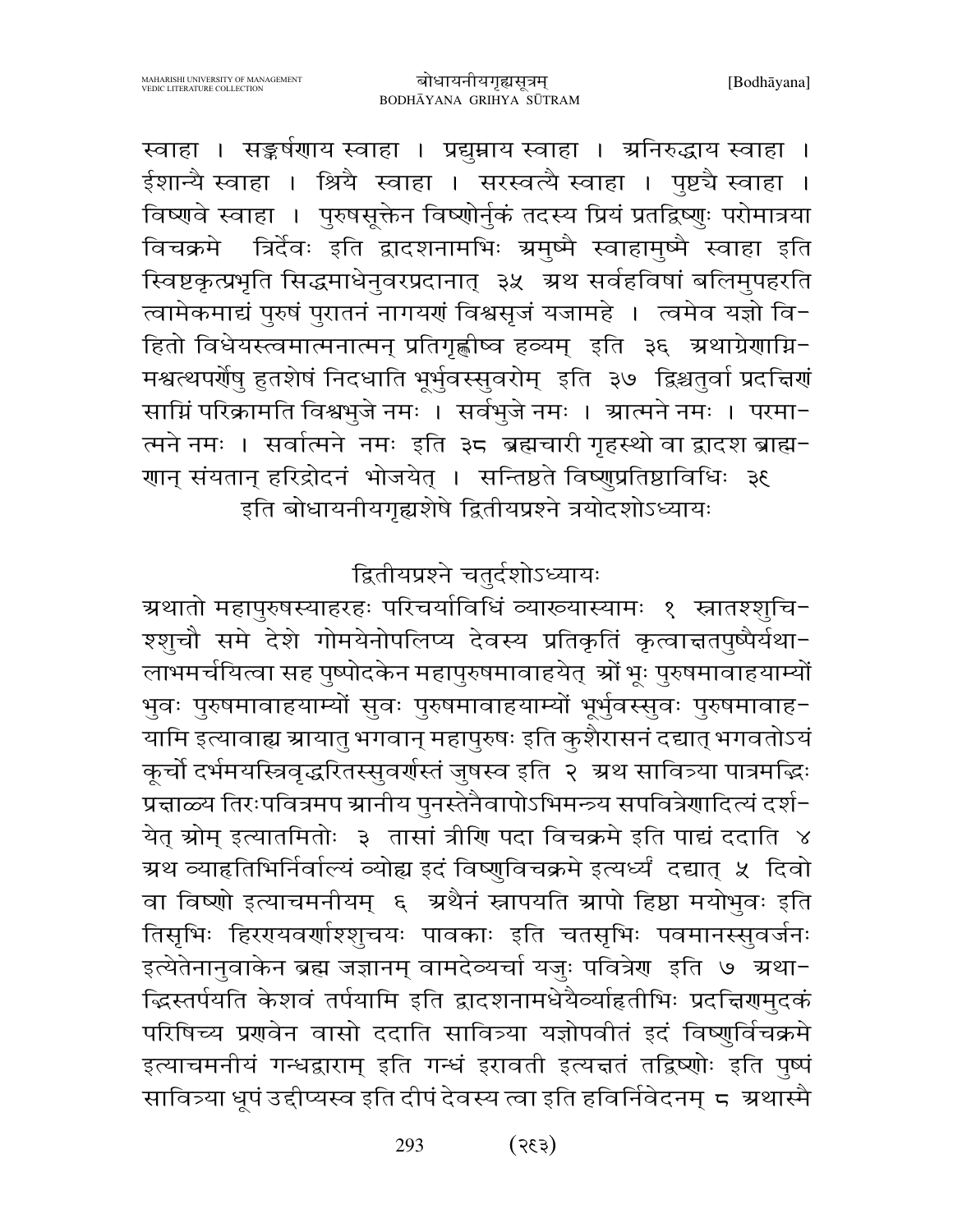294  $(x35)$ 

जलैस्तु मध्यमं तत्र पञ्चगव्येन पूरयेत्

तेषामभावे यत्किञ्चिद्ग्राम्यं धान्यमिहेष्यते पूरयेत्कलशान् सर्वान् शुद्धस्फटिकसन्निभैः ७

कूर्चेषु स्थापयेत्सर्वान् बीहिप्रस्थस्थितेषु च बीहयश्शालयः प्रोक्ताः कलशस्थापने बुधैः ६

एतेनैव क्रमेणात्र सर्वं कर्म विधीयते नवमं कलशं मध्ये स्थापयेदन्ततो बुधः ५

यत्किञ्चित्क्रियते चात्र प्रगवेनैव कथ्यते स्थापनं कलशानां तु प्रागादीशानमन्ततः ४

तस्यास्समीपे तत्स्थाने कलशस्थानमुत्तमम् सङ्ख्या च नव तेषां तु स्थापनं प्रणवेन तु ३

मराडपस्य च मध्ये तु वेदिकां सम्प्रकल्पयेत् ग्रचलप्रतिष्ठितो यत्र देवस्तत्र न वेदिका २

ग्रथातस्संप्रवद्त्यामि विष्णोस्स्नपनमुत्तमम् प्रासादस्याग्रतो विद्वान् कुर्यात्स्वपनमराडपम् १

इति बोधायनीये गृह्यशेषे द्वितीयप्रश्ने चतुर्दशोऽध्यायः

ग्रथ द्वितीयप्रश्ने पञ्चदशोऽध्यायः

द्वादशनामभिः पुष्पाणि दद्यात् । त्रीणि पदा विचक्रमे इति प्रतिपदं दद्यात् सुमृडीका भवन्तु नः इत्यन्तेन १ अथैन वैष्णवीभि ऋग्यजुस्सामाथर्वभिः स्तुतिभिस्तुन्वन्ति १० व्याहृतीभिः पुरुषमुद्वासयेत् श्रों भूः पुरुषमुद्वासयामि इत्यादिभिः प्रयातु भगवान् महापुरुषः चेमाय विजयाय पुनरसंदर्शनाय च इति ११ प्रतिमास्थानेष्वावाहनोद्वासनवर्जमहरहस्त्वाचत्तत इत्याह भगवान् बोधायनः १२

गुह्यसत्रम्

GRIHYA SUTRAM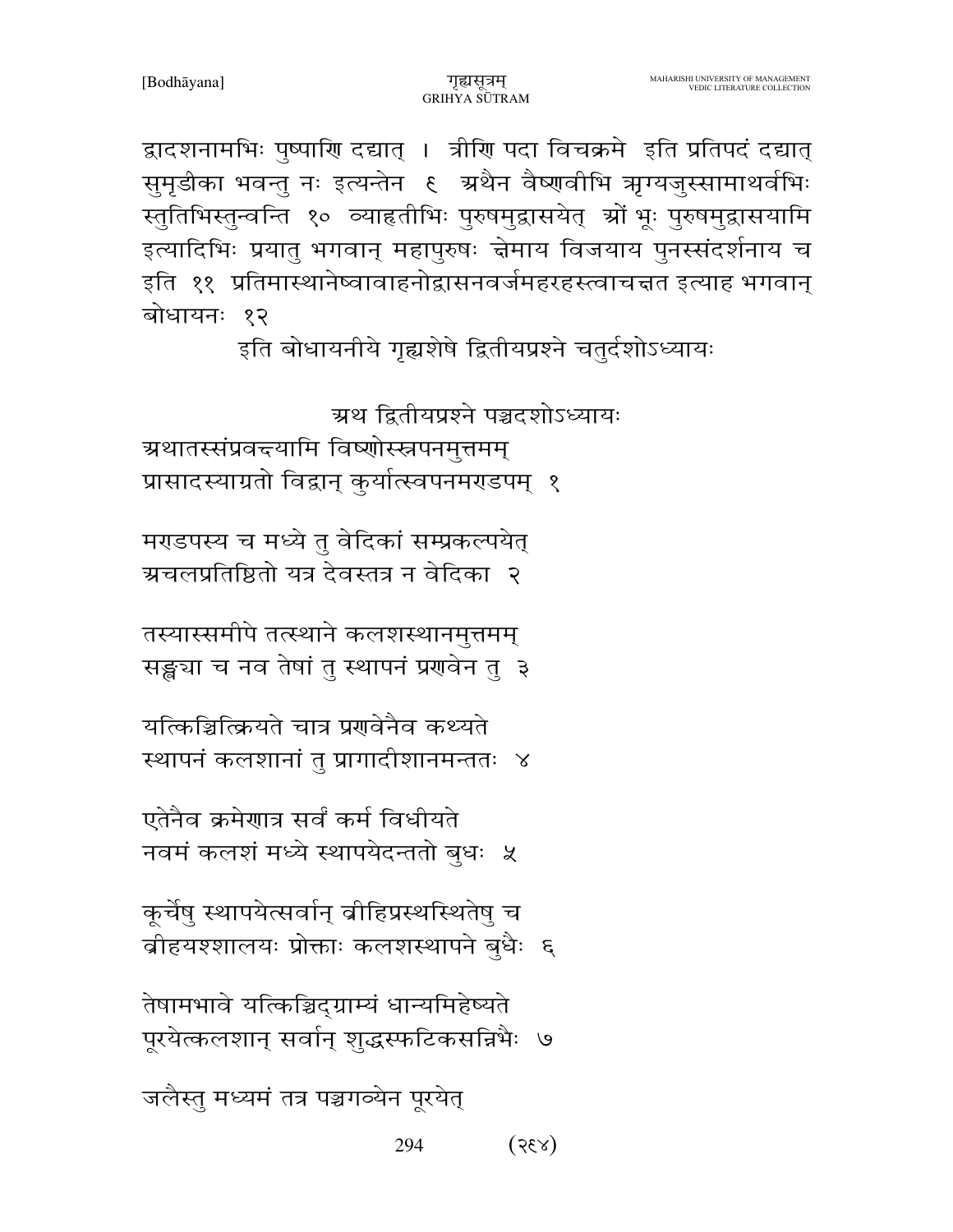कूर्चान्निधाय सर्वेषु शरावैरपिधाय च 5

ग्ररिक्तैरेव कर्तव्यः शरावैर्नवभिस्सदा ग्र्यापधानक्रिया तेषां शालिजैरेव तराडलैः ६

ग्रर्चयेत्कलशान् सर्वान् गन्धपुष्पादिभिः क्रमात् प्राप्ते मुहूर्त स्रावाह्य परमात्मानमात्मवान् १०

पूर्वोक्तविधिनावाह्य देवमानीय वेदिकाम् ग्रर्चयित्वा ततो विष्णुमर्चितैरेव सर्वशः ११

ग्रानीतं वेदिकायां तु गोमयेनापरेग तु उपलिप्तेऽन्नतैः कीर्ये शालिभिर्वीहिभिश्च तत् १२

प्राइखं देवमासीनं सन्निदध्यात्ततः चरणात् तत्रैव त्वचलस्थाने न चावाहनमिष्यते १३

तत्रैव नित्यसान्निध्याद्देवस्य परमात्मनः ञ्चासनादिक्रमादद्यात्सूक्तं पौरुषमाश्रितः १४

ततः कलशमादाय कुर्यात्स्नपनमादितः मन्त्रा एते तु मन्तव्या स्नापने परमात्मनः १५

वैष्णवं सूक्तमापो हि हिररयोति च सप्तकम् पवमानानुवाकं च सर्वे साधारणास्स्मृताः १६

ञ्चनुक्तमन्त्रं यत्किञ्चिन्न गृह्णीयात्ततो बुधः ग्रनेन विधिवत्कृत्वा स्नापनं पुरुषस्य तु १७

दत्वा पायसमन्नं तु शेषं परिसमापयेत् नित्यदेवार्चने यत्स्यात् कलशस्नापनं तु वै १८

> 295  $(x35)$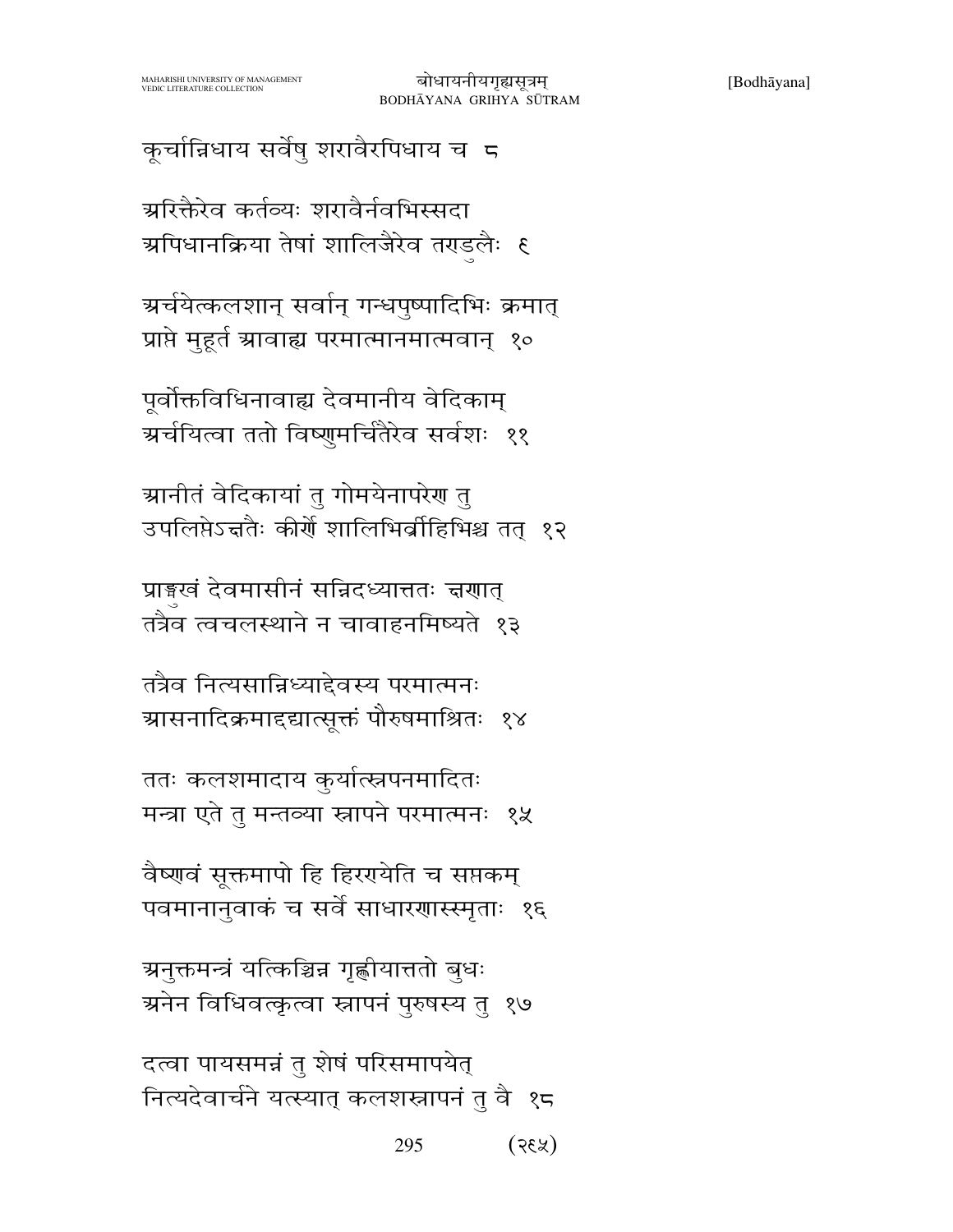296  $(335)$ 

ग्र्यातो रुद्रप्रतिष्ठाकल्पं व्याख्यास्यामः १ चतुर्थ्यामष्टम्यामार्द्रायामपभररायां वा चतुर्दश्यां वा यानि चान्यानि शुभनज्ञत्राणि तेषु पूर्वेद्युरेव युग्मान् ब्राह्मणा− नन्नेन परिविष्य पुरायाहं स्वस्ति ऋद्धिं इति वाचयित्वा समागतायां निशायां कपिलापञ्चगव्येन सहिररययवदूर्वाङ्कराश्वत्थपलाशपर्णेन सुवर्णोपधानं प्रति− कृतिं कृत्वाभिषिञ्चति स्रापो हिष्ठा मयुभुवः इति तिसृभिः हिररयवर्णाश्शुचयः पावकाः इति चतसृभिः पवमानस्सुवर्जनः इत्येतेनानुवाकेन व्याहतिभिश्च २ पुष्पफलाचतमिश्रयवदूर्वाङ्करं पादपीठे निचिपति नमस्ते रुद्र मन्यवे इति ३ प्रतिसरं बध्नाति रचोहणं वाजिनम् इति ४ अ्थ नदीतटाकह्रदनिर्भर-सरस्तीर्थानामन्यतमेष्वहतेन वाससा कुशबन्धां मालामाच्छाद्याधिवासयति ग्रवते हेडः उदुत्तमम् इति ५ ग्रथ श्वोभूते स्नात्वाहतवाससश्चत्वारो ब्राह्मणाः

ग्रथ द्वितीयप्रश्ने षोडशोऽध्यायः

जगद्धिताय कृष्णाय स्नापनं कृतवान् हि यः इत्याह भगवान् बोधायनः २४ इति बोधायनीये गृह्यशेषसूत्रे द्वितीयप्रश्ने पञ्चदशोऽध्यायः

इह लोके परत्रापि सुखमेवास्य वर्धते पश्चाद्रिष्णोश्च सायुज्यमेतीत्यत्र न संशयः २३

ग्राद्यं तु स्नापनं कुर्यात्सर्वशान्तिर्भविष्यति ग्रथ देवोत्सवं कुर्यान्मुच्यते सर्वपातकैः २२

ग्रर्चनायाश्च विच्छेदे कदाचित्कालभेदतः उपघातेऽपि वान्यस्मिन् दुस्स्वप्ने तु भयंकरे २१

पवमानानुवाकं च सर्वे साधारणास्स्मृताः विषुवायनसङ्कान्तौ चन्द्रसूर्यग्रहे तथा २०

स्नापनस्य त्रयश्चोक्ताः ब्रह्मजज्ञानमन्त्रतः वामदेव्यं ततः कुर्यात्पवित्रं यजुषश्च यत् १९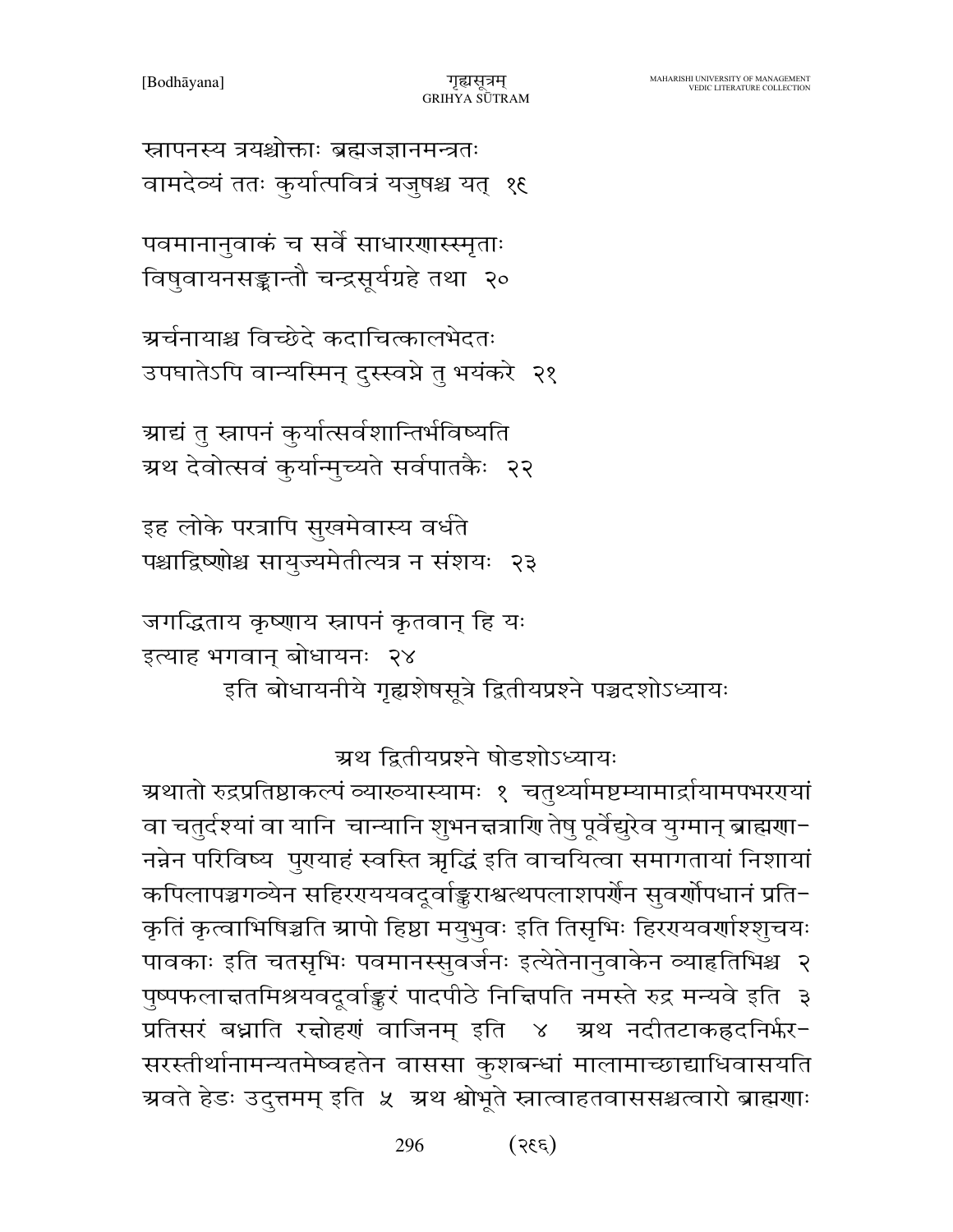प्रतिमामुत्थापयेयुः उत्तिष्ठ ब्रह्मणस्पते इति ६ अथ शुचौ देशे समवस्थाप्य

गायत्र्या गृह्य गोमूत्रं गन्धद्वारेति गोमयम् ग्राप्यायस्वेति च ज्ञीरं दधिक्राव्योति वै दधि शुक्रमसि ज्योतिरसीत्याज्यं देवस्य त्वा कुशादिकम् ७

इत्येतत्पञ्चगव्यं नाम) ८ अत्राह

कपिलाया वरं चीरं श्वेतायास्तु वरं दधि रक्ताया वरमाज्यं च शेषौ शबळकृष्णयोः इति ६

एतेन नमस्ते ग्रस्तु धन्वने इत्यष्टाभिः स्नापयति १० ग्रथ शमापलाश-खादिरबिल्वाश्वत्थविकङ्कतन्यग्रोधपनसाम्रशिरीषोदुम्बरसर्वयाज्ञिकवृत्ताणां चर्मकषायकलशेनाभिषिञ्चति स्रश्वत्थे वो निषदनम् इत्येतेन ११ मणिमुक्ता-प्रवाळानामप्स् निमग्नानां पूर्णकलशेनाभिषिञ्चति हिररयवर्णाः इति पूर्वोक्तेन १२ हिरएयेन तेजसा चत्तुर्विमोचयेत् तेजोऽसि इति १३ लिङ्गे चेन्निवर्तते चन्नुषोरभावात् १४ अ्थ देवयजनोल्लेखनप्रभृत्याग्निमुखात् कृत्वा पक्वाज्जु-होति या त इषुश्शिवतमा इत्यान्तादनुवाकस्य १६ ग्रथाज्याहुतीरुपजुहोति द्रापे सहस्राणि इत्येताभ्यामनुवाकाभ्यां प्रत्यृचं सर्वो वै रुद्रः इति पादपीठे स्पृशेत् १७ पुनस्ताभिरेवाज्याहुतीर्जुहुयात् कद्रुद्राय इति नाभिदेशे स्पृशेत् १८ पुनस्ताभिरेवाज्याहुतीर्जुहुयात् नमो हिररयबाहवे इति मूर्ध्नि स्पृशेत् १६ पुनस्ताभिरेवाज्याहुतीर्जुहुयात् सर्वाङ्गमुपस्पृशेत् रुद्रेण समस्तेन २० ततः उदु त्यं जातवेदसम् इत्युत्थाप्य पञ्चब्रह्मसंज्ञकेन पञ्चानुवाकेन देवालयं प्रवेश्य मणिमुक्ताप्रवाळसुवर्णरजतानि पादपीठे निधाय नमस्ते रुद्र मन्यवे इति रुद्रं स्थापयेत् २१ अ्रथ गन्धपुष्पधूपदीपान्याकाशोन्मुखानि कृत्वा उपोत्थाया-वाहनं करोति प्रगवयुक्तव्याहतीभिर्व्यस्ताभिस्समस्ताभिश्च स्रों भूः पुरुषमावा-हयाम्यों भुवः पुरुषमावाहयाम्यों सुवः पुरुषमावाहयाम्यों भूर्भुवस्सुवः पुरुष-मावाहयामि इति स्रायातु भगवान् महादेवः इत्यावाह्य रत्नाम्बुकलशेना-भिषिञ्चति प्रणवेन धारयेत् ब्रह्म इति विज्ञायते २२ प्रणवेन कूर्चं ददाति २३ विष्णुपदाश्यामाकपद्मपत्रकलशेन पाद्यं ददाति २४ एलालवङ्गतककोल-

> $(\ell\partial\mathcal{S})$ 297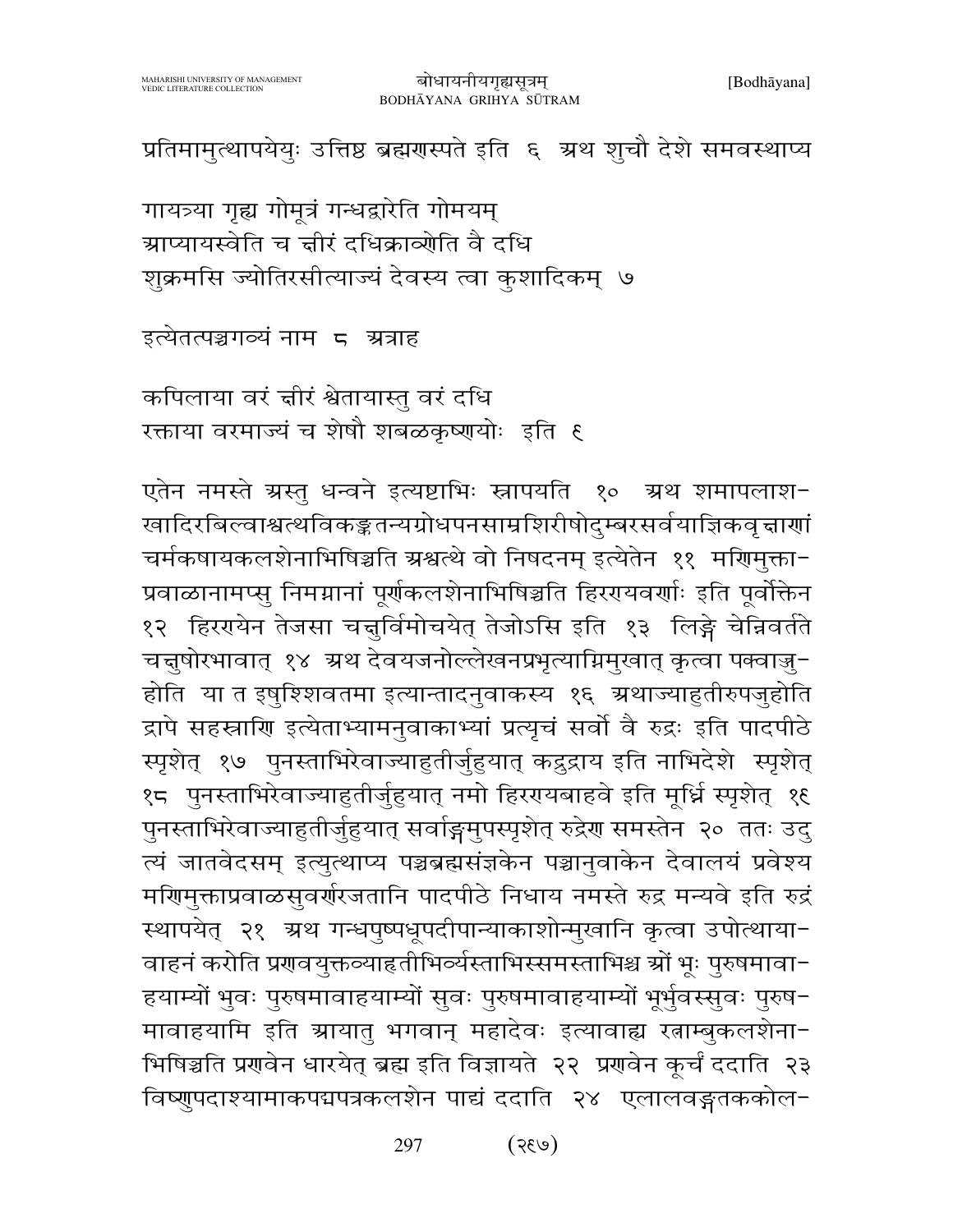कर्पूरमिश्रकलशेनाचमनीयं ददाति २५ स्रापःचीरकुशाग्रैश्चाचतैर्यवतराडलैः । यवैस्सिद्धार्थकैश्चार्ध्यं ददाति इमा ग्रापश्शिवाश्शिवतमाः पूततमा मेध्या मेध्यतमा ग्रमृता अमृतरसाः पाद्या स्राचमनीया अर्ध्यास्ता जुषतां प्रतिगृह्यतां प्रतिगृह्णातु भगवान् महादेवो रुद्राय नमः इति पाद्यमाचमनीयमर्ध्यं ददाति २६ नमस्ते रुद्र मन्यवे इति प्रतिसरं विस्नंसयति २७ देवतां नमस्कृत्याथ गन्धं ददाति इमे गन्धाश्शृभा दिव्यास्सर्वगन्धैरलङ्कताः । पूता ब्रह्मपवित्रेण पूतास्सूर्यस्य रश्मिभिः । प्रतिगृह्यतां प्रतिगृह्णातु भगवान् महादेवो रुद्राय नमः इति २८ अथ माल्यं ददाति

इमे माल्याश्शुभा दिव्यास्सर्वमाल्यैरलङ्कताः पूता ब्रह्मपवित्रेण पूतास्सूर्यस्य रश्मिभिः

प्रतिगृह्यतां प्रतिगृह्णात् भगवान् महादेवो रुद्राय नमः इति । २६ ऋथ पृष्पं ददाति

इमे पुष्पश्शुभा दिव्यास्सर्वपुष्पैरलङ्कताः पूता ब्रह्मपवित्रेण पूतास्सूर्यस्य रश्मिभिः

प्रतिगृह्यतां प्रतिगृह्णातु भगवान् महादेवो रुद्राय नमः इति ३० अ्थ धूपं ददाति

वनस्पतिरसो धूपो धूपाढचो धूप उत्तमः ञ्चाघ्रेयस्सर्वदेवानां धूपोऽयं प्रतिगृह्यताम्

प्रतिगृह्यतां प्रतिगृह्णातु भगवान् महादेवो रुद्राय नमः इति ३१ अ्थ दीपं ददाति

ज्योतिश्शुक्रश्च तेजश्च देवानां सततं प्रियः भास्वरस्सर्वभूतानां दीपोऽयं प्रतिगृह्यताम्

प्रतिगृह्यतां प्रतिगृह्णातु भगवान् महादेवो रुद्राय नमः इति ३२ अथ भवाय इत्यष्टाभिः पुष्पाणि दद्यात्तैरेव तर्पणानि कृत्वा कृसरं पायसं गुळोदनं हरि-द्रोदनमिति हवींषि पवित्रं ते विततम् इति पायसं निवेदयेत् ३३ घृताप्लुतं

> 298  $(735)$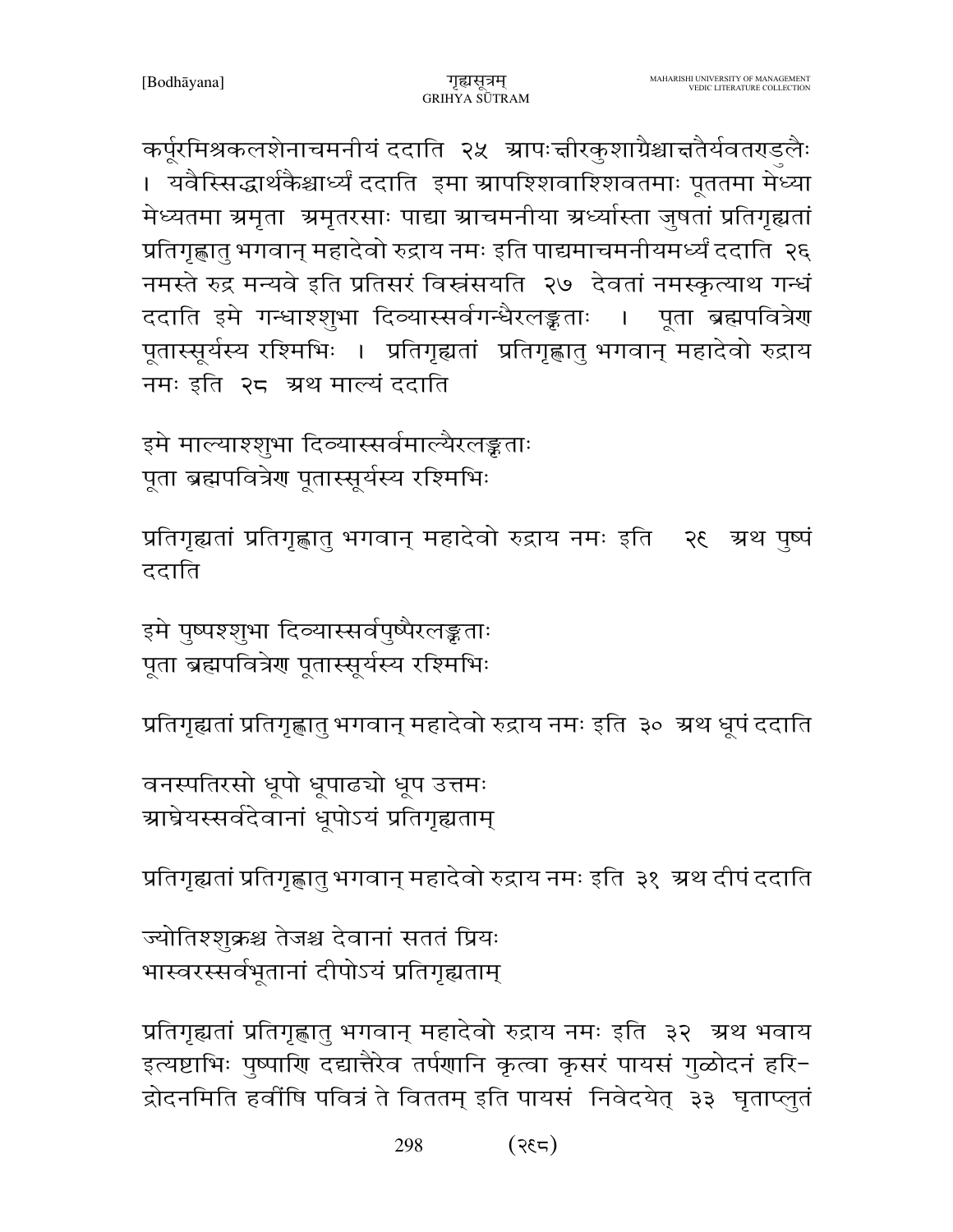पूर्णशरावं गुळोदनं निवेदयेत् ३४ कृसरमाज्यमिश्रं जुहुयात् भवाय देवाय ्<br>स्वाहा इत्यष्टाभिः भवस्य देवस्य पत्नचै स्वाहा इत्यादिभिः ३५ अथ हरिद्रोदनं जुहुयात् भवस्य देवस्य सुताय स्वाहा इत्यष्टाभिः ३६ अथ त्र्यम्बकं यजामहे मा नो महान्तं मा नस्तोके ग्रार्द्रया रुद्रः हेती रुद्रस्य ग्रारात्ते ग्रग्निः विकिरिद विलोहित सहस्राणि सहस्रधा सहस्राणि सहस्रशः इति । द्वादशनामभिः शिवाय शङ्कराय सहमानाय शितिकराठाय कपर्दिने ताम्राय ग्ररुणाय ग्रपगुर-माणाय हिररायबाहवे सस्थिञ्जराय बभ्लुशाय हिररायाय स्वाहा इति ३७ स्विष्टकृत्प्रभृति सिद्धमाधेनुवरप्रदानात् ३८ हविषां बलिमुपहरति त्वामेक-माद्यं पुरुषं पुरातनं रुद्रं शिवं विश्वसृजं यजामहे । त्वमेव यज्ञो विहितो विधेयस्त्वमात्मनात्मन् प्रतिगृह्णीष्व हव्यम् इति ३६ ग्रथाग्रेणाग्निम-श्वत्थपर्योषु हुतशेषं निदधाति भूर्भुवस्सुवरोम् इति ४० द्विः चतुर्वा सहाग्निं प्रदत्तिणं परिक्रामति विश्वभुजे नमः । सर्वभुजे नमः । स्रात्मने नमः । परमात्मने नमः इति ४१ ब्रह्मचारी गृहस्थो वा द्वादश ब्राह्मणान् संयतान् हरिद्रोदनेन भोजयेत् ४२ संतिष्ठते प्रतिष्ठाविधिः ४३

इति बोधायनीये गृह्यशेषसूत्रे द्वितीयप्रश्ने षोडशोऽध्यायः

ग्रथ द्वितीयप्रश्ने सप्तदशोऽध्यायः

ग्रथातो महादेवस्याहरहः परिचर्याविधिं व्याख्यास्यामः स्नातश्शुचिस्समे शूचौ देशे गोमयेनोपलिप्य देवस्य प्रतिकृतिं कृत्वाऽत्ततपुष्पैर्यथाला-भमर्चयित्वा सह पुष्पोदकेन महादेवमावाहयेत् ग्नों भूः पुरुषमावाहयामि इत्यादि स्रायातु भगवान् महादेवः इति १ यो रुद्रो स्रग्नौ इति यजुषा पात्रमभिमन्त्र्य प्रज्ञाळ्य तिरःपवित्रमप स्रानीय पुनस्तेनैवाभिमन्त्र्य सह पवित्रेणादित्यं दर्शयेत् श्रोम् इत्यातमितोः २ तासां पाद्यम् इति पाद्यं ददाति ३ अथ व्याहृतीभिर्निर्माल्यं व्यपोह्यार्घ्यमाचमनीयं दत्वाऽभिषिञ्चति आपो हिष्ठा मयोभुवः इति तिसृभिः हिररायवर्णाश्शुचयः पावकाः इति चतसृभिः पवमानस्सुवर्जनः इत्येतेनानुवाकेन ब्रह्म जज्ञानम् कद्रुदाय त्वरितरुद्रं वाम-देव्यं ग्रापो वा इदम् इति च ४ ग्रथ व्याहतीभिः प्रदत्तिरामुदकं परिषिच्य पवित्रं पादमूले निधायाद्धिस्तर्पयति भवं देवं तर्पयामि इत्यष्टाभिः ५ श्रों नमो भगवते रुद्राय त्र्यम्बकाय इति वस्त्रयज्ञोपवीते दद्यात् ६ भवाय देवाय नमः इत्यष्टाभिः पुष्पाणि दद्यात् ७ त्वरितरुद्रेण गन्धपुष्पधूपदीपं ददाति ८

> $(335)$ 299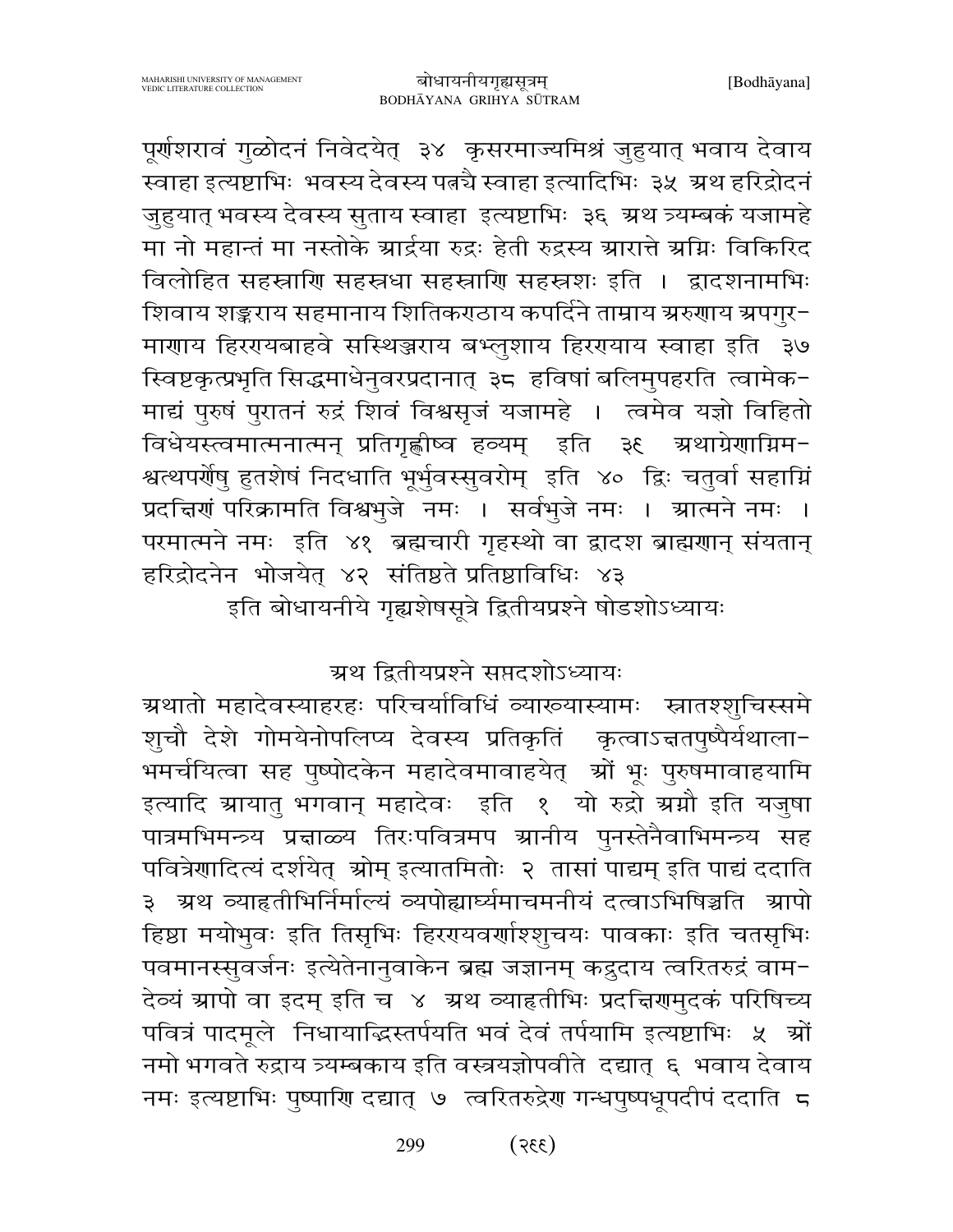देवस्य त्वा इति हविषो निवेदयेत् १ त्र्यम्बकम् इति परिषेकं दद्यात् १० ग्रमृतोपस्तरगमसि इति प्रतिपदं कृत्वा हविरविरुद्धं सर्वं स्वादु वस्तु कन्दमूलफलानि दद्यात् ११ मुहूर्तमनवेच्नमार श्रासीनो हविरुद्वासयामि इति निवेद्यमुद्रास्य ग्रमृतापिधानमसि इति प्रतिपदं कृत्वा त्र्यम्बकम् इत्याचमनीयं दद्यात् १२ सर्वोपकरशैरर्चयित्वा भवाय देवाय नमः इत्यादिभिः ग्रमुष्मै नमोऽमुष्मै नमः इति गन्धादीन् ददाति १३ रौद्रीभिः ऋग्यजुस्सामाथर्व-भिस्स्तुतिभिस्स्तुन्वन्त्यार्षैस्स्तोत्रैश्च नमस्कृत्य प्रयातु भगवान् महादेवः इति विसर्जयति १४ लिङ्गस्थानेष्वावाहनोद्वासनवर्जमहरहः स्वस्त्ययनमित्या-चन्नत इत्याह भगवान् बोधायनः १५

इति बोधायनीये गृह्यशेषसूत्रे द्वितीयप्रश्ने सप्तदशोऽध्यायः

ग्रथ द्वितीयप्रश्ने ग्रष्टादशोऽध्यायः

ग्रथातो रुद्रस्नानार्चनविधिं व्याख्यास्यामः ग्रादित एव तीर्थे स्नात्वोदेत्याहतं वासः परिधाय शुचिः प्रयतो ब्रह्मचारी शुक्लवासाः ईशानस्य प्रतिकृतिं कृत्वा तस्य दचिरणाप्रत्यग्देशे तन्मुखः स्थित्वा ग्रात्मनि देवताः स्थापयेत् प्रजनने ब्रह्मा तिष्ठतु । पादयोर्विष्णुस्तिष्ठतु । हस्तयोर्हरस्तिष्ठतु । बाह्वो रुद्रस्तिष्ठतु । जठरेऽग्निस्तिष्ठतु । उदरे पृथिवी तिष्ठतु । हृदये शिवस्तिष्ठतु । कराठे वसवस्तिष्ठन्तु । वक्त्रे सरस्वती तिष्ठतु । नासिकयोर्वायुस्तिष्ठतु नयनयोश्चन्द्रादित्यौ तिष्ठेताम् । करायोरश्विनौ तिष्ठेताम् । ललाटे रुद्रास्ति-ष्ठन्तु । मूर्ध्न्यादित्यास्तिष्ठन्तु । शिरसि महादेवस्तिष्ठतु । शिखायां वासुदे-वस्तिष्ठतु । पृष्ठे पिनाकी तिष्ठतु । पुरतश्शूली तिष्ठतु । पार्श्वयोश्शिवाशङ्करौ तिष्ठेताम् । सर्वतो वायुस्तिष्ठतु । सर्वतोऽग्निज्वाला मालापरिवृतास्तिष्ठन्तु । सर्वेष्वङ्गेषु सर्वा देवता यथास्थानं तिष्ठन्तु । मां रचन्तु इति । अग्निर्मे वाचि श्रितः इति यथालिङ्गमङ्गानि संमृज्याथैनं गन्धात्ततपत्रपुष्पधूपदीपैरा-राधयेत् १ अथैनं प्रसादयति

ग्राराधितो मनुष्यैस्त्वं सिद्धैर्देवासुरादिभिः ग्राराधयामि शक्त्या त्वानुगृहाण महेश्वर २

त्र्यम्बकं यजामहे इति च ३ अथैनमावाहयति

 $(300)$ 300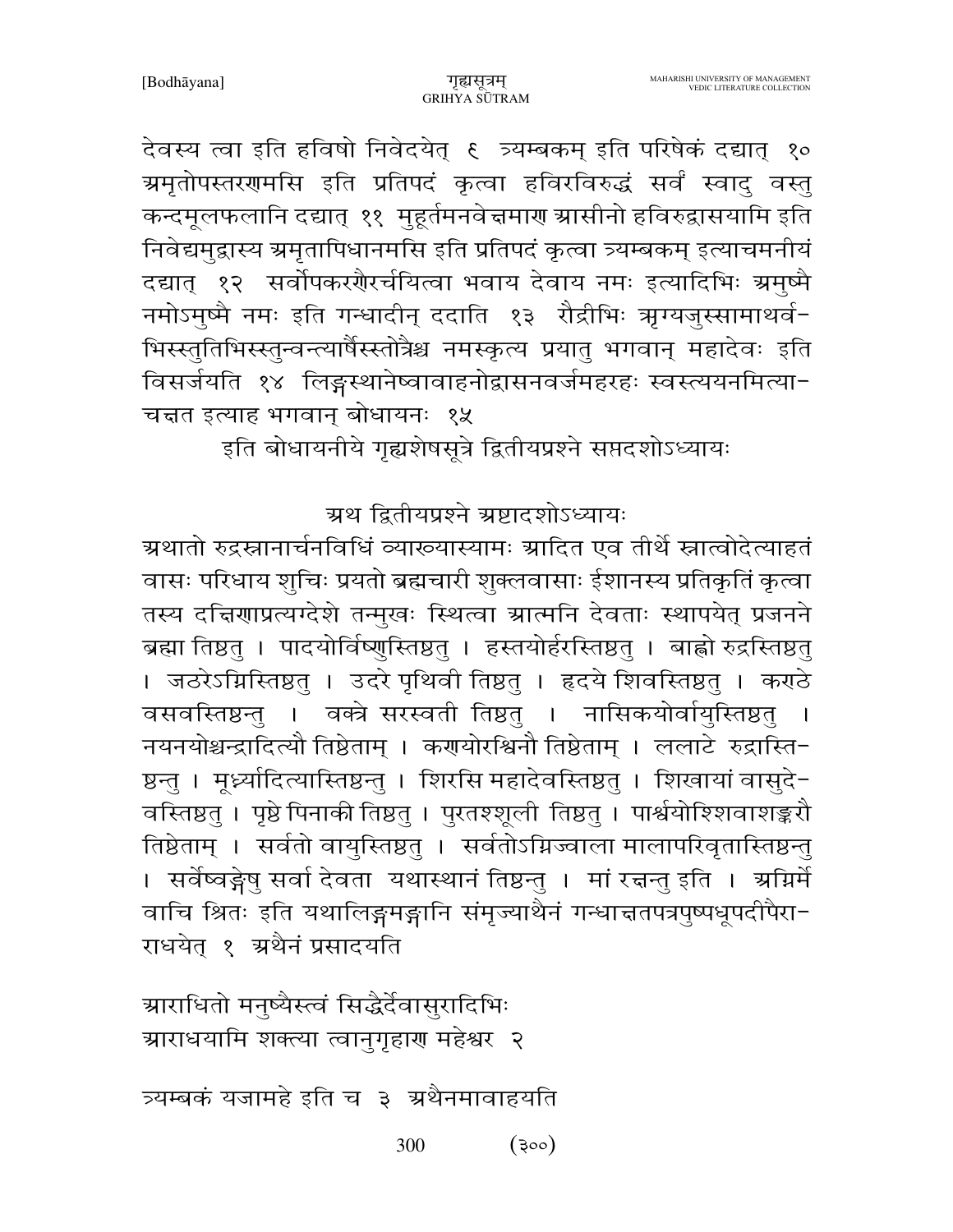ग्रा त्वा वहन्तु हरयस्सचेतसश्श्वेतैरश्वैस्सह केतुमद्भिः । वाताजितैर्बलवद्धिर्मनोजवैरायाहि शीघ्रं मम हव्याय शर्वोम् इति ४

स्थापिते नावाहनम् ५ अथास्मा ग्रासनं ददाति सद्योजातम् इति भवे भवे इति पाद्यं भवोद्धवाय नमः इत्यर्घ्यं रुद्राय नमः इत्याचमनीयं व्याहृतीभिर्नि-र्माल्यं व्यपोह्याथैनं स्नापयति ग्रापो हिष्ठा मयोभुवः इति तिसृभिः हिररयवन-र्णाश्शुचयः पावकाः इति चतसृभिः पवमानस्सुवर्जनः इत्येतेनानुवाकेन ब्रह्म जज्ञानं कद्रुद्राय सर्वो वै कया नश्चित्र ग्राभुवत् ग्रापो वा इदं सर्वम् इति च ६ व्याहृतीभिः प्रदत्तिरामुदकं परिषिच्य पवित्र पादमूले निधायाद्धिस्तर्पयति भवं देवं तर्पयामि इत्यष्टाभिः वामदेवाय नमः इति वस्त्रं ज्येष्ठाय नमः इति यज्ञोपवीतं रुद्राय नमः इत्याचमनीयं कालाय नमः इति गन्धं कलविकरणाय नमः इत्यज्ञतं बलविकरणाय नमः इति पुष्पं बलप्रमथनाय नमः इति धूपं सर्वभूतदमनाय नमः इति दीपं मनोन्मनाय नमः इति काले नैवेद्यं रुद्राय नमः इत्याचमनीयं ददाति ७ ग्रथास्याघोरतनूरुपतिष्ठते ग्रघोरेभ्योऽथ घोरेभ्यः इति ८ अथ रुद्रगायत्रीं जपेत् तत्पुरुषाय विद्यहे इत्येतां रौद्रीं सहस्रकृत्व स्राव− र्तयेच्छतकृत्वोऽपरिमितकृत्वो वा दशावरम् ६ अथैनमाशिषमाशास्ते ईशान-स्सर्वविद्यानाम् इति १० ग्रथास्य मूर्ध्नि कलशधारया सन्ततमभिषिञ्चति नमस्ते रुद्र मन्यवे इत्येकादशानुवाकान् जपेत् । सर्वो वै रुद्रः इति त्रीननुवाकान् सद्यो जातम् इति पञ्चानुवाकान् इमा रुद्राय इति द्वादशर्चानन्यांश्च रौद्रम-न्त्रान्यथाशक्ति जपेत् ११ एवमेकादशकृत्वोऽभिषिञ्चति १२ जपान्ते जपान्ते ग्र्यग्राविष्णू सजोषसा इत्येकादशानुवाकानामेकमेकमनुवाकं जपेत् १३ सर्वेषामन्ते पुनराराधयेत् सद्यो जातम् इत्यासनादि दीपान्तं पूर्वोक्तं सर्वं कृत्वा मनोन्मनाय नमः इति पायसादि महाहविर्निवेदयेद्रौद्रीभिस्स्तुतिभिस्स्तुन्वन्ति १४ तदेतद्रुद्रस्नानार्चनं पापत्तयार्थी व्याधिमोचनार्थी श्रीकामश्शान्तिकामः पुष्टिकामस्तुष्टिकाम स्रायुष्काम स्रारोग्यकामो मोत्तकामश्च कुर्यात् १५ स्रथ यथाशक्ति दचिणां ददाति दशगावस्सुवर्णभूषिता ऋषभैकादशास्तदभाव एकां गां दद्यादित्याह भगवान् बोधायनः १६

इति बोधायनीये गृह्यशेषसूत्रे द्वितीयप्रश्ने ग्रष्टादशोऽध्यायः

301  $(305)$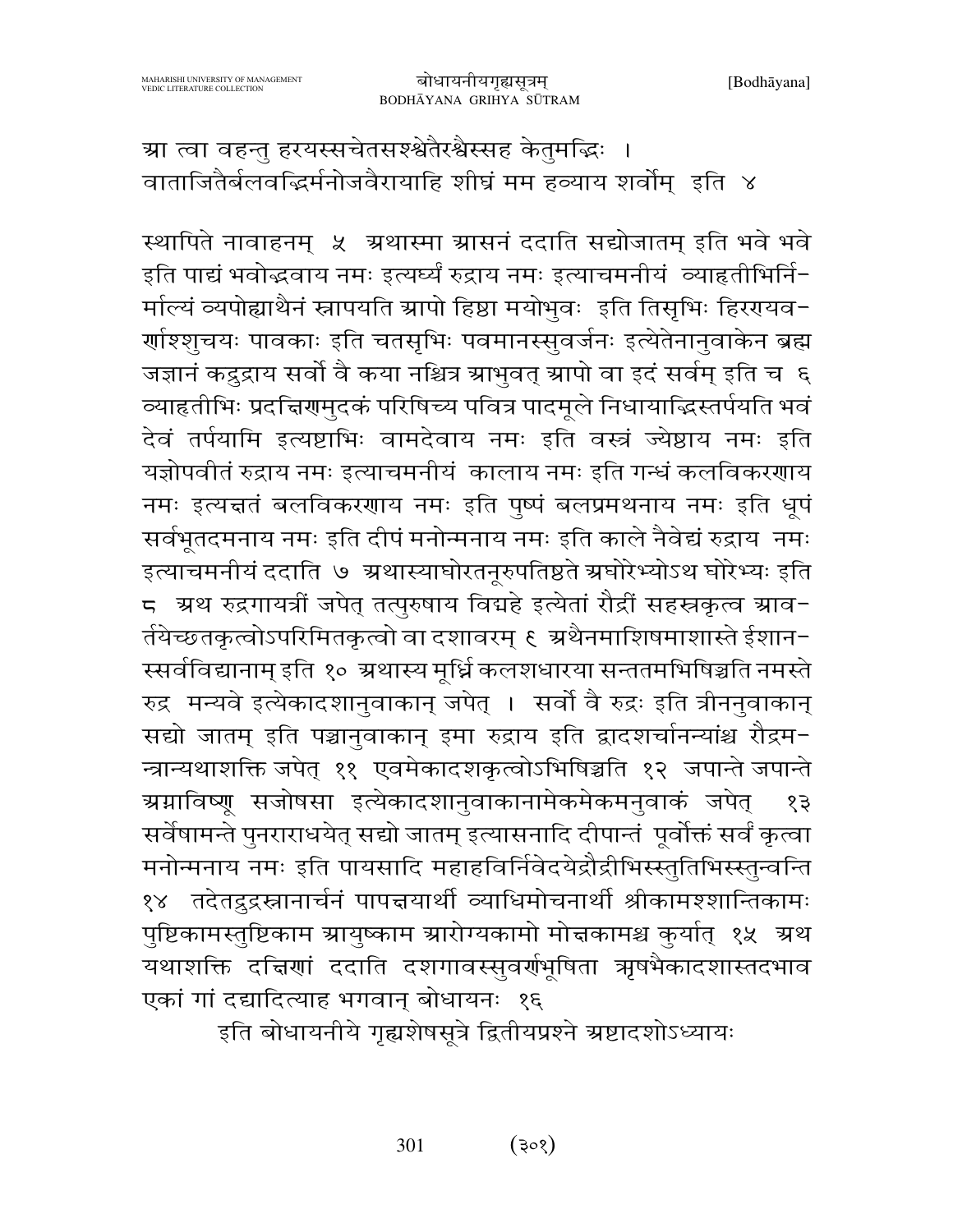--- प्रयतो देवस्य गृहं गत्वा पुरतो मराडपे समे देशे गोमयेनोपलिप्य वीहिभिर्यवैर्वा खारिमात्रं तदर्धं वा संगृह्य सौवर्णं राजतं कांस्यं मृगमयं वा

स्नापनं पञ्चगव्येन भुक्तिमुक्तिप्रदं नृगाम् कपिलाया वरं चीरं श्वेतायास्तु वरं दधि रक्ताया वरमाज्यं वै शेषौ शवलकृष्णयोः ४

गोमयं कुडपं प्रोक्तं दधि प्रस्थसमन्वितम् चीरं प्रस्थद्वयं प्रोक्तं --३

तदर्धमधमं ज्ञेयं त्रिविधं परिकीर्तितम् प्रथपादं घृतं प्रोक्तं गोमूत्र द्विगुणं भवेत् २

ग्रतः परं प्रवद्त्यामि पञ्चगव्यविधिं क्रमात् उत्तमं द्रोगमेकं तु मध्यमं तु तदर्धकम् १

ग्रथातः पुनःप्रतिष्ठाकल्पं व्याख्यास्यामः पूर्वोक्तेषु नत्तत्रेषु यानि चान्यानि शुभनत्तत्राणि शुक्लपत्त उदगयने वसन्तादिकाले पूर्वं प्रतिष्ठितस्यापि बुद्धि-पूर्वकमेकरात्रं द्विरात्रमेकमासं द्विमासं वाऽर्चनाविच्छेदे शूद्ररजस्वलापतिता-द्युपप्लवे वा पूर्वेद्यूरेव युग्मान् ब्राह्मणानन्नेन परिविष्य पुरायाहं स्वस्ति ऋद्धिम् इति वाचयित्वा समागतायां निशायां जलाधिवास कृत्वा श्वोभूत उत्थाय द्वौ कलशौ स्थापयेदेकं पञ्चगव्येन पूरयित्वाऽपरं शुद्धोदकेन सह रत्नेन स्नापयेत् ग्रष्टसहस्रमष्टशतमष्टाविंशतिं वा मूलमन्त्रेण रुद्रगायत्र्या स्नापयित्वा  $\mathbf{S}$ पुष्पाणि दद्याद्यथालाभमर्चयित्वा गुडोदनं निवेदयेत् २ एवंकृतेऽस्य शान्ति-र्भवति ३ बुद्धिपूर्वेणार्चनाविच्छेदे स्नापनं कर्तव्यम् ४ एवं कुर्वाणः स्वस्ति ऋद्धिमाप्नोतीत्याचत्तते ५ एवं पुनः प्रतिष्ठामन्त्रेण प्रतिष्ठापयेदित्याह भगवान् बोधायनः ६ इति बोधायनीये गृह्यशेषसूत्रे द्वितीयप्रश्ने एकोनविंशोऽध्यायः

ग्रथ द्वितीयप्रश्ने विंशोऽध्यायः

### ग्रथ द्वितीयप्रश्ने एकोनविंशोऽध्यायः

गुह्यसत्रम्

GRIHYA SUTRAM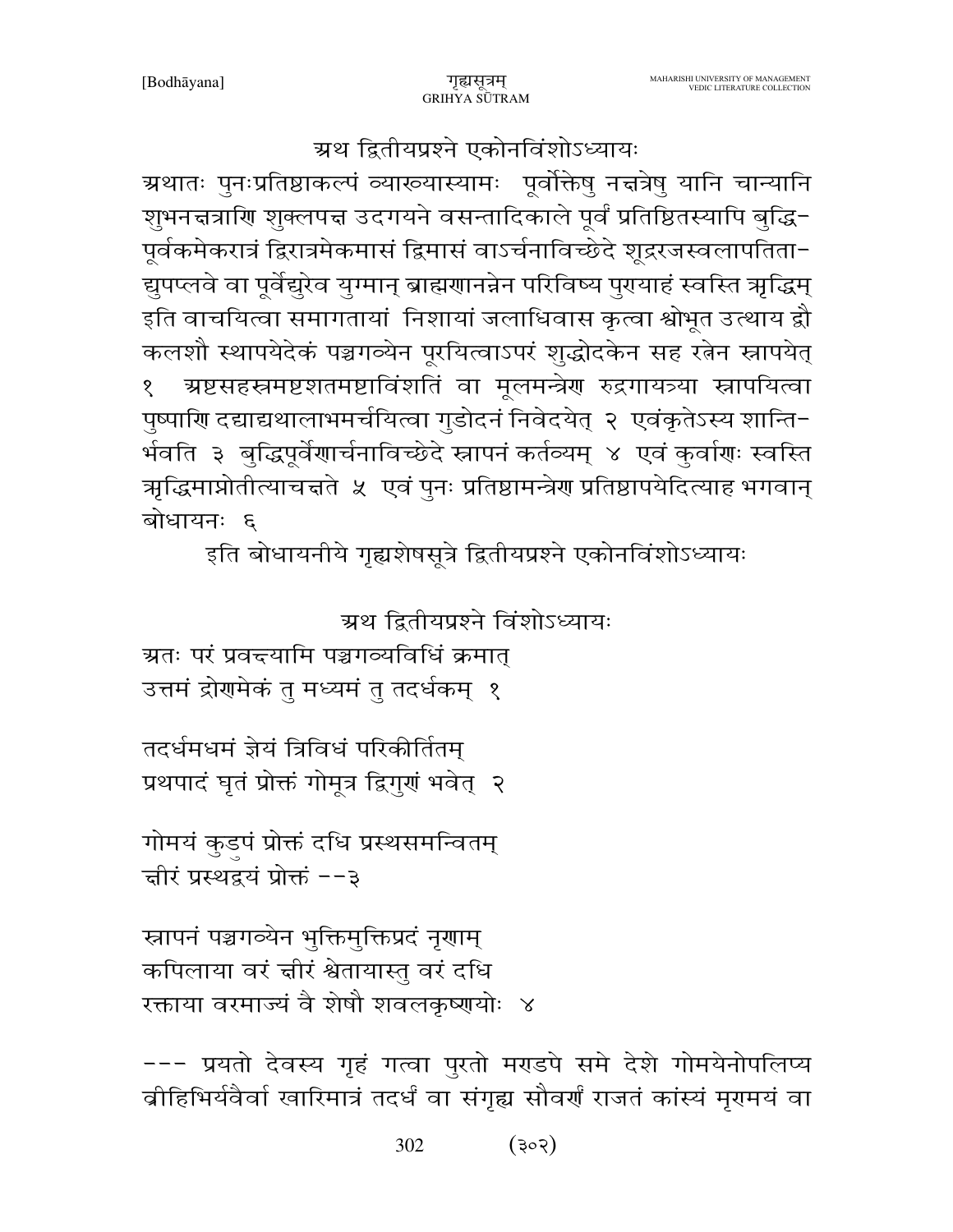नव कलशान् याचति ५ तन्तुना परिवेष्ट्य शुचौ देशे निधाय स्थरिडलस्य दच्चिणता उदङ्ङासीनो --- दशनामभिर्ब्राह्मणानामन्त्र्य पुरायाहं वाचयित्वा प्रोन्दय व्रीहिभिस्स्थरिडलं कृत्वा तस्य मध्यतः प्रादेशाद्दिरणवामपार्श्वे सुवर्ण-शकलेन अञ्जुमुल्लिखेत् ब्रह्म जज्ञानम् इति दच्चिणतः । पिता विराजाम् इत्युत्तरतः । तयोर्दचिरणतो नाके सुपर्राम् इति तयोरुत्तरतः स्राप्यायस्व इति । सन्ततमृज़्मुल्लिखेत् यो रुद्रो ग्रग्नौ इति पश्चात् । सर्वो वै रुद्रः इति पुरस्तात् । तयोः पश्चात् इदं विष्णुर्विचक्रमे इति । तयोः पुरस्तात् इन्द्रं विश्वा ग्रवीवृधन् इति ६ अथाभ्युन्त्य शकलं निरस्याप उपस्पृश्य भूर्भुवस्सुवरों ब्रह्मणे नमः इति मध्यमपदेऽभ्यर्च्य ईशानाय नमः इतीशपदे तत्पुरुषाय नमः इति पूर्वे -<br>ग्रघोराय नमः इति दच्चिणे वामदेवाय नमः इत्युत्तरे सद्योजाताय नमः इति पश्चिमे हृदयाय नमः इति दच्चिरणपूर्वे शिरसे नमः इत्युत्तरपूर्वे शिखायै नमः इति दचिरणपश्चिमे कवचाय नमः इति पश्चिमोत्तरे ग्रस्त्राय नमः इति दिग्विदित्त्वभ्यर्च्य ब्रह्मणे नमः इति मध्ये प्रधानकलशं स्थाप्य ईशादिपदेष् तत्तन्मन्त्रेण कलशान् संस्थाप्य प्रोन्नर्णास्संस्कृत्य पात्राणि प्रोन्दय गव्यानि च प्रोत्तर्णापात्रपरिमाणं कुशोदकं देवस्य त्वा इति ब्रह्मकुम्भे स्रानयति । स्रापो वा इदं सर्वम् इत्यभिमन्त्र्य कुर्चं निधायेशपात्रे सपवित्रेण ज्ञीरम् । पुरुषे दधि । ग्रघोरे घृतम् । सौम्ये गोमयम् । वारुरो गोमूत्रम् । हृदये पिष्टं कदळ्यादीनि च । नाळिकेरं शिरसि । ग्रामलकं शिखायाम् । कवचे हारिद्रम् । तत्तन्मन्त्रेणावाहनाद्याचमनान्तं कृत्वा संपरिस्तीर्याथैनं स्नापयति ग्र्यापो हिष्ठा मयो भुवः इति तिसृभिः हिररायवर्णाश्शृचयः पावकाः इति चतसृभिः पवमानस्सुवर्जनः इत्येतेनानुवाकेन ब्रह्म जज्ञानं कद्रुद्राय सर्वो वै कया नश्चित्रः स्रापो वा इदम् इति प्रदत्तिरामुदकं व्याहतीभिः परिषि-च्याथाद्धिस्तर्पयति । स्वेन मन्त्रेण गन्धपुष्पधूपदीपैरभ्यर्च्य बलिमुपहृत्य तत्सवितुर्वरेरययम् इति सद्यःपात्रमादाय ब्रह्मपात्रेण योजयेत् सद्योजातम् इत्य-नुवाकेन । गन्धद्वाराम् इति वामदेवमादाय वामदेवानुवाकेन ब्रह्मपात्रेण योजयेत् । स्राप्यायस्व इति चीरकुम्भमादायेशानानुवाकेन योजयेत् । दधिक्राव्ग्गः इति दध्यादाय पुरुषानुवाकेन योजयेत् । शुक्रमसि इत्यनुद्रुत्य घृतमादायाघोरानुवाकेन योजयेत् । सोहमिति --- फलैरवकीर्य गन्धा-दिभिरभ्यर्च्य व्योमव्यापिना संपूज्य पञ्चगव्यं भवतीति ७ अ्रथ देवस्य समीपं गत्त्वा निर्माल्यं व्यपोह्य प्रणवेन --- देवस्य त्वा सवितुः प्रसवेऽश्विनो-

> 303  $(505)$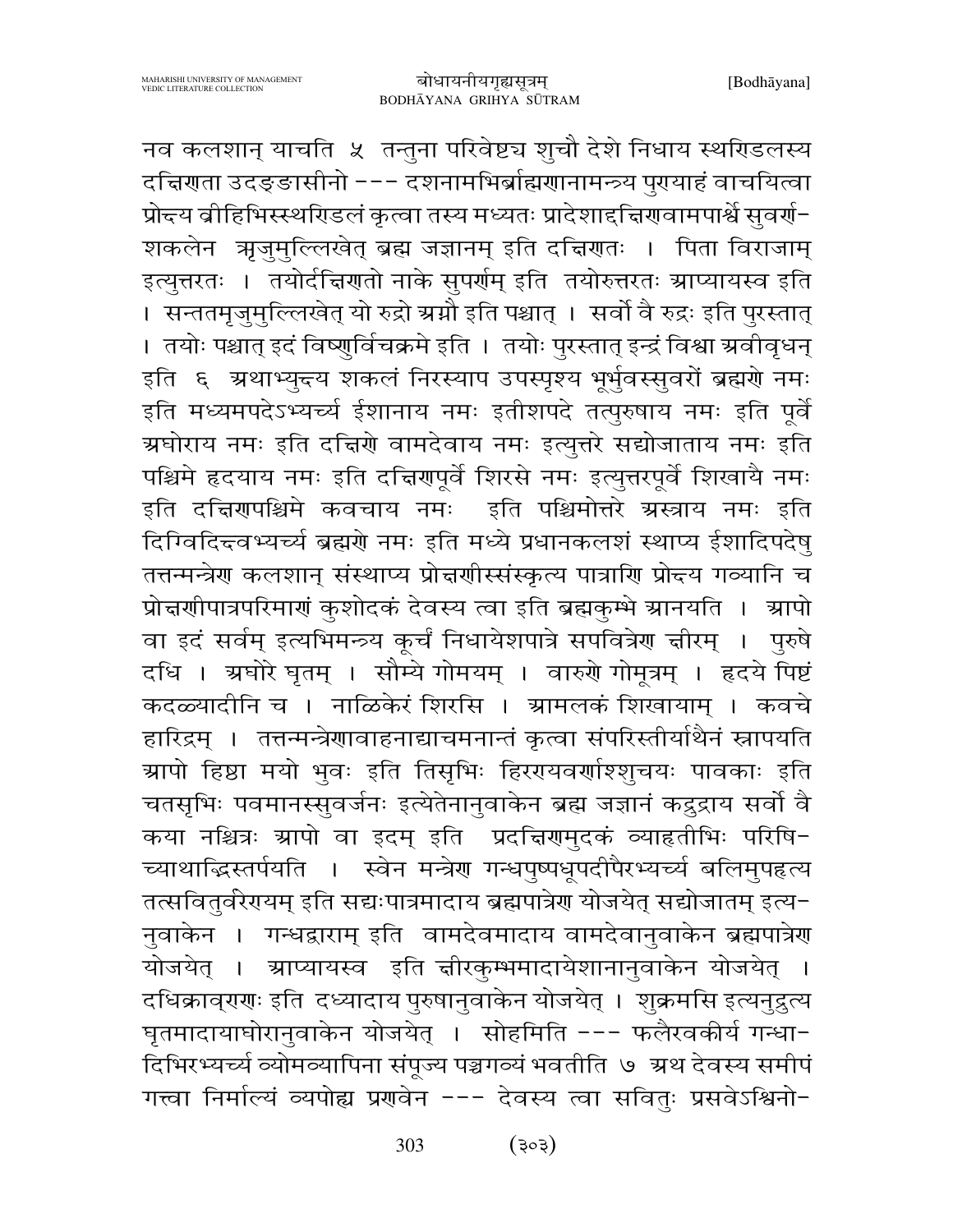र्बाहुभ्यां पूष्णो हस्ताभ्यामश्विनोर्भैषज्येन तेजसे ब्रह्मवर्चसायाभिषिञ्चामि देवस्य त्वा सवितुः प्रसवेऽश्विनोर्बादुभ्यां पूष्णो हस्ताभ्यां सरस्वत्यै भैषज्येन वीर्यायान्नाद्यायाभिषिञ्चामि देवस्य त्वा सवितुः प्रसवेऽश्विनोर्बाहुभ्यां पूष्णो हस्ताभ्यामिन्द्रस्येन्द्रियेण श्रियै यशसे बलायाभिषिञ्चामि इति त्रिभिः । अ्रथ पिष्टामलकहरिद्रादिभिः स्नापयति । सुरभिमत्याऽब्लिङ्गाभिर्वारुणीभिः हिररयवर्णाभिः पावमानीभिः व्याहृतीभिरन्यैश्च पवित्रसमूहैश्चमकनमकादि-भिरभिषेकं कुर्यात् 5 पुनरेव यथाशक्ति दचिणां दद्यादाचार्याय वस्त्रकुराड-लाभरणाङ्गलीयधेनुभूम्यादीनि दद्यात् ६ सर्वं पाप्मानं तरति तरति ब्रह्महत्यां ब्रह्मगस्सायुज्यं सलोकतामाप्नोति १०

नाळिकेराम्रपनसकदळीनां फलत्रयम् शर्करामधुसंयुक्तं पञ्चामृतमिति स्मृतम् ११

ब्रह्मपात्रस्थितं तोयं चतुःप्रस्थं प्रचत्तते --- कपित्थफलमात्रकम् १२

यावत्सम्पादितं भक्त्या तावत्सम्पादयेद्वधः

इत्याह भगवान् बोधायनः १३ इति बोधायनीये गृह्यशेषसूत्रे द्वितीयप्रश्ने विंशोऽध्यायः

ग्रथ द्वितीयप्रश्ने एकविंशोऽध्यायः

ग्रथातस्संप्रवद्त्यामि देवस्य स्नपने विधिम्

महतो लिङ्गदेशे वा कारयेद्वेदिकां बुधः १

मराडलं च पुराणोक्तं कृत्वा स्नपनमारभेत् ग्रचलप्रतिष्ठितो यत्र देवस्तत्र न वेदिका २

तस्यास्समीपे तत्स्थाने कलशस्थानमुत्तमम् संख्या च नव तेषां तु स्थापनं प्रणवेन तु ३

यत्किंचित्क्रियते तत्र प्रगवेनैव कथ्यते

304  $(30x)$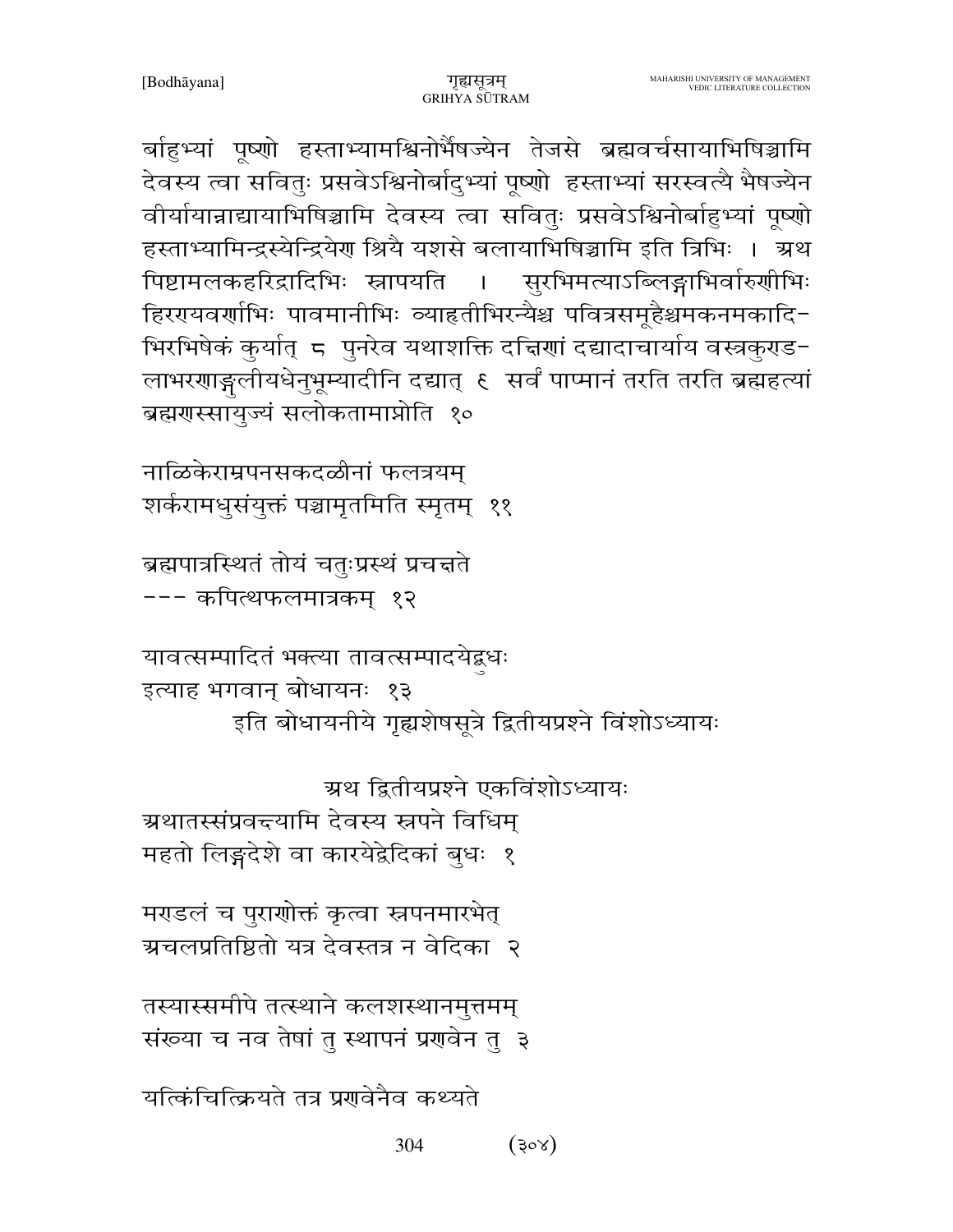स्थापनं कलशानां तु प्रागादीशानमन्ततः ४

एतैरेव क्रमैरत्र सर्वं कर्म विधीयते नवमं कलशं मध्ये स्थापयेदन्ततो बुधः ५

कूर्चेषु स्थापयेत्सर्वं व्रीहिभिस्तराडलेषु च बीहयश्शालयः प्रोक्ताः कलशांस्थापयेद्वधः ६

तेषामभावे यत्किंचिद्ग्राम्यं धान्यमिहेष्यते पूरयेत्कलशांत्सर्वान् शुद्धस्फटिकसन्निभैः ७

जलैस्तु मध्यमं तत्र पञ्चगव्येन पूरयेत् कूर्चान्निधाय सर्वेषु शरावैरपिधाय च 5

ग्ररिक्तैरेव कर्तव्यश्शरावैर्नवभिस्सदा ग्र्यापधानक्रिया तेषां शालिजैरेव तराडुलैः १

ग्रर्चयेत्कलशांत्सर्वान् गन्धपुष्पादिभिः क्रमात् प्राप्ते मुहूर्त ग्रावाह्य परमात्मानमात्मवान् १०

रुद्रदेवं शिवं सान्नाद्यञ्च सर्वस्य दैवतम् तस्मादावाहयेत्प्राज्ञः सर्वत्रावाहने विधिः ११

एष स्रौत्सर्गिकः प्रोक्तो देवतानां च तर्पणे नारायणादि विष्णोस्स्याद्रुद्रस्य तु शिवादिकम् १२

जपध्यानादि सर्वं स्यात् विकल्पं मनसि श्रयेत् रौद्रं च सूक्तमापो हि हिररयोति च सप्तकम् १३

वैकल्पिकैरेव कुर्यान्मध्येति तु न विद्यते ग्रथ हैके वदन्त्येवं स्नापने तु महाप्रभोः १४

> 305  $(30\%)$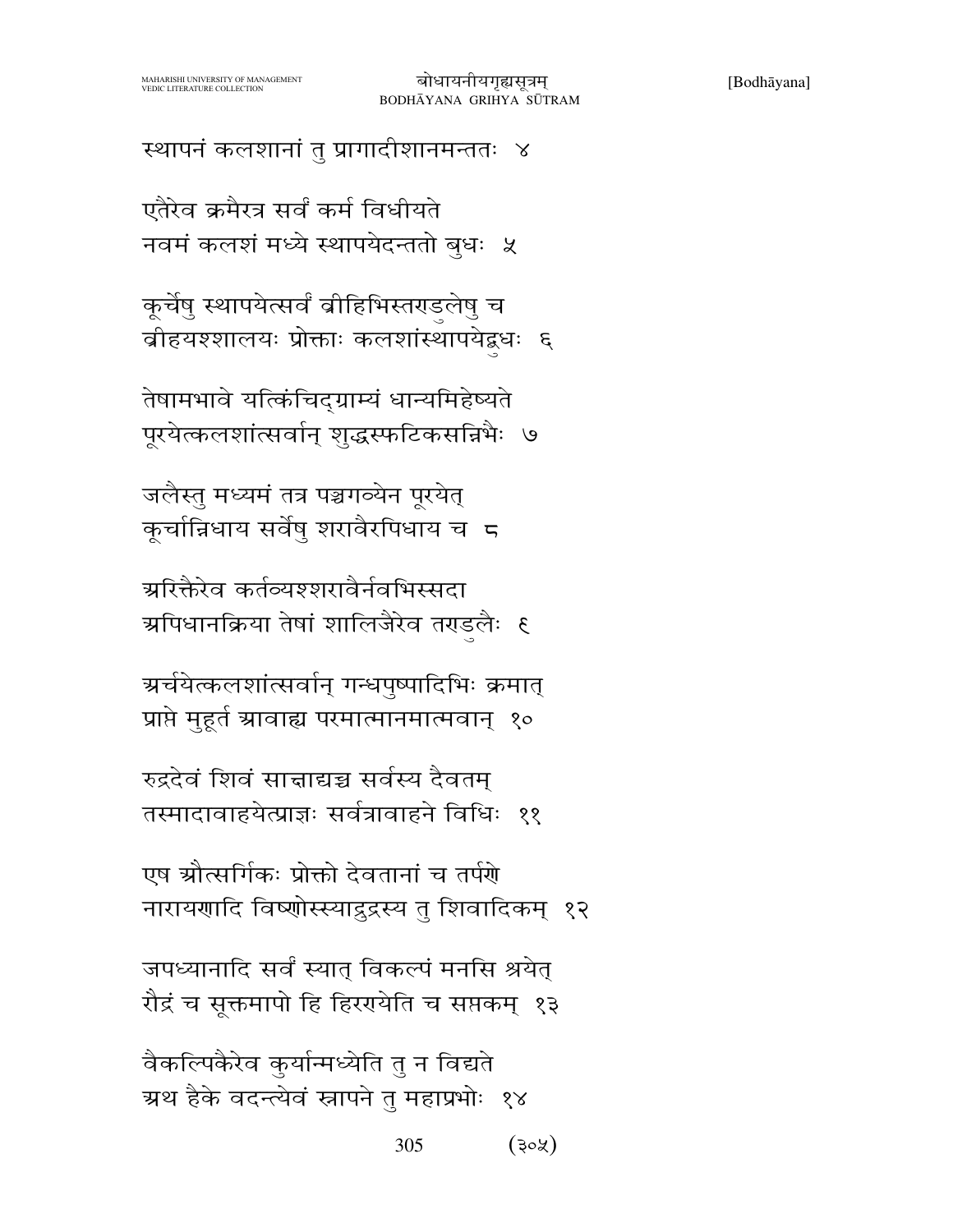सद्योजातादिपञ्चैव सर्वो वै रुद्र इत्यपि एतैरन्यैश्च कुर्याद्वै स्नापनं सार्वकालिकम् १५

एवं च कुर्यात्स्नाने तु स्नापनेऽर्चा तथा भवेत् इत्याह भगवान् बोधायनः १६ इति बोधायनीये गृह्यशेषसूत्रे द्वितीयप्रश्ने एकाविंशोऽध्यायः

ग्रथ द्वितीयप्रश्ने द्वाविंशोऽध्यायः

ग्रथ देवयोः पूजाकरणे सर्वत्र त्रीणि पदा विचक्रमे त्र्यम्बकं यजामहे इत्येता− भ्यां यथालिङ्गमासनं पाद्यमाचमनीयं च १ एतयोस्त्रैवर्णिकधर्मत्वात् सर्वत्र वचनाल्लोकप्रसिद्धप्राप्तप्रतिषेधाभावात् क्रियत इति ह स्माह बोधायनः २ एवं प्रतिष्ठाप्य वा कुर्यात्तयोरेव सायुज्यं सलोकतामाप्नोति ३ यदि त्रिंशत्संव-त्सरादूध्वं क्रियेत ततो देवयोः परमं पदं ब्रह्मसंज्ञितं तदेव सगरा स्राप्नोति ४ यदि तत्प्रवणः स्याद्य उ चैनदेवं विदुर्यस्मै प्रबूते यस्मै वा करोति तस्मै शतं दद्यान्माषाणां ब्राह्मणो राजन्यस्सहस्रं दद्याद्रैश्यो यथाश्रद्धं दद्यात् ५  $\overline{H}$ स्त्रीशूद्रौ कुर्यातां यदि कुर्यातां स्वतन्त्रोपदेशे स्राचार्य स्राश्रय इति  $\mathcal{E}$ स्वतन्त्रयोस्तयोश्चेद्रत्तिज्ञीरणोऽपि ब्राह्मणः पतत्येवेति शालिकिः ग्र्थ देवयोर्यथाकामी स्याद्यस्यांकस्यांचिदवस्थायां जले वा स्थगिडले वा प्रतिमासु वा सर्वं कृत्वाऽभ्यर्चयेन्न तु प्रमाद्येत् ८ देशाभावे द्रव्याभावे साधारणे कुर्यान्मनसा वाऽर्चयेदिति । तदाह भगवान्

पत्रं पुष्पं फलं तोयं यो मे भक्त्या प्रयच्छति । तदहं भक्त्युपहृतमश्नामि प्रयतात्मनः । इति ६

भक्तिनम्रः एतान्मन्त्रानधीयीत न त्वेवानर्चकः स्यादन्यतरस्योभयोर्वा ततस्त-योरेव सायुज्यं सलोकतामाप्नोति १० य एतयोरर्चनां कुरुतेऽन्यत्र पुत्रशिष्येभ्यः स्त्रियाश्च तस्मै सौवर्णं शङ्कं सुवर्णोपधानं वा दद्यादृषभं रुद्रस्य दत्तिरोत्याह भगवान् बोधायनः ११ प्रतिष्ठाकरणे स्नापनकरणे वाचार्याय तदुपकरणं सर्वं दत्वा ऋषभैकादश गा दद्यादित्याह भगवान्बोधायनः १२

इति बोधायनीये गृह्यशेषसूत्रे द्वितीयप्रश्ने द्वाविंशोऽध्यायः

306  $(305)$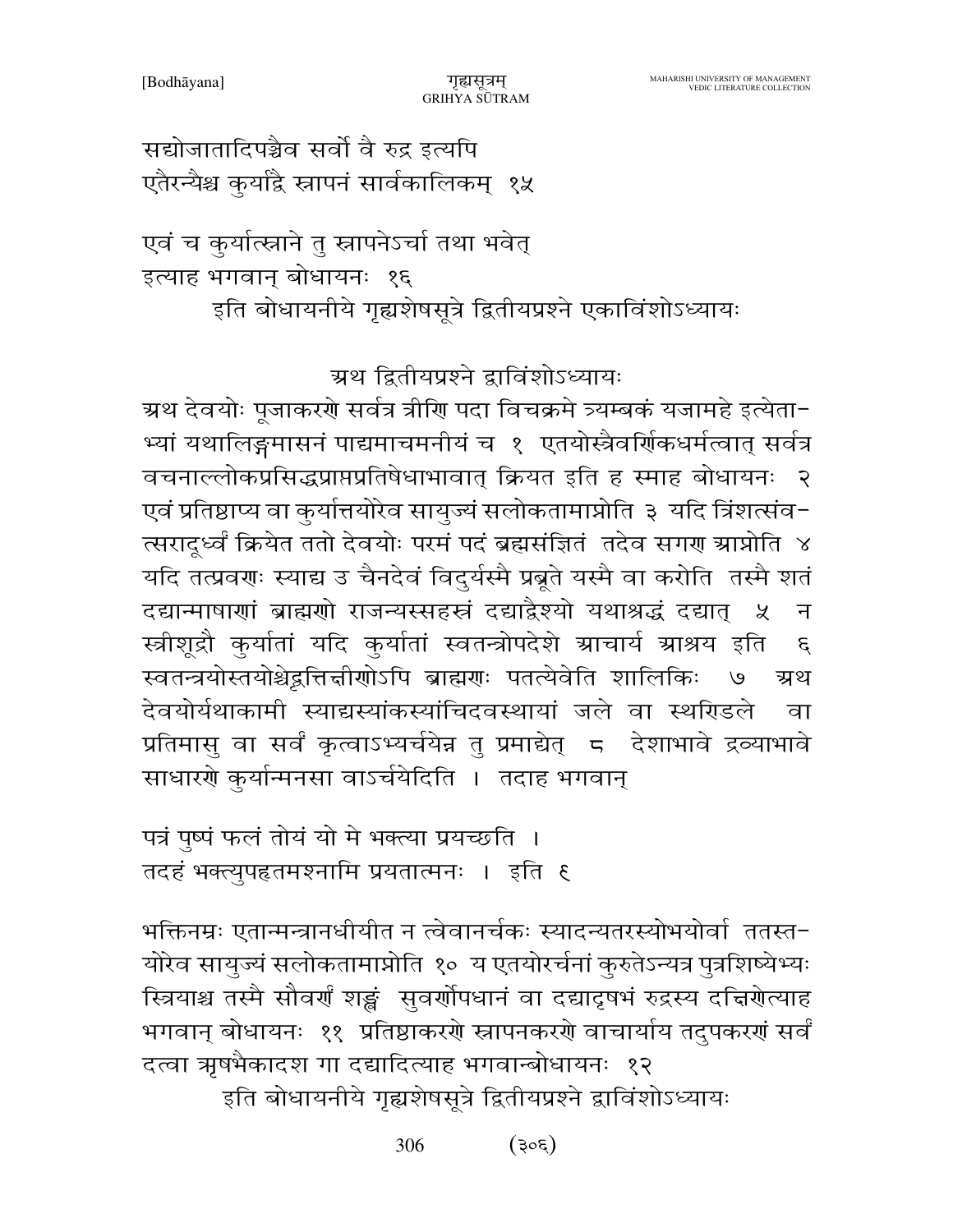ग्रथ देवयोः पूजाकरणे । अथातस्संप्रवच्यामि । अतः परं प्रवच्यामि । ग्रथातः पुनःप्रतिष्ठाकल्पम् । ग्रथातो रुद्रस्नानार्चनविधिम् । ग्रथातो महादेवस्याहरहः । ग्रथातो रुद्रप्रतिष्ठाकल्पम् । ग्रथातस्संप्रवद्त्यामि विष्णोः । अथातो महापुरुषस्याहरहः । अथातो विष्णुप्रतिष्ठकल्पम् । यथो एतद्ग्रहारााम् । अथाहुते प्रसिद्धमुपनयनम् । अथातोऽश्वत्थसंस्कारम् । अ्रथ जडबधिरमूकानां संस्कारम् । अ्रथ राजन्यवैश्ययोः । अ्रथातो यज्ञोपवीतविधिम् । ग्रथातः पुत्रप्रतिग्रहकल्पम् । ग्रथ माघमासे । ग्रथ प्रजार्थिहोमः । ग्रथ मङ्गलानि । ग्रथ गर्भाधानम् । ग्रथातः पञ्चमीश्राद्धम् २२ अथातः पञ्चमीश्राद्धम् । अथ गर्भाधानम् । अथ मङ्गलानि । अथ प्रजार्थिहोमः । ग्रथ माघमासे । ग्रथातः पुत्रप्रतिग्रहकल्पम् । ग्रथातो यज्ञोपवीतविधिम् । ग्रथ राजन्यवैश्ययोः । ग्रथ जडबधिरमूकानां संस्कारम् । ग्रथातोश्वत्थसंस्कारम् । ग्रथाहुते प्रसिद्धमुपनयनम् । यथो एतद्ग्रहाराम् । अ्रथातो विष्णुप्रतिष्ठाकल्पम् । अथातो महापुरुषस्याहरहः । अथातस्संप्रवद्त्यामि विष्णोः । अथातो रुद्रप्रतिष्ठाकल्पम् । अथातो महादेवस्याहरहः । ग्रथातो रुद्रस्नानार्चनविधिम् ग्रथातः पुनः  $\overline{\phantom{0}}$ प्रतिष्ठाकल्पम् । ग्रतः परं प्रवद्त्यामि । अथातस्संप्रवद्त्यामि देवस्य । अ्थ देवयोः पूजाकरणे २३

इति बोधायनीये गृह्यशेषसूत्रे द्वितीयप्रश्नः समाप्तः

## ग्रथ तृतीयप्रश्ने प्रथमोऽध्यायः

ग्र्रथातः पवित्राणां पवित्रायातिपवित्रायापराजिताय गुह्याय ब्रह्महृदयाय ञ्चोंकारकल्पं व्याख्यास्यामः १ यत्र ग्राम्याणां पशूनां शब्दं नोपशृगुयादपां समीपे ब्रह्मवृत्तेरौकस्थूणां कुटीं प्राइखां कारयेत् २ कुशध्वजी कुशवेष्टी कुशचीरवासाः कुशोपवीतः कुशोपविष्टः कुशहस्तः कुशमेखलां धारयमाणः त्रिषवरण्स्नायी कुशशायी शाकयावकयोर्भैद्माहार स्रादित्याभिमुखस्तिष्ठ− न्नोङ्कारं पञ्चसहस्रं जपेत्ततोऽस्य मन्त्रास्सर्वे सिध्यन्ति सर्वे वेदा ग्रधीता भवन्ति सर्वेषु वेदेषु चीर्णवतो भवति सर्वेषु तीर्थेषु स्नातो भवति सर्ववेदो ज्ञातो भवति सर्वैर्देवैर्ज्ञातो भवति सर्वयज्ञक्रतुभिरिष्टवान् भवत्याचचुषः पङ्किं पुनाति मातापितृदोषैः पुरुषदोषैश्च निर्दोषः पूतो भवति चराडालश्वपाकानां पुनाति ३ श्वेतायास्सरूपवत्सायाः पयसि स्थालीपाकं श्रपयित्वाऽऽदित्याभिमुख

> $(\cos)$ 307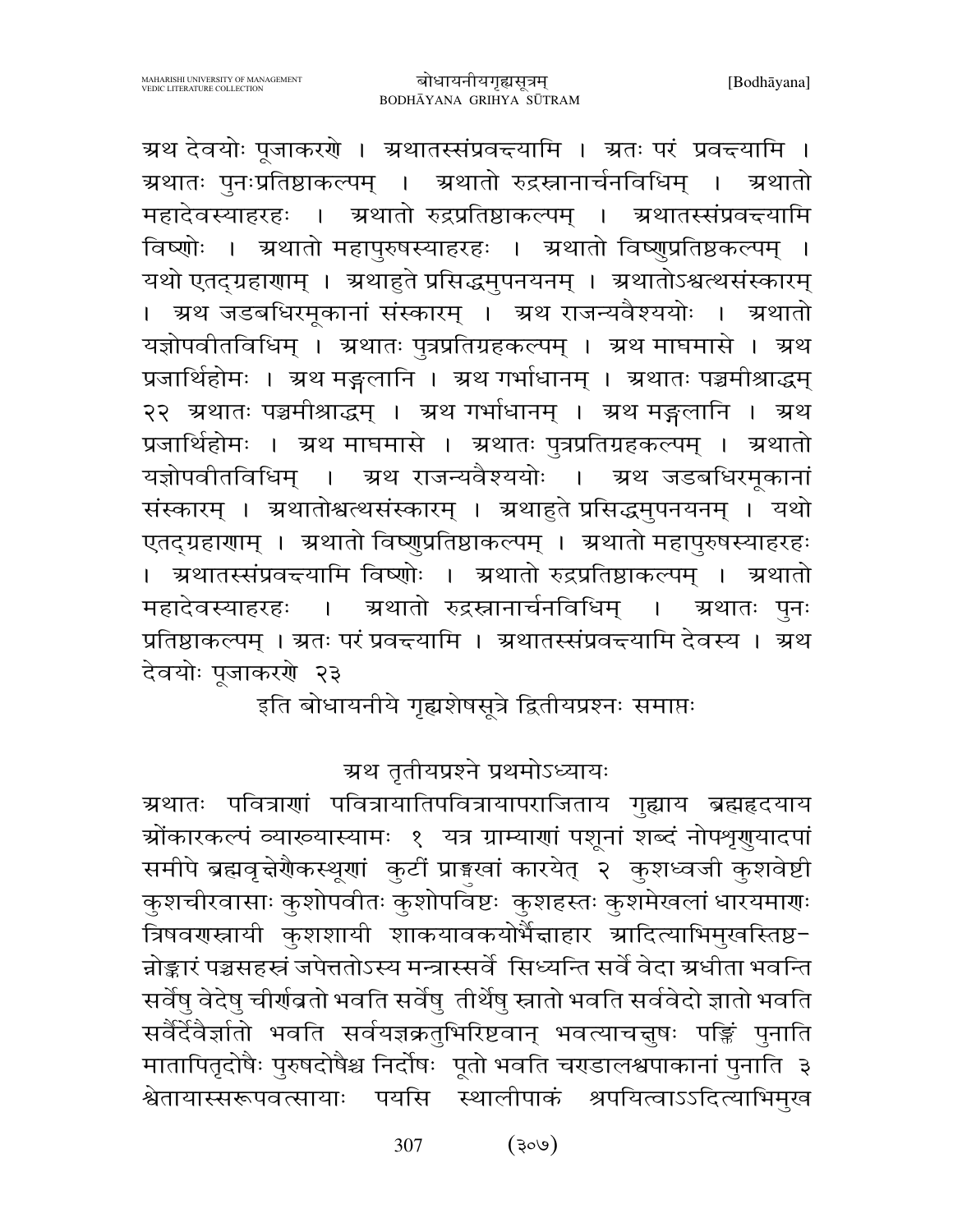ग्रथ तृतीयप्रश्ने तृतीयोऽध्यायः ग्रथातो दुर्गाकल्पं व्याख्यास्यामः यज्ञोपवीतं रक्तपद्मपुष्पं सम्भारानुपकल्प्य मासिमासि कृत्तिकापूर्वाह्ने गोमयेन गोचर्ममात्रं चतुरश्रं स्थरिडलं कृत्वा प्रोन्दय शौचेन सुब्रतस्तिष्ठन् भगवतीमावाहयेत् जातवेदसे इति स्रोमार्यां रौद्रीमा-वाहयामि इत्यावाह्य तामग्निवर्णां इति कूर्चं दत्वा ग्रग्ने त्वं पारय इति

इति बोधायनीये गृह्यशेषसूत्रे तृतीयप्रश्ने द्वितीयोऽध्यायः

रात्रमहोरात्रं वोपोष्य द्वादशसहस्त्रं व्याहृतीर्जपेत् १ कृतपुरश्चरणोऽथ कर्मा-रायारभते २ दधिमधुघृताक्तानां पलाशसमिधामाहुतिसहस्त्रं जुहुयाद्ब्रह्म-वर्चसकाम स्राज्येन तेजस्कामः पयसा पशुकामो दधेऽन्द्रियकाम स्रोदनेनान्ना-द्यकामो ब्रीहिभिर्यवैर्धान्यकामः कन्याकामो लाजैस्तिलै राज्ञोघ्नं पापनाशनं च सद्य एव विनश्यति ज्वरो वानस्पत्यानां न्यग्रोधैः पुत्रकामः प्लत्नैर्गृहका-मोऽश्वत्थैः पुष्टिकामश्शमीमयैश्शान्तिकामोऽपामार्गैर्वश्यकामः खादिरैराधि-पत्यकामोऽर्कसमिद्धिरर्थकामः पलाशसमिद्धिस्सर्वकामः ३ यावजुहोति तावदाप्नोतीति ह स्माह भगवान् बोधायनः ४

ग्रथ तृतीयप्रश्ने द्वितीयोऽध्यायः ग्रथातो व्याहतिकल्पं व्याख्यास्यामः त्रिषवर्णं स्नायादवश्शय्यासनस्त्रि-

इत्याह भगवान् बोधायनः ७ इति बोधायनीये गृह्यशेषसूत्रे तृतीयप्रश्ने प्रथमोऽध्यायः

प्रगुवेन विहीनं यत्तन्मन्त्रं प्रागुहीनकम्

सर्वमन्त्रेषु मन्त्राणां प्राणः प्रणव उच्यते ६

वाङ्मयं प्रशवं सर्वं तस्मात्प्रशवमभ्यसेत ५

प्रगवाद्यास्तथा वेदाः प्रगवे पर्यवस्थिताः

ग्रोङ्कारसहस्रेणाभिमन्त्रितं कृत्वा स्वयं प्राश्नीयात् सप्तानां पुरुषाणामलन्दमीं नुदति जातिस्मरत्वं लभते श्रियं देवीं भजते ब्रह्मचर्यमस्याविच्छिन्नं सन्ततं भवति ४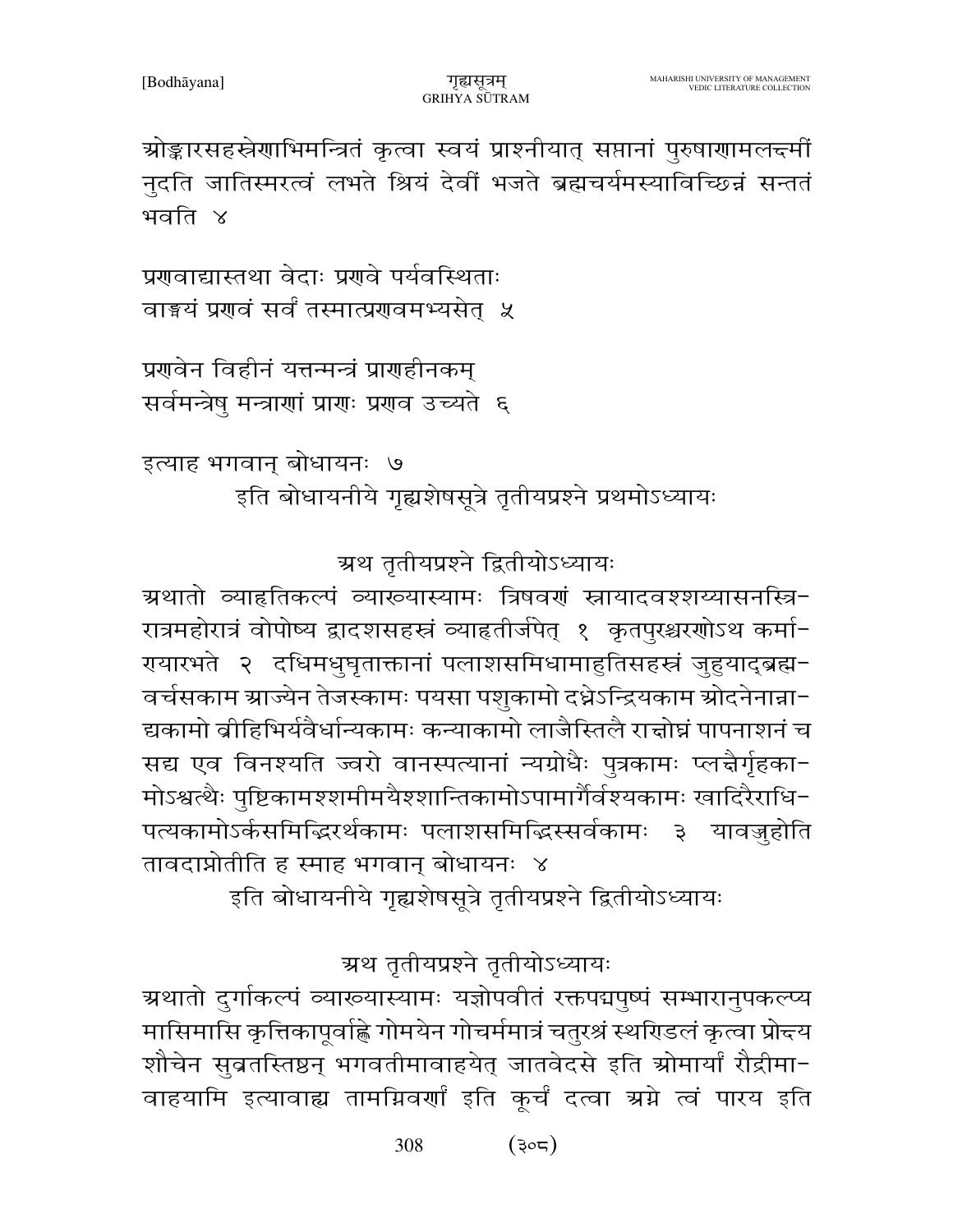च्चपायै स्वाहा कृष्णायै स्वाहाऽन्धकारिरायै स्वाहा यत इन्द्र भयामहे स्वस्तिदा

विशस्पतिः इति द्वाभ्यां च जुहोति २ अथ समन्तं परिषेकं कृत्वा रात्रिसूक्तेनो-

पतिष्ठते ३ व्याहतीभिः रात्रीं देवीमुद्वासयामि इत्युद्वास्याथ व्रजेत् श्मशानदेशे

देवागारे श्रोत्रियागारे कुलालकारुदेशे वा गच्छेत् ४ नवधनुर्मात्रात् कर्णौ

बध्नाति ५ स्वस्ति न इन्द्रो वृद्धश्रवाः इत्येतामृचं जपित्वा विमुञ्चेद्वचक्तं तत्प्र-

तिगृह्यतामनुरूपं युज्यतां सर्वकर्मणां चारम्भ इत्याह भगवान् बोधायनः ६

मष्टम्यां चतुर्दश्यां भरगयां कृत्तिकायां वा क्रियेत १ पूर्वेद्युरकृतभुक्ति-श्शुचिर्ब्रह्मचारी भूत्वाऽथ प्रदोषेऽग्निमुपसमाधाय सम्परिस्तीर्य तस्य दच्चिणत उपश्रुतिमावाहयेत् स्रों भूः रात्रीं देवीमावाहयाम्यों भुवरुपश्रुतिं देवीमावाह-याम्यों सुवर्महारात्रीं देवीमावाहयाम्यों भूर्भुवस्सुवः महाकाळरात्रीं देवीमा-वाहयामि इत्यावाह्याथैनां स्नापयति स्रापो हिष्ठा मयोभूवः इति तिसृभिः हिररयवर्णाः इति चतसृभिः पवमानः इत्येतेनानुवाकेन मार्जयित्वा गन्धैः कृष्णपुष्पैर्धूपैर्दीपैरलंकृत्याज्यं संस्कृत्य जुहोति रात्र्यै देव्यै स्वाहोपश्रुत्यै देव्यै स्वाहा महारात्र्यै देव्यै स्वाहा महाकाळरात्र्यै देव्यै स्वाहा निशायै स्वाहा

रौद्रचै महाकाळ्यै महायोगिन्यै सुवर्र्णपुष्प्यै देवसङ्कीर्त्यै महायज्ञचै महावैष्णव्यै महापृथिव्यै मनोगम्यै शङ्खधारिरायै नमः इत्येकादशनामधेयैर्गन्धपूष्पधूपदीपैः ग्रमुष्यै नमोऽमुष्यै नमः इत्येतैरेवार्चयित्वा सावित्र्या भगवत्यै दुर्गादेव्यै हविर्निवेदयामि इति हविर्निवेद्य शेषमेकादशनामधेयैर्हुत्वा पञ्चदुर्गा जपेद्दश स्वस्ति जपेत् जातो यदग्ने वषट् ते विष्णो वास्तोष्पते एवावन्दस्व म्रा नो नियुद्धिः हिररायवर्णाः ग्रभयं कृणोतु ग्रश्वावतीः त्वं वरुणः बृहस्पते युवमिन्द्रश्च स्वस्ति न इन्द्रो वृद्धश्रवाः इति जपित्वा शं च मे मयश्च मे इत्येतैरेका-दशभिरनुवाकैश्च जपेत् सावित्र्या भगवत्यै दुर्गादेव्यै हविरुद्वासयामि इत्युद्वा-स्य शेषं ब्राह्मणेभ्यो दत्वा संवत्सरमुपासीत १ सर्वकामास्सिध्यन्तीत्याह भगवान बोधायनः २ इति बोधायनीये गृह्यशेषसूत्रे तृतीयप्रश्ने तृतीयोऽध्यायः

ग्रथ तृतीयप्रश्ने चतुर्थोऽध्यायः

ग्रथात उपश्रुतिकल्पं व्याख्यास्यामः स्रादित्यवारेऽङ्गारकवारे वा चतुर्थ्या-

MAHARISHI UNIVERSITY OF MANAGEMENT बोधायनीयगृह्यसूत्रम् VEDIC LITERATURE COLLECTION BODHĀYANA GRIHYA SŪTRAM यज्ञोपवीतं दत्वाऽथैनां स्नापयति स्रापो हिष्ठा मयोभुवः इति तिसृभिः हिररयवर्णाः इति चतसृभिः पवमानः इत्येतेनानुवाकेन मार्जयित्वा स्रार्यायै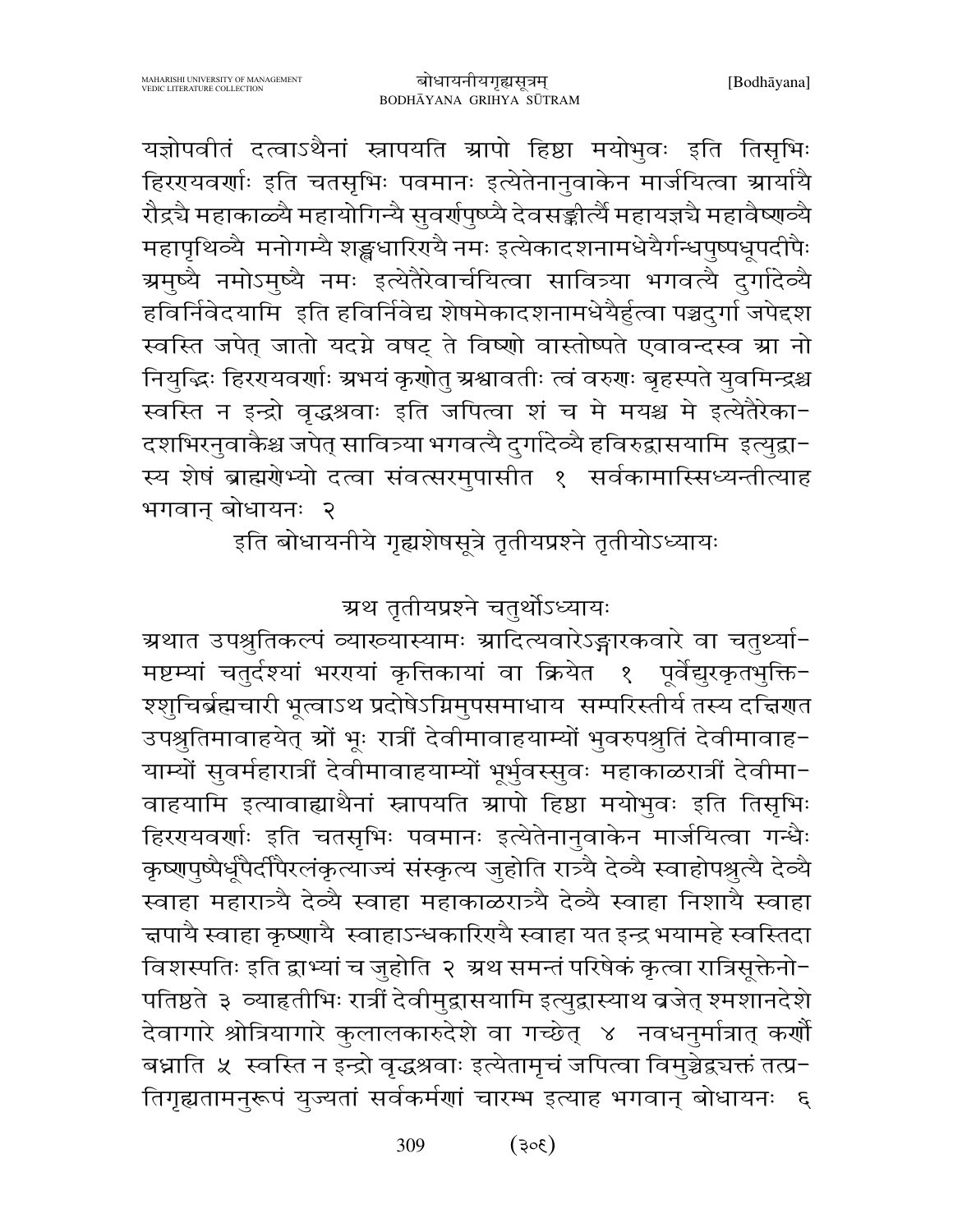ग्रथ तृतीयप्रश्ने षष्ठोऽध्यायः ग्रथातस्सरस्वतीकल्पं व्याख्यास्यामः शुक्लपद्ते त्रयोदश्यां वोत्तरयोः फल्गुन्योर्वा पुरये नद्मत्रेऽथ देवयजनोल्लेखनप्रभृत्या प्रशीताभ्यः कृत्वाऽग्रे-णाग्निं सरस्वतीमावाहयति स्रायातु वरदा देव्यज्ञरं ब्रह्मसम्मितम् । गायत्रीं छन्दसां मातेदं ब्रह्म जषस्व नः १ सरस्वतीमावाहयामि इत्यावाह्यात्र स्थानानि कल्पयति वाग्देव्यै कल्पयामि गीर्देव्यै कल्पयामि सरस्वत्यै कल्पयामि ब्राह्मचै कल्पयामि इति २ अथैनाः स्नापयति स्रापो हिष्ठा मयो भुवः हिररयवर्णाः पवमानस्सुवर्जनः इत्येतेनानुवाकेन मार्जयित्वाऽद्भिस्तर्पयित्वै-

ग्र्रथातश्श्रीकल्पं व्याख्यास्यामः शुक्लपत्तस्य पञ्चम्यां पौर्णमास्यामपि वा श्रियं कदम्बमर्यी बिल्वसारमर्यी स्थरिडले वा विधायाहोरात्रोपोषितश्शुचिः कृतशौचस्समे देशे गोमयेन गोचर्ममात्रं चतुरश्रं स्थरिडलमुपलिप्य गन्धमुमनसस्सम्प्रकीर्य हिररामयेन पात्रेणोदकं पूरयित्वा गन्धान् सुमनसः तस्मिन् हिररयवर्णां हरिणीम् इति द्वाभ्यां श्रों भूः श्रियमावाहयामि श्रों भुवः श्रियमावाहयामि स्रों सुवः श्रियमावाहयामि स्रों भूर्भुवस्सुवः श्रियमा− वाहयामि इत्यावाह्य कर्दमेन इति द्वाभ्यां प्रसिद्धं प्रो<del>द</del>य ग्रश्वपूर्वां इति स्नापयित्वा गन्धद्वाराम् इति गन्धं ददाति कां सोऽस्मि ताम् इति पुष्पं ददाति उपैतु माम् इति धूपं ददाति चन्द्रां हिररमयीम् इति दीपं ददाति चन्द्रां प्रभासाम् इति नैवेद्यं ददाति १ अथ देव्या दच्चिणतोऽग्निमुपसमाधाय सम्परिस्तीर्य महाव्रीहिभिस्तराडलैः पायसं चरुं श्रपयित्वा हविर्द्विधा कृत्वा मनसः कामम् इत्यभिप्रेत्य काममंत्रं वाऽऽज्यमिश्रं श्रीसूक्तेन पञ्चदशर्चेन हविर्जुहोति २ तेन सूक्तेन श्रियै नमः पुष्टचै नमो धात्र्यै नमस्सरस्वत्यै नमः इति बलिमुपहरति ३ पद्मपुष्पाणि यथालाभं गृहीत्वा प्रत्यङ्गं निमार्ष्टि चुत्पिपासाम् इत्यलन्दमीं निर्गुदति ४ एवमेवाहरहर्मासिमासि वा महान्तं पोषं पुष्यति धन्यं यश-स्यमारोग्यमायुष्यं पुत्र्यं पशव्यं तस्य महत्स्वस्त्ययनमित्याह भगवान् बोधायनः *५* इति बोधायनीये गृह्यशेषसूत्रे तृतीयप्रश्ने पञ्चमोऽध्यायः

इति बोधायनीये गृह्यशेषसूत्रे तृतीयप्रश्ने चतुर्थोऽध्यायः

ग्रथ तृतीयप्रश्ने पञ्चमोऽध्यायः

310

 $(35)$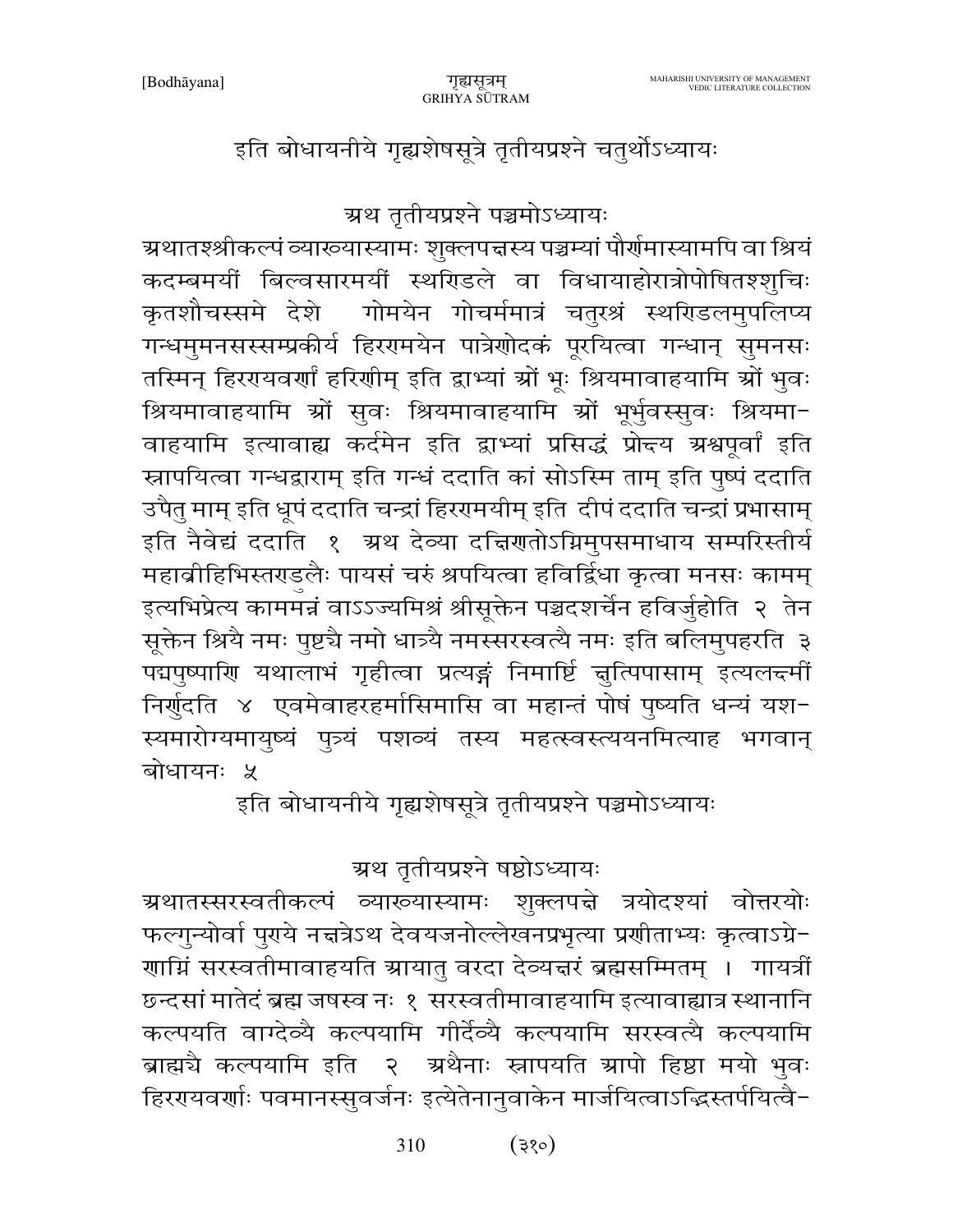तैरेव नामधेयैर्गन्धपुष्पधूपदीपैः ग्रमुष्यै नमोऽमुष्यै नमः इति परिधानप्रभृत्या-ग्निमुखात्कृत्वा पक्वाज़ुहोति पायसं वा चोदयित्री सूनृतानां पावीरवी कन्या इति द्वाभ्याम् ३ अथाज्याहुतीरुपजुहोति प्रणो देवी ग्रा नो दिवः ये ते सरस्व ऊर्मयः उत नः प्रिया प्रियासु इमा जुह्वाना यस्ते स्तनश्शशयः देवीं वाच-मजनयन्त यद्वाग्वदन्ती इत्येतेन सूक्तेन ४ स्विष्टकृत्प्रभृति सिद्धमाधेनुवर-प्रदानात् ५ स्राथाग्रेणाम्निं पलाशपर्णेषु हुतशेषं निवेदयित्वा बाह्यबलिं दत्वोदेत्यापरेणाम्निं प्राङ्गस्वं कुमारमुपवेश्य विद्यारम्भं कुरुते ६ अनन्तरं देवीमुद्रासयेत् उत्तमे शिखरे देवि भूम्यां पर्वतमूर्धनि । ब्राह्मरोभ्यो ह्यनुज्ञानं गच्छ देवि यथासुखम् ७ इति पुनरागमनाय पुनर्दानाय ८ एवमेव मासि मासि विद्याकांची सरस्वतीमाराधयेदित्याह भगवान् बोधायनः १ इति बोधायनीये गृह्यशेषसूत्रे तृतीयप्रश्ने षष्ठोऽध्यायः

ग्रथ तृतीयप्रश्ने सप्तमोऽध्यायः

ग्रथातो विष्णुकल्पं व्याख्यास्यामः ग्राषाढकार्तिकफाल्गुनशुक्लपत्तेषु द्वा-दश्यां यदा श्रद्धा भवत्यहोरात्रमुपोषितश्श्वोभूते प्राग्वोदग्वाऽरगये शुचिर्गृहे वा यत्र रोचते मनस्तत्र स्थरिडलेऽग्निमुपसमाधाय संपरिस्तीर्याप्रणीताभ्यः कृत्वा सिद्धे पायसे यत्ते पवित्रं पवित्रं ते विततम् इत्युदाहृत्य स्रोम् इति वि-द्युद्गम्धीरमयं भगवन्तं श्वेतपीतरक्तप्रतिसरेणावेष्ठच स्थापयित्वावाहयेत् स्रों भूः पुरुषमावाहयाम्यों भुवः पुरुषमावाहयाम्यों सुवः पुरुषमावाहयाम्य<mark>ो</mark>ं भूर्भुवस्सुवः पुरुषमावाहयामि इत्यावाह्य प्रसिद्धमासनस्नानपाह्याचमनीयानि दद्यात् सर्वसुरभिगन्धपुष्पधूपदीपमाल्यैरभ्यच्यं यथोपपन्नं बर्हिष्यश्वत्थपर्णे प्रस्तरे गोभिर्जुष्टम् इति धूपभाजने न्यस्यति १ ततष्षोडशाज्याहुतीर्जुहोति पुरुषसुक्तेन परो मात्रया इति तिसृभिः । पवमानमुपनिनीय चरोराज्यमिश्रं चतस्रः ग्राहुतीर्जुहोति वासुदेवाय स्वाहा बलदेवाय स्वाहा विष्णुवे स्वाहा श्रियै स्वाहा इति २ स्विष्टकृतमवदायान्तः परिधि सादयित्वा दैवतम-र्चयत्येतैरेव नामधेयैः ग्रमुष्मै नमोऽमुष्मै नमः इति गन्धपुष्पधूपदीपैरन्नेन ग्रमुष्मै स्वाहाऽमुष्मै स्वाहा इति फलोदकेन ग्रमुं तर्पयाम्यमु तर्पयामि इति स्वि-ष्टकृत्प्रभृति सिद्धमाधेनुवरप्रदानात् ३ ग्राभिर्विश्वा ग्रभियुजः इति जानुं निपात्य चतुःप्रदच्चिणं परिक्रामेत् विश्वभुजे नमः । सर्वभुजे नमः । स्रात्मने नमः । परमात्मने नमः इति । ध्रूवसूक्तं जपित्वा पुरुषमुद्रासयेत् श्रों भूः

> $(385)$ 311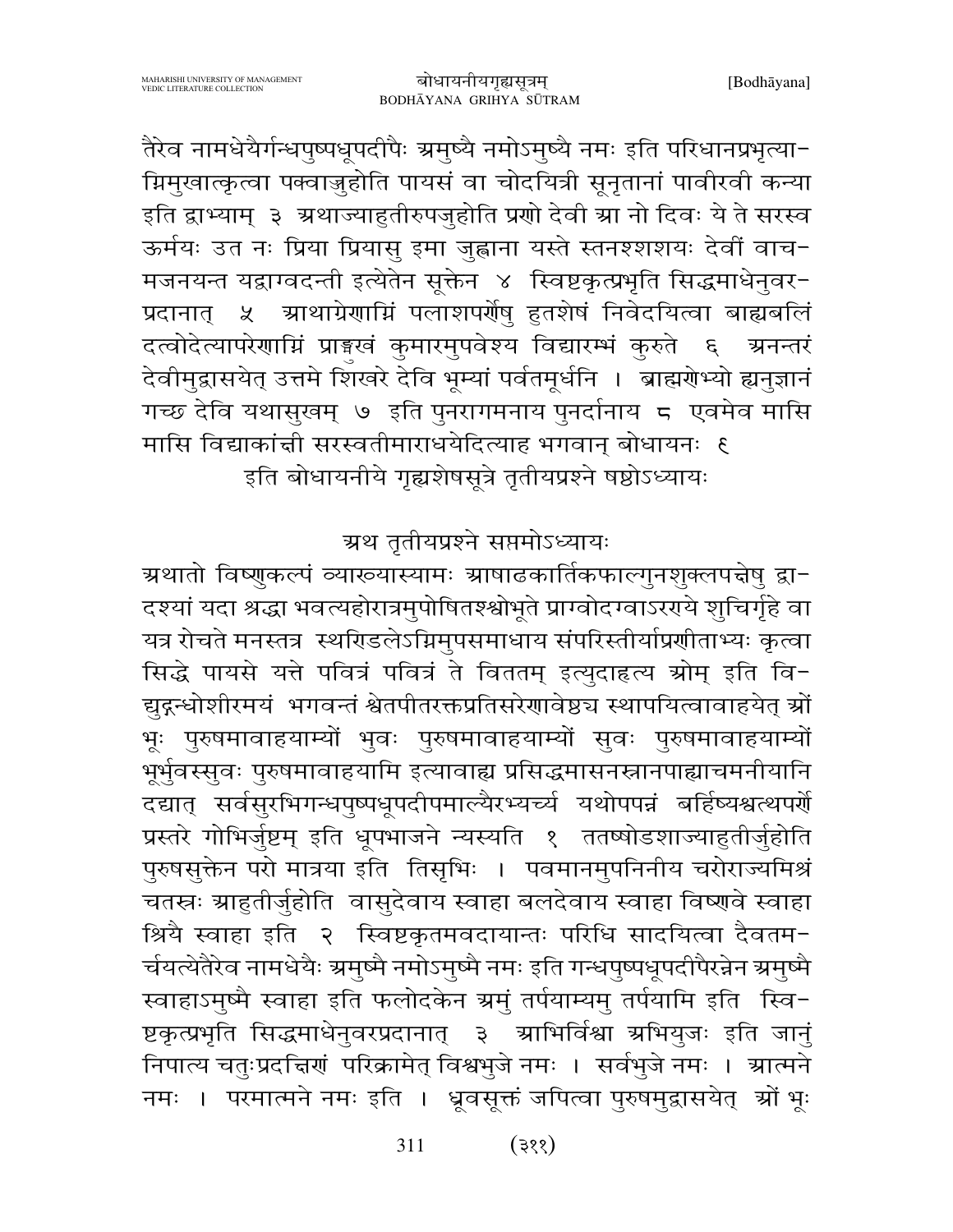पुरुषमुद्रासयाम्यों भुवः पुरुषमुद्रासयाम्यों सुवः पुरुषमुद्रासयाम्यों भूर्भुवस्सुवः पुरुषमुद्रासयामि इत्युद्रास्य यत्रापस्तद्गत्वोत्सृजेदवभृथम् ४ प्रतत्ते ग्रद्य किमित्ते विष्णो परिचन्दयं भूत् इति द्वाभ्यां प्रतिसरं विस्नंसयति ५ इदं विष्णुर्विचक्रमे इत्येतया चरुं प्राश्नाति ६ एवं घोषयेत् यो वैष्णव इत्याह वैष्णवोऽस्मि इति यः प्रतिब्रूयात्तस्मै शेषं दद्यादेतैरेव मन्त्रैः प्राश्नाति ७ प्राश्याप स्राचम्य स्रों नमो भगवते वासुदेवाय इति द्वादशाचरं जपित्वा-ऽश्वमेधफलमाप्नोति सकृदिष्ट्वा सनातनमिति 5

इति बोधायनीये गृह्यशेषसूत्रे तृतीयप्रश्ने सप्तमोऽध्यायः

ग्रथ तृतीयप्रश्ने ग्रष्टमोऽध्यायः

ग्रथातो रविकल्पं व्याख्यास्यामः मराडलं चतुरश्रं वा गोमयेन गोचर्ममात्रं स्थरिडलं कृत्वाऽष्टाचत्वारिंशत्कृत्वो रविवारे ताम्रपात्रे रक्तगन्धं रक्तपुष्पं वा घृणिम्सूर्य ग्रादित्यः इत्यावाह्य ग्रासत्येन इत्यर्घ्यं दद्यात् हंसश्शुचिषत् इति पाद्यं स्रम्भिर्पूर्धा इत्याचमनीयम् । स्रापो हिष्ठा मयोभुवः हिररायवर्णाः पवमा-नस्सुवर्जनः इत्येतेनानुवाकेन मार्जयित्वाऽद्धिस्तर्पयति धातारं तर्पयामि विधातारं तर्पयामि अर्यमणं तर्पयामि मित्रं तर्पयामि वरुणं तर्पयामि भगवन्तं तर्पयामि हसं तर्पयामि पूषाणं तर्पयामि पर्जन्यं तर्पयामि विवस्वन्त तर्पयामि इन्द्रं तर्पयामि रविं तर्पयामि इत्येतैरेव नामधेयैर्गन्धपुष्पधूपदीपैः ग्रमुष्मै नमोऽमुष्मै नमः इति । व्याहृतीभिः पुरुषमुद्वासयामि इत्युद्वास्याथापूपं दद्यादष्टाचत्वारिंशत् १ एकवारमर्चयित्वा कुष्ठरोगी न्नयरोगी २ वन्धा-द्विमुच्यते बद्धो रोगी रोगाद्विमुच्यते ३ इत्याह भगवान् बोधायनः ४ इति बोधायनीये गृह्यशेषसूत्रे तृतीयप्रश्ने ग्रष्टमोऽध्यायः

ग्रथ तृतीयप्रश्ने नवमोऽध्यायः

ग्रथातो ज्येष्ठाकल्पं व्याख्यास्यामः तिलतैलमाज्यं पयोदधिसक्तून् लाजान् करम्भान् कृष्णानि वासांसीति सम्भारानुपकल्पयते १ प्रोष्ठपदायामनूराधायां वाऽहविष्यं भुञ्जीत २ अ्थ श्वोभूते ज्येष्ठामनुस्मरन्नुत्थाय देवागारे रहस्यप्रदेशे वा यत्र रोचते मनस्तत्र स्थरिडलं कृत्वाऽथ देवयजनोल्लेखनप्रभृत्या-प्रशीताभ्यः कृत्वाऽग्रेशाग्निं ज्येष्ठादेवीमावाहयति यस्यास्सिंहा रथे युक्ता व्या-घ्राश्चाप्यनुगामिनः । तामिमां पुराडरीकार्त्ती ज्येष्ठामावाहयाम्यहम् ३ इत्या−

> 312  $(35)$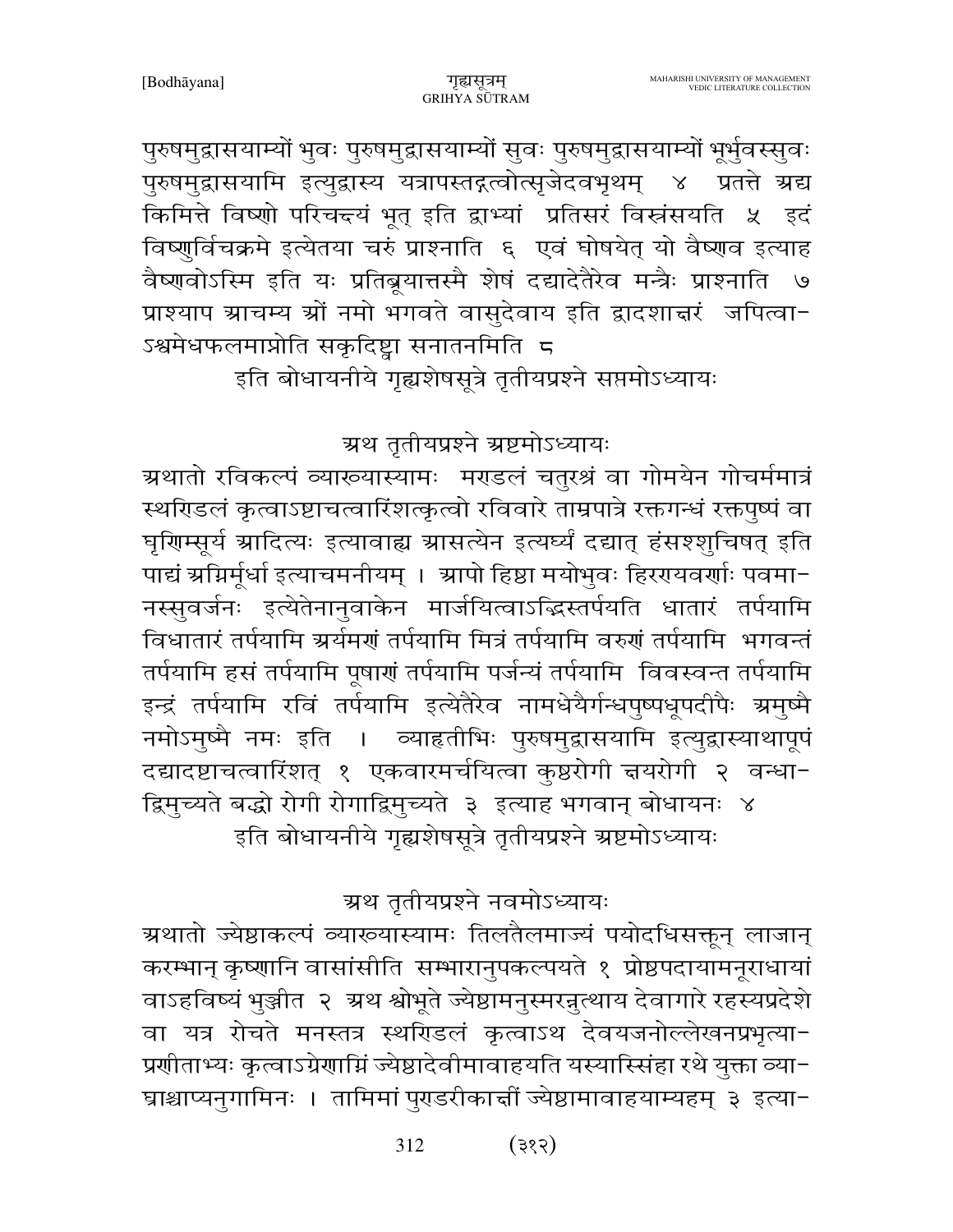वाह्य इह लोकाकीर्तये नमः । परलोकाकीर्तये नमः । श्रियै नमः । ज्येष्ठायै नमः । सत्यायै नमः । कपिलपत्नचै नमः । कपिलहृदयायै नमः । कुम्भ्यै नमः । कुम्भिन्यै नमः । प्रकुम्भ्यै नमः । ज्यायायै नमः । वरदायै नमः । हस्तिमुखायै नमः । विघ्नपार्षदायै नमः । विघ्नपार्षद्यै नमः इति तर्पयति ४ स्रापो हिष्ठा मयोभुवः हिररायवर्णाः पवमानस्सुवर्जनः इत्ये-तेनानुवाकेन मार्जयित्वा तैरेव नामधेयैर्गन्धपुष्पधूपदीपैः ग्रमुष्यै नमोऽमुष्यै नमः इति परिधानप्रभृत्याऽग्निमुखात्कृत्वा पक्वाज़ुहोति इन्द्रो ज्येष्ठामनु नज्ञत्र-मेति इति पुरोनुवाक्यामनूच्य पुरन्दराय वृषभाय धृष्णवे इति याज्यया जुहोति ५ अथाज्याहुतीरुपजुहोति इन्द्राय स्वाहा । ज्येष्ठाय स्वाहा । श्रेष्ठाय स्वाहा । प्रजापतये स्वाहा इति । नमस्सुते निर्ऋाते इति षड्भिरनुच्छन्दसम् ६ ग्रथ कुत्सैर्जुहोति ७ देवस्य त्वा सवितुः प्रसवेऽश्विनोर्बाहुभ्यां पूष्णो हस्ताभ्यां भूर्भुवस्सुवरों ज्येष्ठायै हविर्निवेदयामि इति निवेदयति 5 अ्रथ दिशां बलिं हत्वा गन्धमाल्ये द्वे वाससी निवेद्यं दत्वाऽन्नं च) ब्राह्मर्णभ्यो दत्वा नमस्सुते निर्ऋते इति षड्भिरुपस्थाय स्विष्टकृत्प्रभृति सिद्धमाधेनुवरप्रदानात् यस्यास्सिंहा रथे युक्ता व्याघ्राश्चाप्यनुयायिनः । तामिमां पुराडरीकार्त्ती ज्येष्ठामुद्धासयाम्यहम् १० इत्युद्वास्य ज्येष्ठामन्त्रं सहस्रकृत्वः म्रावर्तयेच्छ-तकृत्वोऽपरिमितकृत्वो वा दशावरम् ११ शाकयावकभैज्ञमूलफलाशी ग्रध-श्शायी श्वोभूते तथैवाभ्यर्च्य षरमासादूर्ध्वं समाचरन् नित्यानामाशास्यान् सर्वान् कामानवाप्नोतीति ह स्माह भगवान् बोधायनः १२ इति बोधायनीये गृह्यशेषसूत्रे तृतीयप्रश्ने नवमोऽध्यायः

# ग्रथ तृतीयप्रश्ने दशमोऽध्यायः

ग्रथातो विनायककल्पं व्याख्यास्यामः मासिमासि चतुर्थ्यां शुक्लपत्तस्य पञ्चम्यां वाऽभ्युदयादौ सिद्धिकामः ऋद्धिकामः पशुकामो वा भगवतो विना-यकस्य बलिं हरेत् १ पूर्वेद्युः कृतैकभुक्तः शुचिरप स्राचम्याथ देवयज-नोल्लेखनप्रभृत्याऽग्निमुखात्कृत्वा दच्चिणामुखं हस्तिमुखं दच्चिणतो ब्राह्मणमु-पवेश्योपोत्थाय दैवतमावाहयति

विघ्न विघ्नेश्वरागच्छ विघ्नेत्येव नमस्कृत ग्रविघ्नाय भवान् सम्यक्सदाऽस्माकं भव प्रभो इति २

> 313  $($ 383)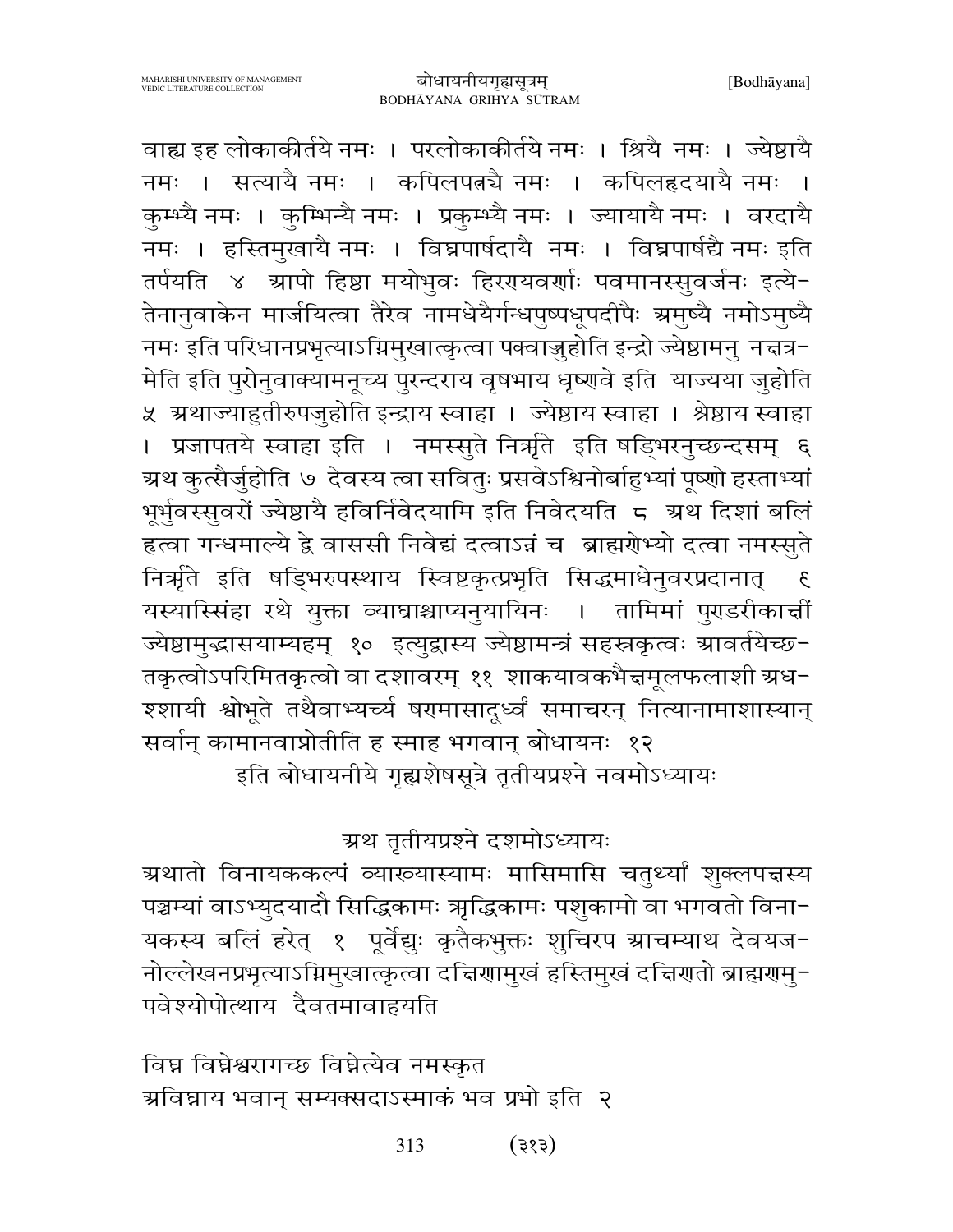ग्रथ दूर्वाचतसुमनोमिश्रमर्घ्यं ददाति इमा ग्रापश्शिवाश्शिवतमाश्शान्ता− श्शान्ततमाः पूताः पूततमाः पुरायाः पुरायतमाः मेध्या मेध्यतमा जुष्टा जुष्टतमा ग्रमृता ग्रमृतरसाः पाद्या ग्रर्घ्या ग्रर्हणीया ग्रभिषेचनीया ग्राचमनीया मार्जनी− याश्च प्रतिगृह्यन्तां प्रतिगृह्णातु भगवान् विनायको विनायकाय नमः इति ३ ग्र्य तूष्णीं वा गन्धपुष्पधूपदीपैरभ्यच्योपतिष्ठते भूपतये नमो भुवनपतये नमो भूतानां पतये नमः इति ४ उपस्थाय तिस्रो विनायकाहुतीर्जुहोति विनायकाय भूपतये नमो विनायकाय स्वाहा । विनायकाय भुवनपतये नमो विनायकाय स्वाहा । विनायकाय भूतानां पतये नमो विनायकाय स्वाहा इति । जयप्रभृति सिद्धमाधेनुवरप्रदानात् ५ अपूपं करभ्भमोदकम् सक्तून् पायसमित्यथास्मा उपहरति विघ्नाय स्वाहा । विनायकाय स्वाहा । वीराय स्वाहा । शूराय स्वाहा । उग्राय स्वाहा । भीमाय स्वाहा । हस्तिमुखाय स्वाहा । वर-दाय स्वाहा । विघ्नपार्षदेभ्यस्स्वाहा । विघ्नपार्षदीभ्यस्स्वाहा इति ६ ग्र्रथ भूतेभ्यो बलिमुपहरेत् ये भूताः प्रचरन्ति इति ७ अ्रथ पञ्चसूत्रं कङ्कर्णं हस्ते व्याहतिभिः बध्नाति विनायक महाबाहो विघ्नेश भवदाज्ञया । कामा मे साधितास्सर्वे इदं बध्नामि कङ्करणम् इति 5 अथ साम्रिकं विनायकं प्रदत्तिर्ण कृत्वा प्रगम्याभिवाद्य विनायकं विसर्जयति कृतं यदि मया प्राप्तं श्रद्धया वा गरोश्वर । उत्तिष्ठ सगरास्साधो याहि भद्रं प्रसीदतोम् इति ६ तस्मिन्याते द्वादशेध्मसमिद्धेनोपरि मध्यमं चैव दत्त्विणोर्ध्वं समिधं तथा दधिमधुपयञ्चाज्यं स्नमिश्रच परिषेचनं विसर्जनं कल्पयति १० इति बोधायनीये गृह्यशेषसूत्रे तृतीयप्रश्ने दशमोऽध्यायः

ग्रथ तृतीयप्रश्ने एकादशोऽध्यायः

ग्र्रथातो मृत्युंजयकल्पं व्याख्यास्यामः जन्मनत्तत्रे पुराये नत्तत्रे त्रिजन्मनि वा बाह्मणानन्नेन परिविष्य पुरायाहं स्वस्ति ऋद्धिम् इति वाचयित्वाऽथ देव-यजनोल्लेखनप्रभृत्याऽग्निमुखात्कृत्वा सावित्र्या पक्वं हुत्वा प्रादेशमात्रा-स्तिस्रस्तिस्रो दूर्वा एकां समिधमाहत्य ग्रष्टसहस्रमष्टशतमष्टाविंशतिर्वा दधिमधुघृतपयांसि समुदायुत्याभ्यज्यादधाति श्रपैतु मृत्युः परं मृत्यो मा नो महन्तं मा नस्तोके त्रियम्बकं ये ते सहस्रम् इत्यष्टषष्टिशतकृत्व स्रावर्तयेत्तदानीं ग्रष्टसहस्रं संपद्यते १ ग्रथाज्याहुतीरुपजुहोति मृत्युर्नश्यत्वायुर्वर्धतां भूस्स्वाहा । मृत्युर्नश्यत्वायुर्वर्धतां भुवस्स्वाहा । मृत्युर्नश्यत्वायुर्वर्धतां सुवस्स्वाहा

> $(38x)$ 314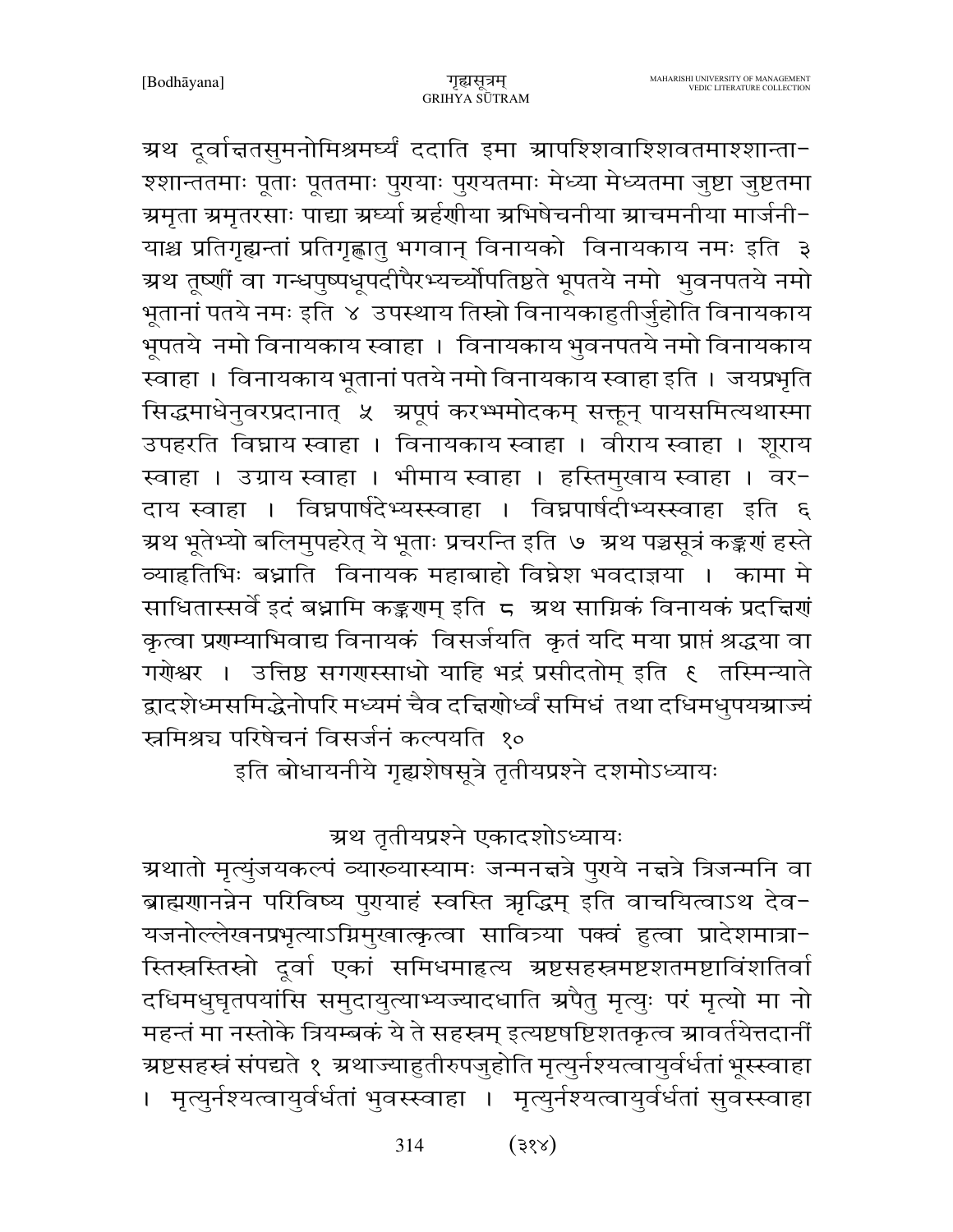। मृत्युर्नश्यत्वायुर्वर्धतां भूर्भुवस्सुवस्स्वाहा इति २ जयप्रभृति सिद्धमाधेनु− वरप्रदानात् ३ अथाग्रेणाम्निं दूर्वास्तम्बेषु हुतशेषं निदधाति तच्छं योरावृणीमहे इति ४ ग्रथ दत्तिणां ददाति धेनुमृषभमनड्वाहं कंसं हिरएयं वासो वेत्य-पपुनर्मृत्युं जयतीति ह स्माह भगवान् बोधायनः ५ इति बोधायनीये गृह्यशेषसूत्रे तृतीयप्रश्ने एकादशोऽध्यायः

ग्रथ तृतीयप्रश्ने द्वादशोऽध्यायः

ग्रथातोऽभिवृद्धिकल्पं व्याख्यास्यामः ग्रामस्य देवतायतनस्य गृहस्य वा सारतमन्नेत्रेषु वा भूतिमिच्छन् पूर्वपन्ने स्थिरराशौ स्थिरमुहूर्ते ब्रह्मस्थाने इन्द्रस्येशानस्य वा दिशि जानुदघ्नमवटं खात्वा गोमयेन गोचर्ममात्र चतुरश्रं स्थरिडलमुपलिप्य प्रोन्दय सैकतेनावकीर्य मध्ये पद्मपत्र लिखित्वा कुशाग्रेर पञ्चगव्येन ग्रापो हिष्ठा मयोभुवः हिररयवर्णाः पवमानस्सुवर्जनः इत्येतेना-नवाकेन व्याहतीभिः प्रोन्दय सुमनसोऽवकीर्याशिषो वाचयित्वा पद्ममध्ये सैकतेन स्थरिडलं कृत्वाऽग्निमुपसमाधाय संपरिस्तीर्य परिधानप्रभृत्याऽग्नि-मुखात्कृत्वा मध्येऽग्नौ मनसा पद्मासनं ध्यात्वा श्रियमावाहयति गन्धद्वाराम् इत्येतयर्चा गन्धादिभिरन्वाराध्य बिल्वसमिद्धिः श्रीसूक्तेन हुत्वा पक्वाज़ुहोति वास्तोष्पते वास्तोष्पते इति द्वाभ्याम् १ अ्थाज्याहुतीरुपजुहोति ब्रह्म जज्ञानम् इति षड्भिरनुच्छन्दसम् २ स्विष्टकृत्प्रभृति सिद्धमाधेनुवरप्रदानात् ३ ग्रथा-ग्रेणाम्निं पुष्करपर्णेषु हुतशेषं निदधाति यत्पर्यपश्यत् इति ४ पुष्करपर्णं प्रचाळ्य पञ्चगव्येन मथितेन पूरयित्वा गन्धादिभिस्संपूज्य श्रीसूक्तेन स्वचेत्राणि प्रोच्च-तीत्याह भगवान बोधायनः ५

इति बोधायनीये गृह्यशेषसूत्रे तृतीयप्रश्ने द्वादशोऽध्यायः

ग्रथ तृतीयप्रश्ने त्रयोदशोऽध्यायः

ग्रथातश्शिथिलीकल्पं व्याख्यास्यामः गृहसीमान्तचतुरश्रदिग्विधानेनान्त− श्चोत्तरविधिः १ गृहमध्ये शिथिली जायते सप्ताहात् शुभकरं भवस्यत ऊर्ध्वं प्रजानां व्याधिपीडनं करोति यत इन्द्र भयामहे इति पलाशसमिद्धिरष्टोत्तरशतं जुहुयात् हविष्यमाज्यं च दोषमपहरति २ इन्द्रदिग्भागे शिथिली जायते सकुटम्बस्य महद्भयं भवति सदसस्पतिम् इति मन्त्रेन खादिरसमिद्भिर्जुहुयात् ३) ग्रॉमदिग्भागे शिथिली जायते सप्ताहात्सुहृदागमनं भवत्यत ऊर्ध्वं राजचोभं

> 315  $(38\%)$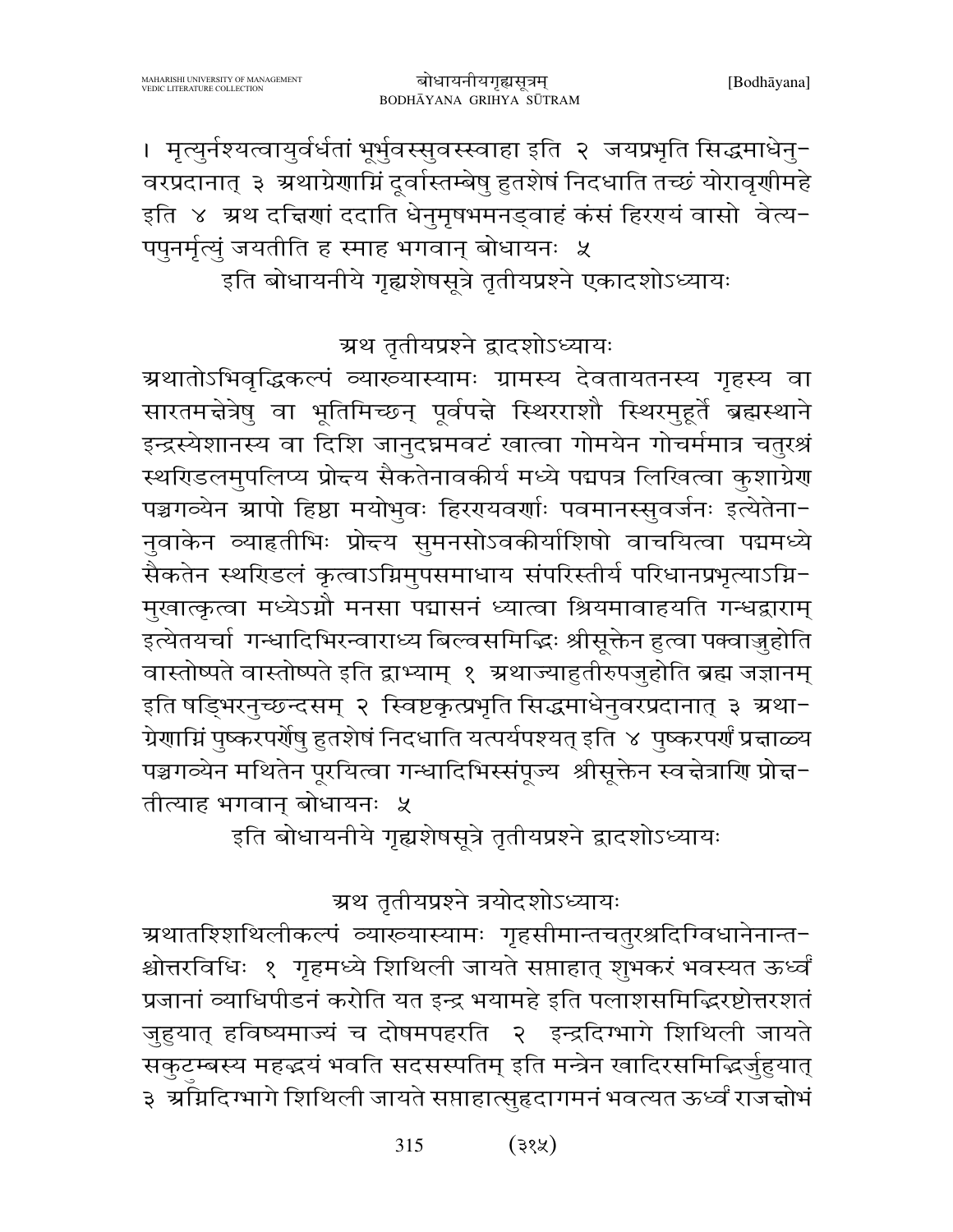करोति ग्रयम् ते समुतसि कपोत इव गर्भधिम् । वचस्तच्छिन्न श्रोजसे स्वाहा इत्यौदुम्बरसमिद्भिर्जुहुयात् ४ यमदिग्भागे शिथिली जायतेऽष्टाहादर्थला-भमाप्नोति तत ऊर्ध्वं भार्यामरणं करोति प्लचसमिद्धिस्त्रियम्बकेन जुहोति ५ निर्म्भतिदिग्भागे शिथिली जायते त्र्यहाद्रष्टिं करोति तत ऊर्ध्वं भार्यानाशं करोत्यपामार्गसमिद्धिः प्रजापते न त्वत् इति मन्त्रेण जुहोति ५ वरुणदिग्भागे शिथिली जायते गर्भलाभं करोत्यत ऊर्ध्वं चोरभयं कुर्याहूर्वासमिद्धिः गणानां त्वा इति जुहोति ७ वायुदिग्भागे शिथिली जायते कन्यादोषमुपजायते दूर्वासमिद्धिः सप्त ते स्रग्ने इति जुहोति 5 सोमदिग्भागे शिथिली जायते शत्रुखादनं करोत्यत ऊर्ध्वं धान्यनाशं करोति वटसमिद्धिरघोरमन्त्रेण जुहोति ६ ईशानदिग्भागे शिथिली जायते गृहपतेर्व्याधिपीडनं करोति येषामीशे इति शमीसमिद्धिर्जुहोति १० द्वारप्रदेशे शिथिली जायते गृहिणीनाशं करोति बिल्वसमिद्धिस्त्रियम्बकेन जुहोति ११ शयनप्रदेशे शिथिली जायते गृहपते-र्मरणं करोति व्याहृतीभिर्यवैर्जुहोति १२ गोमहिषस्थाने शिथिली जायते प्रजानां चत्तुर्नाशं करोति व्याहृतीभिर्यवैर्जुहोति  $59$ जलभाराडस्थाने शिथिली जायते दासवर्गनाशं करोति सप्तव्याहतीभिर्यवैर्जुहोति १४ देवालये शिथिली जायते ग्रामेऽग्निभयं करोति बिल्वसमिद्धिस्त्रियम्बकमन्त्रेण जुहोति १५ सभास्थाने शिथिली जायते ग्रामस्य सकुटम्बस्याध्रुवं कुर्यादात्वाहा-र्षसूक्तेन दूर्वाभिर्जुहोति १६

देवालये सभास्थाने तटाके गृह एव वा उत्पन्ने रक्तवल्मीके कुर्यात्तस्य प्रतिक्रियाम् १७

समिद्धिस्सर्पिषा चैव हविषा तिलसर्षपैः कुर्याद्व्याहृतिमन्त्रेण होममष्टशतं पृथक् १८

धर्मास्थाने तु बल्मीके जाते मरणमादिशेत् इन्द्रस्थाने श्रियं ब्रूयादाग्नेये च तथाऽश्रियम् १६

याम्ये बन्धुविनाशस्स्याद्राचसे गृहिर्णी हरेत् वारुणे बन्धुलाभस्स्याद्वायव्ये दूर स्रागतिः २०

> 316  $(3\epsilon)$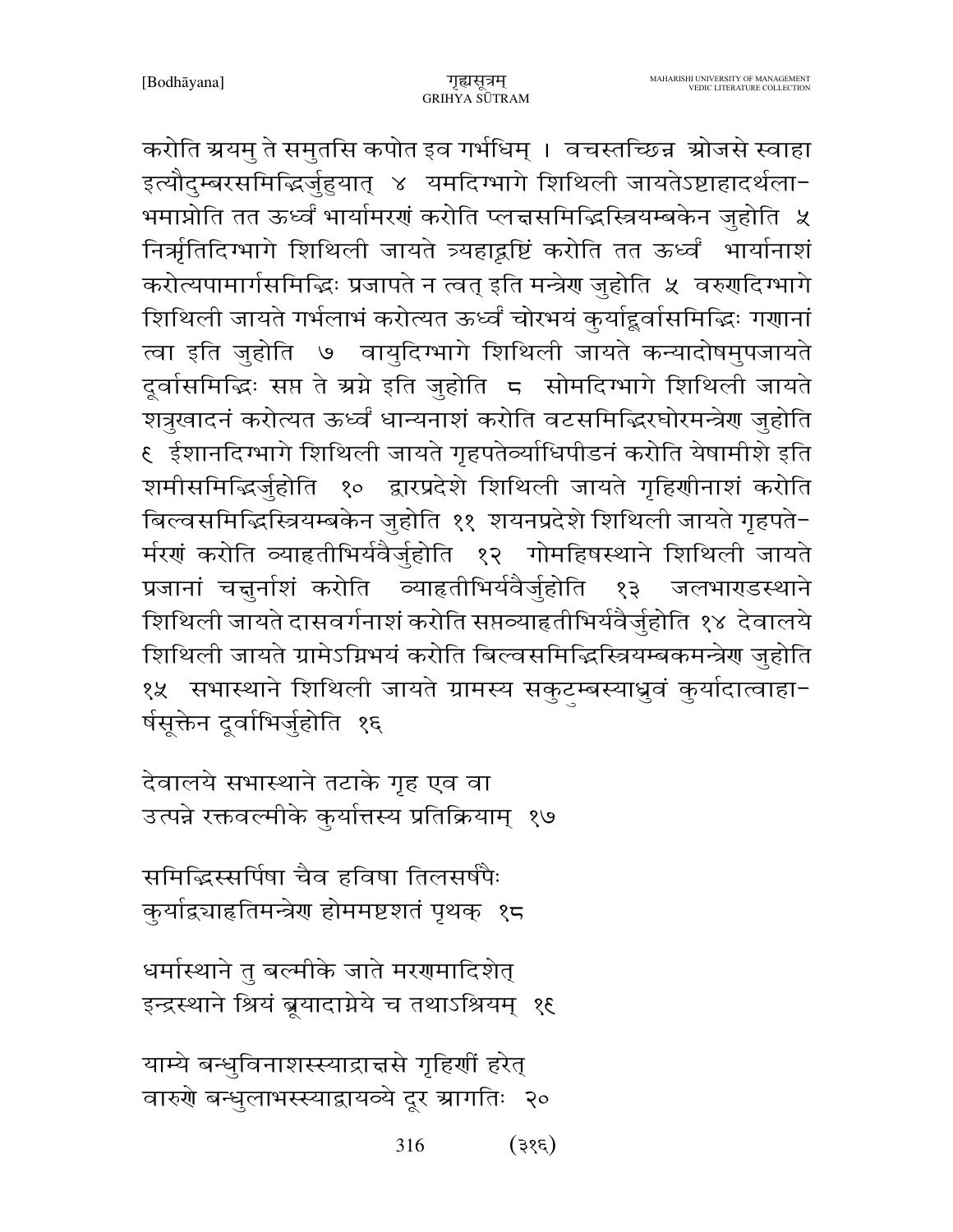प्रदोषे रुद्रं विरूपाचं सपत्नीकं ससुत सगर्ग सपारिषत्कमावाहयामि इत्यावाह्य स्वागतेनाभिनन्दयति स्वागतं पुनरागतम् २ भगवते महादेवाय विरूपान्नाय सपत्नीकाय ससुताय सगणाय सपारिषत्कायेत्येतदासनं क्लृप्तमत्रास्तां भगवान् महादेवो विरूपाचस्सपत्नीकस्ससुतस्सगरास्सपार्षत्कः इति ३ अथ कर्चं ददाति भगवतोऽयं कूर्चः दर्भमयस्त्रिवृद्धरितस्सुवर्णमयस्तं जुषस्व इति प्रति− गृह्णातु भगवान् महादेवो विरूपाचाय सपत्नीकाय ससुताय सगणाय सपार्ष-त्कायेति ४ अथात्र स्थानानि कल्पयति महाकालाय नमः शङ्कराय नमो बभुकर्णाय नमो नन्दिकेश्वराय नमो दरिडिमुराडाय नमः चरिडकेश्वराय नमः इति ५ अ्थ देवयजनोल्लेखनप्रभृत्याऽग्निमुखात्कृत्वा पक्वाजुहोति आर्द्रया रुद्रः हेती रुद्रस्य इति द्वाभ्याम् ६ अ्थाज्याहुतीरुपजुहोति भवाय देवाय स्वाहा इत्यादिभिश्चतुर्विंशतिभिः हुत्वा हव्यवाहं स्विष्टम् इति स्विष्टकृतं हुत्वाऽथाग्रेणाग्निमर्कपर्णेषु हुतशेषं निदधाति यो रुद्रो स्रमौ इति शिष्टैर्गन्धमाल्यैरभ्यर्च्य रौद्रीभिः ऋग्यजुस्सामाथर्वभिस्स्तुतिभिः स्तुन्वन्त्या-

इति बोधायनीये गृह्यशेषसूत्रे तृतीयप्रश्ने चतुर्दशोऽध्यायः

ग्रथ तृतीयप्रश्ने पञ्चदशोऽध्यायः

ग्रथातोऽर्धमासेऽर्धमासेऽष्टम्यां ब्राह्मणाः ब्रह्मचारिणः स्त्रियश्च पुत्रकामा ग्रायु−

ष्कामा स्रारोग्यकामा ब्रह्मवर्चसकामास्सौभाग्यकामाश्चोपवसन्ति १

ग्रथ तृतीयप्रश्ने चतुर्दशोऽध्यायः ग्र्रथातो यमळकल्पं व्याख्यास्यामः पत्नी गावो वा यमळौ विजायेरन् तस्य संस्कारः प्राङ्नामकरणात् कार्यः १ ब्राह्मणाननुजाप्य चतुर्णां चीरवृचाणां कषायानाहरेयुः प्लचन्यग्रोधाश्वत्थोदुम्बराणां चतुर उदकुम्भान् पूरयित्वा चत-स्रो विधवा ब्रह्मचारिणो वा हिररायमन्तर्धाय स्नापयेयुश्शतधारेण वा कृत्वा-ऽभिषिञ्चन्ति २ अ्थ भूतबलिं करोति । स्राचार्यमलङ्कृत्य गोमिथुनं दद्यात् ३ पुंसो यवमयं गोमूत्रं स्त्रियो हिररायगर्भस्समवर्तताग्रे इत्यष्टभिर्हुत्वा कार्यो मारुतश्चरुर्न तस्य भयं विद्यत इति प्रसिद्धं नामकरणम् ४

सौम्यै सुखं तथा रौद्रे दुर्वाक्यं मरणं भवेत् इत्याह भगवान् बोधायनः २१ इति बोधायनीये गृह्यशेषसूत्रे तृतीयप्रश्ने त्रयोदशोऽध्यायः

ग्रथ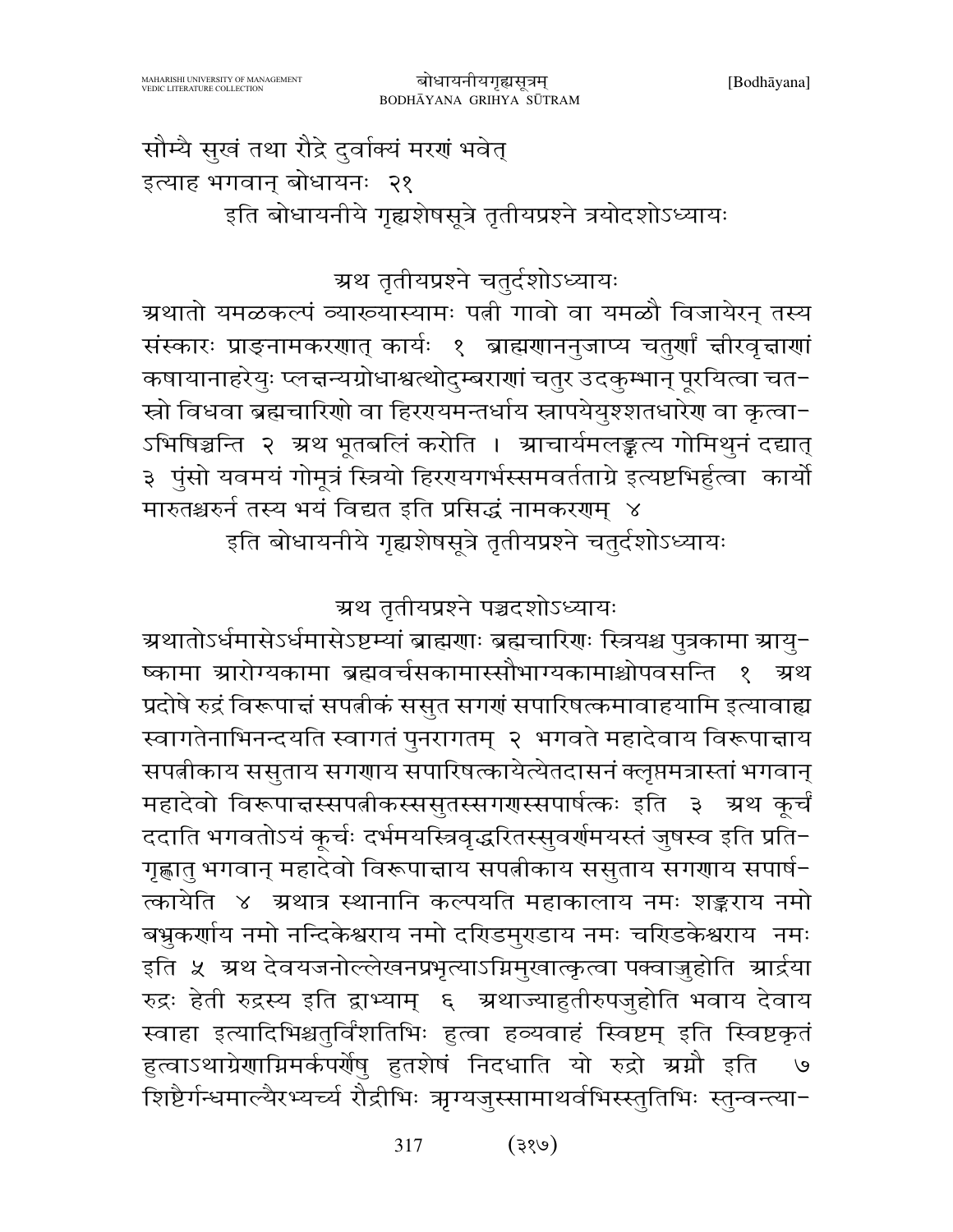### र्षैस्स्तोत्रैः ८ देवतां प्रवाहयति प्रयातु भगवान्

ईशानस्सर्वलोकानां सर्वलोकनमस्कृतः ञ्चनेन हविषा तृप्तः पुनरागमनं प्रति इति

प्रत्यभिमृशतेऽयनाय चेति ६ य एवं विद्वानावरति पुत्रवान् पशुमान् भवति सर्वं पाप्मानं तरति) तरति ब्रह्महत्यां ग्रपपुनर्मृत्युं जयतीति ह स्माह भगवान् बोधायनः १०

इति बोधायनीये गृह्यशेषसूत्रे तृतीयप्रश्ने पञ्चदशोऽध्यायः

ग्रथ तृतीयप्रश्ने षोडशोऽध्यायः

ग्र्रथ वृषोत्सर्गः कार्तिक्यां पौर्णमास्यां क्रियेतापि वा ग्राश्वयुज्यां वैशाख्यां वा गोष्ठे गवां मध्ये १ अथ देवयजनोल्लेखनप्रभृत्याऽग्निमुखात्कृत्वा पक्वा-जुहोति पूषा गा ग्रन्वेतु नः इति पुरोनुवाक्यामनूच्य शुक्रं ते ग्रन्यत् इति याज्यया जुहोति २ ग्रथाज्याहुतीरुपजुहोति इह धृतिस्स्वाहा । इह विधृतिस्स्वाहा । इह रन्तिस्स्वाहा । इह रमतिस्स्वाहा इति उपसृजन्मात्रे वर्त्स धारयन् धरुणो धयत्रायस्पोषमिषमूर्जमस्मासु दीधरत्स्वाहा इति । स्रा गावो स्रग्मन्नत भद्रमक्रन् इत्येतेन सूक्तेन नमस्ते रुद्र मन्यवे इत्याऽन्तादनुवाकस्य ३ स्विष्टकृ-त्प्रभृति सिद्धमाधेनुवरप्रदानात् ४ अ्थ रुद्रं जपित्वा गोमिथुनमध्वर्यवे ददाति ५ लाजमन्त्रेण त्रिः प्रदत्तिणं परिक्रमयेदेकवर्णो द्विवर्णो वा यूधं छादयति । यूधस्य मुख्याश्चतस्रो वत्सतर्यः स्नाप्याच्छाद्य तिलोदकं गृह्णाति ऋचां प्राची इति ६ ग्रवधूनुयुर्जलबिन्दून् पीत्वा तृप्ता यान्तु पितरः इति ७ ग्रथैनं मध्ये गोष्वपि सृजति एतं युवानं परि वो ददामि इति ८ अपियन्तमनुमन्त्रयते त्वां गावः इति ६ मध्यस्थमनुमन्त्रयते मयोभूर्वातो ग्रमिवातूस्नाः इति १० सर्वासां पयसि पायसं श्रपयित्वा ब्राह्मणान् संपूज्याशिषो वाचयित्वा यथाशक्ति दच्चिणां ददाति ११ तिर्यग्योनिगतान् ज्ञातीन् जात्यन्तरे वर्तमानाम् दुष्कुलै-रपरुद्धान् दशपूर्वान् दशापरानात्मानं चैकविंशतिं पङ्कि च पुनाति न च पुनरा− वर्तते न च पुनरावर्तते इति १२ अथाप्युदाहरन्ति

एष्टव्वा बवहः पुत्रा यद्येकोपि गयां व्रजेत्

318 (३१८)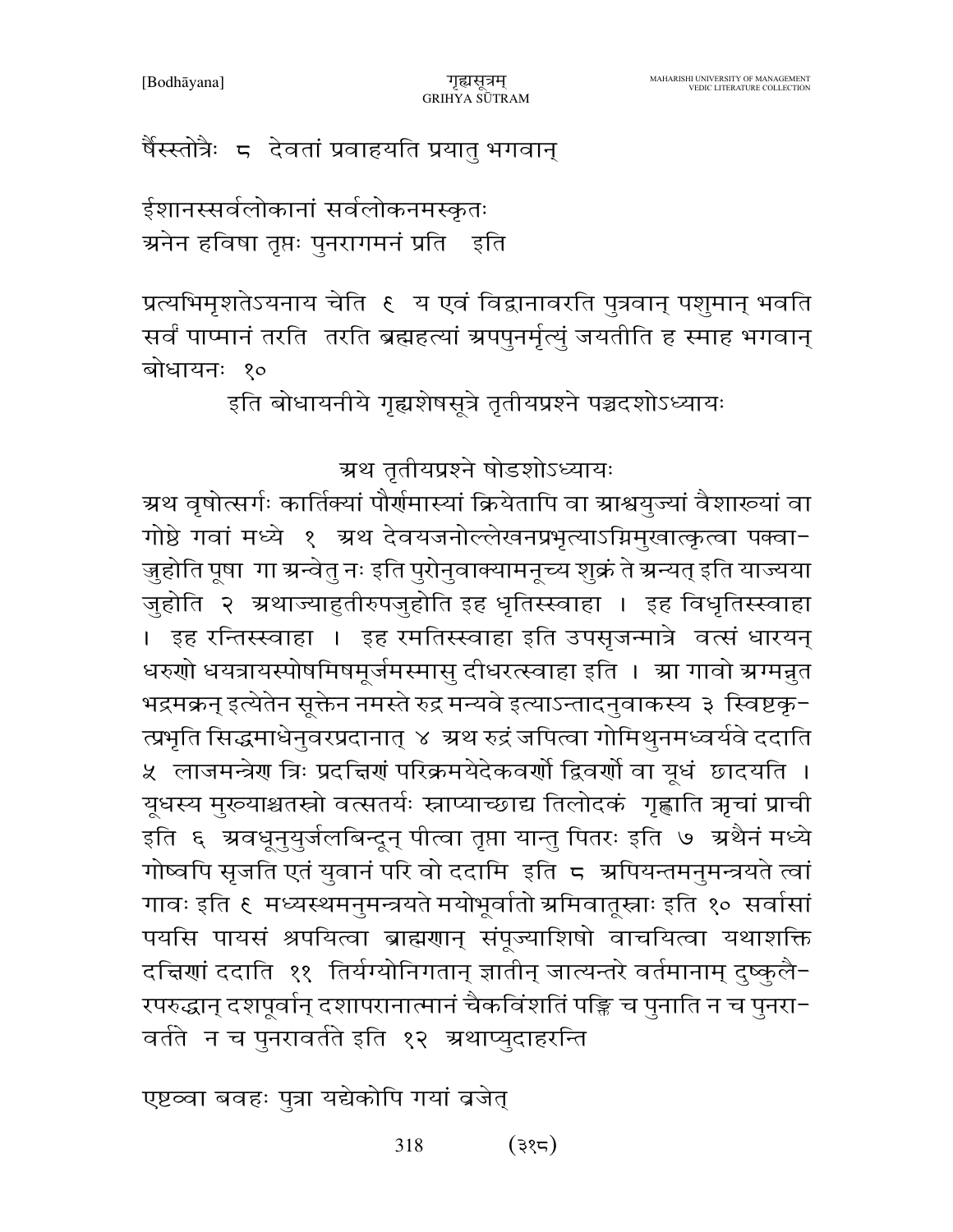$(385)$ 319

ग्रथ तृतीयप्रश्ने ग्रष्टादशोऽध्यायः ग्रथातस्सहस्रभोजनसुत्यां व्याख्यास्यामः विषुवेऽयने जन्मनत्तत्रे चन्द्रसूर्य-

त्रिजन्मनि दत्तिणायने वा क्रियेत १ स्वगृहे देवगृहे वा यत्र शुचिर्देशः स्यात्तत्र शुचिर्भूत्वा युग्मान् ब्राह्मणान् सुप्रदाळितपाणिपादानप स्राचमय्य स्रासनं कल्पयित्वा गन्धपुष्पधूपदीपैरभ्यर्च्य सङ्कल्पसिद्धिरस्तु इति वाचयित्वा त्रिवृताऽन्नेन ब्राह्मणान् सम्पूज्याशिषो वाचयित्वा प्रदच्चिणनमस्कारं विदधीत २ सहस्रात्मानमीश्वरं सहस्रभोजनेन सम्पूज्य एकस्मै स्वाहा द्वाभ्यां स्वाहा इति दशानुवाकान् भोजनान्ते द्वादश ब्राह्मणाः श्राविताः भवन्ति षड्वा ३ ब्राह्मणानन्नेन परिविष्य पुरायाहं स्वस्ति ऋद्धिम् इति वाचयित्वाऽथ देवयज-नोल्लेखनप्रभृत्याग्निमुखात्कृत्वा पक्वाजुहोति विष्णोर्नुकम् इति पुरोनुवा-क्यामनूच्य विष्णो रराटमसि इति याज्यया जुहोति ४ अथाज्याहुतीरुपजुहोति केशवाय स्वाहा इत्यादि द्वादशनामधेयैस्खिष्टकृत्प्रभृति सिद्धमाधेनुवर-प्रदानात् ५ अथ विप्रान् भोजयित्वा गुळपायसं घृतमिश्रमित्यन्नस्य बलि-मुपहरति अमुष्मै स्वाहाऽमुष्मै स्वाहा इति द्वादशनामधेयैः ६ अथ ब्राह्मग्रेभ्यो निवेदयित्वा वस्त्रयुगानि कुरुडलयुगान्यङ्गलीयकमुपानहौ छत्रं कमरडलु-मिति च दद्यात् ७ अन्नशेषमाज्यशेषं पक्वशेषं चोभौ जायापती प्राश्नीयातां सर्वान् कामानवाप्नोति सर्वकल्मषैः महापातकैः प्रमुच्यते षष्टिर्वर्षसहस्राणि ब्रह्मलोकमतीत्य विष्णुलोके महीयत इत्याह भगवान् बोधायनः ८ इति बोधायनीये गृह्यशेषसूत्रे तृतीयप्रश्ने सप्तदशोऽध्यायः

इत्याह भगवान् बोधायनः १५ इति बोधायनीये गृह्यशेषसूत्रे तृतीयप्रश्ने षोडशोऽध्यायः

ग्रथ तृतीयप्रश्ने सप्तदशोऽध्यायः

ग्रथातस्सहस्रभोजनविधिं व्याख्यास्यामः उदगयने पूर्वपद्मे पुराये नद्मत्रे

बोधायनीयगृह्यसूत्रम्

BODHĀYANA GRIHYA SŪTRAM

लोहितो यस्तु वर्णेन श्वेतलागूललच्चणः खुरे ककुदि च श्वेतस्स वै नीलवृषस्स्मृतः १४

गौरीं वा वरयेत्कन्यां नीलं वा वृषत्मुसृजेत् १३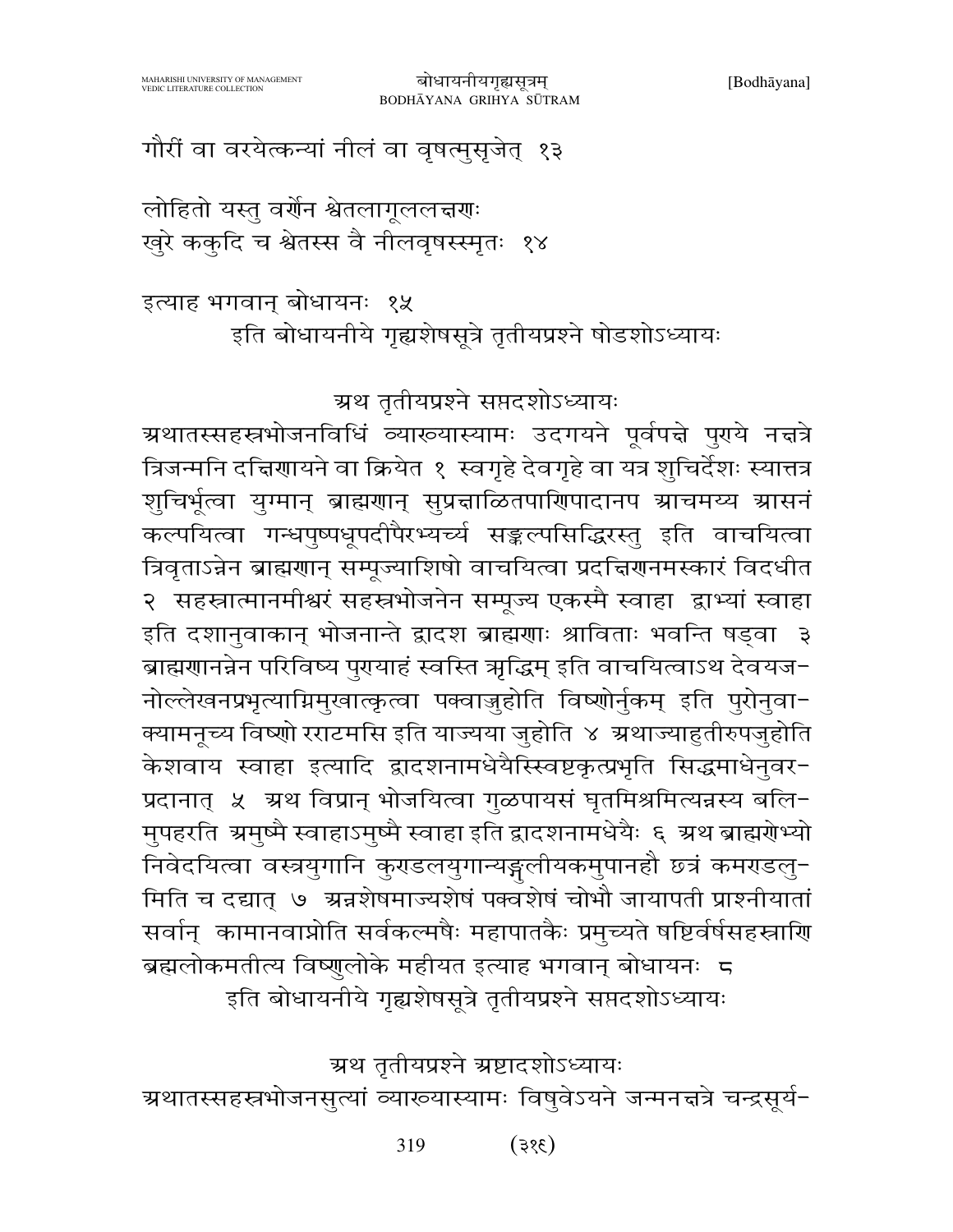MAHARISHI UNIVERSITY OF MANAGEMENT

VEDIC LITERATURE COLLECTION

ग्रहरो ग्रहगृहीते व्याधिग्रस्ते प्रजाकामोऽयकामो वा ब्राह्मरााननुज्ञाप्य ग्रभी-ष्टमाहुर्वरणं कृत्वा सहस्रब्राह्मणान् वेदपारगान् भोजयित्वा सहस्रसङ्ख्या-परिपूर्णे पुराये नचत्रे ब्राह्मणान् द्वादश षड्वा निमन्त्रयित्वा स्नानासनादिगन्ध-पुष्पधूपदीपैरभ्यच्याथि देवयजनोल्लेखनप्रभृत्याप्रशीताभ्यः कृत्वोपोत्थाया-ग्रेणाग्निं व्याहतीभिर्विष्णुमावाह्य परिधानप्रभृत्याऽग्निमुखात्कृत्वा दैवतमर्च-यति स्रापो हिष्ठा मयोभुवः इति तिसृभिः हिररयवर्णाः इति चतसृभिः पव-मानस्सुवर्जनः इत्येतेनानुवाकेन मार्जयित्वा गन्धपुष्पधूपदीपैरभ्यच्याथि प-क्वाज़ुहोति विष्णोर्नुकम् इति पुरोनुवाक्यामनूच्य विष्णो रराटमसि इति या-ज्यया जुहोति १ अथाज्याहुतीरुपजुहोति केशवाय स्वाहा इति द्वादशना-मधेयैः स्विष्टकृत्प्रभृति सिद्धमाधेनुवरप्रदानात् २ अ्रथ विप्रान् भोजयित्वा गुळपायसं घृतमिश्रमित्यन्नस्य बलिमुपहरति ग्रमुष्मै स्वाहा इति द्वादशना-मधेयैः ३ अ्थ ब्राह्मगेभ्यो वस्त्रयुगानि कुराडलयुगान्यङ्गलीयकमुपानहौ छ्त्रं कमराडलुमिति च दद्यात् ४ अन्नशेषमाज्यशेषं पक्वशेषं चोभौ जायापती प्राश्नीयातां सर्वान् कामानाप्नोति महापातकैः प्रसुच्यते षष्टिर्वर्षसहस्त्राणि ब्रह्मलोकमतीत्य विष्णुलोके महीयते इत्याह भगवान् बोधायनः ५ इति बोधायनीये गृह्यशेषसुत्रे तृतीयप्रश्ने स्रष्टादशोऽध्यायः

गुह्यसत्रम

GRIHYA SUTRAM

## ग्रथ तृतीयप्रश्ने एकोनविंशोऽध्यायः

ग्रथातो जीवश्राद्धं व्याख्यास्यामः यस्त्वात्मनश्श्रेय इच्छत्यपरपत्ते त्रयोदशी− रुपोष्य तस्मिन्नेवाहनि सम्भारानुपकल्पयते यान्यौर्ध्वदैहिकानि मृतानां वस्त्र-षट्कं सौवर्णीं सूचीमङ्कशं तान्तवं पाशं कन्थां पलाशवृन्तमौदुम्बरीमासन्दीं कलशानीत्यन्यान्यपि च १ श्वोभूते स्नात्वा मध्याह्ने जले स्थित्वोपोत्थाय पुरयाहं स्वस्ति ऋद्धिम् इति वाचयित्वा वस्त्राङ्गलीयकं दत्तिणां दद्यात् सघृतपायसं दच्चिणामुखोऽश्नीयात् २ अथ श्राद्धविधिनाऽग्निमुपसमाधाय सम्परिस्तीर्याऽग्निमुखात्कृत्वा पक्वाजुहोति चत्वारि शृङ्गा इति पुरोनुवा-क्यामनूच्य त्रिधा हितम् इति याज्यया जुहोति तत्सवितुर्वरेरायम् इति पुरोनुवा-क्यामनूच्य योजयित्री सूनृतानाम् इति याज्यया जुहोति ये चत्वारः इति पुरोनुवाक्यामनूच्य द्वे स्नुती इति याज्यया जुहोति ग्रग्ने नय इति पुरोनुवा-क्यामनूच्य या तिरश्ची इति याज्यया जुहोति ३ ग्रथाज्याहुतीरुपजुहोति पुरुष-सूक्तेनाष्टादशर्चेन हुत्वा गायत्र्याऽष्टसहस्रमष्टशतमष्टाविंशतिं वा जुहुया−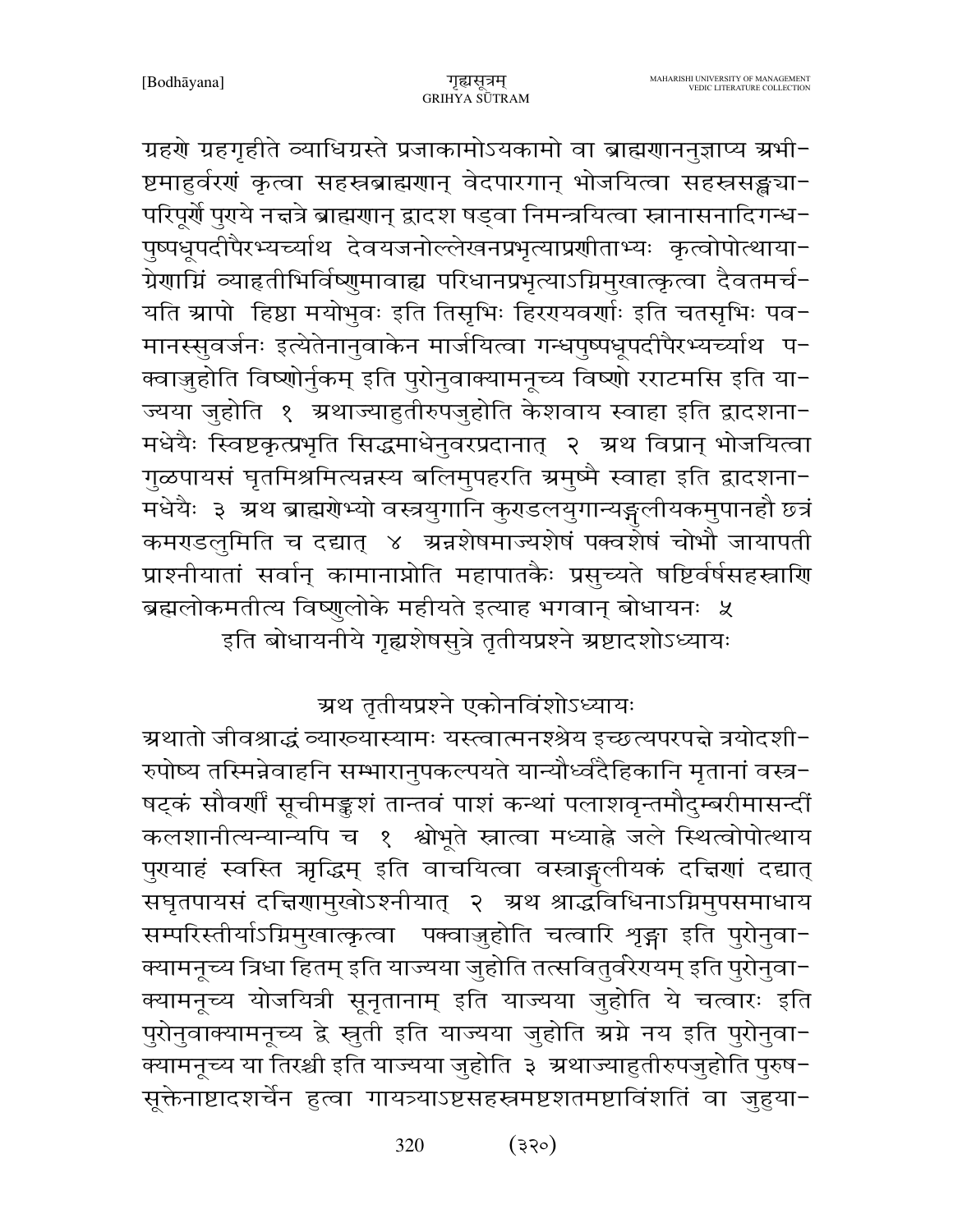त्स्विष्टकृत्प्रभृति सिद्धमाधेनुवरप्रदानात् ४ धार्य एवाग्निरासमाप्तेः ५ चतुष्पथं गत्वा सूचीमङ्कशं कन्थां रजुमिति कृष्णतनवे ह्रस्वाय ब्राह्मणाय दत्वा प्रीयन्तां यमकिङ्कराः इति वाचयित्वा बीहिषु कलशान् सादयेत् ६ तन्तुना परिवेष्ट्य जलपूर्णान् पुरुषाकृतिं कृत्वा त्रीणि शीष्णिं मुखे त्रीणि ग्रीवायामेकविंशतिं शरीरे चतुष्टयं बाह्वोर्द्वे द्वे लिङ्गस्यैकं पादयोः पञ्च पञ्चेति प्रीतोऽस्तु भगवान् यमः इति ७ तत ग्रासन्दीं कृत्वा पञ्चगव्येन प्रत्नाळ्य पलाशवृन्तैः कृष्णाजिने पुरुषाकृतिं कृत्वा कलशपुरुषे प्राणानभिनिवेश्य वृन्तशरीरे देहमभिनिवेश्य स्वपेत् ८ उदिते सूर्ये कलशैर्देहं स्वयमेवाभिषेचयेत्पौरुषेण सूक्तेन पञ्चगव्येन शुद्धोदकेन सायाह्ने सतिलमन्नं सर्पिषाऽश्नीयात् १ ब्राह्मणानपि यमकिङ्कर-तृप्तये भोजयेत् १० चतुर्थ्यां यन्त्रदाहः ११ उदकं पिराडं च ग्रमुकगोत्राय मह्यं पिराडमामुत्रिकं स्वधा इति नमस्कारान्तं कृत्वा समापयेत् १२ तत्राशौचं दशाहं स्यात्स्वस्य । ज्ञातेर्न विद्यते १३ एकादश्यामेकोद्दिष्टमिति प्रतिपद्यते १४ अथाप्यदाहरन्ति

ग्रापन्नस्त्री च शूद्रश्च यन्त्रैर्दग्ध्वा स्वकां तनुम् तदह्रैव क्रियास्सर्वाः कुर्यादिति हि वै श्रुतिः १५

स्त्रीणां तूष्णीं समन्त्रकं वा १६ मासिमास्येवं संवत्सरात्संवत्सरादृर्ध्वमा-द्वादशाब्दात्ततो निवृत्तिः १७ यदा स्वयं न शक्नुयात्तदा पुत्रादयः कुर्युः १८ ग्रथाप्युदाहरन्ति

जीवन्नेवात्मनश्श्राद्धं कुर्यादन्येषु सत्स्वपि यथाविधि प्रवर्त्यांशु सपिराडीकरणादृते इति १६

तस्योक्तं कालं न विळम्बयेद्यतोऽनित्यं जीवितमिति ह स्माह भगवान् बोधायनः २०

इति बोधायनीये गृह्यशेषसूत्रे तृतीयप्रश्ने एकोनविंशोऽध्यायः

ग्रथ तृतीयप्रश्ने विंशोऽध्यायः

ग्रथातो नारायरणबलिं व्याख्यास्यामः दचिरणोत्तरायरणयोरपरपत्तस्य द्वादश्यां

321  $(355)$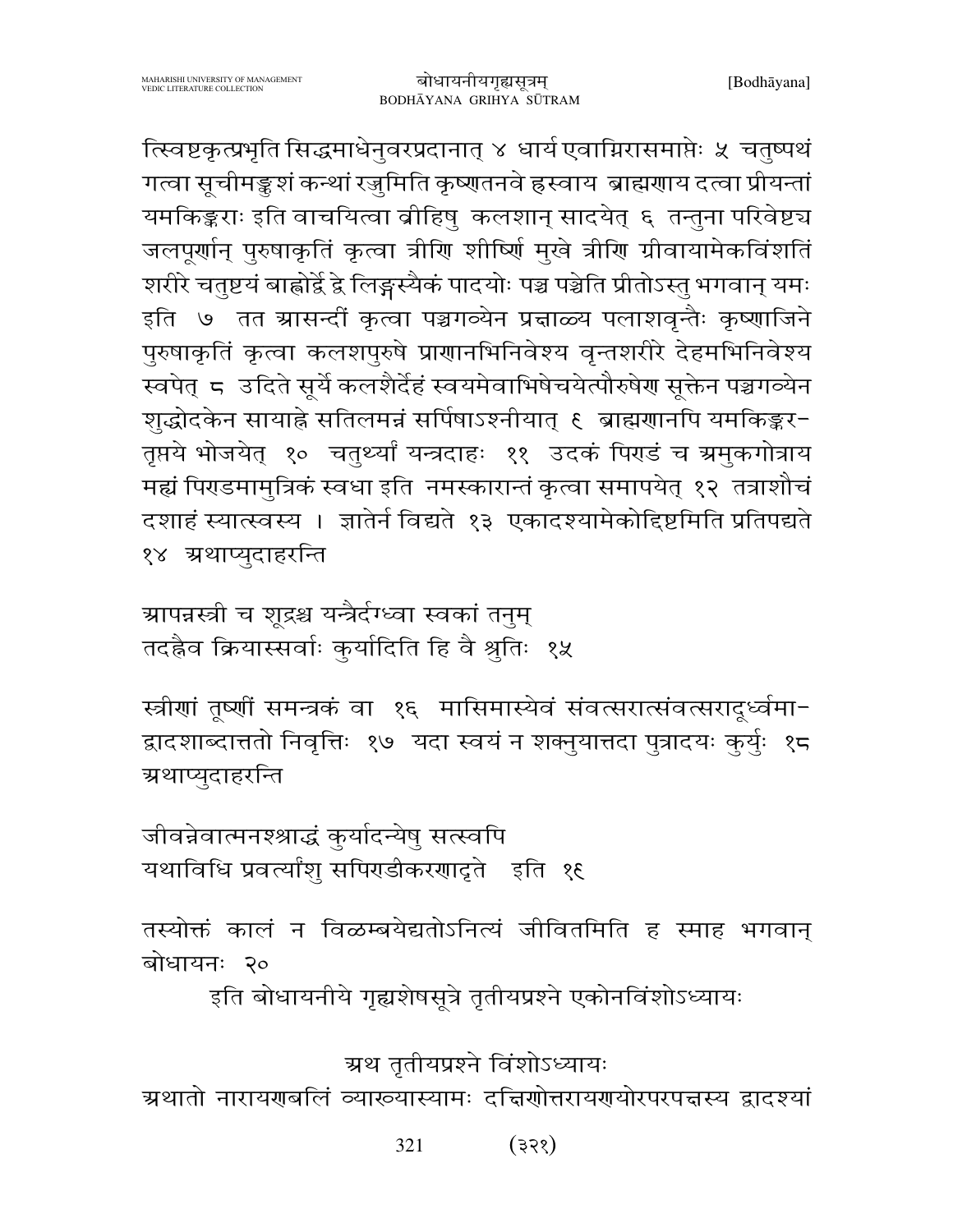क्रियेत १ पूर्वेद्युर्द्वादश षड्वा ब्राह्मणान्निमन्त्रयते योनिगोत्रश्रुतवृत्तसम्पन्नान् २ अथापरेद्युर्देवगृहे नदीतीरे वाऽग्निमुपसमाधाय सम्परिस्तीर्य ग्राप्रशीताभ्यः कृत्वोपोत्थायाग्रेणाम्निं दैवतमावाहयति पुरुषसूक्ते द्वे ऋूचौ जपित्वा व्या-हृतिभिः पुरुषमावाहयति ३ अथैनं स्नापयति पुरुषसूक्तेन ४ अथैनं गन्ध− पुष्पधूपदीपैरष्टाचरेणार्चयित्वाऽद्धिस्तर्पयति केशवं तर्पयामि इति द्वादशना-५ परिधानप्रभृत्याऽग्निमुखात्कृत्वा पक्वाज़ुहोति विष्णोर्नुकम् इति मभिः । पुरोनुवाक्यामनूच्य परो मात्रया इति याज्यया जुहोति  $\epsilon$ ग्रथाज्या-हुतीरुपजुहोति केशवाय स्वाहा इत्येतैरेव नामधेयैः ७ अ्थ गुळपाय-सघृतमिश्रमन्नं निवेदयति देवस्य त्वा सवितुः प्रसवेऽश्विनोर्बाहुभ्यां पूष्णो हस्ताभ्यां विष्णुवे महापुरुषाय हविर्निवेदयामि इति । सप्तव्याहृतिभि-स्स्वाहाकारेण जपति । व्याहतिभिराचमनीयम् ८ अथ ब्राह्मणानाहूय सद-र्भोपक्लृप्तेष्वासनेषूपवेश्याथैनान् वस्त्रगन्धपुष्पधूपदीपैर्माल्यैरभ्यच्याथाभ्य-नुज्ञातस्तिलघृतमिश्रं हविस्समुदायुत्य हस्ते जुहोति पितृभ्यस्स्वधा नमो नारा-यणाय स्वाहा इत्यादिचतुर्विंशतिः मन्त्रा ऊह्याः १ अथ ग्रग्नये कव्यवाहनाय स्विष्टकृते स्वधा नमो नारायणाय स्वाहा इति १० अथ ब्राह्मणानन्नेन परि-तोष्याचम्य तेषां यथाशक्ति दचिरणां ददाति ११ प्रदचिर्णाकृत्य शेषमनुज्ञाप्य दचिरोनामिं प्रागग्रान् दर्भान् संस्तीर्य तेषु बलिं ददाति विश्वेभ्यो देवेभ्यो नमस्साध्येभ्यो देवेभ्यो नमस्सर्वेभ्यो देवेभ्यो नमस्सर्वाभ्यो देवताभ्यो नमो विष्णुवे नमो नारायणाय नमस्सहस्रशीर्षाय नमो यज्ञात्मने नमो यज्ञपुरुषाय नमो विश्वात्मने नमस्सर्वात्मने नमस्सर्वेश्वराय नमः इति १२ स्विष्टकृत्प्रभृति सिद्धमाधेनुवरप्रदानात् १३ सर्वान् पितृन् समधिगच्छति ब्रह्मलोके महीयत इत्याह भगवान् बोधायनः १४

इति बोधायनीये गृह्यशेषसूत्रे तृतीयप्रश्ने विंशोऽध्यायः

ग्रथ तृतीयप्रश्ने एकविंशोऽध्यायः

ग्रथातो नारायरणसिंसंस्कारविधिं व्याख्यास्यामः

चरडालादुदकात्सर्पाद्ब्राह्मणाद्वैद्युतादपि दंष्ट्रिभ्यश्च पशुभ्यश्च मरणं पापकर्मिणाम्

> 322  $(335)$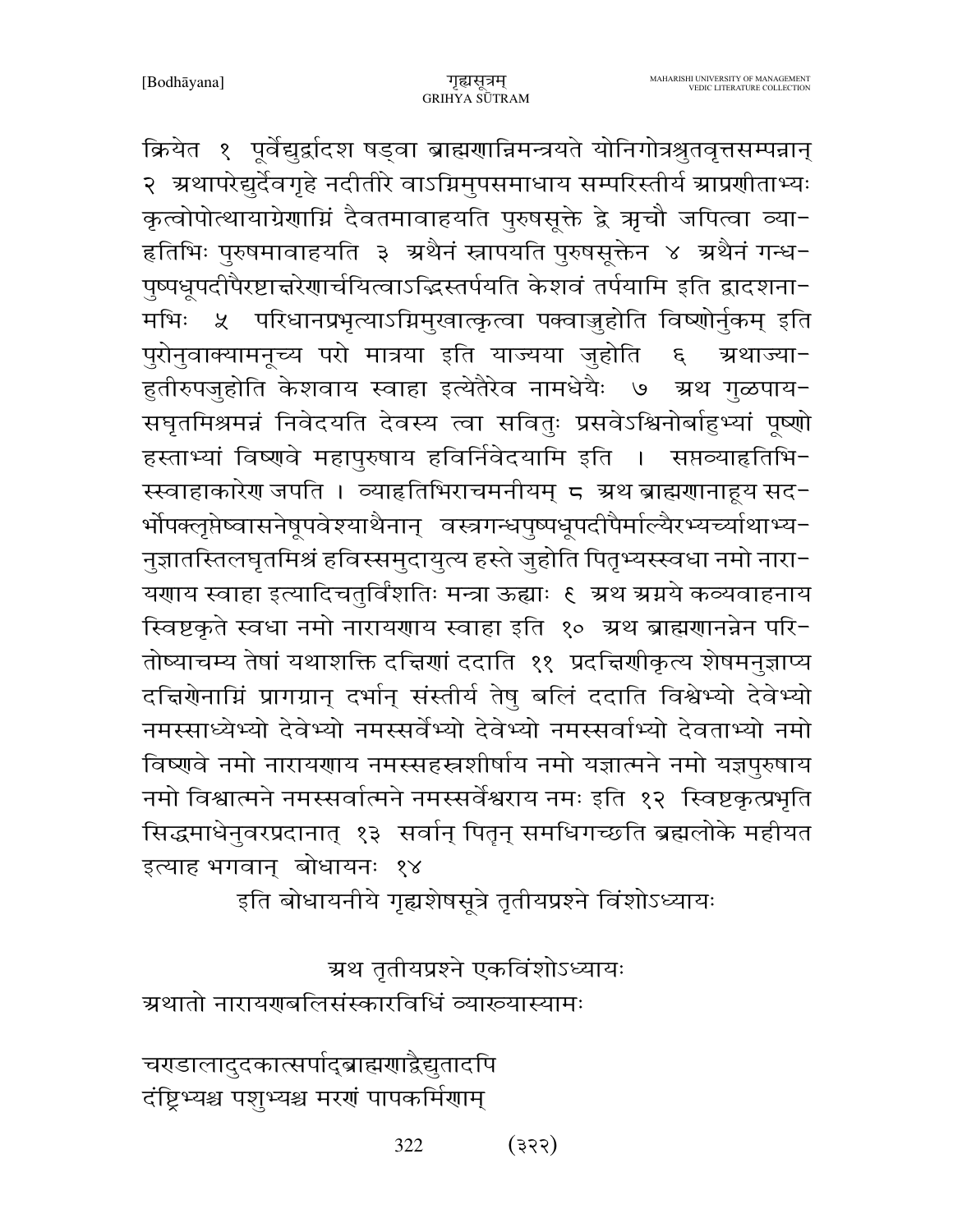# विषस्त्रिरजुपाषार्गदेशान्तरमृतेऽपि वा

अभिशस्तसुरापात्मत्यागिनां द्विजहतानामन्येषां च द्वादश वर्षाणि त्रीगयेकं वा यत्र मरणं यस्य तत्रतत्र कुर्वीत १ असांहितानां पालाशाग्रमाहूयपर्णत्सरूणां कृष्णाजिने पुरुषाकृतिं कृत्वा होतृकल्पेन वा पितृमेधेन वा संस्कुर्यात् २ अ्रथ प्रयोगमन्त्रानपोद्धत्य पुरुषसूक्तस्य प्रत्यृचं तत्तन्मन्त्राणां स्थाने पृथक्पृथक्प्रयोगो भवति ३ अपि वा तूष्णीं सर्वं क्रियेत ४ याम्यसूक्तेनोपोषणम् ५ पौरुषेणो-पस्थानम् ६ समानमत ऊर्ध्वम् ७ तीर्थे स्नात्वा प्रेतायोदकक्रियां कृत्वा नामगोत्रे मनसा बूते नारायर्णैतत्त उदकम् इति वाचाऽभिव्याहरेत् ८ स एतमेव सायंप्रातर्दशरात्रं करोति ६ त्रिरात्रेण वा १० पिराडदाने ग्रसावेतत्ते पिराडम् इति विशेषः ११ एकादश्यामेकोद्दिष्टम् १२ एवं प्रेतायामुष्मै यमाय च स्वाहा इत्यग्रौ करणे वा १३ प्रतिग्रहणे प्रदाने विसर्जने च नारायणाय इत्यनेन मन्त्रेण करोति १४ सर्वं मनसा सङ्कल्पयेद्वाचाऽभिव्याहरेत् १५ पर्वत्रये च षारामासिके च समानम् १६ संवत्सरे सपिराडीकररणम् सपिराडीकररणस्थाने नारायणवलिक्रिया १७ सायं प्रातर्न विद्यते सोयं बोधायनमतो यथा १८ द्वयोरयनसङ्कान्त्योः पुरायेषु दिवसेषु वा १६ अथ वाऽपरपत्तस्य क्रिया भवेत् २० सपिराडीकररामेतेषामन्येषां च समानम् २१ प्रेतपात्रं पितृपात्रे निनयेत् । त्रिषु वासिञ्चेत् । प्रेतपिराडं पितृपिराडेषु निदध्यात् ग्रसौ पितृभिः पितामहैः प्रपितामहैस्संगच्छध्वं भूर्भुवस्सुवरोम् इत्याह भगवान् बोधायनः २२ इति बोधायनीये गृह्यशेससूत्रे तृतीयप्रश्ने एकविंशोऽध्यायः

## ग्रथ तृतीयप्रश्ने द्वाविंशोऽध्यायः

यस्त्वात्मनश्श्रेयांसमिच्छत्यौर्ध्वदैहिकं स्वस्य यदि भवति तदा दहनप्रभृति सपिराडीकरणान्तं जीवन्नेवाधस्तथोक्तं सकलं कुर्यात् १ तथाह करावः

जीवन्नेव च यः कुर्वन्नात्मनश्श्राद्धमिच्छति यन्त्रेण कृत्वा संस्कारमुदकं बलिमेव च २

कृत्वाऽथ षोडशश्राद्धं दद्याद्यद्यस्प्रियं भवेत् ग्रात्मनस्तत्स्वयं दत्वा ततश्श्राद्धं समापयेत् ३

> 323  $(333)$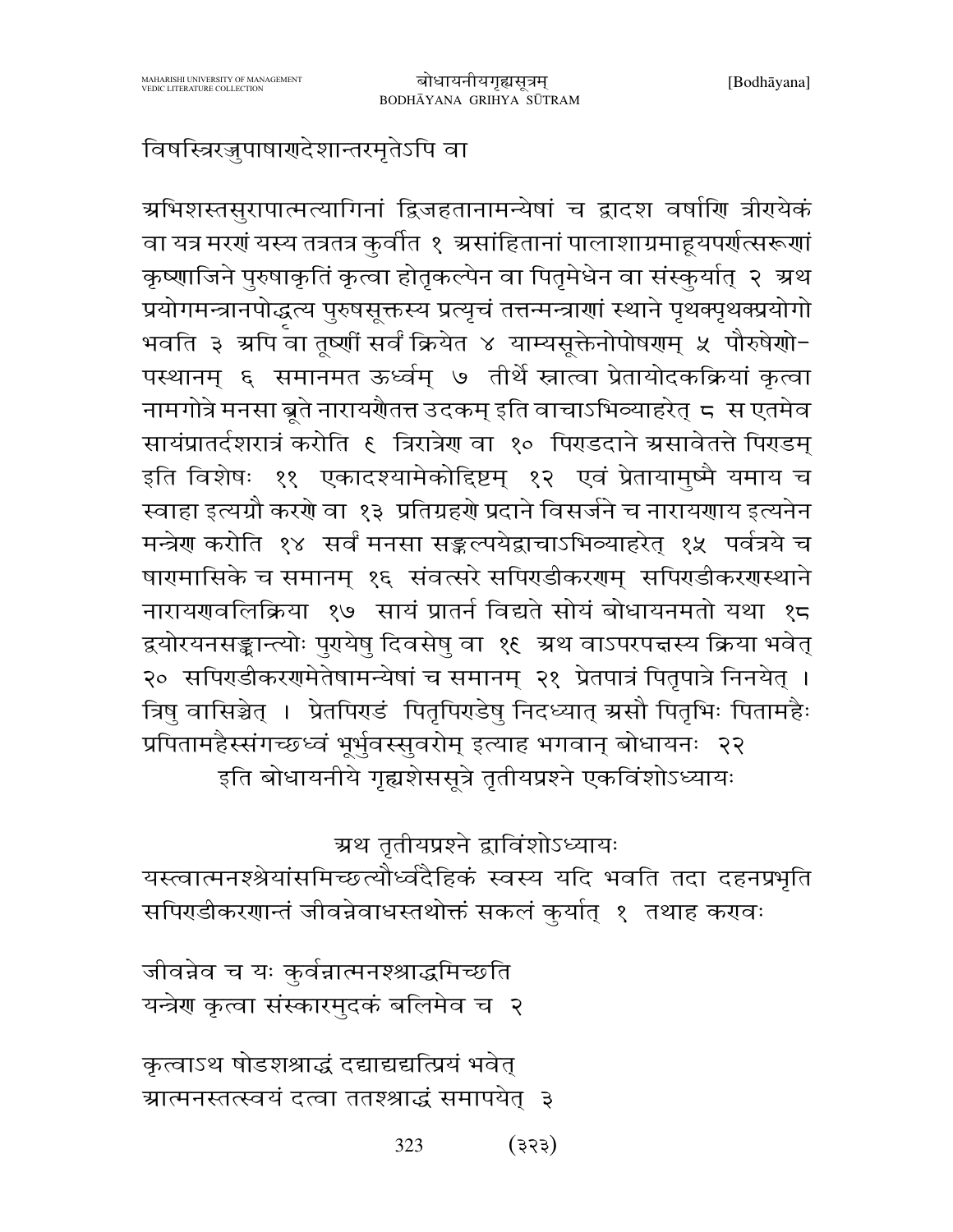[Bodhayana]

तत्राशौचं दशाहं स्यात् स्वस्य ज्ञातेर्न विद्यते । इति ५

ग्रत्रैव विष्णुः

ग्रात्मार्थं पारलौक्यं यत्तत्सर्वं लमवाप्नयात् न हि कर्म कदाचित्तू चयमेति कृतं नरैः इति ५

तस्माद्यस्य न सन्ति कर्तारो ज्ञातयः पुत्रोऽन्तेवासिनो वा स जीवन्नेव ग्रामुष्मिकं सर्वमविकृतं कुर्वन् नामोच्चारणे तद्गोत्राय तच्छर्मणे करिष्यते ६ ग्रथ वा प्रविदानकल्पेन वा दद्यादितीदमप्येकम् ७

इति बोधायनीये गृह्यशेषसूत्रे तृतीयप्रश्ने द्वाविंशोऽध्यायः

ग्रथ तृतीयप्रश्ने त्रयोविंशोऽध्यायः

ग्रथातश्शुभाशुभनिमित्तानां वायसानां बलिं व्याख्यास्यामः शुक्लपद्मे त्रयोदश्यामष्टम्यां नवम्यां वा ग्रामात्प्राचीमुदीचीं वा दिशमुपनिष्क्रम्य देवस्य गृहे गोष्ठे नदीतीरे गोमयेन गोचर्ममात्रं चतुरश्रं स्थरिडलमुपलिप्य प्रोन्दय लचरणमुल्लिरूयाद्धिरभ्युन्दय प्रदचिणं दर्भैरासनानि कल्पयति स्रङ्कतेभ्यः कल्पयामि । कङ्कतेभ्यः कल्पयामि । कद्रुपुत्रेभ्यः कल्पयामि । वायसेभ्यः कल्पयामि । ब्रह्मपुत्रेभ्यः कल्पयामि इति तन्मध्ये १ ग्रथैनानावाहयति न कपिलान्न लोहितान्नारिष्टान् न महारिष्टान् वायसमात्रकान्  $\mathcal{S}$ ग्रायान्त शकुनाश्शीघ्रा वायसा बलिभोजनाः ३ ग्रङ्कतानावाहयामि । कङ्कतानावा− हयामि । कद्रुपुत्रानावाहयामि । वायसानावाहयामि । ब्रह्मपुत्रानावाहया-मि इति मध्ये ४ अथैनान् स्नापयति ग्रापो हिष्ठा मयोभुवः इति तिसृभिः हिररयवर्णाश्शुचयः इति चतसृभिः पवमानस्सुवर्जनः इत्येतेनानुवाकेन मार्जयित्वाऽथाद्भिस्तर्पयति ग्रङ्कतेभ्यस्तर्पयामि । कङ्कतेभ्यस्तर्पयामि कद्रुपुत्रेभ्यस्तर्पयामि । वाससेभ्यस्तर्पयामि । ब्रह्मपुत्रेभ्यास्तर्पयामि इति मध्ये ५ अथैनान् गन्धपुष्पधूपदीपैः अमुष्मै नमोऽमुष्मै नमः इति पायसं द योदनं वा हविर्निवेदयति ग्रङ्कतेभ्यस्स्वाहा । कङ्कतेभ्यस्स्वाहा । कद्रुपुत्रे-भ्यस्स्वाहा । वायसेभ्यस्स्वाहा । ब्रह्मम्पुत्रेभ्यस्स्वाहा इति मध्ये ६ अथैनान् ज्ञापयति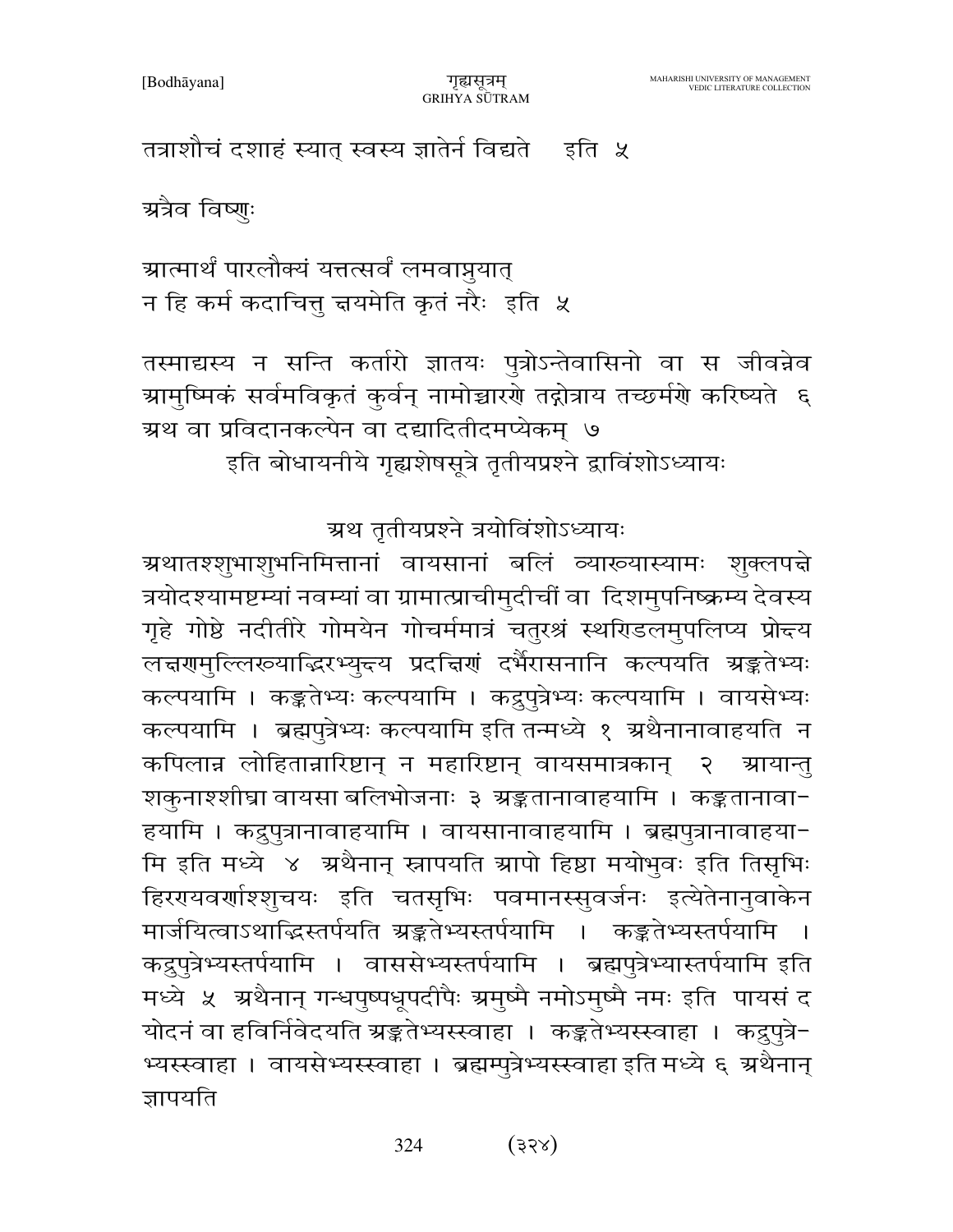कल्पम् । ग्रथातो विनायककल्पम् । ग्रथातो ज्येष्ठाकल्पम् । ग्रथातो रविकल्पम् । ग्रथातो विष्णुकल्पम् । ग्रथातस्सरस्वतीकल्पम् । ग्रथात-श्श्रीकल्पम् । ग्रथात उपश्रुतिकल्पम् । ग्रथातो दुर्गाकल्पम् । ग्रथातो व्याहृतिकल्पम् । ग्रथातः पवित्राणाम् २३ ग्रथातः पवित्राणाम् । ग्रथातो व्याहृतिकल्पम् । ग्रथातो दुर्गाकल्पम् । ग्रथात उपश्रुतिकल्पम् । ग्रथातश्श्रीकल्पम् । ग्रथातस्सरस्वतीकल्पम् । ग्रथातो विष्णुकल्पम् । ग्रथातो रविकल्पम् । ग्रथातो ज्येष्ठाकल्पम् । ग्रथातो विनायककल्पम् ग्र्यातो मृत्युंजयकल्पम् । ग्रथातोऽभिवृद्धिकल्पम् । ग्रथातश्शि− थिलीकल्पम् । ग्रथातो यमळकल्पम् । ग्रथातोऽर्धमासेऽर्धमासे । ग्रथ

मध्ये सर्वार्थलाभाय शाकुनेष्विदमुत्तमम् इत्येवं ज्ञात्वा सर्वकर्मागयारभत इत्याह भगवान् बोधायनः ११ इति बोधायनीये गृह्यशेषसूत्रे तृतीयप्रश्ने त्रयोविंशोऽध्यायः

ग्र्यातश्शुभाशुभनिमित्तानाम् । यस्त्वात्मनश्श्रेयांसमिच्छति । ग्रथातो नारायणबलिसंस्कारविधिम् । ग्रथातो नारायणबलिम् । ग्रथातो जीव-

श्राद्धम् । ग्रथातस्सहस्रभोजनसुत्याम् । ग्रथातस्सहस्रभोजनविधिम् ।

ग्रथ वृषोत्सर्गम् । ग्रथातोऽर्धमासेऽर्धमासे । ग्रथातो यमळकल्पम् ।

ग्रथातश्शिथिलीकल्पम् । ग्रथातोऽभिवृद्धिकल्पम् । ग्रथातो मृत्युंजय−

भावाय पूर्वं गृह्णीयादभावायानु दत्तिरणम् नास्तीत्यपरं गृह्णीयाद्धविष्यत्यपि चोत्तरम् १०

कपिलानां शतं हत्वा ब्राह्मणानां विशेषतः तदुष्कृतं प्रतिगृह्णीयाद्यो मिथ्याबलिमश्नियात् १

ग्रथैते मातृघातेन पितृघातेन वा पुनः तदुष्कृतं प्रतिगृह्णीयाद्यो मिथ्याबलिमश्नीयात् 5

सत्याः स्थ सत्यं वदत सत्ये रमत वायसाः यत्सत्यमिह तद्ब्रूयाद्यो मिथ्याबलिमश्नियात् ७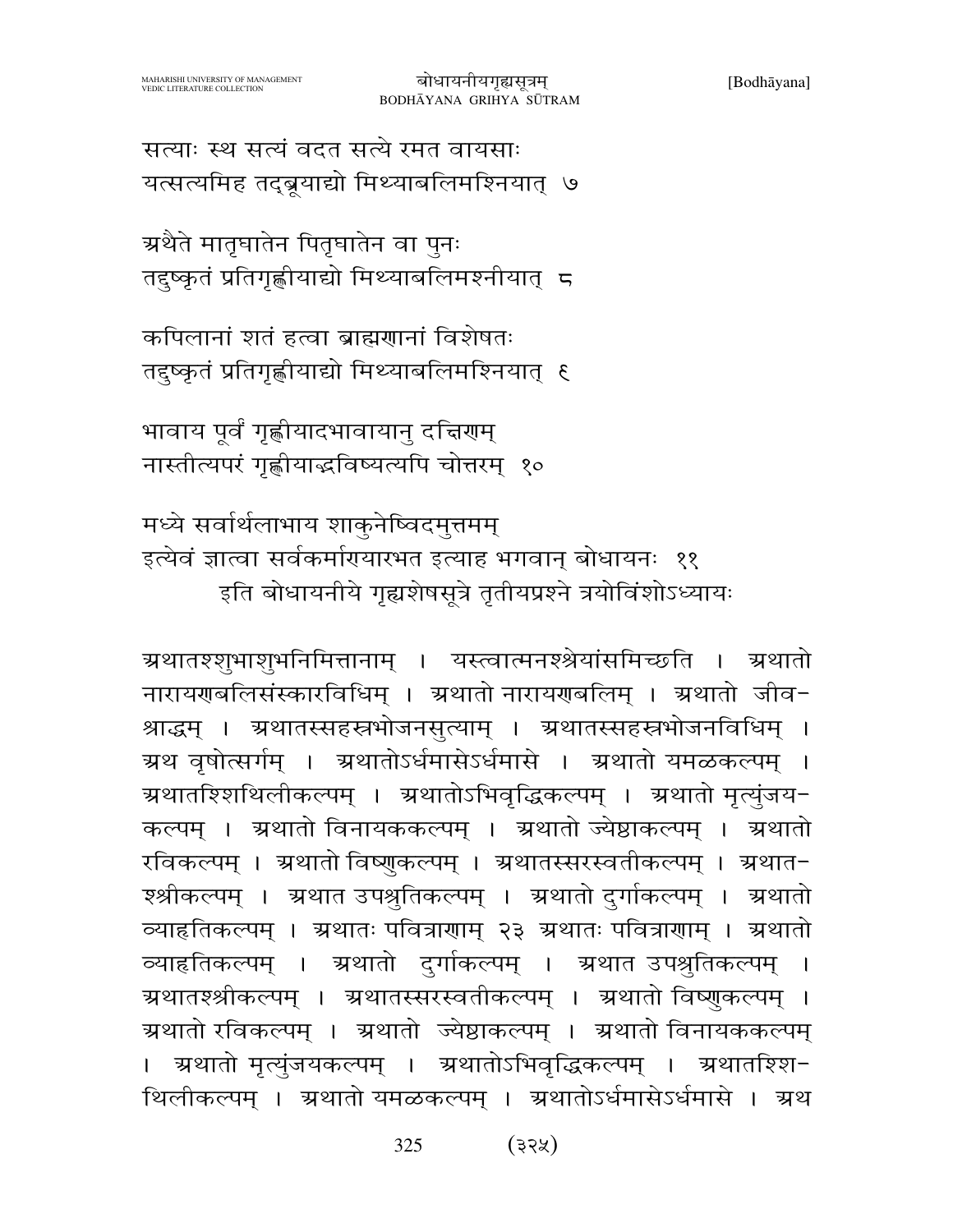वृषोत्सर्गम् । ग्रथातस्सहस्रभोजनविधिम् । ग्रथातस्सहस्रभोजनसुत्याम् । अथातो जावश्राद्धम् । अथातो नारायणबलिम् । अथातो नारायण-बलिसंस्कारम । यस्त्वात्मनश्श्रेयांसमिच्छति । अथातश्शभाशभ-निमित्तानाम २३

इति बोधायनीये गृह्य शेषे तृतीयप्रश्नस्समाप्तः

ग्रथ चतुर्थप्रश्नप्रारम्भः

ग्र्रथातो मिथ्यासत्यबलिं व्याख्यास्यामः ब्राह्मरात्तत्रियवैश्यशूद्राः पञ्चगव्येन स्नात्वा ग्रामात्प्राचीं वोदीचीं वा दिशमुपनिष्क्रम्य देवगृहे नदीतीरे वाऽथ देवयजनोल्लेखनप्रभृत्याऽग्निमुखात्कृत्वा पक्वाज़ुहोति यत इन्द्रभयामहे स्वस्तिदा विशस्पतिः इति द्वाभ्याम् १ अथाज्याहुतीरुपजुहोति अपैतु मृत्युः परं मृत्यो मा नो महान्तं मा नस्तोके त्र्यम्बकं ये ते सहस्रम् इति विष्णोर्नुकं जातवेदसे ग्रग्ने त्वं पारय इति व्याहृतिभिः मृत्युर्नश्यत्वायुर्वर्धतां भूस्स्वाहा । मृत्युर्नश्यत्वायुर्वर्धतां भुवस्स्वाहा । मृत्युर्नश्यत्वायुर्वर्धतां सुवस्स्वाहा । मृत्युर्नश्यत्वायुर्वर्धतां भूर्भुवस्सुवस्स्वाहा इति । स्विष्टकृत्प्रभृति सिद्धमा-धेनवरप्रदानात् २ अथाग्रेणाग्निं दूर्वास्तम्बेषु हुतशेषं निदधाति यो रुद्रो ग्रग्नौ इति भस्मसमुल्लेखनम् ३ स्राचार्येभ्यो गोवत्सं दद्यात् ४ स्रत्नं संस्कृत्य ब्राह्मणान् संपूज्याशिषो वाचयित्वा ऋषभैकादश दचिणां दद्यादित्याह भगवान बोधायनः ५

इति बोधायनीये गृह्यशेषसूत्रे चतुर्थप्रश्ने प्रथमोऽध्यायः

# ग्रथ चतुर्थप्रश्ने द्वितीयोऽध्यायः

ग्र्याहुतानुकृतिबलिहरणानुकृतिर्धूर्तबलिः चतुर्षु चतुर्षु मासेषु फाल्गुने मासि शुक्लपत्तस्य सप्तम्यां क्रियेत । अपि वा त्रयोदश्यामेवमाषाढ एवं कार्तिके साधनानि पुरस्तादेवोपकल्पयते बर्हिर्बैल्वानि चैव पञ्चदशेध्मदारूणि बैल्वं मेद्मणं परिधींश्च श्वेतरक्तं गन्धमाल्यं श्वेतरक्तांश्च प्रतिसरान् धूपं श्रपय-त्यन्नानि विविधांश्च भन्त्यान् स्थालीपाकं च श्रपयति २ अथैनानादाय सहा-न्तेवासिभिर्ग्रामात्प्राचीं वोदीचीं वा दिशमुपनिष्क्रम्य यत्रापस्तद्गत्वा स्नात्वाऽप ञ्चाचम्य सुरभिमत्याऽब्लिङ्गवारुणीभिर्हिरगयवर्णाभिः पावमानीभिरिति मार्ज− यित्वाऽन्तर्जलगतोऽघमर्षणेन त्रीन् प्राणायामान् धारयित्वोत्तीर्य वासः

> $(355)$ 326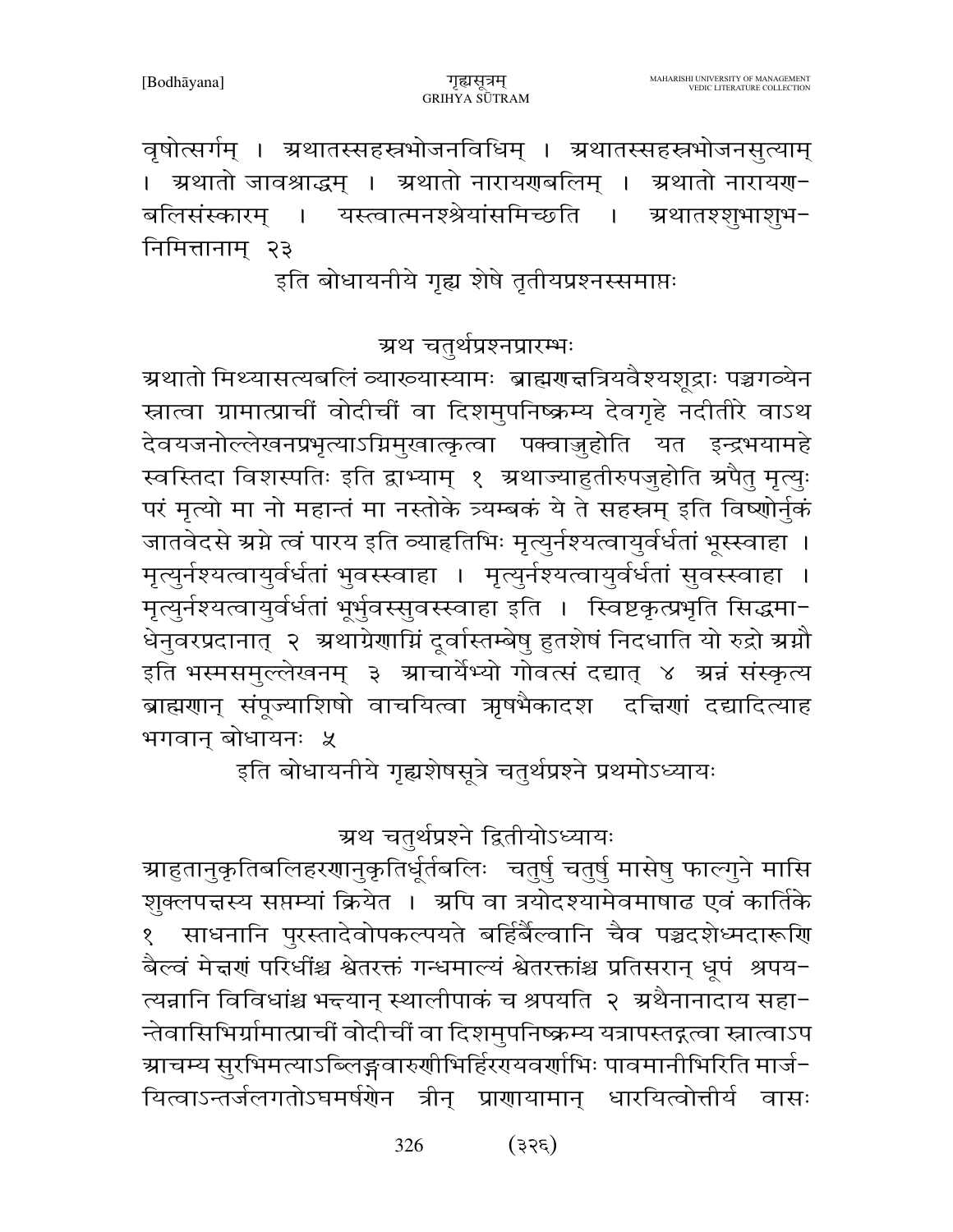पीडयित्वाऽन्यत्प्रयतं वासः परिधायाप स्राचम्य देवयजनमुदानयति ३ स्रथ शुचौ समे देशे वेदिं कुर्वन्ति पुरुषमात्रमपरिमितं वा ४ तस्याः पूर्वार्धे स्थरिडलं कल्पयित्वोद्म्बरशाखां बहुपर्णां बहुशाखामप्रतिशुष्काग्रां नियत्य दर्भैर्भगवते धूर्ताय प्रतिकृतिं कृत्वाऽपरेणोदुम्बरशाखां प्रतिसरेण सह शाखया परिव्ययन्ते ५ ज्ञोपवीतमुपव्ययन्ते यज्ञोपवीतं परमं पवित्रं प्रजापतेर्यत्सहजं पुरस्तात् । स्रायुष्यमग्रियं प्रतिमुञ्च शुभ्रं यज्ञोपवीतं बलमस्तु तेजः इति ६ तेन त्वामहं प्रतिगृह्णाम्यायुषा ब्रह्मणा ब्रह्मवर्चणाय इति  $\mathcal{O}$ ग्र्यपरार्धे वेद्यास्स्थरिडलं कृत्वोल्लेखनप्रभृत्या पर्युन्नगात्कृत्वा वेदिं स्तृगात्यनति-दृश्नम् 5 उत्तरेणाम्निं प्रागग्रान् दर्भान् संस्तीर्य तेषु द्वन्द्वं न्यञ्चि पात्राणि सादयित्वा तृष्णीं संस्कृताभिरद्धिरुत्तानानि पात्राणि कृत्वा विस्नस्येध्मं त्रिस्सर्वाभिः प्रोन्दय दर्भेषु दच्चिणतो ब्राह्मणुमुपवेश्योत्तरत उदपात्रं निधाय पक्वमोदनं पायसं वायाचितमद्भिरभ्युन्त्याग्न वधिश्रियाज्यं निरूप्याधि-श्रित्योभयं पर्यम्नि कृत्वापरिधानात्कृत्वा समन्वारब्धेष्वन्तेवासिषु प्रदत्तिरणा मग्निं परिषिच्याथेध्ममभ्यज्यादधाति इमं स्तोममर्हते जातवेदसे रथमिव संमहेमा मनीषया । भद्रा हि नः प्रमतिरस्य संसद्यग्ने सरूये मा रिषामा वयं तव स्वाहा इति १ एवमेवाभ्यज्य द्वितीयामभ्यादधाति यन्मै त्वमायजसे संसाधय त्यनर्वां चेति दधते सुवीर्यम् । स तूताव नैनमश्नोत्यंहतिरग्ने सख्ये मा रिषाभा वयं तव स्वाहा इति १० एवमेवाभ्यज्य तृतीयामभ्यादधाति श-केम त्वा समिधं साधया धियस्त्वे देवा हविरदन्त्याहुतन् । त्वमादित्या ग्र्यावह तान् ह्यूश्मस्याग्ने सरूये मा रिषामा वयं तव स्वाहा इति ११ एवमेवा− भ्यज्य चतुर्भीमभ्यादधाति तत्ते भद्रं यत्समिद्धः स्वे दमे सोमाहुतो जरसे मृडयत्तमः । दधासि रत्नं द्रविर्गं च दाशुषे ग्रग्ने सरूये मा रिषामा वयं तव स्वाहा इति १२ एवमेवाभ्यज्य पञ्चमीमभ्यादधाति तं त्वा समिद्धिरङ्गिरो घृतेन वर्धयामसि । बृहच्छोचा यविष्ट्य स्वाहा इति १३ एवमेवाभ्यज्य एकापचयेन भवे नमस्स्वाहा इति षडद्मरेण परिशिष्टाः १४ ग्राघारप्रभृत्या-ऽग्निमुखात्कृत्वा दैवतमावाहयन्तो नृत्यन्तः त्रिः प्रदत्त्विणं परियन्ति १५

यस्य सिंहा रथे यक्ता व्याघ्राश्चाप्यनुगामिनः तमिमं पुत्रिकापुत्रं स्कन्दमावाहयाम्यहम् १६

> $(955)$ 327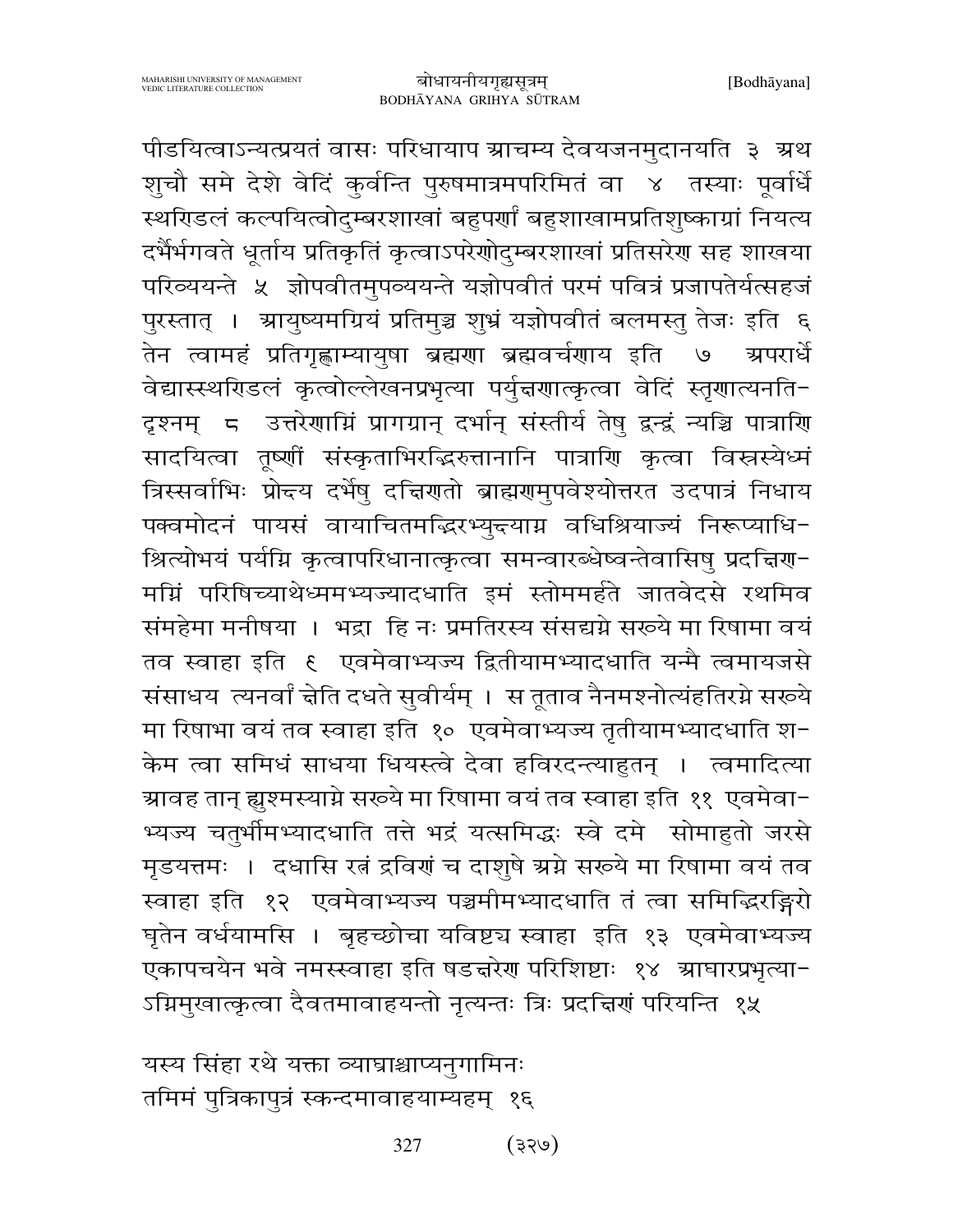ग्रायातु देवोत्तमः कर्तिकेयो ब्रह्मरायपुत्रस्सह मातृभिश्च धात्र्या विशाखेन च विश्वरूपो जुष्टं बलिं सानुचरो जुषस्व १७

सप्ताहं जातयश्शक्तिस्सप्तपर्वमरिन्दमम् व्याघ्रावृतं महाधूर्तं प्रपद्ये सशितव्रतम् १८

परं देवं वरदं प्रपद्ये धूर्तं सेनामुग्रसेनामपर्णासुतं कृत्तिकानां षडास्यम् । अ्रग्नेः पुत्रम् शमयैर्यथोक्तैश्चातुर्मास्यैस्सप्तमीं त्वामरगये । गन्धैश्च भक्त्या च यजाम शक्ते वित्तं वित्ता यशसश्च राजन् । कामांश्च धूर्तः प्रयच्छत् नमश्शङ्कराय नमश्च स्थाम्ने नमो नीलग्रीवाय नमः कृत्तिकापुत्राय । प्रीयतां विनियोगः प्रीयतां विशाखः प्रीयतां कृत्तिकापुत्रः प्रीयतां नमः प्रीयतां नमोनमः इति १६ तमायान्तमनुमन्त्रयते स्वागतं पुनरागतं भगवते धूर्तायैतदासनं क्लूप्तमत्रास्तां भगवान् महाधूर्तः इति २० अत्र कूर्चमर्हणं च ददाति भगवतोऽयं कूर्चः दर्भमयः त्रिवृद्धरितस्सुवर्णमयस्तं जुषस्व इति २१ अथास्मै कंसे वा चमसे वा पुष्पफलान्नतमिश्रैर्वर्षीयसा तेजोमयेनापिधायार्हणीया स्रापो निवेदयन्ते इमा ग्रापंश्शिवाश्शिवतमाः पूताः पूततमा मेध्य मेध्यतमा ग्रमृता ग्रमृतरसाः पाद्या ग्रर्घ्या ग्रभिषेचनीया मार्जनीयाश्च ता जुषन्तां प्रतिगृह्यन्तां प्रतिगृह्णातु भगवान् महाधूर्तः इति । स्रापो हिष्ठा मयुभुवः इति तिसृभिः हिररयवर्णाः इति चतसृभिः एवमानस्सुवर्जनः इत्येतेनानुवाकेन मार्जयित्वा प्रदच्चिण-मावृत्य प्रत्यङ्ङावृत्य जघनेनाग्निमुपविश्यान्वारब्धेष्वाज्याहुतीर्जुहोति स्क-न्दाय स्वाहा । कुमाराय स्वाहा । बालाय स्वाहा । हिररपयचूडाय स्वाहा । अङ्गिरसे स्वाहा । गुहाय स्वाहा । भद्रासनाय स्वाहा । नीलग्रीवाय स्वाहा । भवपुत्राय स्वाहा । धूर्ताय स्वाहा । पशुभुवे स्वाहा । षष्ठचै स्वाहा । विशाखाय स्वाहा । सनत्कुमाराय स्वाहा । स्कन्दपार्षदे-भ्यस्स्वाहा । षष्ठीपार्षदेभ्यस्स्वाहा इत्येतैरेव नामधेयैः मेज्ञग्रेनोपघातं पूर्वार्धे जुहोति २२ उत्तरार्धात् स्विष्टकृतमवदायान्तःपरिधि सादयित्वोपोत्थाय दैवतमर्चयत्येतैरेव नामधेयैर्गन्धपुष्पधूपदीपैः ग्रमुष्मै नमोऽमुष्मै नमः इति । ञ्चन्नेन ग्रमुष्मै स्वाहाऽमुष्मै स्वाहा इति । फलोदकेन ग्रमु तर्पयाम्यमुं तर्पयामि इति २३ अत्र नमस्यति यं कामं कामयते तन्मे कामस्समृध्यतां तस्मिन् कामे समृद्धे द्रोगमुपहरिष्यामि कामं वर्धयतु इति । कामे समृद्धे द्रोगान्नमुपह-

> $(355)$ 328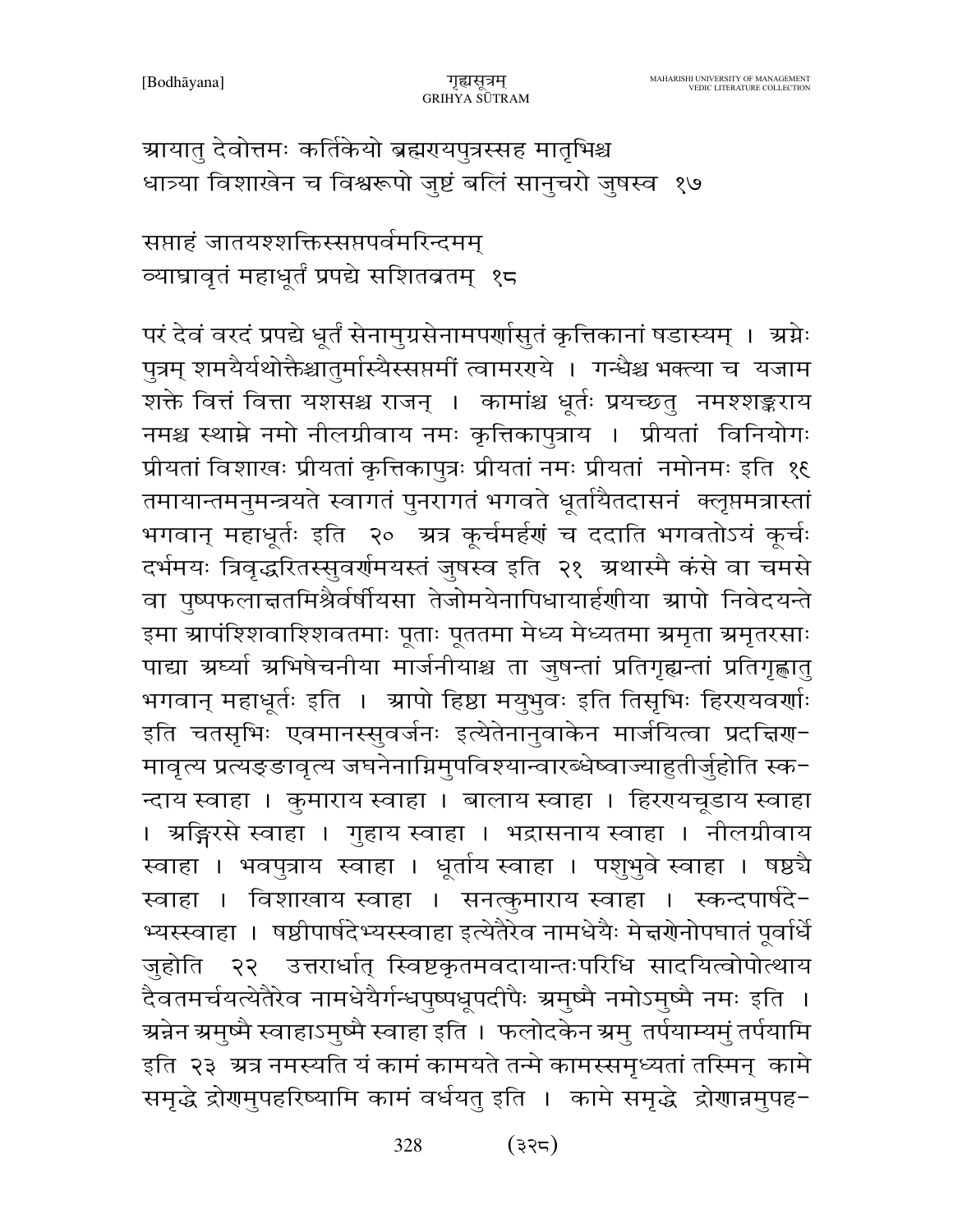रिष्यति २४ अथैनमुपतिष्ठते नमो भवोद्धव इति गुहो गुह्यपतिर्भवः २५ वसुर्वसुपतिः नमो धूर्तस्वामी प्रसीदतु २६ महायशा महातेजा महासेनो महारूपः २७ महातपा मे भक्तस्य प्रतिगृह्णात्विमं बलिम् इति २८ अथो-पविश्य स्विष्टकृतं हृत्वोपोत्थाय दैवतं प्रवाहयन्तो नृत्यन्तस्त्रिरपसलैः परियन्ति

सिंहव्याघ्रसमायुक्तस्स रथो रथिनां वरः प्रयातु भगवान् धूर्तः प्रियवाणिः प्रियंकरः श्रोंनम इति

ग्रथोपविश्य जयप्रभृति सिद्धमाधेनुवरप्रदानात् ३० अथैनां प्रतिकृतिमादाय शिरसि निधायावभृथमन्त्रेणाप्स् प्रप्लाव्यातिशिष्टैर्गन्धमाल्यैरात्मानमलङ्कत्य प्रतिसरं बध्राति ३१

ग्रदित्या सुकृतं सूत्रमिन्द्रेण त्रिवृतं कृतम् अश्विभ्यां ग्रथितो ग्रन्थिर्ब्रह्मणा प्रतिसरं कृतम्

ग्रभिचारं च सर्वं च यच्च मे दुष्कृतं कृतम् सर्वतो मे भय नास्ति यावत्सूत्रं धरिष्यति इति ३२

ग्र्यथान्योन्यमपः प्रतिग्राहयन्ते प्रीयतां भगवान् महाधूर्तः इति ३३ अ्थ पक्वादुपादाय प्राश्नाति ३४ न स्त्रीकुमारौ प्राश्नीयाताम् ३५ तत्प्राशनमन्त्रः ग्रायुरसि इति ३६ प्राश्याप स्राचम्य जठरमभिमृशति यत इन्द्र भयामहे स्वस्तिदा विशस्पतिः इति द्वाभ्याम् ३७ पुनःपुनरवोत्त्यान्त ग्रायुष्यं वर्चस्यं राचोघ्नं स्वस्त्ययनमृद्धमिति ३८ स्राहुतानुकृतिर्व्याख्यातो बलिहरणानुकृतिः ३६ दैवतमावाह्य गन्धपुष्पधूपदीपान्नफलोदकैरभ्यर्च्य नमस्कृत्य प्रवाहयन्ते ४० धूर्तबलिं चतुर्षु चतुर्षु मासेष्वेवं यजमानः चातुर्मास्यानां फलमवाप्नोतीति ह स्माह भगवान् बोधायनः ४१

इति बोधायनीये गृह्यशेषसूत्रे चतुर्थप्रश्ने द्वितीयोऽध्यायः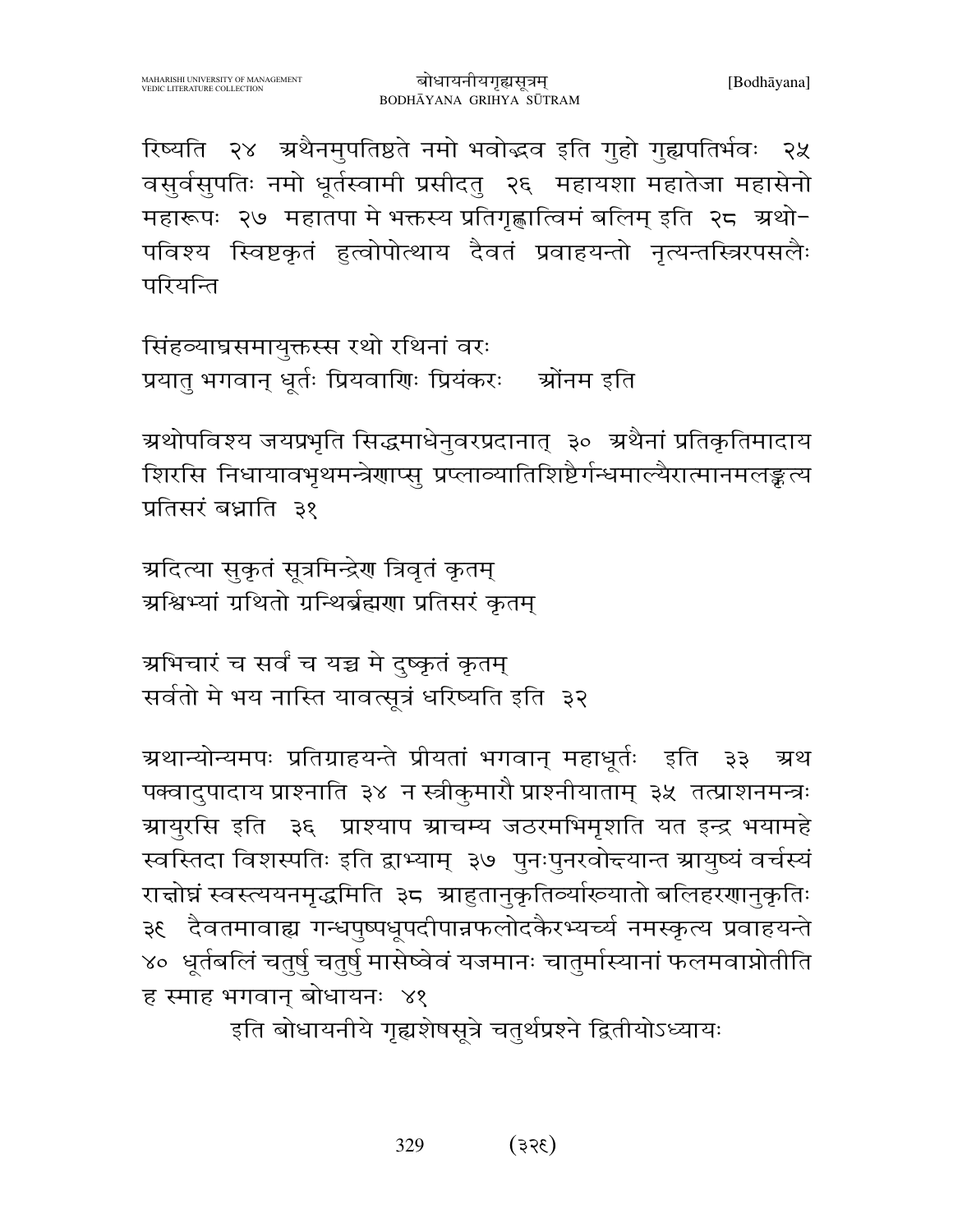रायध्वर्युरुपकल्पयते खादिरं पालाशं वा त्र्यरत्निमात्रं यूपं कृत्वा सौवर्रासर्प− शिंशुमारकूर्ममकरकर्कटकमलकुवलयकुमुतोत्पलकह्लारांश्च राजतान् हंसम-त्स्यमराडूकांश्च देवगृहप्रासादवसतीनां तदाकृतिवदोषधिवनस्पतीनां तत्फ-लाकृतिवत् सुवर्णरत्नेषु सर्पिश्चरुतिलचूर्णपयोऽपूपधानान् सक्तून् गन्धपुष्पधूप-दीपवासांसीध्माबर्हिषी च २ सप्रदोषे द्विजातीनां होमः ३ शूद्राणां नमस्का-रैरावृतैर्वा ४ तटाकतीरे मध्यपूर्वे स्थरिडलमुपलिप्य यूपावटं खात्वाऽध्वर्युश्च यूपं प्रतिष्ठापयति स्राब्रह्मन् ब्राह्मणः इति ब्राह्मणस्य स्रस्मिन् राष्ट्रे इति राजन्यस्य दोग्ध्री धेनुः इति वैश्यस्य ५ मणिमुक्ताप्रवाळसुवर्णगजताचतैरवकीर्य जघनेन यूपं स्थरिडलं कृत्वाऽथ देवयजनोल्लेखनप्रभृत्याप्रशीताभ्यः कृत्वोपोत्थाया-ग्रेणाग्निं देवानावाहयति ब्रह्मणे विष्णुवे श्रियै सूर्याय चन्द्रायाग्नये यमाय निर्ऋत्यै वरुणाय वायवे सोमायेशानाय इत्यावाह्य सुवर्णरजतात्ततैरवकीर्य यूपदेवतां गन्धपुष्पधूपदीपैरभ्यच्यं यूपमुपतिष्ठते तद्विष्णोः परमं पदम् इति ६ तं वासोभिर्वेष्टयित्वा तस्मिन् रूपाणि बध्वा परिधानप्रभृत्याग्निमुखात्कृत्वा पक्वाज़ुहोति ग्रवते हेडः उदुत्तमम् इति द्वाभ्याम् ७ ग्रथाज्याहुतीरुपजुहोति

इति बोधायनीयं गृह्यशेषसूत्रे चतुर्थप्रश्ने तृतीयोऽध्यायः

ग्रथ चतुर्थप्रश्ने चतुर्थोऽध्यायः

ग्र्रथ प्रहुतानुकृतिः धर्मोपभोगविधिं व्याख्यास्यामः सेतुबन्धनदीखाततटाक−

पुष्करिणीवापीकूपदेवगृहप्रासादवसतीनामोषधिवनस्पतीनां च पूर्तं भवति

भूतिकामो निशि जुहोति १ उदगयन स्रापूर्यमाणपत्ने पुरये नत्तत्रे यज्ञद्रव्या−

स्समायान्तीति वैदिकाः इति विज्ञायते ३

ग्रथातो मृतबलिं व्याख्यास्यामः प्राग्दचिणायतनं चतुरश्रं गोमयेनोपलिप्य प्राचीनावीती दच्चिणामुखस्सव्यं जानुं निपात्य सकृदुल्लिरूयाद्धिरभ्युन्दय दचिणाग्रान् दर्भान् संस्तीर्याद्धिर्माजयित्वोपस्तीर्णाभिघारितं सकृत्तिलमिश्रं चरुमवद्यति मुष्टिप्रमाणं कुक्वटाराडप्रमाणं वा हस्तेन ग्रमुकगोत्रायैतत्ते ग्रोदनस्स्वधा नमः इति १ अथाङ्गष्ठेनाभिमृश्याथाञ्जनाभ्यञ्जने मधु वासो दशोर्णा वा गन्धपुष्पधूपदीपैर्हस्ताद्विपरीतात्सायं प्रातर्दशरात्रं कृत्वा स्वस्ति− ग्रामं भोजयित्वा दशम्यां विकृताहारं सायं बलिं दत्वाऽथैकादश्यामेकोद्दिष्टं कुर्वन्ति २ न जातु श्येनकाकादीन् पद्मिणः प्रतिषेधयेत् तद्रूपास्तस्य पितर-

ग्रथ चतुर्थप्रश्ने तृतीयोऽध्यायः

गुह्यसत्रम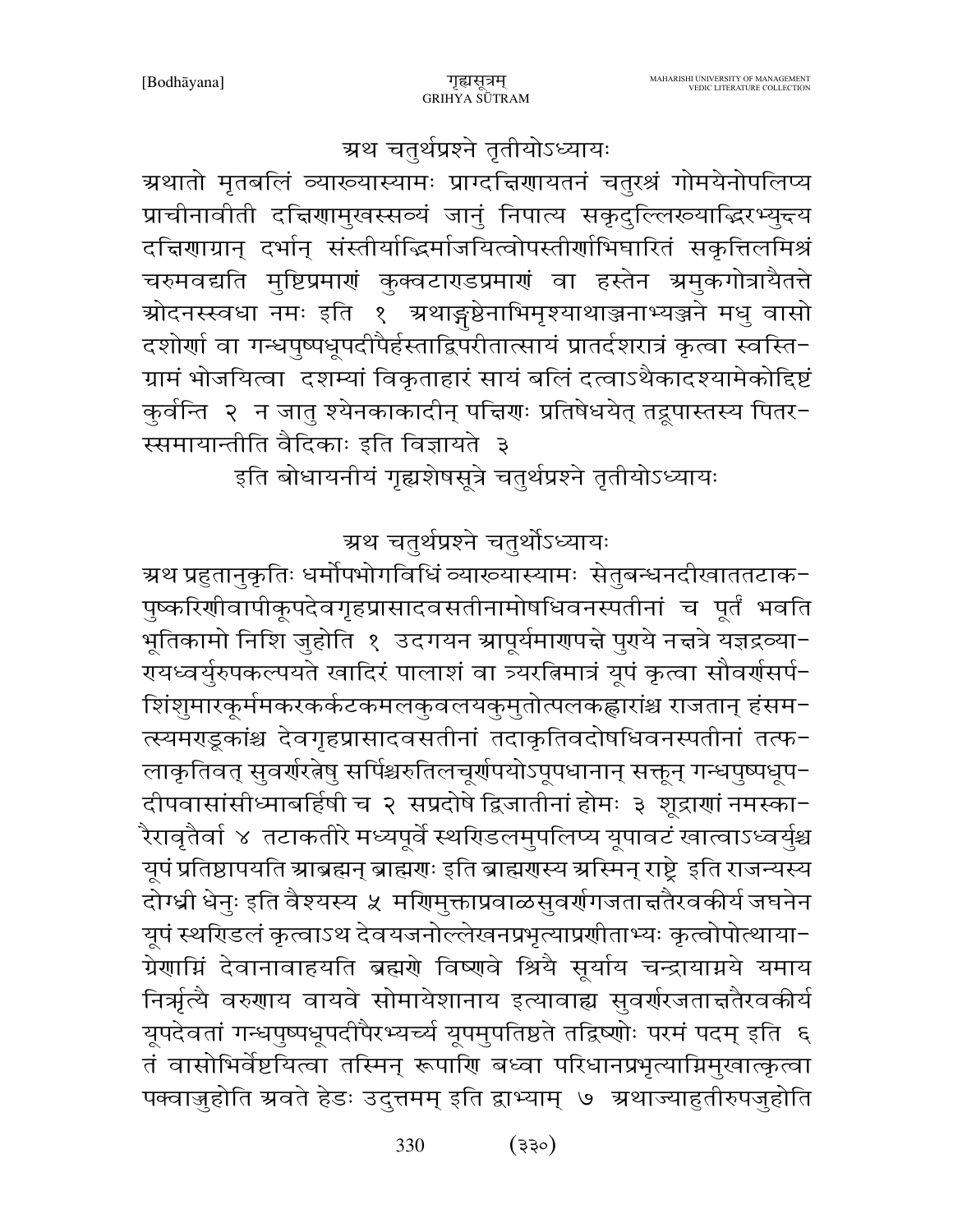कूप्याभ्यस्स्वाहा ग्रद्धास्स्वाहा इत्येताभ्यामनुवाकाभ्याम् इमं मे वरुग तत्त्वा-्<br>यामि यच्चिद्धि यत्किं चेदं कितवासो हिरएयवर्णाश्शृचयः पावकाः त्वं नो ग्रमे स त्वं नो अमे इति ८ स्विष्टकृतोऽथ यूपाहुतीर्जुहोति ब्रह्मणे स्वाहा । विष्णुवे स्वाहा । श्रियै स्वाहा । सूर्याय स्वाहा । चन्द्रमसे स्वाहा । इन्द्राय स्वाहा । ग्रग्नये स्वाहा । यमाय स्वाहा । निर्भूत्यै स्वाहा । वरुणाय स्वाहा । वायवे स्वाहा । सोमाय स्वाहा । ईशानाय स्वाहा इति ६ अथौषधिवनस्पतीनां पक्वाज़ुहोति या जाताः शतं वो ग्रम्ब धामानि इति द्वाभ्याम् १० अथाज्याहुतीरुपजुहोति पुष्पावतीः प्रसूवतीः स्रोषधीभ्य-स्स्वाहा वनस्पतिभ्यस्स्वाहा इति त्रिभिरनुवाकैः प्रत्यृचम् ११ स्विष्टकृतोऽथ देवगृहेभ्यः पक्वाज़ुहोति वास्तोष्पते वास्तोष्पते इति द्वाभ्याम् १२ अ्थाज्या-हुतीरुपजुहोति वास्तोष्पते ध्रुवास्थूणा इति षड्भिः १३ स्विष्टकृतोऽथ नमस्ते रुद्र मन्यवे इत्यान्तादनुवाकस्य प्रत्यृचम् १४ अथ कूश्माराडानि हुत्वा पुरस्ता-त्स्विष्टाकृतो वैश्वानराय प्रतिवेदयामः इति १५ अथ चरतिलचूर्णपयस्स-र्पिर्मिश्रेरपूपैर्धानाभिस्सक्तून् करम्भान् दर्भेषु बलिमुपहरति ब्रह्मणे नमः इति पूर्वोक्तद्वादशनामभिः १६ त्रिः प्रदत्तिरां यजमानो बलीन् सम्पकीर्यं यमसूक्तं वाचयित्वा पुरुषसूक्तं चोर्मिमन्तमुदधिं कृत्वा स्नात्वाऽप स्राचम्य ब्राह्मग्रेभ्यो वासांसि दद्यादाचार्याय गोमिथुनं दद्यादृषभैकादश गा दद्यादाशिषो वाचयि-त्वा रूपाणि विसर्जयेत् १७ एवं प्रयुञ्जानो दशपूर्वान् दशापरानात्मानं चैक-विंशतिं पंक्तिं च पुनाति १८ अथाप्युदाहरन्ति नृत्तगीतवाद्यघोषैः प्रत्यूषे .<br>बोधयन्ति । एतेषां नष्टानां पुनः करणमधिकं फलमिति षष्टिर्वर्षसहस्राणि ब्रह्मलोके महीयत इत्याह भगवान् बोधायनः १९

इति बोधायनीये गृह्यशेषसूत्रे चतुर्थप्रश्ने चतुर्थोऽध्यायः

ग्रथ चतुर्थप्रश्ने पञ्चमोऽध्यायः

ग्रथातः काम्यविधिं व्याख्यास्यामः अन्नकामस्य जुहोति अन्नपतेऽन्नस्य नो धेहि जातो यदग्ने वषट्ते वास्तोष्पते एवावन्दस्व स्रानो नियुद्धिः हिररयवर्णाः ग्रश्वावतीः त्वं वरुण बृहस्पते युवमिन्द्रश्च स्वस्ति न इन्द्रः इत्येता ग्रन्नहोमा बलयश्च १ ग्रथ समिद्धोमो यदग्ने यानि कानि इति २ औदुम्बरीं शमीमयीं वा शान्तिकामः शन्नो देवीरभिष्टये इति ३ दूर्वामायुष्कामः स्रायुष्टे स्रायुर्दां ग्रमे ग्रपैतु परं वातं प्राणं ग्रमुत्र भूयात् हरि हरन्तं मानो महान्तं मानस्तोके

> $(355)$ 331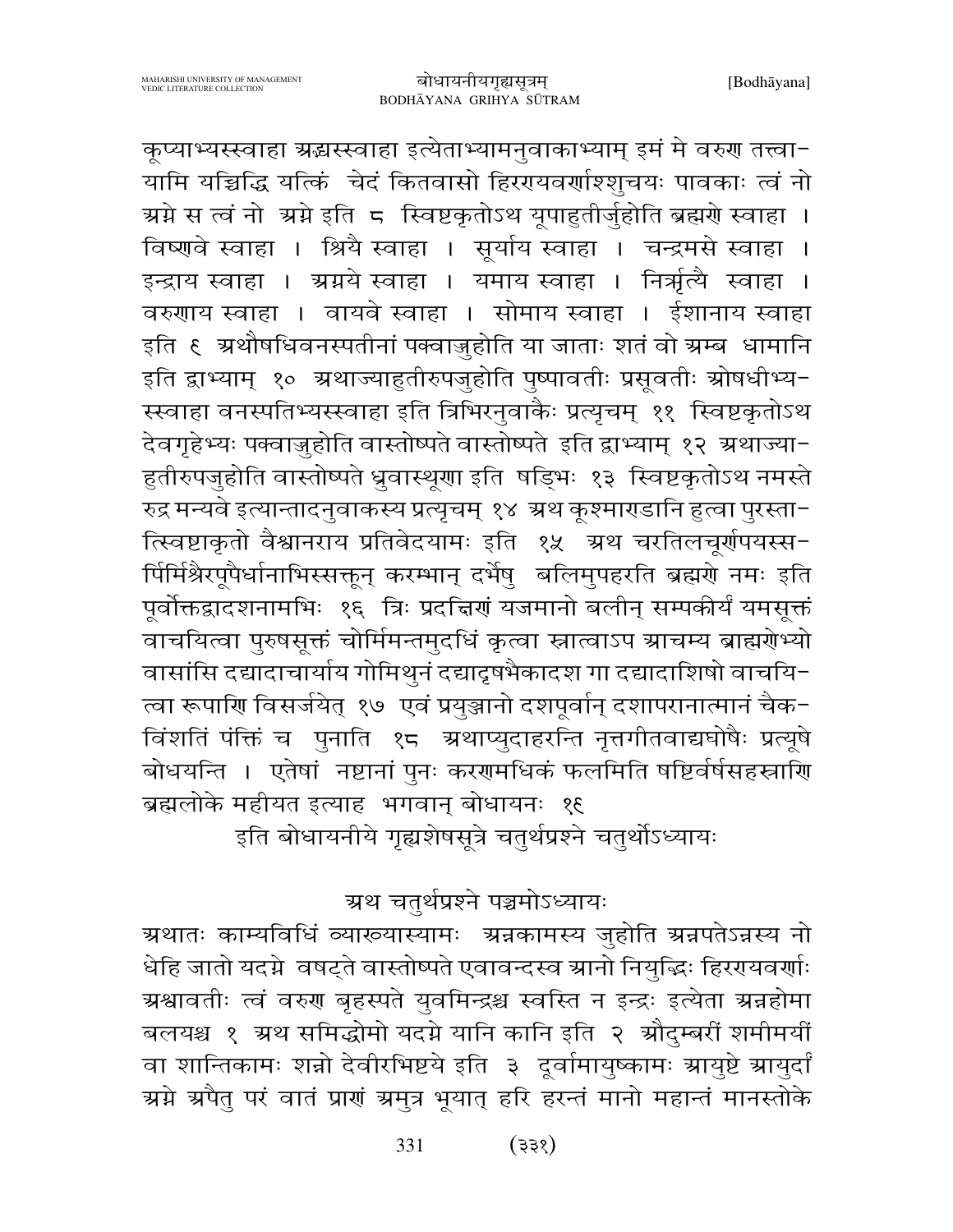वास्तोष्पते जातवेदसे तत्सवितुर्वरेगयं ऋतेन यमादित्याः प्रजापते इति ४ यदपामार्गहोमो भवति रचसामपहत्यै इति ब्राह्मणम् । सर्वस्य भेषजो-ऽपामार्गहोमः यदपामार्गस्सपत्नहासहस्त्राणां पुष्ठिवर्धनाय । यन्मे शिरसि पापं केशेषु निहितं ललाटे पृष्ठे जठरे च यद्विश्वं सर्वस्य भेषजोऽपामार्गोऽवलुम्पतु स्वाहा इति ५ व्याहृतीभिस्तिलहोमो रच्चोघ्राः पापनाशनश्च ६ ग्रथाप्यु-दाहरन्ति

ग्रोषध्यस्सक्तवः पुष्पं काष्ठं मूलं फलं तृगम् एतद्धस्तेन होतव्यं नान्यत्किञ्चिदचोदनात् इति ७ इति बोधायनीये गृह्यशेषसूत्रे चतुर्थप्रश्ने पञ्चमोऽध्यायः

# ग्रथ चतुर्थप्रश्ने षष्टोऽध्यायः

ग्रथातश्शौचविधिं व्याख्यास्यामः ग्रामाद्दूरतो गत्वा यज्ञोपवीतं शिरसि दच्चिणे कर्णे वा कृत्वा मृत्तिकां गृह्णाति १ काष्ठमन्तर्धाय मध्य उपविशेत् २ अहन्युत्तरत उपेयान्निशायां दच्चिणत उभयोस्सन्ध्ययोरुदङ्गखः ३ नाम्निं नापो न नम्रो वृत्तमूले पर्वतमूले चतुष्पथेऽग्न्यगारे गवां मध्ये गोष्ठे दहनपुळिनवर्जमन्तर्जले देवगृहे वर्ल्माके मूषिकस्थले प्रत्यग्निं प्रतिसूर्यं प्रत्यगारं प्रति गां प्रतिब्राह्मणं च ४

एकां लिङ्गे मृदं दद्यात्सव्ये पाणौ मृदस्त्रयः उभयोर्द्विर्मृदं दद्यान्मूत्रवच्छौचमिष्यते ५

पञ्चापाने दशैकस्मिन्नुभयोत्सप्त मृत्तिकाः एतच्छौचं गृहस्थस्य द्विगुणं ब्रह्मचारिणः ६

त्रिगुणं तु वनस्थस्य यतीनां तु चतुर्गुणम् ग्र्याचार्यगुरुदाराभिगमने नाभिभाषते ७

संस्थिते न म्रियते योनिसंस्कारादिति बोधायनः 5 इति बोधायनीये गृह्यशेषसूत्रे चतुर्थप्रश्ने षष्टोऽध्यायः

> 332  $(335)$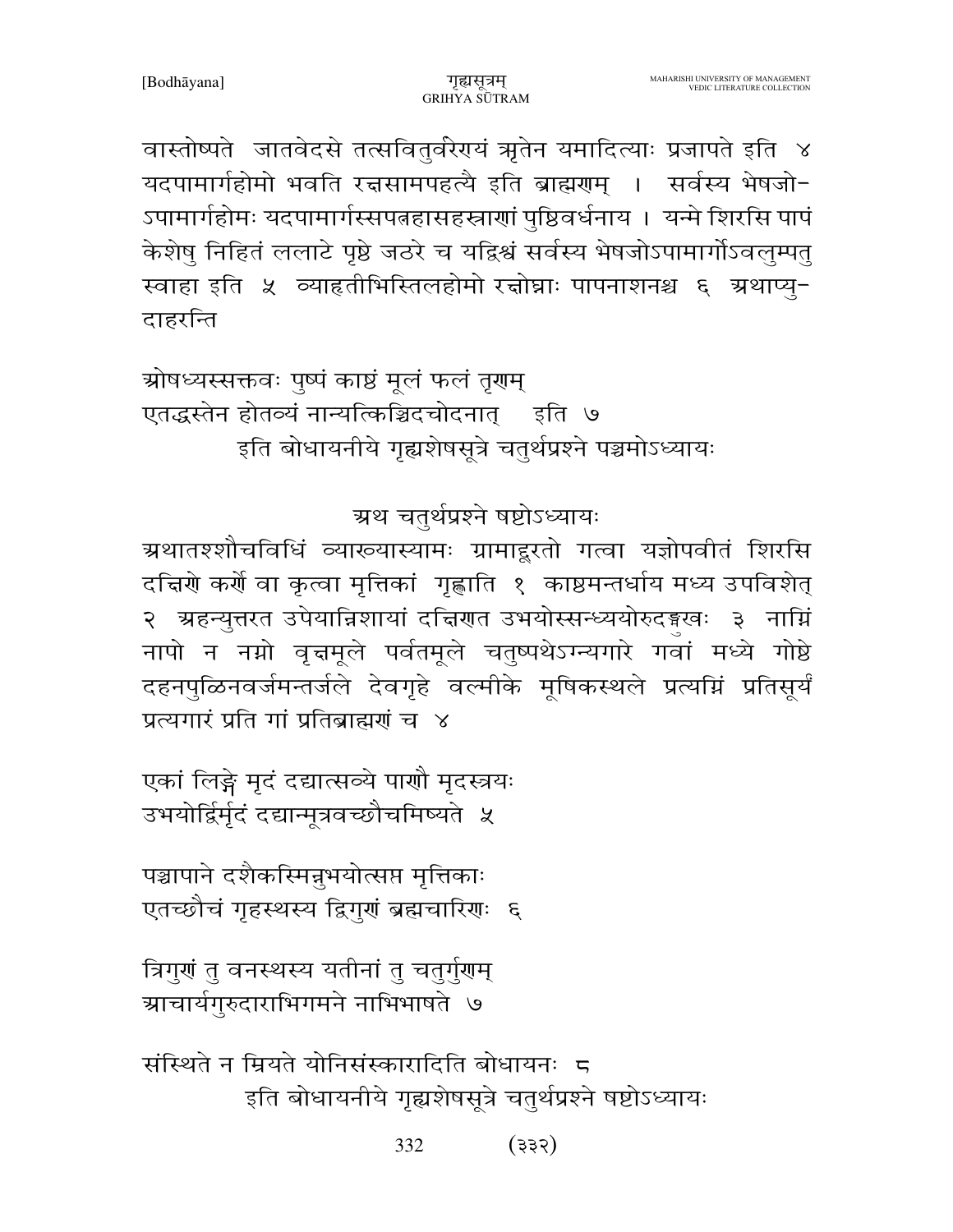## ग्रथ चतुर्थप्रश्ने सप्तमोऽध्यायः

ग्रथात ग्राचमनविधिं व्याख्यास्यामः प्राङ्गख उदङ्गखो वा बद्धशिखो यज्ञोपवीती नोष्णाभिर्न ज्ञाराभिर्न विवर्णाभिर्न दुर्गन्धरसाभिः न सफेनाभिर्न चैकहस्ताभिर्न दूषिताभिर्न बहिर्जानुभिर्न विरळङ्गळीभिर्न बुद्धदाभिर्न तिष्ठन्न हसन् न जल्पन् न विलोकयन्न प्रह्लो न प्रगतो न रोचयन् १ ब्राह्मगस्य दत्तिरो हस्ते पञ्च तीर्थानि भवन्ति ग्रङ्गलीमध्ये देवतीर्थमङ्गल्यग्र ग्रार्षं तीर्थं मध्ये-ऽग्नितीर्थमङ्गृष्ठतर्जन्योर्मध्ये पैतृकतीर्थमङ्गृष्ठतलेऽतिहृत्य पश्चाल्लेखं तद्ब्रह्म-तीर्थम् २ ँमाषमग्नं तु तन्मात्रं प्रतिगृह्य त्रिः पिबेदपो गोकर्णवद्धस्तेन त्रिरा− चामेत् ३ प्रथमं यत्पिबति तेन ऋग्वेदं प्रीणाति यदि्द्वतीयं तेन यजुर्वेदं प्रीणाति यत्तृतीयं तेन सामवेदं प्रीणाति प्रथमं यत्परिमृजति तेनाथर्ववेदं प्रीणाति यदि्द्रतीयं तेनेतिहासपुराणानि यन्मुखं तेनाग्निं यत्सव्यं पाणिमभ्युच्चति तेन नचत्राणि यत्पादमभ्युच्चति तेन विष्णुं यच्चचुषी तेन चन्द्रादित्यौ यन्नासिके तेन प्राणापानौ यच्छ्रोत्रं तेन दिशो यद्वाहू तेनेन्द्रं यद्धदयं तेन रुद्रं यन्नाभिं तेन पृथिवीं यदङ्गष्ठयोः स्रवन्त्यापः कुबेरादयः सर्वा देवताः प्रीगन्त्यग्निर्वायुः प्रजापति− रर्कचन्द्रौ मघवानिति वैदिकाः ४ अनामिकाङ्गुष्ठाभ्यां चत्तुषी समुपस्पृशेत् । प्रादेशिन्यङ्गुष्ठाभ्यां तु नासिके ग्रङ्गुष्ठकनिष्ठकाभ्यां तु श्रोत्रे ग्रङ्गुष्ठमध्य-माभ्यां तु बाहू चतुरङ्गलीभिर्हृदयमङ्गुष्ठेन नाभिं सर्वैर्मूर्धानं समुपस्पृशेदेतेन विधिना युक्ता न लिप्यन्ते कदाचनेति ५

.<br>इति बोधायनीये गृह्यशेषसूत्रे चतुर्थप्रश्ने सप्तमोऽध्यायः

## ग्रथ चतुर्थप्रश्ने ग्रष्टमोऽध्यायः

ग्रथ वै भवति स्रापो वा इदमग्रे सलिलमासीत्तस्मिन् प्रजापतिर्वायुर्भूत्वाऽचर− त्स इमामपश्यत्तां वराहो भूत्वाऽहरत्तां विश्वकर्मा भूत्वा व्यमार्ट् साऽप्रथत सा पृथिव्यभवत् तत्पृथिव्यै पृथिवित्वं तस्यामश्राम्यत् इति तदु हैक स्रौपासनमे-वोपासते स्त्रिया एव संस्कारार्थमौपासनो नित्यो धार्योऽनुगतो मन्थ्यः श्रोत्रियागाराद्वाऽऽहार्यो द्वादशाहं विच्छिन्नः पुनराधेयोऽथ यदि द्वादशाहं विच्छिन्नः पुनराधेयस्स्याद्या प्रकृतिस्तत आहरणमित्युक्तमेतत्सन्तिष्ठते १ अथ गृहस्थस्यौपासनम् षरमासान्नाजुहवुर्यथोपपादमाहत्याम्निं प्रतिष्ठाप्य परिस्तीर्य द्वादशाहप्रायश्चित्तं हुत्वा तदानीमेव सम्परिस्तीर्याऽप्रणीताभ्याः कृत्वा चतु-श्शरावमोदनं श्रपयित्वाऽभिघार्योदञ्चमुद्रास्य प्रतिष्ठितमभिघार्य परिधानप्र-

> 333  $($ 333)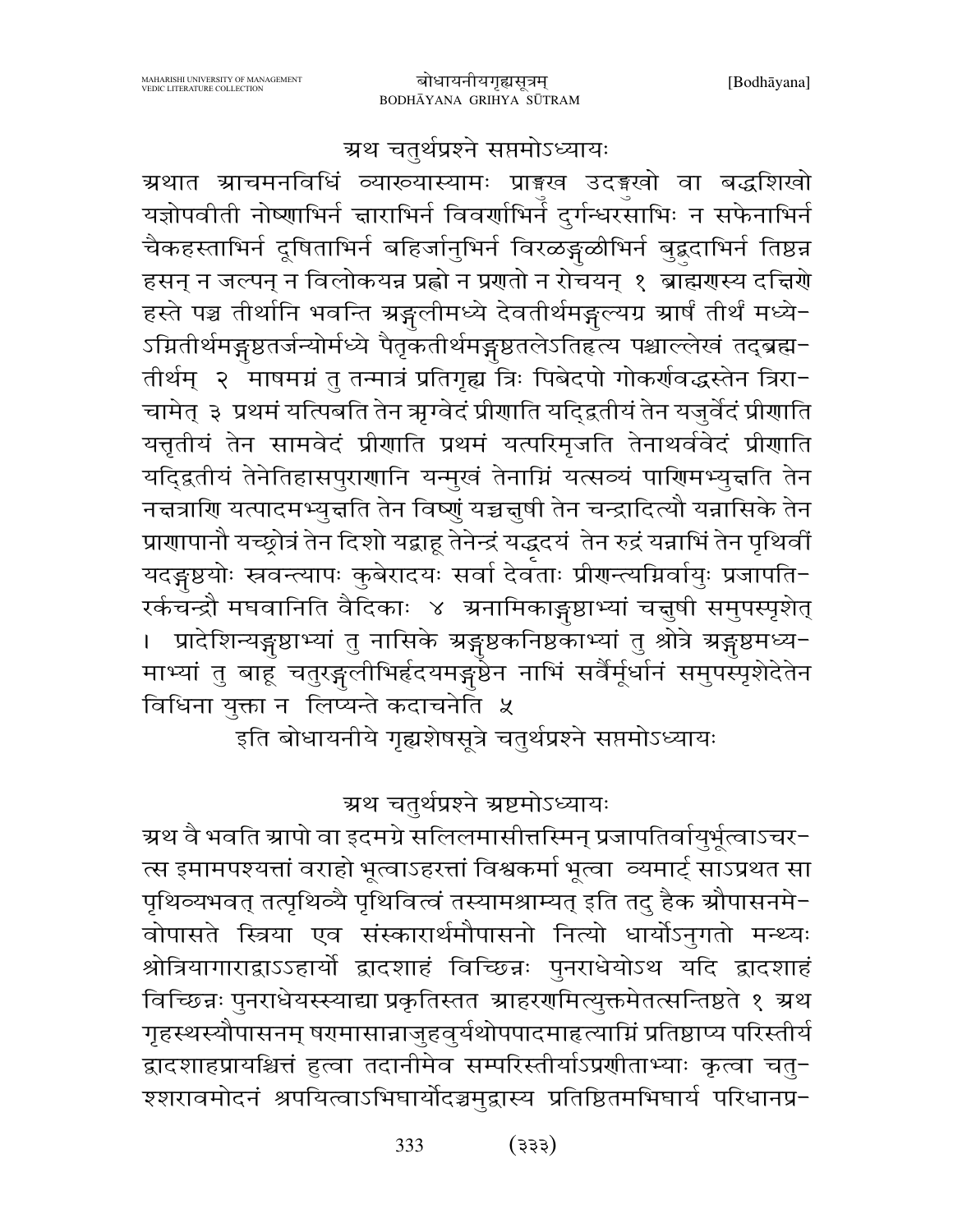भृत्याग्निमुखात्कृत्वा मेद्मग्रेनोपघातं पक्वाजुहोति अग्नये स्वाहा सोमाय स्वाहा ग्रग्नयेऽन्नवते स्वाहा ग्रग्नयेऽन्नादाय स्वाहा ग्रग्नयेऽन्नपतये स्वाहा ग्रग्नये पवमानाय स्वाहा ग्रग्नये पावकाय स्वाहा ग्रग्नये शुचये स्वाहा ग्रग्नये ज्योतिष्मते स्वाहा स्रग्नये ब्रतपयते स्वाहा स्रग्नये पथिकृते स्वाहा स्रग्नये तन्तुमते स्वाहा स्रग्नये वैश्वानराय स्वाहा सूर्याय स्वाहा प्रजापतये स्वाहा ब्रह्मणे स्वाहा भूस्स्वाहा भुवस्स्वाहा सुवस्स्वाहा भूर्भुवस्सुवस्स्वाहा । ग्रग्नये स्विष्टकृते स्वाहा इत्युत्तरार्धपूर्वार्धे २ तूष्णीं मेज्ञगमभ्याधाय जयप्रभृति सिद्धमाधेनु-वरप्रदानात् ३ अथास्तमित स्रादित्ये व्रीहिभिर्यवैर्वा हस्तेनैते स्राहुती जुहोति ग्रग्नये स्वाहा प्रजापतये स्वाहा इति सायं सूर्याय स्वाहा प्रजापतये स्वाहा इति प्रातरप्यम्निहोत्रहविषामन्यतमेन जुहुयात् ४ पर्वर्णि पर्वर्णि चाम्नेयस्था− लीपाकेन यजेत ५ उपवास एव कालान्तरे भोजनमतृप्तिश्चान्नस्य च ६ एवमेव सायंहोमेन प्रतिपद्यते सन्तिष्ठत औपासनतन्त्रम् ७

इति बोधायनीये गृह्यशेषसूत्रे चतुर्थप्रश्ने ग्रष्टमोऽध्यायः

ग्रथ चतुर्थप्रश्ने नवमोऽध्यायः

कथमु खल्वनाहिताग्नेर्दर्शपूर्णमासौ भवत इति १ पौर्णमास्याममावास्याया− मिध्माबर्हिस्सन्नह्योपवसथस्य रूपं कृत्वोपवसति २ अथ श्वोभूतेऽग्निमुप-समाधाय सम्परिस्तीर्य दच्चिणतो ब्राह्मणुमुपवेशयति ३ उत्तरत उदपात्रमिति निधाय जघनेनाम्निं कृष्णाजिने व्रीहीन्निर्वपति ४ ग्रथ तिरःपवित्रं स्थाल्यामपः पयो वानीयाधिशृत्य पर्यम्नि कृत्वा स्नुक्स्नुवं मेज्ञणमिति सम्मृज्याथैतं चरुं श्रपयित्वाऽभिघार्योदञ्चमुद्रास्य प्रतिष्ठितमभिघारयति ५ परिधानप्रभृत्याग्नि-मुखात्कृत्वा पक्वाज़ुहोति स्रम्रिर्मूर्धा भुवः इति द्वाभ्याम् चतुरवत्तं  $\epsilon$ पुरस्तादुपस्तरणं पूर्वार्धादपरार्धादवदानमभिघारणं मध्यात्पूर्वार्धादपरार्धाद-वदानं पञ्चावत्तिनामभिघारणं प्रत्यञ्जनम् ।७ अथ पुरस्तात्स्विष्टकृतः 5 पौर्णमास्यां ऋषभं वाजिनं वयम् इति । अमावास्यायां अमावास्या सुभगा इत्याज्याहुती हव्यवाहं स्विष्टम् इति स्विष्टकृतं हुत्वा मेत्तरणमभ्याधाय संस्नावेणाभिहुत्वा स्नुचाऽद्धिरन्तःपरिधि निनयति वैश्वानरे हविरिदं जुहोमि इति ६ स्तूचं प्रज्ञाळ्य निष्टप्याद्धिः पूरयित्वा बहिःपरिधि निनयति इमं समुद्रं शतधारम् इति । जयप्रभृति सिद्धमाधेनुवरप्रदानात् १० ग्रथ पक्वादुपादाय प्राश्नाति स्रायुरसि इति ११ प्राश्याप स्राचम्य जठरमभिमृशति यत इन्द्रभ-

> 334  $($   $\check{\mathcal{S}}$   $\check{\mathcal{S}}$   $\check{\mathcal{S}}$   $\check{\mathcal{S}}$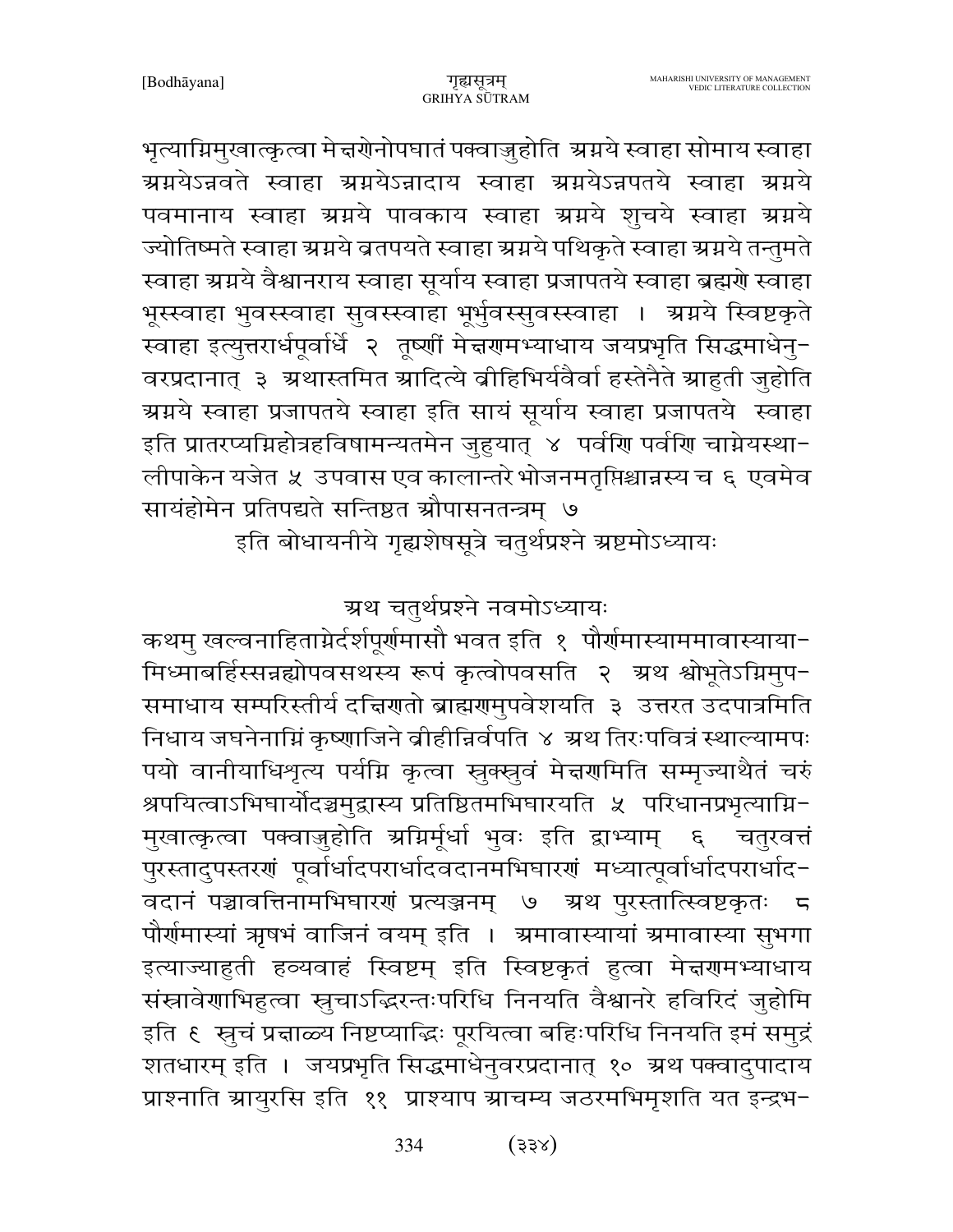यामहे स्वस्तिदा विशस्पतिः इति द्वाभ्याम् १२ प्रथमे स्थालीपाक स्राज्यं संस्कृत्य कूश्माराडैर्जुहुयात् कर्मादिवेतैर्जुहुयात् पूतो देवलोकान् समश्नते इति ब्राह्मराम् १३

इति बोधायनीये गृह्यशेषसूत्रे चतुर्थप्रश्ने नवमोऽध्यायः

ग्रथ तृतीयप्रश्ने ग्रष्टादशोऽध्यायः

ग्रथ गृहस्थस्तु द्वे भार्ये विन्देत कथं तत्र कुर्यादिति १ यस्मिन् काले विन्देतोभावाग्नी परिचरेत् २ अपराग्निमुपसमाधाय सम्परिस्तीर्याज्यं विला-प्योत्पूय स्नुक्स्नुवं निष्टप्य सम्मृज्य स्नुचि चतुर्गृहीतं गृहीत्वाऽन्वारब्धायां यजमानो जुहोति नमस्त ऋषे गद । अञ्यथायै त्वा स्वधायै त्वा । मा न इन्द्राभितस्त्वदृष्वारिष्टासः । एवाब्रह्मन् तवेदस्तु स्वाहा इति ३ अथ समा-रोपयति ग्रयं ते योनिर्ऋत्वियः इति ४ ग्रथ पूर्वाग्निमुपसमाधाय ग्राजुह्वानः उद्बध्यस्वाग्रे इति समिधमाधाय सम्परिस्तीर्य स्राज्यं विलाप्योत्पूय स्नुक्स्नुवं निष्टप्य सम्मृज्य गृहीतं गृहीत्वा द्वयोर्भार्ययोरन्वारब्धयोर्यजमानो जुहोति यो ब्रह्मा ब्रह्मणः इत्यान्तेन सूक्तेनैकैकं चतुर्गृहीतं गृहीत्वा जुहोति ५ प्रसिद्धम-ग्निमुखात्कृत्वा पक्वाज्जुहोति समितं संकल्पेथाम् इति पुरोनुवाक्यामनूच्य ग्रग्ने पुरीष्य इति याज्यया जुहोति ६ अथाज्याहुतीरुपजुहोति पुरीष्यस्त्वमग्ने इत्या-न्तादनुवाकस्य । स्विष्टकृत्प्रभृति सिद्धमाधेनुवरप्रदानात् ७ ग्रथाग्रेणाग्निं दर्भस्तम्बेषु हुतशेषं निदधाति ब्रह्मजज्ञानं पिता विराजां इति द्वाभ्याम् 5 प्रसिद्धमौपासने पार्वणानि कुर्यात्सन्तिष्ठत औपासनतन्त्रः १ इति बोधायनीये गृह्यशेषसूत्रे चतुर्थप्रश्ने दशमोऽध्यायः

ग्रथ चतुर्थप्रश्ने एकादशोऽध्यायः

ग्रथ वै भवति जायमानो वै ब्राह्मणस्त्रिभिर्त्रूणवा जायते ब्रह्मचर्येण ऋषिभ्यो यज्ञेन देवेभ्यः प्रजया पितृभ्यः इति प्रजातन्तु मा व्यवच्छेत्सीः इत्येतस्माद्ब्रा-ह्मणादाहिताग्नेर्दशवर्षाणामूर्ध्वं यदि प्रजा नोत्पद्येत कथं तत्र कुर्यादिति १ पुनरेव कुमारीं संस्कृत्य दशमेऽहन्येकादशाहे द्वादशाहे वाऽररयोरग्रीन् समारोप्योदवसाय मथित्वाऽग्नीत् विहृत्योद्वासन्येष्येद्वा २ तदानीमेवा-रगयोरग्नीन् समारोप्यौपासने ब्रह्मौदनं श्रपयित्वोपवसथहविःप्रभृति सिद्धम-प्रचाधेयं कुर्वन्ति ३ तस्मिन् संस्थिते पवित्रेष्ट्या यजेत ४ तस्यां संस्थितायां

> 335  $(33%)$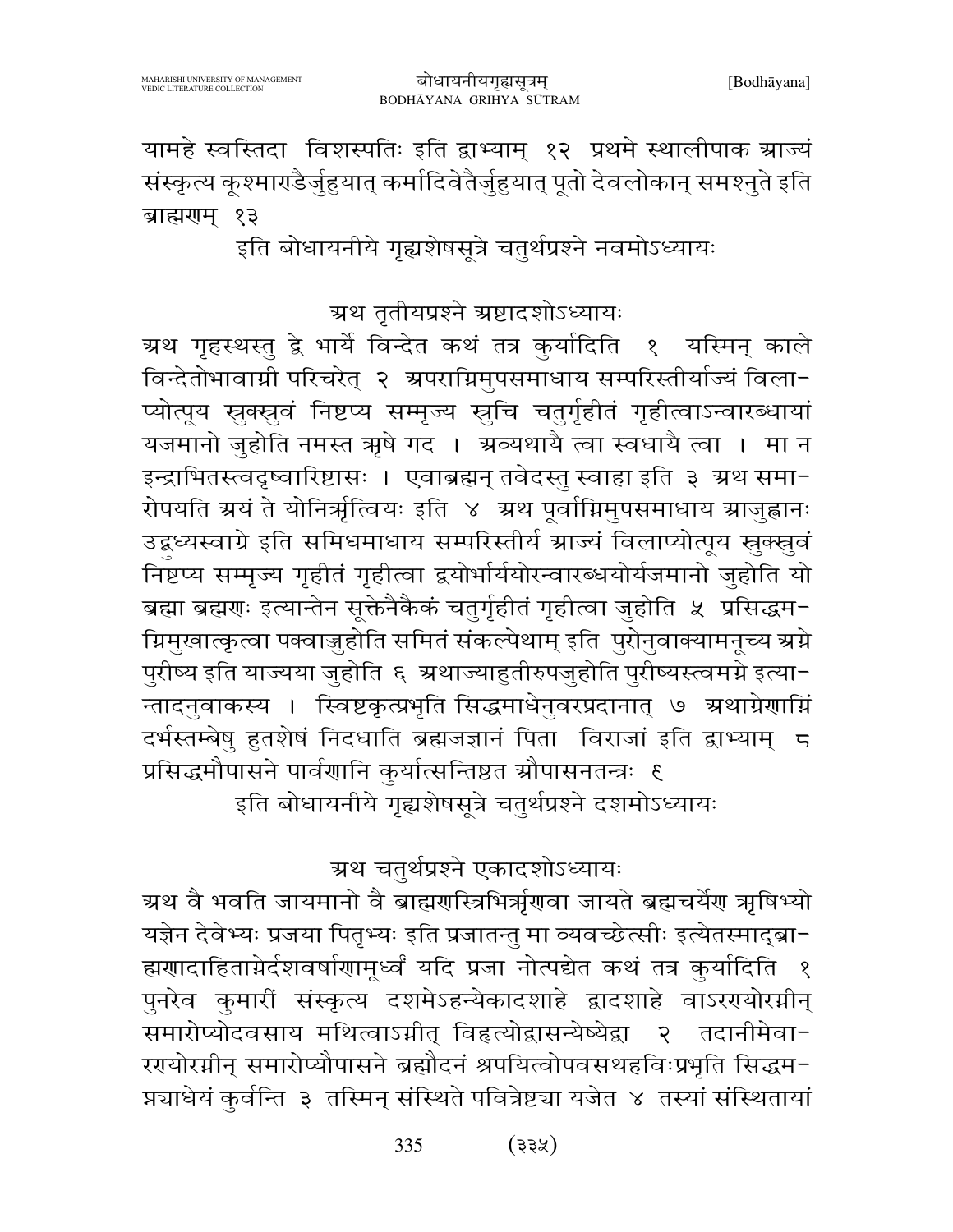तन्तुमतीं निर्वपेत् ५ तस्यां संस्थितायां त्रैधातवीयां निर्वपेत् ६ अपि वैन्द्राग्नेन पशुना यजेत । पुनराधेयं वा कुर्यात् ७ अथ यद्येको बह्वीर्जायाः प्रयुञ्जान एवमेवैतत्कुर्यात् तस्मादेको बह्वीर्जाया विन्दते इति ब्राह्मणन् ८ इति बोधायनीये गृह्यशेषसूत्रे चतुर्थप्रश्ने एकादशोऽध्यायः

ग्रथ चतुर्थप्रश्ने द्वादशोऽध्यायः

ग्रथ यद्यग्निविमोकमीत्तेताग्निमुपसमाधाय संपरिस्तीर्याज्यं विलाप्योत्पूय सुक्स्नुवं निष्टप्य संमृज्य स्नुचि चतुर्गृहीतं गृहीत्वा द्वयोर्भार्ययोरन्वारब्ध योर्यजमानो जुहोति इमं स्तनमूर्जस्वन्तं धयापां प्रप्यातमग्ने सरिरस्य मध्ये । उत्संजुषस्व मधुमन्तमूर्व संमुद्रियं सदनमाविशस्व स्वाहा इत्यग्निविमोकं हुत्वा तमनलं विभजेत् १ पुनरसंयोगो न भवति विभक्तं न हि संसृजेत् इति स्मरणात् २ पूर्वस्मिन्नग्नौ यदि विवहेत् स हि साधारणो भवति न तत्र विभाग एकत्वादग्नेरित्याह भगवान् बोधायनः ३

इति बोधायनीये गृह्यशेषसूत्रे चतुर्थप्रश्ने द्वादशोऽध्यायः

ग्रथ चतुर्थप्रश्ने त्रयोदशोऽध्यायः

ग्रथ लौकिकोपासनग्रहणधारणोपावरोहणविधिं व्याख्यास्यामः त्रिविधं समारोपरणात्मन्यररायोस्समिधीति १ समिधि समारोपयति पालाशीमाश्वर्त्थीं खादिरीमौदुम्बरीं शमीमयीं वा समिधमादाय समारोपयति ग्रयं ते योनि-र्ऋत्वियः इति २ ग्ररएयोर्वा समारोप्य मथित्वा जुहुयात् ३ ग्रपि वात्मनि समारोपणं भवति या ते स्रग्ने यज्ञिया तनूः इति ४ अथैनमुपावरोहयति उपावरोह जातवेदः इति ५ यत्र गच्छेत्तत्र नो हरेत्तत्र प्राप्य लौकिकमग्निमाहत्य न्युप्योपसमाधाय तां समिधमादधाति यस्यात्मनि समारूढो भवति ग्राजुह्वानः उद्बध्यस्वाग्ने इति द्वाभ्याम् ६ ग्रथाग्निं परिचरति व्रीहिभिर्यवैर्वा ७ यवैर्ग्राम-काँमस्य तराडलैरोजस्कामस्य पयसा पशुकामस्य दध्नेन्द्रियकामस्याज्येन तेजस्कामस्य<sup>ँ</sup> ८ अथातिपन्नाः प्रतिजुहोति ६ प्रसिद्धमग्निपरिचरणम् १० प्रसिद्धं दर्शपूर्णमासाभ्यां यजनम् ११ प्रसिद्धः पञ्चानां महायज्ञानामनुप्रयोगः १२ एतदेव विधानमहरहरध्वनि वर्तते १३ लौकिको व्याख्यातः १४ इति बोधायनीये गृह्यशेषसूत्रे चतुर्थप्रश्ने त्रयोदशोऽध्यायः

> 336  $(335)$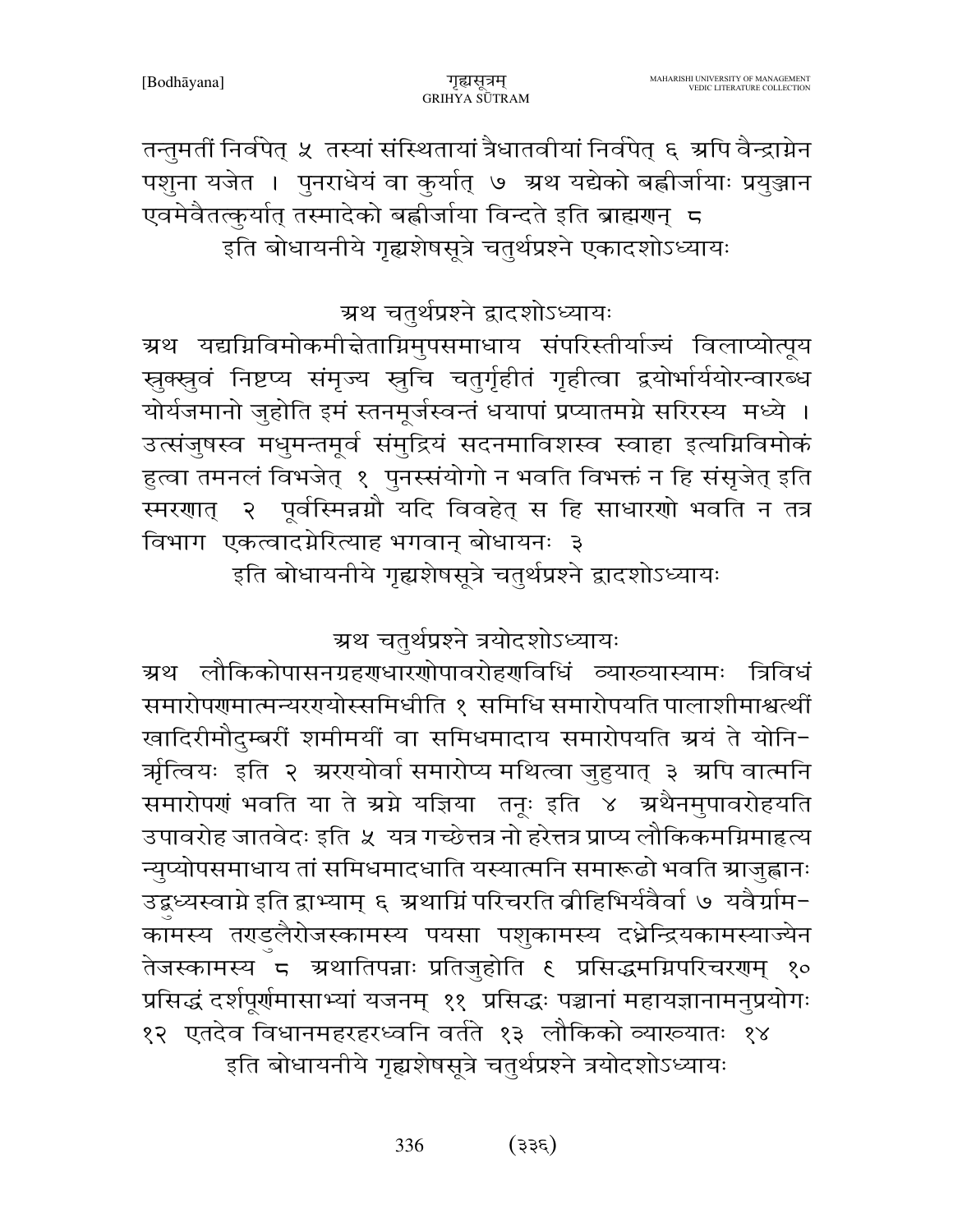ग्रथ चतुर्थप्रश्ने चतुर्दशोऽध्यायः

ग्रथ गृहस्थस्यौपासनं विच्छिद्येत प्रारोषूत्क्रान्तेषूभयोः श्रोत्रिययोर्वचनादुद्धरेत् श्रोत्रियागाराद्वाहृत्य व्याहृतीभिर्नियुप्योपसमाधाय पर्युन्त्य परिस्तीर्याज्यं विलाप्योत्पूय स्नुक्स्नुवं निष्टप्य संमृत्य स्नुचि चतुर्गृहीतं गृहीत्वाऽन्वारब्धो यजमानो जुहोति सप्त ते स्रग्ने सप्तव्याहृतिभिश्च पूर्वं देवा अपरेण प्राणापानौ इति द्वाभ्यां मा त्वा वृत्तौ सम्बाधिष्टाम् मा त्वा वृत्तौ सम्बाधेथाम् इति द्वाभ्याम् ग्रग्नेऽभ्यावर्तिन् अग्ने अङ्गिरः इति द्वाभ्यामेकैकं प्रति चतुर्गृहीतं गृहीत्वा जुहो− ति १ न च ब्रह्मा न च प्रणीता न चरुर्न च स्विष्टकृतम् २ अत ऊर्ध्वं पैतुमेधिकं कर्म प्रतिपद्यते ३

इति बोधायनीये गृह्यशेषसूत्रे चतुर्थप्रश्ने चतुर्दशोऽध्यायः

ग्रथ चतुर्थप्रश्ने पञ्चदशोऽध्यायः

ग्रथ यद्याहिताम्निर्द्वे भार्ये विन्देत प्राक्संयोगान्म्रियेत कथं तर्हि कुर्यादिति १ ग्रौपासनं संपरिस्तीर्याज्यं बिलाप्योत्पूय स्रुक्स्नुवं निष्टप्य संमृज्य स्रचि चतुर्गृहीतं गृहीत्वा समिद्रत्यग्नौ परिश्रिते पूर्णाहुतिं जुहोति समितं सङ्कल्पेथाम् इति मिन्दाहुती व्याहृतीभिश्च हुत्वा तमग्निं ग्रयं ते योनिः इति समिधि समारोप्य गार्हपत्ये समिधमादधाति भवतं नस्समनसौ इति । गार्हपत्य स्राज्यं विला-प्योत्पूय स्नुक्स्नुवं निष्टप्य सम्मृज्य स्नुचि चतुर्गृहीतं गृहीत्वा गार्हपत्ये जुहोति ग्र्यावग्निश्चरति प्रविष्टः इति २ श्रपरं चतुर्गृहीतं गृहीत्वा गार्हपत्य एव जुहोति चित्तिस्खुक् इति ३ ग्रथ गार्हपत्ये स्रुवाहुतीर्जुहोति ब्राह्मण एकहोता इति दशभिः ४ अथ प्राचीनावीतं कृत्वाऽन्वाहार्यपचने जुहोति ये समानाः ये सजाताः इति द्वाभ्याम् ५ अथान्वाहार्यपचन एव स्रुवाहुतीर्जुहोति ग्रग्नये कव्यवाहनाय स्विष्टकृते स्वधा नमस्स्वाहा इति ६ ग्रथ यज्ञोपवीतं कृत्वा द्वादशगृहीतेन स्नुचं पूरयित्वा पुरुषसूक्तेन मनसाऽनुद्रत्याहवनीये जुहोति ७ ग्रथ स्रुवाहुतीर्जुहोति ग्रग्नये विविचये स्वाहा ग्रग्नये ब्रतपतये स्वाहा ग्रग्नये पवमानाय स्वाहा स्रग्नये पावकाय स्वाहा स्रग्नये शुचये स्वाहा स्रग्नये पथिकृते स्वाहा ग्रग्नये तन्तुमते स्वाहा ग्रग्नये वैश्वानराय स्वाहा इति 5 ग्रथ स्तुचि चतुर्गृहीतं गृहीत्वा मनस्वतीं जुहोति मनो ज्योतिर्जुषतामाज्यं विच्छिन्नं यज्ञं समिमं दधातु । या इष्टा उषसो निम्रचश्च तास्संदधामि हविषा घृतेन स्वाहा इति ६ ग्रत ऊर्ध्वं पैतृमेधिकं कर्म प्रतिपद्यते १०

> 337  $(e^{i\xi})$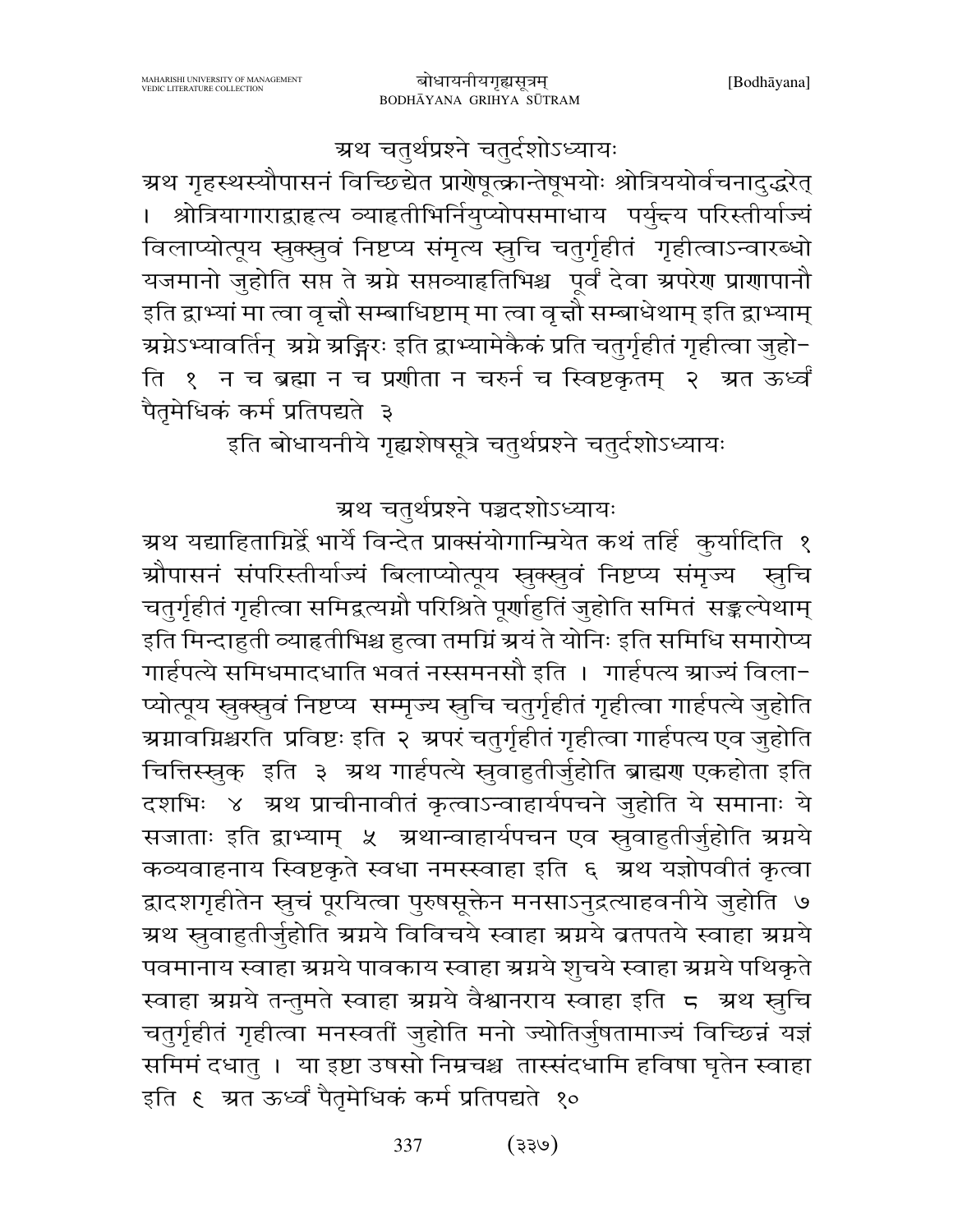[Bodhayana]

इति बोधायनीये गृह्यशेषसूत्रे चतुर्थप्रश्ने पञ्चदशोऽध्यायः

ग्रथ चतुर्थप्रश्ने षोडशोऽध्यायः

ग्रथातः कपिलसंन्यासविधिं व्याख्यास्यामः ग्रनग्निकस्तु मुराडी शिखी वाऽहोरात्रोपोषितः स्नात्वाऽप स्राचम्याप एव पाणिनाऽप्स्वाहुती जुहोति स्रापो वै सर्वा देवतास्स्वाहा इति १ पुत्रेषणायाश्च वित्तेषणायाश्च लोकेषणायाश्च सर्वभूतेभ्यश्च व्युत्थितोऽहं स्वाहा इति २ संन्यस्तं मया संन्यस्तं मया संन्यस्तं मया इति त्रिरुपांशूक्त्वा त्रिरुच्चैः त्रिषत्या हि देवाः इति विज्ञायते ३ ग्रुभयं सर्वभूतेभ्यो मत्तस्स्वाहा इति दराडात् गृहीत्वा जलपवित्रं पवित्रम् इति समादाय पुत्रमित्रसुहृद्वन्धुज्ञातिसन्निधौ त्यक्त्वाऽथ ग्रामादाहृत्यैकपात्रमुदके-नाप्लाव्य सकृदल्पेन भुञ्जीत ४ न केन चित्सह सम्भाषेत ५ न किञ्चन याचेत ६ पर्वतगुहानदीपुळिनशून्यागारे देवतायतने बिलदर्योर्निवसेत् ७ स्वयं पतितं प्रज्ञाळ्य जीवितमुक्तम् 5 जीर्णमानीयाहतानि दृढान्यजिनानि यदर्थं बिभृयात् ६ सूर्योदयहीनयाचितेन कार्यं कुर्वात १० बतं स्नानसमर्थो न लभेत् ११ - ग्रथ प्रचाळ्य जलार्द्रेण कर्पटेन सशि स्कजलाकर्षणं कृत्वाऽन्तर्वासाः परितस्सन्ध्यामुपासीत १२ नित्यं मध्याह्ने प्रातस्स्नायीतेत्याह भगवान् बोधायनः १३

इति बोधायनीये गृह्यशेषसूत्रे चतुर्थप्रश्ने षोडशोऽध्यायः

ग्रथ चतुर्थप्रश्ने सप्तदशोऽध्यायः

ग्रथातस्संप्रवद्त्यामि संस्कारविधिमुत्तमन् समाहितानां युक्तानां यतीनां च महात्मनाम् १

शूचौ देशे तु सावित्र्या देह प्रत्नाळ्य यततः ग्रलङ्कत्य च गायत्र्या गन्धैर्माल्यैः पृथक्पृथक् २

वहन्ति ब्राह्मणा ये वै शुचयस्सर्व एव ते तेषां तु वहतां सम्यक्सद्यश्शौचं विधीयते ३

प्रद्माळनादि तत्कर्म ये कुर्वन्ति महीयसाम्

338 (३३८)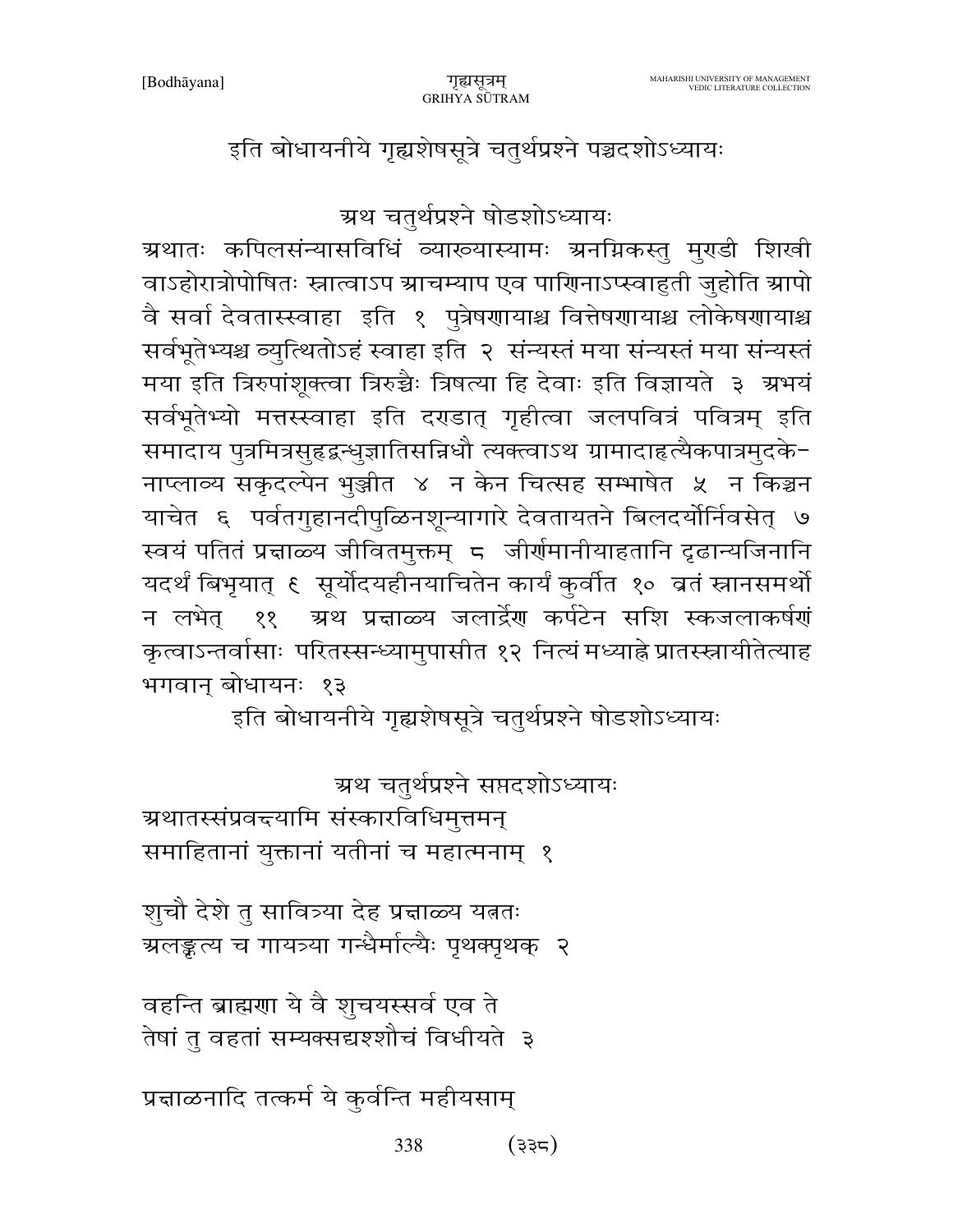तेषामपि तथा सद्यश्शौचमेव विधीयते ४

पुत्रो वा सन्निकृष्टो वा शुचौ देशे निधाय तम् उपावरोहमन्त्रेण तस्यामीनवरोप्य तु ५

तूष्णीं संमार्जनं कृत्वा व्याहतीभिश्च सप्तभिः प्रोन्दय काष्ठं च तद्देहं निधाय तु समन्त्रकम् ६

विष्णो हव्यं रद्मस्वेति मुखे जलपवित्रकम् पवित्रं तेति मन्त्रेण निदधाति तथा पुनः ७

त्रिदराडं दत्तिरो हस्ते वैष्णव्यर्चा निधाय च उदरे च तथा पात्रं सावित्र्या निदधाति वैज

यदस्य पारे रजसस्सव्ये शिक्यं निधाय च गृह्ये कमराडलुं चैव भूमिर्भूमिमगादिति १

पितृमेधप्रयोगेर दहेदग्निभिरेव हि संस्कर्तुश्च तथा तस्य नाशौचं नोदकक्रिया १०

एकोद्दिष्टं न कुर्वात संन्यस्तानां कदाचन ग्रहन्येकादशे प्राप्ते पार्वणं तु विधियते ११

द्वादश्यामहि वा पुरये नारायरणबलिर्भवेत् सर्वं नारायणोद्देशमेकोद्दिष्टवदाचरेत् १२

ग्र्यनाहिताग्निनां चैव संन्यस्तानां महात्मनाम् ग्रपि होतृविधानेन गायत्र्या प्रणवेन वा १३

ग्रप्राकृतानां महतां ब्रह्मनिष्ठमनस्विनाम् तेषां तु स्वननं कार्यमिति प्राहुर्मनीषिग्णः १४

> 339  $(355)$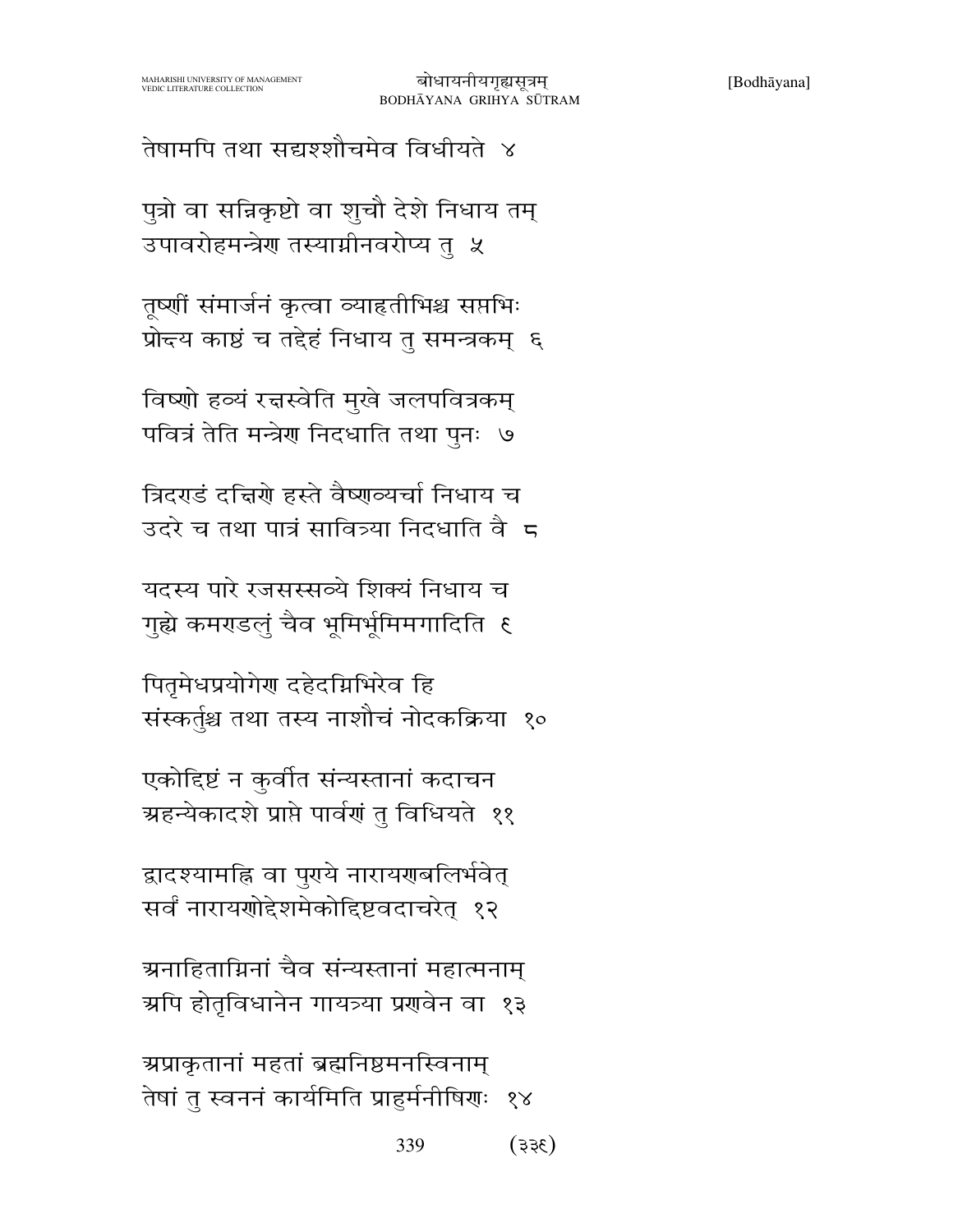340  $(3x^{\circ})$ 

वर्ल्मीकमृत्तिकां हत्वा गोमयं च तथैव च एतानि प्रचिपेत्तासु पालिकासु यथाक्रमम् ३

मध्ये चतुर्मुखं विन्द्यात् पूर्वे वज्रिगमेव च दच्चिणे तु यम विन्द्यात् पश्चिमे वरुणं तथा उत्तरे शशिनं विन्द्यात्पालिकास्थापनं क्रमात् २

ग्रथ चतुर्थप्रश्ने ग्रष्टादशोऽध्यायः ग्र्यशतोऽङ्करार्पणविधिं व्याख्यास्यामः ब्राह्मणानन्नेन परिविष्य पुरायाहं स्वस्ति ऋद्धिम् इति वाचयित्वा शुचौ समे देशे गोमयेन गोचर्ममात्रं चतुरश्रं स्तरिड− लमुपलिप्याचतान् सम्प्रकीर्याद्धिरभ्युद्दय पञ्च पालिकास्सौवर्णा राजतास्ताम्रा मृगमयीर्वा यथासम्भवं गृह्णाति १

हयमेधफलं तेषामस्तीत्येवं विदर्बुधाः २० इति बोधायनीये गृह्यशेषसूत्रे चतुर्थप्रश्ने सप्तदशोऽध्यायः

तस्माद्यतेन संस्कारः कर्तव्यो गृहमेधिभिः ये वहन्ति महात्मानं स्पृष्ट्वा दृष्ट्वा द्विजातयः १६

न तस्य दहनं कुर्यान्नाशौचं नोदकक्रिया निषेकाद्याश्श्मशानान्तास्सत्क्रिया ब्राह्मणाश्रिताः १८

तस्माद्धमिं भृशं खात्वा सम्यक्प्रच्छादयेद्यतीन् सर्वसङ्गनिवृत्तस्य ध्यानयोगरतस्य च १७

प्रच्छादयेदसंस्पृष्टं सृगालश्वापदादिभिः श्वादयो यदि खादन्ति महान् दोषो भविष्यति १६

तिसृभिर्व्याहृतीभिस्तु खात्वा दराडप्रमारातः त्रिदराडादीन् यथास्थानममन्त्रैस्स्थापयेद्वधः १५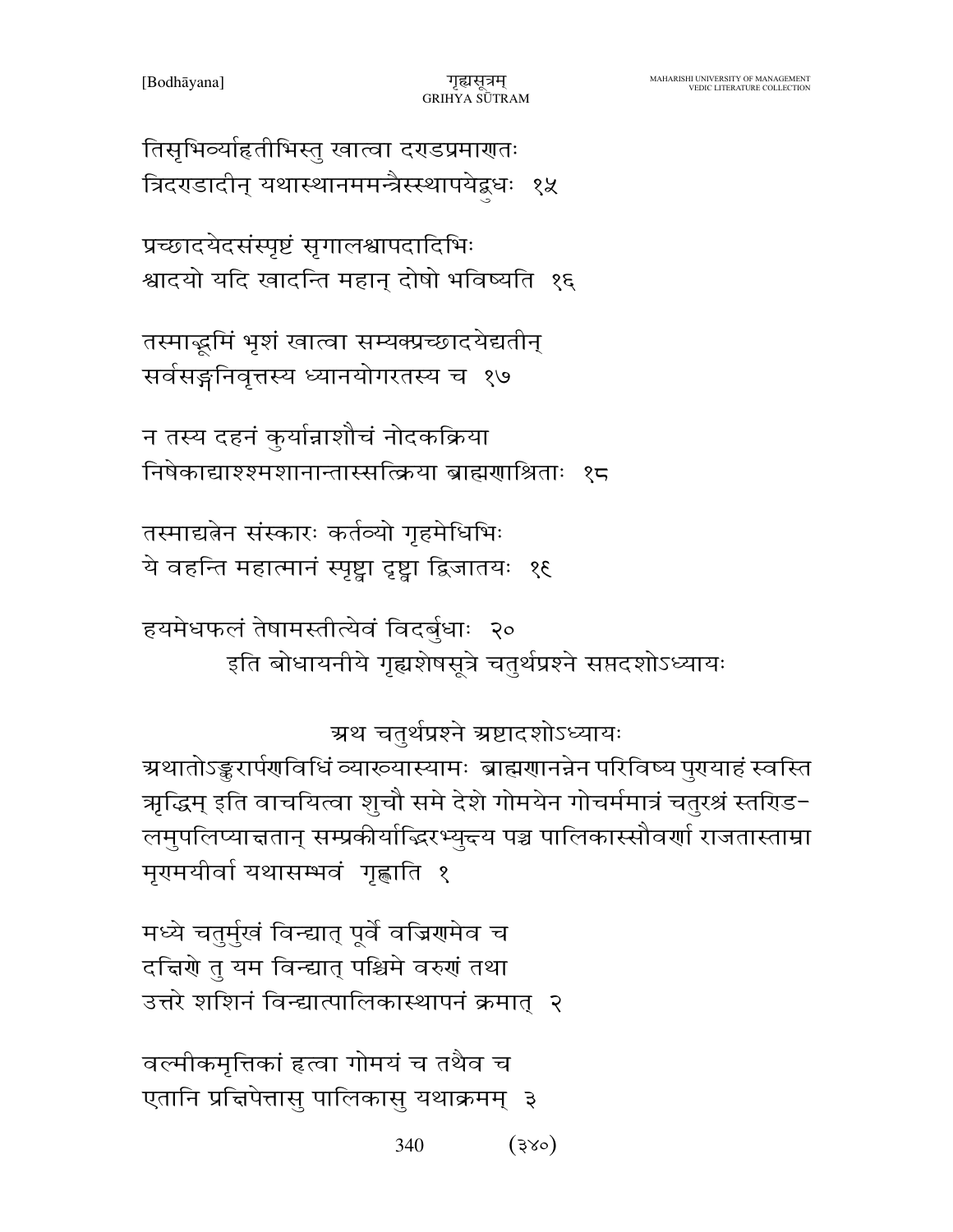दूर्वामश्वत्थपत्रं च शिरीषं बिल्वपत्रकम् तासां मूलेषु बध्नीयाच्छ्वेतसूत्रेण वेष्टयेत् ४

मध्यमायां व्याहतीभिर्ब्रह्मारणमावाहयति स्रों भूः ब्रह्मारणमावाहयाम्यों भुवः प्रजापतिमावाहयाम्यों सुवः चतुर्मुखमावाहयाम्यों भूर्भुवस्सुवः हिररयगर्भ-मावाहयामि इति । एताभिरेव प्राच्याम् इन्द्रं वज्रिणं शचीपतिं शतक्रतुम् इति । एताभिरेव दच्चिरणस्याम् यमं वैवस्वतं पितृपतिं धर्मराजम् इति । एताभिरेव प्रतीच्याम् प्रचेतसं सुरूपिरणमपांपतिम् इति । एताभिरेवोदीच्याम् शशिनं निशाकरं चन्द्रं सोमम् इति ५ अथैतान् स्नापयति ग्रापो हिष्ठा मयोभुवः इति तिसृभिः हिररपयवर्णाश्शुचयः पावकाः इति चतसृभिः पवमान-स्सुवर्जनः इत्येतेनानुवाकेन मार्जयित्वाऽथैनान् गन्धपुष्पधूपदीपैरभ्यर्चयति ग्रमुष्मै नमोऽमुष्मै नमः इति ६ अथैनानुपतिष्ठते

दिशां पतीन् नमस्यामि सर्वकामफलप्रदान् कुर्वन्तु सफलं कर्म कुर्वन्तु सततं शुभम् । इति ।७

ब्रीहियवमाषतिलमुद्गसर्षपान् मिश्रीकृत्य चीरेण प्रचाल्यौषधिसूक्तेन या जाताः इत्यनुवाकेनाभिमन्त्र्य यथाक्रमं निवपति ब्रह्म जज्ञानं पिता विराजाम् इति द्वाभ्यां मध्यमायां यत इन्द्र भयामहे स्वस्तिदा विशस्पतिः इति द्वाभ्यां प्राच्यां योऽस्य कौष्ठ्य यमं गाय इति द्वाभ्यां दत्तिरास्यां इमं मे वरुरा तत्त्वा यामि इति द्वाभ्यां प्रतीच्यां सोमो धेनुम् स्राप्यायस्व इति द्वाभ्यामुत्तरस्याम् 5 यथाक्रमं शुद्धाभिस्सिकताभिः प्रच्छादयेत् १ पञ्चगव्येन यथाक्रमं सेचयेत् १० प्रगवेनैव सापिधानं कृत्वा यावत्कर्म तावत् सुरचितं गोपायेत् १२ समाप्ते कर्मणि ब्राह्मणान् पञ्च भोजयेत् १२ व्याहतीभिः देवता यथाक्रममुद्रासयेत् १३

ग्रासप्तमात्प्रजाकाम ग्राषष्ठात्पुत्रनाशनम् पञ्चमे भक्तिकामानां विष्णोस्सर्वात्मनस्तथा १४

चतुर्थे चाङ्करं विद्यात्पापीयान् जायते तु सः

341  $(3x\zeta)$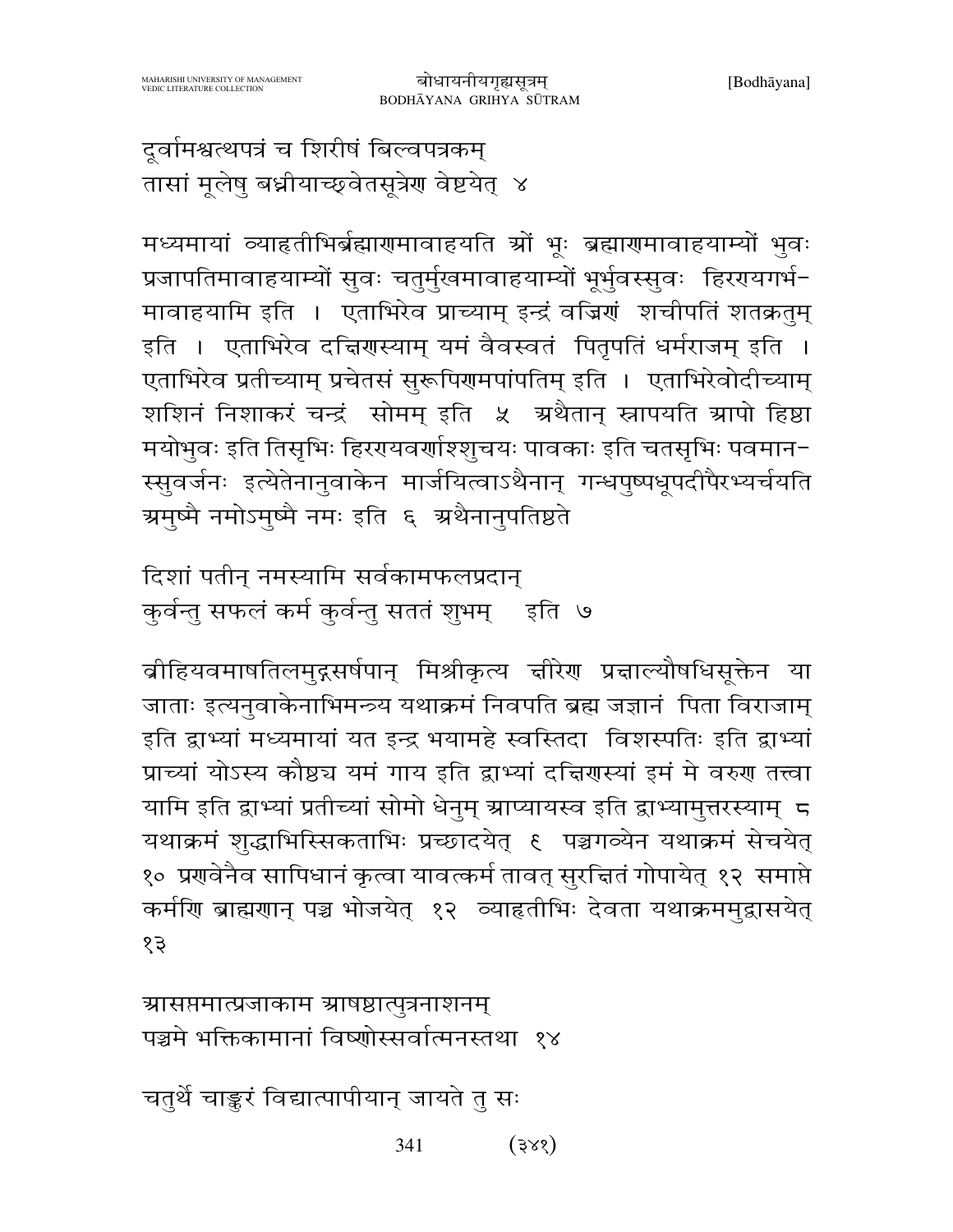इति बोधायनीये गृह्यशेषसूत्रे चतुर्थप्रश्ने एकोनविंशोऽध्यायः

पित्रर्थानथ श्मस्तकर्माभ्यञ्जनस्त्रानैर्यथोपपादं संपूज्याग्निमुपसमाधाय संपरि-स्तीर्याज्यं विलाप्योत्पूय दध्रा घृतेन संयुत्य स्नुवं संमृज्य देवार्थौ विप्रावुपवे-श्यालङ्कल्यानुदेश्य द्विःपवित्र एव यवोदकं निधाय पुष्पफलात्ततमिश्रं भोजनस्थानेष्वासनेषु यवान् सिकताश्च सम्प्रकीर्य पित्रर्थानुपवेश्य तेषां स-पवित्रेषु पाणिषु नान्दीमुखाः पितरः प्रीयन्ताम् इत्यनेन मन्त्रेण पात्रान्तरेणोपहत्य यवोदकं दत्वा द्विरथालङ्कत्यैवमेव दत्वाऽग्नौकरणमनुज्ञाप्यालङ्कत्य पृषदा-ज्यात् स्रुवेशोपहत्य नान्दीमुखेभ्यः पितृभ्यस्स्वाहा इत्येतावदग्नौ कृत्वाऽन्न-मुपस्तीर्णाभिघारितं पात्रेषूद्धत्य पृषदाज्येन संसृज्य दर्भेषु सादयित्वा दर्भैः प्रतिच्छाद्य नान्दीमुखार्थानां पितॄणां चेष्ठा ग्रमुत्रामुष्मिन् लोके इति मन्त्र-मृह्याभिमृश्य विप्रेभ्यो द्विरुपस्तीर्याभिमृष्टस्यान्नस्य द्विरवदाय द्विरभिघार्य यथावद्भोजयेत् १ पितृसामान्यवाचिस्वधायुक्तानि ब्रह्मारायभिश्राव्य भुक्तव-त्स्वाचान्तेषूपलिप्याशयेषु दध्योदनं संप्रकीर्य संज्ञाळनेन प्रदचिर्णं द्विःपरि-षिच्य पूर्ववद्यबोदकं दत्वा दच्चिणां प्रदाय नान्दीमुखाः पितरः प्रीयन्ताम् इति वाचयित्वाऽभिवाद्य स्वधायै स्थाने सर्वैस्समानं दत्तिणं जानं निपात्य सव्यमुद्धत्य जपति इडा देवहः इत्यान्तादनुवाकस्य जपित्वा नान्दीमुखाः पितरः प्रीयन्ताम् इत्यपो निनीय ब्राह्मणानुत्थाप्य प्रसाद्य संसाद्य प्रदच्चि-र्णाकृत्य शेषमनुज्ञाप्य देवतां च विसृज्य दच्चिर्णेनाम्निं प्रागग्रेषु दर्भेषु नान्दी− मुखेभ्यः पितृभ्यो दद्यात् नान्दीमुखेभ्यः पितृभ्यस्स्वाहा इति संज्ञाळनेन प्र-दच्चिणं परिषिच्य ऊर्जं वहन्तीः इति भाविजयाद्यर्थेन कालहोमान् पृषदाज्येन पूर्ववद्धोमं केचिदिच्छन्तीत्युक्तमेतन्नान्दीमुखम् २

ग्रथ चतुर्थप्रश्ने एकोनविंशोऽध्यायः ग्रथातो नान्दीमुखं व्याख्यास्यामः ग्रादित एव द्वौ विप्रौ निमन्त्र्य चतुरवरांश्च

गुह्यसत्रम

GRIHYA SUTRAM

इत्याह भगवान् बोधायनः १६ इति बोधायनीये गृह्यशेषसूत्रे चतुर्थप्रश्ने ग्रष्टादशोऽध्यायः

त्रियहे सर्वकामानां सद्यो वाऽप्यङ्करार्पणम् १५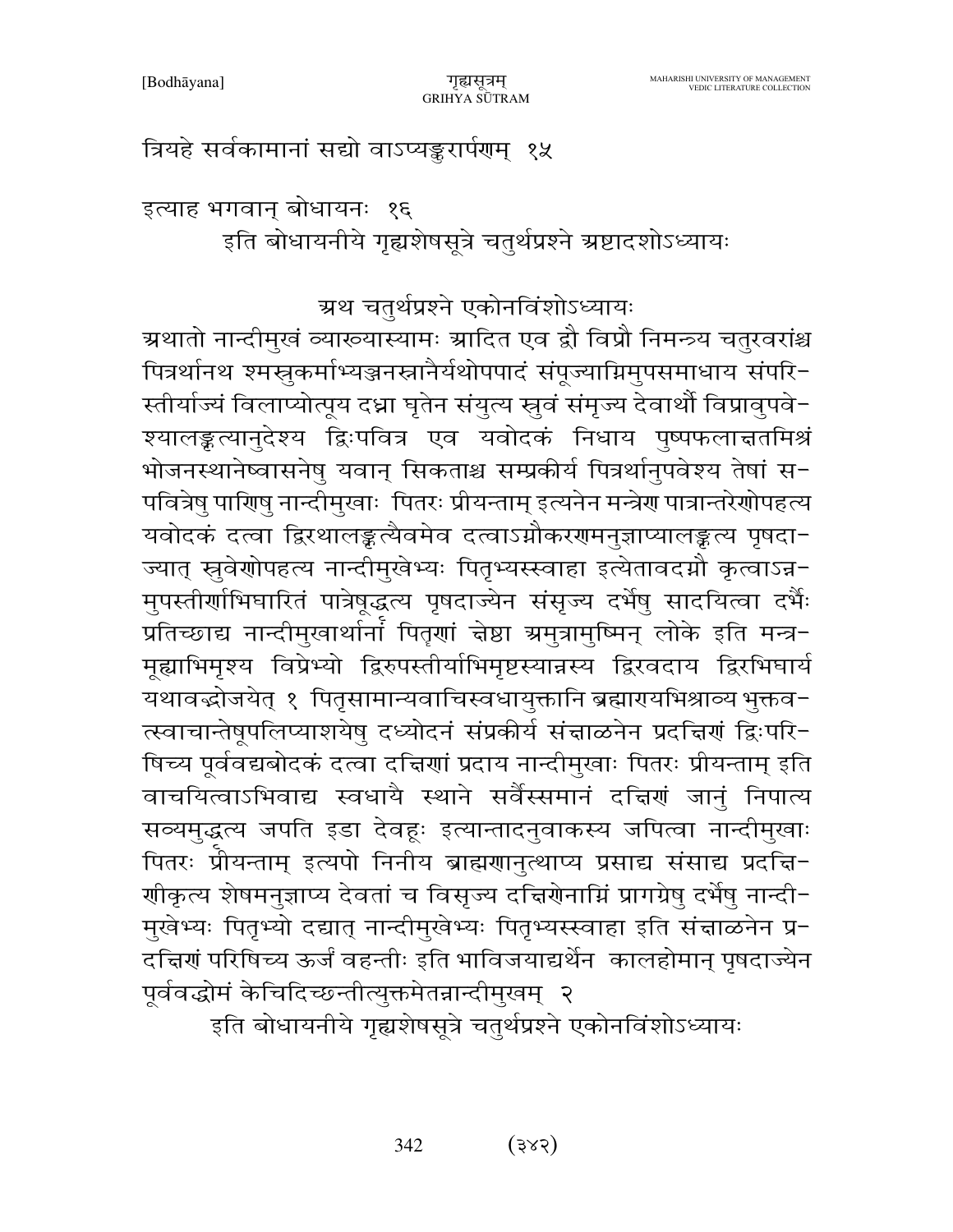### ग्रथ चतुर्थप्रश्ने विंशोऽध्यायः

ग्रथातो ग्रामस्योत्पातशान्तिं व्याख्यास्यामः अग्निदाहे व्याघ्रादिभिरभिभूते सृगालपीडने ग्रामादन्तश्चराडालाध्यवसिते ग्रामस्य स्थूगावरोहर्गे मधुन उप-वेशने वर्ल्मीकपुष्करोत्पन्ने देवगात्रस्वेदकम्पने ज्वराभिभूते बहुब्राह्मणमरणे ग्राममध्ये श्मशाने वा दस्युभिश्चापि पीडिते रात्रौ तटाकसेतुभङ्गे जले विवर्ये वा स्वन्तस्थेऽशनिपाते चिरकालशून्यग्रामप्रवेशे तेष्वन्येषु चोत्पातेषु शान्तिं कुर्यात् १ शुभवारे शुभनन्नत्रे शुभलग्ने विष्णोस्स्त्रापनार्थं महादेवाभिषेकार्थं द्वौ द्वौ ब्राह्मणौ कल्पयित्वा नवग्रहशान्त्यर्थं चतुरो ब्राह्मणांस्तयैव सङ्ख्यया ग्रामशान्तिहोमार्थं कल्पयित्वाऽथ ग्रामशान्तिहोमे ग्रामस्योत्तरपूर्वदेशे देवा-गारे चतुष्पथे वा शुचौ समे देशे गोमयेन गोचर्ममात्रं चतुरश्रं स्थरिड-लमुपलिप्य तिलसर्षपलाजैर्गन्धपुष्पान्नतैरवकीर्य स्थरिडलं कल्पयित्वा कुम्भस्थापनं कृत्वाऽग्निमुपसमाधाय संपरिस्तीर्याप्रणीताभ्यः कृत्वोपोत्था-याग्रेणाम्निं देवताश्चाबाहयति व्याहृतीभिः यज्ञपुरुषमावाहयामि देवस्य दच्चि− ग्गतो ब्रह्मगमावाहयामि उत्तरतः त्रियम्बकमावाहयामि देवस्याग्ने वास्तुपुरुष− मावाहयामि इन्द्रादिदेवताश्चावाहयामि इत्यावाह्य पुरुषसूक्तेन विष्णुमभ्यर्च्य ब्रह्मसूक्तेन चतुर्मुखं रुद्रसूक्तेन त्रियम्बकं चाभ्यच्यान्यिषां देवानमावाह-नादिक्रमेण स्वैस्स्वैर्नामभिरभ्यच्यापिरेणाग्निं प्राङ्गख उपविश्याग्निमुखात्कृत्वा पक्वाजुहोति वास्तोष्पते प्रति जानीह्यस्मान् इति पुरोनुवाक्यामनूच्य वास्तोष्पते शग्मया संसदा ते इति याज्यया जुहोति २ तेनैव मन्त्रेन शमीमयीं समिधमष्टोत्तरसहस्रं जुहुयात् । वास्तोष्पते प्रतरणो न एधि इत्यष्टोत्तरसहस्र-मन्नाहृतीर्जुहयात् ३ अमविहा वास्तोष्पते इत्यष्टोत्तरसहस्रमाज्याहृतीर्जुहयात् ४ मृगारेष्टिवत् ग्रंहोमुचे इत्यभिज्ञैः प्रत्यृचमाज्याहुतीर्हुत्वा या वामिन्द्रावरुणा इति द्वादशाहुतीर्हुत्वा पवमानस्सुवर्जनः इत्येतेनानुवाकेन प्रत्यृचमाज्या-हुतीर्हुत्वा पुरुषसूक्तेन ब्रह्मसूक्तेन रुद्रसूक्तेन च प्रत्यृचमाज्याहुतीर्हुत्वा यत इन्द्र भयामहे स्वस्तिदा विशस्पतिः इति द्वाभ्यां ग्रग्निरायुष्मान् इति पञ्चभिः ग्रग्ने नय सुपथा इति षड्भिः योऽस्य कौष्ठच इति एष ते निर्ऋते भागः इति इमं मे वरुण तत्त्वा यामि इति द्वाभ्यां समुद्राय त्वा वाताय स्वाहा इति त्रयोदशाहुतीः ग्राप्यायस्व सं ते पयांसि इति द्वाभ्यां ईशानस्सर्वविद्यानाम् इति त्रियम्बकं यजामहे इति प्रत्येकमाज्याहुतीर्हुत्वा म्रासत्येन इत्यादि केतुं कृरावन्नकेतवे इत्यन्तं नवग्रहमन्त्रेणाज्याहुतीर्हुत्वा स्विष्टकृत्प्रभृति सिद्धमाधेनुवरप्रदानात् ५

> $(325)$ 343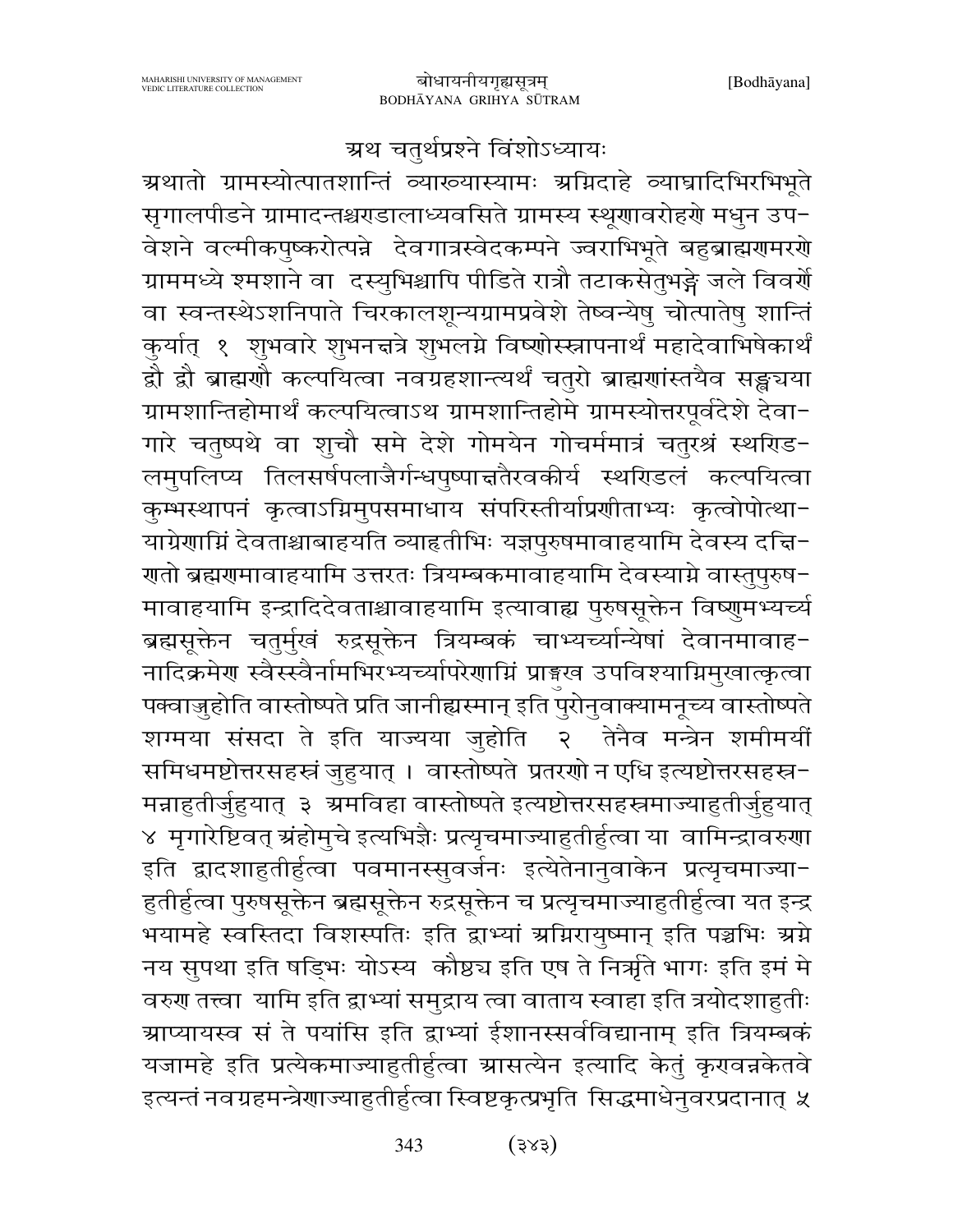ग्रथाग्रेणाम्निं शमीपत्रेषु हुतशेषं निदधाति यो रुद्रो ग्रमौ इति ६ ग्रथ देवताभ्यो हविर्निवेदयेत् ७ ग्रथोपतिष्ठते हेतयो नाम स्थ इति ८ यथाक्रमं दिश उपस्थाय पुरायाहं वाचयित्वा उदकुम्भं चान्वारभ्य पञ्चशान्तिं च जपित्वा हुतशेषमाज्यशेषं च पूर्णकुम्भे निचिप्य उदुम्बरशाखया शमीशाखया दर्भ-मुष्टिना वा शिवं शिवं शं नो देवीरभिष्टये इति च शाकुनेन सूक्तेन ग्रामं त्रिः प्रदत्तिर्गं परिषिच्य ब्राह्मगेभ्यो भूरिदत्तिर्गा दत्वैवं सप्ताहं द्वादशाहं वा कुर्या-त्समस्तोत्पातशान्तिरित्याह भगवान् बोधायनः १ इति बोधायनीये गृह्यशेषसूत्रे चतुर्थप्रश्ने विंशोऽध्यायः

ग्रथ चतुर्थप्रश्ने एकविंशोऽध्यायः

ग्रथाशनिपाते भूमिं जानुदघ्नमुद्धत्य ग्रद्धिः प्रोन्दय--पत्रावकां च संस्थाप्य बाह्मणानन्नेन परिविष्य पुरायाहं स्वस्ति ऋद्धिम् इति वाचयित्वा खननात्पश्चात् स्थरिडलं कृत्वा परिधानप्रभृत्यग्निमुखपर्यन्तं कृत्वा शं न इन्द्राग्नी इति त्रिभि-र्मन्त्रैराज्याहुतीर्हुत्वा स प्रतथा सहसा जायमानः इति सूक्तेन चरुणा जुहोति १ स्वस्ति नो मिमीताम् इति प्रतिपद्य स्वस्ति नो बृहस्पतिर्दधातु इति स्वस्त्यात्रेयं जपित्वा ब्राह्मणान् सम्पूज्याशिषो वाचयित्वाचार्याय दत्तिणां ददाति २ चरुं विद्यावन्तं ब्राह्मणं भोजयेत् ३ दग्धभूमिसमं ब्राह्मणाय दद्यात् जीवनागन्धमियदिति स्वर्णं ददातीत्याह भगवान् बोधायनः ४ इति बोधायनीये गृह्यशेषसूत्रे चतुर्थप्रश्ने एकविंशोऽध्यायः

ग्रथाशनिपाते । ग्रथातो ग्रामस्योत्पातशान्तिम् । ग्रथातो नान्दीमुखम् । अथातोऽङ्करार्पणविधिम् । अथातस्संप्रवद्त्यामि । अथातः कपिलसंन्या-सविधिम् । ग्रथ यद्याहिताग्निः । ग्रथ गृहस्थस्यौपासनम् । ग्रथ लौकि-कौपासनग्रहराधारशोपावरोहराविधिम् । अ्रथ यद्यग्निविमोकम् । अ्रथ वै भवति जायमानः । अ्रथ गृहस्थस्तु । कथमु खल्वनाहिताग्नेः । अ्रथ वै भवत्यापः । ग्रथातं ग्राचमनविधिम् । ग्रथातश्शौचविधिम् । ग्रथातः काम्यविधिम् । ग्रथ प्रहुतानुकृतिर्धर्मोपभोगविधिम् । ग्रथातो मृतबलिम् । स्राहुतानुकृतिर्बलिहरणानुकृतिर्धूर्तबलिः । स्रथातो मिथ्यासत्यबलिम् २१ ग्रथातो मिथ्यासत्यबलिम् । ग्राहुतानुकृतिर्बलिहरणानुकृतिर्धूर्तबलिः । ग्र्यथातो मृतबलिम् । ग्र्यथ प्रहुतानुकृतिर्धर्मोपभोगविधिम् । ग्र्यथातः

> $(328)$ 344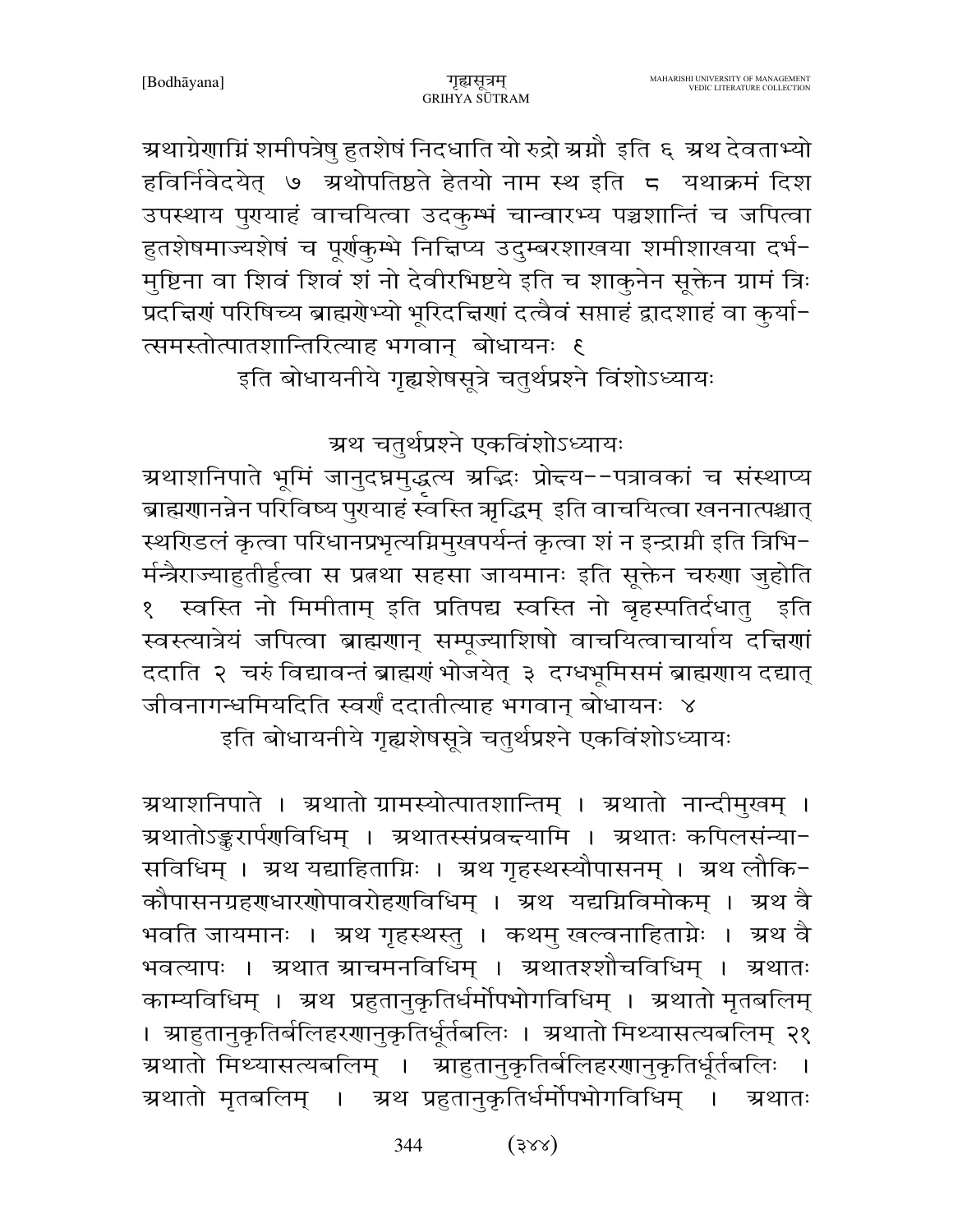काम्यविधिम् । ग्रथातश्शौचविधिम् । ग्रथात ग्राचमनविधिम् । ग्रथ वै भवत्यापः । कथमु खल्वनाहिताग्नेः । ग्रथ गृहस्थस्तु । ग्रथ वै भवति जायमानः । अ्रथ यद्यग्निविमोकम् । अ्रथ लौकिकौपासनग्रहरणधारणोपा-वरोहराविधिम् । स्रथ गृहस्थस्यौपासनम् । स्रथ यद्याहिताग्निः । स्रथातः कपिलसंन्यासविधिम् । ग्रथातस्संप्रवद्त्यामि । ग्रथातोऽङ्करार्पणविधिम् । अ्रथातो नान्दीमुखम् । अ्रथातो ग्रामस्योत्पातशान्तिम् । अ्रथाशनिपाते २२

इति बोधायनीये गृह्यशेषसूत्रे चतुर्थप्रश्नः समाप्तः

ग्रथ पञ्चमप्रश्ने प्रथमोऽध्यायः

ग्र्रथाग्निमुखप्रयोगः १ शुचौ समे देशे गोमयेन गोचर्ममात्रं स्थरिडलमुपलिप्य तत्र प्राङ्गखस्स्नानादिपञ्चकं कृत्वोपविश्य स्फ्येनोद्धत्यावोत्त्य पञ्चप्रस्थ-सिकताभिस्स्थरिडलकरणं व्याहृतीभिर्नियुप्यारत्निमात्रं समचतुरश्रं कृत्वा तस्मिन् प्रादेशमात्रं चतुरश्रं दर्भैः त्रिःप्राचीनमुल्लिखेदङ्गष्ठानामिकाभ्यां कनि-ष्ठिकया वा ब्रह्म जज्ञानम् इति मध्ये । दच्चिणे नाके सुपर्णम् उत्तरे स्राप्यायस्व इति त्रिरुदीचीनम् । मध्ये यो रुद्रः इत्यप उपस्पृश्य पश्चिमे इदं विष्णुः प्राच्यां इन्द्रं विश्वा ग्रवीवृधन् इति दर्भं निरस्याप उपस्पृश्याग्नेरासनं कल्पयित्वा यथोक्तमग्निं पत्नचाहृतमङ्गाररूपं व्याहृतीभिर्नियुष्य तत्पात्रेऽच्चतजलं निनयेत् २ अथ प्रोचितस्थूलकाष्ठत्रयेण तृष्णीमन्वाधायोपतिष्ठतेऽग्निम् जुष्टो दमूनाः इति ३ अथासनं कल्पयित्वा तृगं निरस्याप उपस्पृश्यात्र वा पूर्वे दच्चिगतः पश्चादुत्तरतोऽथैनं प्रदच्चिरामम्निं परिसमूह्य पर्युन्त्य परिस्तीर्य दच्चिरानुत्तरा-नुत्तरानधरान् ४ पात्रोत्तरासनं ब्रह्मदच्चिणासनं प्रणीतोत्तरासनं पश्चादात्मासन सर्वं कल्पयित्वा पात्राणि सादयेदाज्यस्थालीं स्नुवं च जुहूं प्रणीतां च चरुस्थालीं प्रोन्नर्णी चेध्माबर्हिश्चेध्मप्रवश्चनानि मेन्नर्णं च सादयित्वा दर्भैः प्रतिच्छाद्य शूर्पं कृष्णाजिनं चेत्यत्र दर्वीहोमो विकल्पे ५ अ्थ बर्हिषः पवित्रे कुरुते प्रादेशमात्रे समे ग्रप्रतिच्छिन्नाग्रे ग्रनखच्छिन्ने तरुरो तूष्णीमद्भिरनुमृज्य कृत्वा प्रोत्तरायां निधायाप स्रानीय त्रिरुत्पूयाद्धिः प्रोत्त्योत्तानानि पात्राणि कृत्वा विस्नस्येध्मं त्रिः प्रोन्त्य ब्राह्मणमिष्टिवद्दिारणत उपवेश्य श्रों भूर्भुवस्सुवर्ब्रह्मन् ब्रह्मासि नमस्ते ब्रह्मन् ब्रह्मणे इति ब्राह्मणमुपतिष्ठत स्रादिशो व्युन्नयनादास्ते ६ यद्वा कूर्चमुपवेश्याभ्यच्य प्रशीतायां सपवित्रायां वरुशं पूजयित्वा सह पवित्रेश

> $(3x)$ 345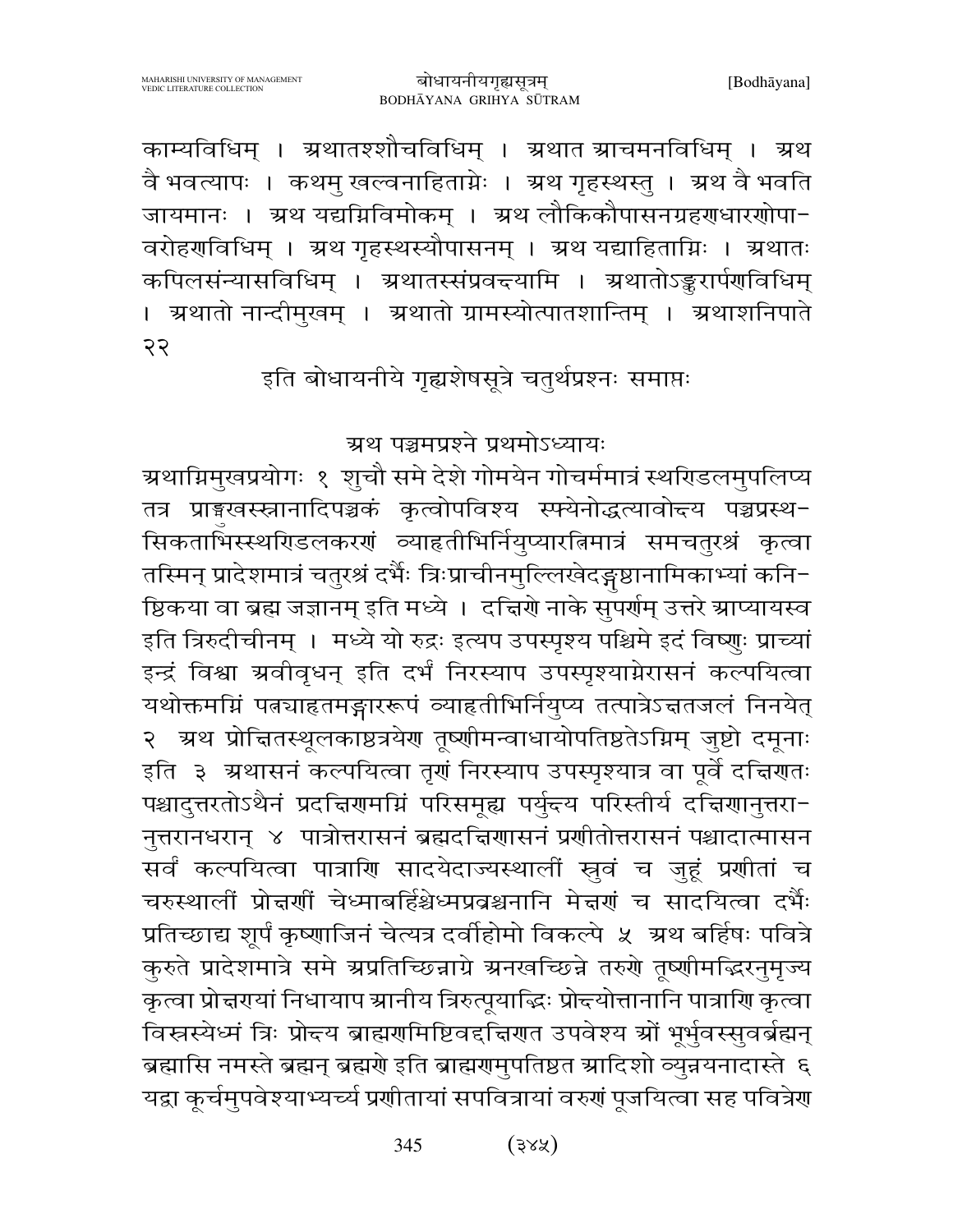नासिकासममुत्थाप्योत्तरतस्सादयन्ति भूर्भुवस्सुवरों वरुणोसि घृतव्रतो वारु-गमसि इति तमभ्यर्च्य दर्भैः प्रतिच्छाद्याथ व्रीहीन्निर्वपति ग्रमुष्मै वो जुष्टं निर्वपामि इति वा तूष्णीं वा । एवं त्रिस्सकृतूष्णीम् ७ तथा तान-भ्युन्त्यावहत्य त्रिष्फलीकृत्य त्रिःप्रद्माळ्य निदधाति । तराडलान्वा निर्वपति । तानभ्युन्त्य त्रिः प्रन्नाळयैवं निदधाति । स्थाल्यामपः पयो वानीयाधिश्रित्य तिरःपवित्रं तराडलानावपति 5 अथ पक्वमोदनं पायसं वा याचति तमभ्युन्त्य स्रुवेण प्रणीताजलं निनयति १० अग्नावधिश्रित्याथाज्यस्थाल्या− माज्यं निरूप्योदीचोऽङ्गारान्निरूह्य व्यन्तान् कृत्वा तेष्वधिश्रित्याभिद्योतने-नाभिद्योत्य द्वे दर्भाग्रे प्रच्छिद्य प्रत्ताळ्य प्रत्यस्य पुनरभिद्योत्योभयं त्रिः पर्यम्नि कृत्वा वर्त्म कुर्वन्नुदगुद्रास्य प्रत्यूह्याङ्गारानथैनदुदीचीनाग्राभ्यां पवित्राभ्यां पुनराहारं त्रिरुत्पूय विस्तस्य पवित्र अद्धिस्संस्पृश्यामावनुप्रहरति ११ अथ स्तुवं जुहूं मेद्मणं च संमृज्य त्रिरन्तरतस्त्रिर्बाह्यतस्तथा मूलैर्मूलं संमृज्याद्धिस्सं-स्पृश्य पुनर्निष्टप्य निदधाति क्रमेण १२ अथ दर्भानद्धिस्संस्पृश्याग्नावनुप्रहरति १३ पश्चादग्नेर्बर्हिस्तीर्त्वा तत्राज्यं निदधाति चरुमभिचार्योदञ्चमुद्रास्य बर्हि-ष्यासाद्य प्रतिष्ठितमभिघारयति १४ स्थविष्टो मध्यमो द्राघीयान् दत्तिण-तोऽरिणशे हृसिष्ठ उत्तरत ऊर्ध्वे समिधावादधाति १५ अथाग्निं परिषिञ्चति ञ्चदितेऽनुमन्यस्व इति दच्चिणतः प्राचीनम् ञ्चनुमतेऽनुमन्यस्व इति पश्चादुदीचीनं सरस्वतेऽनुमन्यस्व इत्युत्तरतः प्राचीनं देव सवितः प्रसुव इति समन्तं प्रदच्चिरणम् समन्तमेव वा तूष्णीं परिषिञ्चति १६ ग्रथाग्निमैन्द्रादिक्रमेणाभ्यर्च्य परिसमिधं शिनष्टि । ब्राह्मग्रेनानुज्ञातस्स्वाहाकारेणाभ्याधायानूयाजसमिध-मिध्मसंनहनं प्रशीतापात्र निधायाघारावाघारयति प्रजापतये स्वाहा इति मन-सोत्तरे परिधिसन्धौ संस्पृश्यान्त्याया सन्ततम् । इन्द्राय स्वाहा इत्युपांशु दत्तिर्ये परिधिसन्धौ संस्पृश्याद्त्याया सन्ततम् १७ अथाज्यभागौ जुहोति ग्रग्नये स्वाहा इत्युत्तरार्धपूर्वार्धे १८ प्रतिमुखं प्रबाहुग्जुहोति सोमाय स्वाहा इति दचिया-र्धपूर्वार्धेऽथाम्रिमुखं जुहोति युक्तः चतस्रः स्रारभ्य व्याहृत्यन्तं हुत्वाऽथ चरु-प्रायश्चित्तं हुत्वा चरुमभिघार्याथाव्रत्यप्रायश्चित्तं कृत्वा स्रुवेर जुह्वामुपस्तीर्य मेत्त्रणेन चरुमालोड्य पूर्वार्धादवदायापरार्धादवद्यत्यभिघारयति प्रत्यनक्ति पुरस्तात् स्रुवाहुतिं हुत्वा यथोक्तं पक्वाजुहोत्युपरिष्टात् स्वताहुतिं च १६ ग्रथोपस्तीर्योत्तरार्धात् स्विष्टकृत्सकृदवद्यति द्विरभिघारयति न इत्यनक्त्य− न्तःपरिधि सह मेज्ञग्रेन सादयित्वा यथोक्तमाज्याहुतीर्जुहोति  $20$ ग्रथ

> $(3x\xi)$ 346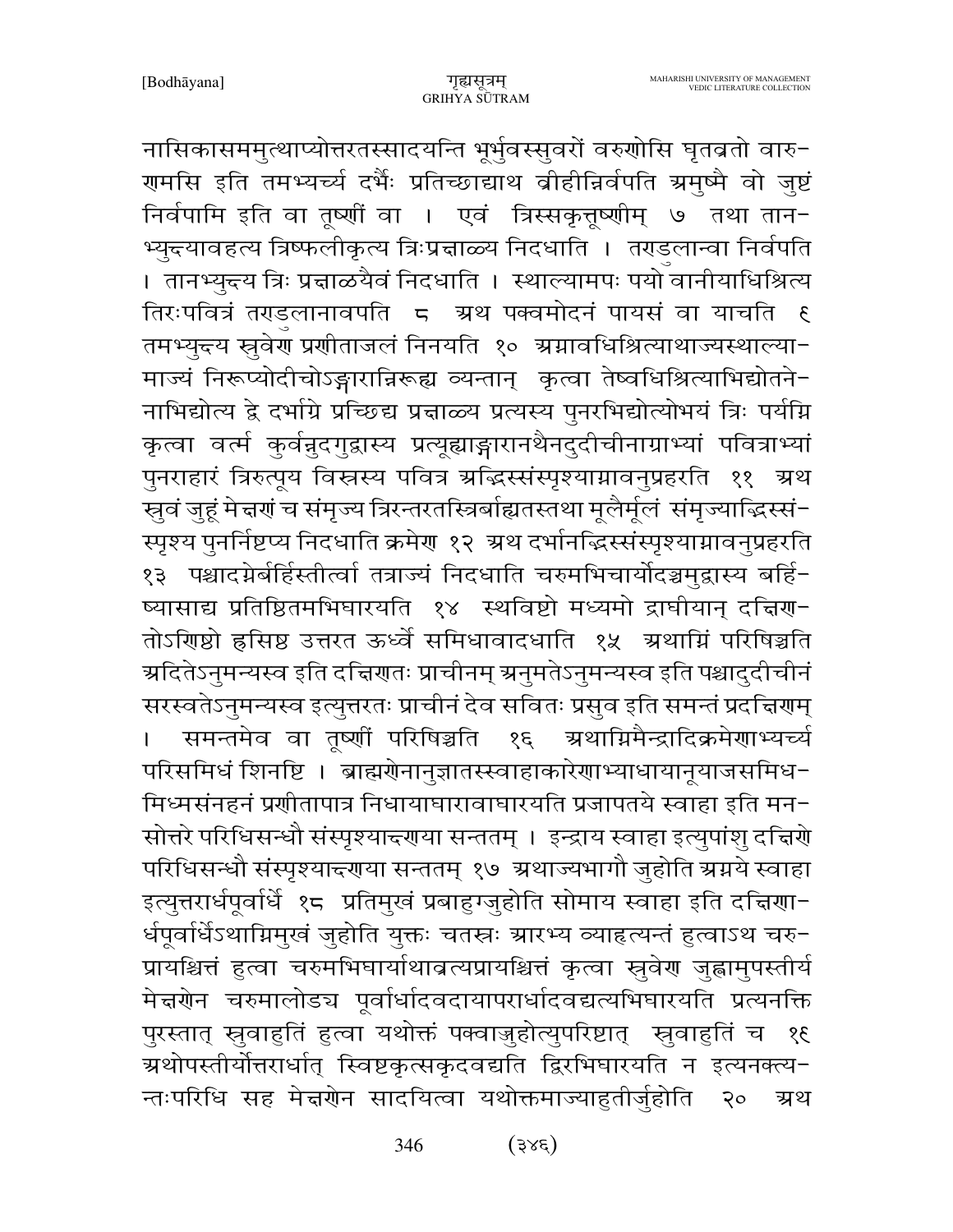पुरस्तात्स्नुवाहुतिं स्विष्टकृतमुपरिष्टात् स्नुवाहुतिं च हुत्वाऽप उपस्पृश्य मेद्मणमग्नौ प्रहत्याथैनत्संस्रावेणाभिजुहोति स्वक्सुवाभ्याम् २१ जुहूसङ्गाळ-नमन्तःपरिधि निनयति २२ निर्णिज्य स्नुचं निष्टप्याद्धिः पूरयित्वा बहिःपरिधि निनयति २३ स्थालीपाकेऽन्तःपरिधि वहिःपरिधि समन्त्रकम् २४ ग्रथानूया-जसभिधमाधायेध्मसंहनमद्भिस्संस्पृश्याग्नावनुप्रहरति २५ अथ जयानभ्या-तानान् राष्ट्रभृतोऽमात्यहोमांश्च हुत्वाऽथ चतुर्गृहीतेन स्त्रुवेरा वा प्राजापत्यं हुत्वा इध्मप्रबश्चनान्यभ्याधाय प्रायश्चित्तानि सौविष्टकृतं च हत्वा स्त्रुवेर परिधी-ननक्ति २६ अथ परिस्तरांत्समुल्लिप्याज्यस्थाल्यां प्रस्तरवद्वर्हिरक्त्वा तृणं प्रच्छाद्याम्रावनुप्रहरति २७ अप उपस्पृश्य तृगं च मध्यमं परिधिमनुप्रहरति २८ अथेतरावुपसमस्यत्यूर्ध्वसमिधौ च २९ अथैनान् संस्नावेणाभिजुहोति वसुभ्यः इति ३० अत्र बलिं प्राशनं चान्यत्रोपनयनादन्यानि तत्तदुक्तकर्माणि ३१ ग्रथाम्निं परिषिञ्चति ग्रन्वमर्ँस्थाः प्रासावीः इति ३२ वरुगमुद्वास्य बर्हिषि दिशो व्युन्नीय प्राच्याम् इत्यादिना स्वयं च प्रोन्दय ब्रह्मणे वरं दत्वा चरुशेषं सघृतं वा ब्रह्माणं विसृजति ३३ स्थालीपाकनत्तत्रहोमायुष्यहोमादिषु प्राशनमुक्तम् ३४ पञ्चावत्तिनां पञ्चावदानं मध्यात् पूर्वार्धादपरार्धादवद्यति ३५ स्विष्टकृत उत्तरार्धात् द्विरवद्यति ३६ शेषं पूर्ववत् ३७ ग्रथ बहुदेवत्ये द्वितीयमवदानमपरार्धादवदाय पूर्वार्धादवद्यति । सर्वमेवमाऽन्तात् ३८ ग्रथ स्विष्टकृत उपस्तीर्य यावती देवतासङ्ख्या तावदवदानं सकृत्सकृत् । शेषं समानम् ३६ तथा मध्यादपरार्धात्पूर्वार्धादवद्यति ४० स्विष्टकृतो द्विर्द्विर-वद्यति । शेषं समानं भवति ४१ सर्वन्यायं ज्ञात्वाचार्यमुखेन कुर्यात् ४२ इति बोधायनीये गृह्यशेषसूत्रे पञ्चमप्रश्ने प्रथमोऽध्यायः

ग्रथ पञ्चमप्रश्ने द्वितीयोऽध्यायः

ग्रथ विवाह्यकन्यारजस्वलाप्रायश्चित्तादिविधिं व्याख्यास्यामः

विवाहे वितते यज्ञे होमकाल उपस्थिते कन्यामृतुमतीं दृष्ट्वा कथं कुर्वन्ति याज्ञिकाः १

यजः पवित्रैस्सावित्र्या प्रोत्तयेत्पूतवारिभिः ग्रनेन चानुवाकेन पवमानस्सुवादिना २

> 347  $(986)$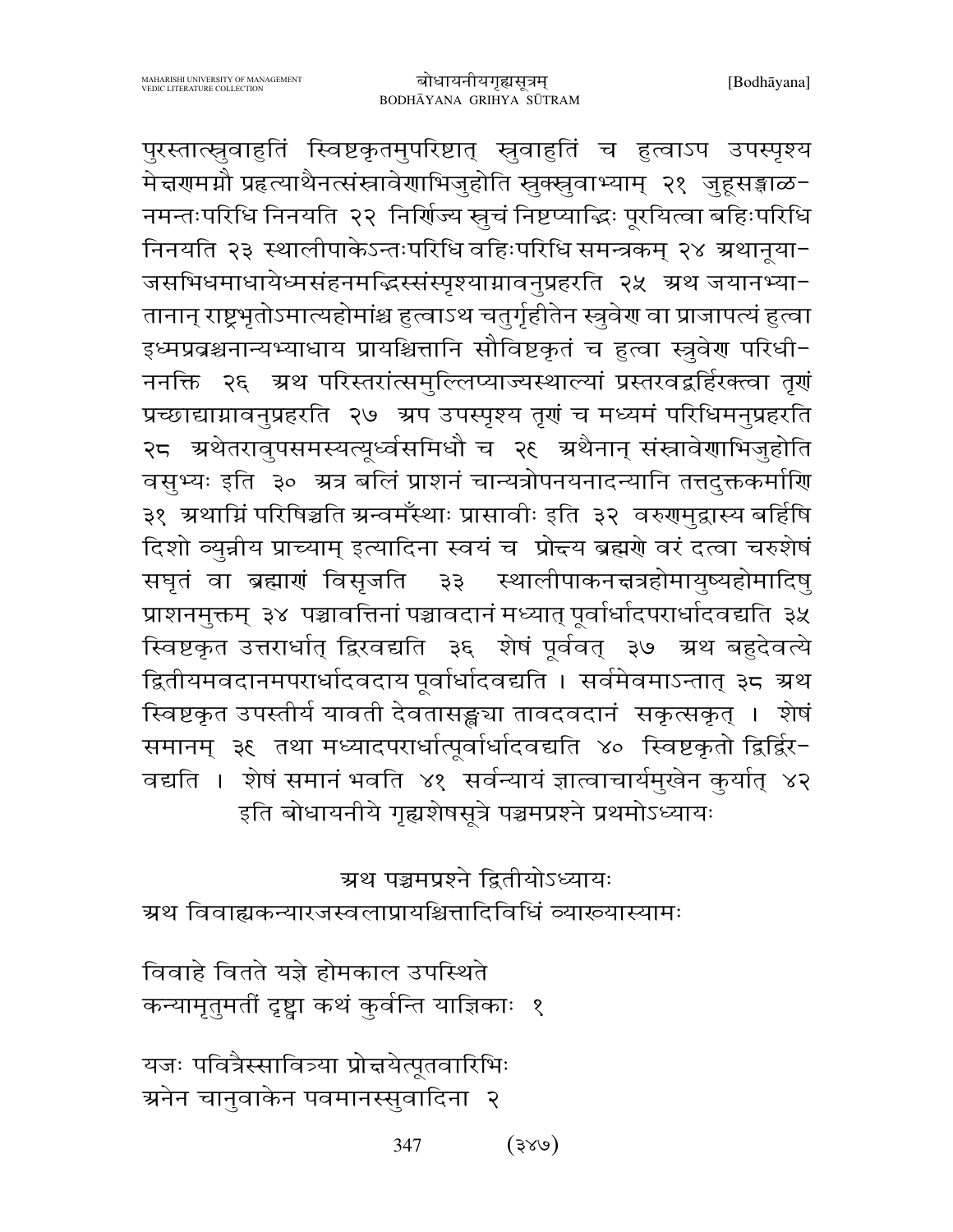स्रापयित्वाऽथ विद्वद्धिरन्यवस्त्रादलङ्कताम् पूर्णाहुत्यथ मिन्दाभ्यां महाव्याहृतिभिस्सह ३

हुत्वा तन्तुमतीं चैव व्याहृतीभिस्तथैव च ग्रनाज्ञातं च विद्वद्धिश्शेषं कार्यं समाचरेत् ४

प्रधानहोमे निर्वृत्ते मलवद्वाससी भवेत्

त्रियहे पर्यवेतेऽथ शेषकार्यं समाचरेत् ५

लाजमाज्यं स्नुवं चैव प्रशीताश्मानमेव च

सर्वमभ्यन्तरं कृत्वा ब्रह्मैवैको बहिर्भवेत् ६

दचिणां दिशमाश्रित्य यमो मृत्युश्च तिष्ठति

दम्पत्यो रत्नगार्थाय ब्रह्मैवैको बहिर्भवेत् ७

ग्रङ्गळ्यग्रैर्न होतव्यं न कृत्वाऽञ्जलिभेदनम्

दञ्जलेर्वामभागेन लाजहोम इति स्मृतः 5

ग्राद्यं प्रदत्तिरां कुर्याद्ब्रह्मराा सह मानवः

प्रदत्तिरात्रयं पश्चाद्विना तमिति केचन ह

नामादिनान्दीकरणमाशिषं द्विजभोजनम्

रत्नाबन्धनमन्नादि चौळाद्यङ्करमेव च १०

गर्भवर्जोत्सवात्पूर्वमयुगेऽह्रुचङ्करार्पणम्

ग्र्याधानगर्भसंस्कारजातकर्माणि नाम च

पुंसि नामान्नचौळोपस्नानपारिण्प्रहेषु च

प्रदोषे वाऽथ सायाह्ने गुणाधिक्यऽह्नि वेष्यते ११

हित्वाऽन्यत्र विधातव्यं मङ्गळाङ्करवापनम् १२

348

 $(3x^2)$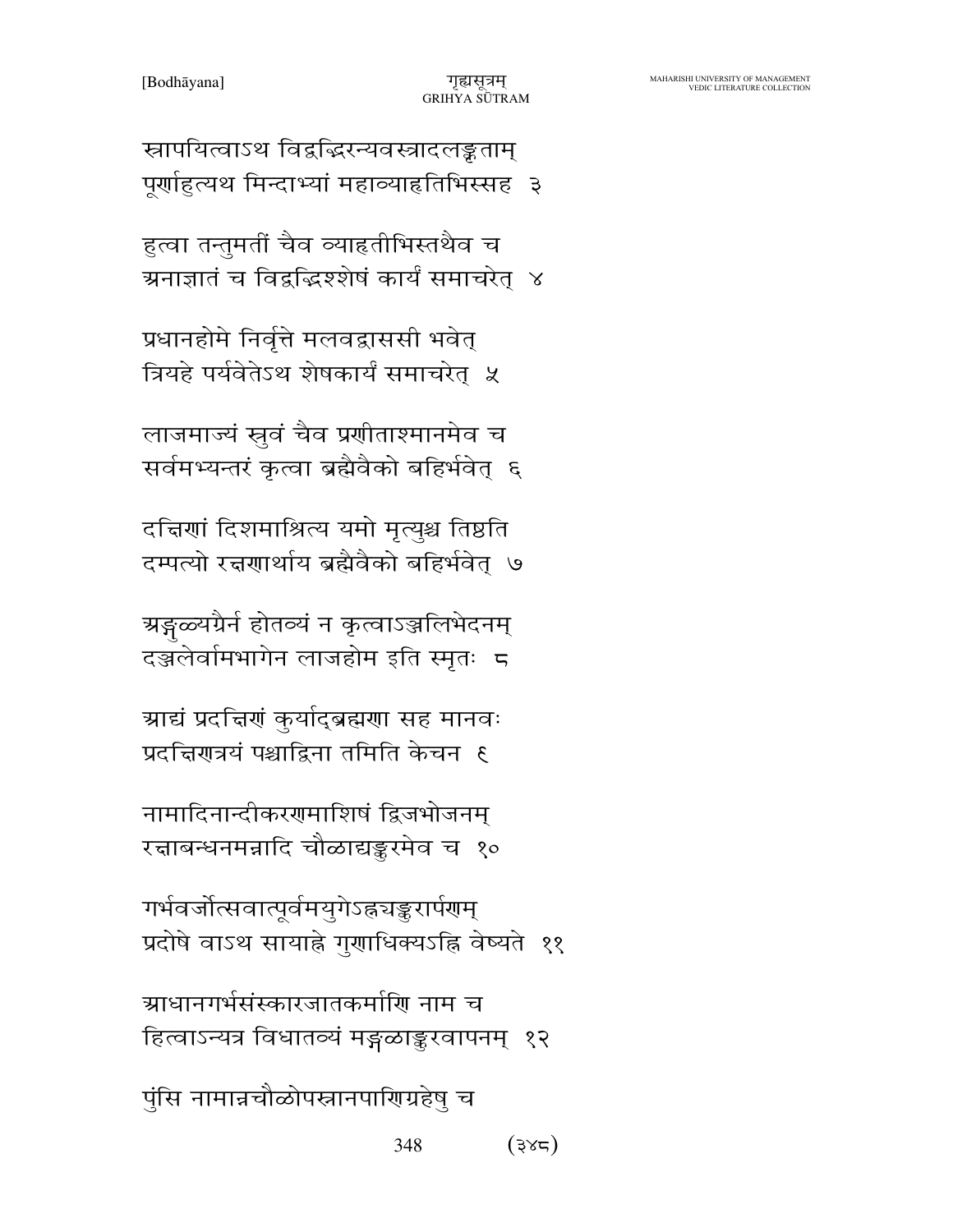$(3x\xi)$ 349

इत्युक्तरीत्या पञ्च मृत्तिकाः पञ्च पल्लवान् पञ्च त्वचश्च निद्मिप्य नवरत्नमीष-त्काञ्चनं नववस्त्रेणाच्छाद्य चूतपल्लवैर्बिल्वपल्लवैर्वाऽवकीर्य नाळिकेरफ-लेनापिधाय दर्भैर्दूर्वादिना प्रतिच्छाद्यालङ्कृत्य संपरिस्तीर्य पुरुषं पुरुडरीकात्तं ध्यात्वा कुम्भं संपूज्य श्रोत्रियान् विप्रान् षडष्टौ वा वरगपूर्वकमभ्यच्याचार्यं चाभ्यर्चयेत् ५ त ऋत्विजः कुम्भमन्वारभ्य वैष्णवीं गायत्रीमष्टसहस्रमष्टशतं वा वदन्तो वेदादीन् स्रापो हिष्ठा मयोभुवः इति तिस्नः हिररयवर्णाः पवमानः

जम्बूबिल्वकपित्थाम्रशिरीषेषु च पल्लवान् तेषां त्वचश्च पञ्चैव गृह्णीयात्संभवेषु वै ४

देवालयात्पर्वताद्रा गृह्णीयात्पञ्च मृत्तिकाः पालाशोदुम्बराश्वत्थवटप्लन्नकयाज्ञिषु ३

गजाश्वरथवल्मीकमृदमाहृत्य गोकुलात् चतुष्पथाद्राजगृहात्तुलसीबिल्वमूलयोः २

ग्रथ पञ्चमप्रश्ने तृतीयोऽध्यायः ग्रथ त्रृतुशान्तिं व्याख्यास्यामः तिथिवारनचत्रयोगकरणलग्नदोषशान्त्यर्थं चतुर्थे वा पञ्चमेऽह्नि वा शान्तिस्नानं प्रकुर्वात १ देवालये गृहे वा प्रस्था-ष्टभिर्धान्यैस्तदर्धं तराडलैस्तदर्धं तिलैश्चोपर्युपरि चतुरश्रमरत्निमात्रं चतुरश्रं स्थरिडलं कृत्वा तन्मध्ये नळिनमुल्लिरूय तस्मिन् तन्तुवेष्टितं कुम्भं निधाय तूर्ष्णीं संस्कृताभिरद्धिः प्रोद्तय ब्रह्म जज्ञानम् इति कुम्भं निधाय सपवित्रेण स्रापो वा इदं सर्वम् इत्येतेनानुवाकेन ग्र्यब्लिङ्गाभिश्च कुम्भमुदकैः पूरयित्वा गन्धादिभिरलङ्कत्य कूर्चमन्तर्धाय

ग्राधाने सोमयागे च दम्पत्योरुभयोरपि सीमन्ते पुंसवे गर्भे स्त्रिया एव तु कौतुकम् १४ इति बोधायनीये गृह्यशेषसूत्रे पञ्चमप्रश्ने द्वितीयोऽध्यायः

ग्रग्न्याधाने च सोमे च दशस्वभ्युदयं स्मृतम् १३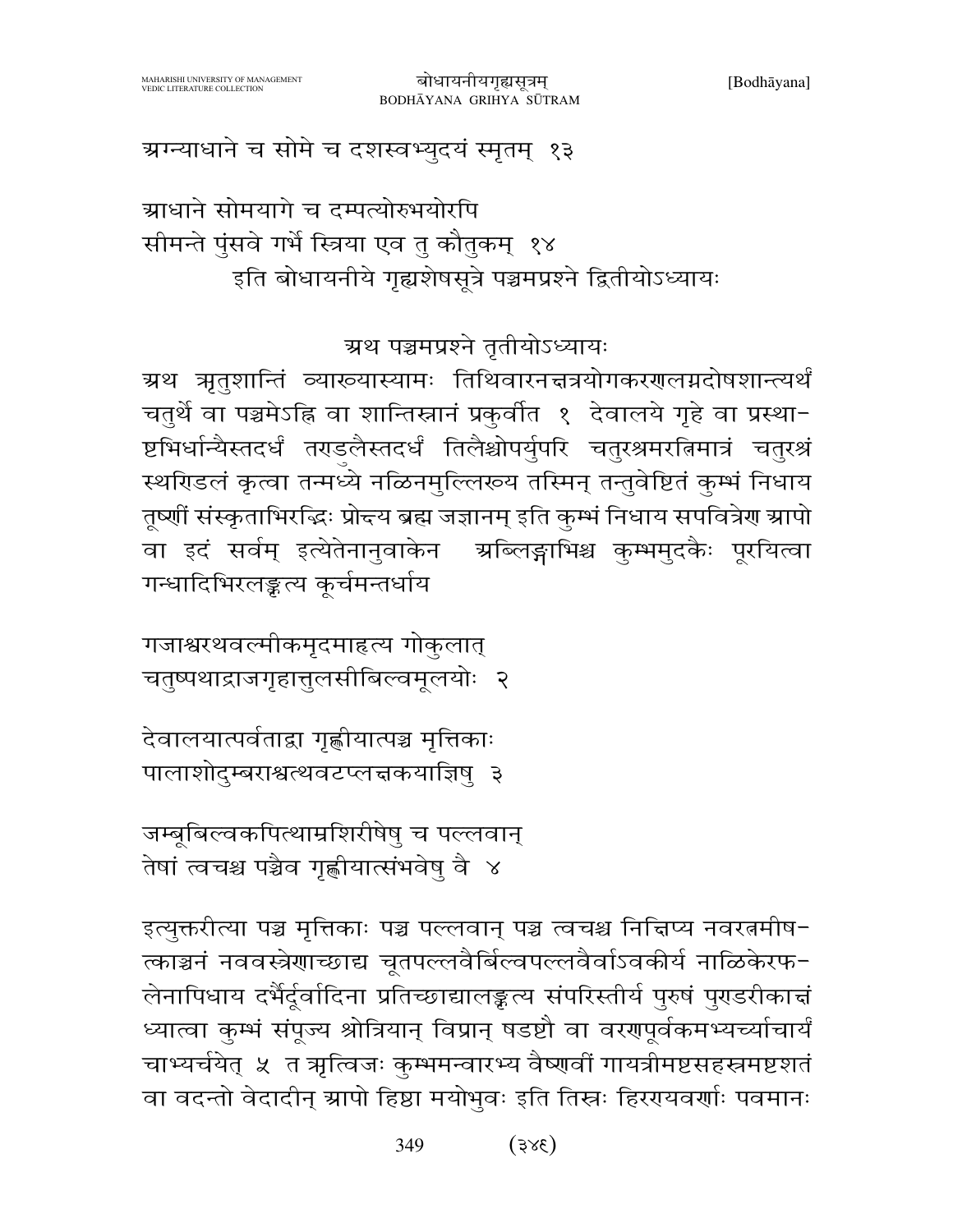इत्यनुवाकौ वरुगसूक्तं श्रीसूक्तं पुरुषसूक्तं पञ्चशान्तिम् ऋृचां प्राची इत्येतम-नुवाकं च जपेयुः । नमो ब्रह्मण इति परिधानायां त्रिस्वाह इति ब्राह्मणम् ६ प्रणवेनोत्थाप्य ग्राभिर्गीर्भिः इति जपेयुः ७ ग्रथालङ्कतामङ्करण उरुविष्टर ग्रासीनां देवस्य त्वा इति त्रिभिः प्रोन्दय त्रृतं च सत्यं च इति त्रिभिर्मन्त्रैः त्रात्विजः स्नापयेयुः ८ ततो नारीं पञ्चगव्यं प्राशयेत् ६

गायत्र्या गृह्य गोमूत्रं गन्धद्वारेति गोमयम् ग्राप्यायस्वेति च ज्ञीरं दधिक्राव्योति वै दधि

तथा शुक्रमसीत्याज्यं देवस्य त्वा कुशोदकम् इति पञ्चगव्यम् १०

ग्रथ शुचौ समे देशे गोमयेन गोचर्ममात्रं चतुरश्रमुपलिप्य लौकिकमग्निं श्रोत्रियागारादाहृत्य स्वगृह्योक्तविधानेनाऽग्निमुखात् कृत्वा पालाशसमिद्धि-रष्टोत्तरशतं विष्णुसूक्तेन जुहुयात् ११ तथा ब्रह्मसूक्तेनान्नं रुद्रसूक्तेनाज्यम् १२ एतानि सूक्तान्यष्टादशकृत्वः प्रत्येकमावर्तयेत्तदानीं श्रष्टोत्तरशतं संपद्यते १३ ग्र्थर्तुनद्मत्रस्य समिदन्नाज्याहुतीः प्रत्येकमष्टाविंशतिकृत्वः तन्मन्त्रेण जुहुयात् १४ मन्त्रौ चतुर्दशकृत्व स्रावर्तयेत् १५ स्रथ त्रियम्बकेन तिलहोममष्टोत्तरशतं जुहुयात् १६ ग्रथाज्याहुतीर्घृतसूक्तेनाष्टौ जुहुयात् १७ स्विष्टकृत्प्रभृति सिद्ध-माधेनुवरप्रदानात् १८ अथ अन्विग्भ्यो दत्तिणां ददात्याचार्याय विशेषतः १६) एवं यदि शान्तिं कुर्यात्ततो नारी दोषान्मुच्यते सर्वारिष्टशान्तिरस्त्वित्याह भगवान् बोधायनः २०

इति बोधायनीये गृह्यशेषसूत्रे पञ्चमप्रश्ने तृतीयोऽध्यायः

ग्रथ पञ्चमप्रश्ने चतुर्थोऽध्यायः

ग्रथातो मृत्तिकास्नानविधिं व्याख्यास्यामः ब्रह्मचारी गृहस्थो वानप्रस्थः परिवाजको वा ग्रश्वक्रान्ते सहस्रपरमा देवी इति भूमिं दूर्वाभिरभिमन्त्र्य उद्धताऽसि इति नदीतटे लोष्टमादाय काराडात्काराडात्प्ररोहन्ती इति द्वाभ्यां दूर्वोमादाय मृत्तिके हन मे पापम् इति दूर्वा लोष्टे प्रतिष्ठाप्य यत इन्द्र भयामहे स्वस्तिदा विशस्पतिः स्वस्ति न इन्द्रो वृद्धश्रवाः त्रातारमिन्द्रम् ग्रापान्तमन्युः

> $(3x^{\circ})$ 350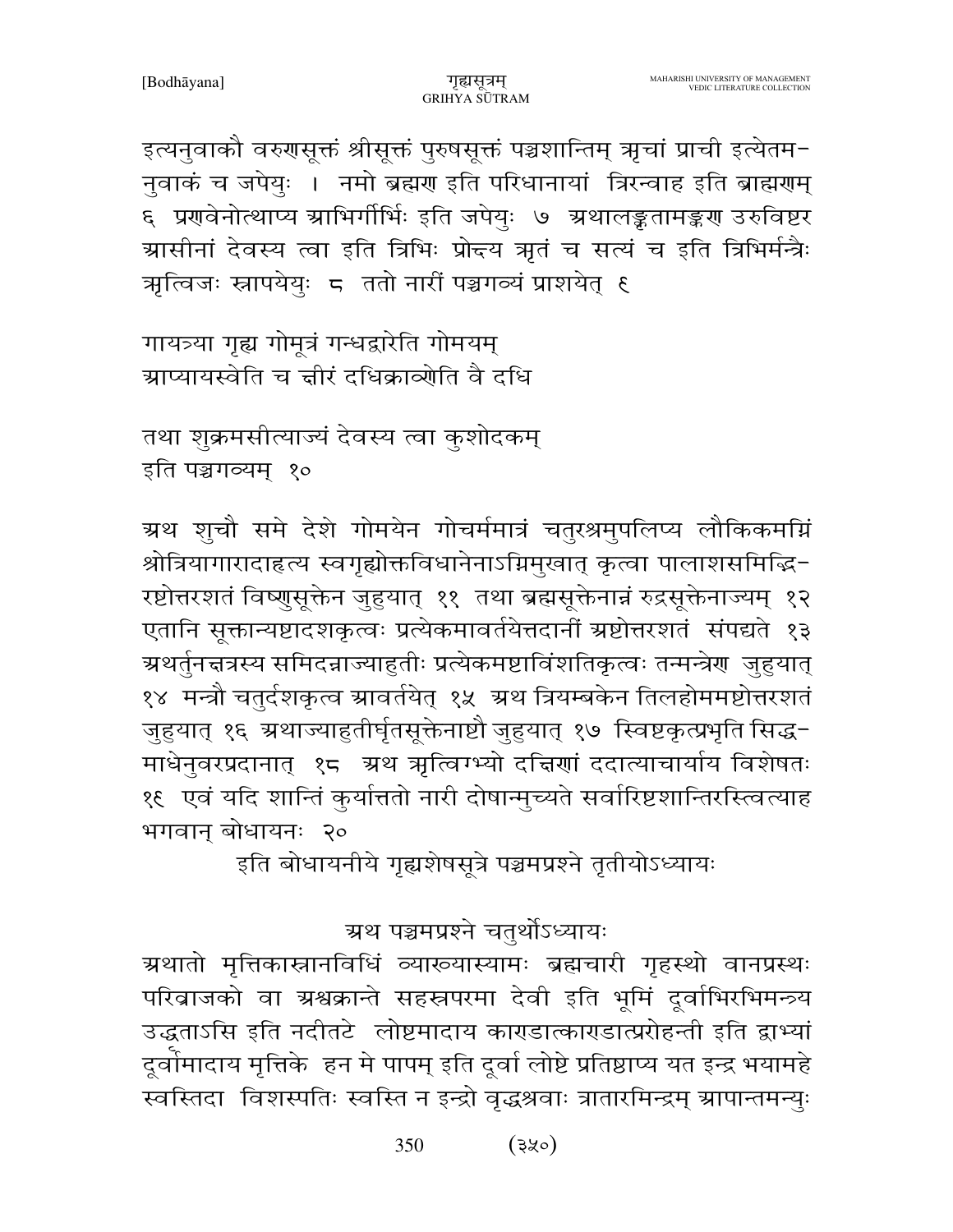परं मृत्यो ग्रनु परेहि इति षड्भिः प्रतिमन्त्रं प्रदच्चिणं प्रतिदिशं लोष्टमुत्सृज्य गन्धद्वाराम् इति लोष्टमादाय उदुत्यं जातवेदसम् इति लोष्टमादित्यं दर्शयित्वा श्रीर्में भजत्वलन्दमीर्मे नश्यतु इति शिरः प्रदच्चिणीकृत्य सहस्रशीर्षा इति शिर ग्रालिप्य विष्णुमुखाः इति मुखम् स्रोजो ग्रीवाभिः इति ग्रीवां महाँ इन्द्रो वज्रबाहः इति बाहू सोमानँ स्वरगम् इति कद्मः शरीरं यज्ञशमलम् इति शरीरं नाभिर्मे चित्तम् इति नामिं ग्रापान्तमन्युः इति कटिम् विष्णो रराटमासि इति पृष्ठम् वरुगस्य स्कम्भनमसि इति मेढ्रम् ग्रानन्दनन्दौ इत्यराडौ उरुवोरोजः इत्यूरू ऊरू ग्ररत्नी इति जानुनी जङ्घाभ्याम् इति जङ्घयोः चरणं पवित्रम् इति चरणौ इदं विष्णुः त्रीणि पदा इति द्वाभ्यां पादौ सजोषा इन्द्र इति शेषं दूर्वासहितं लोष्टं शिरसि निधाय हिररयथृङ्गम् इति तीर्थं गत्वा सुमित्रा न स्राप <u>ग्रोषधयस्सन्तु</u> इत्यात्मानमभिषिञ्चेत् । उदकाञ्जलिमादाय लोष्टदेशे निनीय दुर्मित्रास्तस्मै भूयासुः इति प्रथमं योऽस्मान् द्वेष्टि इति द्वितीयं यं च वयं द्विष्मः इति तृतीयम् । हिररायशृङ्गम् इति चतुर्थं ग्रापो हिष्ठा मयोभुवः इति तिसृभिः हिररयवर्णाः इति चतसृभिः पवमानस्सुवर्जनः इत्यनुवाकेन च मार्जयित्वा नमोऽग्नयेऽप्सुमते इति नमस्कृत्य यदपां क्रूरम् इत्यद्धिः त्रिरावृत्य इमं मे गङ्गे इत्यभिमन्त्र्य ऋतं च सत्यं च इत्यघमर्षणसूक्तेनापोऽवगाह्य एष भूतस्य इति मार्जयित्वा स्रार्द्रं ज्वलति इति पीत्वा स्रकार्यकारी इति पुनरवगाह्य देवानृषीन् पितृन् तर्पयित्वा येकेचास्मत्कुले जाता ग्रपुत्रा गोत्रिणो मृताः । ते गृह्णन्तु मया दत्तं वस्त्रनिष्पीडनोदकम् । इति वस्त्रं निष्पीडच शुची वो हव्या इति वस्त्रं प्रोन्दय देवस्य त्वा) इति वस्त्रमादाय ग्रवधूतम् इत्यवधूय उदुत्यं चित्रम् इति वस्त्रमादित्यं दर्शयित्वा स्रावहन्ती वितन्वाना इति वासः परिधाय द्विराचम्योत्क्रामन्तु भूतप्रेतपिशाचाद्यास्सर्वे ते भूमिभारकाः । सर्वेषामवि− रोधेन ब्रह्मकर्म समारभे । इति दर्भासनं प्रतिष्ठाप्योप्य त्रिः प्राणानायम्या-ष्टोत्तरशतं गायत्रीं जपेत् २ ब्राह्मणः पूतो भवति ३ ब्रह्महत्यागोवधगुरु-तल्पसुगपानसुवर्णस्तेयादिसर्वपापप्रणाशनमिति विज्ञायते ४ हित्वा तद्देहं जनार्दनं प्रपद्यत इत्याह भगवान् बोधायनः ५

इति बोधायनीये गृह्यशेषसूत्रे पञ्चमप्रश्ने चतुर्थोऽध्यायः

ग्रथ पञ्चमप्रश्ने पञ्चमोऽध्यायः

ग्रथातोऽर्कोद्वाहं व्यारूयास्यामः मूकान्धबधिरादीनां जडानां च तृतीयवि-

 $(375)$ 351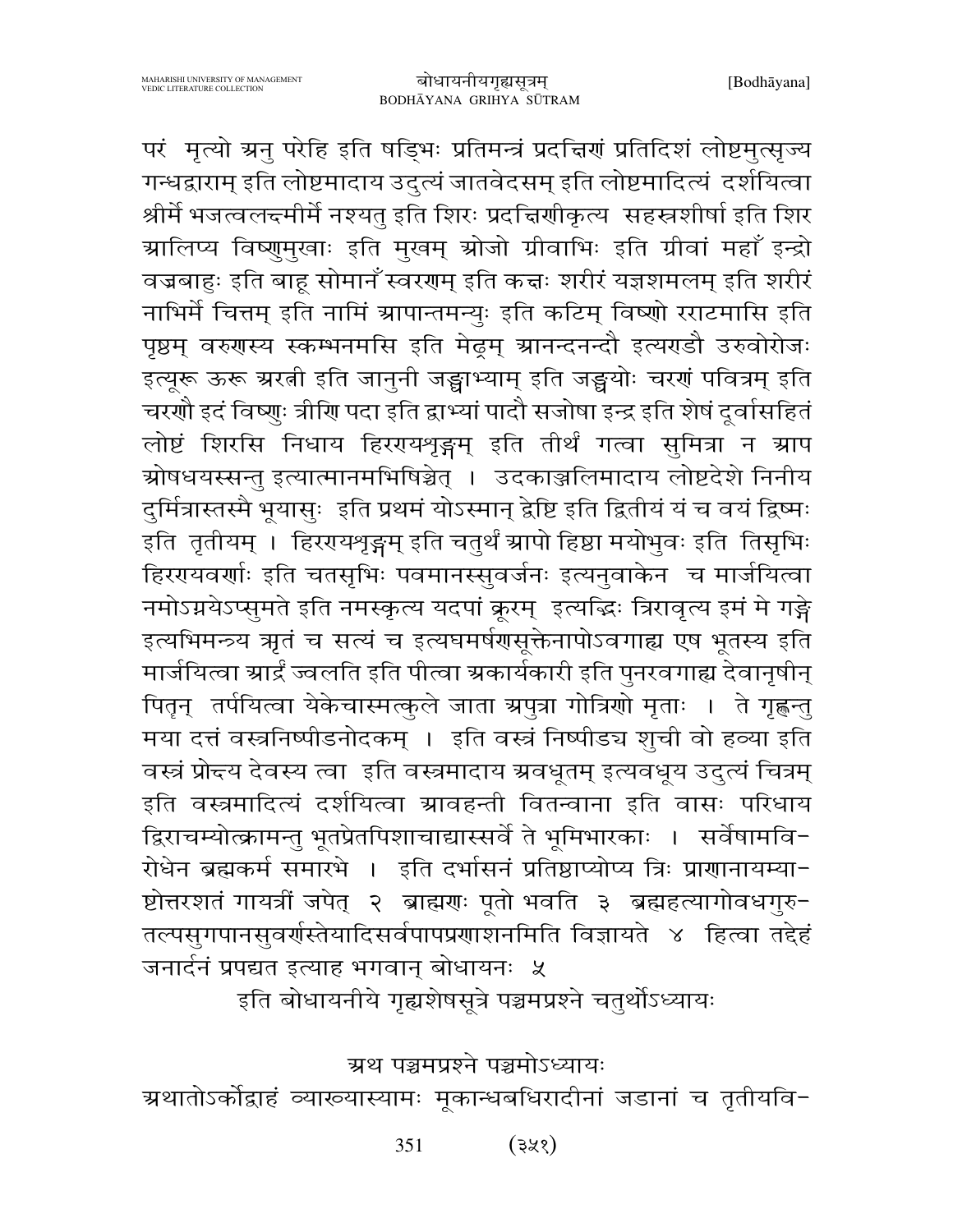वाहिनां च १ पूर्वपद्मे पुराये नद्मत्रे पूर्वाह्ने ब्रह्मसमूहे ग्रामात्प्राचीं वोदीचीं वा दिशमुपनिष्क्रम्य यत्रैको बालोऽर्को भवति तस्योत्तरत उपलिप्य स्वयं स्नात्वाऽर्कं च स्नापयित्वा पादौ प्रज्ञाळ्याचम्यालङ्कत्य तन्त्रेण नान्दीमुखं कृत्वा स्वस्तिसूक्तं वाचयित्वा यत्किंचिद्धिरण्यं गृहीत्वा स्रासत्येन इति जपित्वा ब्राह्मग्रेभ्यो दत्वाऽलङ्कत्यार्कं स्पृष्ट्वाऽऽदित्यमुपतिष्ठते सूर्यो देवीम् इति पञ्चभिः २ अथ वस्त्रं माङ्गल्यसूत्रं चार्के बध्वा पुरायाहं स्वस्ति ऋद्धिम् इति वाचयेदादित्योत्र देवता ३ पूर्वोक्तविधिनाऽग्निमुखमुपसमाधाय संपरि-स्तीर्याज्यं संस्कृत्य स्नुक्स्नुवं संमृज्यादित्यं ध्यायन्नर्कं गृह्णाति हस्तः प्रय-च्छत्वमृतम् इति ४ अथाग्निं प्रदत्तिणं करोति परि त्वाऽग्ने पुरं वयम् इति ५ ग्रथार्कमूलं स्पृष्ट्वाऽऽदित्यभीचते ग्रभीवृतं शकुनैर्विश्वरूपम् इति ६ ग्रथ व्याहृतीर्हुत्वा स्नुचि चतुर्गृहीतं गृहीत्वा जुहोति उद्वयं तमसस्परि उद्त्यं चित्रम् इति ७ ग्रपरं चतुर्गृहीतं गृहीत्वा मनस्वतीं जुहोति मनो ज्योतिः इति ८ ग्रपरं चतुर्गृहीतं गृहीत्वा लाजमन्त्रेण द्विरावर्त्य जुहोति १ अथ स्रुवेण व्याहृतीर्हुत्वा समाप्यादित्यं ब्रतऋग्भ्यामुपतिष्ठते ग्रदाभ्यो भुवनानि प्रचा-कशत् त्रिस्तरित्तं सविता महित्वना इति द्वाभ्याम् १० ग्रथ गोत्तीरमर्कं स्पृष्टा ग्रायुष्यसूक्तमुक्त्वा प्राश्याचम्य पुनरादित्यमुपतिष्ठते ग्रचित्ती यच्चकृम इति ११ अथार्काधिदैवतमुद्दास्यार्कमुत्पाटच व्याहृतीभिरग्नौ दग्ध्वा स्नात्वा यत्किञ्चिद्दत्वा शुद्धो भवति १२ सद्य एवं कदळीविवाहं कुर्यात् १३ कदळीं छित्वा त्रिरात्रमशुचिर्भवति १४ ग्रथाप्युदाहरन्ति

ग्रर्कोद्वाहो जडादीनामुच्यते तु यवीयसः विवाहार्थं मुनिश्रेष्ठैः तमुत्पाटच दहेत्तदा

व्याहृतीभिस्तदा दत्वा यथाशक्ति हिररयकम् स्नात्वा सद्यश्शुचिर्भूयादुद्वाहे च तृतीयके

तृतीया स्त्री म्रियेच्छीघ्रं तस्मादेवं चरेद्वधः रम्भोद्वाहं तथा कुर्याच्छित्वा तत्रैव मानवः

त्रिरात्रं सूतकं भूयादिति बोधायनोऽब्रवीत् १५ इति बोधायनीये गृह्यशेषसूत्रे पञ्चमप्रश्ने पञ्चमोऽध्यायः

> 352 (३५२)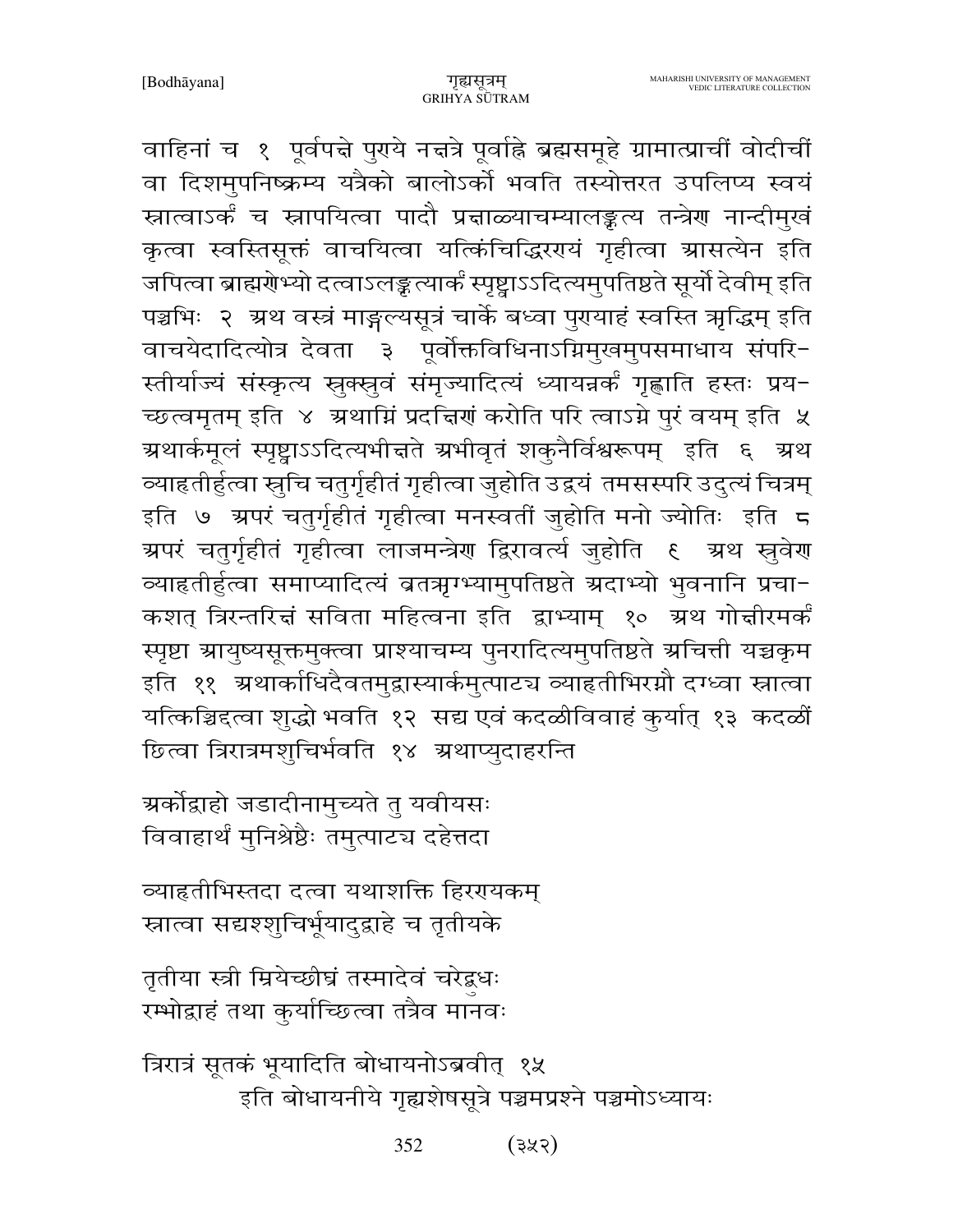## ग्रथ पञ्चमप्रश्ने षष्ठोऽध्यायः

ग्रथातः पञ्चमीश्राद्धं व्याख्यास्यामः मार्गशीष्यां माध्यां प्रोष्ठपद्यां वोपरि-ष्टात्पञ्चम्यामारभ्य संवत्सरं वा कुर्यात् १ पूर्वदिने बती भूयात् इदं करिष्याम्येवं करिष्यामि इति २ ब्राह्मणान्निमन्त्रयते योनिगोत्रश्रुतवृत्तसम्पन्नान् ३ ग्रसब-न्धानपि श्रुतवृत्तसम्पन्नान्निमन्त्रयते ४ तस्य मासि श्राद्ध उक्त एतावदेव नाना ५ पुरस्तात्स्विष्टकृत एता स्राहुतीर्जुहोति स्रायुष्टे स्रायुर्दा स्रग्ने जातो यदग्ने ग्रन्नपतेऽन्नस्य नो देहि इति चतस्त्रः ६ विष्णुसूक्तेन चान्नस्य जुहोति ७ ग्रथ लाजैर्जुहोति पुरुषसूक्तेन प्रत्यृचम् ८ अथ तिलैर्जुहोति शं नो देवीः प्रजापते इमं यम प्रस्तरम् व्याहृतीभिश्च ६ अथाज्यस्य जुहोति ग्रग्न ग्रायूंषि पवसे ग्रग्ने पवस्व यस्त्वा हृदा कीरिणा इति चतस्त्रः धाता ददातु नो रयिमीशानः इत्या-न्तादनुवाकस्य प्रत्यृचम् ग्रव ते हेडः उदुत्तमम् इमं मे वरुग तत्त्वा यामि त्वं नो ग्रग्ने स त्वं नो ग्रग्ने त्वमग्ने ग्रयाऽसि उद्वयं तमसस्परि उदुत्यं चित्रं वैश्वानरो न ऊत्या पृष्टो दिवि सोमो धेनुम् इति दशहोत्राद्यैष्षड़िभः ब्राह्मण एकहोता इति दशभिः । स्विष्टकृत्प्रभृति सिद्धमापिराडदानात् १० दत्तिरोनाम्निं दत्ति-गाग्रान् दर्भान् संस्तीर्य तेष्वन्नशेषैस्त्रीन् पिराडान् ददाति ११ दशमेऽहनि वैवाहिकश्राद्धवत् भूमौ लेपमन्त्रत्रयान्तं कृत्वाऽथैनान् संज्ञाळनेन त्रिरपसलैः परिषिञ्चति ऊर्जं वहन्तीः इति १२ अथ मध्यमपिराडं पत्नचै प्रयच्छति वीरं मे दत्त पितरः इति १३ तं पत्नी प्राश्नाति स्राधत्त पितरो गर्भं कुमारं पुष्करस्त्रजम् । यथेह पुरुषो हसत् इति पुमांस एव मे पुत्रा जायेरम् इति ब्राह्मणम् १४ जयप्रभृति सिद्धमाधेनुवरप्रदानात् १५ यदि जीवपिता पिराडं न दद्यात् पितृभ्यस्स्वधा इति मन्त्रान् सन्नमय्य प्राचीमुदीचीं वा दिशमुपनिष्क्रम्य चतुष्पथे दर्भस्तम्बेषु बलिमुपहरति १६

नमस्त्रियै नमः पुंसे नमस्सवयसे नमः शुक्लाय कृष्णदन्ताय पापिनां पतये नमः १७

ये मे प्रजामुपलोपयन्ति ग्रामे वसन्त उत वाऽररये

तेभ्यो नमो ग्रस्तु बलिमेतेभ्यो हरामि स्वस्ति मेऽस्तु प्रजां मे दध इति १८

353  $(373)$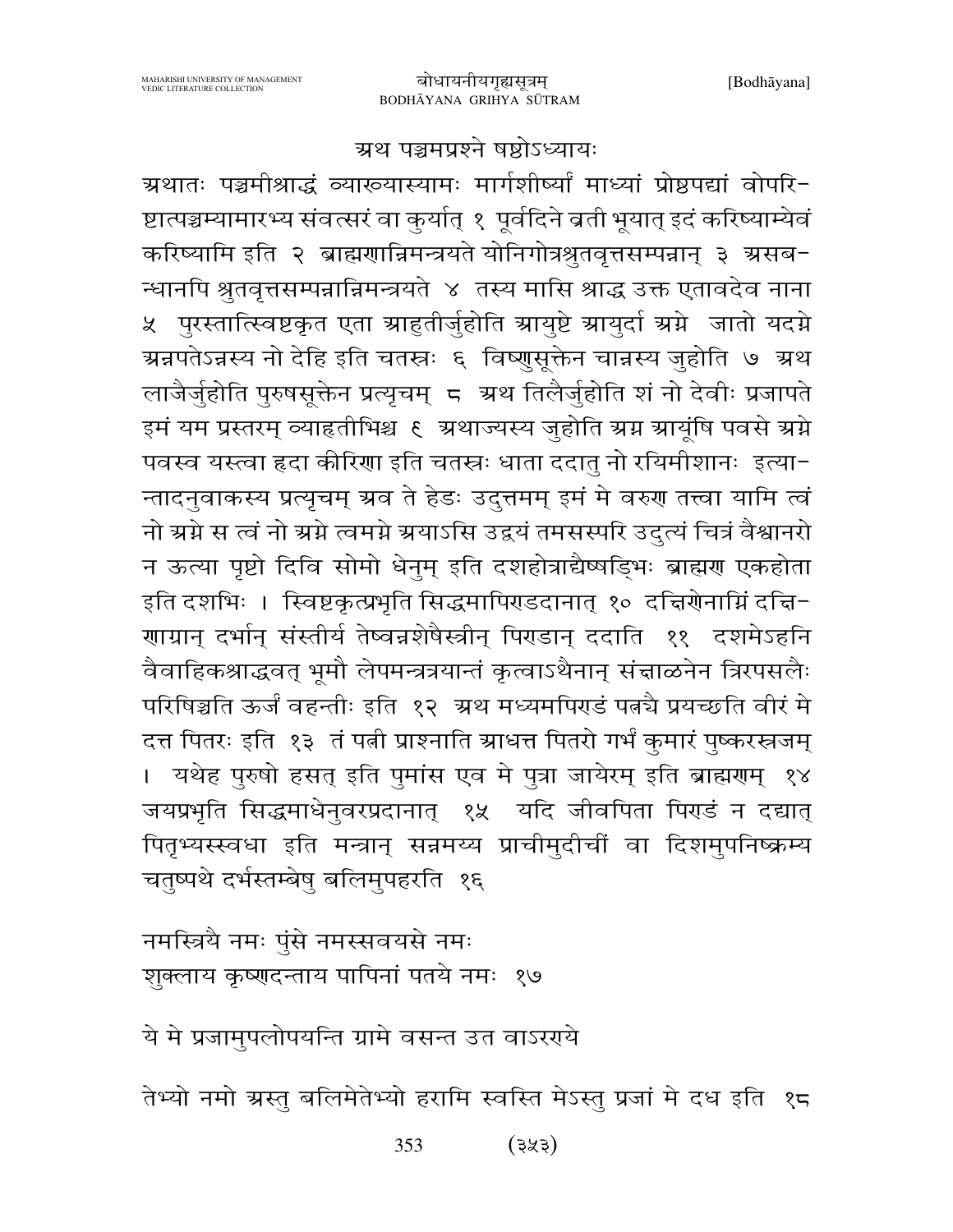354  $(372)$ 

ग्रथ पञ्चमप्रश्ने सप्तमोऽध्यायः ग्रथातो वनस्पतिहोमं व्याख्यास्यामः क्रमुकपनसनाळिकेरकदळीष्वन्यस्मिन् पक्वे ब्राह्मगैर्बन्धुभिस्सहागत्य यजमानः क्रमुकादिवृत्तमध्ये स्रथ देवयजनो-ल्लेखनप्रभृत्याऽग्निमुखात्कृत्वाऽग्नेर्दचिणतो वीहीनवकीर्य मेधां म इन्द्रः इति श्रीदेवीं सरस्वतीमावाह्य प्रागाद्यष्टदिक्पालानावाह्य चतुरः प्रतिदिशं क्रमुका-दिवृत्तानर्चयित्वा चतस्र श्रोषधीस्तेषां पार्श्वे निधाय उच्छूयस्व वनस्पते इति गोमयं क्रमुकमूले निधाय लाजैः पुष्पैरच्ततैस्संप्रकीर्य पूर्णपात्रं निधाय चेत्रस्य

इत्याह भगवान् बोधायनः २६ इति बोधायनीये गृह्यशेषसूत्रे पञ्चमप्रश्ने षष्ठोऽध्यायः

जुह्वा घृतेन कूश्माराडैर्गणानष्टौ घृतोदनैः जपन् वा पौरुषं सूक्तं हेमगोभूतिलान् ददत् २५

कृच्छ्रातिकृच्छ्रैः जपकृन्मुच्यते सोऽहसः चरणात्

स वध्यो मृतपुत्रो वा भवेत्तेषां तु निष्कृतिः मौनी बती हविष्याशी हूयते नियतेन्द्रियः २४

परपुत्रांश्च यो द्रेष्टि क्रीडन् बद्धमृगादिभिः निर्दयस्सर्वभूतेषु पितृपूजां विलोपयन् २३

परानपहरेद्यस्तु बालवृत्तान् छिनत्ति यः भन्नयन्दरिडशिशुकान्गुरून्वा सर्वदा द्विषन् २२

सह देवमनुष्या ग्रस्मिन् लोके पुरा बभूवुरथ देवाः कर्मभिर्दिवं जग्मुरहीय-न्त मनुष्यास्तेषां ये तथा कर्मारायारभन्ते सह देवैर्ब्रह्मणा चामुष्मिन् लोके भवन्त्यथैतन्मनुश्श्राद्धशब्दं कर्म प्रोवाच प्रजानिश्श्रेयसाय इति पञ्चम्यां श्राद्धेन बह्रयत्यो भवति । न चानपत्यः प्रमीयते । श्राद्धेन वार्षयो दिवमागच्छन् इति १६ विज्ञायते च प्रजामनुप्रजायसे । तदु ते मर्त्यामृतम् इति २० तस्मिन्प्रजापतौ यत्नः कार्यः । अत्रोदाहरन्ति २१